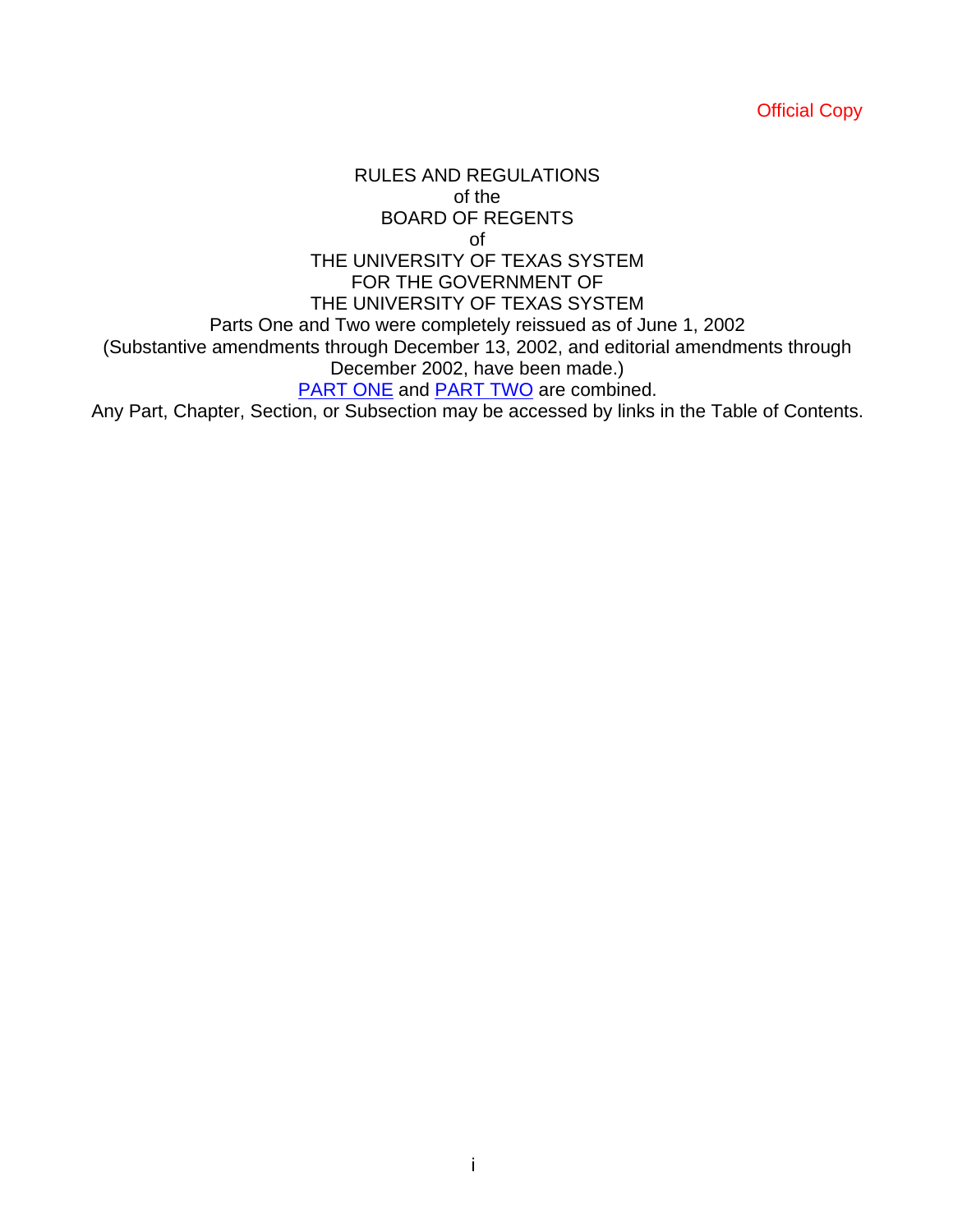# TABLE OF CONTENTS

| Sec. 1. |                                                                    |  |
|---------|--------------------------------------------------------------------|--|
| 1.1     |                                                                    |  |
| 1.2     |                                                                    |  |
| 1.3     |                                                                    |  |
| Sec. 2. |                                                                    |  |
| Sec. 3. |                                                                    |  |
| 3.1     |                                                                    |  |
| 3.2     |                                                                    |  |
| Sec. 4. |                                                                    |  |
| Sec. 5. |                                                                    |  |
| 5.1     |                                                                    |  |
| 5.2     |                                                                    |  |
| 5.3     |                                                                    |  |
| 5.4     |                                                                    |  |
| Sec. 6. | Meetings of the Board and Standing Committees of the Board5        |  |
| 6.1     |                                                                    |  |
| 6.2     |                                                                    |  |
| 6.3     |                                                                    |  |
| 6.4     |                                                                    |  |
| 6.5     |                                                                    |  |
| Sec. 7. |                                                                    |  |
| 7.1     |                                                                    |  |
| 7.2     |                                                                    |  |
| 7.3     | The University of Texas Investment Management Company (UTIMCO)  11 |  |
| 7.4     |                                                                    |  |
| Sec. 8. |                                                                    |  |
| 8.1     | Importance of Attendance at Board and Committee Meetings 11        |  |
| 8.2     |                                                                    |  |
| 8.3     |                                                                    |  |
| 8.4     |                                                                    |  |
| 8.5     |                                                                    |  |
| 8.6     |                                                                    |  |
| 8.7     |                                                                    |  |
| 8.8     |                                                                    |  |
| Sec. 9. |                                                                    |  |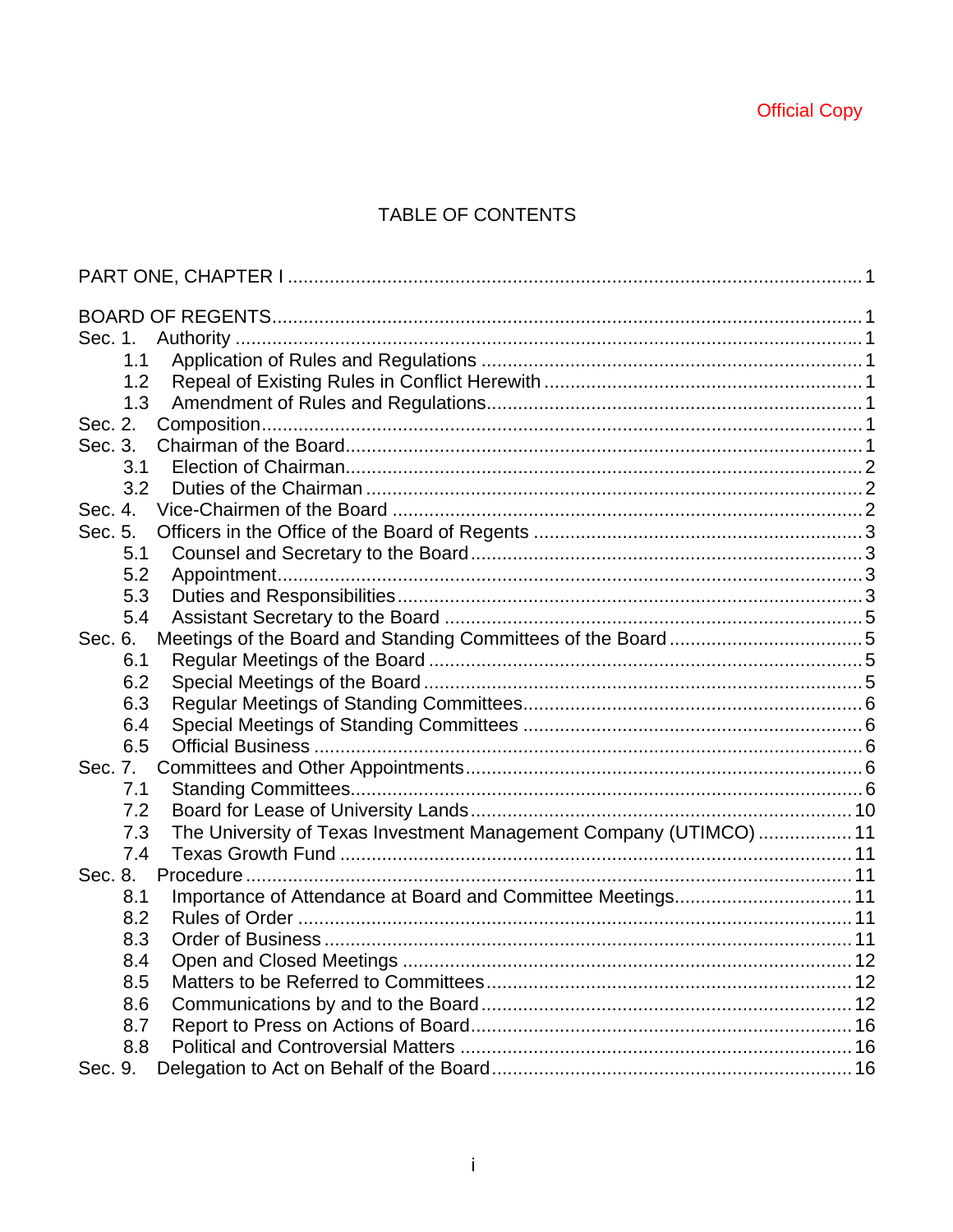| 9.1                                                                                 |  |
|-------------------------------------------------------------------------------------|--|
| Delegation of Authority to Execute and Deliver Contracts, Agreements, and<br>9.2    |  |
|                                                                                     |  |
| 9.3                                                                                 |  |
| 9.4                                                                                 |  |
| 9.5                                                                                 |  |
| 9.6                                                                                 |  |
| 9.7                                                                                 |  |
| Sec. 10.                                                                            |  |
| 10.1                                                                                |  |
| 10.2                                                                                |  |
| 10.3                                                                                |  |
| Sec. 11.                                                                            |  |
|                                                                                     |  |
|                                                                                     |  |
|                                                                                     |  |
|                                                                                     |  |
| Sec. 1.                                                                             |  |
| Sec. 2.                                                                             |  |
| Sec. 3.                                                                             |  |
| 3.1                                                                                 |  |
| 3.2                                                                                 |  |
| 3.3                                                                                 |  |
| 3.4                                                                                 |  |
| Sec. 4.                                                                             |  |
| 4.1                                                                                 |  |
| 4.2                                                                                 |  |
| Sec. 5.                                                                             |  |
| 5.1                                                                                 |  |
| 5.2                                                                                 |  |
| Sec. 6.                                                                             |  |
| 6.1                                                                                 |  |
| 6.2                                                                                 |  |
| Sec. 7.                                                                             |  |
| 7.1                                                                                 |  |
| 7.2                                                                                 |  |
| Vice Chancellor for Community Relations (editorial renumbering 12/02) 10<br>Sec. 8. |  |
| 8.1                                                                                 |  |
| 8.2                                                                                 |  |
| Sec. 9.                                                                             |  |
| 9.1                                                                                 |  |
| 9.2                                                                                 |  |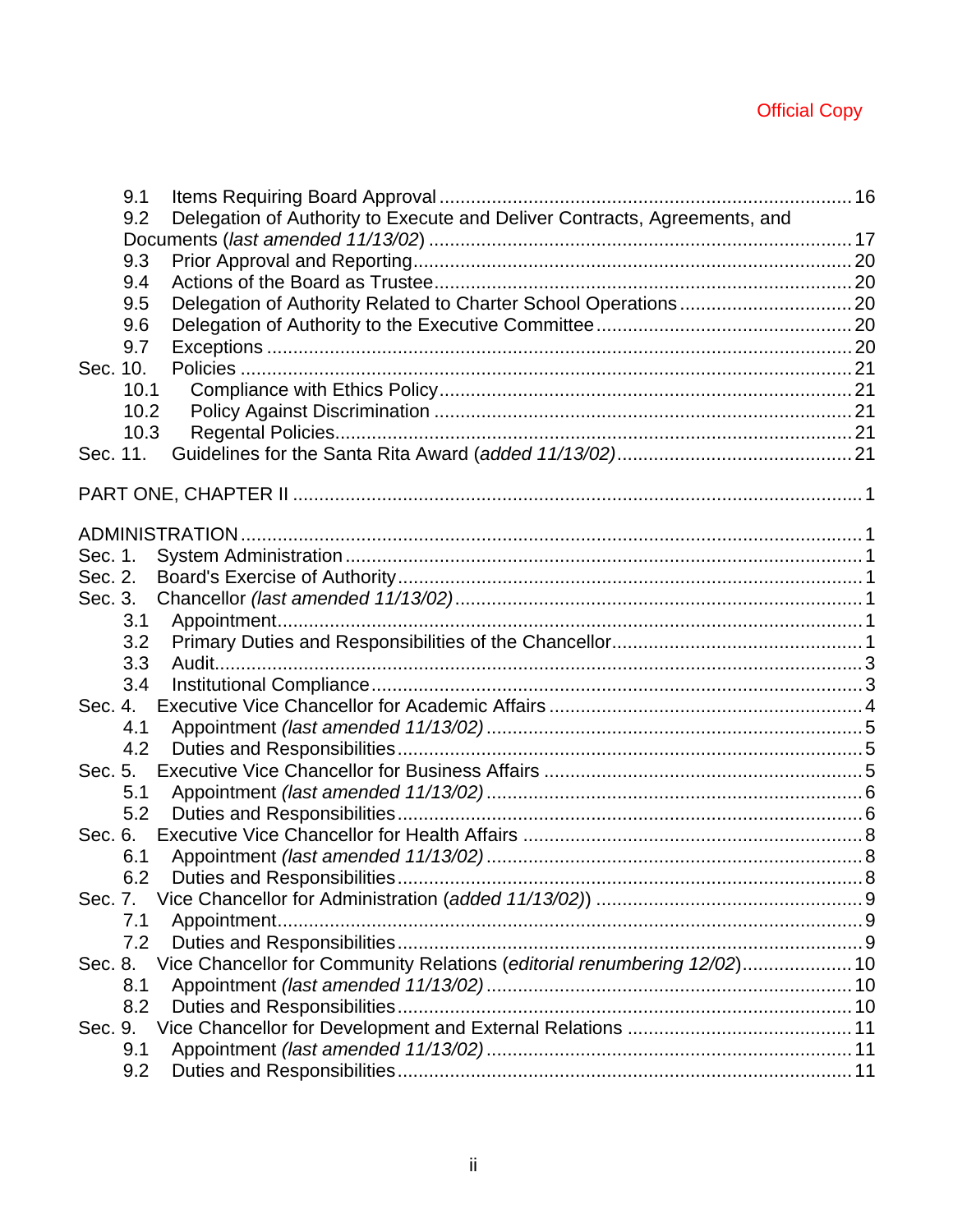| Sec. 10. |                                                                                    |  |
|----------|------------------------------------------------------------------------------------|--|
| 10.1     |                                                                                    |  |
| 10.2     |                                                                                    |  |
| Sec. 11. | Vice Chancellor and General Counsel (editorial renumbering 12/02)  13              |  |
| 11.1     |                                                                                    |  |
| 11.2     |                                                                                    |  |
| Sec. 12. | Vice Chancellor for Governmental Relations (editorial renumbering 12/02)  15       |  |
| 12.1     |                                                                                    |  |
| 12.2     |                                                                                    |  |
| Sec. 13. | Vice Chancellor for Health Affairs (editorial renumbering 12/02)  16               |  |
| 13.1     |                                                                                    |  |
| 13.2     |                                                                                    |  |
| Sec. 14. | Vice Chancellor for Special Engineering Programs (editorial renumbering 12/02) 17  |  |
| 14.1     |                                                                                    |  |
| 14.2     |                                                                                    |  |
| Sec. 15. | Officers of System Administration and Other Code 1000 Staff (editorial renumbering |  |
|          |                                                                                    |  |
| 15.1     |                                                                                    |  |
| 15.2     | Other Code 1000 Staff and Officers of System Administration 18                     |  |
| Sec. 16. |                                                                                    |  |
| Sec. 17. | Presidents of Component Institutions (editorial renumbering 12/02)  19             |  |
| 17.1     |                                                                                    |  |
| 17.2     |                                                                                    |  |
| 17.3     |                                                                                    |  |
| 17.4     |                                                                                    |  |
| Sec. 18. | Appointment of Other Officers and Staff (editorial renumbering 12/02) 24           |  |
| Sec. 19. |                                                                                    |  |
| Sec. 20. |                                                                                    |  |
|          |                                                                                    |  |
|          |                                                                                    |  |
|          |                                                                                    |  |
|          |                                                                                    |  |
| 1.1      |                                                                                    |  |
| 1.2      |                                                                                    |  |
| 1.3      |                                                                                    |  |
| 1.4      |                                                                                    |  |
| 1.5      |                                                                                    |  |
| 1.6      |                                                                                    |  |
| Sec. 2.  |                                                                                    |  |
| Sec. 3.  |                                                                                    |  |
| Sec. 4.  |                                                                                    |  |
|          |                                                                                    |  |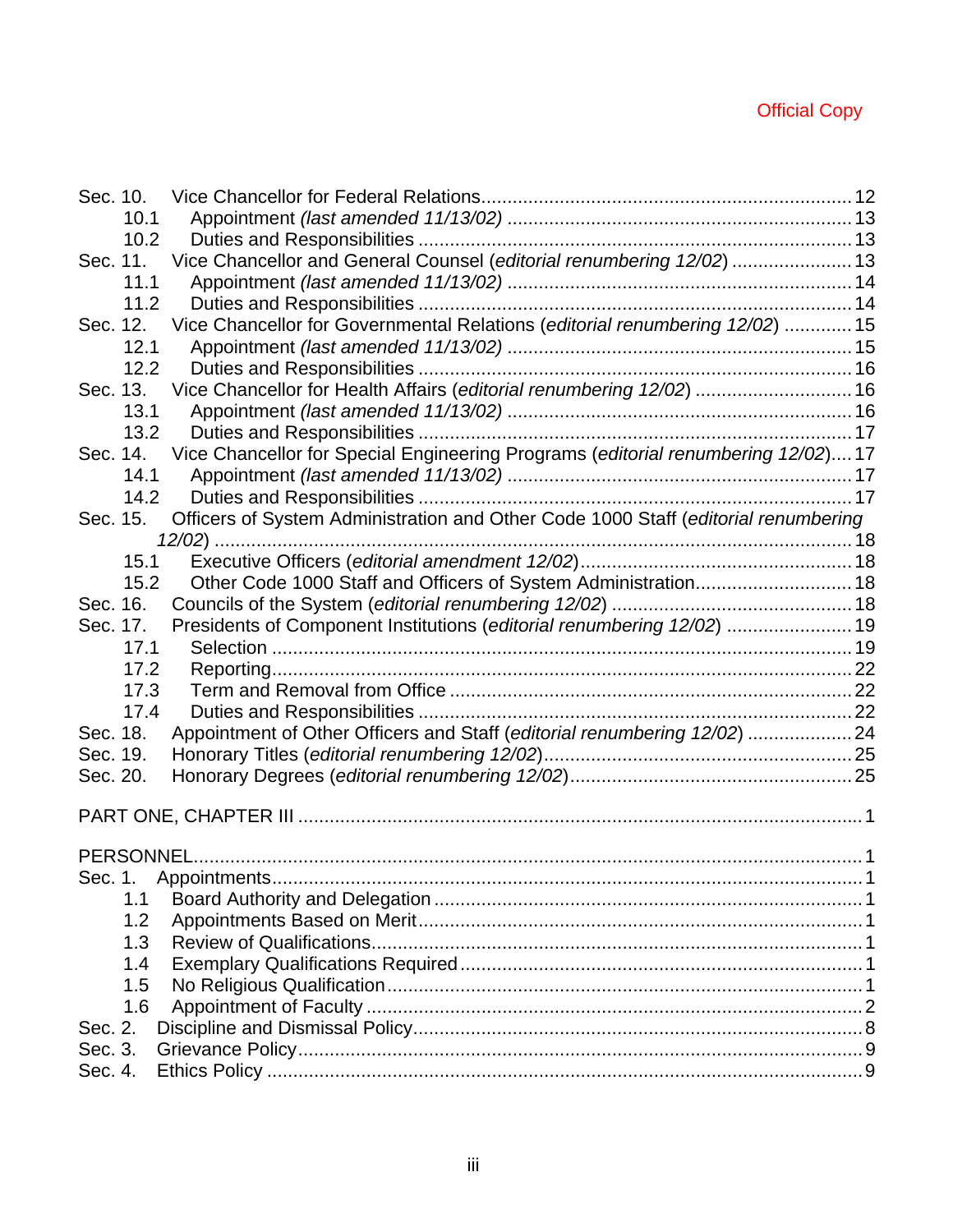| 4.1                                                                                        |  |
|--------------------------------------------------------------------------------------------|--|
| Prohibition on Benefits in Exchange for Exercises of Powers or Duties<br>4.2               |  |
| 4.3                                                                                        |  |
| 4.4                                                                                        |  |
| 4.5                                                                                        |  |
| 4.6                                                                                        |  |
| 4.7                                                                                        |  |
| 4.8                                                                                        |  |
| Sec. 5.                                                                                    |  |
| 5.1                                                                                        |  |
| 5.2                                                                                        |  |
| Sec. 6.                                                                                    |  |
| 6.1                                                                                        |  |
| 6.2                                                                                        |  |
| 6.3                                                                                        |  |
| 6.4                                                                                        |  |
| 6.5                                                                                        |  |
| 6.6                                                                                        |  |
| 6.7                                                                                        |  |
| 6.8                                                                                        |  |
| 6.9                                                                                        |  |
| 6.(10)                                                                                     |  |
| 6.(11)                                                                                     |  |
| 6.(12)                                                                                     |  |
| Rights and Responsibilities of Faculty Members as Citizens and as Teachers  29<br>Sec. 7.  |  |
| 7.1                                                                                        |  |
| 7.2                                                                                        |  |
| 7.3                                                                                        |  |
| Sec. 8.                                                                                    |  |
| 8.1                                                                                        |  |
| 8.2                                                                                        |  |
| 8.3                                                                                        |  |
| Acquaintance with, Conformity to, Availability and Improvement of Regulations31<br>Sec. 9. |  |
| 9.1                                                                                        |  |
| 9.2                                                                                        |  |
| Sec. 10.                                                                                   |  |
| 10.1                                                                                       |  |
| 10.2                                                                                       |  |
| Communications with the Legislature and Other State Agencies or Officials32<br>Sec. 11.    |  |
| Sec. 12.                                                                                   |  |
| Outside Employment, Service on Outside Boards, and Nonelective Positions of<br>Sec. 13.    |  |
|                                                                                            |  |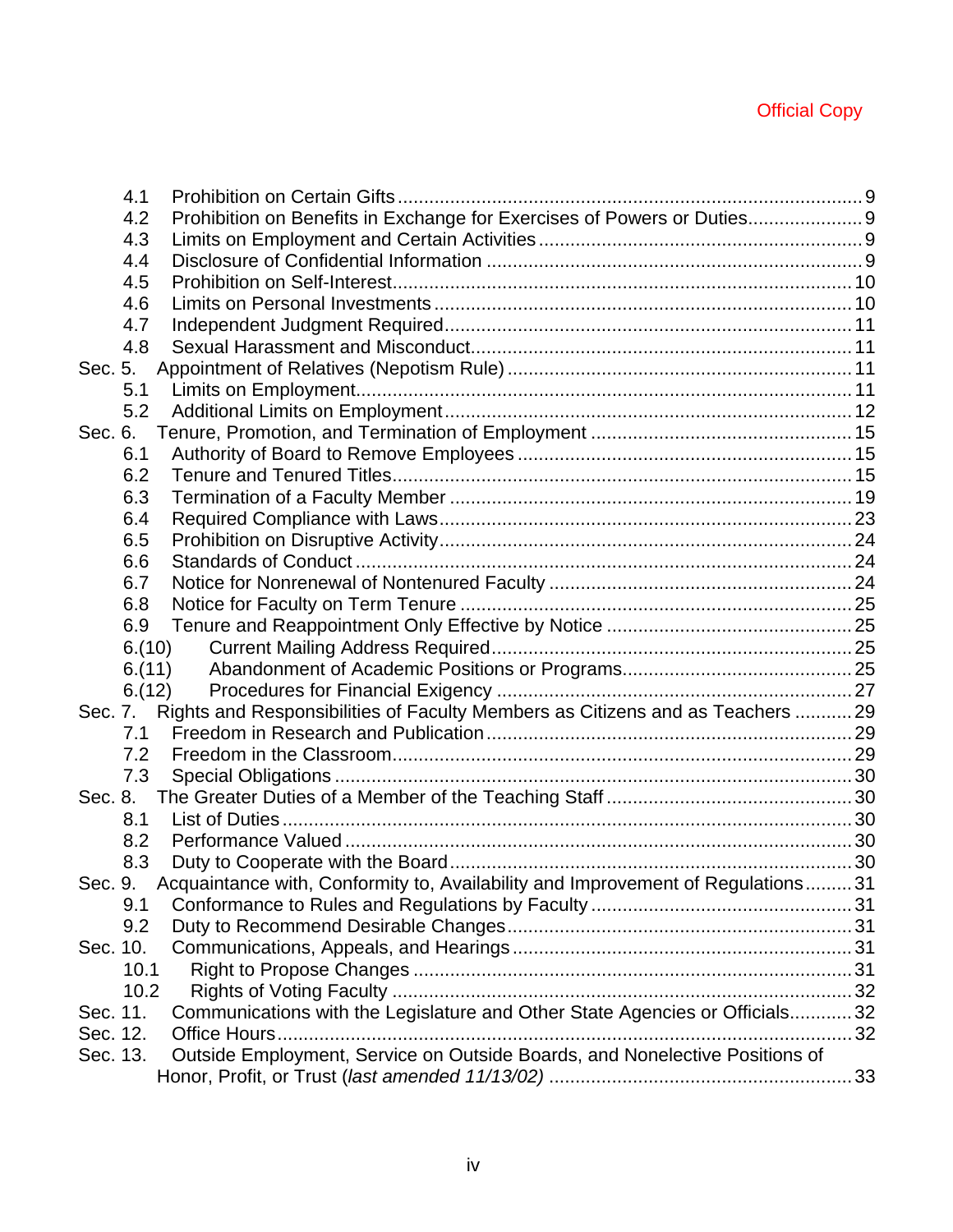|          | 13.1    |                                                                     |  |
|----------|---------|---------------------------------------------------------------------|--|
|          | 13.2    |                                                                     |  |
|          | 13.3    |                                                                     |  |
|          | 13.4    |                                                                     |  |
|          | 13.5    |                                                                     |  |
|          | 13.6    |                                                                     |  |
|          | 13.7    |                                                                     |  |
|          | 13.8    |                                                                     |  |
|          | 13.9    |                                                                     |  |
|          | 13.(10) |                                                                     |  |
| Sec. 14. |         |                                                                     |  |
| Sec. 15. |         |                                                                     |  |
|          | 15.1    |                                                                     |  |
|          | 15.2    |                                                                     |  |
|          | 15.3    | Accumulated Vacation Leave Payable to Employee's Estate 36          |  |
| Sec. 16. |         |                                                                     |  |
|          | 16.1    |                                                                     |  |
|          | 16.2    |                                                                     |  |
|          | 16.3    |                                                                     |  |
|          | 16.4    |                                                                     |  |
|          | 16.5    |                                                                     |  |
|          | 16.6    |                                                                     |  |
|          | 16.7    |                                                                     |  |
| Sec. 17. |         |                                                                     |  |
| Sec. 18. |         |                                                                     |  |
| Sec. 19. |         |                                                                     |  |
|          | 19.1    |                                                                     |  |
|          | 19.2    |                                                                     |  |
|          | 19.3    |                                                                     |  |
| Sec. 20. |         |                                                                     |  |
| Sec. 21. |         |                                                                     |  |
| Sec. 22. |         |                                                                     |  |
| Sec. 23. |         |                                                                     |  |
|          | 23.1    |                                                                     |  |
|          | 23.2    |                                                                     |  |
| Sec. 24. |         |                                                                     |  |
| Sec. 25. |         | Textbooks and Other Materials Prescribed for the Use of Students 39 |  |
|          | 25.1    |                                                                     |  |
|          | 25.2    |                                                                     |  |
|          | 25.3    |                                                                     |  |
| Sec. 26. |         |                                                                     |  |
| Sec. 27. |         |                                                                     |  |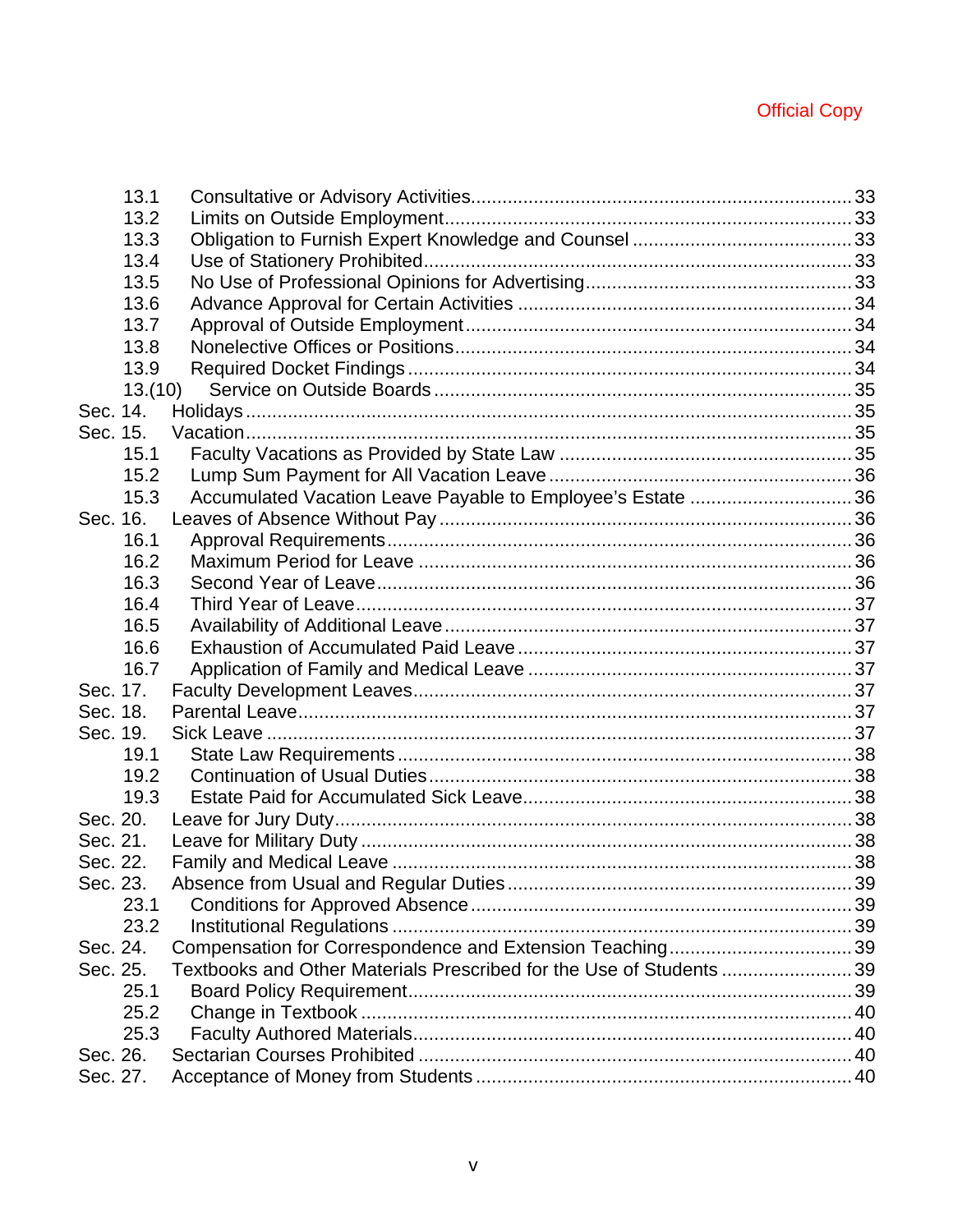|          | 27.1 |                                                                                |  |
|----------|------|--------------------------------------------------------------------------------|--|
|          | 27.2 |                                                                                |  |
|          | 27.3 |                                                                                |  |
| Sec. 28. |      |                                                                                |  |
|          | 28.1 |                                                                                |  |
|          | 28.2 |                                                                                |  |
| Sec. 29. |      |                                                                                |  |
| Sec. 30. |      |                                                                                |  |
| Sec. 31. |      | Institutional Control and Administration of Contracts and Grants 42            |  |
| Sec. 32. |      |                                                                                |  |
| Sec. 33. |      |                                                                                |  |
|          | 33.1 |                                                                                |  |
|          | 33.2 |                                                                                |  |
|          | 33.3 |                                                                                |  |
|          | 33.4 |                                                                                |  |
| Sec. 34. |      |                                                                                |  |
|          | 34.1 |                                                                                |  |
|          | 34.2 |                                                                                |  |
|          | 34.3 |                                                                                |  |
|          | 34.4 |                                                                                |  |
|          | 34.5 |                                                                                |  |
|          | 34.6 |                                                                                |  |
| Sec. 35. |      |                                                                                |  |
| Sec. 36. |      | Minimum Faculty Academic Workload Requirements for General Academic            |  |
|          |      |                                                                                |  |
|          | 36.1 |                                                                                |  |
|          | 36.2 |                                                                                |  |
|          | 36.3 |                                                                                |  |
| Sec. 37. |      |                                                                                |  |
|          | 37.1 |                                                                                |  |
|          | 37.2 |                                                                                |  |
|          | 37.3 | U. T. System Guidelines for Periodic Performance Evaluation of Tenured Faculty |  |
|          |      | 50                                                                             |  |
|          | 37.4 |                                                                                |  |
| Sec. 38. |      |                                                                                |  |
| Sec. 39. |      |                                                                                |  |
|          | 39.1 |                                                                                |  |
|          | 39.2 |                                                                                |  |
|          |      |                                                                                |  |
|          |      |                                                                                |  |
|          |      |                                                                                |  |
|          |      |                                                                                |  |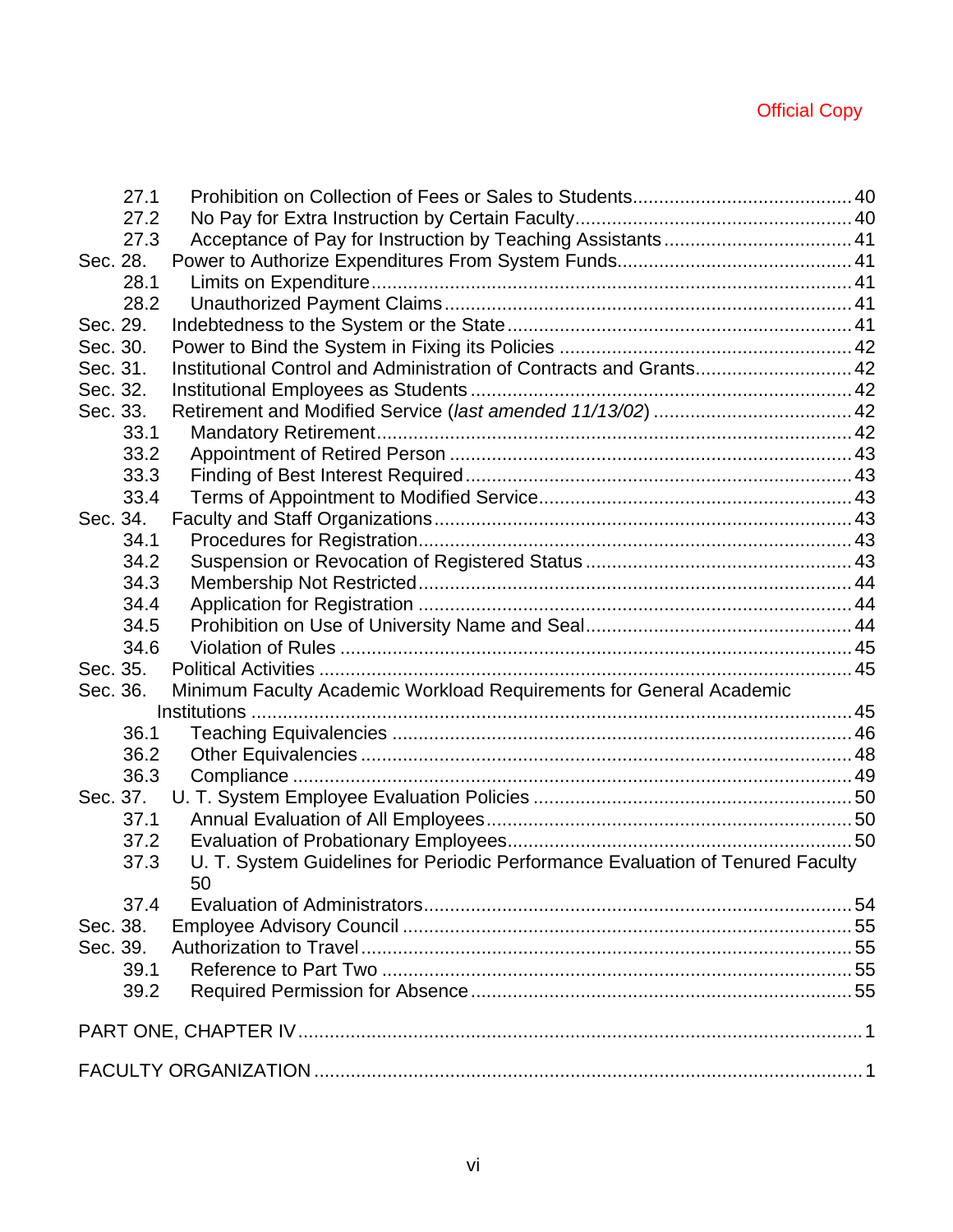| 1.1                                                                                             |  |
|-------------------------------------------------------------------------------------------------|--|
| 1.2                                                                                             |  |
| Institutional, College, School, and Departmental Faculties and Legislative Bodies  1<br>Sec. 2. |  |
| 2.1                                                                                             |  |
| 2.2                                                                                             |  |
| 2.3                                                                                             |  |
| 2.4                                                                                             |  |
| 2.5                                                                                             |  |
| 2.6                                                                                             |  |
| 2.7                                                                                             |  |
|                                                                                                 |  |
|                                                                                                 |  |
| GRADUATE EDUCATION IN THE UNIVERSITY OF TEXAS SYSTEM  1                                         |  |
| Sec. 1.                                                                                         |  |
| Sec. 2.                                                                                         |  |
| Sec. 3.                                                                                         |  |
| 3.1                                                                                             |  |
| 3.2                                                                                             |  |
| 3.3                                                                                             |  |
| Sec. 4.                                                                                         |  |
| Sec. 5.                                                                                         |  |
| Sec. 6.                                                                                         |  |
|                                                                                                 |  |
|                                                                                                 |  |
|                                                                                                 |  |
| STUDENT SERVICES AND ACTIVITIES AND REGULATIONS ON FACILITIES USE 1                             |  |
| Sec. 1.                                                                                         |  |
| 1.1                                                                                             |  |
| 1.2                                                                                             |  |
| 1.3                                                                                             |  |
| 1.4<br>1.5                                                                                      |  |
|                                                                                                 |  |
| 1.6<br>Sec. 2.                                                                                  |  |
|                                                                                                 |  |
| 2.1<br>2.2                                                                                      |  |
| 2.3                                                                                             |  |
| 2.4                                                                                             |  |
| 2.5                                                                                             |  |
| Sec. 3.                                                                                         |  |
| 3.1                                                                                             |  |
|                                                                                                 |  |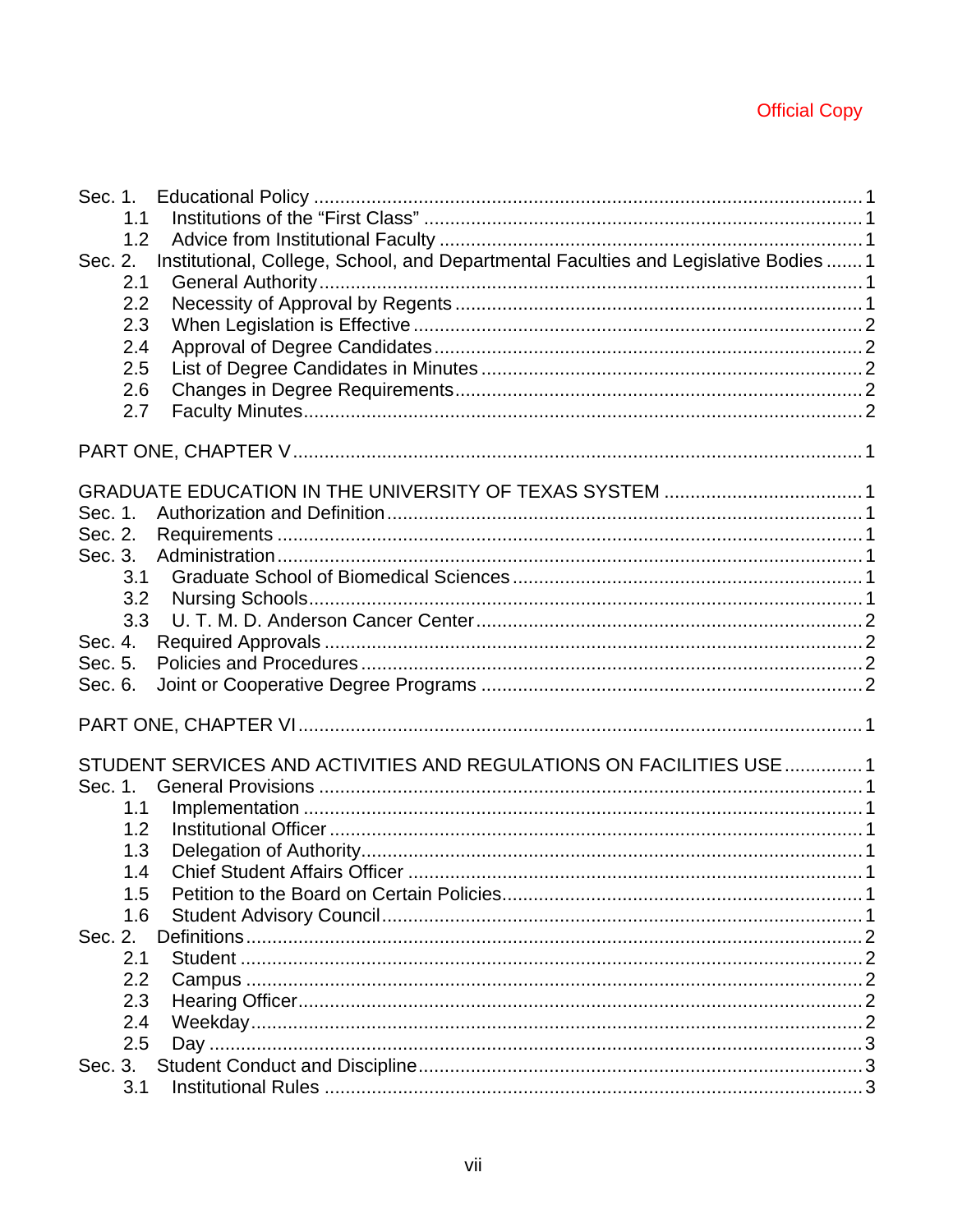| 3.2     |                                                                                              |  |
|---------|----------------------------------------------------------------------------------------------|--|
| 3.3     |                                                                                              |  |
| 3.4     |                                                                                              |  |
| 3.5     |                                                                                              |  |
| 3.6     |                                                                                              |  |
| 3.7     |                                                                                              |  |
| 3.8     |                                                                                              |  |
| Sec. 4. |                                                                                              |  |
| 4.1     |                                                                                              |  |
| 4.2     |                                                                                              |  |
| 4.3     |                                                                                              |  |
| 4.4     |                                                                                              |  |
| 4.5     |                                                                                              |  |
| 4.6     |                                                                                              |  |
| 4.7     |                                                                                              |  |
| 4.8     |                                                                                              |  |
| 4.9     |                                                                                              |  |
| Sec. 5. |                                                                                              |  |
| 5.1     |                                                                                              |  |
| 5.2     |                                                                                              |  |
| Sec. 6. |                                                                                              |  |
| 6.1     |                                                                                              |  |
| 6.2     |                                                                                              |  |
| 6.3     |                                                                                              |  |
| 6.4     |                                                                                              |  |
|         |                                                                                              |  |
| 6.5     |                                                                                              |  |
| 6.6     |                                                                                              |  |
| 6.7     | Use of Property, Buildings, or Facilities by Students' Associations; Registered              |  |
|         | Student, Faculty, or Staff Organizations; or Officially Recognized Alumni Associations (last |  |
|         |                                                                                              |  |
| 6.8     |                                                                                              |  |
| 6.9     | Joint Sponsorship of the Use of Property, Buildings, or Facilities 28                        |  |
|         | 6.(10)                                                                                       |  |
|         | 6.(11)                                                                                       |  |
|         | 6.(12)                                                                                       |  |
|         | 6.(13)                                                                                       |  |
| Sec. 7. |                                                                                              |  |
| 7.1     |                                                                                              |  |
| 7.2     |                                                                                              |  |
| Sec. 8. |                                                                                              |  |
| Sec. 9. | Assessment, Collection, and Waiver of Tuition and Fees (editorially renumbered 12/02)        |  |
|         |                                                                                              |  |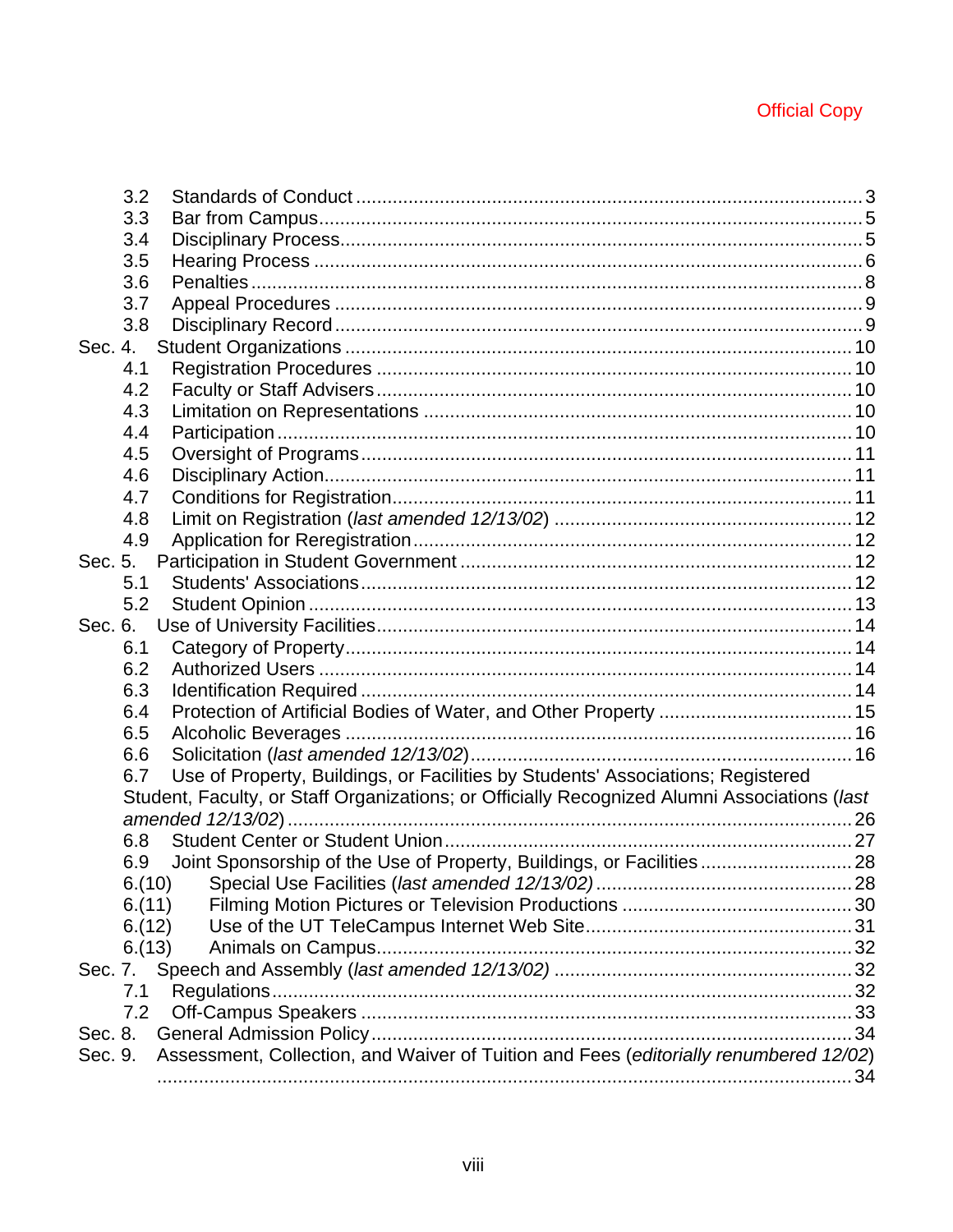|          | 9.1    |                                                                                         |  |
|----------|--------|-----------------------------------------------------------------------------------------|--|
|          | 9.2    |                                                                                         |  |
|          | 9.3    |                                                                                         |  |
|          | 9.4    | Approval to Collect Payment of Tuition, Fees, and Other Charges35                       |  |
| Sec. 10. |        | Off-Campus Student Housing (editorially renumbered 12/02) 35                            |  |
| Sec. 11. |        | University Policy in Regard to Debts of Students (editorially renumbered 12/02)  35     |  |
|          | 11.1   |                                                                                         |  |
|          | 11.2   |                                                                                         |  |
| Sec. 12. |        |                                                                                         |  |
| Sec. 13. |        | Negotiations Related to Disruptive Activities Prohibited (editorially renumbered 12/02) |  |
|          |        | 36                                                                                      |  |
|          |        |                                                                                         |  |
|          |        |                                                                                         |  |
| Sec. 1.  |        |                                                                                         |  |
|          | 1.1    | Authority to Accept Gifts and Development of Gift Acceptance Procedures 1               |  |
|          | 1.2    |                                                                                         |  |
|          | 1.3    | Gifts Not Administered by Office of Development and External Relations2                 |  |
|          | 1.4    |                                                                                         |  |
|          | 1.5    | Gifts Administered by Office of Development and External Relations 3                    |  |
|          | 1.6    |                                                                                         |  |
|          | 1.7    | Internal Revenue Service Forms for Gifts Accepted by the Board or President3            |  |
|          | 1.8    | Internal Revenue Service Forms for Gifts Administered by the Office of Estates and      |  |
|          |        | Trusts                                                                                  |  |
|          | 1.9    |                                                                                         |  |
|          | 1.(10) |                                                                                         |  |
|          | 1.(11) |                                                                                         |  |
|          | 1.(12) |                                                                                         |  |
|          | 1.(13) |                                                                                         |  |
|          | 1.(14) |                                                                                         |  |
|          |        |                                                                                         |  |
|          | 2.1    |                                                                                         |  |
|          | 2.2    | Selection of Scholarship and Fellowship Recipients, Notice of Award, and Payment. 5     |  |
|          | 2.3    |                                                                                         |  |
| Sec. 3.  |        |                                                                                         |  |
|          | 3.1    |                                                                                         |  |
|          | 3.2    |                                                                                         |  |
|          | 3.3    | Distinguished University Chairs, Distinguished Chairs, Chairs, Distinguished            |  |
|          |        |                                                                                         |  |
|          | 3.4    |                                                                                         |  |
| Sec. 4.  |        |                                                                                         |  |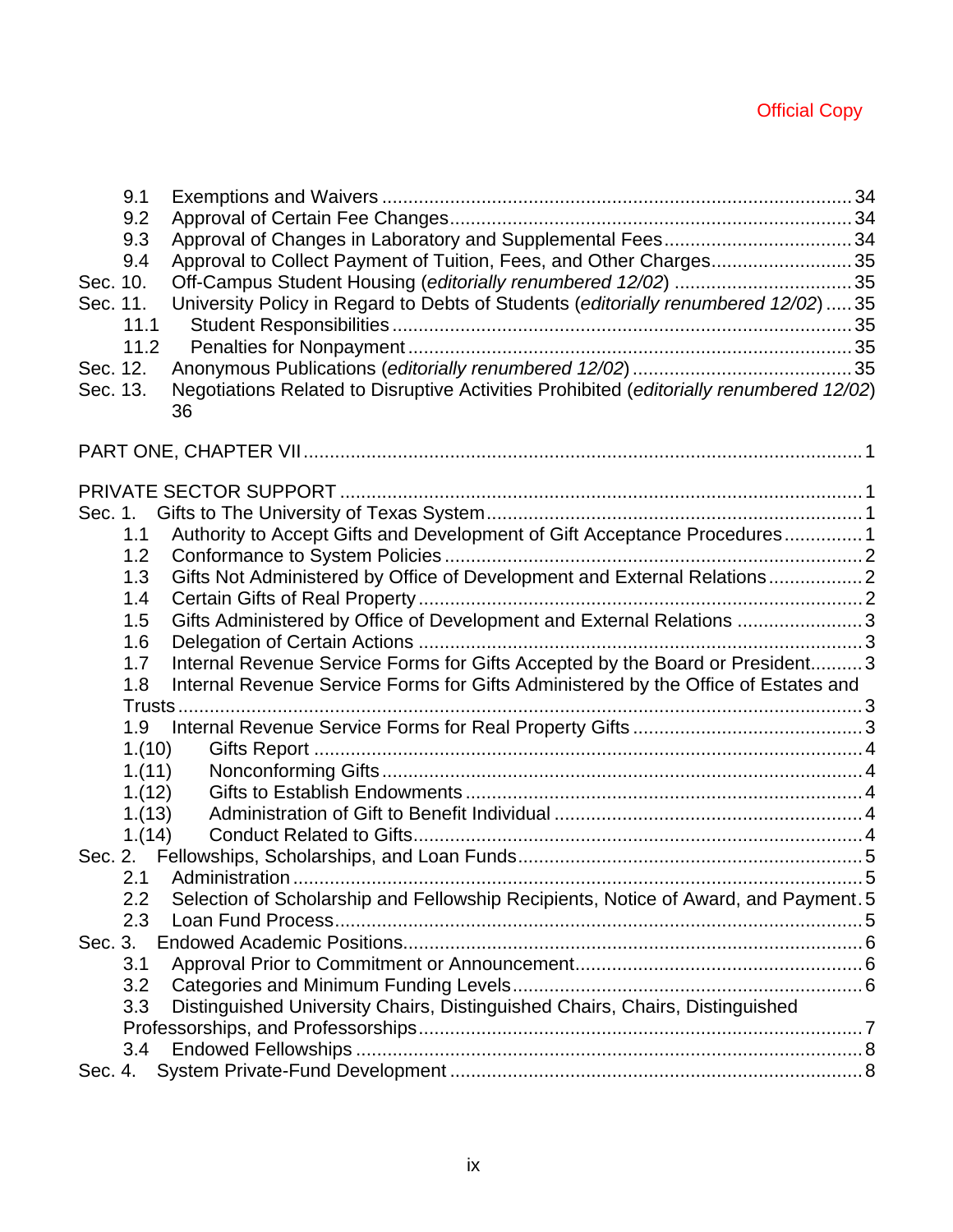| 4.1                                                                                           |  |
|-----------------------------------------------------------------------------------------------|--|
| 4.2                                                                                           |  |
| Sec. 5.                                                                                       |  |
| 5.1                                                                                           |  |
| 5.2                                                                                           |  |
| Composition and Operation of a Component Institution Development Board 10<br>5.3              |  |
| General Policies of the Component Institution Development Boards 10<br>5.4                    |  |
| 5.5                                                                                           |  |
| 5.6                                                                                           |  |
| Executive Office of a Component Institution Development Board 11<br>5.7                       |  |
| 5.8                                                                                           |  |
| Sec. 6.                                                                                       |  |
| 6.1                                                                                           |  |
| 6.2                                                                                           |  |
| 6.3                                                                                           |  |
| Sec. 7.                                                                                       |  |
| 7.1                                                                                           |  |
| 7.2                                                                                           |  |
| 7.3                                                                                           |  |
| Sec. 8.                                                                                       |  |
| 8.1                                                                                           |  |
| 8.2                                                                                           |  |
| 8.3                                                                                           |  |
| Sec. 9.                                                                                       |  |
| Conflict of Interest, Performance of Services, and Use of University Facilities20<br>Sec. 10. |  |
| 10.1                                                                                          |  |
| 10.2                                                                                          |  |
| 10.3                                                                                          |  |
|                                                                                               |  |
|                                                                                               |  |
|                                                                                               |  |
|                                                                                               |  |
| Sec. 1. Flags.                                                                                |  |
| 1.1                                                                                           |  |
| 1.2                                                                                           |  |
| Sec. 2.                                                                                       |  |
| 2.1                                                                                           |  |
| 2.2                                                                                           |  |
| 2.3                                                                                           |  |
| Sec. 3.                                                                                       |  |
| Sec. 4.                                                                                       |  |
| Sec. 5.                                                                                       |  |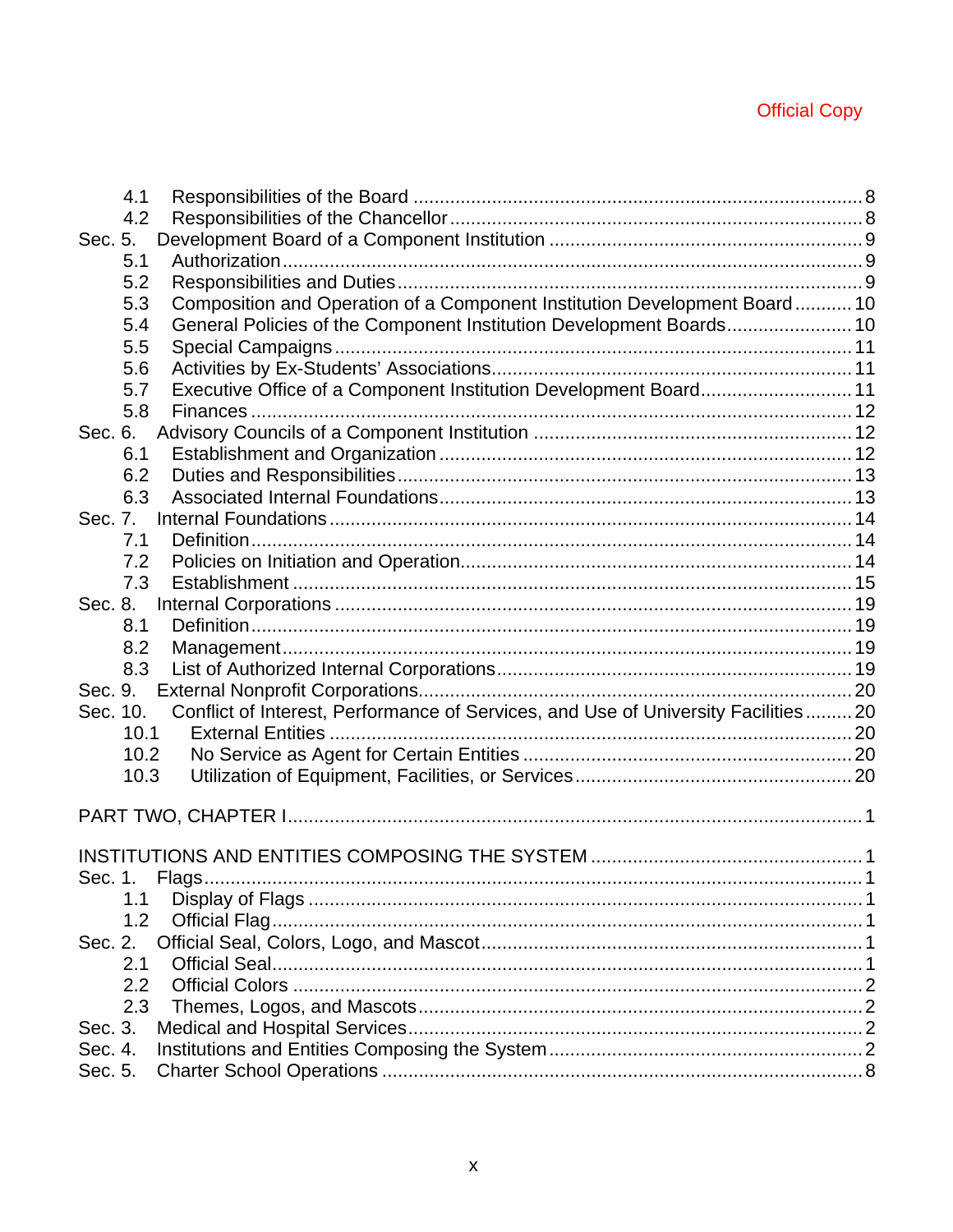| ACCOUNTING, AUDITING, REPORTING, AND BUDGETARY CONTROL 1<br>Sec. 1. |  |
|---------------------------------------------------------------------|--|
| 1.1                                                                 |  |
| 1.2<br>1.3                                                          |  |
| 1.4                                                                 |  |
| 1.5                                                                 |  |
| 1.6                                                                 |  |
| Sec. 2.                                                             |  |
| 2.1                                                                 |  |
| 2.2                                                                 |  |
| 2.3                                                                 |  |
| 2.4                                                                 |  |
| 2.5                                                                 |  |
| 2.6                                                                 |  |
| 2.7                                                                 |  |
| Sec. 3.                                                             |  |
| 3.1                                                                 |  |
| 3.2                                                                 |  |
| 3.3                                                                 |  |
| 3.4                                                                 |  |
| Sec. 4.                                                             |  |
| 4.1<br>4.2                                                          |  |
| 4.3                                                                 |  |
| Sec. 5.                                                             |  |
| 5.1                                                                 |  |
| 5.2                                                                 |  |
| 5.3                                                                 |  |
| 5.4                                                                 |  |
| 5.5<br>Access to Copies of Budget                                   |  |
| Sec. 6.                                                             |  |
| 6.1                                                                 |  |
| 6.2                                                                 |  |
| 6.3                                                                 |  |
| Sec. 7.                                                             |  |
|                                                                     |  |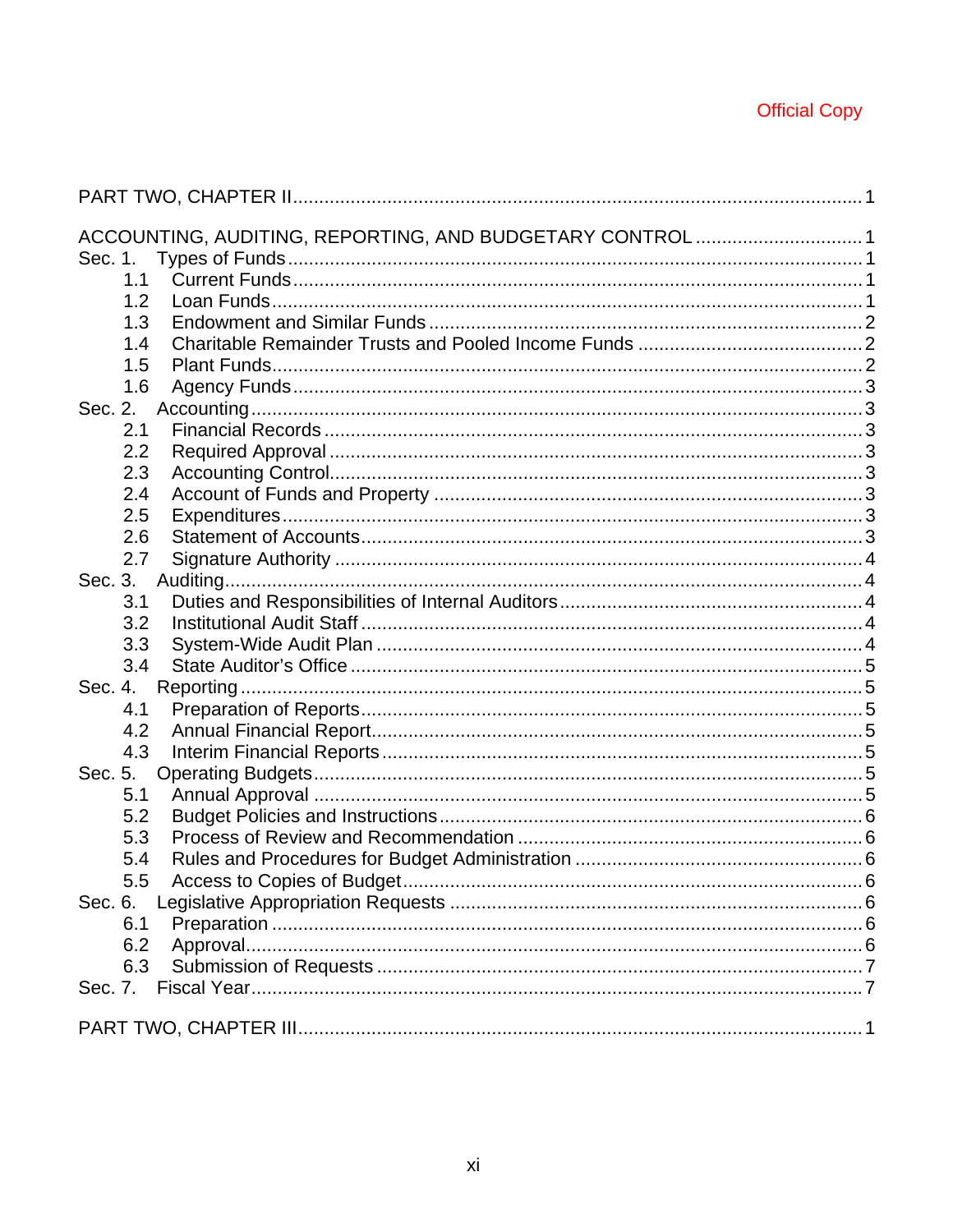| RECEIPT, CUSTODY, AND DISBURSEMENT OF MONEYS; TRAVEL AUTHORIZATION,              |  |
|----------------------------------------------------------------------------------|--|
|                                                                                  |  |
| Sec. 1.                                                                          |  |
| 1.1                                                                              |  |
| 1.2                                                                              |  |
| 1.3                                                                              |  |
| Electronic Funds Transfer for Certain Oil and Gas Royalty Payments  1<br>1.4     |  |
| 1.5                                                                              |  |
| 1.6                                                                              |  |
| Sec. 2.                                                                          |  |
| 2.1                                                                              |  |
| 2.2                                                                              |  |
| 2.3                                                                              |  |
| 2.4                                                                              |  |
| Sec. 3.                                                                          |  |
| 3.1                                                                              |  |
| 3.2                                                                              |  |
| 3.3                                                                              |  |
| Sec. 4.                                                                          |  |
| 4.1                                                                              |  |
| 4.2                                                                              |  |
| 4.3                                                                              |  |
| 4.4                                                                              |  |
| 4.5                                                                              |  |
| Sec. 5.                                                                          |  |
| 5.1                                                                              |  |
| 5.2                                                                              |  |
| 5.3                                                                              |  |
| Sec. 6.                                                                          |  |
| Sec. 7.                                                                          |  |
| Sec. 8.                                                                          |  |
| Sec. 9.                                                                          |  |
|                                                                                  |  |
| 9.2                                                                              |  |
| 9.3                                                                              |  |
| 9.4                                                                              |  |
| 9.5                                                                              |  |
| Travel Authorization, Reimbursement, and Institutional Regulations 8<br>Sec. 10. |  |
| 10.1                                                                             |  |
| 10.2                                                                             |  |
| 10.3                                                                             |  |
| Sec. 11.                                                                         |  |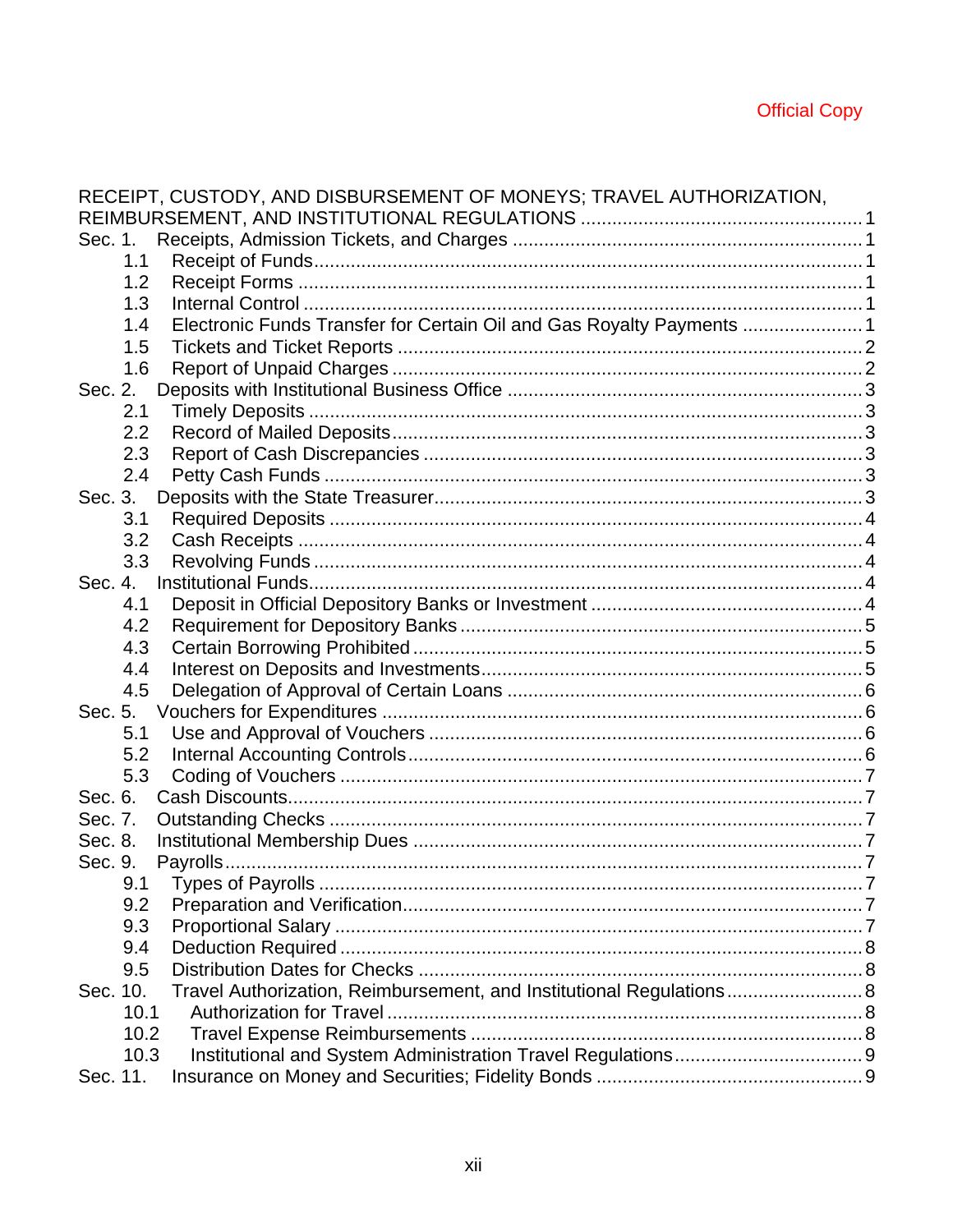|         | 11.1       |                                                                               |  |
|---------|------------|-------------------------------------------------------------------------------|--|
|         | 11.2       |                                                                               |  |
|         |            |                                                                               |  |
|         |            |                                                                               |  |
|         |            |                                                                               |  |
| Sec. 1. |            |                                                                               |  |
|         | 1.1        |                                                                               |  |
|         | 1.2        |                                                                               |  |
|         | 1.3        |                                                                               |  |
|         | 1.4        |                                                                               |  |
|         | 1.5        |                                                                               |  |
|         | 1.6        |                                                                               |  |
|         | 1.7        |                                                                               |  |
| Sec. 2. |            |                                                                               |  |
| Sec. 3. |            |                                                                               |  |
|         | 3.1<br>3.2 |                                                                               |  |
| Sec. 4. |            |                                                                               |  |
| Sec. 5. |            |                                                                               |  |
|         | 5.1        |                                                                               |  |
|         | 5.2        | Drafting and Implementation of Training and Certification Plan 3              |  |
|         |            |                                                                               |  |
|         |            |                                                                               |  |
|         |            |                                                                               |  |
|         |            |                                                                               |  |
|         |            |                                                                               |  |
|         | 1.1        |                                                                               |  |
|         | 1.2        | Development and Coordination of the System-Wide Classified Personnel Program1 |  |
| Sec. 2. | 2.1        |                                                                               |  |
| Sec. 3. |            |                                                                               |  |
|         | 3.1        |                                                                               |  |
|         | 3.2        |                                                                               |  |
|         |            |                                                                               |  |
|         |            |                                                                               |  |
|         |            |                                                                               |  |
|         |            |                                                                               |  |
| Sec. 1. |            |                                                                               |  |
| Sec. 2. |            |                                                                               |  |
|         | 2.1<br>2.2 |                                                                               |  |
|         | 2.3        |                                                                               |  |
|         |            |                                                                               |  |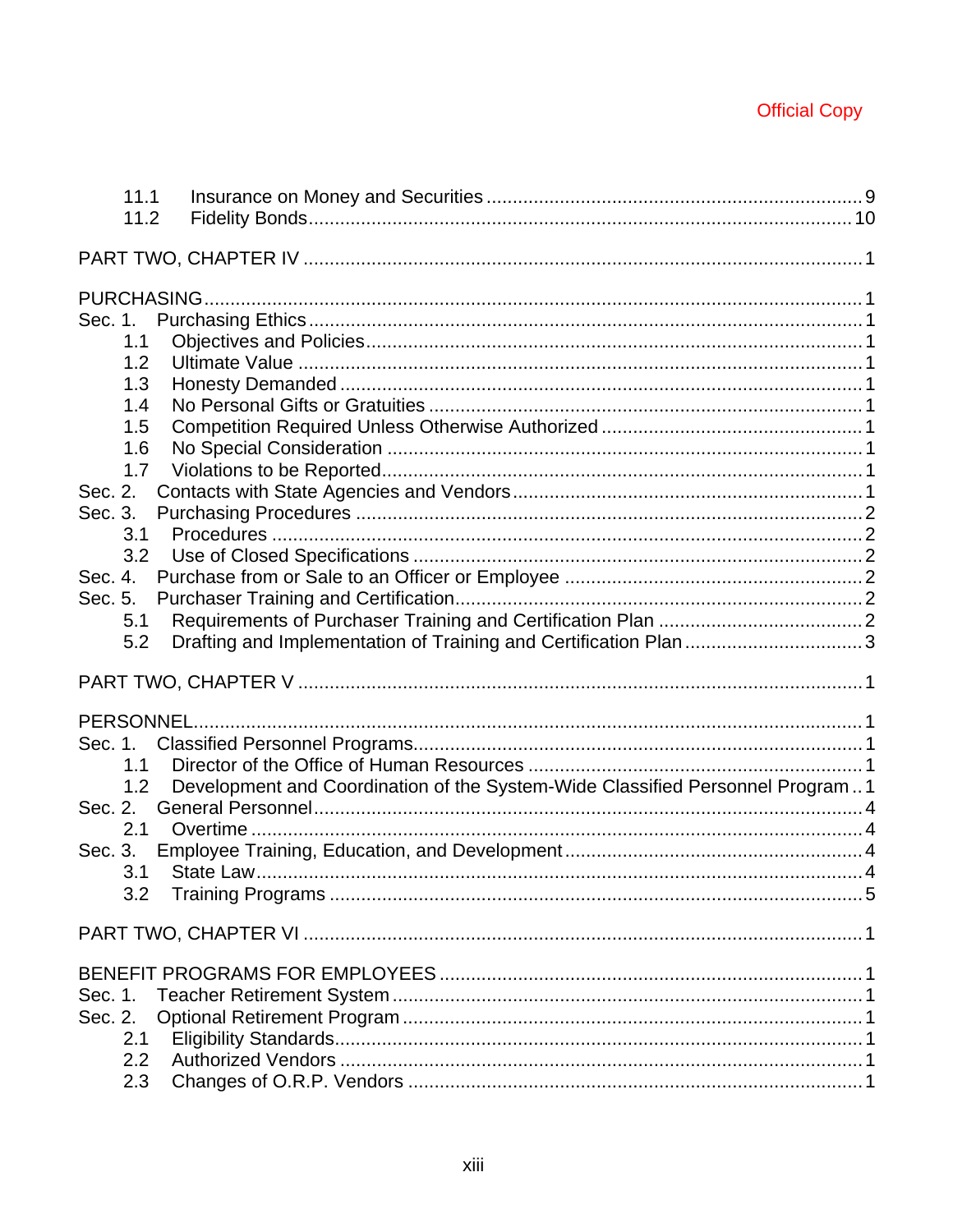| 2.4                                                                              |  |
|----------------------------------------------------------------------------------|--|
| Sec. 3.                                                                          |  |
| 3.1                                                                              |  |
| 3.2                                                                              |  |
| 3.3                                                                              |  |
| Funds Are Property of the Board of Regents Until Authorized Distribution2<br>3.4 |  |
| 3.5                                                                              |  |
| Sec. 4.                                                                          |  |
| 4.1                                                                              |  |
| 4.2                                                                              |  |
| Sec. 5.                                                                          |  |
| 5.1                                                                              |  |
| 5.2                                                                              |  |
| 5.3                                                                              |  |
| Sec. 6.                                                                          |  |
| 6.1                                                                              |  |
| 6.2                                                                              |  |
| 6.3                                                                              |  |
| 6.4                                                                              |  |
| 6.5                                                                              |  |
| 6.6                                                                              |  |
| 6.7                                                                              |  |
| 6.8                                                                              |  |
| Sec. 7.                                                                          |  |
| 7.1                                                                              |  |
| 7.2                                                                              |  |
| 7.3                                                                              |  |
| 7.4                                                                              |  |
| 7.5                                                                              |  |
| Sec. 8.                                                                          |  |
| Sec. 9.                                                                          |  |
| Sec. 10.                                                                         |  |
| Sec. 11.                                                                         |  |
|                                                                                  |  |
|                                                                                  |  |
|                                                                                  |  |
|                                                                                  |  |
| Sec. 1.                                                                          |  |
| 1.1                                                                              |  |
| 1.2                                                                              |  |
| 1.3                                                                              |  |
|                                                                                  |  |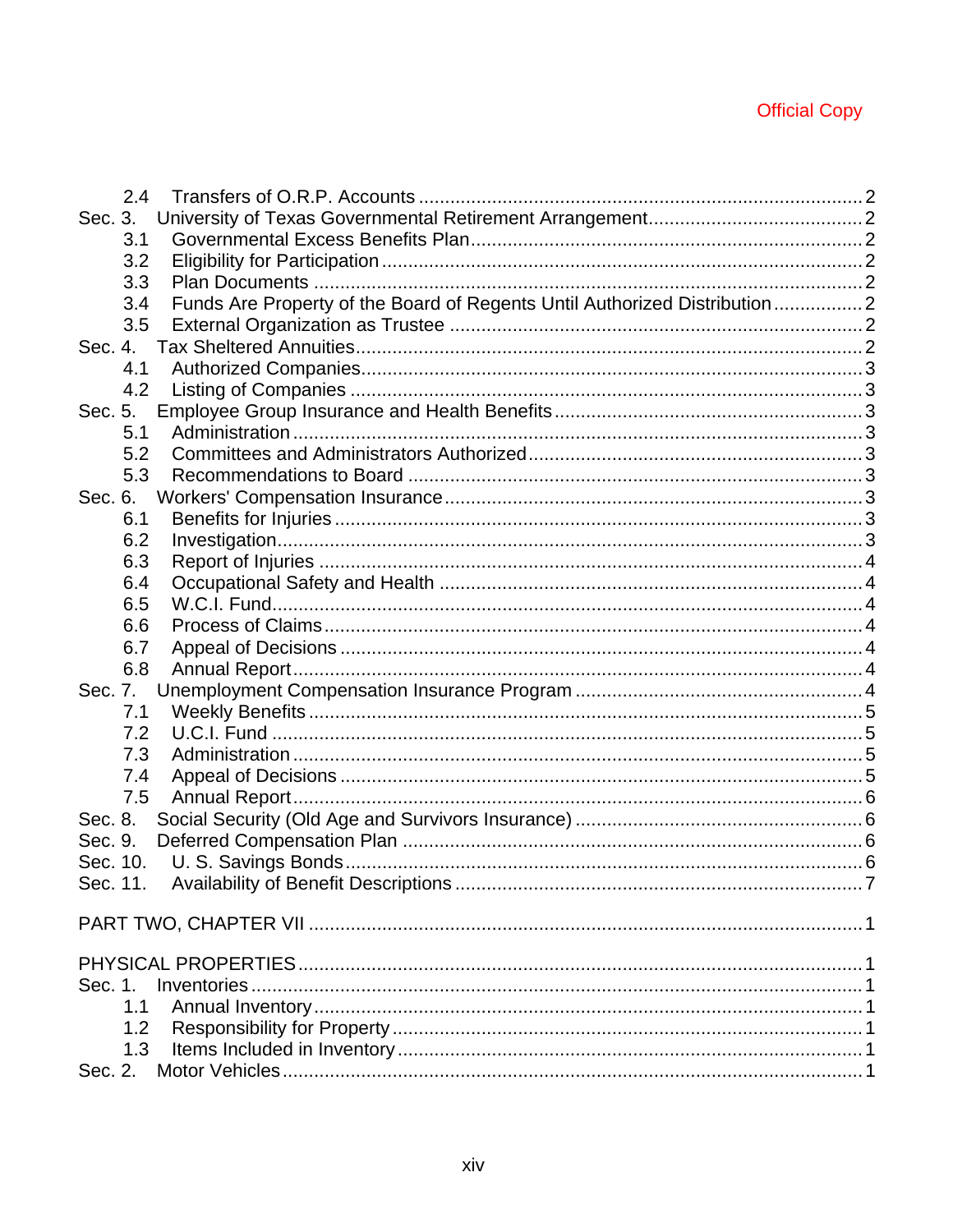|         | 2.1 |                                                                                    |  |
|---------|-----|------------------------------------------------------------------------------------|--|
|         | 2.2 |                                                                                    |  |
|         | 2.3 |                                                                                    |  |
|         | 2.4 |                                                                                    |  |
|         | 2.5 |                                                                                    |  |
|         |     |                                                                                    |  |
|         | 2.6 |                                                                                    |  |
| Sec. 3. |     |                                                                                    |  |
|         | 3.1 |                                                                                    |  |
|         | 3.2 |                                                                                    |  |
|         | 3.3 |                                                                                    |  |
|         | 3.4 |                                                                                    |  |
|         | 3.5 |                                                                                    |  |
| Sec. 4. |     |                                                                                    |  |
| Sec. 5. |     |                                                                                    |  |
|         | 5.1 |                                                                                    |  |
|         | 5.2 |                                                                                    |  |
| Sec. 6. |     |                                                                                    |  |
| Sec. 7. |     |                                                                                    |  |
|         | 7.1 |                                                                                    |  |
|         | 7.2 |                                                                                    |  |
|         | 7.3 |                                                                                    |  |
|         | 7.4 |                                                                                    |  |
|         | 7.5 | Donation or Destruction of Surplus or Salvage Equipment (title editorially amended |  |
|         |     |                                                                                    |  |
|         | 7.6 |                                                                                    |  |
| Sec. 8. |     |                                                                                    |  |
| Sec. 9. |     |                                                                                    |  |
|         | 9.1 |                                                                                    |  |
|         | 9.2 |                                                                                    |  |
|         |     |                                                                                    |  |
|         | 9.3 |                                                                                    |  |
|         | 9.4 |                                                                                    |  |
|         | 9.5 |                                                                                    |  |
|         | 9.6 |                                                                                    |  |
|         | 9.7 |                                                                                    |  |
|         | 9.8 |                                                                                    |  |
|         |     |                                                                                    |  |
|         |     |                                                                                    |  |
|         |     |                                                                                    |  |
|         |     | FACILITY IMPROVEMENTS AND CONSTRUCTION (title editorially amended 12/02) 1         |  |
| Sec. 1. |     |                                                                                    |  |
|         | 1.1 |                                                                                    |  |
|         | 1.2 |                                                                                    |  |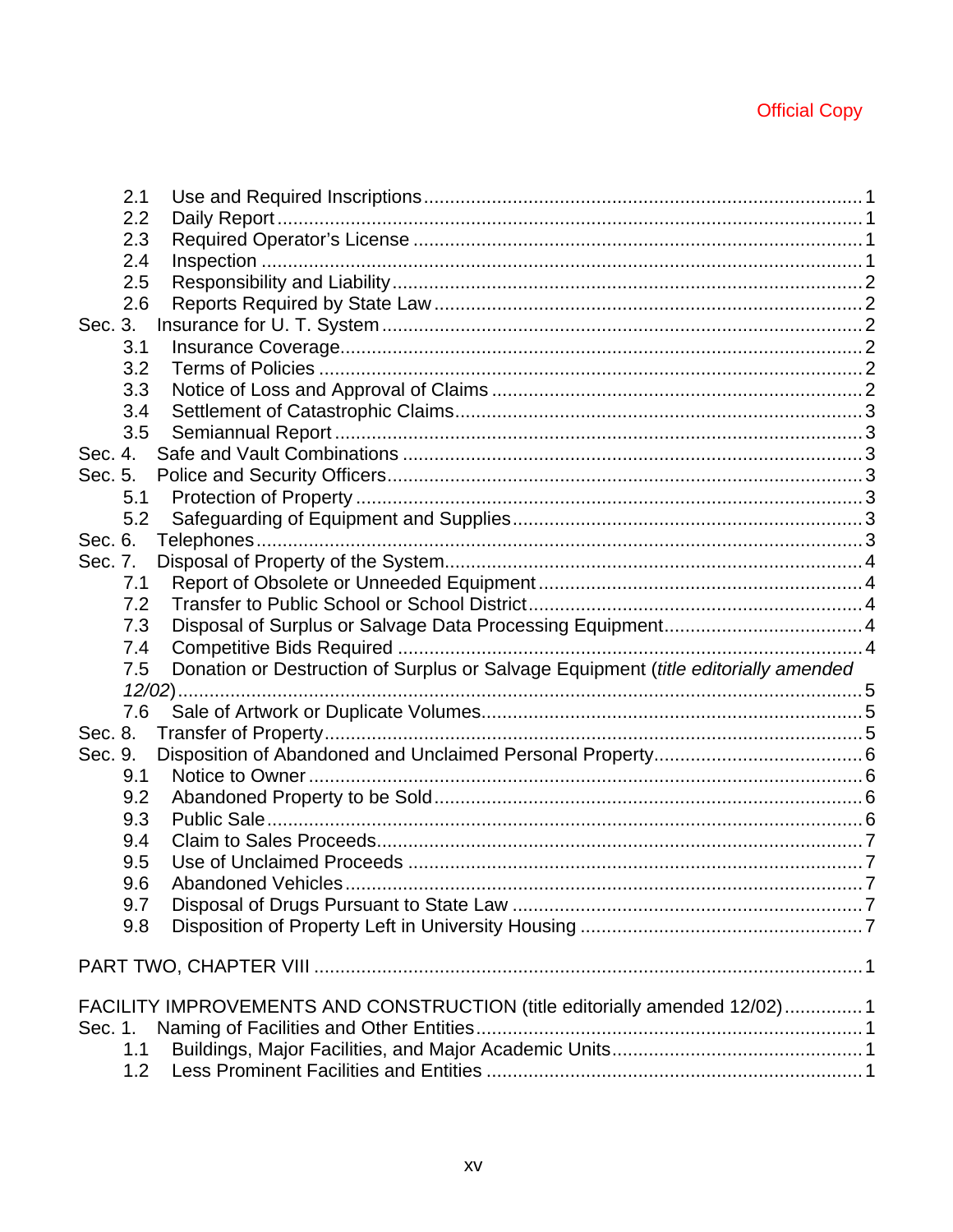| 1.3                                                                                    |  |
|----------------------------------------------------------------------------------------|--|
| 1.4                                                                                    |  |
| 1.5                                                                                    |  |
| 1.6                                                                                    |  |
| Sec. 2.                                                                                |  |
| 2.1                                                                                    |  |
| 2.2                                                                                    |  |
| 2.3                                                                                    |  |
| Institutional Management of Major Projects (last amended 11/13/02)  4<br>2.4           |  |
| 2.5                                                                                    |  |
| Sec. 3.                                                                                |  |
| 3.1                                                                                    |  |
| 3.2                                                                                    |  |
| 3.3                                                                                    |  |
| Selection Committees for Design-Build Contractors, Construction Manager-Agents,<br>3.4 |  |
|                                                                                        |  |
| Construction Managers-at-Risk, General Contractors, and Job Order Contractors  6       |  |
| Sec. 4.                                                                                |  |
| 4.1                                                                                    |  |
| 4.2                                                                                    |  |
| Sec. 5.                                                                                |  |
| 5.1                                                                                    |  |
| 5.2                                                                                    |  |
| 5.3                                                                                    |  |
| Sec. 6.                                                                                |  |
| 6.1                                                                                    |  |
| 6.2                                                                                    |  |
| 6.3                                                                                    |  |
| 6.4                                                                                    |  |
| 6.5                                                                                    |  |
| 6.6                                                                                    |  |
| 6.7                                                                                    |  |
| Sec. 7.                                                                                |  |
| 7.1                                                                                    |  |
| 7.2                                                                                    |  |
|                                                                                        |  |
|                                                                                        |  |
|                                                                                        |  |
| Sec. 1.                                                                                |  |
| 1.1                                                                                    |  |
| 1.2                                                                                    |  |
| 1.3                                                                                    |  |
|                                                                                        |  |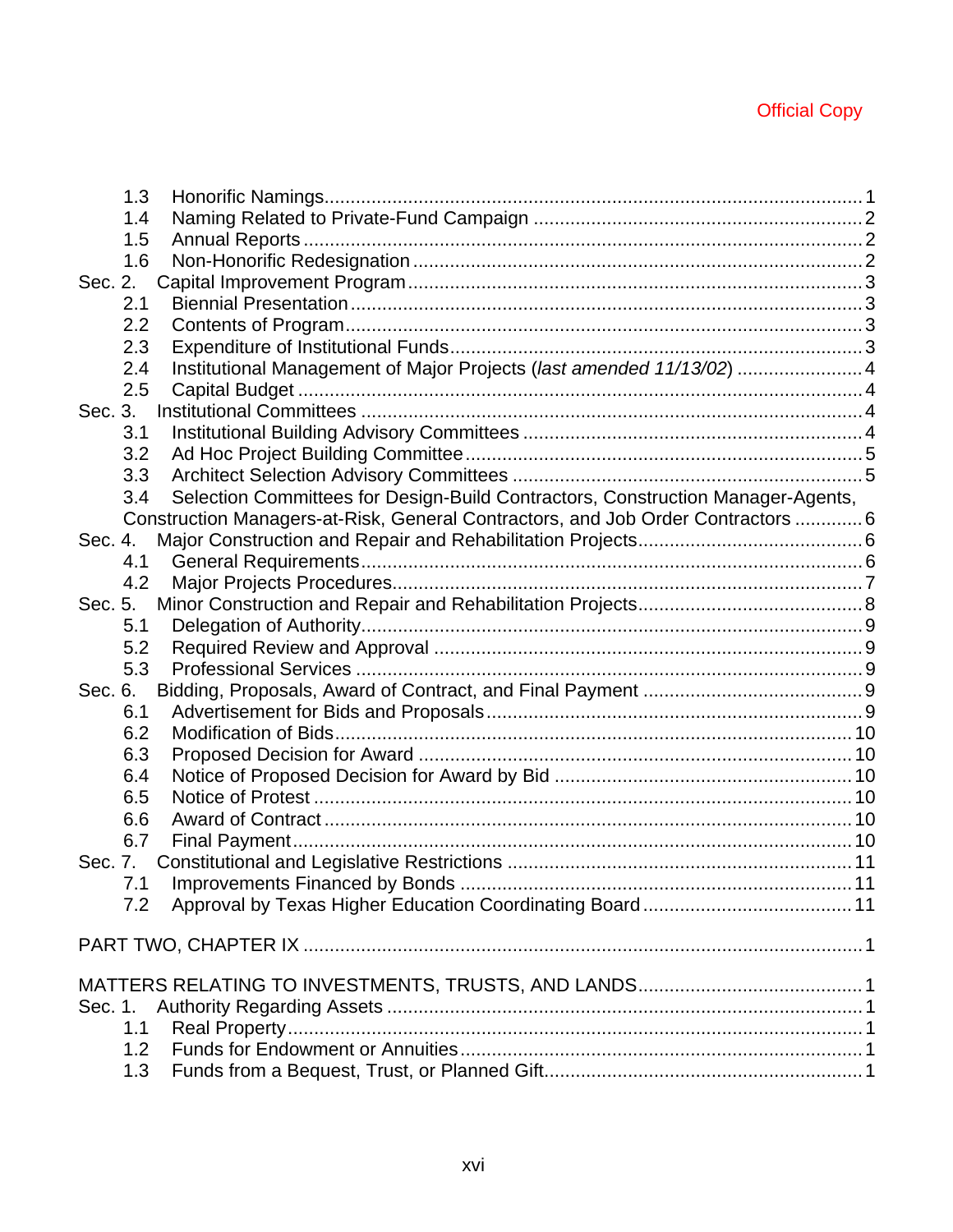|         | 1.4 |                                                                                    |  |
|---------|-----|------------------------------------------------------------------------------------|--|
|         | 1.5 |                                                                                    |  |
|         | 1.6 |                                                                                    |  |
|         | 1.7 |                                                                                    |  |
|         | 1.8 |                                                                                    |  |
| Sec. 2. |     | Authorizations Regarding Sales, Assignments, Conveyances, Receipt of Property, and |  |
|         |     |                                                                                    |  |
|         | 2.1 | Authority to Purchase, Exchange, and Sell Securities for and on Behalf of the      |  |
|         |     |                                                                                    |  |
|         | 2.2 |                                                                                    |  |
|         | 2.3 | Additional Authority to Sell Securities for and on Behalf of the Board3            |  |
|         | 2.4 | Authority to Assign and Transfer Securities Owned by the PUF and the Board  3      |  |
|         | 2.5 |                                                                                    |  |
|         | 2.6 | Authority to Execute Proxies and Consent to Modifications in Bond Indentures 4     |  |
|         | 2.7 | Authority to Deliver and Maintain Securities in Book-Entry Form 4                  |  |
| Sec. 3. |     |                                                                                    |  |
|         | 3.1 |                                                                                    |  |
|         | 3.2 |                                                                                    |  |
|         | 3.3 |                                                                                    |  |
|         | 3.4 | Policies with Respect to Stock Rights, Fractional Shares, and Proxies5             |  |
| Sec. 4. |     | Policy for Investment and Management of U. T. Investment Pools 5                   |  |
|         | 4.1 |                                                                                    |  |
|         | 4.2 |                                                                                    |  |
|         | 4.3 |                                                                                    |  |
|         | 4.4 |                                                                                    |  |
| Sec. 5. |     | Policy for Investment and Management of Endowment, Trust, and Other Accounts       |  |
|         |     |                                                                                    |  |
|         | 5.1 |                                                                                    |  |
|         | 5.2 |                                                                                    |  |
|         | 5.3 |                                                                                    |  |
|         | 5.4 |                                                                                    |  |
| Sec. 6. |     |                                                                                    |  |
|         | 6.1 |                                                                                    |  |
|         | 6.2 |                                                                                    |  |
|         | 6.3 |                                                                                    |  |
|         | 6.4 |                                                                                    |  |
|         | 6.5 |                                                                                    |  |
|         | 6.6 | Responsibilities of the Board Under Oil and Gas Leases and Other Documents         |  |
|         |     |                                                                                    |  |
|         | 6.7 |                                                                                    |  |
|         | 6.8 |                                                                                    |  |
|         | 6.9 |                                                                                    |  |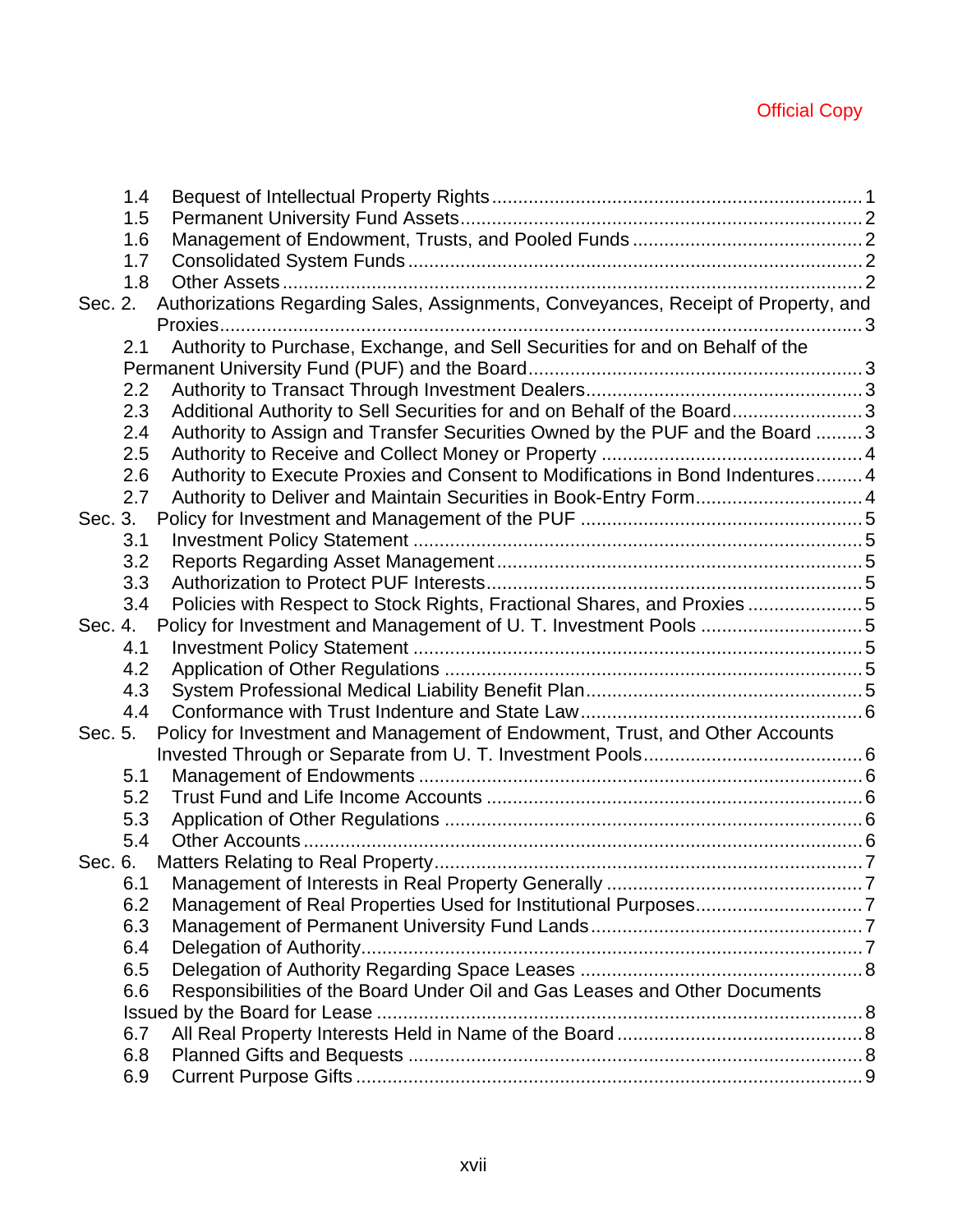| 6.(10)                                                                                                                                  |                                                                                                                                                                                                                                             |  |
|-----------------------------------------------------------------------------------------------------------------------------------------|---------------------------------------------------------------------------------------------------------------------------------------------------------------------------------------------------------------------------------------------|--|
|                                                                                                                                         |                                                                                                                                                                                                                                             |  |
| Sec. 1.<br>Sec. 2.<br>Sec. 3.<br>Sec. 4.<br>Sec. 5.<br>Sec. 6.<br>Sec. 7.<br>Sec. 8.<br>Sec. 9.<br>Sec. 10.<br>10.1<br>10.2<br>Sec. 11. | Statutory Provisions Currently in Effect (editorially renumbered 12/02) 1<br>Student Center and Student Union Facilities (editorially renumbered 12/02) 2<br>Employment of a Students' Attorney (editorially renumbered 12/02) 2            |  |
|                                                                                                                                         |                                                                                                                                                                                                                                             |  |
| Sec. 1.<br>1.1<br>1.2<br>Sec. 2.<br>2.1<br>2.2<br>2.3<br>2.4<br>2.5<br>Sec. 3.<br>3.1<br>3.2<br>3.3                                     | Contracts Between or Among System Administration and Component Institutions  2<br>Contracts with System Administration or Between or Among Component Institutions 2<br>Settlement of Claims and Disputes Relating to Construction Projects3 |  |
|                                                                                                                                         |                                                                                                                                                                                                                                             |  |
| Sec. 1.<br>Sec. 2.<br>2.1<br>2.2                                                                                                        |                                                                                                                                                                                                                                             |  |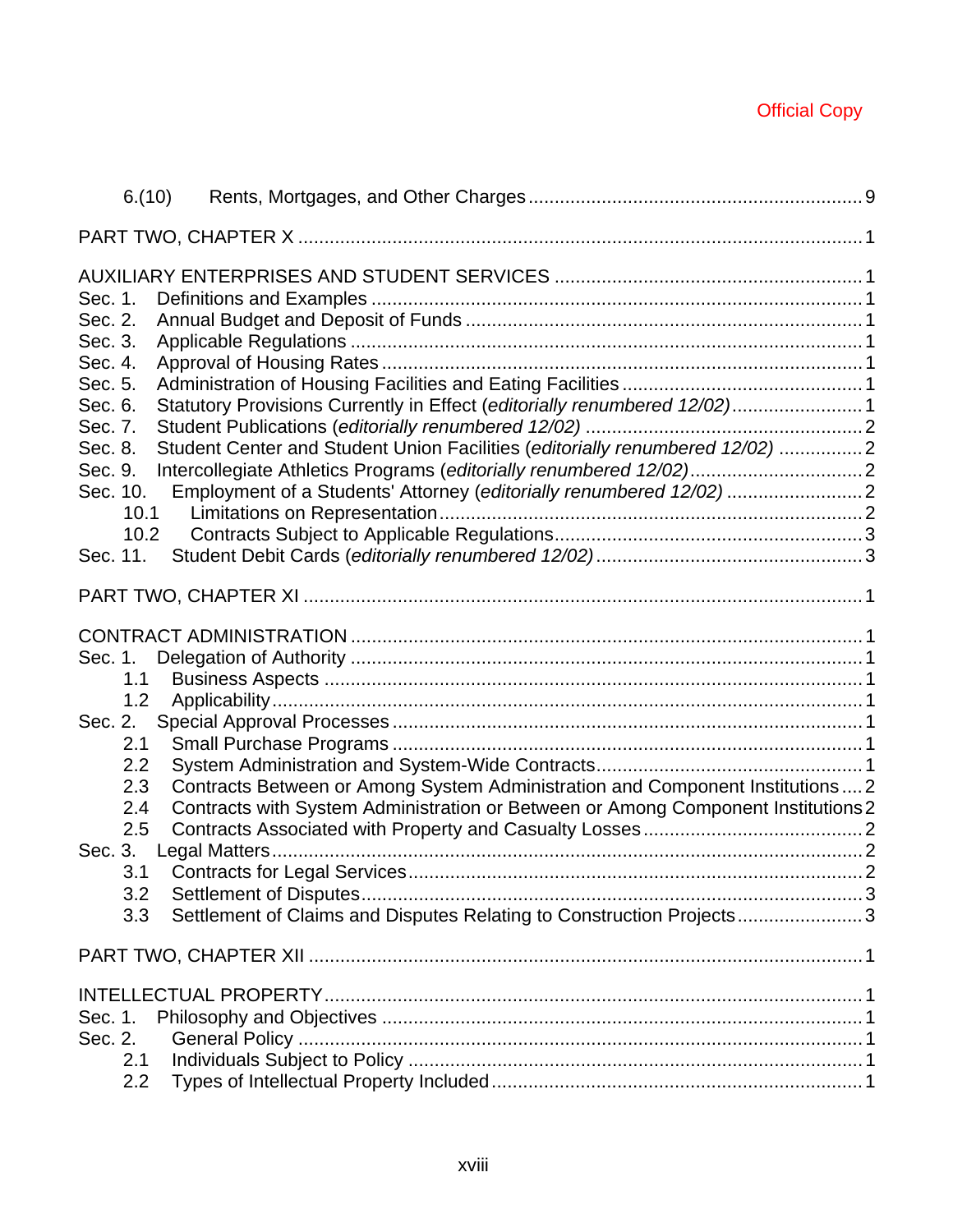| 2.3                                                                                        |  |
|--------------------------------------------------------------------------------------------|--|
| 2.4                                                                                        |  |
| 2.5                                                                                        |  |
| 2.6                                                                                        |  |
| 2.7                                                                                        |  |
| 2.8                                                                                        |  |
| 2.9                                                                                        |  |
| Intellectual Property Advisory Committees and Office of General Counsel3<br>Sec. 3.        |  |
| 3.1                                                                                        |  |
| 3.2                                                                                        |  |
| Sec. 4.                                                                                    |  |
| 4.1                                                                                        |  |
| 4.2<br>Property Related to Employment or Resulting from State Support Subject to           |  |
|                                                                                            |  |
| Property Resulting from Sponsored Research Subject to Ownership by the Board  6<br>4.3     |  |
| Sec. 5.                                                                                    |  |
| 5.1                                                                                        |  |
| 5.2                                                                                        |  |
| 5.3                                                                                        |  |
| 5.4                                                                                        |  |
| 5.5                                                                                        |  |
| Sec. 6.                                                                                    |  |
| 6.1                                                                                        |  |
| 6.2                                                                                        |  |
| Annual Report of Equity Interest and Service as Officer or Director  9<br>Sec. 7.          |  |
| Approval of and Execution of Legal Documents Relating to Rights in Intellectual<br>Sec. 8. |  |
|                                                                                            |  |
|                                                                                            |  |
| 8.1                                                                                        |  |
| 8.2                                                                                        |  |
| 8.3                                                                                        |  |
| Sec. 9.                                                                                    |  |
| 9.1                                                                                        |  |
| 9.2                                                                                        |  |
| Sec. 10.                                                                                   |  |
| Sec. 11.                                                                                   |  |
|                                                                                            |  |
|                                                                                            |  |
|                                                                                            |  |
| Sec. 1.                                                                                    |  |
| Sec. 2.                                                                                    |  |
| 2.1                                                                                        |  |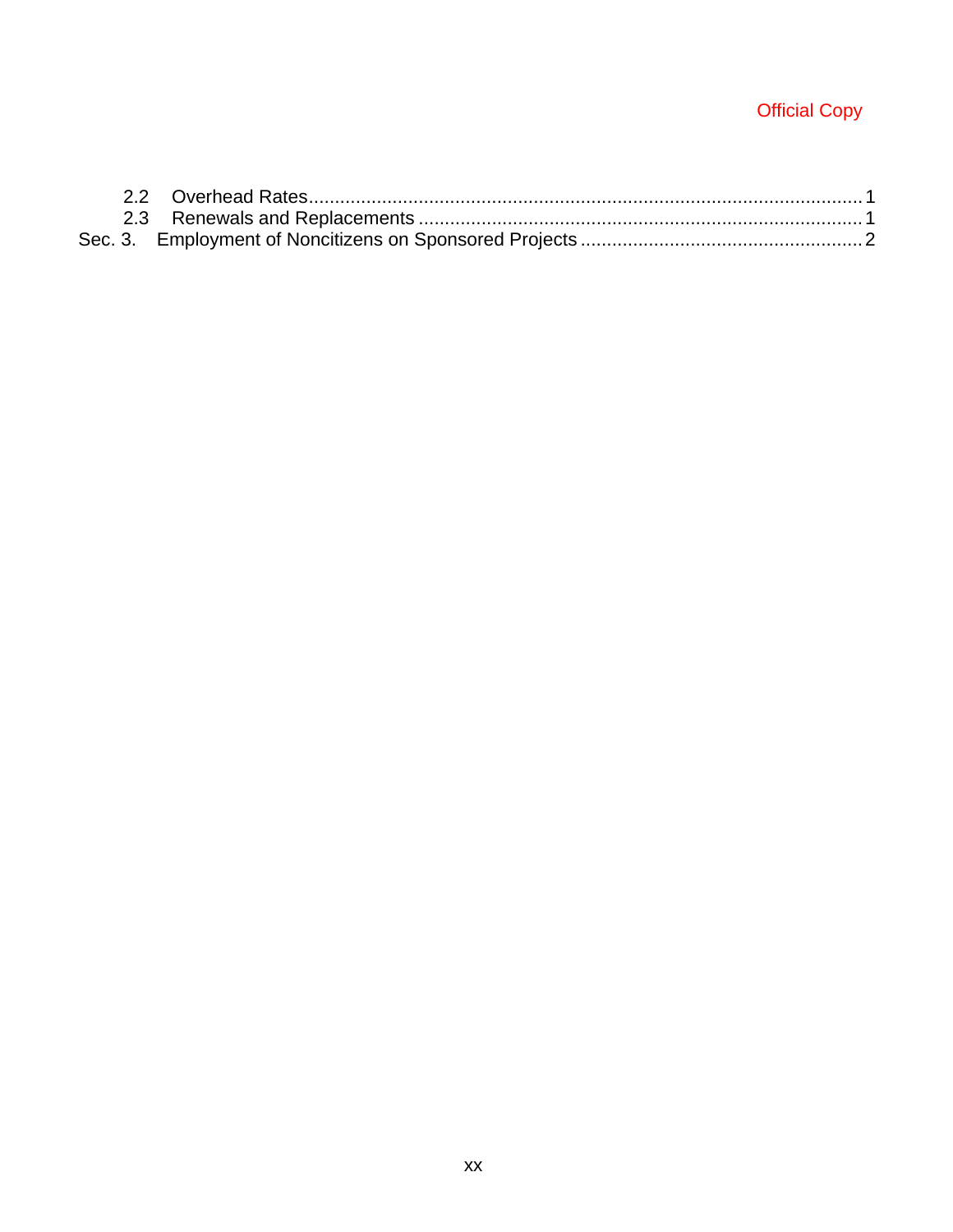# **PART ONE, CHAPTER I**

# **BOARD OF REGENTS**

### Sec. 1. Authority

The Legislature, which is given the duty and authority to provide for the maintenance, support, and direction of The University of Texas by Article VII, Section 10 of the Texas Constitution, has delegated the power and authority to administer The University of Texas System to the Board of Regents in broad terms. (See Texas Education Code Sections 65.11 et seq.) Texas cases construing these statutes have held that the Board of Regents has wide discretion in exercising its power and authority and that the rules adopted by the Board of Regents have the same force as statutes. The System's lands and buildings are State of Texas property subject to the control of the Board of Regents as the State's agent.

- 1.1 Application of Rules and Regulations The Regents' Rules and Regulations for the government of the System apply to and govern the Board and all officers, employees and agencies under its control.
- 1.2 Repeal of Existing Rules in Conflict Herewith All rules, regulations, orders, and resolutions heretofore enacted by the Board that are in conflict with these Regents' Rules and Regulations are hereby repealed.
- 1.3 Amendment of Rules and Regulations The Regents' Rules and Regulations may be added to, amended, waived, or suspended by a majority of all of the members of the Board at any regular meeting or at any special meeting called for that purpose.

# Sec. 2. Composition

The Board of Regents (hereinafter sometimes referred to as "Board") is composed of nine members appointed by the Governor, with the advice and consent of the Senate, for staggered terms of six years each, the terms of three members expiring on February 1 of odd-numbered years.

# Sec. 3. Chairman of the Board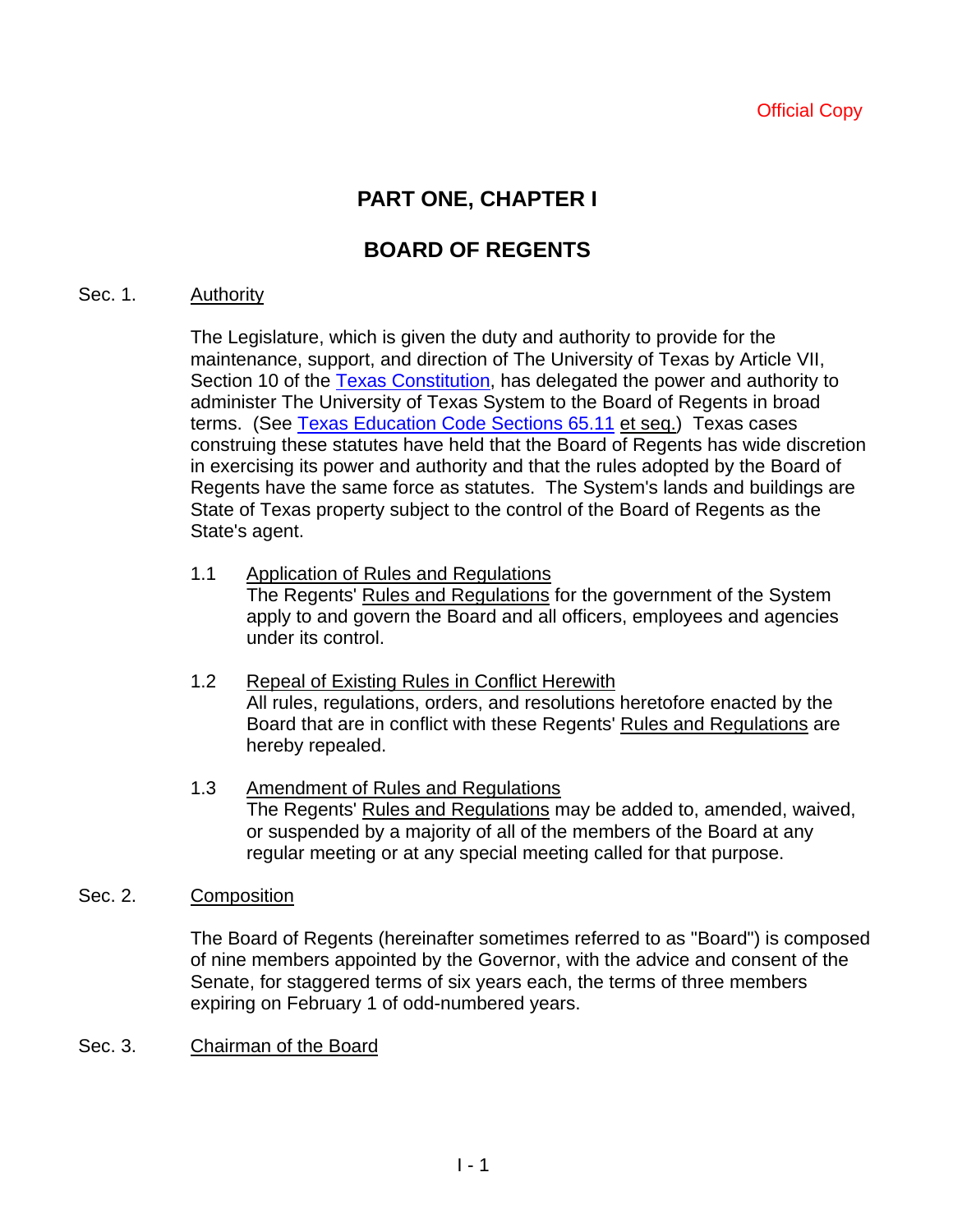# 3.1 Election of Chairman

The Chairman of the Board shall be elected by the Board from its number, shall serve at the pleasure of the Board, and shall report to and be responsible to the Board. In case of the death, resignation, disability, removal, or disqualification of the Chairman, the Board shall elect a successor Chairman as soon as practicable. Election of the Chairman shall take place during the February meeting held in odd-numbered years or, if new members of the Board have not been appointed and received the consent of the Senate, at the next available opportunity.

# 3.2 Duties of the Chairman

The duties and responsibilities of the Chairman shall include the following:

- 3.21 The Chairman shall preside over the meetings of the Board.
- 3.22 The Chairman shall be authorized to call special meetings of the Board, as herein provided.
- 3.23 Except for the Executive Committee, which shall be composed of the Chairman and the three Vice-Chairmen, the Chairman shall appoint the standing committees of the Board and such special committees as the Board may authorize.
- 3.24 The Chairman shall appoint ad hoc committees as necessary to address special issues.
- 3.25 Except for the Executive Committee, the Chairman shall be a nonvoting ex officio member of all standing and special committees of the Board and a voting member of the Executive Committee.

# Sec. 4. Vice-Chairmen of the Board

Three Vice-Chairmen of the Board shall be elected by the Board from its number when the Chairman is elected and shall serve at the pleasure of the Board. At the election, the Board shall designate which Vice-Chairman shall assume the duties of Chairman in case of the absence, death, resignation, disability, removal, or disqualification of the Chairman. In case of the absence, death, resignation, disability, removal, or disqualification of the Chairman, the designated Vice-Chairman shall perform the duties of the Chairman until the Chairman shall resume his or her office or a successor Chairman shall have been elected as herein provided. In case of the absence, death, resignation, disability, removal, or disqualification of both the Chairman and the designated Vice-Chairman, the second Vice-Chairman shall perform the duties of Chairman until the Chairman or designated Vice-Chairman shall resume his or her office or a successor Chairman shall have been elected as herein provided. Upon the death, resignation,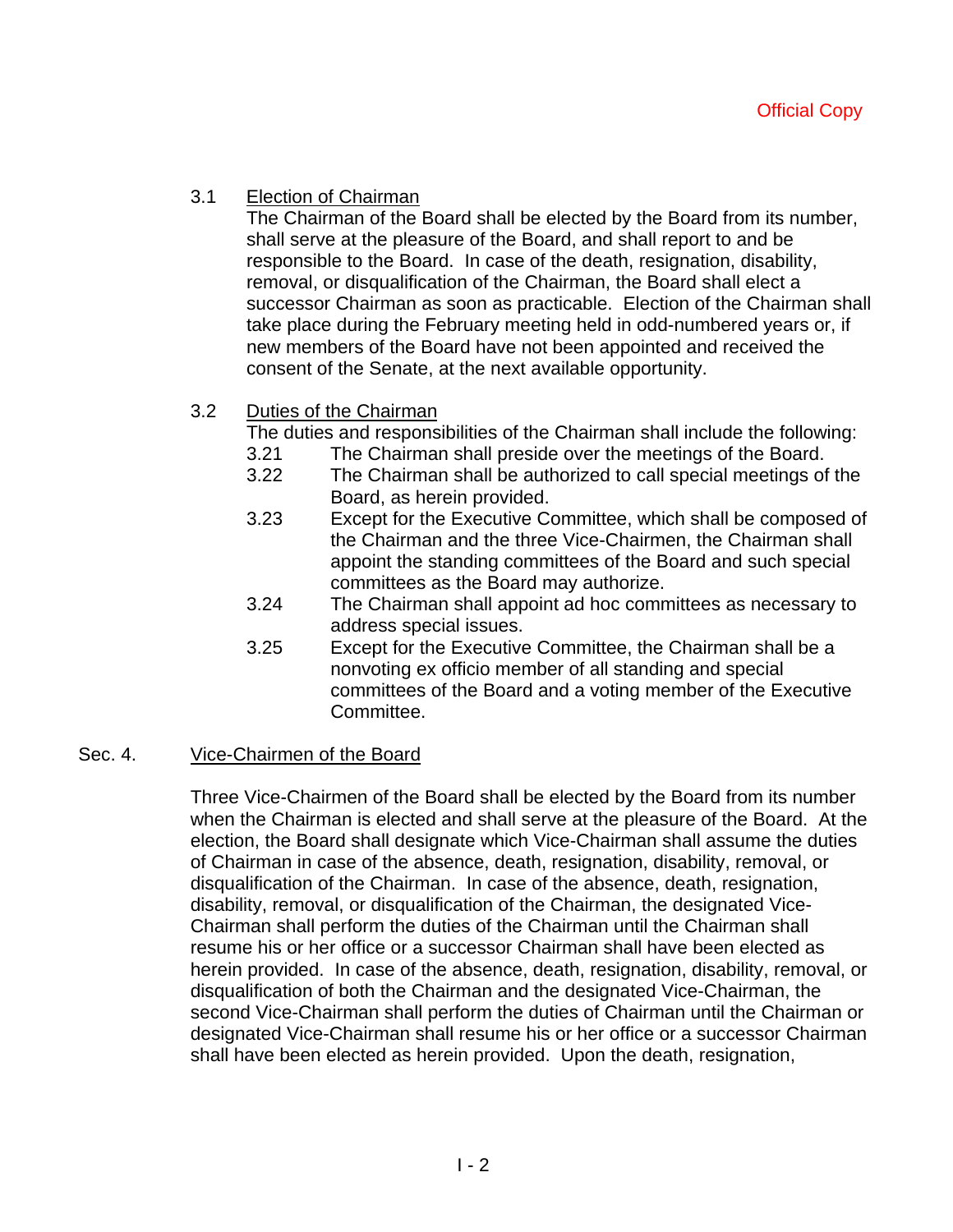disability, or removal of a Vice-Chairman, the Board shall elect a successor Vice-Chairman as soon as practicable.

#### Sec. 5. Officers in the Office of the Board of Regents

### 5.1 Counsel and Secretary to the Board

The Counsel and Secretary to the Board is the principal officer to the Board in the administration of the responsibilities of the Office of the Board of Regents and the principal staff officer to each member of the Board of Regents in the discharge of his or her responsibilities. In addition to the specific duties and responsibilities set forth in Subsection 5.2 of this Chapter, the Counsel and Secretary to the Board shall advise the Board regarding the design and implementation of policies and procedures by which the Board of Regents may more effectively fulfill its responsibilities regarding the governance and management of The University of Texas System and shall provide legal counsel on issues such as open meetings, public information, and standards of conduct.

# 5.2 Appointment

At the meeting at which the Chairman and Vice-Chairmen of the Board are elected, the Board shall elect a Counsel and Secretary who is not a member of the Board and who shall receive such compensation and have such staff as may be fixed by the Board. The Counsel and Secretary shall report to and be responsible to the Board. The Counsel and Secretary shall serve subject to the pleasure of the Board and may be removed by the Board at any time. Upon the death, resignation, disability, removal, or disqualification of the Counsel and Secretary, the Board shall elect a successor as soon as practicable.

#### 5.3 Duties and Responsibilities

The duties and responsibilities of the Counsel and Secretary shall include the following:

- 5.31 The Counsel and Secretary shall supervise the Office of the Board of Regents.
- 5.32 Meetings The Counsel and Secretary shall make preparations, including Regental travel arrangements, for all meetings of the Board and its committees.
- 5.33 The Agenda Under the direction of the Chairman of the Board or the Chairman of a standing committee, the Counsel and Secretary shall prepare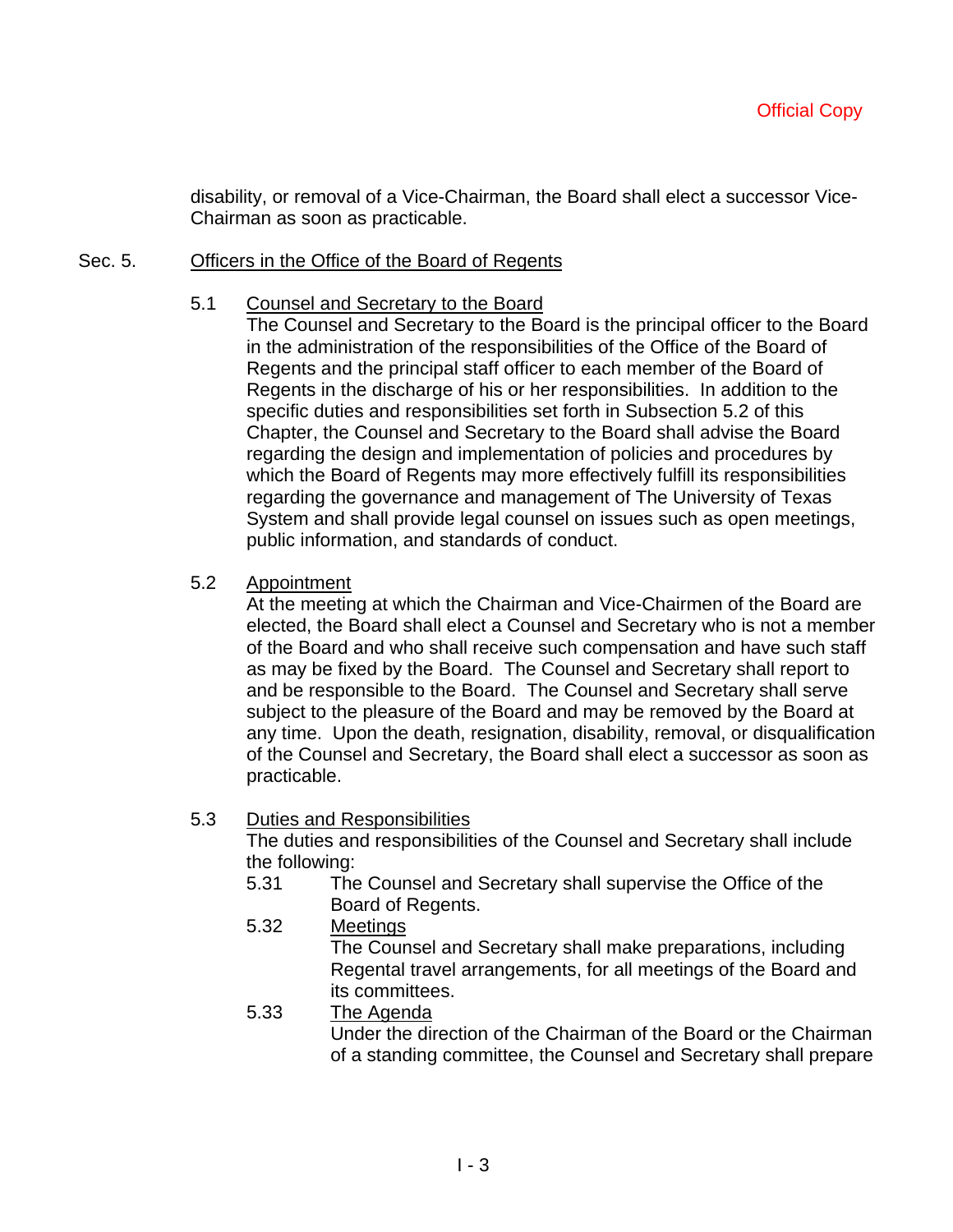and distribute the Agenda and necessary supporting documentation for all meetings of the Board and its committees.

- 5.34 Open Meetings Act Under the direction of the Chairman of the Board or the Chairman of a standing committee, the Counsel and Secretary shall post notices of all meetings, and the subject matter thereof as may be required under law.
- 5.35 Minutes

The Counsel and Secretary shall record, prepare, and index the official Minutes of the Board and its committees and shall distribute copies thereof, including the annual budgets, to members of the Board and to other persons on the approved list. The official copy of the Minutes of the Board and its committees shall be kept in the Office of the Board of Regents, and certified excerpts from these Minutes shall be prepared by the Counsel and Secretary as requested.

5.36 Documents

The Counsel and Secretary shall keep on file in the Office of the Board of Regents all official documents, correspondence, and proceedings of the Board and its committees.

5.37 Seal

The custody of the official seal of the System shall be with the Counsel and Secretary. The Counsel and Secretary shall affix such official seal to, and attest, all documents executed in the name of the Board that require attestation.

5.38 Rules and Regulations and Regental Policies

The Counsel and Secretary shall be charged with the responsibility of keeping current the Official Copies of the Regents' Rules and Regulations and furnishing to members of the Board and the administrative officers on the approved list any changes or additions as soon as possible after the meeting at which they are finally adopted.

The Counsel and Secretary is authorized to make minor and nonsubstantive editorial changes to the Regents' Rules and Regulations and to Regental Policies enacted by the Board as necessary to keep the Rules and Policies current and correct. In the event such editorial changes are necessary, the Counsel and Secretary will ensure that members of the Board, administrative officers, and members of the public have ready access to the current version of the Regents' Rules and Regulations and each Regental Policy.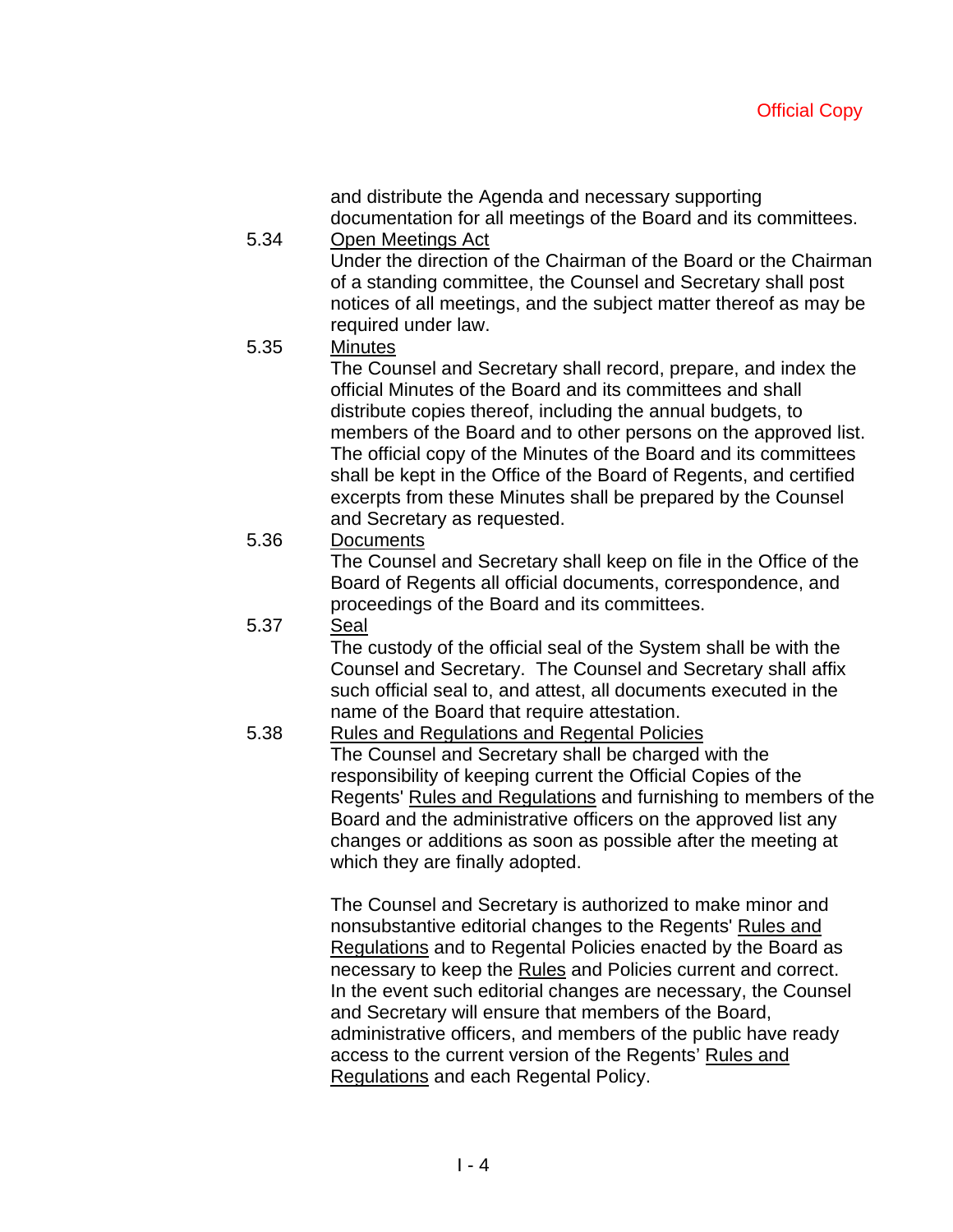### 5.39 Reports

As directed by the Board, the Counsel and Secretary shall:

- 5.391 Define and establish routine reporting mechanisms, including determining the Board's information requirements; structuring reporting procedures; gathering and summarizing reports and data for presentation to the Board on a routine basis; and
- 5.392 Prepare special reports, including requesting and gathering data from System Administration and component institutions; conducting necessary analyses of data; and summarizing facts and presenting reports for the Board's consideration.
- 5.3(10) Other Duties

In addition, the Counsel and Secretary shall perform such other duties as may be assigned by the Board or as are usual and customary to the position of Counsel and Secretary and which assist the members of the Board in the discharge of their official duties.

#### 5.4 Assistant Secretary to the Board

The Assistant Secretary to the Board shall be appointed by the Counsel and Secretary to the Board and shall have such duties and responsibilities as shall be delegated by the Counsel and Secretary to the Board.

Upon the temporary absence of the Counsel and Secretary to the Board or upon the death, resignation, disability, or removal of the Counsel and Secretary to the Board, the Assistant Secretary to the Board will fulfill the duties of the Counsel and Secretary to the Board until such time as the Board shall elect a successor.

# Sec. 6. Meetings of the Board and Standing Committees of the Board

# 6.1 Regular Meetings of the Board

Regular meetings of the Board shall be held at such times and places as the Board shall designate. Unless otherwise determined in advance by the Board, all regular meetings shall be held in Austin.

# 6.2 Special Meetings of the Board

Special meetings of the Board shall be held upon the call of the Chairman, or upon the written request of three members of the Board. The Chairman shall cause written notification of the time, place, and purpose(s) of a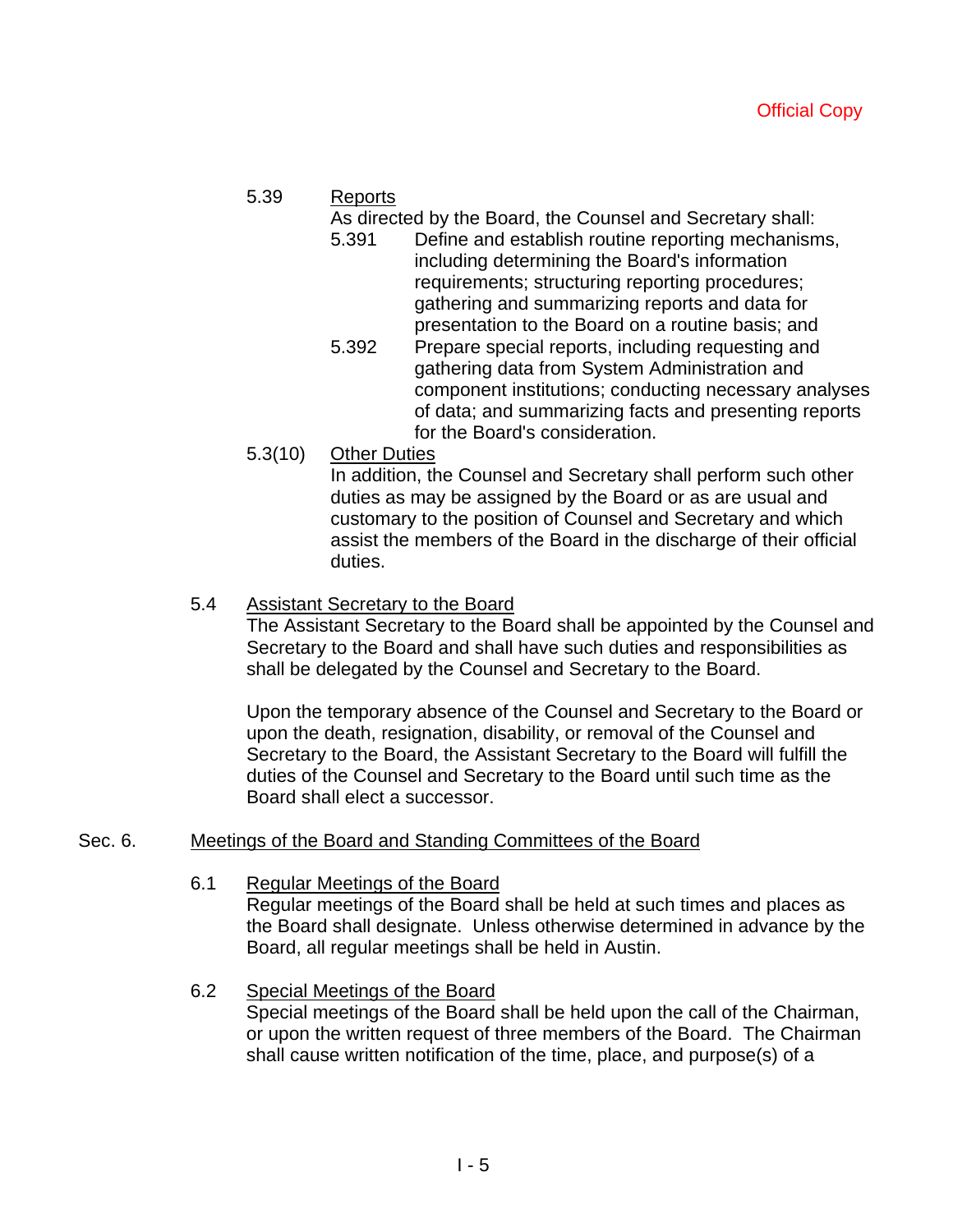special meeting to be mailed to each member of the Board by the Counsel and Secretary at least three days before the time of the meeting.

### 6.3 Regular Meetings of Standing Committees

Regular meetings of standing committees of the Board shall be held at such times and places as each standing committee Chairman shall designate. The Chairman of each standing committee shall coordinate the times and places of regular meetings through the Office of the Board of Regents in order to avoid conflicts due to overlap in membership. Unless otherwise determined in advance by the standing committee, all regular meetings shall be held in Austin.

#### 6.4 Special Meetings of Standing Committees

Special meetings of standing committees shall be held upon the call of the Chairman of the Committee, upon the call of the Chairman of the Board, or upon the written request of two members of the Committee. The Chairman of the standing committee shall cause written notification of the time, place, and purpose(s) of a special meeting to be mailed to each member of the Board by the Counsel and Secretary at least three days before the time of the meeting.

#### 6.5 Official Business

No business other than that placed on the Agenda and posted as required by law shall be officially transacted at a meeting of the Board or its committees.

### Sec. 7. Committees and Other Appointments

7.1 Standing Committees

The following committees shall be standing committees of the Board to consider policies for the government of all major areas: (a) Executive Committee; (b) Finance and Planning Committee; (c) Academic Affairs Committee; (d) Health Affairs Committee; (e) Facilities Planning and Construction Committee.

- 7.11 Composition of Standing Committees; Appointment of Chairmen
	- 7.111 The Executive Committee is composed of the Chairman, Vice-Chairmen of the Board, and additional voting members of the Board appointed by the Chairman as needed in the conduct of special called meetings of the Executive Committee. The Chairman of the Board is the Chairman of the Executive Committee and is a voting member of that Committee.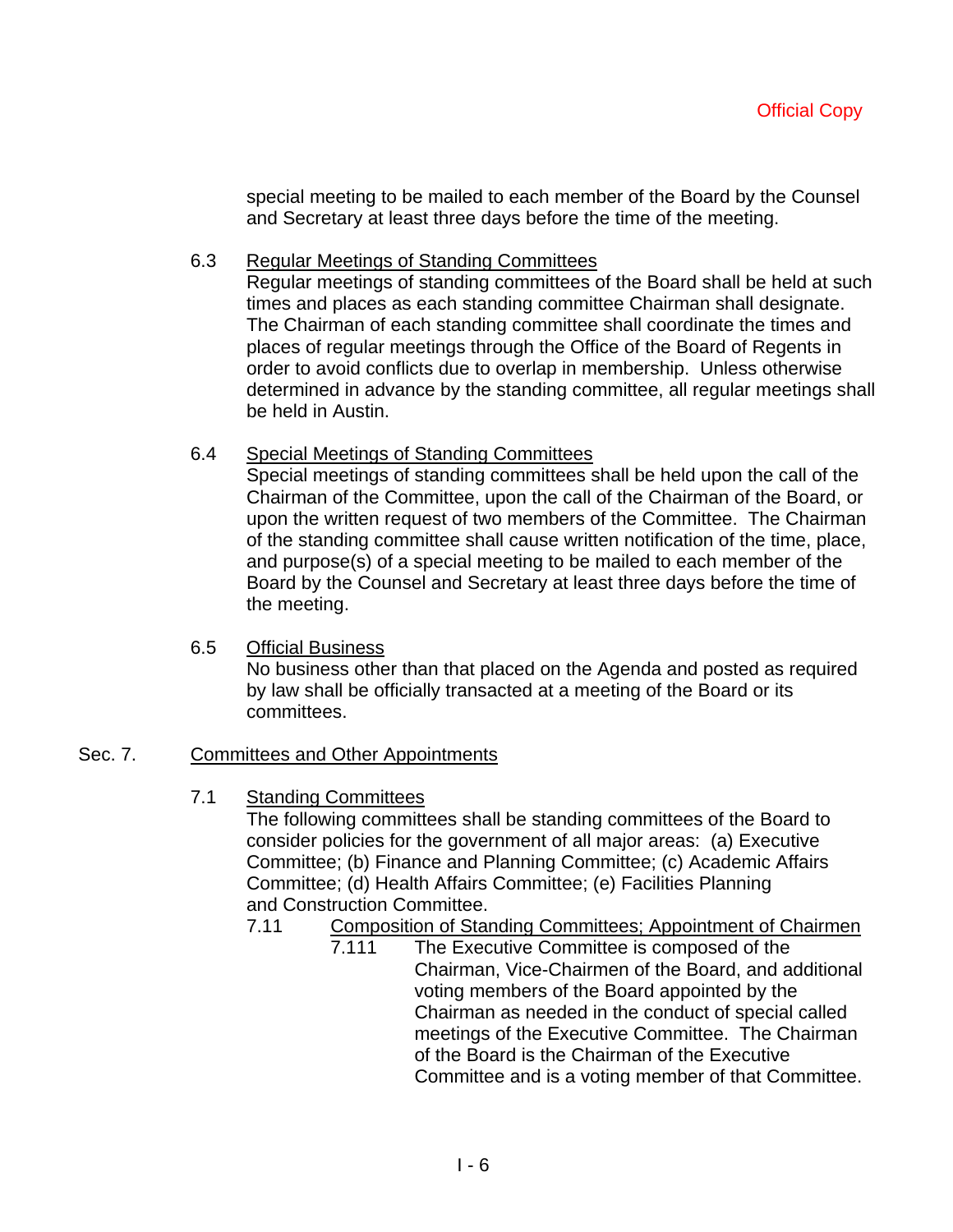- 7.112 Each standing committee is composed of not less than four members of the Board appointed by the Chairman.
- 7.113 The Chairman of each standing committee (other than the Executive Committee) shall be appointed by the Chairman of the Board shortly after his or her election, by and with the consent of the Board, and shall remain as Chairman of the standing committee (unless a vacancy shall be caused by death, resignation, or refusal of some member of a committee to act) until the succeeding Board Chairman shall have reconstituted the committees.
- 7.12 Method of Filling Vacancies in the Chairmanship of Standing **Committees**

In case a vacancy shall occur in the chairmanship of any of the standing committees, the Chairman of the Board shall appoint another member of the Board to serve as Chairman of the standing committee, by and with the consent of the Board, and, if confirmed, the appointment shall stand until the time for appointment of Chairmen of the standing committees as provided in Subparagraph 7.113 of this Chapter.

7.13 Authority of Standing Committees

The authority of standing committees of the Board shall be subject to action of the whole Board. Except as provided in Subdivision 7.14 of this Chapter, the committees' actions must be ratified by the Board before they shall become effective.

# 7.14 Duties of the Executive Committee

Any action taken by the Executive Committee pursuant to authority granted in Part One, Chapter I, Section 9, Subsection 9.6 of these Rules and Regulations shall be effective at the time the action is taken by the Committee unless otherwise stated by the Committee and shall be reported to the Board at its next regularly scheduled meeting.

# 7.15 Duties of the Finance and Planning Committee

- The Finance and Planning Committee shall:
	- 7.151 Continue long-range planning activities, including institutionalization of the planning process, development of related plan implementation policies and procedures for the U. T. System and the component institutions, and providing coordination of related legislative issues.
	- 7.152 Review and make recommendations to the Board as appropriate on matters related to business affairs such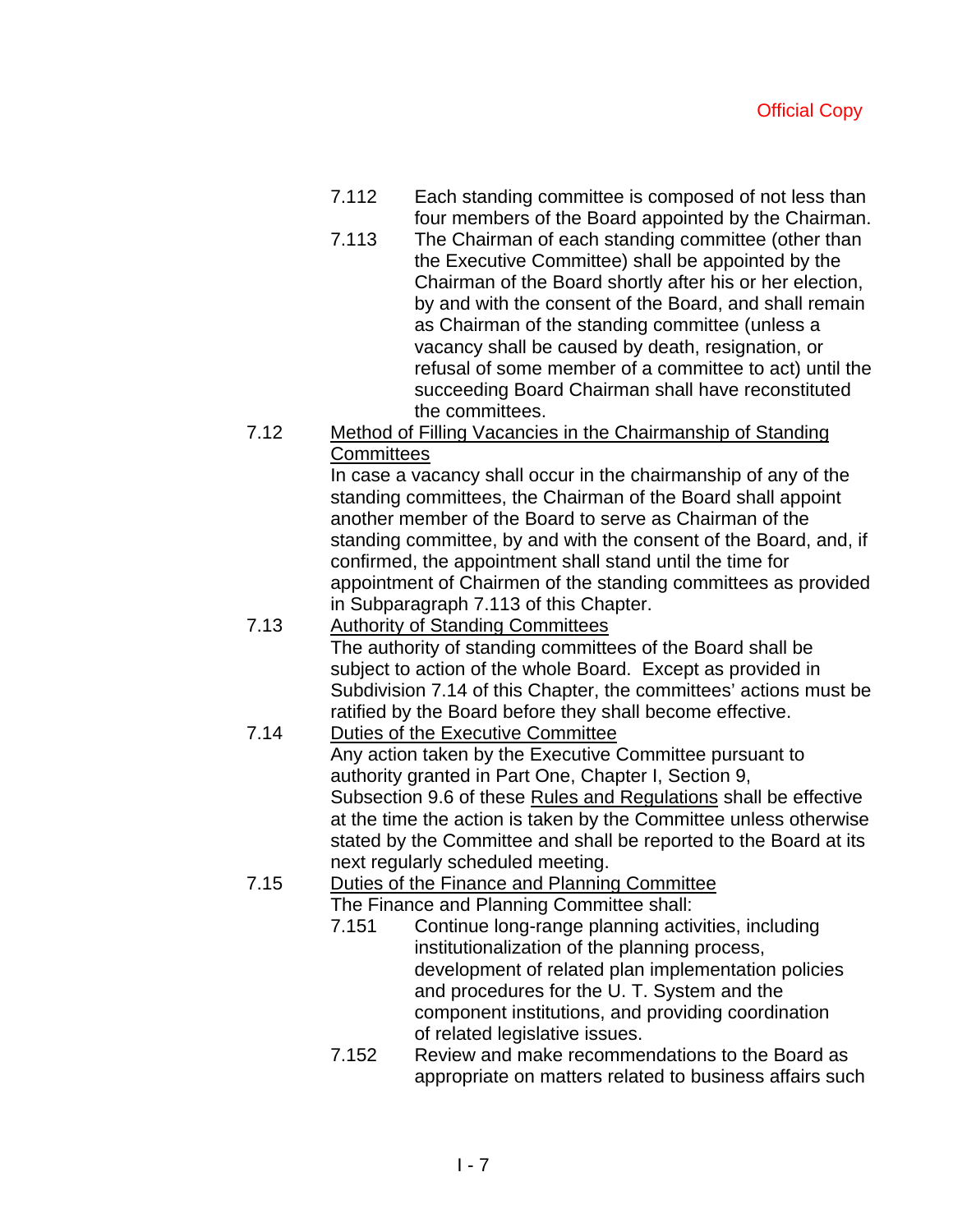as: operating budget; debt financing transactions and issues concerning the Permanent University Fund, including administering standards for resource allocation; University Lands - West Texas Operations; System-wide and self-insured insurance programs; and special task forces, initiatives, and commissions for System Administration and the component institutions.

- 7.153 Review and recommend to the Board as appropriate on issues and activities related to The University of Texas Investment Management Company (UTIMCO).
- 7.154 Establish an Internal Audit and Compliance Subcommittee to oversee auditing and compliance activities. Receive recommendations for action by the Subcommittee as appropriate.
- 7.16 Duties of the Internal Audit and Compliance Subcommittee.--The Internal Audit and Compliance Subcommittee shall:
	- 7.161 Oversee all internal and external auditing and compliance functions within The University of Texas System.
	- 7.162 Recommend the approval of the hiring of the System Director of Audits after nomination by the Chancellor.
	- 7.163 Recommend the approval of the annual System-wide risk assessment and annual internal auditing plan.
	- 7.164 Initiate System Administration and institutional audits and compliance activities as deemed necessary to ensure appropriate risk management and control processes within The University of Texas System.
	- 7.165 Provide the Finance and Planning Committee and the Board of Regents with relevant information obtained from ongoing reviews of auditing and compliance activities and reports of internal auditors, external auditors, and the State Auditor's Office.
	- 7.166 Meet with external auditors, internal audit directors, and compliance officers as deemed necessary to discuss specific risk management and control issues.

# 7.17 Duties of the Academic Affairs Committee

- The Academic Affairs Committee shall:
	- 7.171 Report to the Board on the instructional, research, and professional service programs and activities of the general academic component institutions.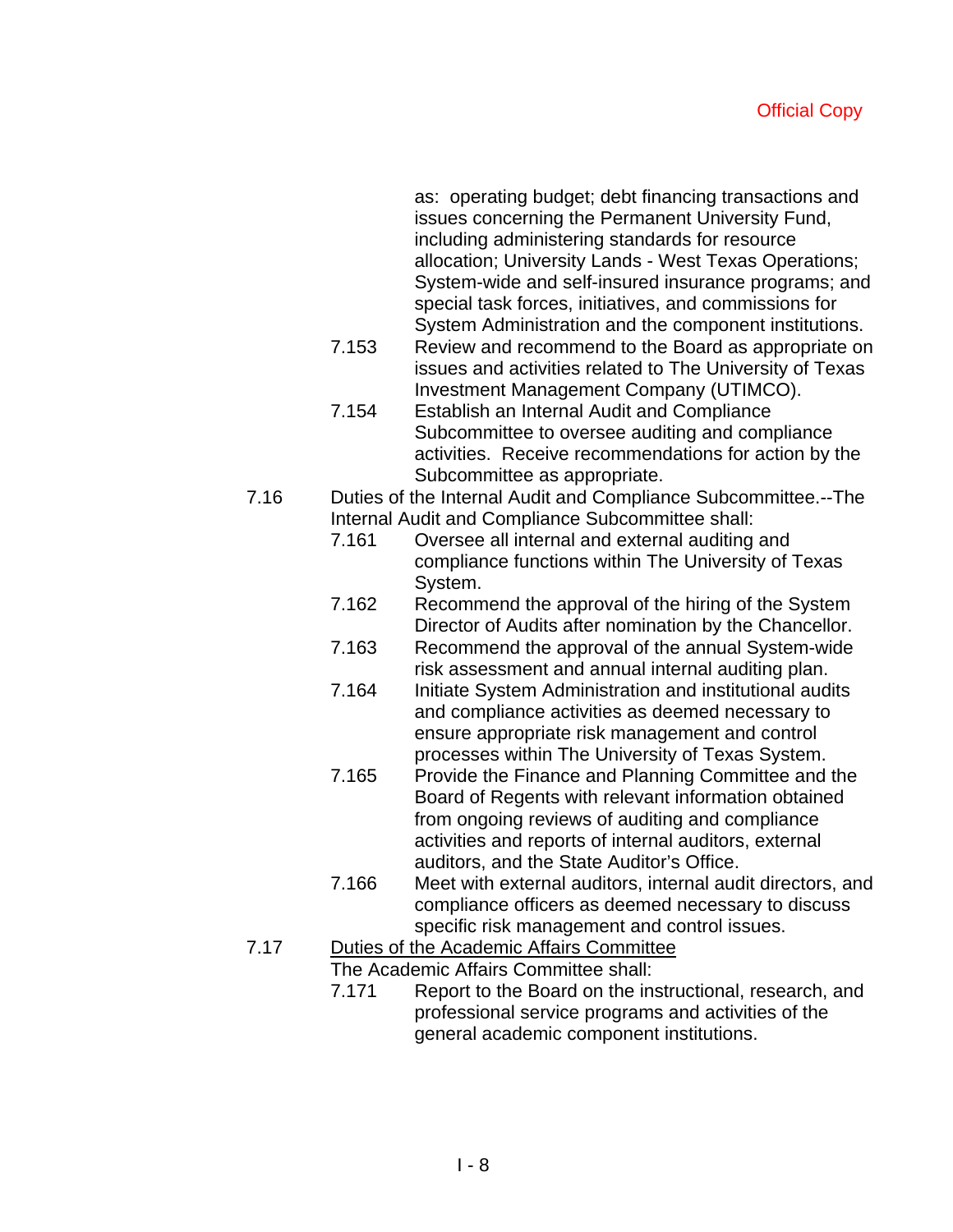- 7.172 Report to the Board on policies relating to soliciting and securing gifts for the University's general academic institutions.
- 7.173 Consider and report to the Board on matters affecting the libraries of the general academic institutions.
- 7.174 Review proposed substantive changes in the degree program inventory and the academic administrative structure and recommend to the Board approval or disapproval of such changes.
- 7.175 Report and recommend to the Board approval of matters related to education in the general academic institutions.
- 7.176 Recommend appropriate Board action with respect to any recommendations by the Chancellor related to the appointment, promotion, and dismissal of such institutional officers as may be appropriate in the general academic institutions.
- 7.177 Consider and report to the Board on matters relating to the research, training, and community service activities at the general academic institutions.
- 7.178 Make recommendations concerning capital improvement priorities related to the approved missions of the general academic institutions.
- 7.18 Duties of the Health Affairs Committee
	- The Health Affairs Committee shall:
		- 7.181 Consider and report to the Board on matters concerned with substantive aspects of policies and programs related to the academic philosophy and objectives of the health-related institutions; with University relations; and with health-related academic planning, instruction, and research.
		- 7.182 Report and recommend to the Board approval of matters relating to education in the health-related institutions.
		- 7.183 Recommend appropriate Board action with respect to any recommendations by the Chancellor related to the appointment, promotion, and dismissal of such institutional officers as may be appropriate in the health-related institutions.
		- 7.184 Consider and report to the Board on matters relating to the research, training, and community service activities of the health-related institutions.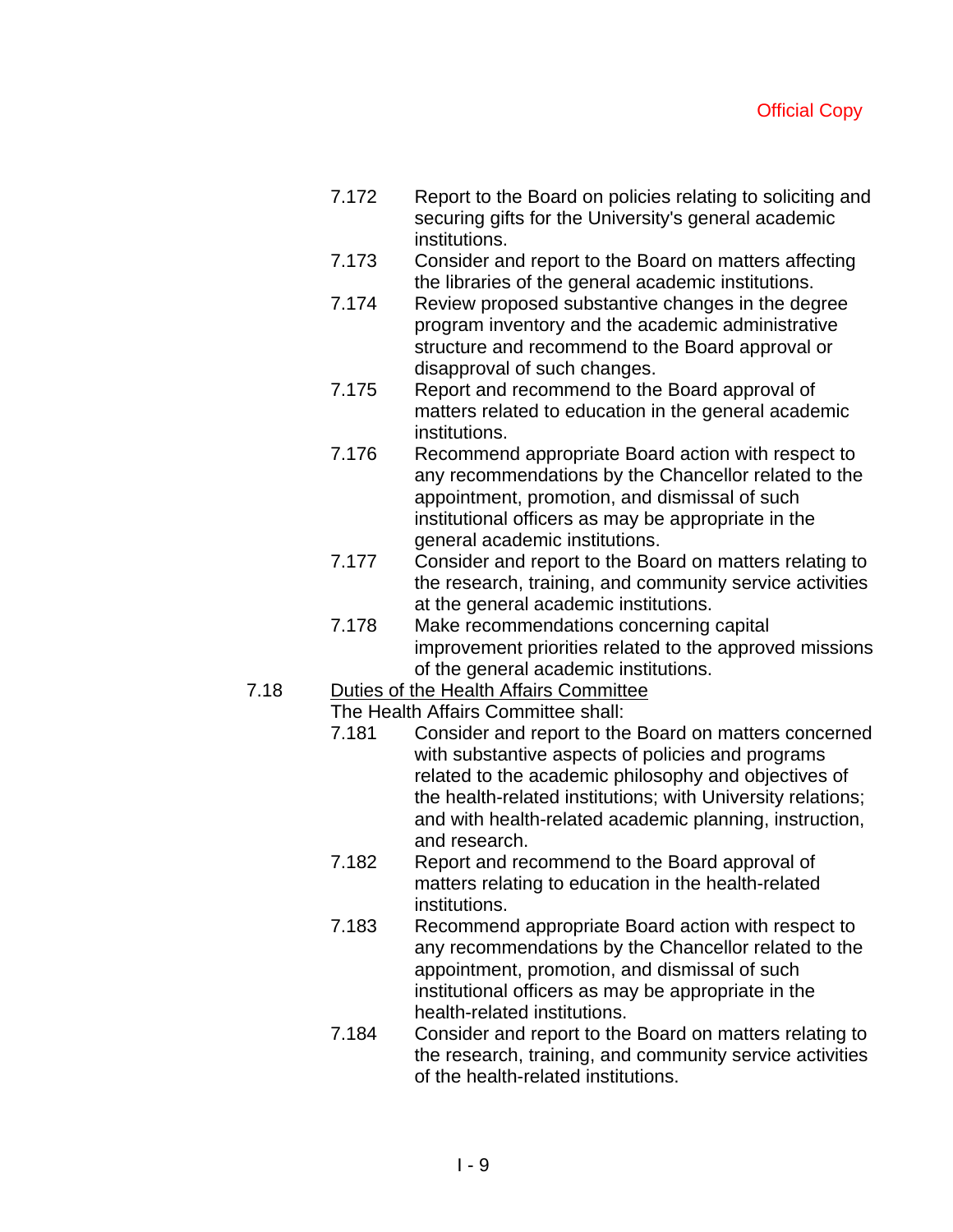- 7.185 Consider and report to the Board on matters affecting the libraries of the health-related institutions.
- 7.186 Report to the Board on policies relating to soliciting and securing gifts for the University's health-related institutions.
- 7.187 With respect to each Hospital, clinic, and patient-care facility owned by The University of Texas System, counsel with the Executive Vice Chancellor for Health Affairs regarding the bylaws and rules and regulations of the medical staff; and make recommendations to the Board concerning mechanisms and controls for the achievement and maintenance of high standards of professional practices in and at the Hospital, clinic, or patient-care facility.
- 7.188 Make recommendations concerning capital improvement priorities related to the approved missions of the health-related institutions.
- 7.19 Duties of the Facilities Planning and Construction Committee The Facilities Planning and Construction Committee shall:
	- 7.191 Consider matters relating to the acquisition and use of the grounds and buildings on campus and campusrelated real property of The University of Texas System.
	- 7.192 Review proposed construction projects and make decisions on the selection of architects for projects determined to be of special interest to the Board; approve plans and accept bids for construction projects.
	- 7.193 Make recommendations to the Board on the award and execution of construction and equipment contracts.
	- 7.194 Make recommendations to the Board with respect to the naming of University buildings and other major facilities.

# 7.2 Board for Lease of University Lands

At the first available opportunity following February 1 of each odd-numbered year, two qualified members of the Board, as specified in Texas Education Code Section 66.62, shall be selected by the Board, upon recommendation of the Chairman of the Board, to serve on the Board for Lease of University Lands. In the event a Board member appointed to the Board for Lease of University Lands is unable to attend a regular meeting of the Board for Lease of University Lands, the Chairman may appoint, as a substitute, a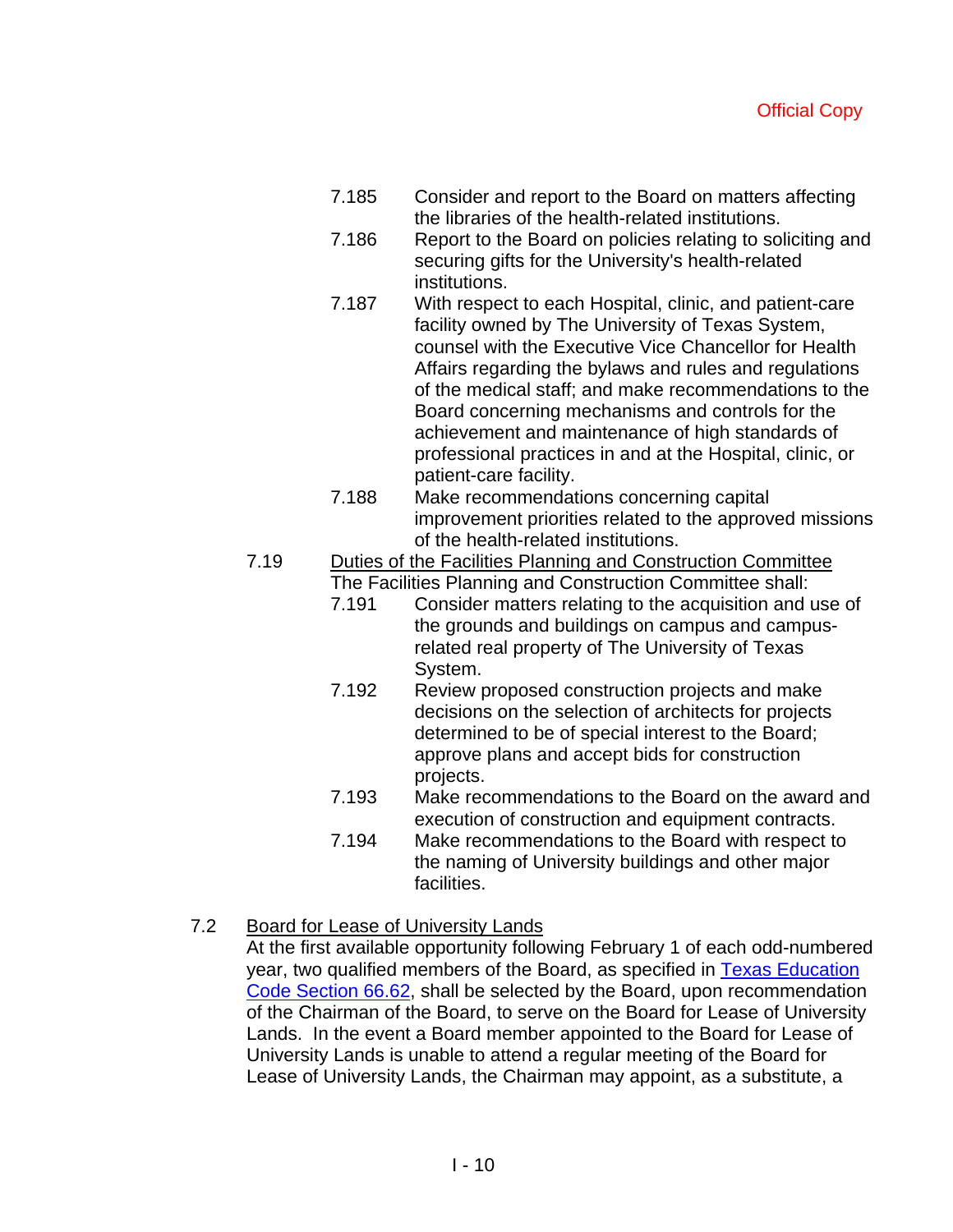qualified member of the Board to attend the meeting. The Office of Business Affairs, on behalf of the Board of Regents, will assign employees of The University of Texas System to assist the Board for Lease of University Lands in the performance of its duties and responsibilities and will consult with the Chancellor and the Office of General Counsel as necessary and appropriate. The Executive Vice Chancellor for Business Affairs shall report significant activities of the Board for Lease of University Lands to the Board, as appropriate.

- 7.3 The University of Texas Investment Management Company (UTIMCO) Pursuant to Texas Education Code Section 66.08, the U. T. Board of Regents shall appoint the nine directors of The University of Texas Investment Management Company (UTIMCO). At least three members of the U. T. Board of Regents and the Chancellor shall be appointed to the UTIMCO Board of Directors by the Chairman of the U. T. Board of Regents, by and with the consent of the U. T. Board of Regents. At least one director will be selected from a list of candidates with substantial background and expertise in investments, as submitted to the U. T. Board of Regents by the Board of Regents of The Texas A&M University System.
- 7.4 Texas Growth Fund

Pursuant to Section 70(m), Article XVI of the Texas Constitution, the Texas Growth Fund II shall be managed by a Board of Trustees that "includes one member from and elected by" the U. T. Board of Regents.

#### Sec. 8. Procedure

- 8.1 Importance of Attendance at Board and Committee Meetings Recognizing the broad authority and responsibility vested in the Board of Regents for the governance and operation of The University of Texas System, there is a specific expectation that members of the Board understand and recognize the importance of their attendance at Board and committee meetings and will make a sincere commitment to attend as many of these as possible.
- 8.2 Rules of Order

Robert's Rules of Order, when not in conflict with any of the provisions of this Chapter, shall be the rules of parliamentary procedure when the Board or any of its committees is in session.

8.3 Order of Business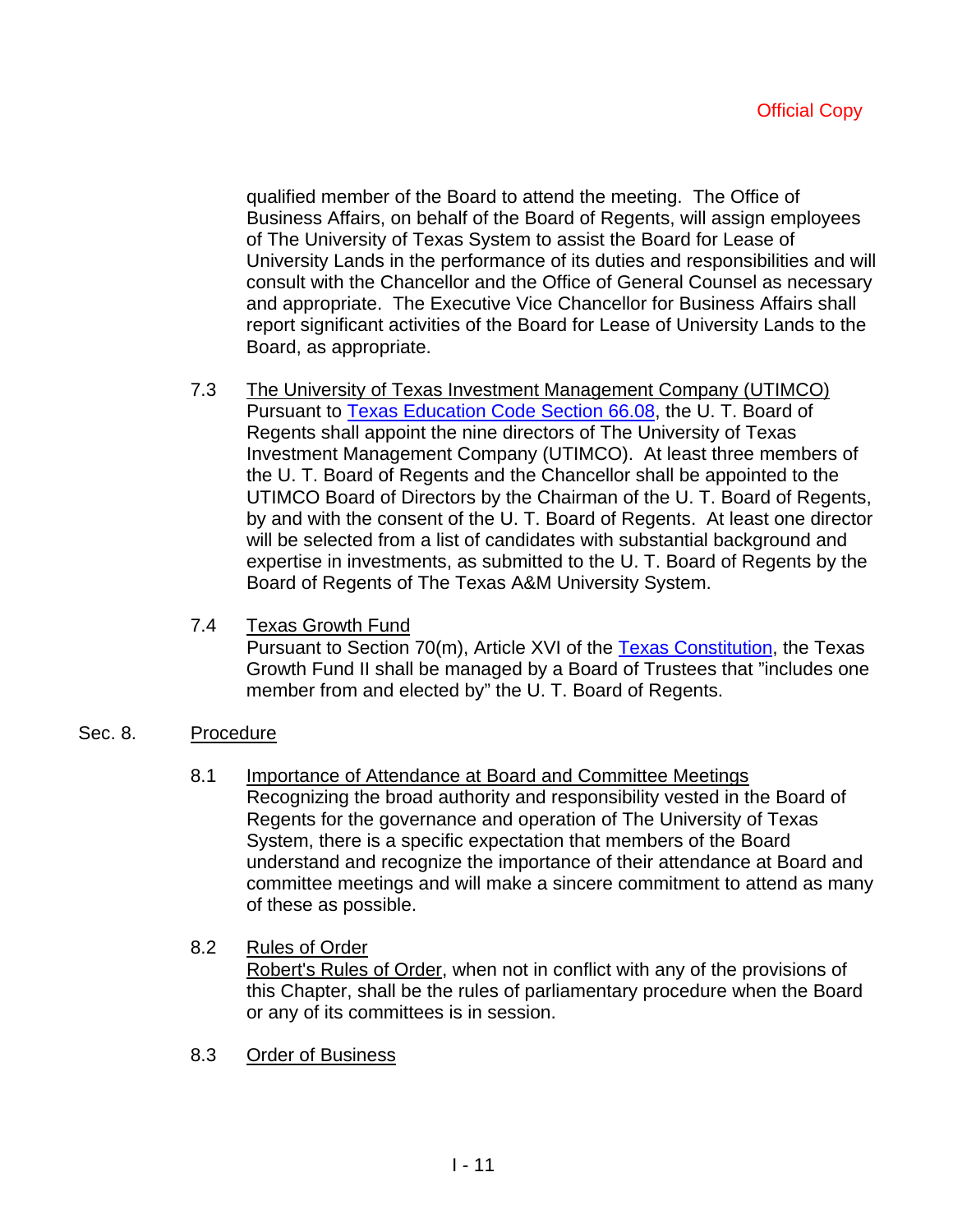Customarily, the order of business at a regular meeting of the Board shall be as follows:

- (a) Executive Session of the Board.
- (b) Correction and approval of Minutes of preceding meeting(s).
- (c) Consideration of Special Items referred directly to the Board.
- (d) Consideration of approval of items contained in reports of the following standing committees:

Executive Committee,

Finance and Planning Committee including consideration of items relating to The University of Texas Investment

Management Company (UTIMCO),

Academic Affairs Committee,

Health Affairs Committee, and

Facilities Planning and Construction Committee.

(e) Reports of special and ad hoc committees.

# 8.4 Open and Closed Meetings

Meetings of the Board shall be open to the press and the public, unless otherwise determined by the Board, in accordance with law.

### 8.5 Matters to be Referred to Committees

The Chairman of the Board in consultation with the Counsel and Secretary to the Board and appropriate committee chairmen shall make appropriate referrals to standing committees. On all matters for the consideration of the Board originating in the component institutions or System Administration, the Chancellor shall include a recommendation as to the standing committee to which the matter should be referred. Insofar as it is practicable, all subjects and matters requiring Board action shall be referred to the appropriate standing committee for consideration and recommendation before action is taken thereon by the Board.

# 8.6 Communications by and to the Board

8.61 It is the responsibility of each Regent to be knowledgeable in some detail regarding the operations, management, finances, and effectiveness of the academic, research, and public service programs of The University of Texas System, and members of the Board have the right and authority to inform themselves as to their duties, responsibilities, and obligations in such a manner as they may deem proper. Members of the Board of Regents are to be provided access to such personnel and information as in their individual judgements will enable them to fulfill their duties and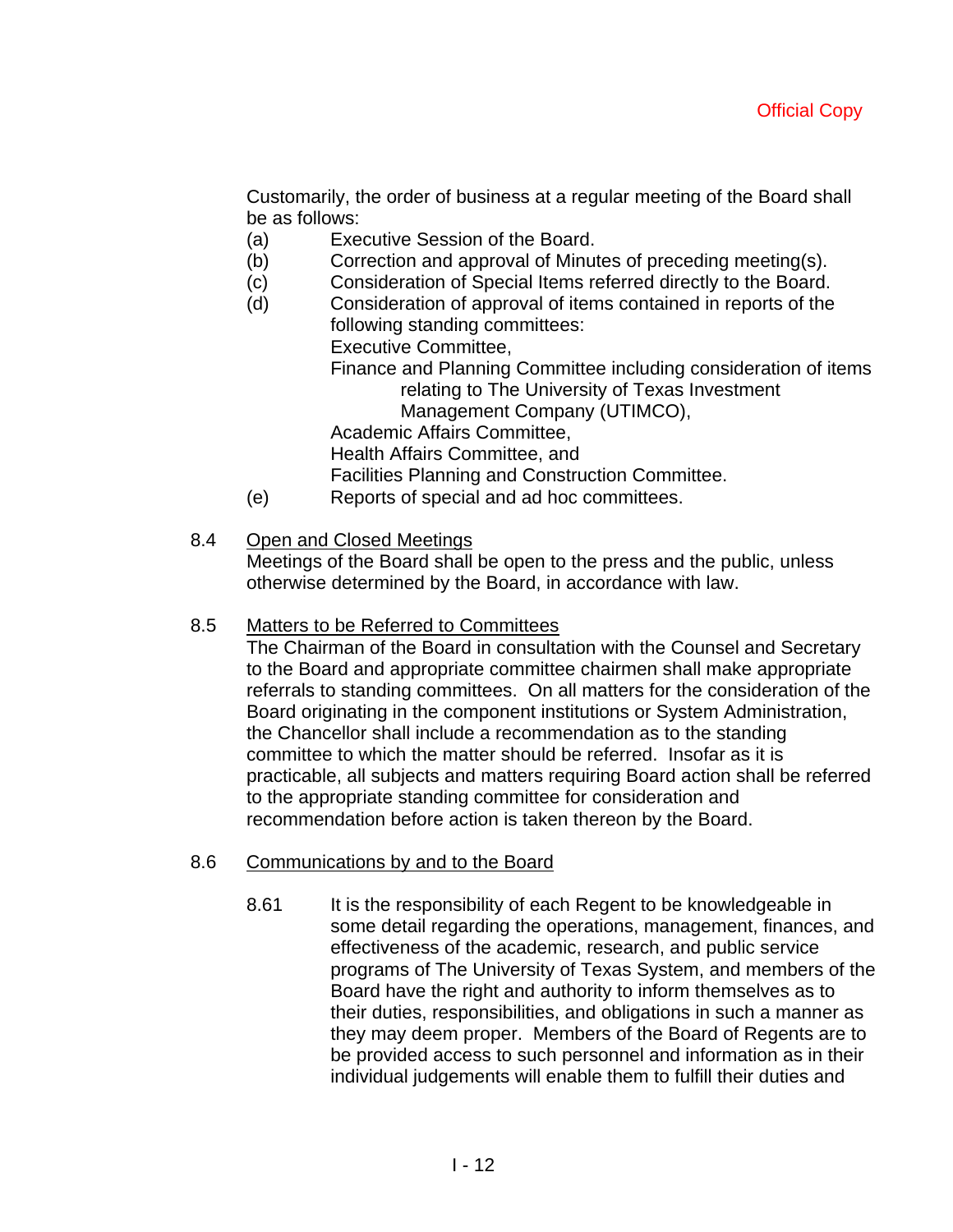responsibilities as Regents of The University of Texas System. The regular channel of communication from members of the Board to the faculty, staff, and administration is through the Chancellor, the appropriate Executive Vice Chancellor, and the president of the institution involved, and a copy of any communication sent by a Regent directly to any member of the faculty, staff, or administration should be furnished to the Chancellor, the appropriate Executive Vice Chancellor, and the president of the institution involved; however, individual Board members are not precluded when they deem it necessary and proper from direct participation and communication with the presidents, representatives, and personnel of The University of Texas System Administration and its component institutions, faculty members, and other groups. All proposals that are to be acted upon by the Regents shall be presented to the System Administration in sufficient time to permit the appropriate officer to consider such proposals, make recommendations thereon to the Chancellor, and transmit them to the Counsel and Secretary to the Board no later than 17 days prior to the next meeting of the Board, in order that the calendar, agenda, and supporting material may be prepared in time to mail to the members of the Board so they will receive it at least five days prior to the meeting. Except where emergency proposals are involved, all such proposals not submitted to the Counsel and Secretary within the time prescribed shall not be considered by the Board but shall automatically be deferred until the next meeting of the Board. 8.62 Except upon invitation of the Board, the Chairman of the Board, the appropriate Committee Chairman, the Chancellor, or the appropriate Executive Vice Chancellor, no person shall appear before the Board or any committee thereof unless that person files with the Counsel and Secretary to the Board a written request explaining the purpose of such appearance at least three days before the date of such appearance and unless the Chairman of the Board, the appropriate Committee Chairman, or at least three members of the Board, shall approve the request. It is understood, however, that the president of a component institution or his or her delegate and/or the president or chair of the student, staff, or faculty governance organization(s) or his or her delegate may appear without prior notice or request before the Board or any committee whenever the matter under consideration directly affects the component institution represented by such person. Persons requesting to appear must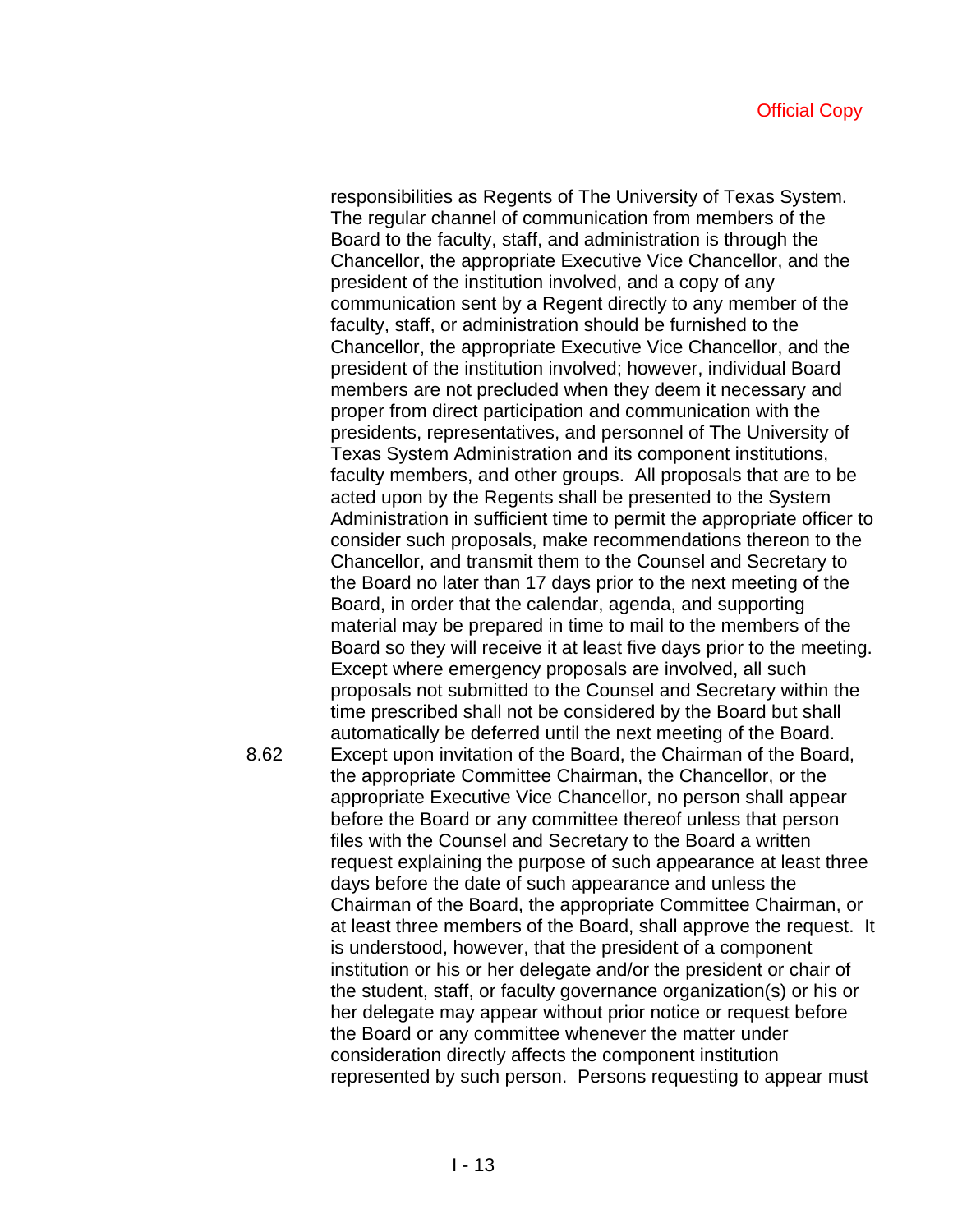identify the subject of their remarks, which must be directly related to a matter on the Agenda for consideration by the Board. Whenever time and other circumstances permit, the person making the request shall first consult with the president, or his or her delegate, of such institution regarding the purpose of the appearance prior to the meeting of the Board or committee. Insofar as possible, any person who appears before the Board shall provide a written statement of the substance of such person's presentation to the Board, and such written statement shall be delivered to the Counsel and Secretary to the Board in sufficient time for copies to be distributed to the Regents prior to the meeting. Any person appearing before the Board or a committee shall be subject to restrictions on time, place, and manner as may be prescribed by the Chairman or a majority of the Board or by the Chairman or a majority of a committee. The Chairman or a majority of the Board may prescribe sanctions against any person exceeding established time, place, or manner limits; disrupting a meeting of the Board or a committee of the Board; or violating any provision of the Regents' Rules and Regulations. Sanctions may include the refusal to allow such person to speak again to the Board or committees of the Board for up to one year.

8.63 All official material to be distributed to the Regents shall be transmitted through the Office of the Board of Regents. Copies of all official communications from administrative officers to the Regents shall be sent to the Counsel and Secretary. Communications from the Chancellor and Executive Vice Chancellors shall be exempt from this requirement but in such cases information copies shall be furnished to the Counsel and Secretary. The regular channel of communication from the faculty, staff, students, and administration to the Board is through the president of the institution involved, the appropriate Executive Vice Chancellor and the Chancellor. Communications from the Faculty Advisory Council, the Student Advisory Council, and the Employee Advisory Council to the Board are through the Chancellor. A copy of any communication sent directly to a Board member should be furnished to the Chancellor, the appropriate Executive Vice Chancellor, and the president of the institution involved.

> Except for communications from the Chancellor, the Executive Vice Chancellors, and the Counsel and Secretary to the Board, all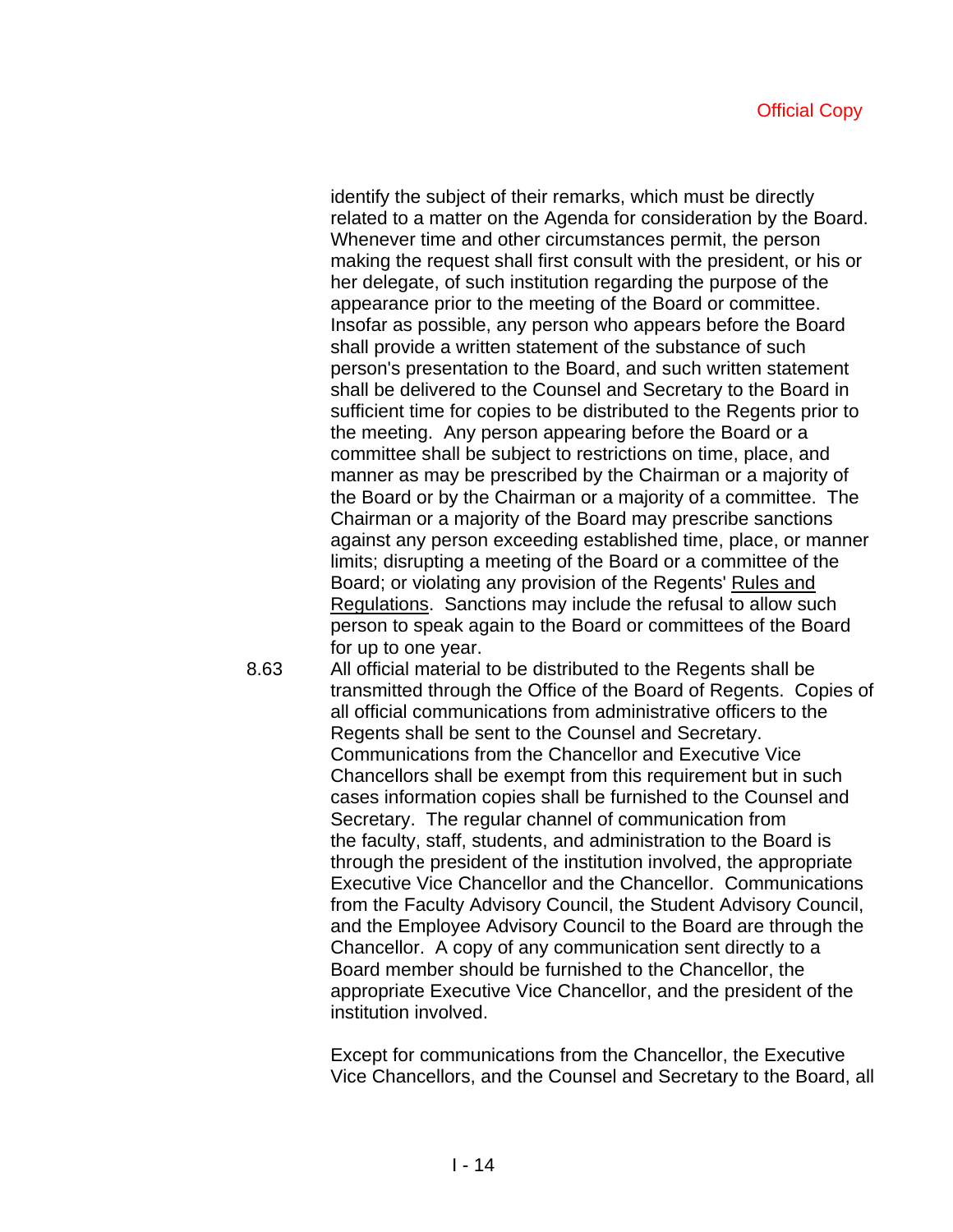communications to the Board from members of the university community should be in writing.

8.64 Docket

A docket composed of matters arising from System Administration and the component institutions that are required to be reported to and/or approved by the Board in accordance with established policies of the Board, shall be prepared as directed and approved by the Chancellor, Executive Vice Chancellors, and Vice Chancellors, as appropriate. All docket items from the component institutions must be received by the System Administration not less than 21 days prior to the next regular scheduled meeting for inclusion on the Docket for that meeting. The Docket shall be distributed by the Counsel and Secretary to all members of the Board at least 10 days before the Board convenes, together with a memorandum to be returned within seven days thereafter. The memorandum will permit any member of the Board to except any item or items from the Docket. All items not excepted by any Regent will be considered by the Board at its next meeting, without detailed review. Any excepted item listed by any Regent will be deferred and will be processed through the appropriate standing committee for consideration at the first regular meeting of the Board following action of the item by the appropriate standing committee.

8.65 A description of all matters to be considered by the Board or a standing committee of the Board at any meeting shall be mailed or delivered to each member of the Board or to each member of the appropriate standing committee of the Board and to designated officials at least five days in advance of the meeting at which they are to be considered, and insofar as possible, such material shall be mailed or delivered to each member of the Board or to each member of the appropriate standing committee of the Board and the designated officials at least 10 days in advance of the meeting. Each such matter shall be accompanied by a summary of the facts pertaining thereto, the need for action thereon, and the recommendations of the Chancellor. Where contractual awards are involved, the summary shall show the method of competition, if any, the names and offers of all interested parties, and generally sufficient information to show the reasons for and fairness of each transaction. The recommendations of the Chancellor shall state whether they are fully concurred in by any Executive Vice Chancellor, Vice Chancellor, and president of a component institution involved,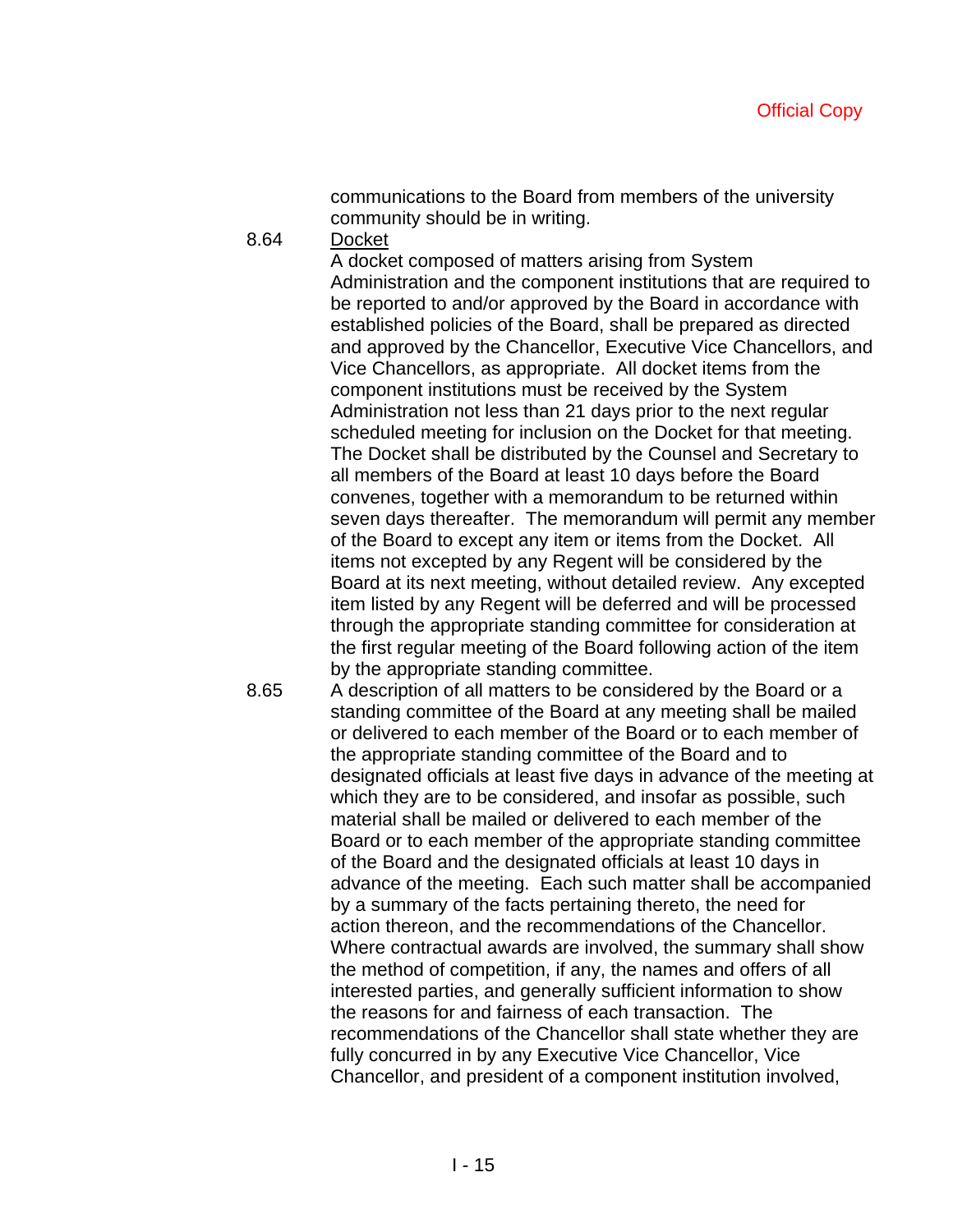and if not, their views and recommendations shall be included. Any matter not sent to the members of the Board or the members of a standing committee of the Board, documented as herein provided, at least five days in advance of the meeting at which it is to be considered, shall go over to the next meeting for consideration; provided, however, that if sufficient emergency exists requiring immediate action and it appears that the delay was unavoidable, this requirement may be waived by a two-thirds vote of the Board or a standing committee of the Board.

## 8.7 Report to Press on Actions of Board Reports on matters of public interest will be given to the press as promptly as possible during or after each meeting. These press reports shall be under the direction of the Chairman of the Board, or the Chancellor or their designated representatives.

# 8.8 Political and Controversial Matters

The Board reserves to itself the responsibility for passing upon matters of a political or obviously controversial nature, which represent an official position of the System or any institution or department thereof. Statements on such matters shall be made by the Chairman of the Board or the Chancellor. Without the advance approval of the Board, no Regent, officer, or faculty or staff member shall make or issue any public statement on any political or other subject of an obviously controversial nature which might reasonably be construed as a statement of the official position of the System or any institution or department thereof. It is not the intent of this policy statement to stifle the right of freedom of speech of anyone speaking in a personal capacity where that person makes it clear that he or she is not speaking for the System or any of its component institutions. Statements on matters of an emergency nature shall be cleared by the Chancellor with the Chairman of the Board.

# Sec. 9. Delegation to Act on Behalf of the Board

# 9.1 Items Requiring Board Approval

Each Executive Officer and the institutional presidents shall be responsible for identifying to the Chancellor contracts, agreements, and other documents for which he or she is responsible that are of such significance to require the prior approval of the Board. Each such matter so identified shall be presented to the Board by the Chancellor as an agenda item at a regular or special meeting of the Board. Upon approval, the Board shall designate the person(s) authorized to act on behalf of the Board with regard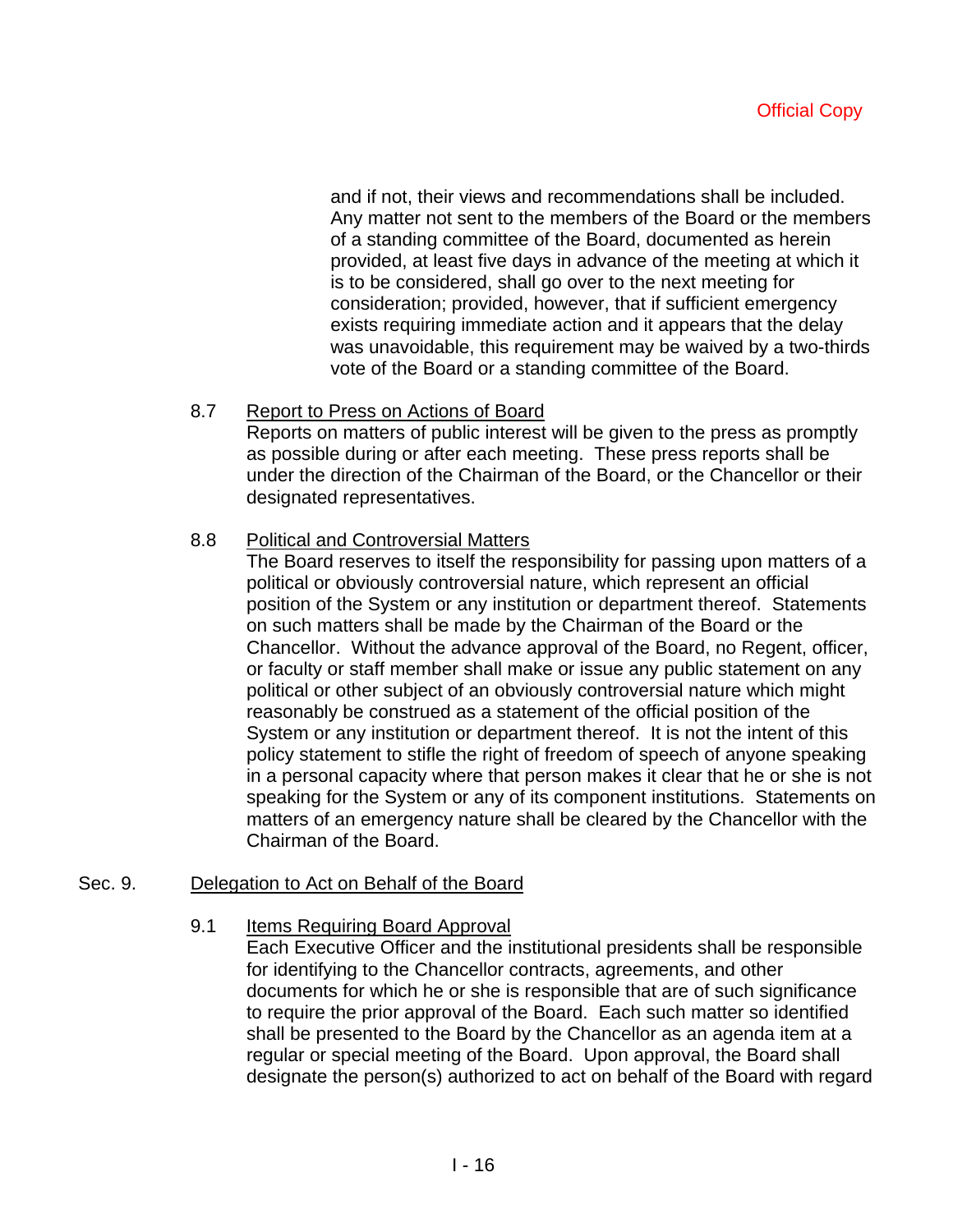to the matter and shall specify any conditions or limitations on such authority. Documents executed on behalf of the Board pursuant to authority granted under these Rules and Regulations shall not require certification or attestation by the Counsel and Secretary to the Board.

## 9.2 Delegation of Authority to Execute and Deliver Contracts, Agreements, and Documents (*last amended 11/13/02*)

The Board delegates authority to execute and deliver contracts, agreements, and documents on behalf of the Board as set out in these Rules and Regulations. The Board shall take all actions necessary to maintain oversight and to implement all proper and necessary procedures with regard to such delegated authority. All authority to execute and deliver contracts, agreements, and other documents is subject to these Rules and Regulations and compliance with all applicable laws and special instructions or guidelines issued by the Chancellor, an Executive Vice Chancellor, or the Vice Chancellor and General Counsel.

# 9.21 Special Instructions

Special instructions or guidelines by the Chancellor, an Executive Vice Chancellor, or the Vice Chancellor and General Counsel may include without limitation instructions concerning reporting requirements; standard clauses or provisions; ratification or prior approval by the Board, the Executive Committee of the Board, or the appropriate Executive Vice Chancellor; review and approval by the Office of General Counsel; and recordkeeping.

#### 9.22 Requirements Related to Board Approval (*last amended 11/13/02*)

All contracts or agreements, including purchase orders and vouchers, with a cost or monetary value to the U. T. System Administration or the component institution of more than \$1 million must be approved by the Executive Committee of the Board or approved by the Board via the Docket or the Agenda except the following, which do not require prior approval by the Executive Committee of the Board or the Board regardless of the contract amount:

- 9.221 Contracts, agreements, and documents relating to construction projects previously approved by the Board in the Capital Improvement Program and Capital Budget.
- 9.222 Contracts or grant proposals for sponsored research, including institutional support grants, and licenses or other conveyances of intellectual property owned or controlled by the Board; provided that licenses and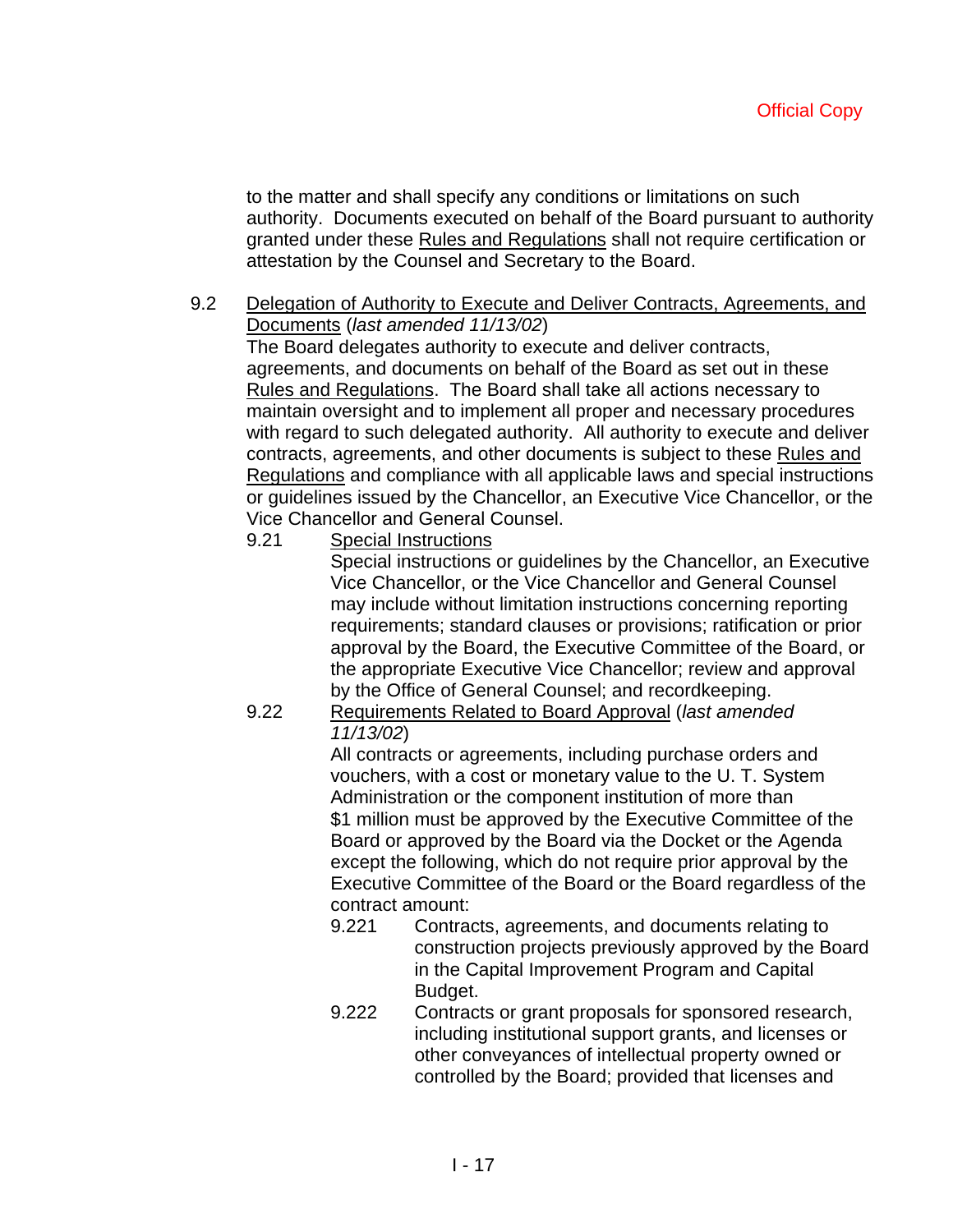other conveyances of intellectual property owned or controlled by the Board shall have the advance approval of the appropriate Executive Vice Chancellor.

- 9.223 Contracts or agreements for the purchase of replacement equipment or licensing of replacement software.
- 9.224 Contracts or agreements for the purchase of routinely purchased supplies.
- 9.225 Purchases made under a group purchasing program.
- 9.226 Purchases of new equipment or licensing of new software identified specifically in the institutional budget approved by the Board.
- 9.227 Loans of institutional funds to certified nonprofit health corporations, which loans have been approved as provided in Part Two, Chapter III, Section 4, Subsection 4.5 of these Rules and Regulations.
- 9.228 Agreements with administrators employed by the U. T. System or a component institution, so long as such agreements fully comply with the requirements of Texas Education Code Section 51.948 including the requirement to make a finding that the agreement is in the best interest of the U. T. System or the component institution.
- 9.229 Contracts or agreements for utility services or energy resources and related services, if any, which contracts or agreements have been approved in advance by the Chancellor or the Chancellor's delegate.
- 9.22(10) Contracts or agreements for the purchase or license of library books and library materials.
- 9.23 All contracts for consulting services for more than \$250,000 must be approved by the Executive Committee of the Board or approved by the Board via the Docket or the Agenda.
- 9.24 The officer or employee executing any document on behalf of the Board shall be responsible for assuring that he or she has authority to act on behalf of the Board and that such authority is exercised in compliance with applicable conditions and restrictions.
- 9.25 The primary delegate identified in these Rules and Regulations or in an official Board action may further delegate his or her delegated authority unless otherwise specified. Any such further delegation of authority must be made in writing and the primary delegate shall permanently maintain, or cause to be maintained,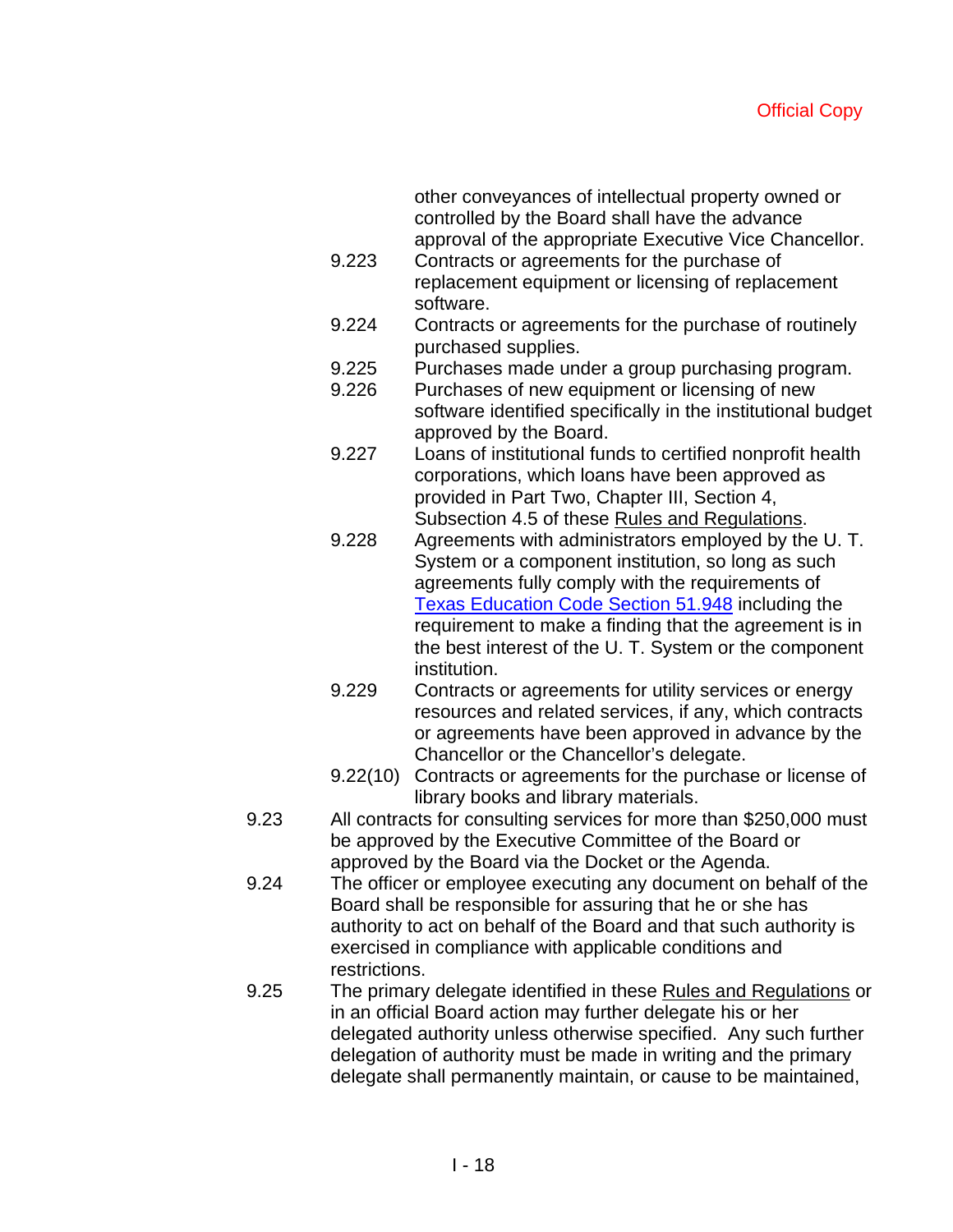evidence of all such delegations. A delegate of the primary delegate may not further delegate such authority.

- 9.26 The primary delegate identified in these Rules and Regulations as authorized to execute and deliver on behalf of the Board various types of contracts, agreements, and documents shall maintain, or cause to be maintained, necessary and proper records with regard to all contracts, agreements, and documents executed and delivered pursuant to such delegated authority. An original of each executed contract or agreement shall be kept for a minimum period of four years after the expiration of the contract or agreement, or longer as may be specified by any applicable records retention schedule or policy adopted by the Board, the U. T. System Administration, or the component institution.
- 9.27 All authority to execute and deliver contracts, agreements, and other documents is subject to compliance with all applicable laws and regulations and all applicable provisions of these Rules and Regulations.
- 9.28 The following contracts and agreements must be approved by the Board via the Docket or the Agenda, regardless of the contract amount:
	- 9.281 Contracts and agreements of any kind or nature with a foreign government or agency thereof, except affiliation agreements and cooperative program agreements, material transfer agreements, sponsored research agreements and licenses or other conveyances of intellectual property owned or controlled by the Board prepared on an approved standard form or satisfying the requirements set by the Office of General Counsel.
	- 9.282 Agreements with a Chancellor, a president, a former Chancellor or president, an Executive Vice Chancellor, or a Vice Chancellor, subject to the provisions of Texas Education Code Section 51.948 or Texas Government Code Section 618.001 et seq.
- 9.29 Contracts or agreements, including purchase orders and vouchers, with a cost or monetary value to the System Administration or a component institution in excess of \$1 million but not exceeding \$10 million associated with or related to a property or casualty loss that is expected to exceed \$1 million may be approved, executed, and delivered by the Chancellor as provided in Part Two, Chapter XI, Section 2, Subsection 2.5 of these Rules and Regulations.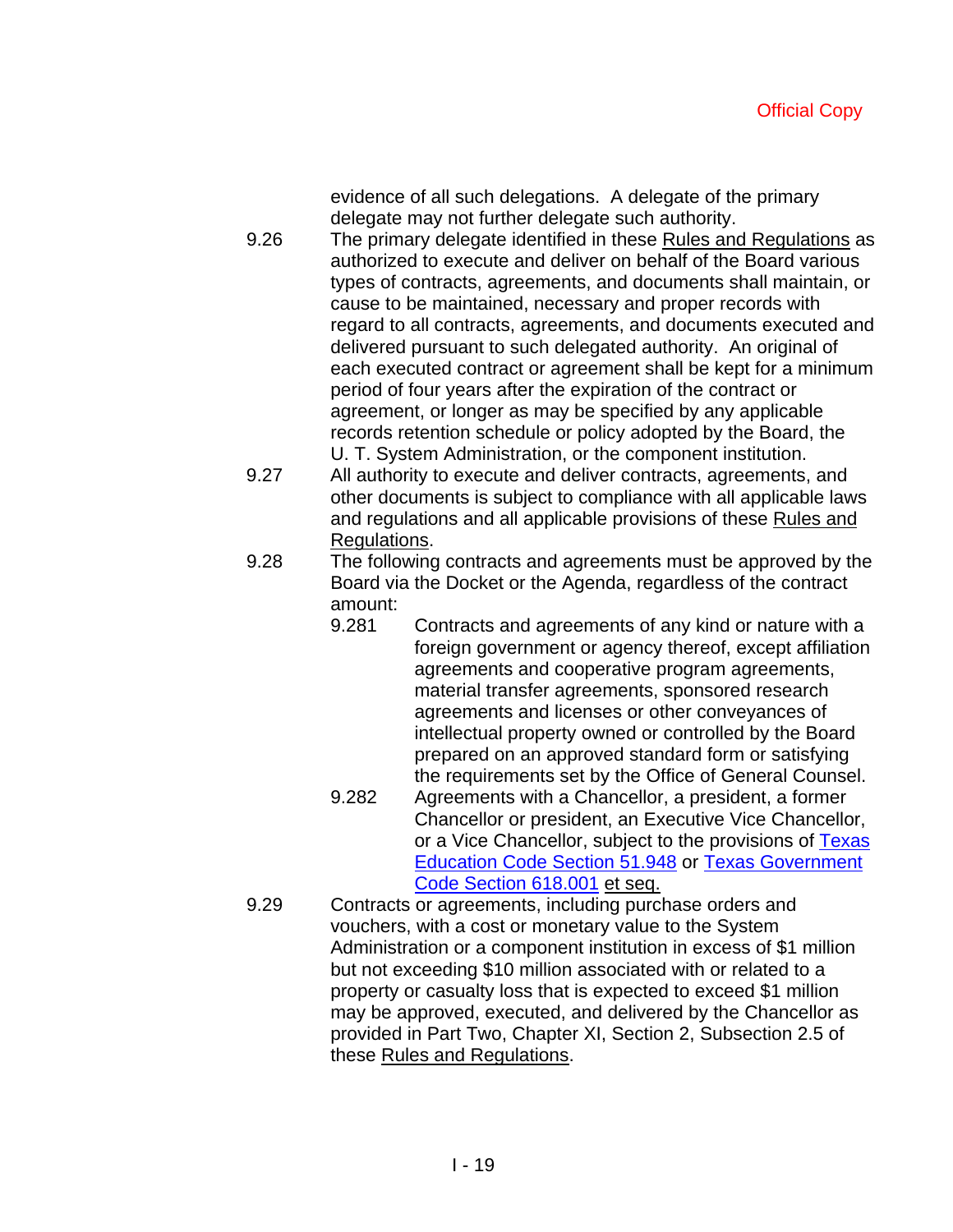# 9.3 Prior Approval and Reporting

Actions taken pursuant to delegated authority must receive the prior approval of, or be reported to, the Board only as specifically required in these Rules and Regulations, the policies of the Board, or any special instructions or guidelines issued as provided in these Rules and Regulations.

## 9.4 Actions of the Board as Trustee

Authority delegated by the Board in these Rules and Regulations includes actions that may be taken by the Board in its capacity as trustee of any trust, to the extent such delegation is permitted by law.

9.5 Delegation of Authority Related to Charter School Operations Authority delegated by the Board in these Rules and Regulations includes actions related to the oversight and operation of an open-enrollment charter school as authorized in Part Two, Chapter I, Section 5 of these Rules and Regulations.

# 9.6 Delegation of Authority to the Executive Committee

Except as may be specifically set out otherwise in these Rules and Regulations, the Board delegates to the Executive Committee of the Board authority to act on behalf of the Board on all matters requiring immediate attention. When approving any contract, agreement, or document, the Committee shall designate the officer, employee, or agent authorized to execute and deliver the contract or agreement and specify any other required approvals. The designated delegate may further delegate his or her delegated authority unless otherwise specified. Any such further delegation of authority must be made in writing and the designated delegate shall permanently maintain, or cause to be maintained, evidence of any such delegation. A delegate of the primary delegate may not further delegate such authority. All members of the Board will be given prompt notice of all meetings of the Executive Committee and will be invited to attend and participate in all Executive Committee discussions and deliberations. The Executive Committee shall report to the Board at its next regular meeting actions taken by the Committee on behalf of the Board as provided in Part One, Chapter I, Section 7 of these Rules and Regulations.

## 9.7 Exceptions

This Section does not apply to the following:

9.71 Management of assets by UTIMCO, which is governed by contract and the provisions of Part Two, Chapter IX of these Rules and Regulations.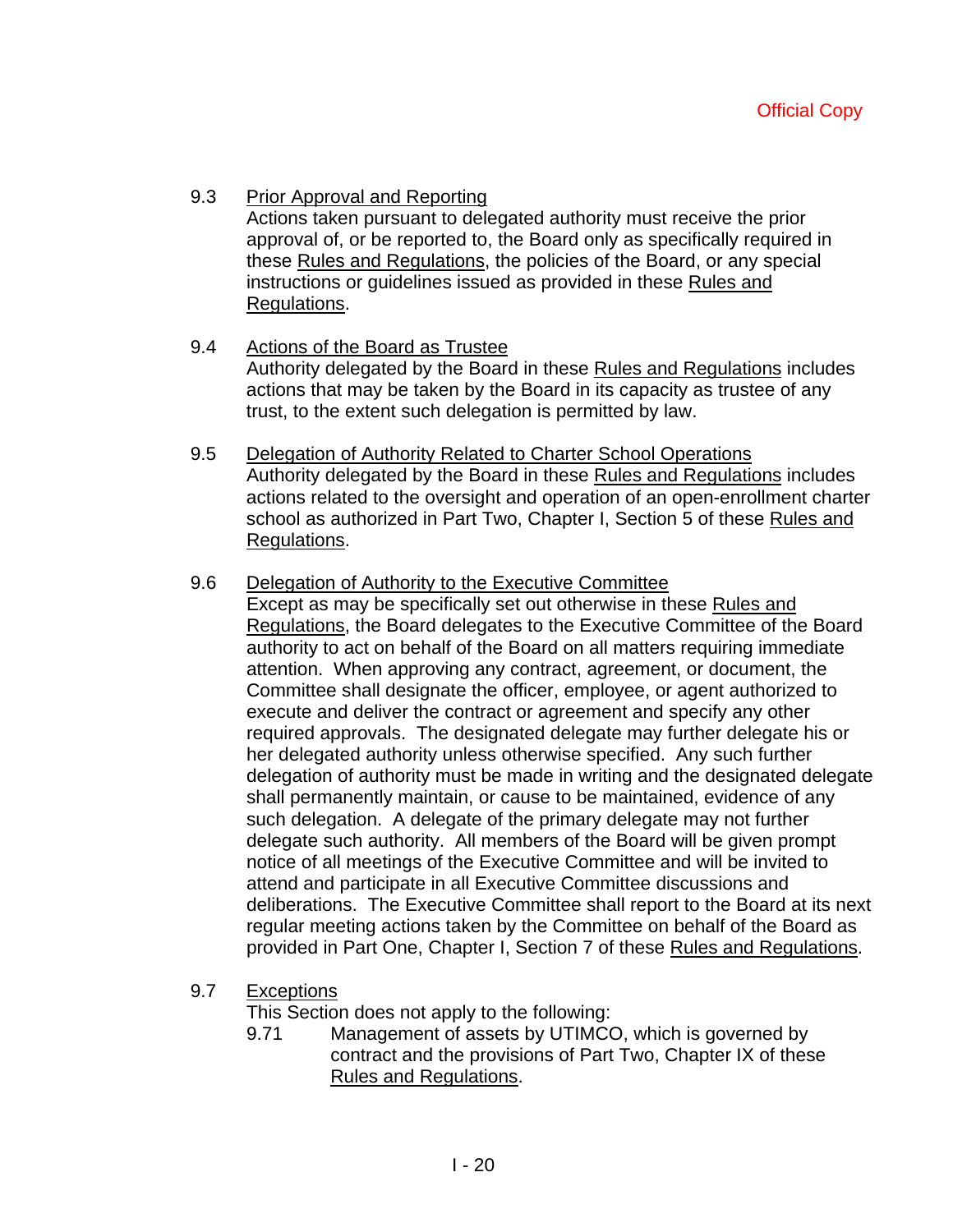- 9.72 The acceptance, processing, or administration of gifts and bequests, which actions are governed by Part One, Chapter VII and Part Two, Chapter IX of these Rules and Regulations and applicable policies of the Board.
- 9.73 Any power, duty, or responsibility that the Board has no legal authority to delegate, including any action that the Texas Constitution requires be taken by the Board.

# Sec. 10. Policies

10.1 Compliance with Ethics Policy

Each member of the Board of Regents shall perform his or her activities on behalf of The University of Texas System in conformity with the Ethics Policy as set out in Part One, Chapter III, Section 4 of the Regents' Rules and Regulations and other State of Texas laws related to standards of conduct and conflict of interest.

10.2 Policy Against Discrimination

To the extent provided by applicable law, no person shall be excluded from participation in, denied the benefits of, or be subject to discrimination under, any program or activity sponsored or conducted by the System or any of its component institutions, on the basis of race, color, national origin, religion, sex, age, veteran status, or disability.

10.3 Regental Policies

Other Policies approved by the Board and not included in the Regents' Rules and Regulations may be found in Regental Policies at http://www.utsystem.edu/bor/policies.htm.

## Sec. 11. Guidelines for the Santa Rita Award (*added 11/13/02)*

I. Standards

A System-wide award that may be made annually to an individual who has made valuable contributions over an extended period to The University of Texas System in its developmental efforts. An individual is defined as a person, as opposed to a corporation, charitable trust, foundation, and like entities. The recipient may be judged on the basis of a broad list of criteria, primary among which will be a demonstrated concern for the principles of higher education generally, as well as deep commitment to the furtherance of the purposes and objectives of The University of Texas System specifically.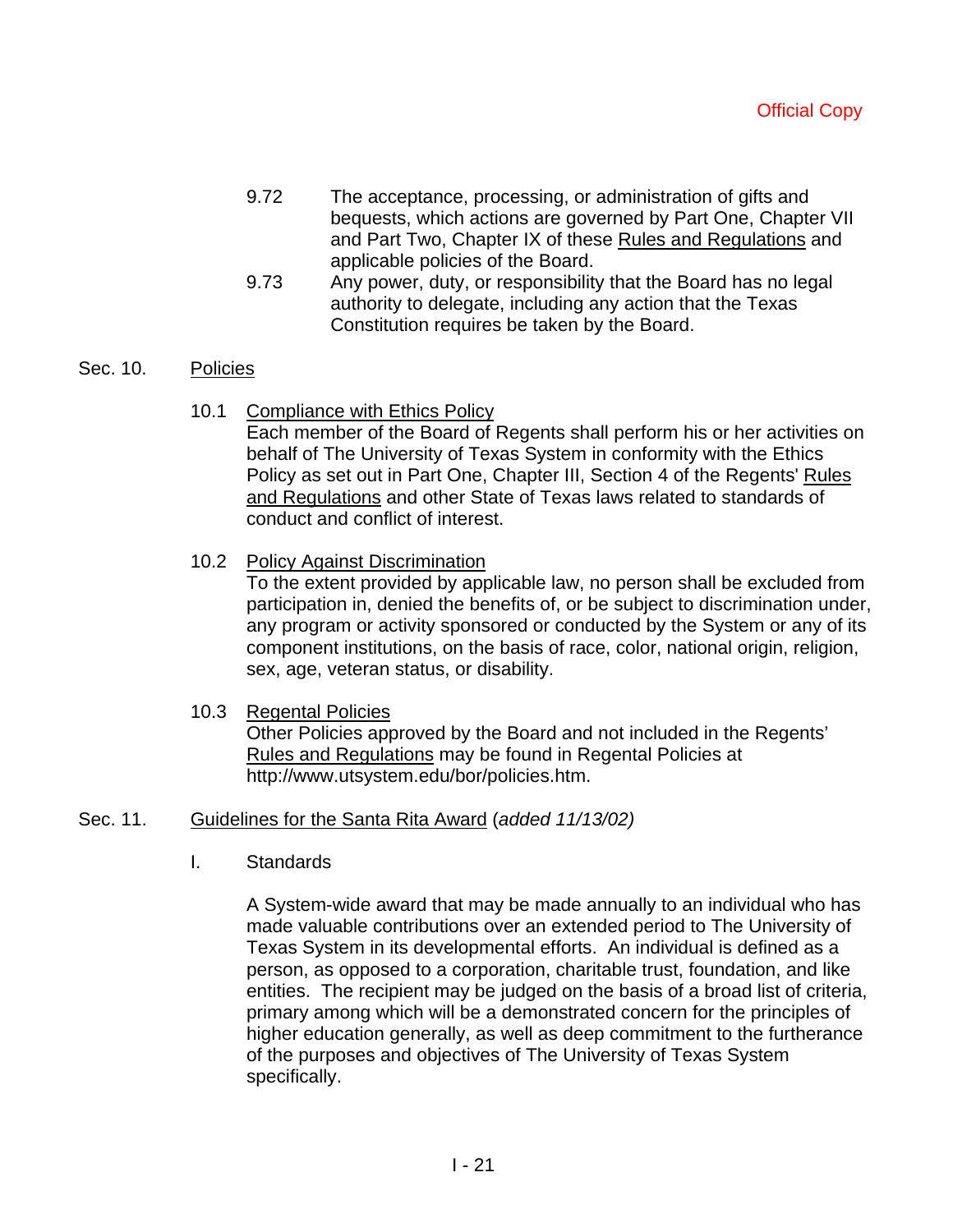Participation by the recipient in the affairs of the System shall be of such character and purpose to serve as a high example of selfless and publicspirited service. Of particular interest will be the effect that such individual activity may have engendered similar motivation from other public and private areas toward the University System.

- II. General Conditions
	- A. The award, to be known as the "Santa Rita Award," will consist of a medallion to be presented no more frequently than annually.
	- B. The award shall be made on behalf of the Board of Regents of The University of Texas System.
	- C. An individual may receive the award only once.
	- D. Posthumous awards may be given.
	- E. No member of the Board of Regents shall be eligible to receive the Santa Rita Award until the termination of the member's service.
- III. Nominations for Awards
	- A. Nominations for the award shall be forwarded to the Chairman of the Board of Regents or the Counsel and Secretary to the Board (Office of the Board of Regents, The University of Texas System, 201 West Seventh Street, Suite 820, Austin, Texas 78701-2981).
	- B. The nominator shall provide such supporting information and documentation as may be requested by the Chairman or the Counsel and Secretary to the Board.
- IV. Selection of Awardees

Awards shall be made, upon recommendation of the Chairman of the Board following consultation with others including the Chancellor and other appropriate U. T. System officials, by a majority vote of members present at a Board of Regents' meeting at which a quorum is present.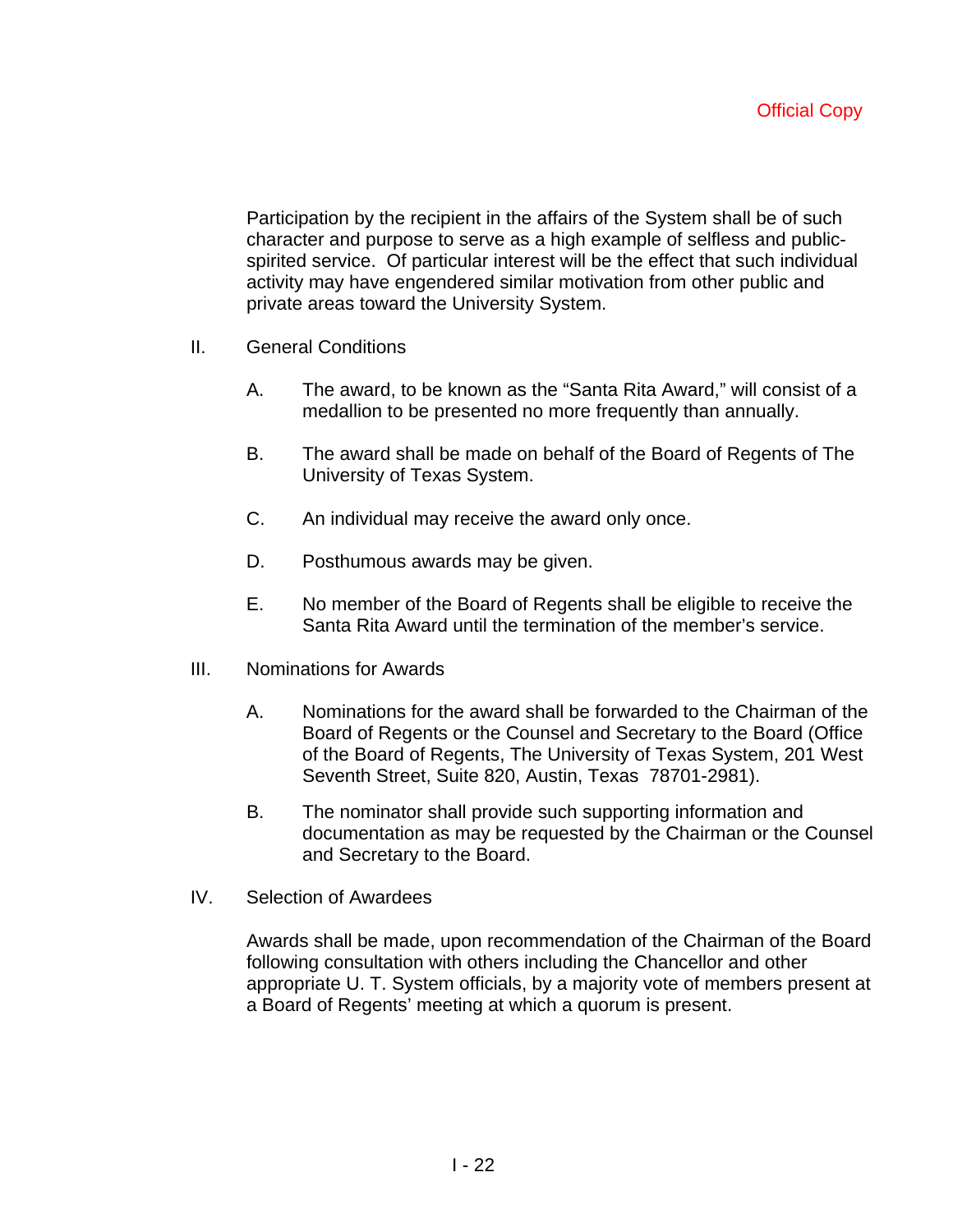# **PART ONE, CHAPTER II**

# **ADMINISTRATION**

## Sec. 1. System Administration

The "System Administration" is the administration of The University of Texas System. The University of Texas System (herein sometimes called the "System") is composed of the System Administration and those institutions assigned by the Constitution or by the Legislature to be governed by the Board of Regents of The University of Texas System. The System Administration shall be based in Austin.

## Sec. 2. Board's Exercise of Authority

The Board of Regents exercises its powers and authorities in the governance of The University of Texas System through the System Administration, headed by the Chancellor.

## Sec. 3. Chancellor *(last amended 11/13/02)*

The Chancellor is the chief executive officer of The University of Texas System. The Chancellor reports to and is responsible to the Board of Regents of The University of Texas System. The Chancellor has direct line responsibility for all aspects of the U. T. System's operations.

# 3.1 Appointment

The Chancellor shall be elected by the affirmative vote of a majority of the Regents in office and shall hold office without fixed term, subject to the pleasure of the Board.

# 3.2 Primary Duties and Responsibilities of the Chancellor

The Chancellor, by delegation from the Board, is authorized to exercise the powers and authorities of the Board in the governance of the System. The Chancellor will normally act through the officers of the System regarding the matters delegated to them by these Rules. The Chancellor, however, shall not be precluded from any direct participation and communication with System Administration officers or staff, institutional officers or staff, faculty members, and groups. The major duties of the Chancellor include:

3.21 Advising and counseling with the Board with respect to the policies, purposes, and goals of the System; acting as executive agent of the Board in implementing its policies and a system of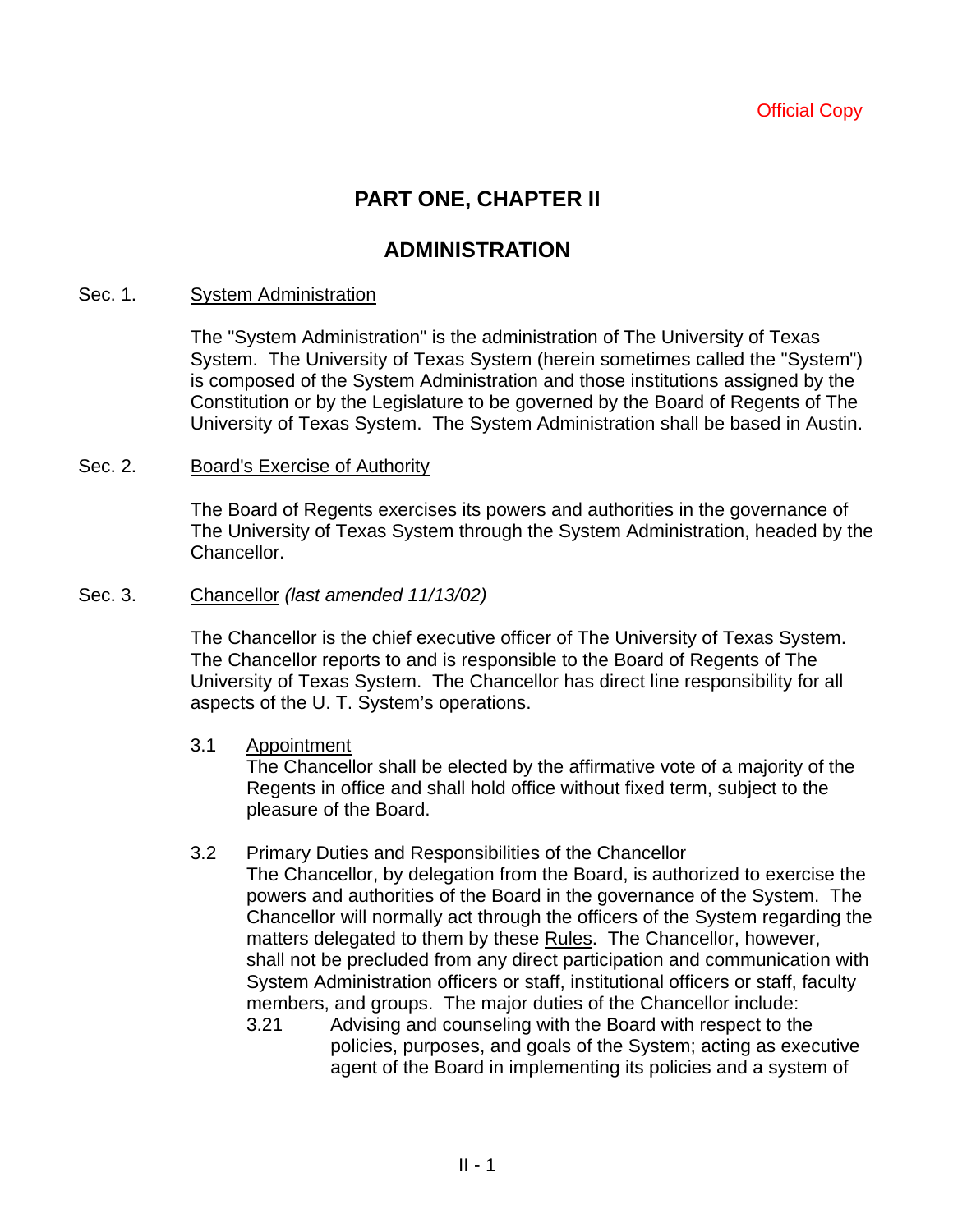internal controls; representing the System in all other respects as deemed appropriate to carry out such policies, purposes, and goals, and interpreting and articulating the System's academic, administrative and developmental policies, programs, needs, and concerns to the general public and to other constituencies at the community, State, regional, and national levels.

- 3.22 Preparing for recommendation to the Board a strategic plan for The University of Texas System, revised periodically, setting forth recommendations for academic programs, capital expenditures, and the allocation of other financial resources.
- 3.23 Directing the management and administration of System Administration and all component institutions of the System.
- 3.24 Presenting to the appropriate standing committees of the Board and to the Board nominations for all officers of the System, and for all officers of component institutions as provided in these Rules and Regulations.
- 3.25 Periodically reviewing the organization of the System Administration and the component institutions of the System and reporting to the appropriate standing committees of the Board and to the Board recommendations for changes in organization, assignments, and procedures.
- 3.26 Preparing and approving appropriate recommendations to the Board and its standing committees along with the recommendation of the appropriate Executive Vice Chancellor, Vice Chancellor, as appropriate, or president of a component institution.
- 3.27 Preparing and approving annual operating budgets for the System Administration and the component institutions of the System and submitting such recommendations to the Board.
- 3.28 Preparing and approving biennial legislative submissions to the Legislative Budget Board and to the Governor for the System Administration and the component institutions of the System for the consideration of the Board in accordance with Section 6 of Chapter II of Part Two of these Rules and Regulations.
- 3.29 Appointing the Executive Vice Chancellors and Vice Chancellors, and taking administrative action and terminating employment regarding these positions.
- 3.2(10) Nominating candidates for the position of System Director of Audits for appointment by the Board, as outlined in Subsection 3.3 of this Chapter.
- 3.2(11) Appointing the System-wide Compliance Officer, as outlined in Subsection 3.4 of this Chapter.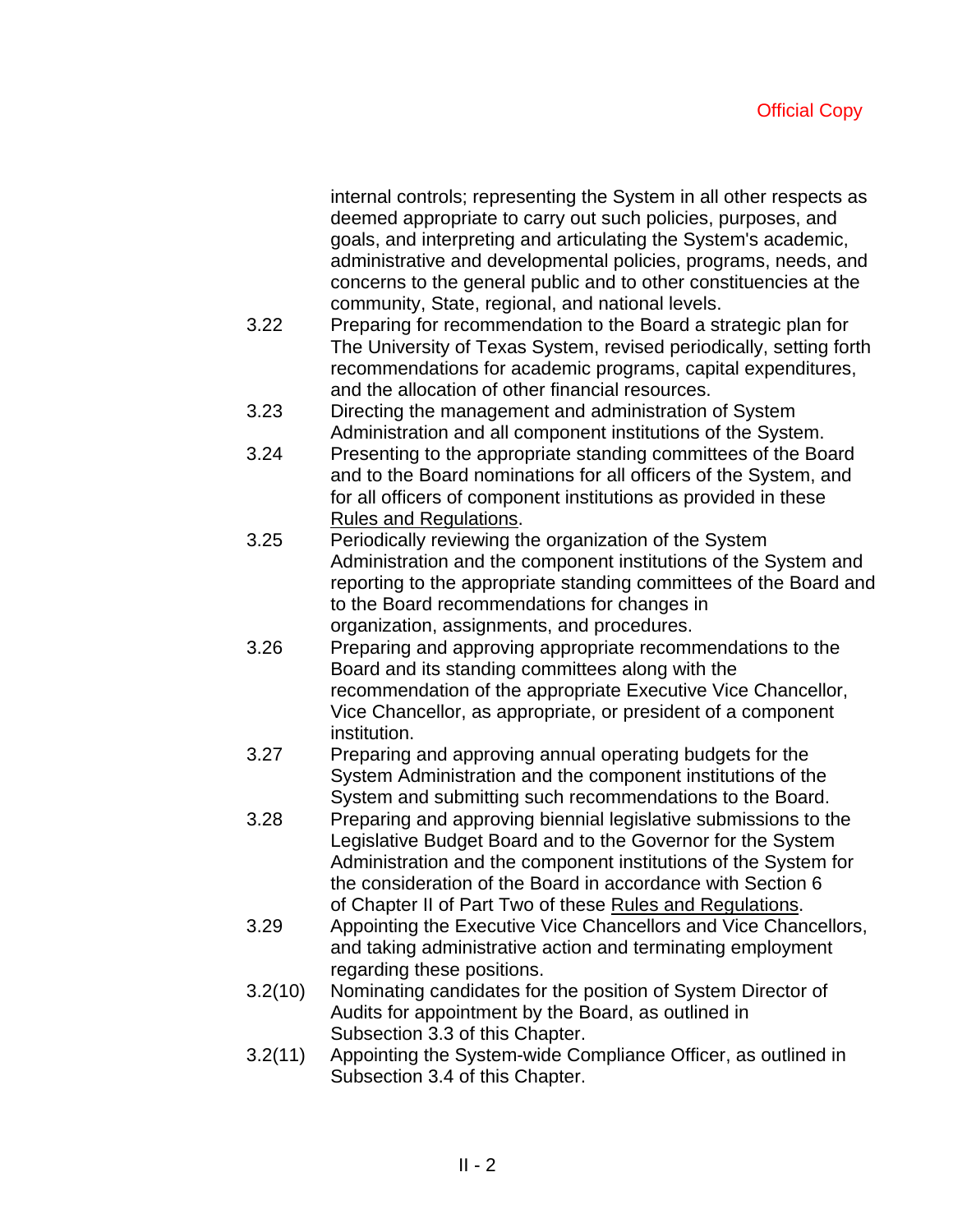# 3.3 Audit

The Chancellor, as chief executive officer of the System, is responsible for ensuring the implementation of appropriate audit procedures for the System. Accordingly, the System Director of Audits prepares an executive summary of all internal audit activity by the System internal auditors and the institutional internal auditors for the Chancellor.

3.31 System Director of Audits

The System Director of Audits is responsible for coordinating the effective auditing of the System as set out in Subparagraph 3.312 of this Chapter. The System Director of Audits provides audit assistance to the Chancellor, the Executive Vice Chancellors, and the Vice Chancellors in the exercise of their responsibilities.

3.311 Appointment

The System Director of Audits shall be appointed by the Board after nomination by the Chancellor. The System Director of Audits shall hold office without fixed term, subject to the pleasure of the Chancellor. The Chancellor's actions regarding the System Director of Audits are subject to review and approval by the Board.

- 3.312 Duties and Responsibilities The primary responsibilities of the System Director of Audits include developing a System-wide internal audit plan based on a System-wide risk assessment and coordinating the implementation of this plan with the institutional internal auditors. This System-wide audit plan is submitted to the Internal Audit and Compliance Subcommittee for review and to recommend approval to the Finance and Planning Committee after the Chancellor's review and approval. Responsibilities of the Director of Audits also include conducting audits of the System including the revenue produced from the Permanent University Fund lands and formulating policies for the internal audit activity at each component institution.
- 3.32 The System internal auditors are the internal auditors for the System and augment the audit work of the institutional internal auditor and the State Auditors at the component institutions.
- 3.4 Institutional Compliance

The Chancellor, as chief executive officer of the System, is responsible for ensuring the implementation of an institutional compliance program for the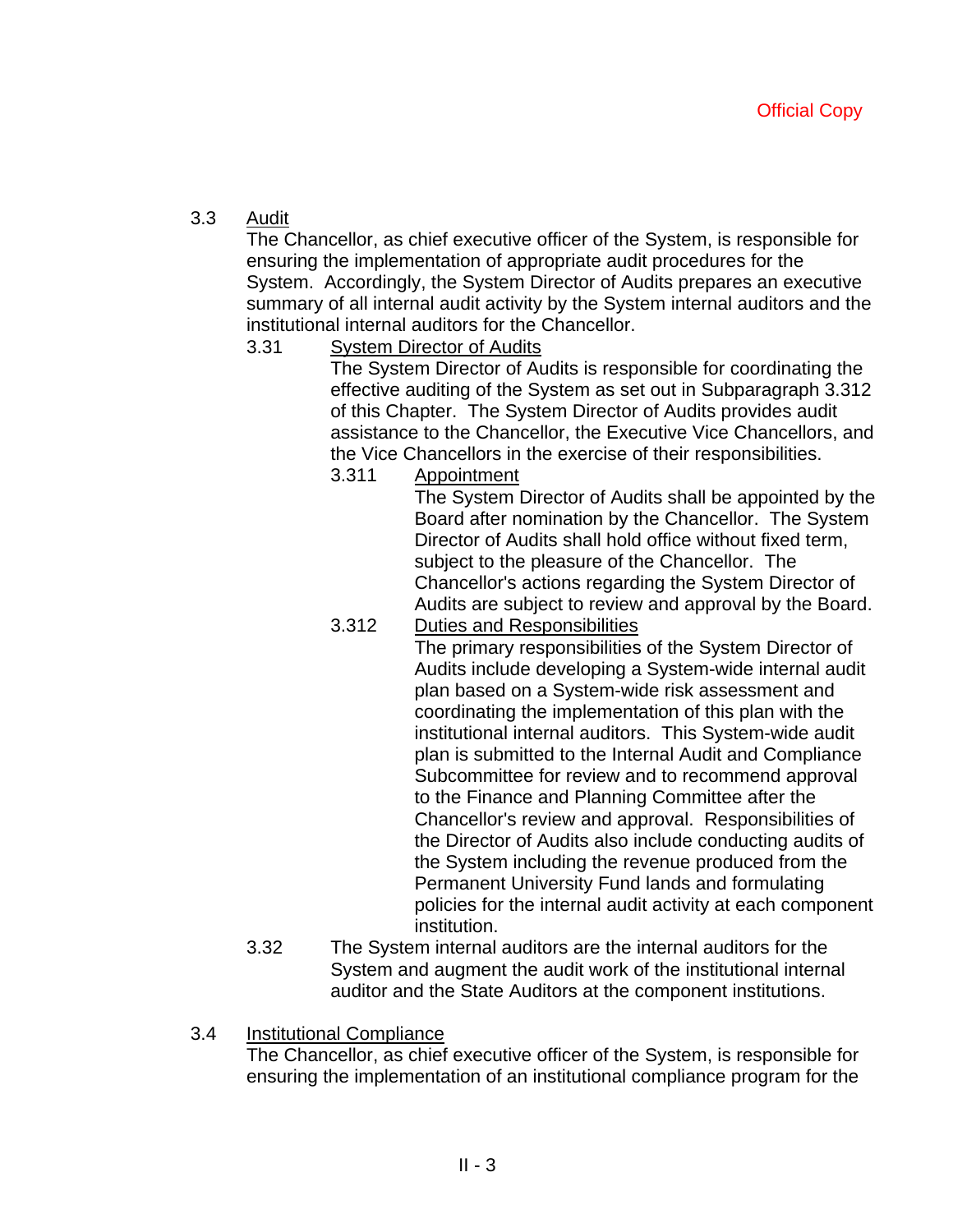System. Accordingly, the System-wide Compliance Officer prepares an executive summary of all institutional compliance activity of the component institutions and System Administration.

3.41 System-Wide Compliance Officer

The System-wide Compliance Officer is responsible, and will be held accountable for, apprising the Chancellor and the Internal Audit and Compliance Subcommittee of the institutional compliance functions and activities at System Administration and at each of the component institutions as set out in Subparagraph 3.412 of this Chapter. The System-wide Compliance Officer provides institutional compliance assistance to the Chancellor, the Executive Vice Chancellors, and the Vice Chancellors in the exercise of their responsibilities.

3.411 Appointment

The System-wide Compliance Officer shall be appointed by the Chancellor. The System-wide Compliance Officer is the senior compliance official of The University of Texas System, provides assistance and advice covering all component and System Administration compliance programs, and shall hold office without fixed term, subject to the pleasure of the Chancellor.

3.412 Duties and Responsibilities The primary responsibilities of the System-wide Compliance Officer include developing an infrastructure for the effective operation of The University of Texas System Institutional Compliance Program; chairing the System-wide Compliance Committee and the Compliance Officers Council; and prescribing the format for the annual risk based compliance plan and the quarterly compliance status reports to be submitted by each component institution and System Administration.

## Sec. 4. Executive Vice Chancellor for Academic Affairs

The Executive Vice Chancellor for Academic Affairs has line responsibility for the conduct of the academic affairs of the System. The presidents of the general academic institutions in the System report to and are responsible to the Executive Vice Chancellor for Academic Affairs. The Executive Vice Chancellor for Academic Affairs reports to and is responsible to the Chancellor. The Executive Vice Chancellor for Academic Affairs is responsible for the programs of the System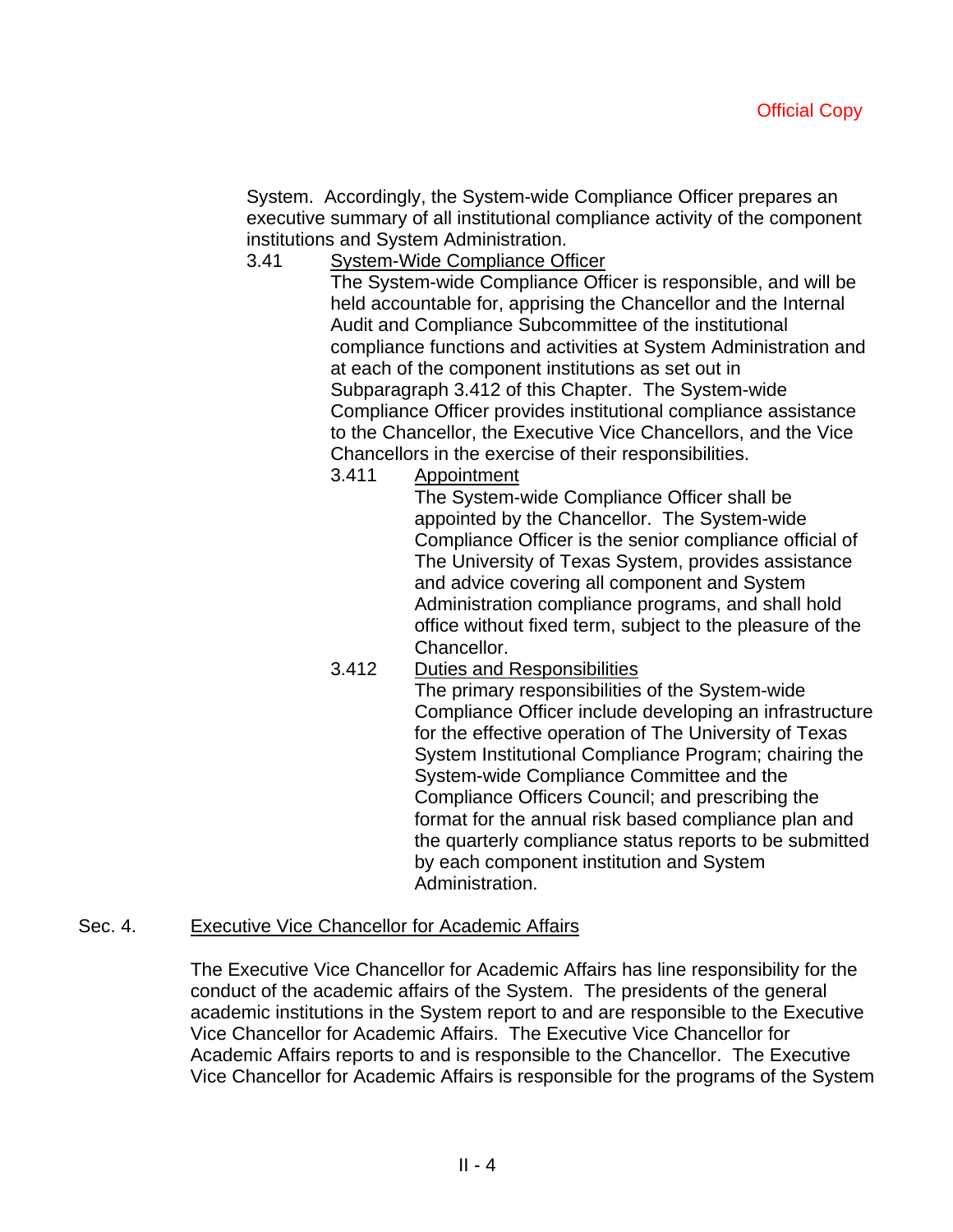related to academic affairs. The Executive Vice Chancellor for Academic Affairs has direct access to the Board of Regents and is expected to work directly with the appropriate committees of the Board in discharging the duties of the office.

4.1 Appointment *(last amended 11/13/02)*

The Executive Vice Chancellor for Academic Affairs shall be appointed by the Chancellor and shall hold office without fixed term, subject to the pleasure of the Chancellor.

# 4.2 Duties and Responsibilities

The primary responsibilities of the Executive Vice Chancellor for Academic Affairs include:

- 4.21 Providing assistance to the Chancellor and other U. T. System officials in the execution of their responsibilities.
- 4.22 Submitting recommendations to the Chancellor regarding the maintenance of high academic quality in the general academic component institutions of the System.
- 4.23 Reviewing and making recommendations on the budgets, academic planning and programs, facilities planning and construction, and personnel (both academic and nonacademic) of the academic component institutions.
- 4.24 In consultation with the Chancellor, ensuring that appropriate internal controls are implemented and monitored in the general academic component institutions of the System.
- 4.25 Ensuring that the governance requirements for accreditation not specifically covered elsewhere in these policies, procedures, and Rules and Regulations are met.
- 4.26 Reporting the accreditation status of the academic institutions to the Chancellor and to the Board of Regents periodically.
- 4.27 Supervising and directing the operations of the UT TeleCampus, including coordination of all activities related to a virtual campus and assessment of distance education effectiveness in the U. T. System.
- 4.28 Serving as System liaison to the U. T. System Faculty Advisory Council and the Student Advisory Council.
- 4.29 Performing such other duties as may be assigned by the Chancellor.

# Sec. 5. Executive Vice Chancellor for Business Affairs

The Executive Vice Chancellor for Business Affairs reports to the Chancellor and is responsible for the direction of those offices and supervision of those areas of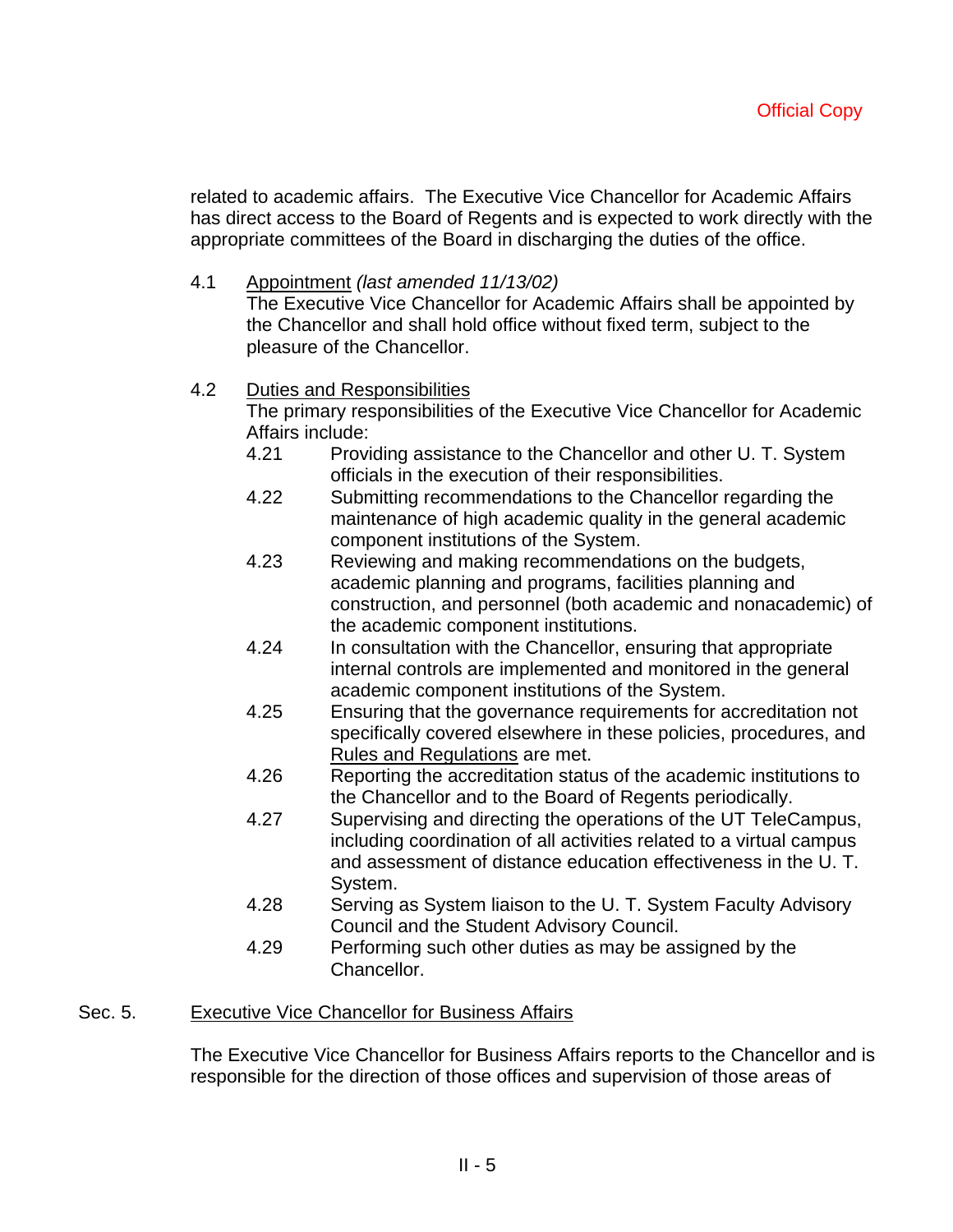responsibility set forth in Subsection 5.2 of this Chapter. The Executive Vice Chancellor for Business Affairs has direct access to the Board of Regents and is expected to work directly with the appropriate committees of the Board in discharging the duties of the office.

# 5.1 Appointment *(last amended 11/13/02)*

The Executive Vice Chancellor for Business Affairs shall be appointed by the Chancellor and shall hold office without fixed term, subject to the pleasure of the Chancellor.

## 5.2 Duties and Responsibilities

The primary responsibilities of the Executive Vice Chancellor for Business Affairs include:

- 5.21 Providing assistance to the Chancellor and other U. T. System officials in the execution of their responsibilities.
- 5.22 Submitting recommendations to the Chancellor and the Executive Vice Chancellors on business operations of the component institutions of the System.
- 5.23 Reviewing and making recommendations on uniform business systems and management.
- 5.24 Submitting recommendations relating to programs for the most efficient management of personnel and resources.
- 5.25 Submitting recommendations for program development for training of personnel in nonacademic areas.
- 5.26 Reviewing and making recommendations on programs of longrange planning for physical facilities and financial resources.
- 5.27 Reviewing and making recommendations relating to police and security matters within the System.
- 5.28 Coordinating the business affairs of the System with other officers and members of the System Administration staff.
- 5.29 In consultation with the appropriate Executive Officer, coordinating the activities of business administrative operations of the component institutions.
- 5.2(10) Managing the operations of the offices listed below through such internal administrative organization as he/she deems to be appropriate:

Office of the Associate Vice Chancellor for Business Affairs Office of Historically Underutilized Business Development Office of the Director of Police

Office of the Assistant Vice Chancellor and Controller Budget Office

Office of Business and Administrative Services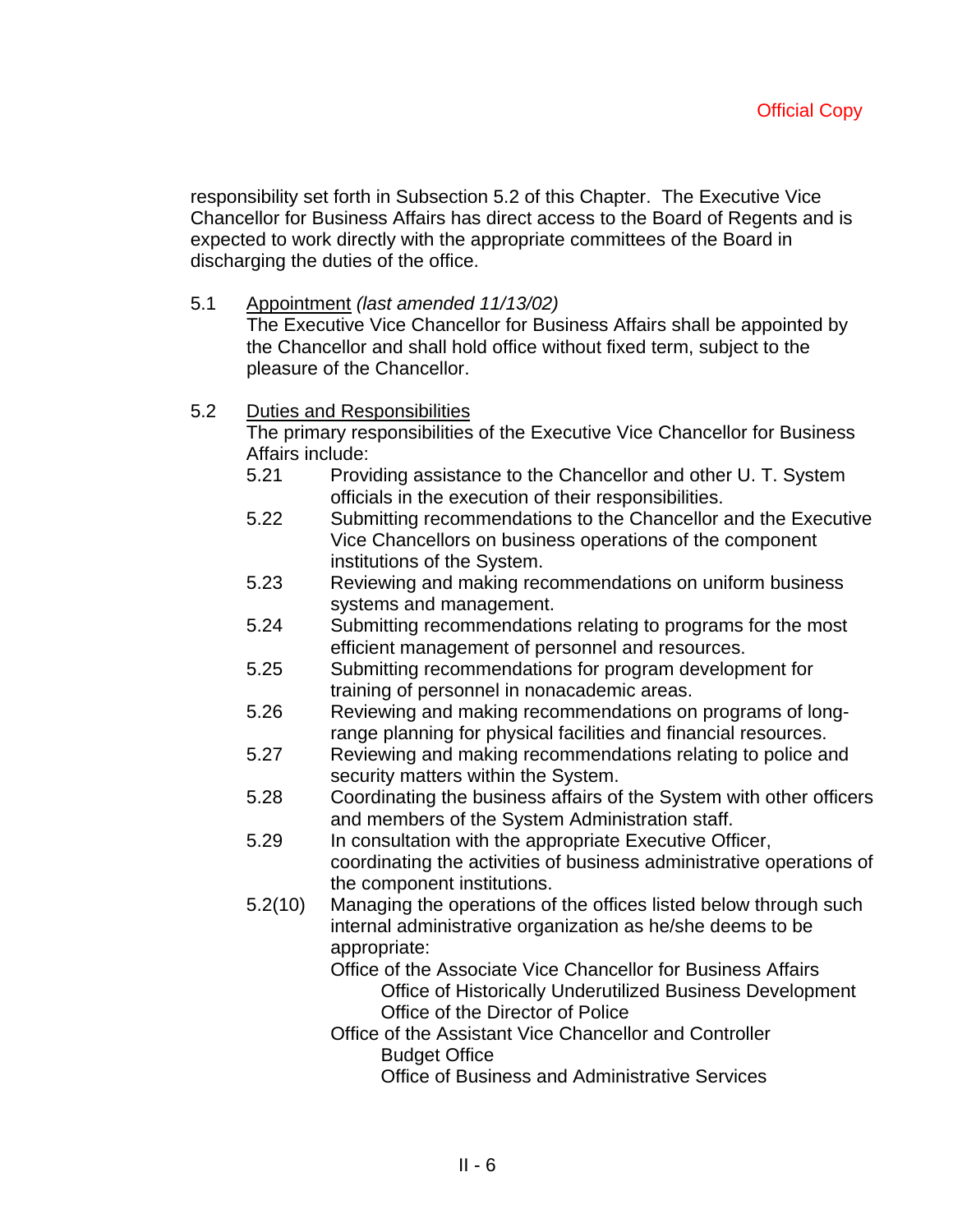Director of Accounting regarding System Administration accounts Office of the Assistant Vice Chancellor for Finance Office of the Assistant Vice Chancellor for Facilities Planning and **Construction** Real Estate Office West Texas Operations University Lands Accounting Office Surface Interests Oil, Gas & Mineral Interests Office of Human Resources Office of Employee Group Insurance Office of Information Resources Office of Information Technology 5.2(11) Directing procedures and policies of System on utilization of historically underutilized business firms. 5.2(12) Directing the review, consolidation, and preparation of internal financial management reports, combined System financial reports, and directing the budget process for the System. 5.2(13) Implementing policy for the receipt, disbursement, and custody of non-investment funds and for terms of depository agreements with banks. 5.2(14) Forwarding debt issues for approval by the Board of Regents. 5.2(15) Directing matters concerning new construction and renovation projects throughout the System. 5.2(16) Supervising and coordinating the acquisition, lease, disposition, and/or management of all real property owned or controlled by the Board with a goal of maximizing the income to be realized from the operation, lease, or conveyance of these properties. In discharging this responsibility, the Executive Vice Chancellor for Business Affairs shall work closely with the appropriate Executive Officer and component institution president with regard to the management and conveyance of real property owned or controlled by the Board for the benefit of a particular institution. The Executive Vice Chancellor for Business Affairs shall establish

- procedures that assure effective coordination with the Executive Director, Estates and Trusts with regard to gifts of real property to the Board. 5.2(17) Overseeing University Lands operations to maximize revenue,
- improve and sustain the productivity of University Lands; managing the groundwater resources on University Lands and approval of all related policies, terms, and lease provisions.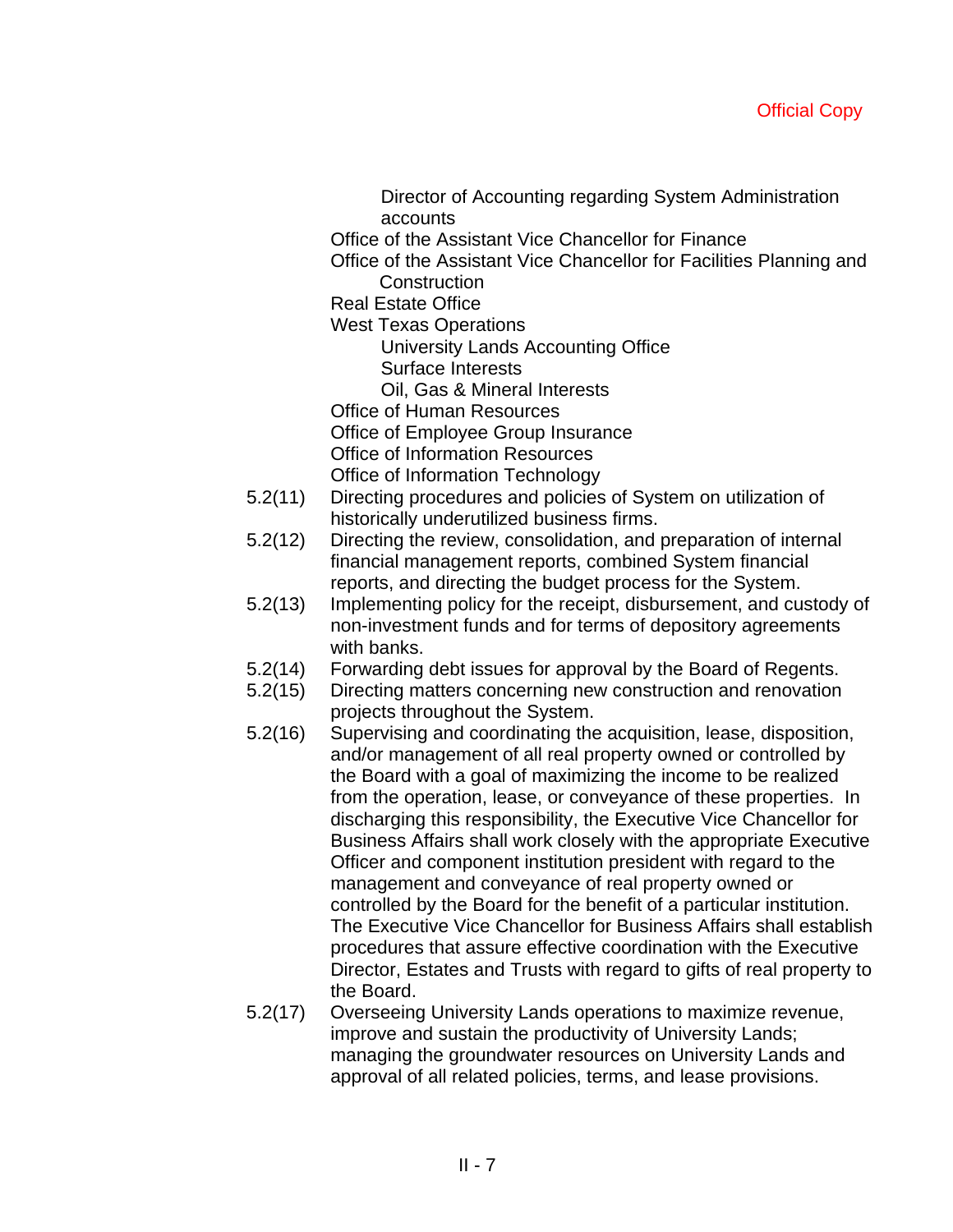- 5.2(18) Overseeing planning, development, and coordination of personnel policies and procedures, compensation, benefits, unemployment compensation, equal opportunity/affirmative action, and employment.
- 5.2(19) Directing the management of the System-wide property, liability, and employee group insurance programs (except the System Professional Medical Liability Benefit Plan), including approval of all policies and coverages.
- 5.2(20) Overseeing the System-wide use of information technology and development of strategies.
- 5.2(21) Coordinating information technology issues for System Administration.
- 5.2(22) Implementing and monitoring appropriate internal controls in all internal administrative operations listed in 5.2(10) of this Chapter.
- 5.2(23) Serving as System liaison to the U. T. System Employee Advisory Council.
- 5.2(24) Performing such other duties as may be assigned by the Chancellor.

## Sec. 6. Executive Vice Chancellor for Health Affairs

The Executive Vice Chancellor for Health Affairs has line responsibility for the conduct of health-related education and the delivery of health services in the System. The president of each health-related institution in the System reports to and is responsible to the Executive Vice Chancellor for Health Affairs. The Executive Vice Chancellor for Health Affairs reports to and is responsible to the Chancellor. The Executive Vice Chancellor for Health Affairs has direct access to the Board of Regents and is expected to work directly with the appropriate committees of the Board in discharging the duties of the office.

6.1 Appointment *(last amended 11/13/02)*

The Executive Vice Chancellor for Health Affairs shall be appointed by the Chancellor and shall hold office without fixed term, subject to the pleasure of the Chancellor.

# 6.2 Duties and Responsibilities

The Executive Vice Chancellor for Health Affairs shall provide assistance to the Chancellor and other U. T. System officials in the execution of their responsibilities. The Executive Vice Chancellor for Health Affairs shall have as a prime responsibility the maintenance of high academic quality in the health-related teaching institutions and high quality health services in the health-care delivery institutions of the System. The Board through its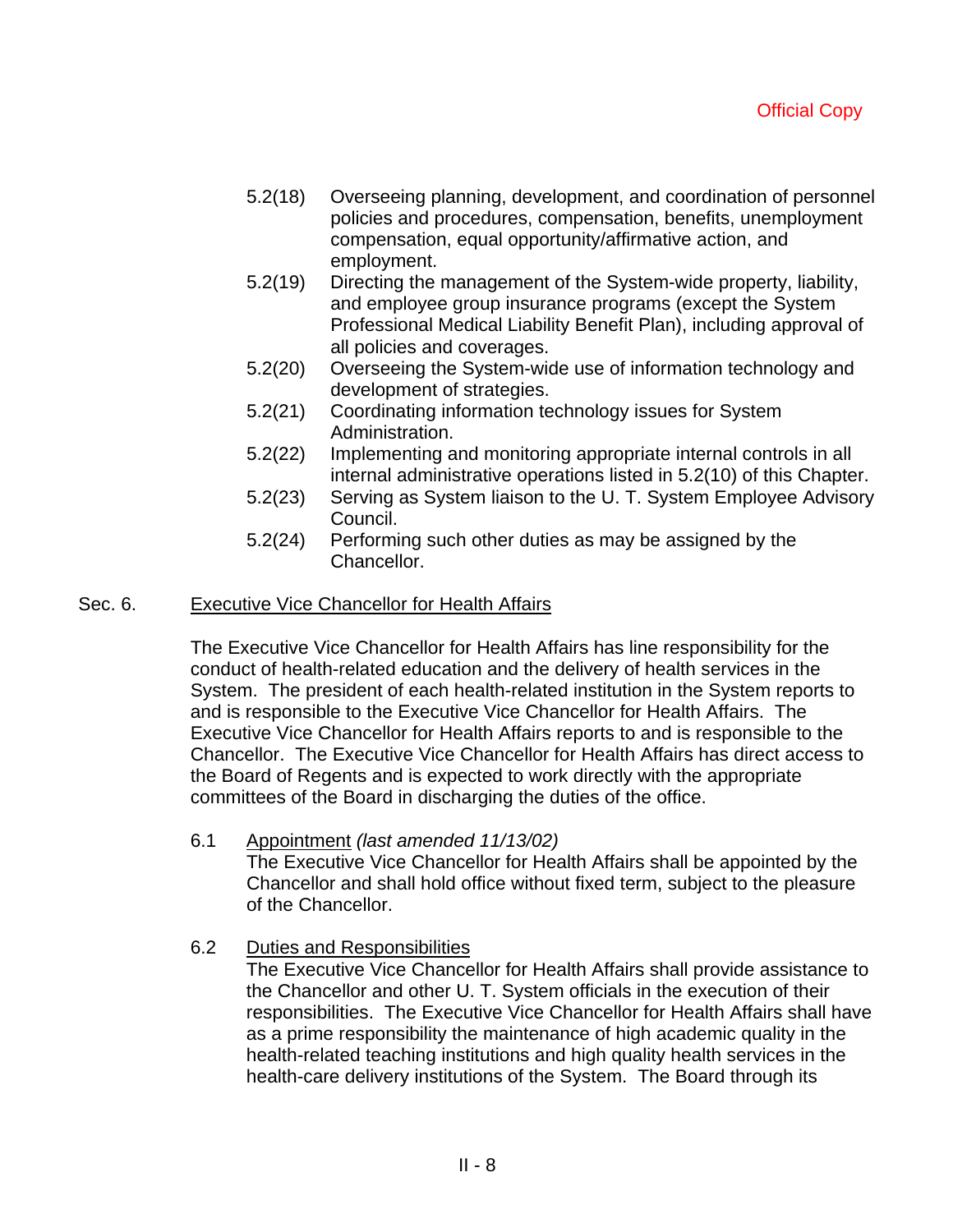policies, procedures, and Rules and Regulations maintains its governance responsibilities, and acknowledges the importance of maintaining accreditation for hospital, clinic, and other patient-care facilities. Because of the complexity and diversity of the System, the Executive Vice Chancellor for Health Affairs is delegated the responsibility for ensuring the governance requirements for accreditation not specifically covered elsewhere in these policies, procedures, and Rules and Regulations are met. The Executive Vice Chancellor for Health Affairs will report the accreditation status to the Board on a periodic basis. Through the presidents of the component institutions, he or she shall have responsibility for the budgets, academic planning and programs, facilities planning and construction, and personnel (both academic and nonacademic) of those component institutions. In consultation with the Chancellor, the Executive Vice Chancellor for Health Affairs shall prepare recommendations and supporting information on such matters for consideration by the appropriate standing committees of the Board and the Board of Regents. The Executive Vice Chancellor for Health Affairs is responsible and accountable for ensuring that appropriate internal controls are implemented and monitored in the health-related teaching institutions and the health-care delivery institutions.

# Sec. 7. Vice Chancellor for Administration (*added 11/13/02)*)

The Vice Chancellor for Administration reports to the Chancellor and is responsible for administrative matters related to the policies and systems of The University of Texas System Administration. The Vice Chancellor for Administration acts as the liaison between the Office of the Chancellor and communities and customers served, as requested by the Chancellor. The Vice Chancellor for Administration has direct access to the Board of Regents of The University of Texas System and is expected to work directly with appropriate committees of the Board in discharging the duties of the office.

7.1 Appointment

The Vice Chancellor for Administration shall be appointed by the Chancellor and shall hold office without fixed term, subject to the pleasure of the Chancellor.

# 7.2 Duties and Responsibilities

The primary responsibilities of the Vice Chancellor for Administration include:

7.21 Serving as primary contact from the Office of the Chancellor for administrative matters related to U. T. System strategic and operational initiatives.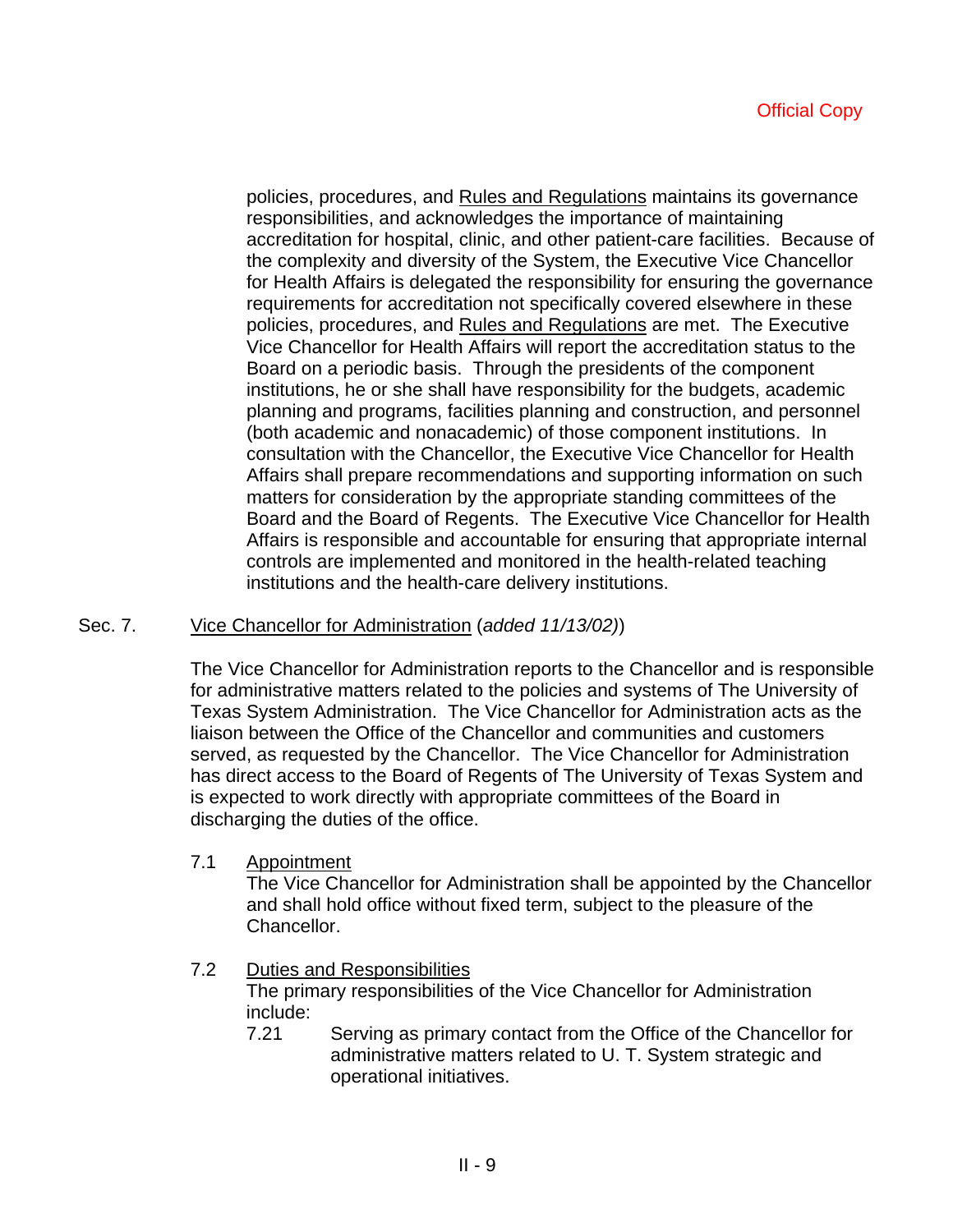- 7.22 Representing the Office of the Chancellor on committees and task forces with state, federal and executive entities.
- 7.23 Collaborating with U. T. System leaders to promote and enhance organizational effectiveness and efficiency through development and deployment of processes, systems, and procedures in accordance with System mission, and Regental and System goals, policies, and directiveness.
- 7.24 Completing special projects as directed by the Chancellor.
- 7.25 Directing the preparation, analysis, monitoring, and evaluation of activities and recommendations that ensure the goals of the U. T. System are being met from the perspective of the Office of the Chancellor.
- 7.26 Assessing efficiency of organizational structure and systems.
- 7.27 Participating in the development of U. T. System strategic plans and programs as the representative of the Chancellor.
- 7.28 Providing technical/professional advice, knowledge, and assistance to the Chancellor regarding ongoing and proposed administrative activities within the U. T. System.
- 7.29 Serving as the primary liaison to the Office of the Board of Regents on administrative issues and joint projects.
- 7.2(10) Performing such other duties as may be assigned by the Chancellor.
- Sec. 8. Vice Chancellor for Community Relations (*editorial renumbering 12/02*)

The Vice Chancellor for Community Relations reports to the Chancellor and is responsible for coordinating the effective representation of the U. T. System in the area of community relations. The Vice Chancellor for Community Relations has direct access to the Board of Regents of The University of Texas System and is expected to work directly with appropriate committees of the Board in discharging the duties of the office.

8.1 Appointment *(last amended 11/13/02)*

The Vice Chancellor for Community Relations shall be appointed by the Chancellor and shall hold office without fixed term, subject to the pleasure of the Chancellor.

8.2 Duties and Responsibilities

The primary responsibilities of the Vice Chancellor for Community Relations include:

8.21 Providing assistance to the Chancellor and other U. T. System officials in the execution of their responsibilities.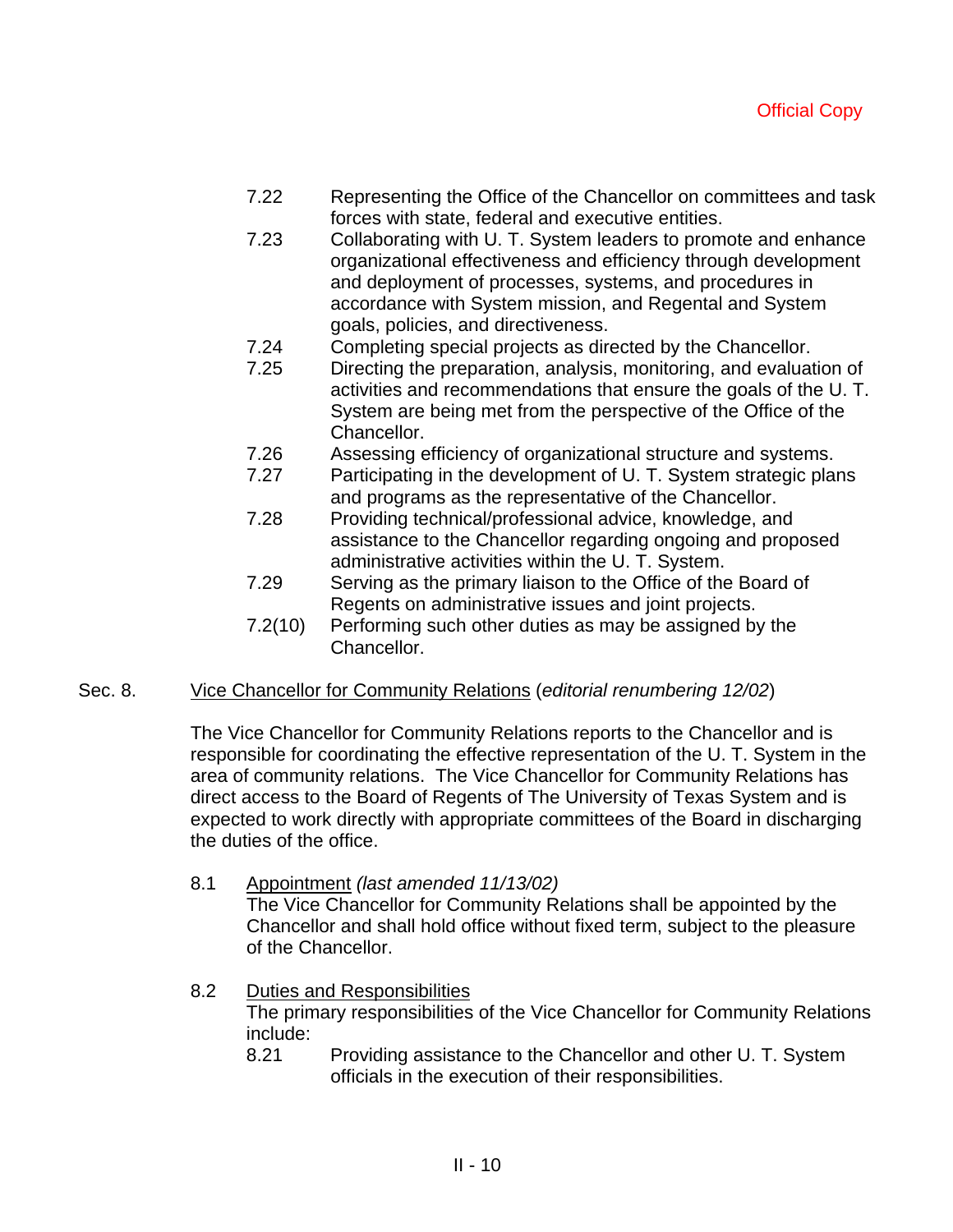- 8.22 Representing the Board of Regents of the U. T. System in its relations with community-based organizations and professional associations, including State of Texas legislative bodies and agencies.
- 8.23 Making recommendations to the Chancellor in the area of public policy as it affects the relationship of the System with communityrelated organizations and professional associations, including State of Texas legislative bodies and agencies.
- 8.24 Informing appropriate administrative officers of current operations and long-term developments on the local, State, and national level, which may affect the System.
- 8.25 Maintaining and distributing information and advising appropriate System Administration and component institution officials in order to assure proper action by the System with respect to State of Texas and national community relations programs and activities.
- 8.26 Defining the job responsibilities, the assignment of duties, and supervising staff members employed in or assigned to work in the community relations area.
- 8.27 Performing such other duties as may be assigned by the Chancellor.

# Sec. 9. Vice Chancellor for Development and External Relations

The Vice Chancellor for Development and External Relations reports to the Chancellor and is responsible for the programs of the System related to private sector support, alumni relations, public information, and external constituencies as set out in Subsection 9.2 of this Chapter. The Vice Chancellor for Development and External Relations has direct access to the Board of Regents of The University of Texas System and is expected to work directly with appropriate committees of the Board in discharging the duties of the office.

9.1 Appointment *(last amended 11/13/02)*

The Vice Chancellor for Development and External Relations shall be appointed by the Chancellor and shall hold office without fixed term, subject to the pleasure of the Chancellor.

9.2 Duties and Responsibilities

The primary responsibilities of the Vice Chancellor for Development and External Relations include:

9.21 Providing assistance to the Chancellor and other U. T. System officials in the execution of their responsibilities.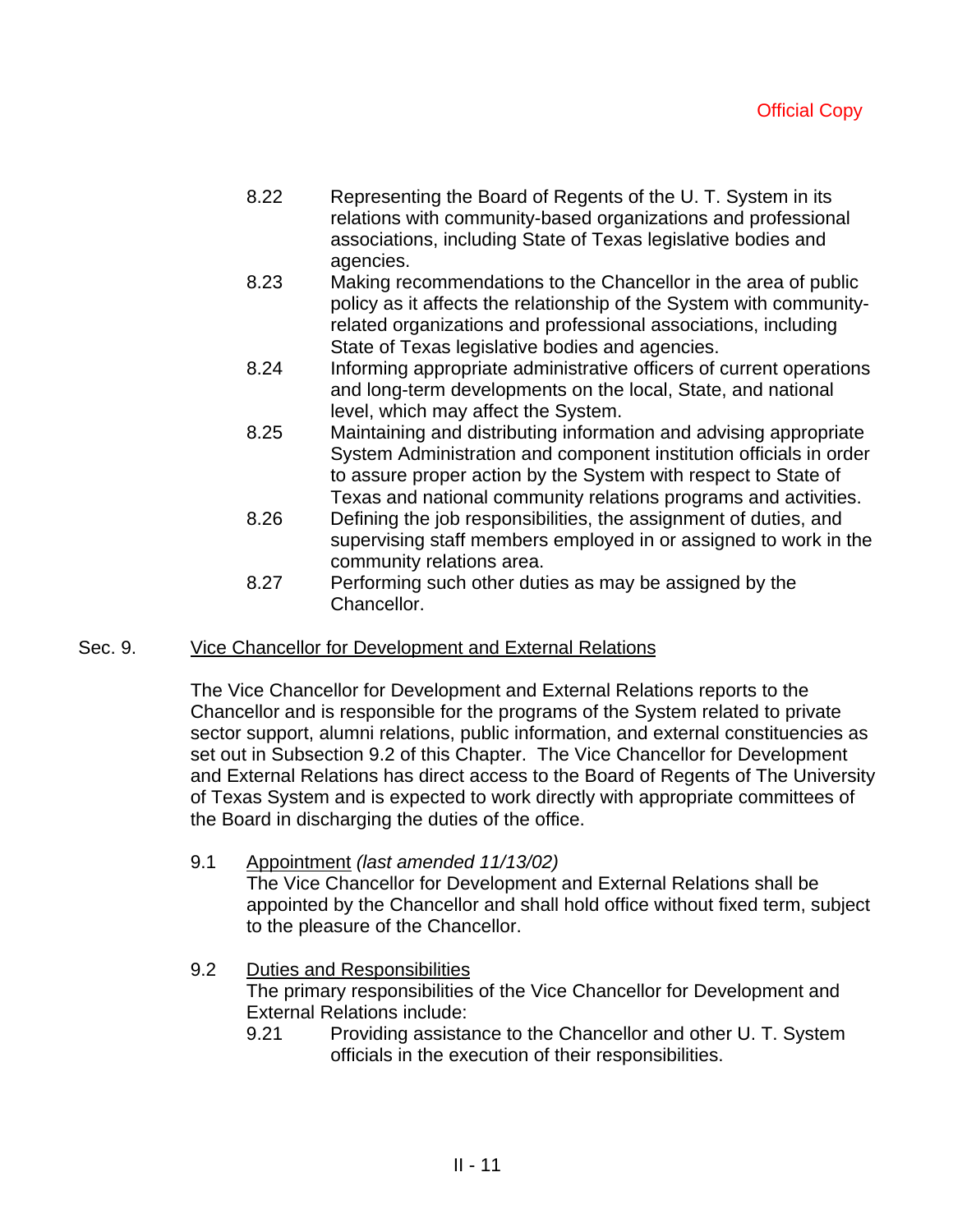- 9.22 The development, organization, and administration of activities to obtain private sector funding for programs of the System.
- 9.23 The formal acceptance, processing, and administration (excluding investment management) of gifts as assigned which conform to all relevant laws and Board policies.
- 9.24 Promulgating the "U. T. System Gift Acceptance Procedures" and preparing other guidance documents relating to acceptance, processing, and administration (excluding investment management) of gifts for the U. T. System and the component institutions.
- 9.25 Making recommendations with respect to the acceptance of all proposed gifts and approval of all other actions related to the processing and administration of gifts managed by the Office of Development and External Relations, the terms of which do not conform to all relevant laws and Board policies.
- 9.26 Reporting to the Board on gifts processed and administered by the Office of Development and External Relations and on annual gift totals of the component institutions.
- 9.27 The organization and administration of programs for providing information to the public relating to the System and coordinating those programs with the public information programs of the component institutions.
- 9.28 Directing the administration of the System Office of Special Services.
- 9.29 Directing the administration of the System Office of Estates and Trusts.
- 9.2(10) Directing the administration of the System Office of Public Affairs.
- 9.2(11) To assist in the development, organization, and administration of programs and activities related to alumni of System component institutions in coordination with appropriate personnel of the component institutions.
- 9.2(12) Coordinating the policies and activities of the System and the component institutions related to internal and external foundations that provide support for the System and the component institutions.
- 9.2(13) The performance of such other duties and responsibilities as may be assigned by the Chancellor.

# Sec. 10. Vice Chancellor for Federal Relations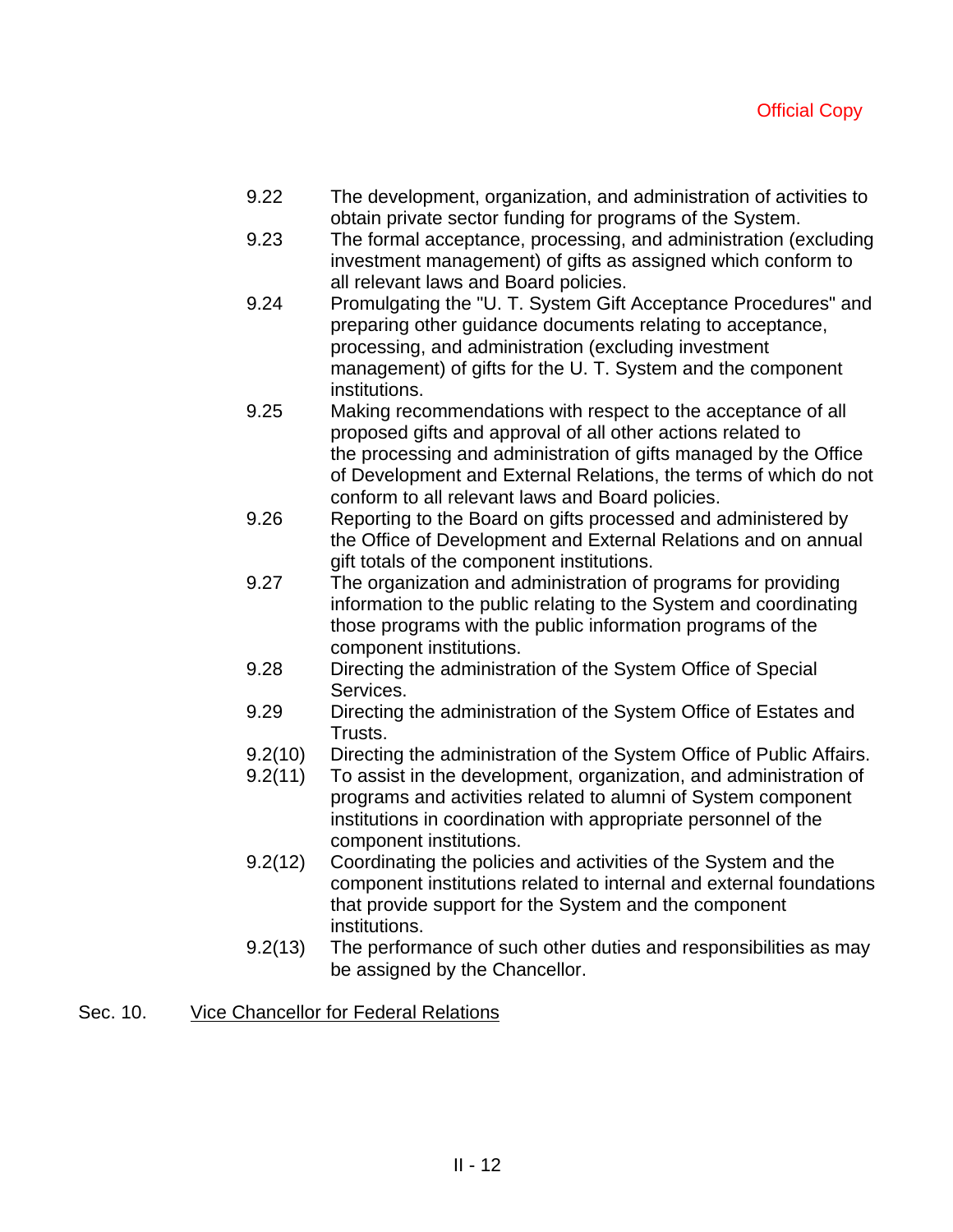The Vice Chancellor for Federal Relations reports to the Chancellor and is responsible for coordinating the effective representation of The University of Texas System at the federal level before all branches of the federal government.

10.1 Appointment *(last amended 11/13/02)*

The Vice Chancellor for Federal Relations shall be appointed by the Chancellor and shall hold office without fixed term, subject to the pleasure of the Chancellor.

# 10.2 Duties and Responsibilities

The primary responsibilities of the Vice Chancellor for Federal Relations include:

- 10.21 Providing assistance to the Chancellor and other U. T. System officials in the execution of their responsibilities.
- 10.22 Representing the Board of Regents and other officials of The University of Texas System in its relations with all branches of the federal government.
- 10.23 Making recommendations to the Chancellor in the area of public policy as it affects the relationship of the System with the federal government.
- 10.24 Informing appropriate administrative officers of current operations and long-range developments on the federal level that may affect the System.
- 10.25 Maintaining and distributing information to and advising appropriate System Administration and component institution officials in order to assure proper action by the System with respect to federal governmental programs and activities.
- 10.26 Interacting with federal government officials at all levels regarding the mission, needs, and issues of the U. T. System and coordinating System initiatives at the federal level with the broader higher education community.
- 10.27 Directing the administration of the U. T. System Office of Federal Relations and defining the job responsibilities, the assignment of duties, and supervising staff members employed in or assigned to work in the federal relations area.
- 10.28 Performing such other duties as may be assigned by the Chancellor.
- Sec. 11. Vice Chancellor and General Counsel (*editorial renumbering 12/02*)

The Vice Chancellor and General Counsel reports to the Chancellor and is responsible for the provision of legal services to the Board of Regents of The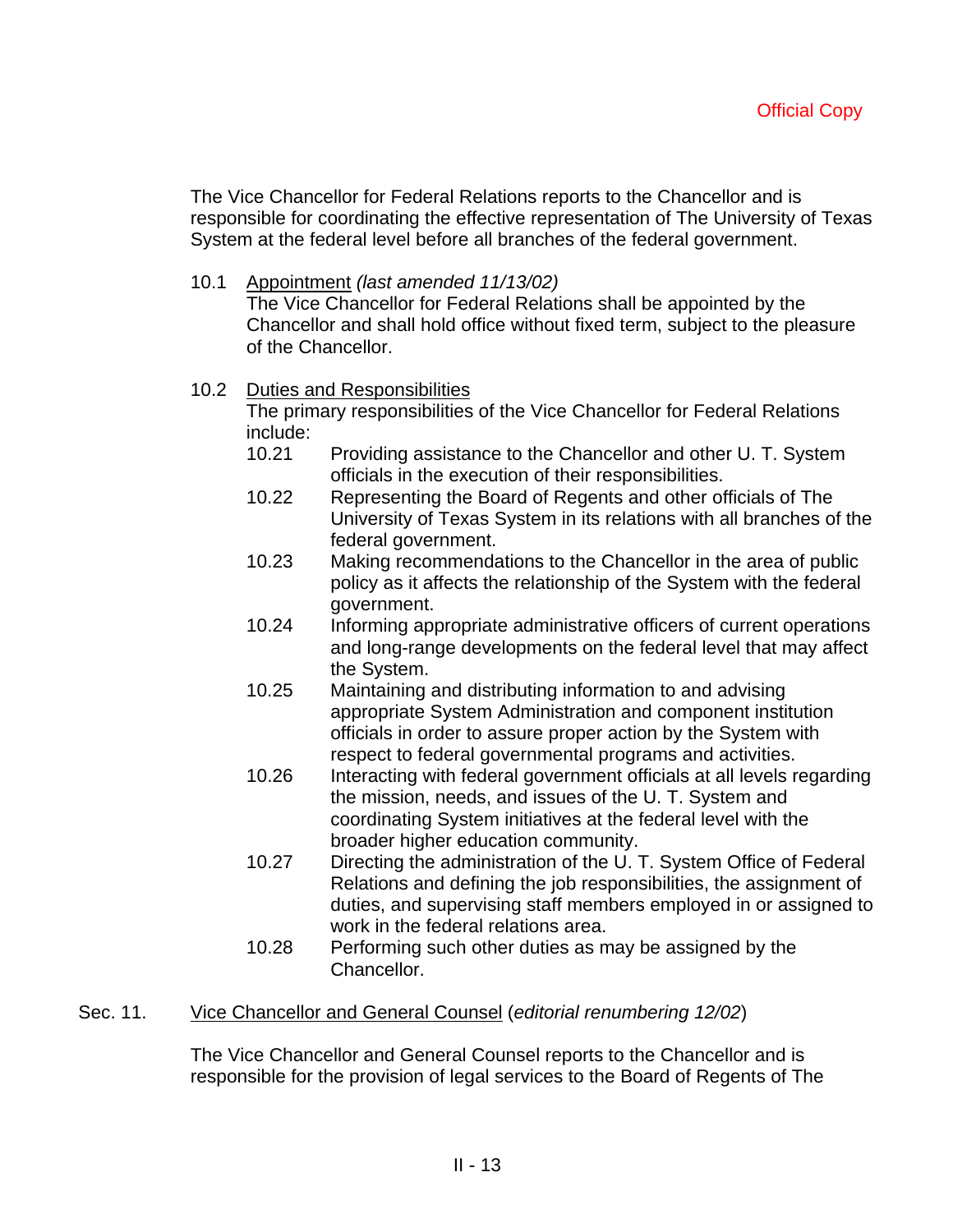University of Texas System as set out in Subsection 11.2 of this Chapter. The Vice Chancellor and General Counsel has direct access to the Board of Regents of The University of Texas System and is expected to work directly with appropriate committees of the Board in discharging the duties of the office.

## 11.1 Appointment *(last amended 11/13/02)*

The Vice Chancellor and General Counsel shall be appointed by the Chancellor and shall hold office without fixed term, subject to the pleasure of the Chancellor.

## 11.2 Duties and Responsibilities

The primary responsibilities of the Vice Chancellor and General Counsel include:

- 11.21 Providing assistance to the Chancellor and other U. T. System officials in the execution of their responsibilities.
- 11.22 Providing legal services, in conjunction with the Counsel and Secretary to the Board of Regents, required by the Board of Regents of The University of Texas System and its personnel to ensure the proper protection and advancement of the System's interests.
- 11.23 Maintaining the supervision and delivery of legal services at a high level of effectiveness.
- 11.24 Directing and managing all legal personnel and legal affairs of the System, its units and its component institutions.
- 11.25 Providing advice, counsel, and legal interpretations to System officials and personnel concerning legal matters affecting System operations.
- 11.26 Directing the Office of Vice Chancellor and General Counsel personnel with respect to work priorities and assignments, standards of performance, and career development; delegating to staff members responsibility for particular legal and administrative tasks; and coordinating and controlling budget and personnel levels.
- 11.27 Directing and managing (within applicable limits of authority) all litigation and administrative agency hearings; authorizing and approving the institution of legal proceedings; evaluating, directing and approving action and procedures relative to prosecution or defense of pending litigation and administrative proceedings; employing outside counsel; authorizing and approving settlement of claims, disputes, and litigation as authorized in Part Two, Chapter XI, Section 3 of these Rules and Regulations; and authorizing and approving appeal of litigation.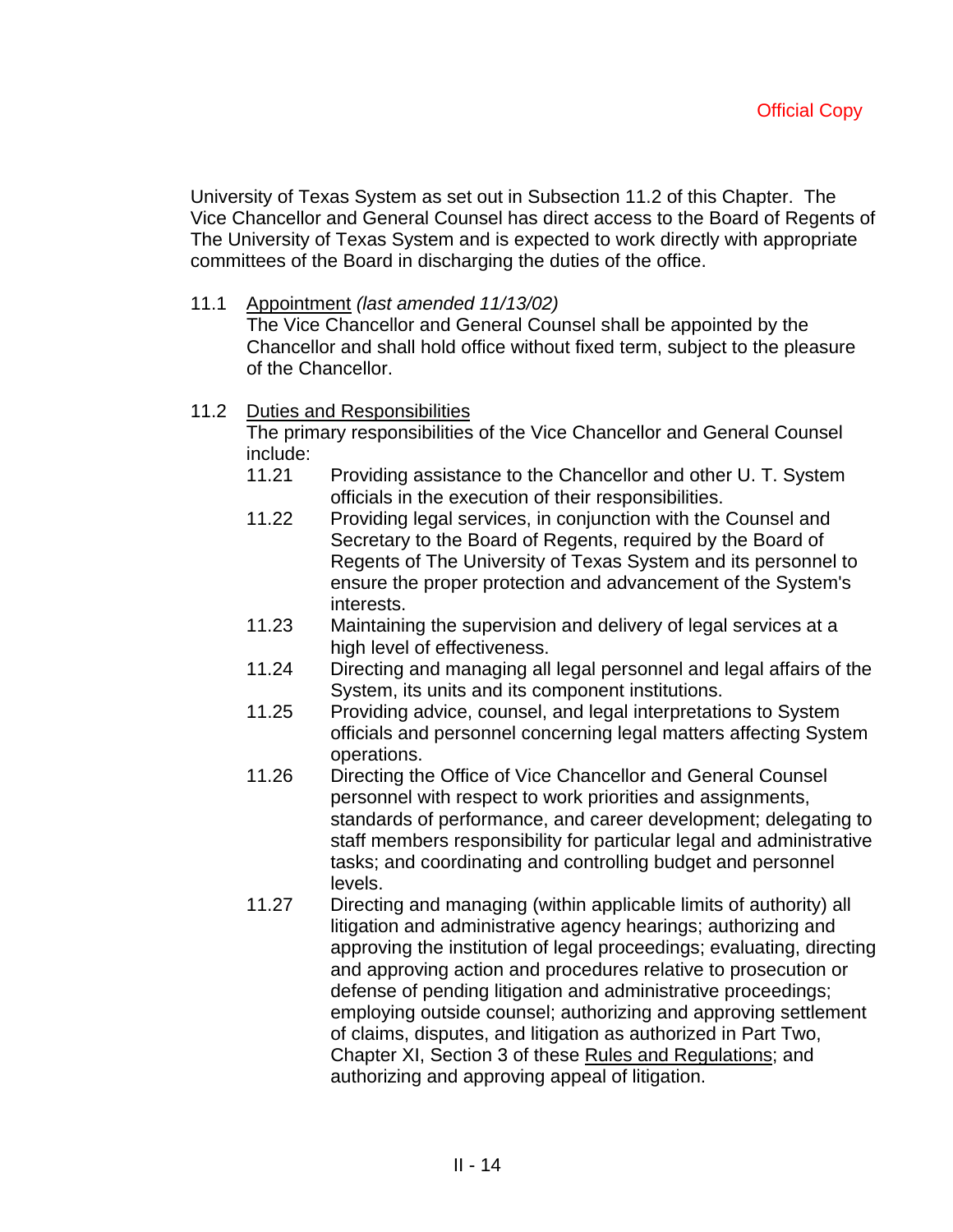- 11.28 Advising, counseling, and disseminating information to affected System units relative to the nature, evaluation, progress, and results of litigation, administrative proceedings, and other legal matters, and making recommendations to System officials and other personnel as to future operations and objectives.
- 11.29 Reviewing and making recommendations regarding the form of institutional Handbooks of Operating Procedures, whether finally approved or not, and all amendments to such Handbooks.
- 11.2(10) Advising the Office of Governmental Relations concerning the drafting of legislation that has been approved by the Board or requested by any System officer for submission to the Board for approval and providing legal counsel on pending legislation.
- 11.2(11) Identifying and evaluating administrative and functional problems and directing or recommending, as appropriate, courses of action for solution.
- 11.2(12) Representing the System before legal, educational, and governmental groups and associations.
- 11.2(13) Acting as administrator of the System Professional Medical Liability Benefit Plan.
- 11.2(14) Working in cooperation with the Attorney General of the State of Texas, State agency legal counsel, and outside counsel.
- 11.2(15) Assuming responsibility for any other legal, administrative or operational matters delegated by the Chancellor.
- 11.2(16) Establishing and maintaining guidelines regarding the legal review and form of contracts and agreements, and recordkeeping requirements.
- 11.2(17) Legal review and approval of the form of all amendments to the Regents' Rules and Regulations.
- 11.2(18) Performing such other duties as may be assigned by the Chancellor.

# Sec. 12. Vice Chancellor for Governmental Relations (*editorial renumbering 12/02*)

The Vice Chancellor for Governmental Relations reports to the Chancellor and is responsible for coordinating the effective representation of the System in the area of governmental affairs as set out in Subsection 12.2 of this Chapter. The Vice Chancellor for Governmental Relations has direct access to the Board of Regents of The University of Texas System and is expected to work directly with appropriate committees of the Board in discharging the duties of the office.

12.1 Appointment *(last amended 11/13/02)*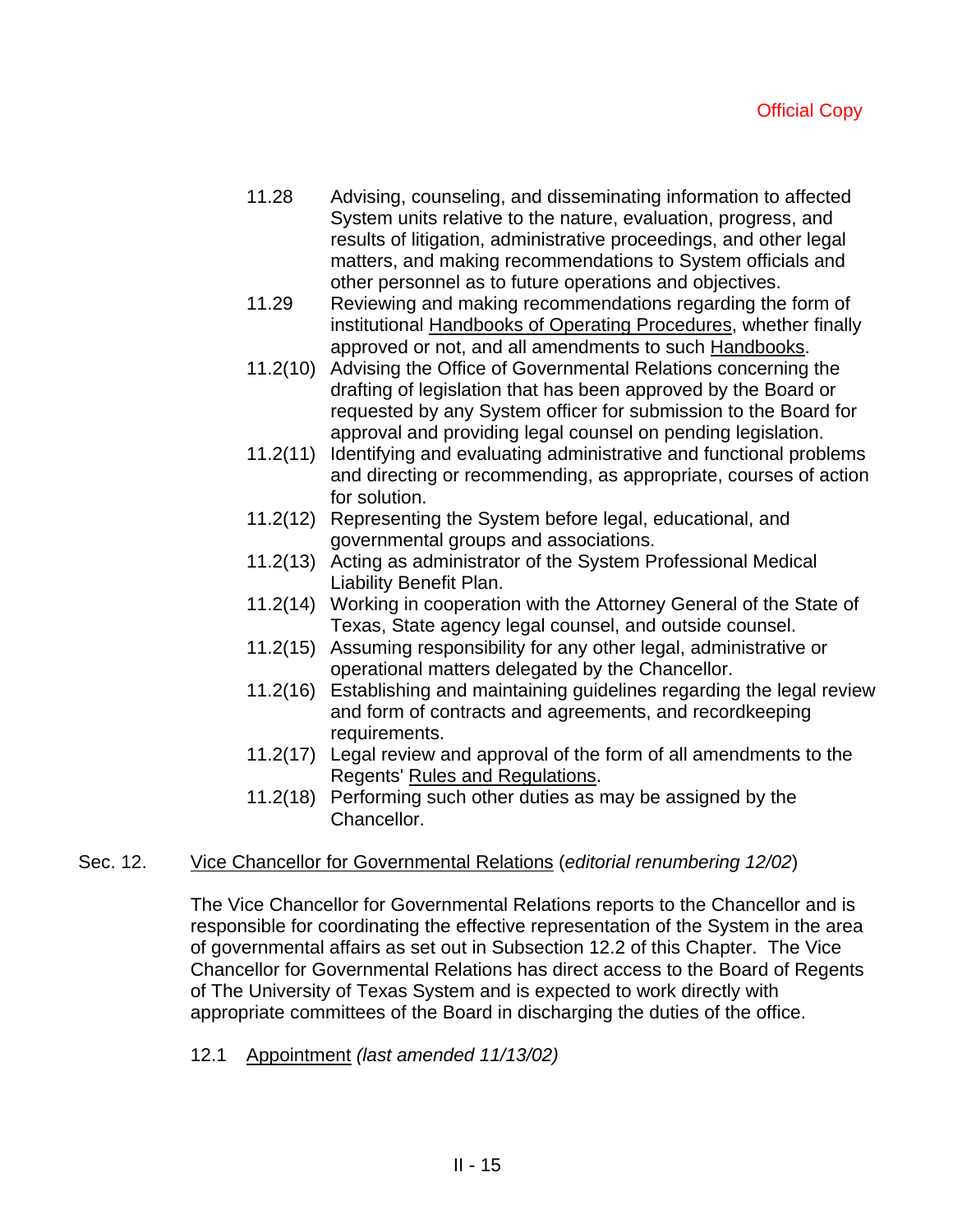The Vice Chancellor for Governmental Relations shall be appointed by the Chancellor and shall hold office without fixed term, subject to the pleasure of the Chancellor.

12.2 Duties and Responsibilities

The primary responsibilities of the Vice Chancellor for Governmental Relations include:

- 12.21 Providing assistance to the Chancellor and other U. T. System officials in the execution of their responsibilities.
- 12.22 Representing the Board of Regents of The University of Texas System in its relations with State of Texas and local legislative bodies and agencies.
- 12.23 Making recommendations to the Chancellor in the area of public policy as it affects the relationship of the System with State of Texas and local governments.
- 12.24 Informing appropriate administrative officers of current operations and long-range developments on the State level, which may affect the System.
- 12.25 Maintaining and distributing information and advising appropriate System Administration and component institution officials, in order to assure proper action by the System with respect to State of Texas and local governmental programs and activities.
- 12.26 Defining the job responsibilities, the assignment of duties, and supervising staff members employed in or assigned to work in the governmental affairs area.
- 12.27 Performing such other duties as may be assigned by the Chancellor.

# Sec. 13. Vice Chancellor for Health Affairs (*editorial renumbering 12/02*)

The Vice Chancellor for Health Affairs reports to and is responsible to the Executive Vice Chancellor for Health Affairs. The Vice Chancellor for Health Affairs provides staff responsibility to the Executive Vice Chancellor for Health Affairs for the conduct of health-related education and the delivery of health services in the System. The Vice Chancellor for Health Affairs has line responsibility for management of the Texas Medical and Dental Schools Application Service.

## 13.1 Appointment *(last amended 11/13/02)*

The Vice Chancellor for Health Affairs shall be appointed by the Executive Vice Chancellor for Health Affairs after approval by the Chancellor. The Vice Chancellor for Health Affairs shall hold office without fixed term,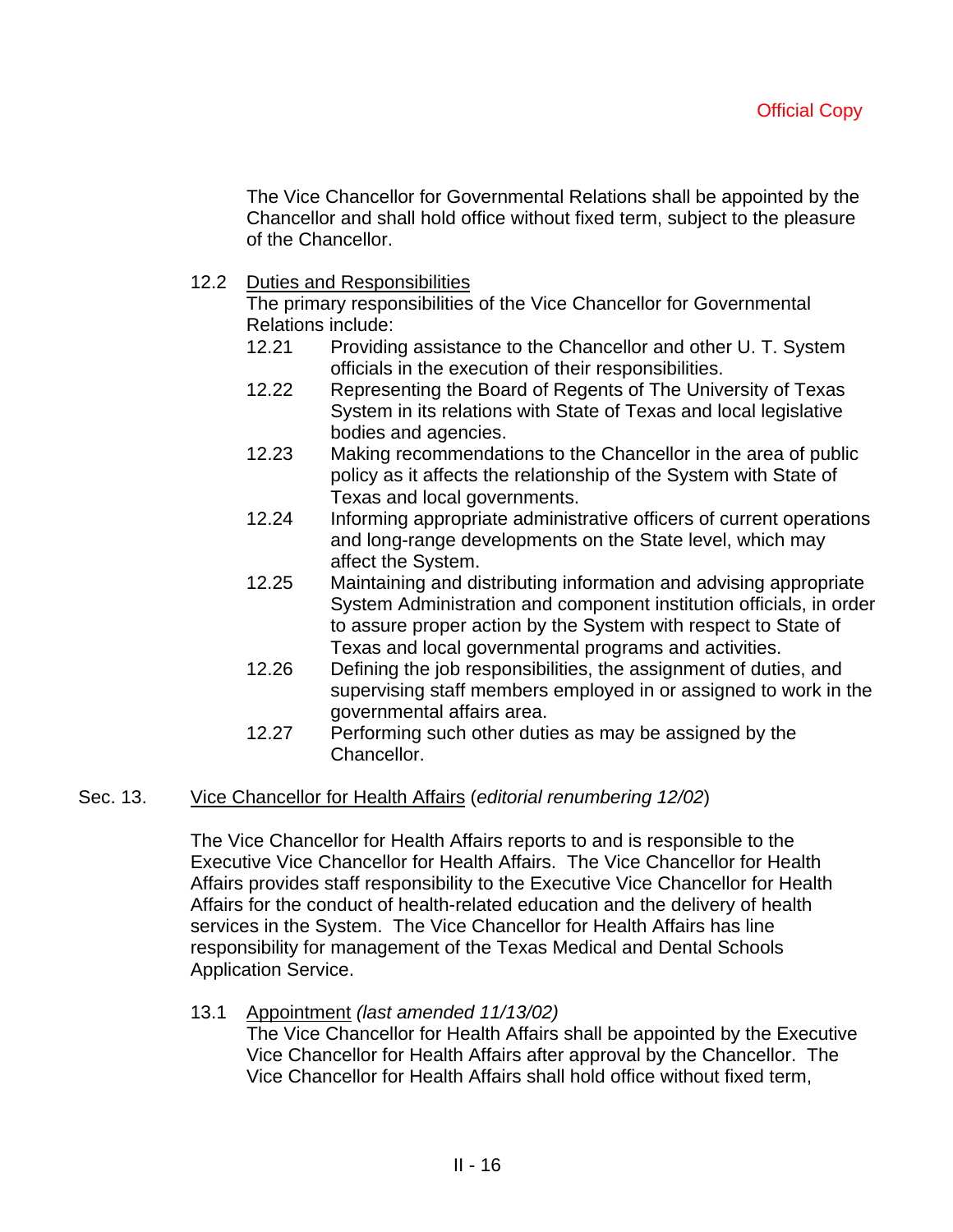subject to the pleasure of the Executive Vice Chancellor for Health Affairs and the Chancellor.

13.2 Duties and Responsibilities

The Vice Chancellor for Health Affairs shall provide staff support to the Executive Vice Chancellor for Health Affairs for the maintenance of high academic quality in the health-related teaching institutions and high quality health services in the health-care delivery institutions of the System. The Vice Chancellor for Health Affairs shall provide assistance to the Chancellor and other U. T. System officials in the execution of their responsibilities. The Vice Chancellor for Health Affairs shall assist the Executive Vice Chancellor for Health Affairs in development of the budgets, in academic planning and programs, in facilities planning and construction, in personnel management in the health component institutions, in preparing recommendations and supporting information on such matters for consideration by the appropriate standing committees of the Board of Regents, and in ensuring compliance with applicable laws, rules, and policies, and that appropriate internal controls are implemented and monitored in the health-related teaching institutions and the health-care delivery institutions. The Vice Chancellor for Health Affairs shall have a major responsibility for developing strategies to facilitate participation of the health component institutions and their affiliates in health delivery systems and in providing liaison between the health component institutions and their affiliates with the U. T. System employee health benefit plans.

## Sec. 14. Vice Chancellor for Special Engineering Programs (*editorial renumbering 12/02*)

The Vice Chancellor for Special Engineering Programs reports to the Chancellor and is responsible for coordinating special engineering programs of the System.

14.1 Appointment *(last amended 11/13/02)*

The Vice Chancellor for Special Engineering Programs shall be appointed by the Chancellor and shall hold office without fixed term, subject to the pleasure of the Chancellor.

## 14.2 Duties and Responsibilities

The primary responsibilities of the Vice Chancellor for Special Engineering Programs include:

14.21 Providing assistance to the Chancellor and other U. T. System officials in the execution of their responsibilities.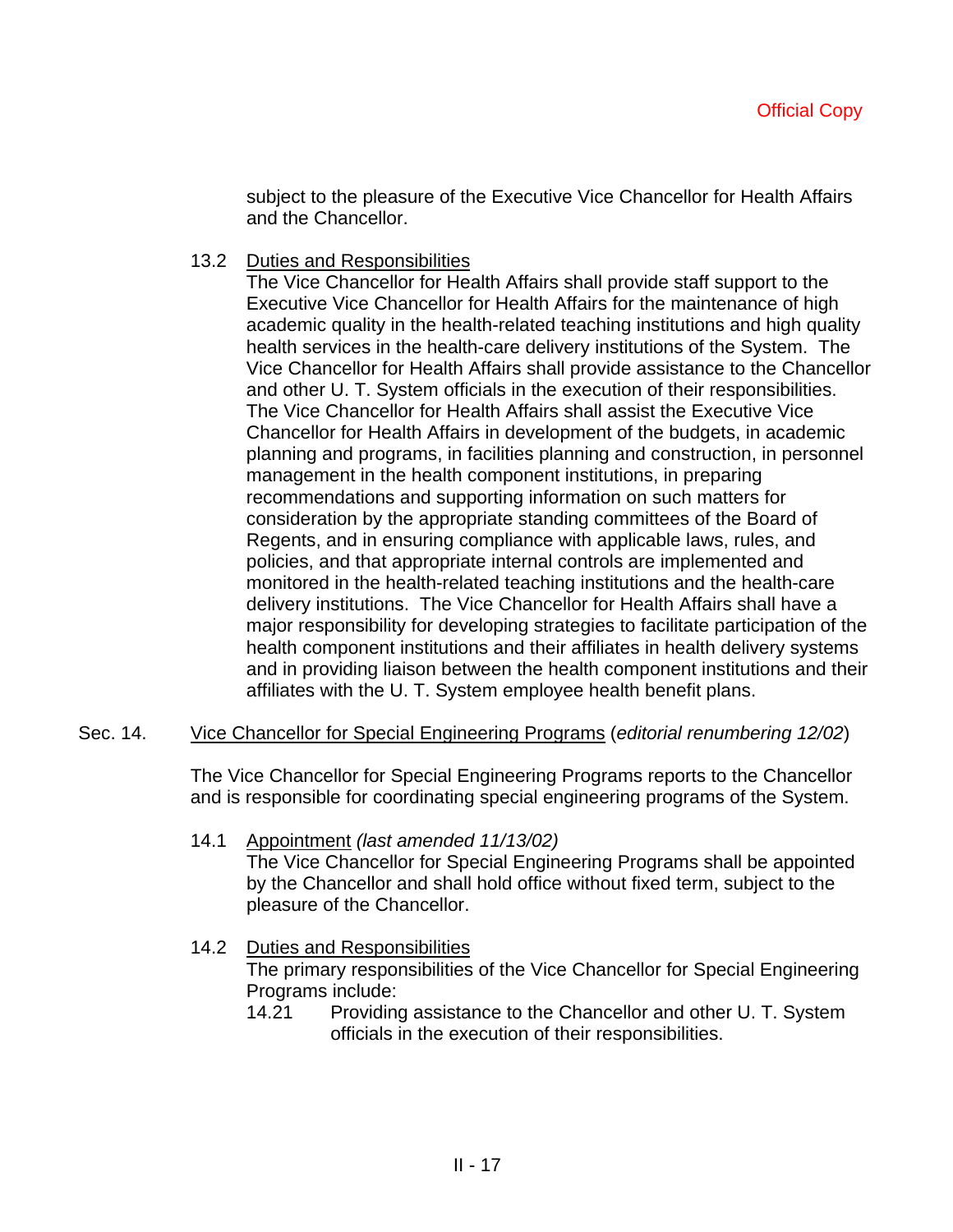- 14.22 Overseeing the Amarillo National Research Center, a University Consortium consisting of the U. T. System, The Texas A&M University System, and Texas Tech University System.
- 14.23 Providing advice and information on development of a sound scientific program related to nuclear weapons dismantlement and other special engineering projects.
- 14.24 Performing such other duties as may be assigned by the Chancellor.
- Sec. 15. Officers of System Administration and Other Code 1000 Staff (*editorial renumbering 12/02*)
	- 15.1 Executive Officers (*editorial amendment 12/02*)

For purposes of these Rules and Regulations, the Chancellor, the Executive Vice Chancellor for Academic Affairs, the Executive Vice Chancellor for Business Affairs, the Executive Vice Chancellor for Health Affairs, the Vice Chancellor for Administration, the Vice Chancellor for Community Relations, the Vice Chancellor for Development and External Relations, the Vice Chancellor for Federal Relations, the Vice Chancellor and General Counsel, the Vice Chancellor for Governmental Relations, the Vice Chancellor for Health Affairs, the Vice Chancellor for Special Engineering Programs, the Associate Vice Chancellor for Business Affairs, and the Executive Associate to the Chancellor are the Executive Officers of The University of Texas System.

- 15.2 Other Code 1000 Staff and Officers of System Administration Staff and officers of System Administration designated as code 1000 shall be appointed by the Chancellor, the Executive Vice Chancellors, or Vice Chancellors to whom they will report, and shall have appropriate job descriptions on file with the Office of Human Resources. Persons so appointed shall not have tenure by virtue of their respective positions. They shall serve without fixed term, subject to the pleasure of the officer to whom they report. The actions of the appointing officer concerning such positions are in turn subject to review and approval by the Chancellor or the Board as required by the Regents' Rules and Regulations.
- Sec. 16. Councils of the System (*editorial renumbering 12/02*)
	- 16.1 The System Council

The System Council is composed of the U. T. System Executive Officers and the presidents of all the component institutions of The University of Texas System. The Chancellor shall serve as the Council's permanent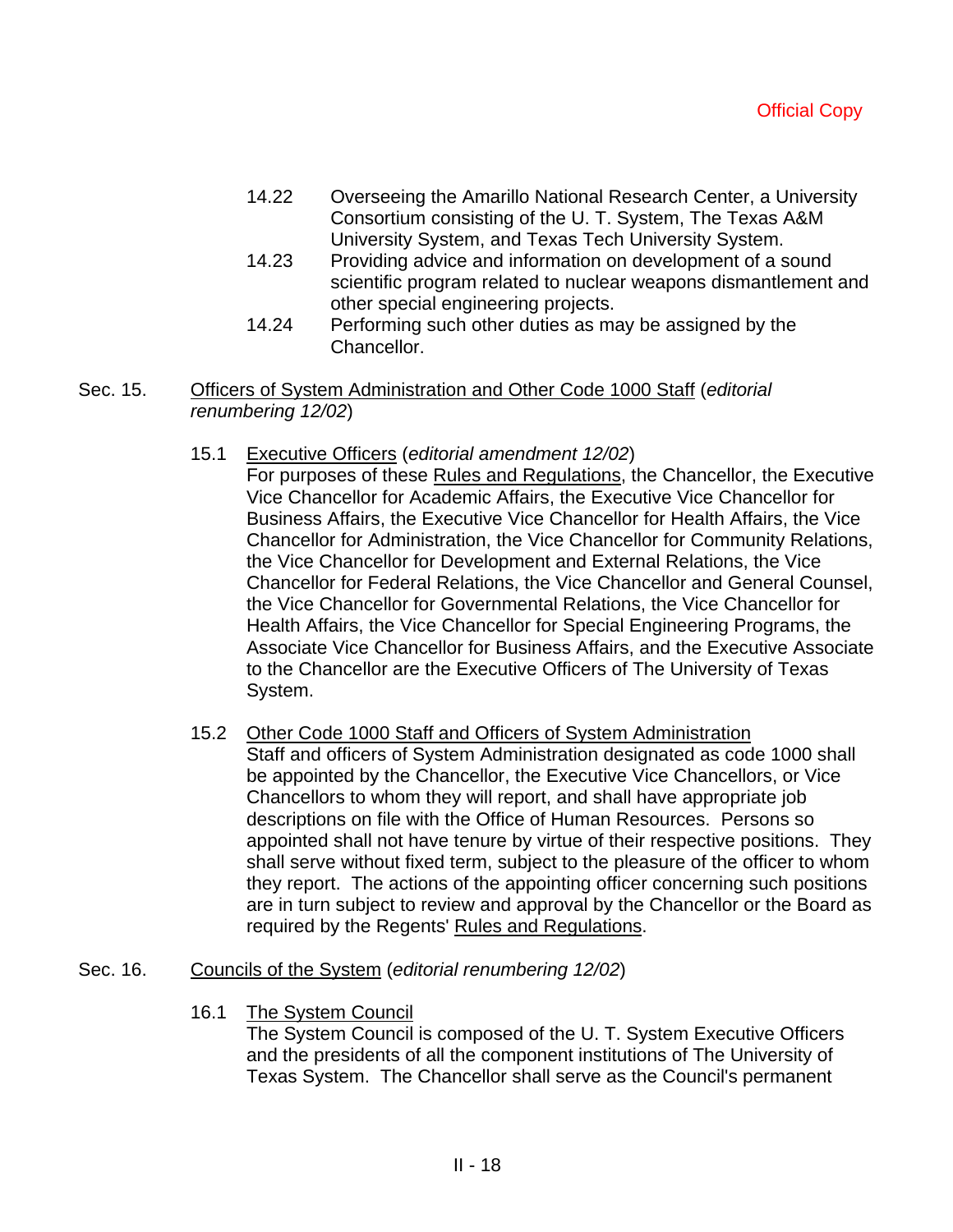chairman and shall conduct regular meetings to discuss those matters of general concern to the operation of The University of Texas System.

## 16.2 The Council of Academic Institutions

The Council of Academic Institutions is composed of the Executive Vice Chancellor for Academic Affairs and the presidents of the general academic institutions of the System. The other U. T. System Executive Officers serve as ex officio members of this Council. The Executive Vice Chancellor for Academic Affairs shall serve as the Council's permanent chairman and shall conduct regular meetings to review common problems of planning, development, and operation of the several institutions represented.

## 16.3 The Council of Health Institutions

The Council of Health Institutions is composed of the Executive Vice Chancellor for Health Affairs and the presidents of the component institutions of the System concerned directly with health affairs. The other U. T. System Executive Officers serve as ex officio members of this Council. The Executive Vice Chancellor for Health Affairs shall serve as the Council's permanent chairman and shall conduct regular meetings to review common problems of planning, development, and operation of the several institutions represented.

# 16.4 The Business Management Council

The Business Management Council advises the System Administration in the areas of component institution budgeting, business management, data processing, physical plant operations, planning, construction, and accounting systems development. The Council is composed of the Executive Vice Chancellor for Business Affairs and the chief business officers of the component institutions. The other U. T. System Executive Officers, or their delegates, serve as ex officio members of this Council. The Executive Vice Chancellor for Business Affairs shall serve as the Council's permanent chairman and shall conduct regular meetings of the Council.

# Sec. 17. Presidents of Component Institutions (*editorial renumbering 12/02*)

17.1 Selection

The Board selects the president of each component institution.

17.11 When there is a vacancy or it is known that there is to be a vacancy in the office of a president of a component institution having faculty and students and the Board does not have candidate(s) from recent searches at other component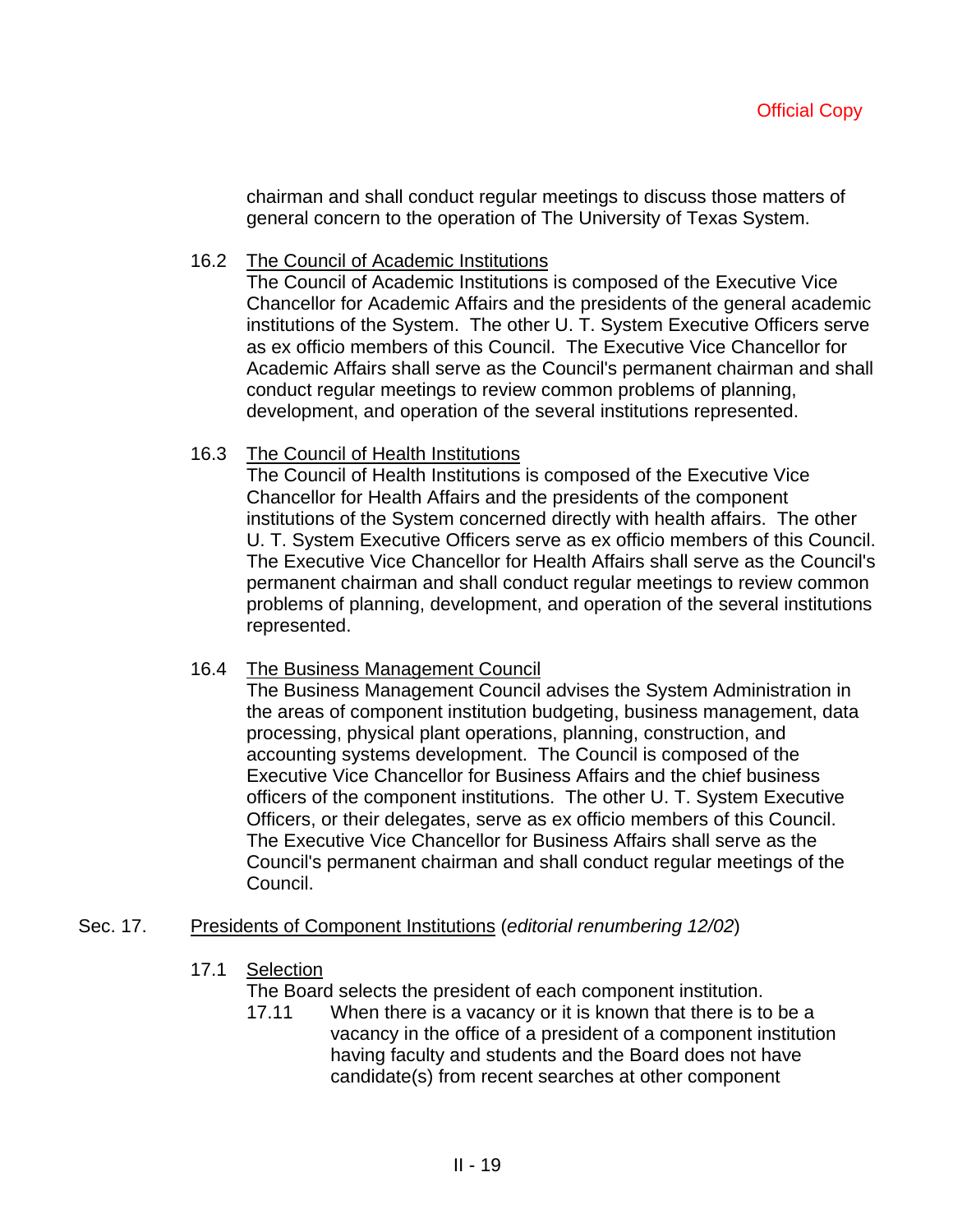institutions, from within the U. T. System, and/or of national prominence from outside the U. T. System to advance for consideration, an Advisory Committee shall be established to recommend candidates to the Board. The Executive Vice Chancellor for Health Affairs or the Executive Vice Chancellor for Academic Affairs shall be chairman of the Advisory Committee. In circumstances where this Executive Vice Chancellor may be a candidate for the office, the chairman of the Advisory Committee shall be the Chancellor or the Chancellor's designee. Including the chairman, committee membership is as follows: Two Regents;

(to be appointed by the Chairman of the Board) Two Presidents;

> (to be appointed by the Chairman of the Board from two of the component institutions)

The Chancellor;

The Executive Vice Chancellor for Academic Affairs or Health Affairs;

Three faculty members of the institution involved, at least two of whom shall have the rank of associate professor or higher; (method of selection to be determined by the faculty governance of the campus)

One Dean;

(for academic institutions to be selected by Dean's Council of the institution involved) (for health-related institutions to be the Dean of the Medical School involved or in the absence of that position a senior representative of the teaching program of the component institution selected by the Chairman of the Board)

One student from the institution involved;

(method of selection to be determined by the student governance of the campus involved or, if there is no student governance, by the Chairman of the Board; if the component institution does not have students, this category of representation shall be omitted)

President of the Ex-Students' Association of the campus involved; (if the institution does not have an active alumni organization, then an alumnus of the component institution selected by the Chairman of the Board of Regents; if the component institution does not have degree granting authority, this category shall be omitted)

One nonfaculty employee of the institution involved;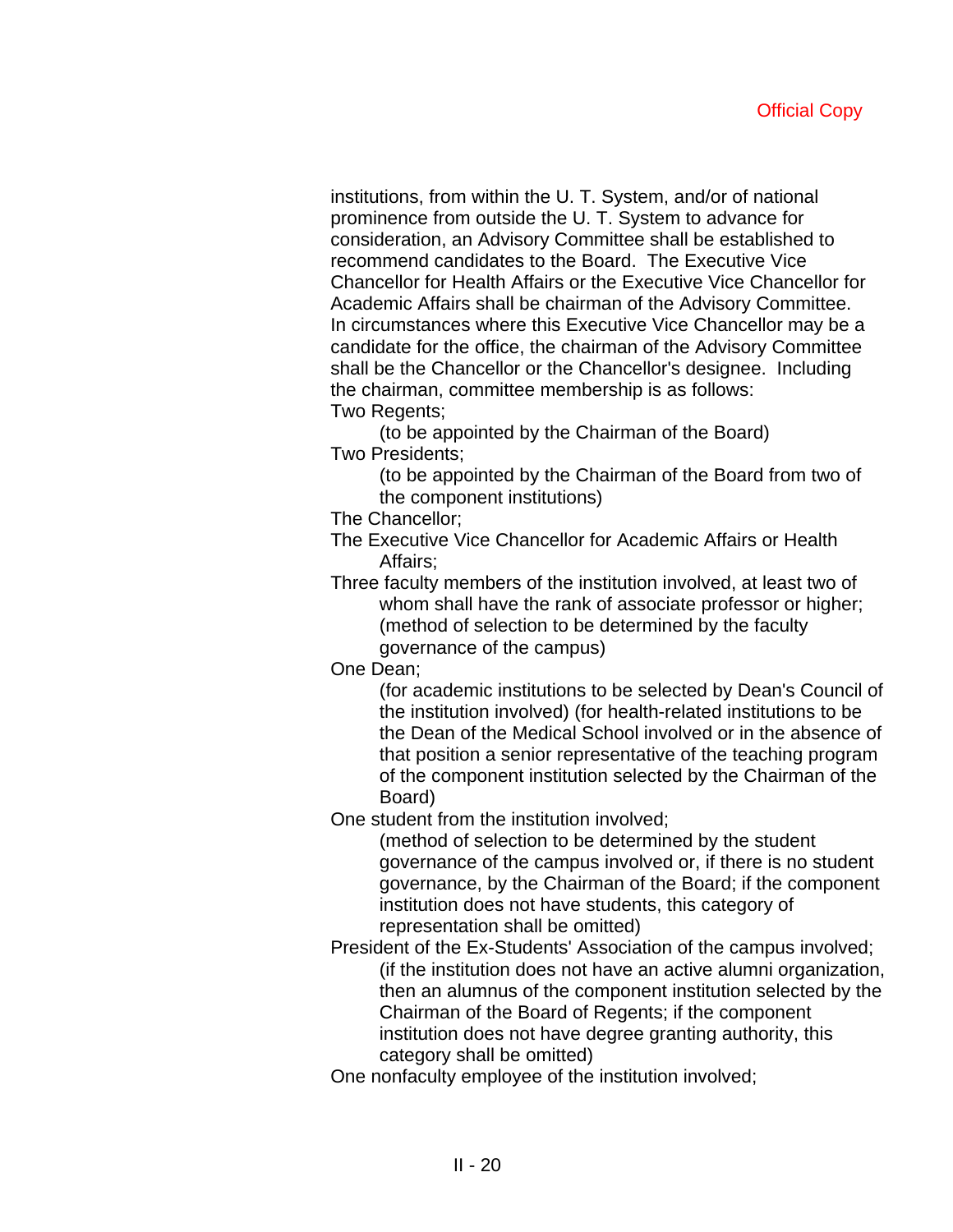(method of selection to be determined by the staff or employee council of the institution involved or, if there is no staff or employee council, by the Chairman of the Board)

Two representatives of the component institution's external constituency who have demonstrated a deep interest in and support of the institution, its programs and its role in community activities to be appointed by the Chairman of the Board. Where a component institution has a statewide mission; special area programmatic relationships or partnerships with junior or community colleges, private universities or public schools, business/corporate entities, community or public service agencies; or other unique constituencies, the Chairman of the Board may appoint additional representatives.

Campus constituent groups with responsibility for selection of Advisory Committee representatives are expected to consider diversity, particularly as it relates to minority and female representation. Unless there are unusual delays in faculty, staff, or student representative selection which postpone initiation of the committee process, the Chairman of the Board will make his or her appointments to the Advisory Committee after campus selections in order to maximize the prospect that the total committee composition reflects diversity. The Chairman's appointments to the Advisory Committee will be made following due consideration of input from members of the Board, the institutional leadership, and community leaders related to the Committee composition.

# 17.12 Advisory Committee

 The Advisory Committee shall set up selection criteria that relate to the needs of the individual component institution, initiate mechanisms to develop an appropriate candidate pool, seek information on the several candidates, and inquire from competent sources as to the candidates' academic, administrative, and business ability. The Committee may also interview candidates as a part of its selection process keeping in mind that the confidentiality of the process is important to its ultimate success.

# 17.13 Recommendations to the Board

 Finally, the Advisory Committee shall submit, through its Chairman, a recommended list of not less than five or more than 10 candidates with no preference indicated. If fewer names are provided, the Committee shall provide reasons and the submission of less than five candidates is to be with the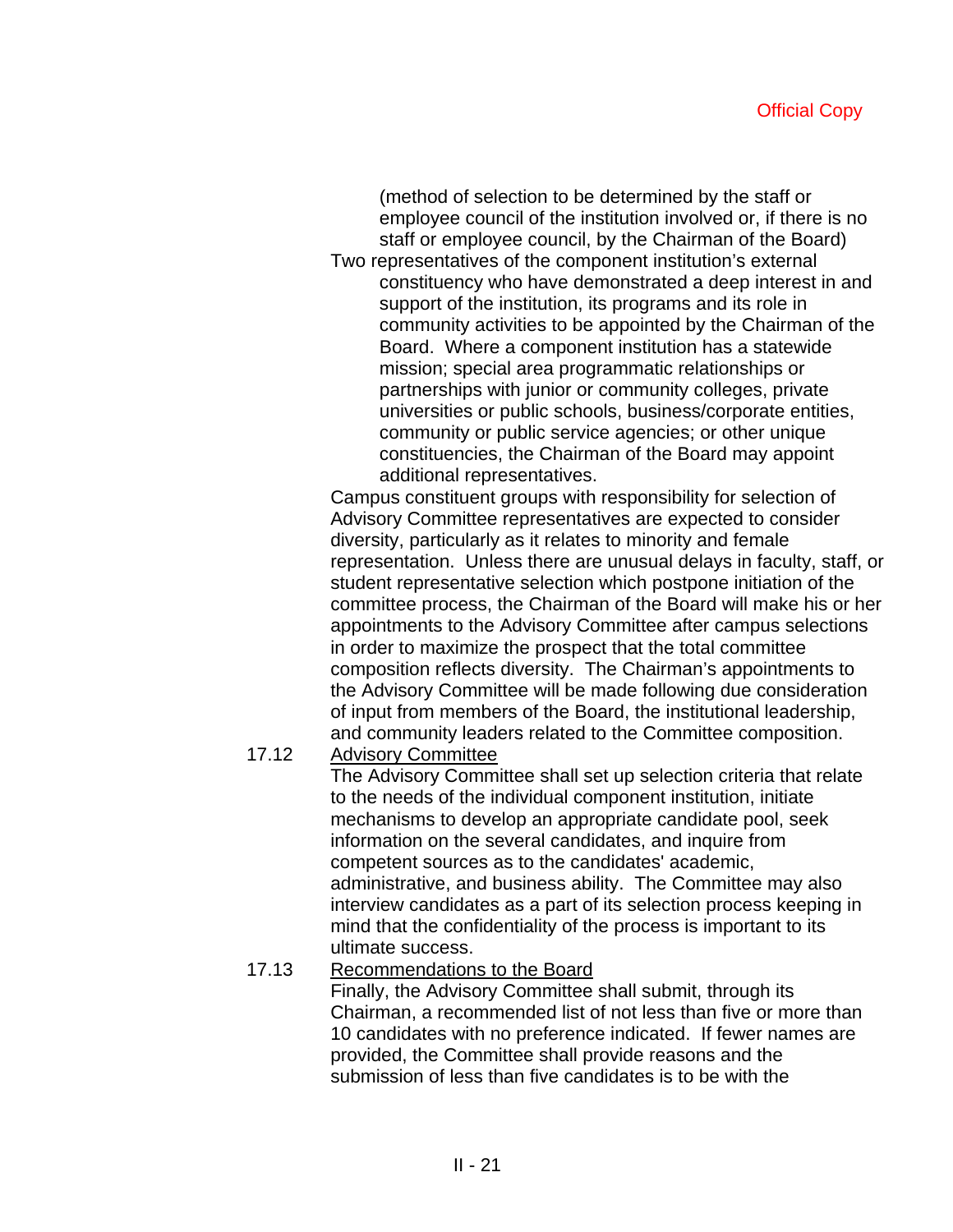concurrence of the Regental representatives on the Committee. Candidates submitted shall have received a majority vote of the Committee. The recommended list should be developed and submitted without regard to the Advisory Committee's assessment of the potential availability of any candidate. If none of the names submitted in the report of the Advisory Committee is satisfactory to the Board, then the Board in its discretion may either name a new committee or proceed to select a president under such other procedures as in its discretion it may deem proper and appropriate.

# 17.14 Alternate Process

 When the Board has candidate(s) from recent searches at other component institutions, from within the U. T. System, and/or of national prominence from outside the U. T. System to advance for consideration, the Chairman of the Board of Regents shall appoint a Special Committee to provide the Board of Regents with advice and evaluation consistent with that usually provided by an Advisory Committee. The Special Committee shall be composed as specified above for the Advisory Committee but will not include members of the Board of Regents. The advice of the Special Committee shall be provided to the Board through the Executive Vice Chancellor for Health Affairs, the Executive Vice Chancellor for Academic Affairs, or the Chancellor. The Special Committee shall not extend its consideration beyond those nominees referred to it by the U. T. Board of Regents without specific concurrence from the Board.

# 17.2 Reporting

The president reports to and is responsible to the Executive Vice Chancellor having responsibility for the institution. The president has access to the Chancellor and is expected to consult with the appropriate Executive Vice Chancellor and the Chancellor on significant issues on an as needed basis.

# 17.3 Term and Removal from Office

The president serves without fixed term, subject to the pleasure of the appropriate Executive Vice Chancellor and approval by the Chancellor and the Board. When circumstances warrant or require such action, the Chancellor may take interim action involving a president, including but not limited to suspension or leave of absence, pending approval by the Board.

## 17.4 Duties and Responsibilities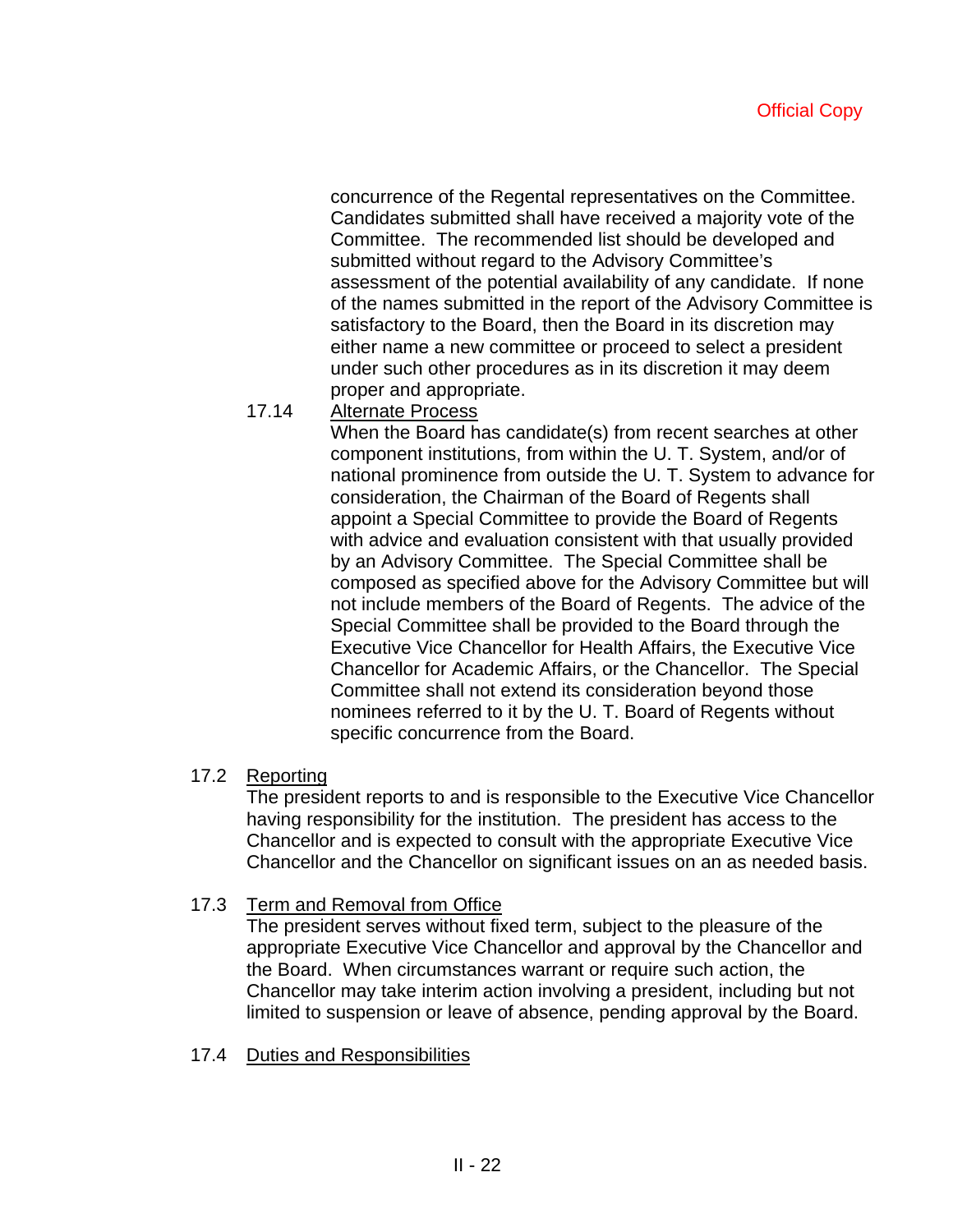Within the policies and regulations of the Board and under the supervision and direction of the appropriate Executive Vice Chancellor, the president has general authority and responsibility for the administration of that institution.

- 17.41 Specifically, the president is expected, with the appropriate participation of the staff, to:
	- (a) Develop and administer plans and policies for the program, organization, and operation of the institution.
	- (b) Interpret the System policy to the staff, and interpret the institution's programs and needs to the System Administration and to the public.
	- (c) Develop and administer policies relating to students, and where applicable, to the proper management of services to patients.
	- (d) Recommend appropriate operating budgets and supervise expenditures under approved budgets.
	- (e) Nominate all members of the faculty and staff, maintain efficient personnel programs, and recommend staff members for promotion, retention, or dismissal for cause.
	- (f) Ensure efficient management of business affairs and physical property; recommend additions and alterations to the physical plant.
	- (g) Serve as presiding officer at official meetings of faculty and staff of the institution, and as ex officio member of each college or school faculty (if any) within the institution.
	- (h) Appoint, or establish procedures for the appointment of, all faculty, staff, and student committees.
	- (i) Cause to be prepared and submitted to the appropriate Executive Vice Chancellor, the rules and regulations for the governance of the institution. When such rules and regulations have been finally approved by the Chancellor, the appropriate Executive Vice Chancellor, they shall thereafter constitute the Handbook of Operating Procedures for that institution. Provided, however, that whether or not finally approved by the Chancellor, any rule or regulation in any such institutional Handbook of Operating Procedures that is in conflict with any rule or regulation in the Regents' Rules and Regulations, is null and void and has no effect, and whenever any such conflict is detected, the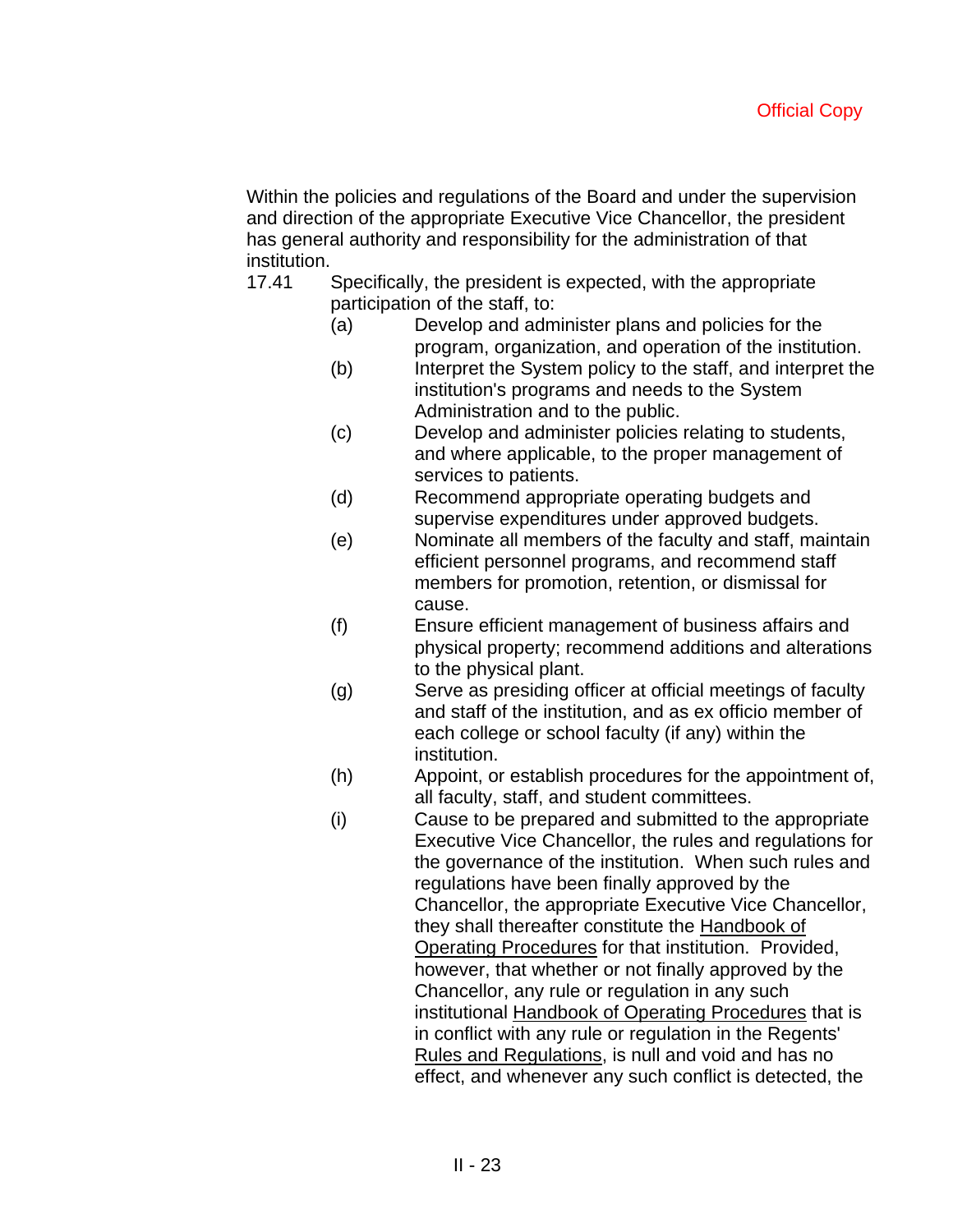Chancellor and the president of the component institution shall immediately make such amendments to the institutional Handbook of Operating Procedures as may be necessary to eliminate such conflict.

- (j) Assume initiative in developing long-range plans for the program and physical facilities of the institution.
- (k) Assume active leadership in developing private fund support for the institution in accordance with policies and procedures established in the Regents' Rules and Regulations.
- (l) Develop and implement plans and policies to ensure that the institution remains in compliance with any accreditation requirements appropriate to the component institution or its programs, including, for the health component institutions and those academic component institutions with student health services, the accreditation of hospitals, clinics, and patientcare facilities.

# Sec. 18. Appointment of Other Officers and Staff (*editorial renumbering 12/02*)

## 18.1 Delegation of Certain Institutional Appointments

The Board delegates to the Chancellor and the Executive Vice Chancellor having responsibility for the institution and they, in turn, delegate to the president of each component institution the responsibility for the appointment and dismissal of all other administrative officers of each component institution, including vice presidents, deans, directors and their equivalents. However, prior approval of the appropriate Executive Vice Chancellor shall be necessary for each such permanent or acting appointment and for each such dismissal whether from a permanent or acting appointment. All such other administrative officers serve without fixed terms and subject to the pleasure of the president of the institution and the approval of the appropriate Executive Vice Chancellor.

## 18.2 Additional Delegation

The Board delegates to the Chancellor and the Executive Vice Chancellor having responsibility for the institution and they, in turn, delegate to the president of each component institution the responsibility for the permanent or acting appointment of department chairmen, department heads, and their equivalents. Such department chairmen, department heads and their equivalents serve without fixed terms and subject to the pleasure of the president of the institution.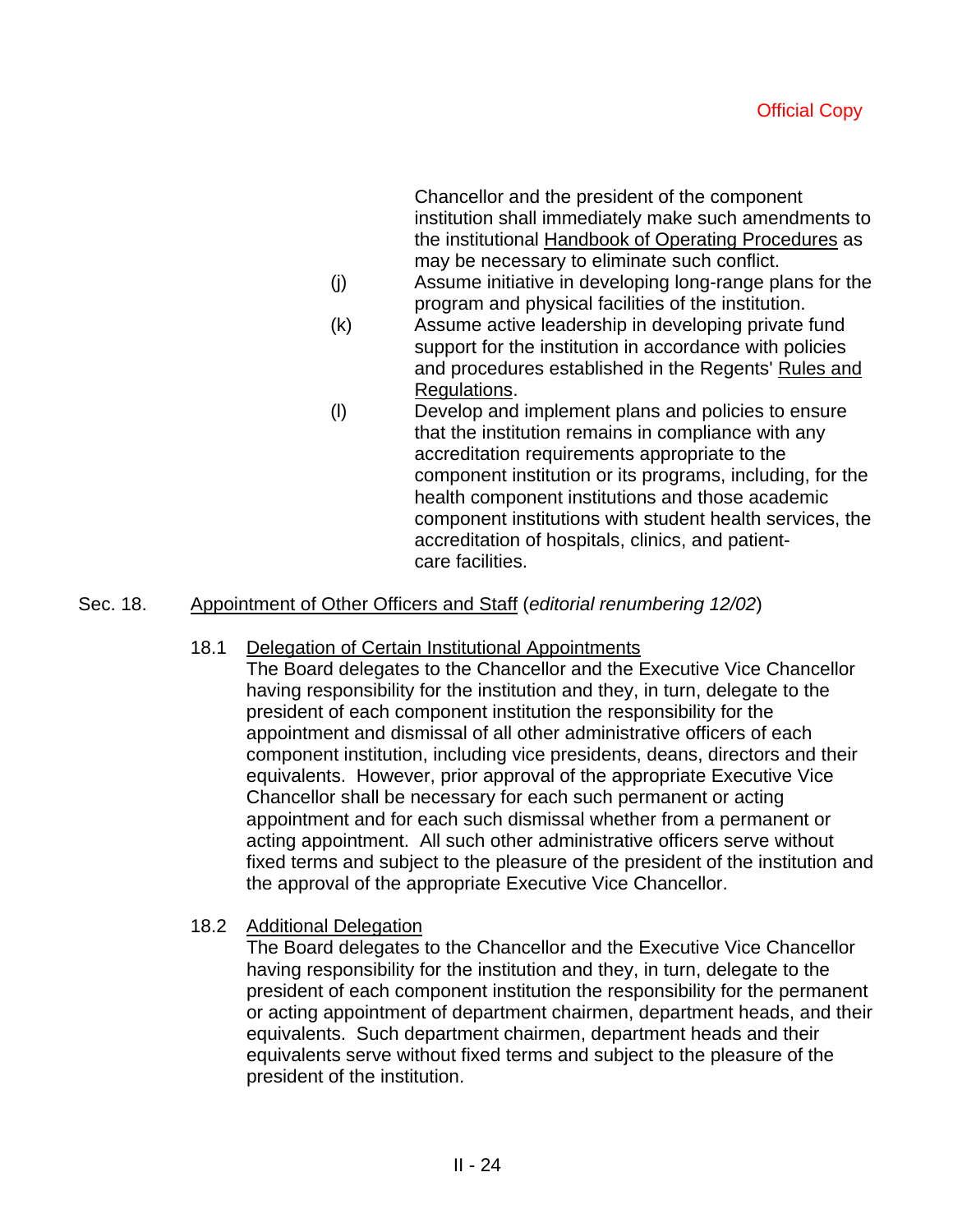## 18.3 Faculty and Student Consultation

The Board endorses the principle of reasonable faculty and student consultation in the selection of administrative officers of the component institutions and the primary operating units and expects the president, as he or she deems appropriate, to consult in the selection process with the representatives of the faculty and student body. However, the president of the component institution is responsible for executing the duties of the office and consequently shall not be bound by nominations to administrative positions by campus selection committees, and the Handbook of Operating Procedures of each component institution shall so state.

## Sec. 19. Honorary Titles (*editorial renumbering 12/02*)

The titles Chancellor Emeritus, President Emeritus, and similar honorary designations shall be conferred only by appropriate action of the Board on individuals who are fully retired. No person is authorized to use any such title unless it has been bestowed by the Board.

#### Sec. 20. Honorary Degrees (*editorial renumbering 12/02*)

In accordance with long-standing Board tradition, honorary degrees may be awarded only to a sitting President of the United States. Award of an honorary degree is to be reported to the Board at the next regular meeting of the Board.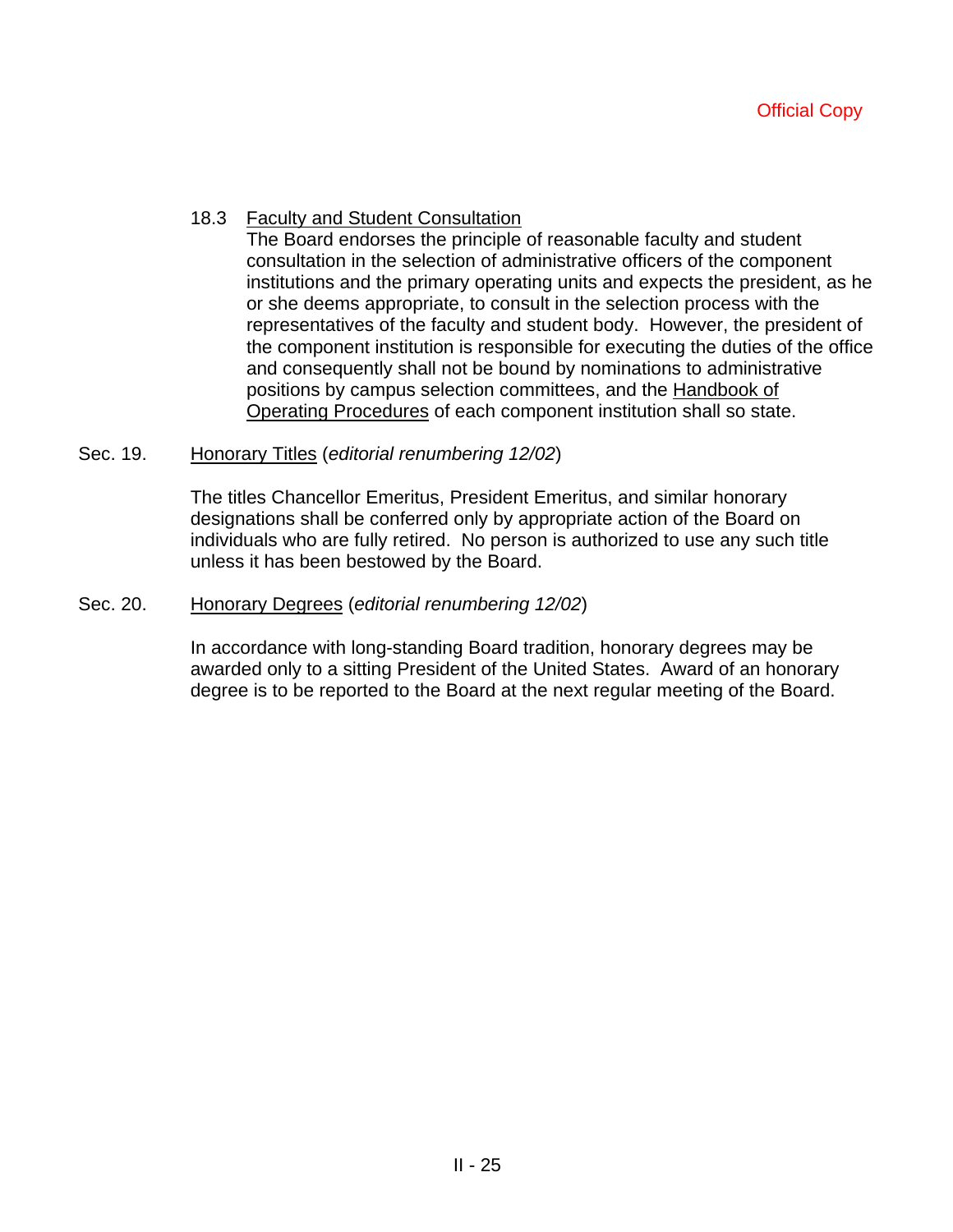# **PART ONE, CHAPTER III**

# **PERSONNEL**

## Sec. 1. Appointments

# 1.1 Board Authority and Delegation

The Board, upon the recommendation of the Chancellor, shall elect or appoint, as the case may be, all of the officers, faculty members, and other employees of the System and of the component institutions and agencies of the System, fixing, subject to State and federal laws, the duties, rights, and privileges of each employee or each class or group of employees; provided, however, that the Board may delegate to the Chancellor, and the Chancellor, through the appropriate Executive Vice Chancellor, may delegate to the presidents of the component institutions, authority to appoint employees in certain designated classes or categories.

# 1.2 Appointments Based on Merit

All appointments shall be on the basis of merit and shall comply with the provisions of Texas Education Code Section 51.948, which requires that any agreement with higher education administrators be executed only after a finding that the agreement is in the best interest of the U. T. System or the component institution. Authority to make such findings is delegated to the president or chief business officer of the institution and to the Chancellor for employees not covered by Subparagraph 9.293, Chapter I of these Rules.

# 1.3 Review of Qualifications

The presidents of the component institutions shall investigate thoroughly the character, integrity, scholastic attainment, and other qualifications of prospective members of their faculties and staffs before exercising any delegated authority for making appointments.

# 1.4 Exemplary Qualifications Required

The presidents of the component institutions shall not nominate or appoint, nor will the Board approve the appointment of, any person whose qualifications and conduct are not exemplary.

# 1.5 No Religious Qualification

As provided in the Texas Constitution, Article I, Section 4, and by statute, no religious qualification shall be required for appointment to any office or position connected with the System or any component institution thereof.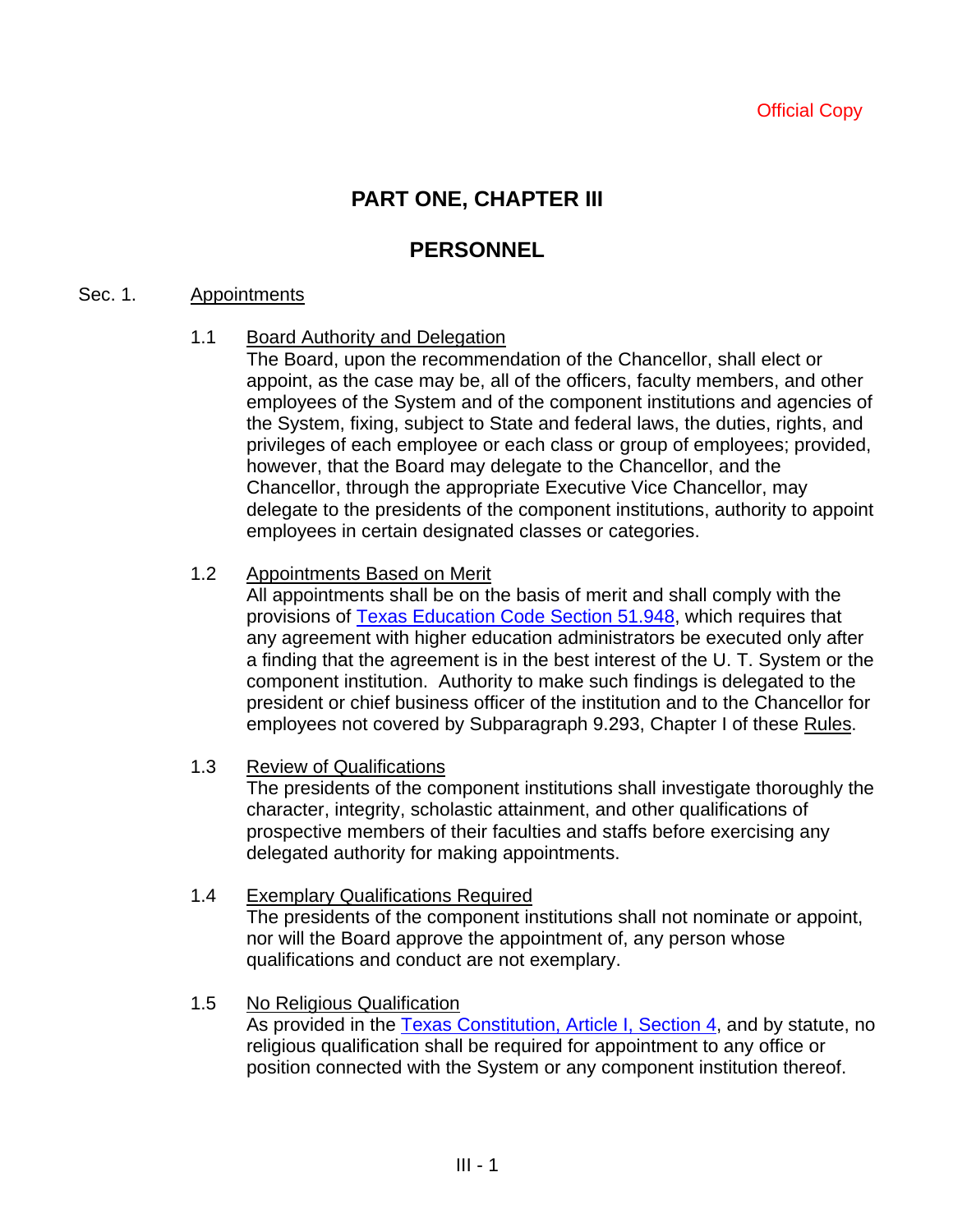# 1.6 Appointment of Faculty

All persons employed by a component institution as a member of the faculty shall be given one of the titles specified in Subdivision 1.62 of this Chapter. Texas Education Code Section 51.943 states that faculty members who are to be reappointed shall be offered a written contract at least 30 days prior to the beginning of the academic year. It is important that the content of such contracts appropriately reflect the rights of the component institution and the faculty. Therefore, consistent with statements in prior communications from the Executive Vice Chancellor for Academic Affairs and the Executive Vice Chancellor for Health Affairs to the presidents of the component institutions, the terms and conditions of employment of all faculty members shall be embodied in a Memorandum of Appointment in the format and with the content specified in the standard forms found on the System Web site under the section for the Office of General Counsel of the System.

# 1.61 Reappointment of Faculty

- 1.611 Tenured faculty and nontenured faculty who are to be reappointed shall be provided a Memorandum of Appointment at least 30 days prior to the beginning of the academic year.
- 1.612 If a component institution is unable to offer a Memorandum of Appointment to a tenured faculty member or to a nontenured faculty member who is to be reappointed at least 30 days prior to the beginning of the next academic year, written notification shall be given within such time stating the reason(s) for the inability and specifying the date that a Memorandum of Appointment will be offered.
- 1.613 If within 60 days after the beginning of an academic year a Memorandum of Appointment has not been offered to a tenured faculty member or to a nontenured faculty member who is to be reappointed, the faculty member must be retained for that academic year on terms that are at least as favorable as the terms for the prior academic year unless the component institution and the faculty member agree upon different terms that are stated in a Memorandum of Appointment.
- 1.614 If a nontenured faculty member, other than a faculty member appointed to a title provided for in Subparagraph 1.623 of this Chapter, is not to be reappointed or is to receive a terminal year of appointment, notice shall be given the faculty member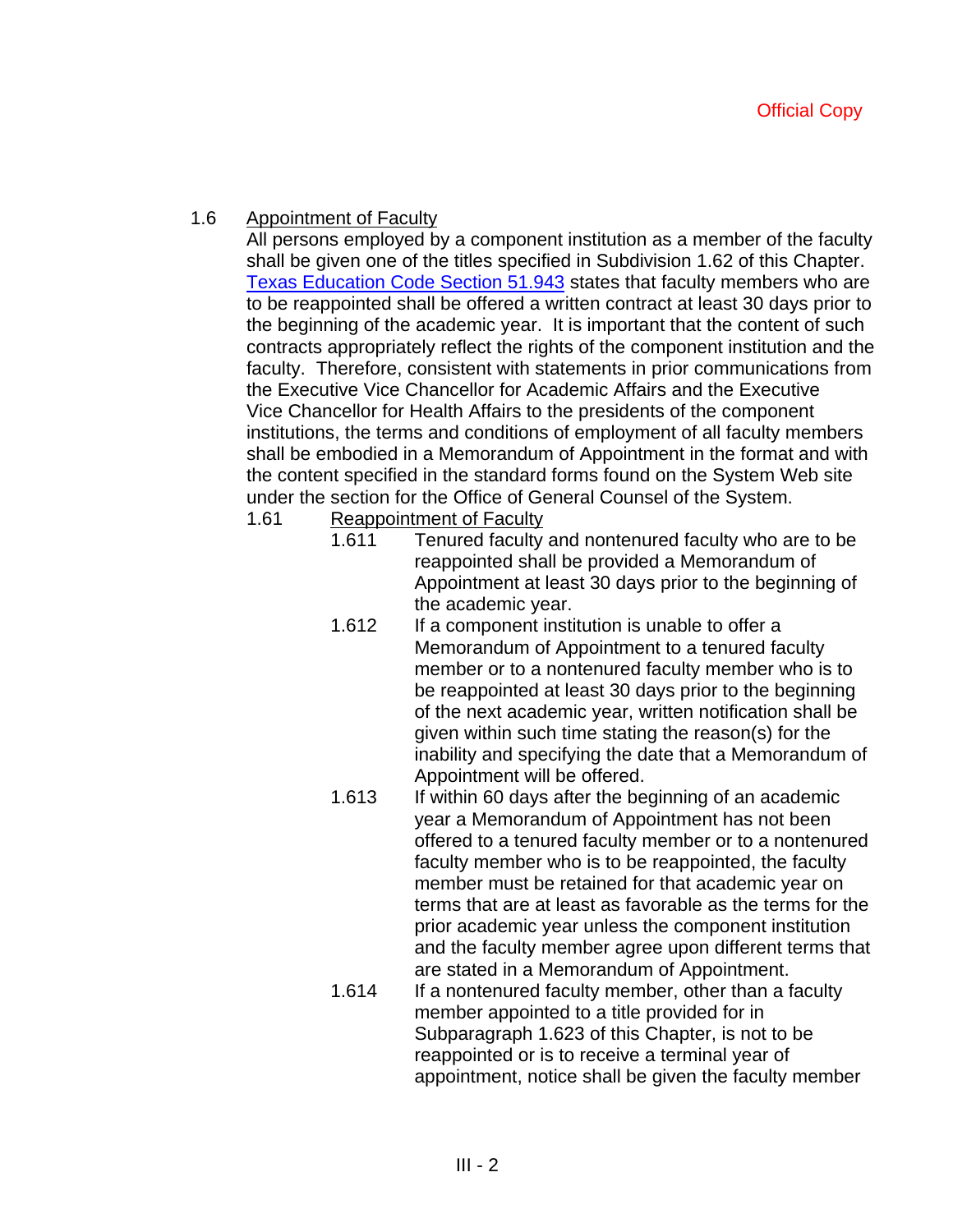in accordance with Subdivision 6.23, Subsection 6.7, or Subsection 6.8 of this Chapter, as appropriate.

1.62 Academic Titles

In order to achieve consistency in the use of academic titles among the component institutions of the System, the following subdivisions describe the use of titles to apply in all institutions:

- 1.621 Except for the title Regental Professor and, at U. T. Brownsville, the additional technical titles of Master Technical Instructor, Associate Master Technical Instructor, and Assistant Master Technical Instructor as authorized in the U. T. Brownsville Handbook of Operating Procedures for and in conjunction with associate degree and certificate programs for the educational partnership with Texas Southmost College, the only titles to be used henceforth in which faculty members may hold tenure are as follows:
	- (a) Professor
	- (b) Associate Professor
	- (c) Assistant Professor.
- 1.622 Persons holding a named chair or professorship or a position designated by academic discipline may be awarded tenure by virtue of appointment to one of the positions listed above in Subparagraph 1.623, but not through the named chair or professorship or position designated by academic discipline.
- 1.623 The following academic titles may also be used by the component institutions. Tenure cannot be awarded to a person appointed to these titles and, with the exception of the titles of Instructor and Technical Instructor, academic service with these titles cannot be counted toward the satisfaction of any maximum probationary period. Appointments to these titles shall be for a period of time not to exceed one academic year except in the case of Lecturer or Senior Lecturer when, in individual cases, appointment may be for periods of time not to exceed three academic years. In individual cases, as determined by a component institution, fulltime or part-time appointment to a clinical or research position with a title authorized by Subparagraph 1.623(i) of this Chapter may be for periods of time not to exceed three academic years.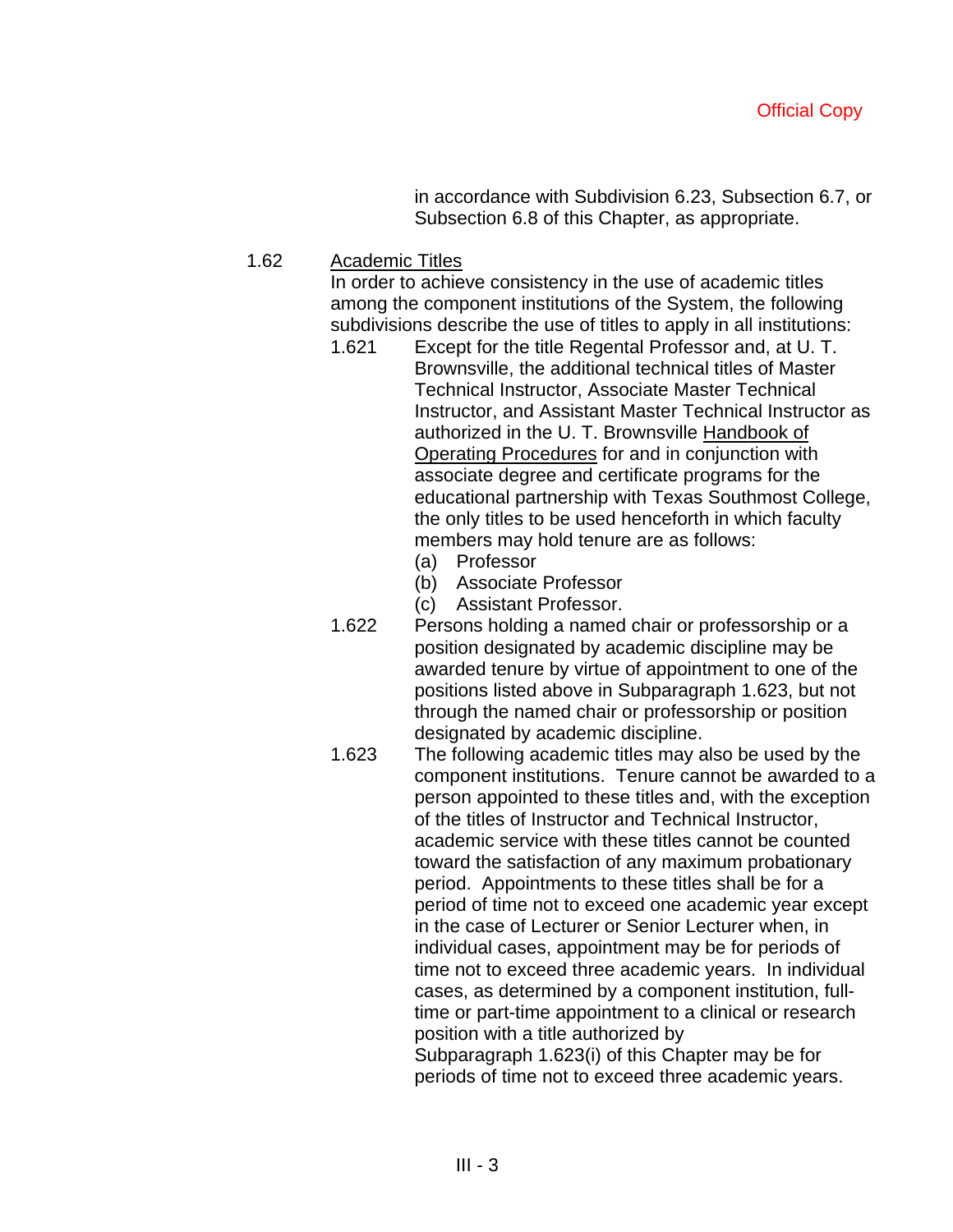With the exception of the titles of Instructor and Technical Instructor, such appointments shall terminate at the expiration of the stated period of appointment without notification of nonrenewal. If a component institution determines that it is to the benefit of the institution, it may offer reappointments to these titles in accordance with Subdivision 1.61 of this Chapter.

(a) Instructor

 This title denotes a probationary appointment as a member of an institutional faculty. During the period of probationary appointment to this rank, the scholarly competence, teaching performance, and professional promise of the candidate will be evaluated.

(b) Technical Instructor

 This title denotes a probationary appointment as a member of the U. T. Brownsville faculty in associate degree or certificate programs for the educational partnership with Texas Southmost College. During the period of probationary appointment to this rank, the teaching performance and professional promise of the candidate will be evaluated.

(c) Lecturer

 This title may be used for individuals who will serve as teachers and whose experience and qualifications are comparable to those of faculty members in untenured, tenure-track positions. Upon approval by the president, an institution may identify up to three divisions within this rank to be designated Lecturer I, Lecturer II, and Lecturer III.

- (d) Senior Lecturer This title may be used for special teachers who will augment and complement regular teaching faculty and whose experience and qualifications are comparable to those of faculty members in tenure positions.
- (e) Assistant Instructor or Teaching Associate These titles may be used interchangeably for (1) certain graduate students teaching on a parttime or full-time basis who are in the last phase of their doctoral programs and who are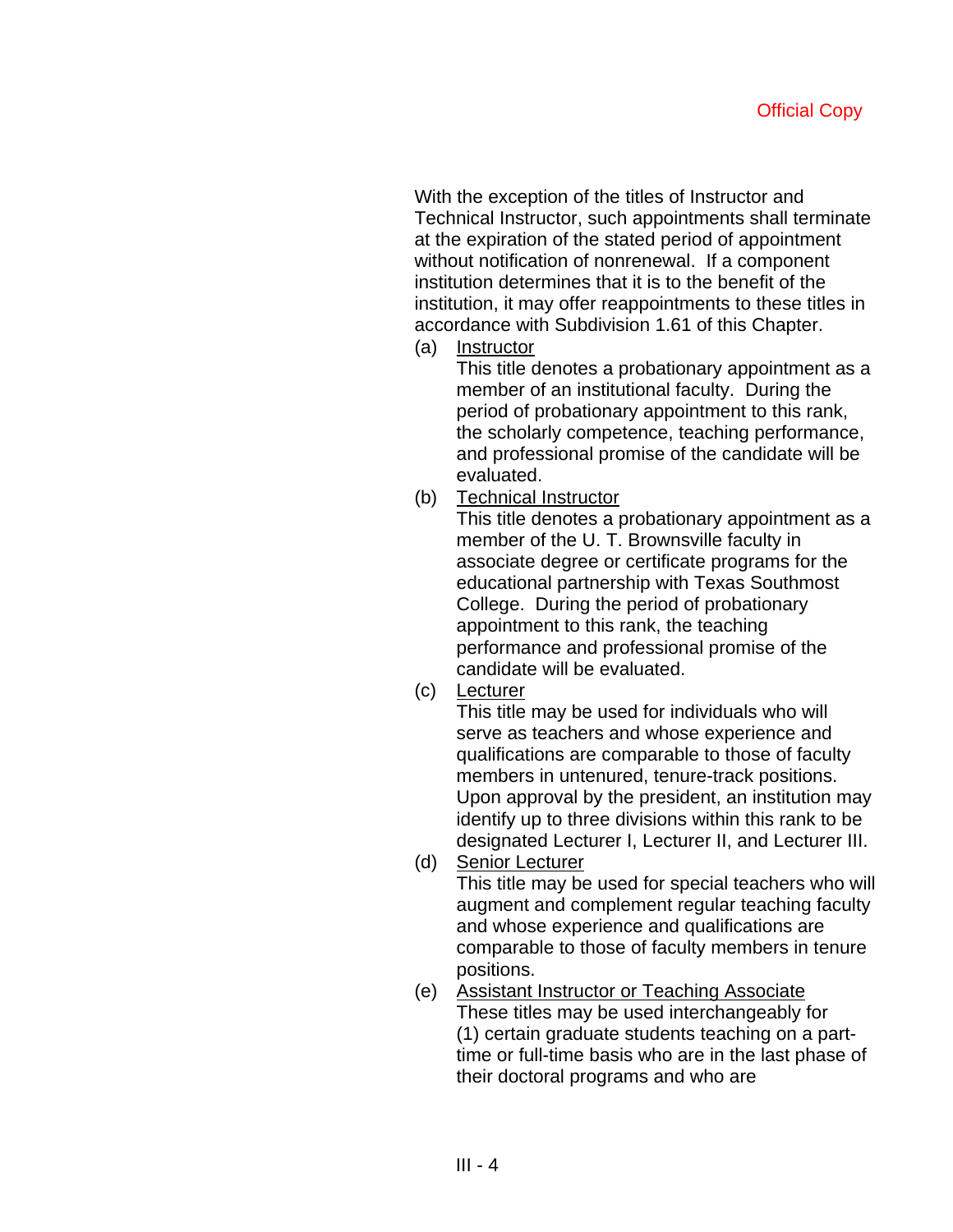unconditionally enrolled in graduate study, or (2) persons who, because of the nature of their duties, such as in a laboratory or in a hospital, do not qualify for one of the usual academic titles and do not hold the academic training or professional distinction usually required for attaining tenure positions.

(f) Teaching Assistant

 This title usually applies to graduate students who are teachers and who are employed on a part-time basis. The only other teaching titles for graduate students are Teaching Associate and Assistant Instructor.

(g) Faculty Associate

 This title may be applied to a person assigned to a research or nonteaching center, institute, or other unit or interdisciplinary program of a component institution.

(h) Specialist

 This title may be used for professional individuals who will serve as practitioners in specific areas of instruction, training, or supervision. Upon approval of the president, the title may carry appropriate descriptive prefixes so as to indicate the specific areas of proficiency, e.g. Practice Teaching Specialist, Physical Activity Specialist, Social Work Field Training Specialist.

(i) Persons appointed to full-time positions for the primary purpose of patient care and other service activities or to full-time or part-time positions for the primary purpose of research activities shall be given one of the following titles, even though the individuals may be assigned teaching responsibilities:

\_\_\_\_\_\_\_\_\_\_\_\_\_\_\_\_\_\_\_\_\_\_\_\_\_\_\_\_\_\_\_

\_\_\_\_\_\_\_\_\_\_\_\_\_\_\_\_\_\_\_\_\_\_\_\_\_\_\_\_\_\_\_

(1) Professor of

(title of specialty)

(2) Associate Professor of \_\_\_\_\_\_\_\_\_\_\_\_\_\_\_\_\_\_\_\_\_\_\_\_\_\_\_\_\_\_\_

(title of specialty)

(3) Assistant Professor of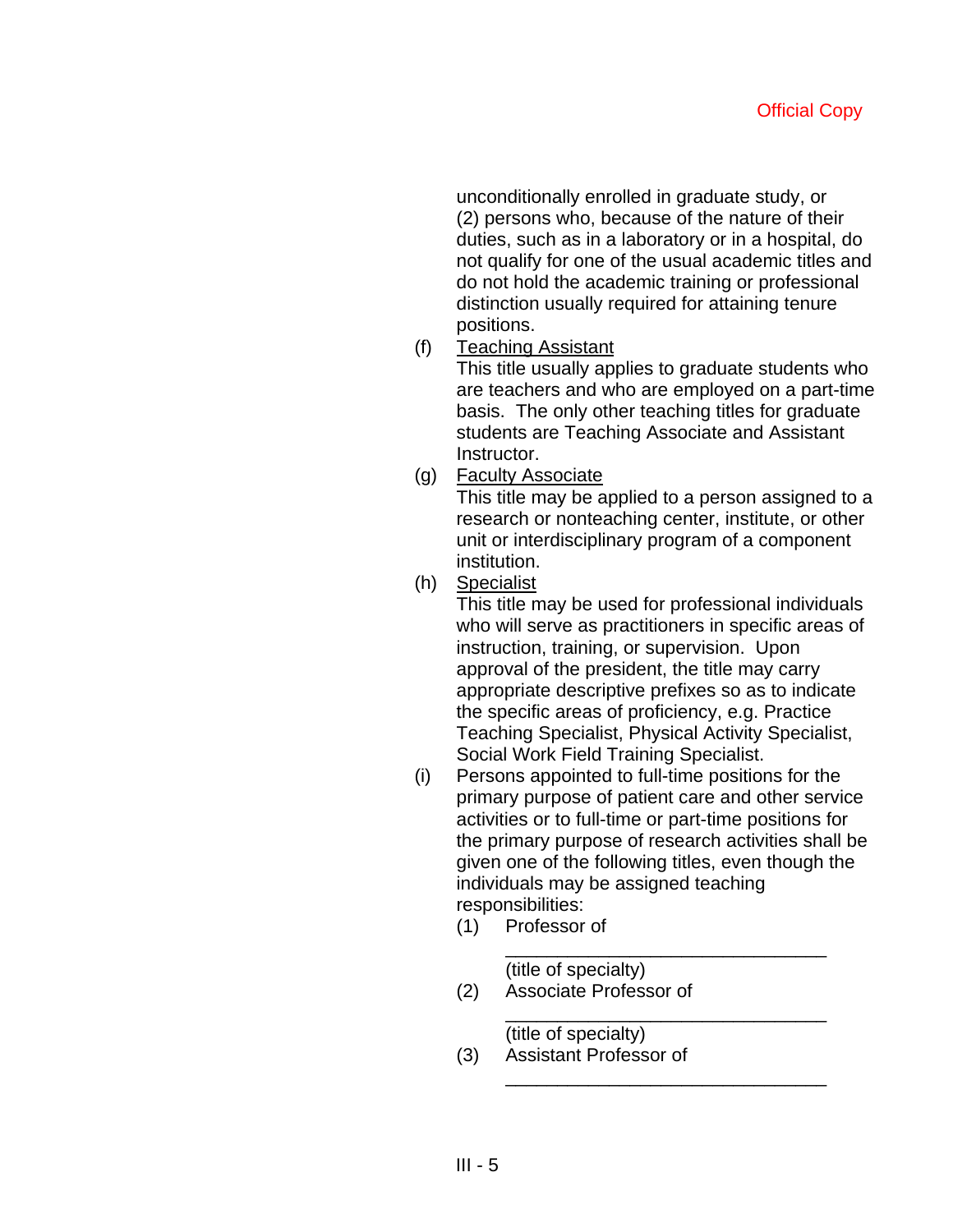(title of specialty)

(4) Instructor in \_\_\_\_\_\_\_\_\_\_\_\_\_\_\_\_\_\_\_\_\_\_\_\_\_\_\_\_\_\_\_

(title of specialty)

 For persons appointed to positions pursuant to this Item, all appointment letters, personnel forms, budgets, and other official documents shall state in parenthesis following the name and title of the individual either "(nontenure-track clinical appointment)" or "(nontenure-track research appointment)," as appropriate, and service in such positions shall not be credited as faculty service toward calculation of any maximum probationary period.

- 1.624 Prefixes to academic and staff positions in which tenure cannot be acquired:
	- (a) Visiting Professor, Visiting Associate Professor, and Visiting Assistant Professor These titles are used only for temporary appointments of persons either visiting from other institutions where they hold similar ranks or who are brought to the University on a trial basis. Such appointments are limited to two years unless an exception is approved in writing by the appropriate Executive Vice Chancellor.
	- (b) Adjunct Professor, Adjunct Associate Professor, and Adjunct Assistant Professor One of these titles may be used when a qualified person from business, industry, government, private practice, or another institution of higher education may be teaching a course or participating in the teaching of a course at one of the component institutions. Except in special circumstances, this prefix should be used to designate part-time service on the faculty. In the health component institutions, this prefix should be used only for those persons not involved in patient care who otherwise satisfy the above criteria. Appointments to the faculty with an adjunct title may be with or without pay and shall be for a stated period of time not to exceed one academic year. Such appointments shall terminate upon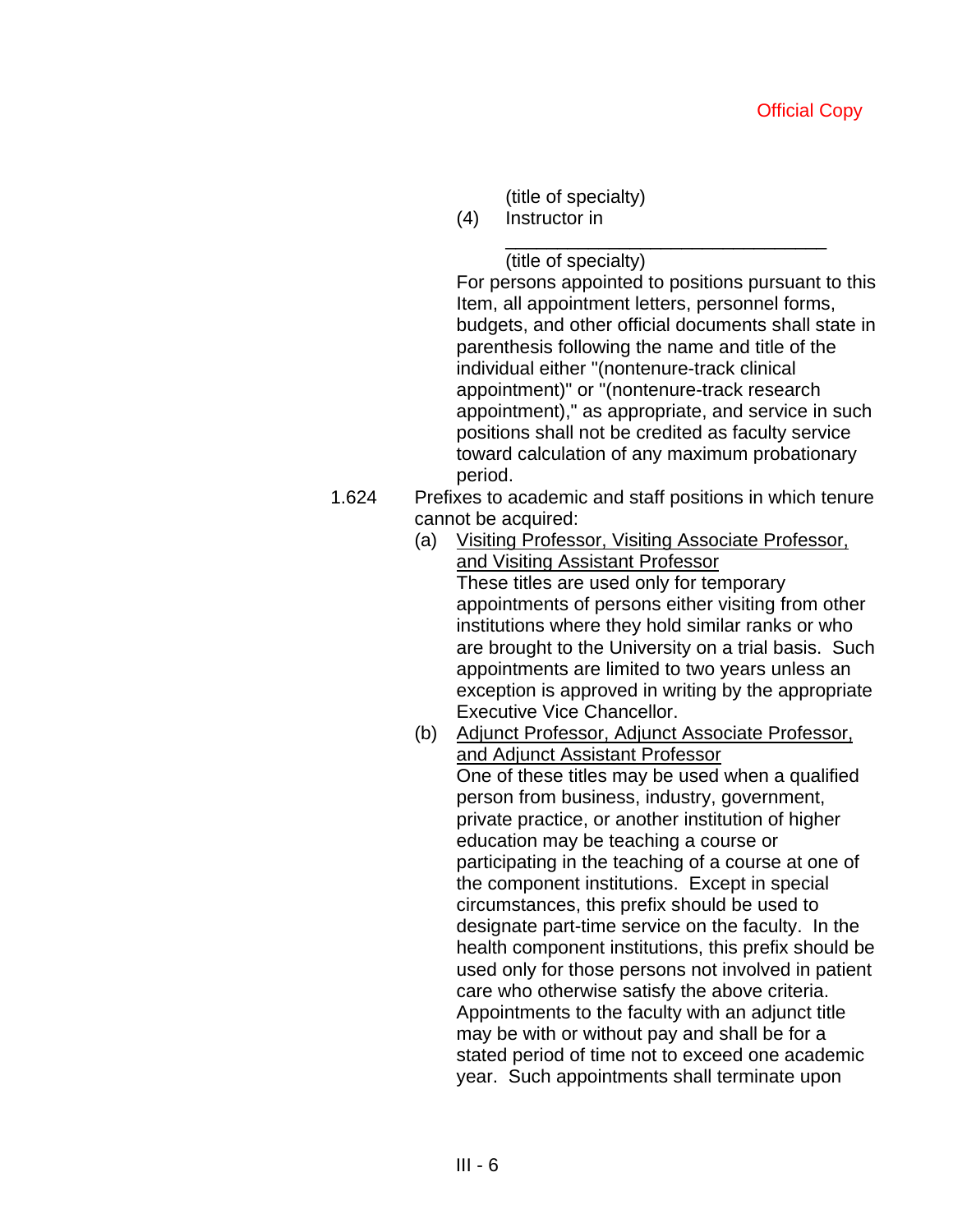expiration of the stated period of appointment without notification of nonrenewal. If a component institution determines that it is to the benefit of the institution, it may offer reappointment to an adjunct faculty member in accordance with Subdivision 1.61 of this Chapter.

- (c) Clinical Professor, Clinical Associate Professor, Clinical Assistant Professor, and Clinical Instructor These titles may be used by the component institutions to designate regular part-time or fulltime service on the faculty while involved in a professional clinical experience program. Appointments to the faculty with a clinical title may be with or without pay and shall be for a period of time not to exceed three academic years. Such appointments shall terminate upon expiration of the stated period of appointment without notification of nonrenewal. If a component institution determines that it is to the benefit of the institution, it may offer reappointment to a clinical faculty member in accordance with Subdivision 1.61 of this Chapter.
- (d) Honorary titles, such as Dean Emeritus, Chair Emeritus, Professor Emeritus, and similar honorary designations may be given to a retired faculty member or in anticipation of the retirement of a faculty member, effective upon retirement. The conferring of one of these titles is not automatic upon retirement and may be conferred only upon approval by the president of the component institution in accordance with procedures included in the institutional Handbook of Operating Procedures and final approval by the Board of Regents.
- 1.625 Any person holding a position of Research Scientist, Research Associate, Research Assistant, or (in the health units) other appropriate research title, will be under the classified personnel system, unless special approval has been granted by the president of the institution to designate the individual as an unclassified employee in such a position.
- 1.626 Honorific Titles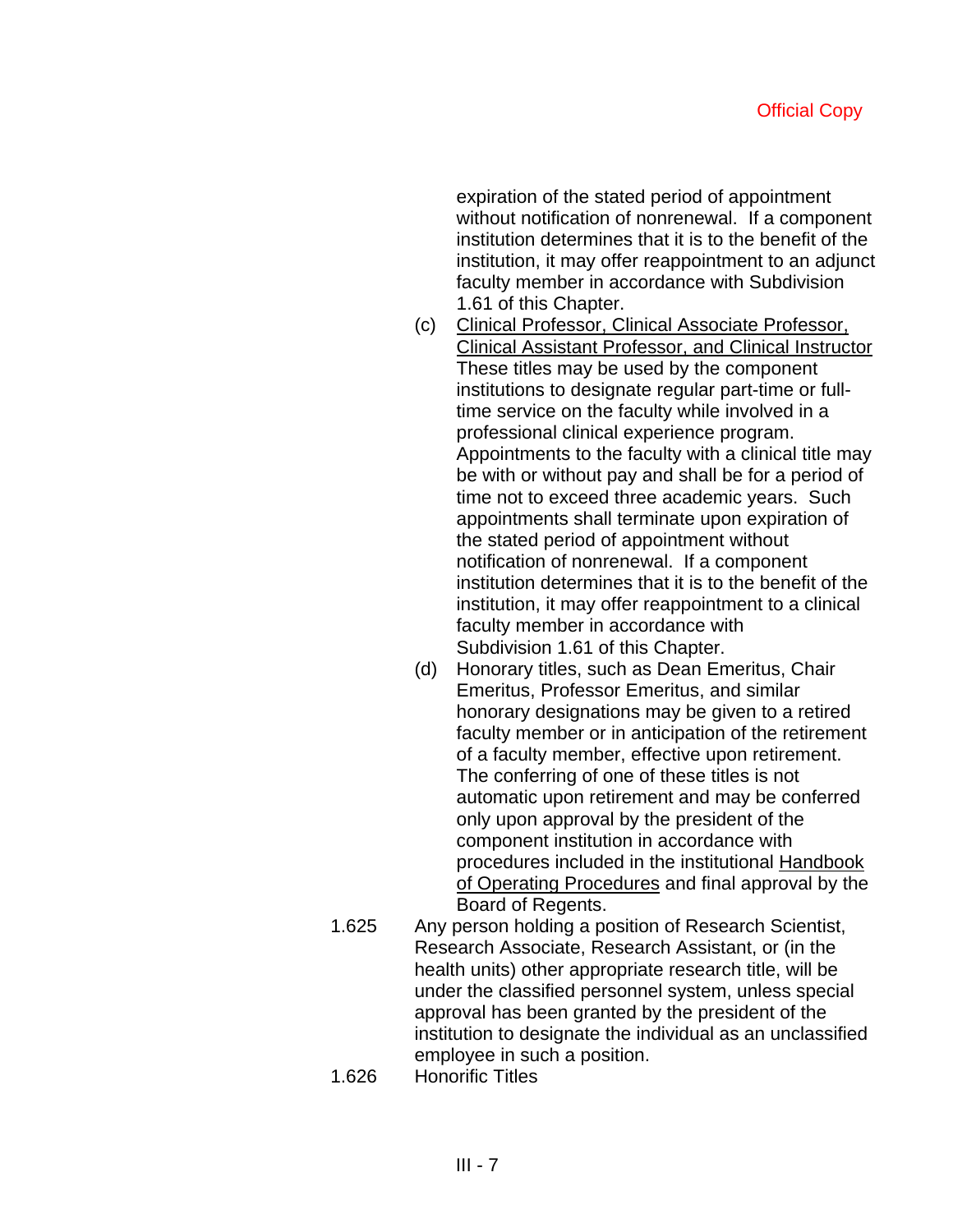(a) Regental Professor

 Any faculty member who is awarded the Nobel Prize or who has in the past been awarded the Nobel Prize may, upon recommendation of the president of the component institution, the appropriate Executive Vice Chancellor, and the Chancellor, be given the title Regental Professor. Because of the great honor associated with the award of a Nobel Prize, institutional tenure is awarded to Regental Professors by virtue of the appointment to this rank.

- (b) Distinguished Teaching Professor Members of the U. T. Austin Academy of Distinguished Teachers or a similar approved academy may use the honorific title Distinguished Teaching Professor to recognize faculty members who have made significant contributions to education.
- 1.627 Administrative and academic (faculty) titles, duties, and pay rates for individuals who hold both administrative and academic appointments are distinct and severable. Tenured or tenure-track academic appointments and promotions in academic rank for administrators are subject to the same requirements and approval processes as for other faculty and are to include the establishment of an appropriate academic rate (whether or not any pay is to be generated from that rate) at the time of approval of the academic appointment. Departure or removal from an administrative position does not impair the individual's rights and responsibilities as a faculty member. Upon return to faculty service, whether on a part-time or fulltime basis, salary for general academic component institution faculty is to be based on the approved academic rate, and salary for health component institution faculty is at the rate established pursuant to salary practices for faculty.

### Sec. 2. Discipline and Dismissal Policy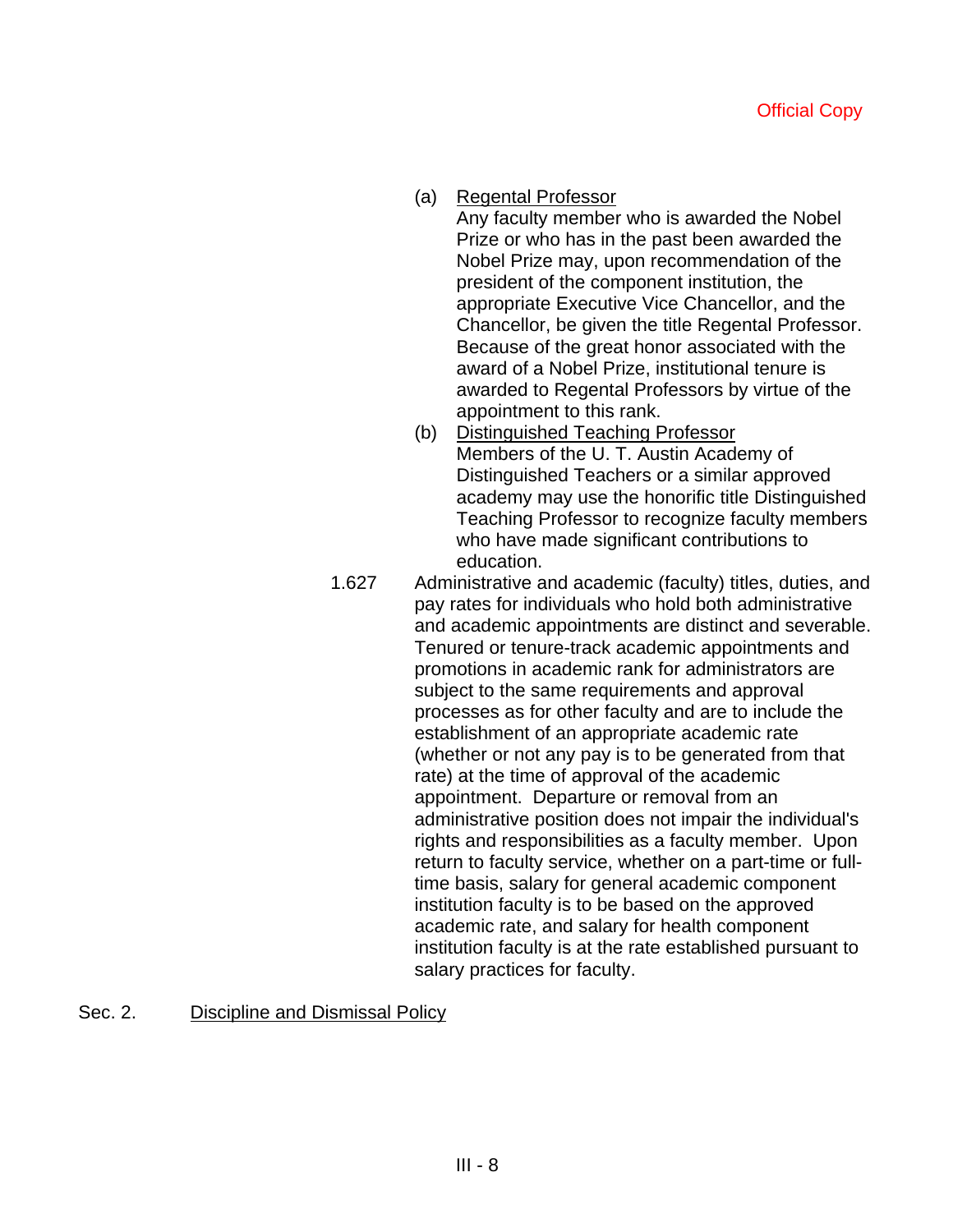Procedures for dismissal, demotion, or suspension without pay of classified personnel are provided for by the "Policies and Procedures for Discipline and Dismissal of Employees" adopted by the U. T. Board of Regents.

#### Sec. 3. Grievance Policy

Grievances of classified employees will be considered pursuant to the "Grievance Policy and Procedures" adopted by the U. T. Board of Regents.

#### Sec. 4. Ethics Policy

Officers, faculty, and employees of the U. T. System may not have a direct or indirect interest, financial or otherwise, of any nature that is in conflict<sup>1</sup> with the proper discharge of the officer's or employee's duties. Officers, faculty, and employees shall timely furnish such written disclosures as may be required by State and federal authorities or by System requirement.

All officers, faculty, and employees shall adhere to the laws, rules, regulations, and policies of applicable governmental and institutional authorities and the following standards of conduct. The failure to do so may be grounds for disciplinary action, up to and including termination of employment.

4.1 Prohibition on Certain Gifts

No employee shall accept or solicit any gift, favor, or service that might reasonably tend to influence the employee in the discharge of his or her official duties or that the employee knows or should know is being offered with the intent to influence his or her official conduct.

- 4.2 Prohibition on Benefits in Exchange for Exercises of Powers or Duties No employee shall intentionally or knowingly solicit, accept, or agree to accept any benefit for having exercised his or her official powers or performed his or her official duties in favor of another.
- 4.3 Limits on Employment and Certain Activities No employee shall accept employment or engage in any business or professional activity that the employee might reasonably expect would require or induce the employee to disclose confidential information acquired by reason of his or her official position.
- 4.4 Disclosure of Confidential Information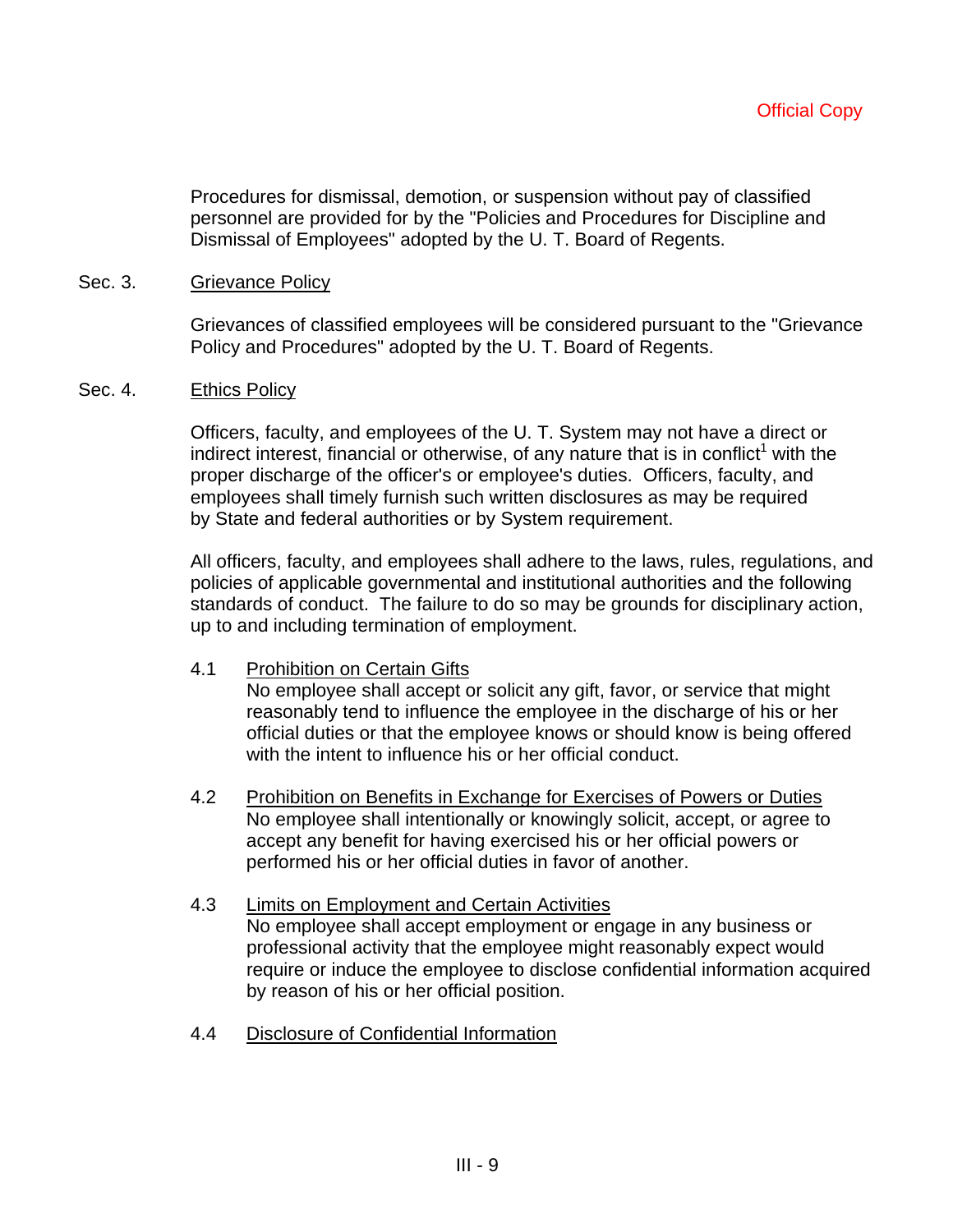No employee shall disclose confidential information gained by reason of his or her official position or otherwise use such information for his or her personal gain or benefit.

- 4.5 Prohibition on Self-Interest No employee shall transact any business in his or her official capacity with any business entity of which the employee is an officer, agent, or member, or in which the employee owns a substantial interest.<sup>1</sup>
- 4.6 Limits on Personal Investments No employee shall make personal investments that could reasonably be expected to create a substantial conflict<sup>1</sup> between the employee's private interest and the public interest.

\_\_\_\_\_\_\_\_\_\_\_\_\_\_\_\_\_\_\_\_\_\_\_\_

<sup>&</sup>lt;sup>1</sup>Texas Government Code Section 572.005, "Determination of Substantial Interest" may be helpful in defining and identifying such matters.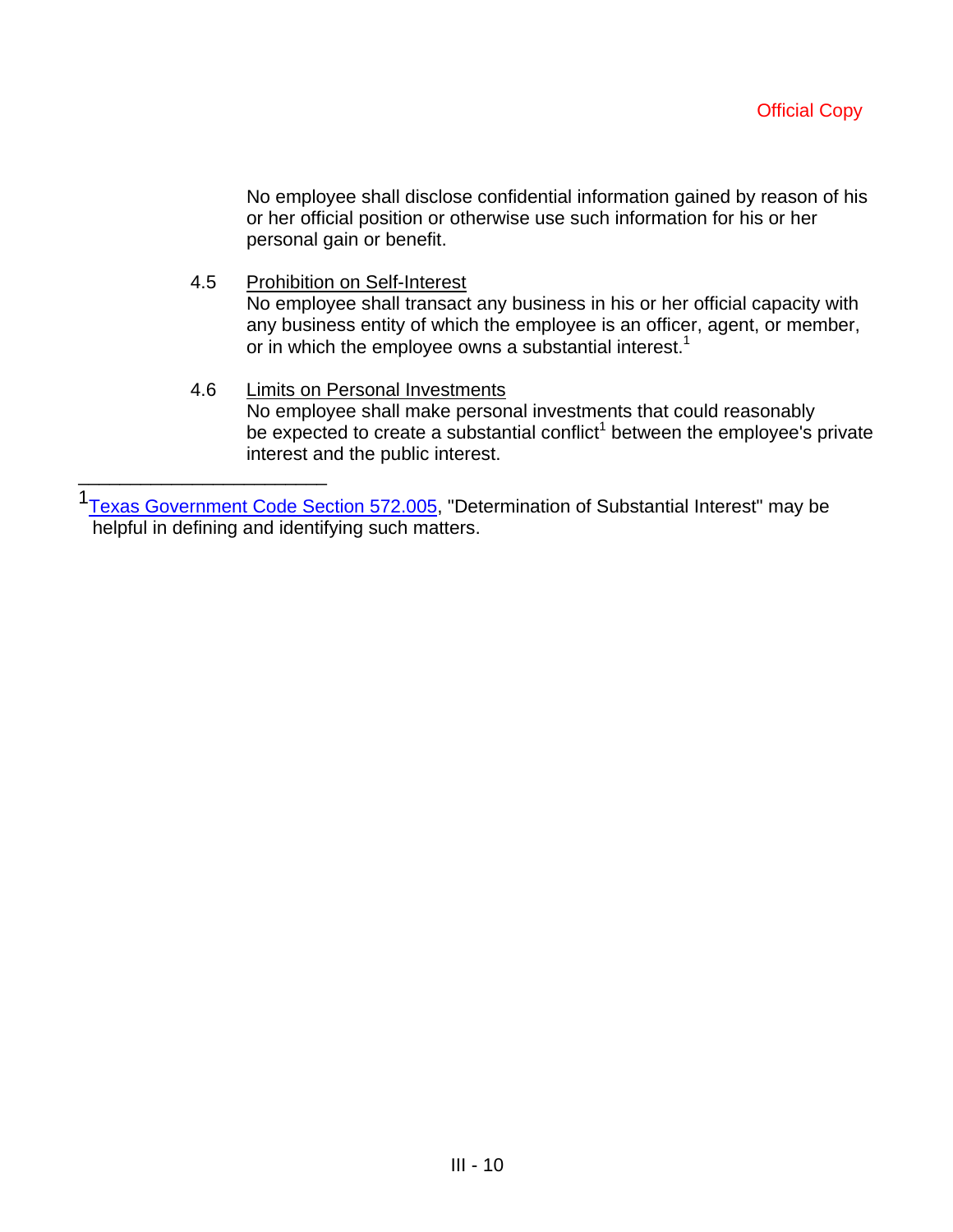# 4.7 Independent Judgment Required

No employee shall accept other employment or compensation that could reasonably be expected to impair the employee's independence of judgment in the performance of the employee's public duties.

### 4.8 Sexual Harassment and Misconduct

The educational and working environments of the System and its component institutions should be free from inappropriate conduct of a sexual nature. Sexual misconduct and sexual harassment are unprofessional and unacceptable. The component institutions of the U. T. System shall adopt policies prohibiting sexual harassment and sexual misconduct and procedures for review of complaints. These policies and procedures shall be reviewed by the appropriate Executive Vice Chancellor, and shall be published in the Handbook of Operating Procedures of each component institution.

The System has a series of policies concerning ethical and legal standards of conduct for employees of System Administration and component institutions. Pertinent materials are contained in the Standards of Conduct Digest and should be referenced in the instance of possible conflicts of interest, ethics questions, and compliance with related laws.

#### Sec. 5. Appointment of Relatives (Nepotism Rule)

# 5.1 Limits on Employment

In accordance with the prohibition of Texas Government Code Section 573.001 et seq., no person related to any member of the Board of Regents within the second degree by affinity or within the third degree by consanguinity shall be eligible for appointment to any office, position, employment, or duty with The University of Texas System or any component institution thereof, when the salary, fee, or compensation of such appointee is to be paid, either directly or indirectly, out of public funds of any kind.

5.11 Texas Government Code Section 573.001 et seq., does not prohibit the reappointment or continued employment of any person who shall have been continuously employed in any such office, position, employment, or duty for a period of 30 days prior to the appointment of the member of the Board of Regents related to such person within the prohibited degree, nor does it apply to prohibit honorary or nonremunerative positions; provided that when such person is reappointed or continued in employment the member of the Board of Regents who is related to such person in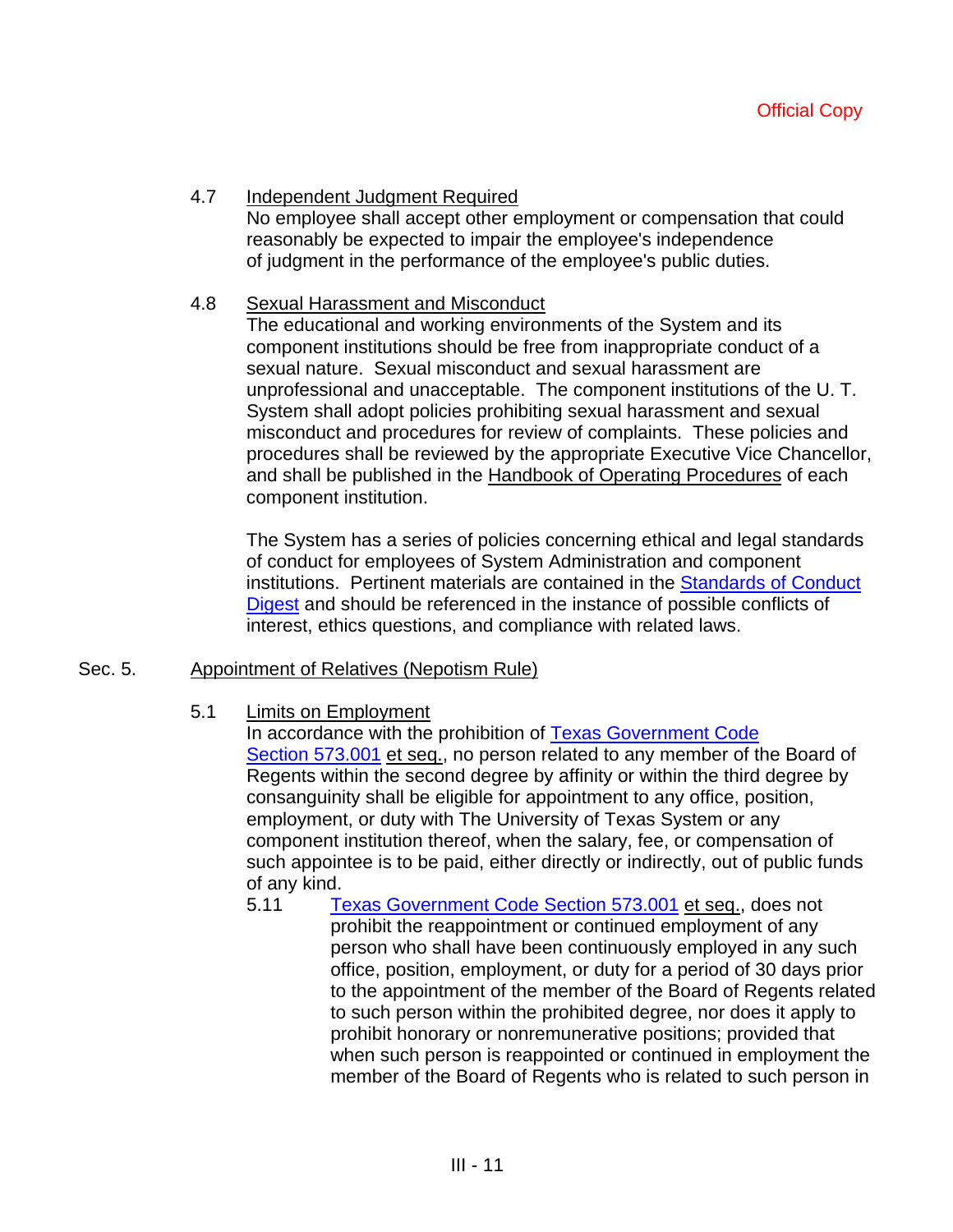the prohibited degree shall not participate in the deliberation or voting upon the reappointment, continuation of employment, change in status, compensation, or dismissal of such person, if such action applies only to such person and not to a bona fide class or category of employees.

- 5.12 Those persons related within the prohibited degrees are indicated in the Consanguinity Kinship/Affinity Kinship Chart displayed in this Section.
- 5.13 The statutory prohibition applies to all programs administered under the Board of Regents and may not be waived.

# 5.2 Additional Limits on Employment

Even though the appointment of a person would not be prohibited by the Texas Government Code, no officer, official, or employee of The University of Texas System may approve, recommend, or otherwise act with regard to the appointment, reappointment, promotion, or salary of any person related to such officer, official, or employee within the second degree by affinity or the third degree by consanguinity regardless of the source of funds for payment of salary.

- 5.21 If the appointment, reappointment, or promotion of a person places him or her under an administrative supervisor related within the above specified degree, all subsequent actions with regard to reappointment, promotion, or salary shall be the responsibility of the next highest administrative supervisor. It shall also be the responsibility of the next highest administrator to make a written review of the work performance of such employee at least annually and submit each review for approval or disapproval by the component institution's Director of Human Resources/Personnel in the case of classified employees or the Chancellor or the president in the case of faculty or nonclassified employees.
- 5.22 If the appointment, reappointment, or promotion of a person places him or her in an administrative or supervisory position with responsibility to approve, recommend, or otherwise act with regard to the appointment, promotion, or salary of a person who is related to them within the degree prohibited by the Texas Government Code, all subsequent actions regarding the reappointment, promotion, or salary of such person shall be made by the next highest administrator or supervisor at the component institution or The University of Texas System.
- 5.23 It shall be the responsibility of the administrator or supervisor acting pursuant to Subdivisions 5.21 or 5.22 of this Chapter to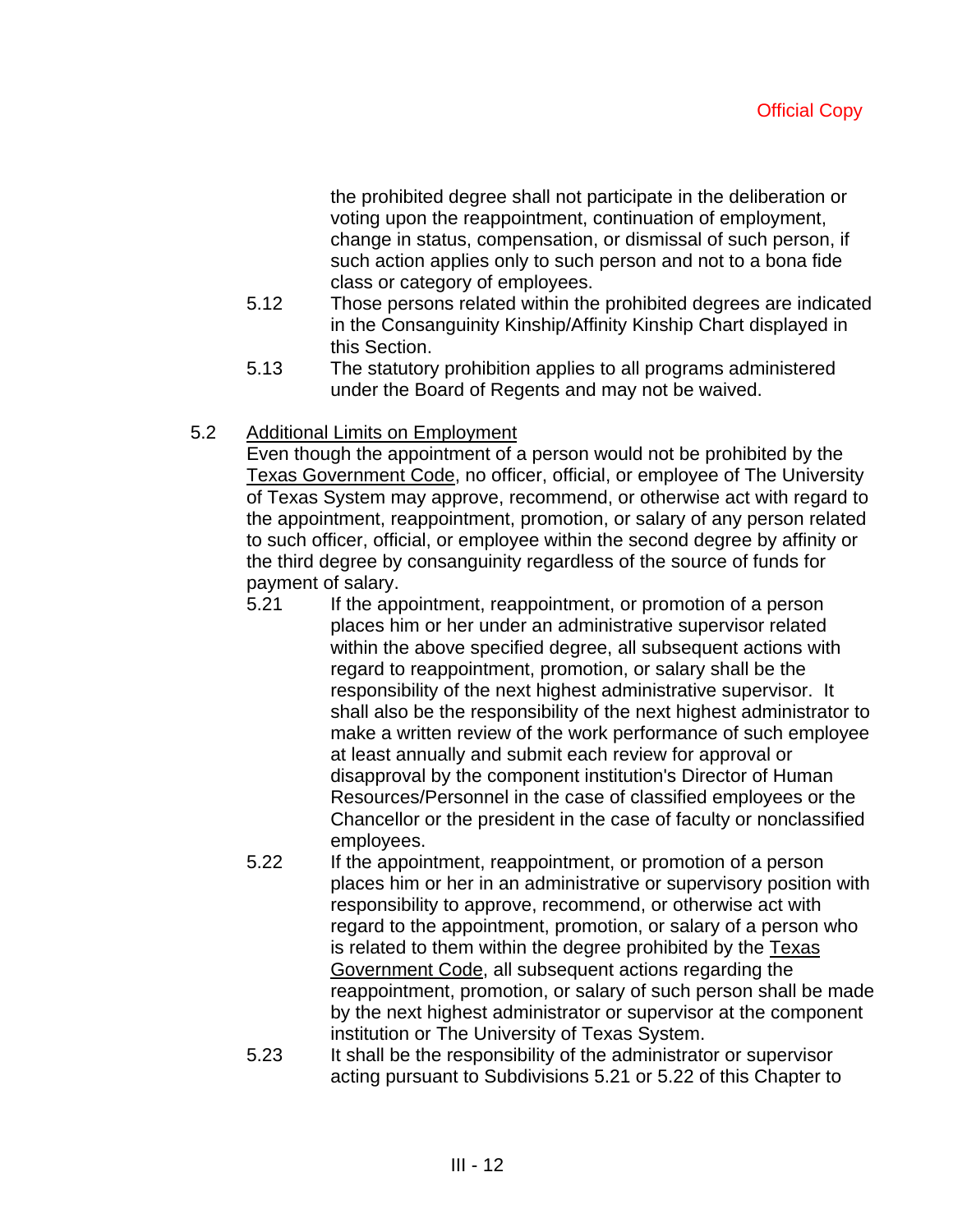make a written review of the work performance of such person at least annually and to submit such review to the next highest administrator or supervisor at the component institution or The University of Texas System.

- 5.24 The provisions of Subdivision 5.21 of this Chapter shall apply to situations where two employees of the System marry and one spouse is the administrative supervisor of the other.
- 5.25 All situations covered by Subdivision 5.21 of this Chapter shall be reported annually through the institution's docket or with the annual operating budget.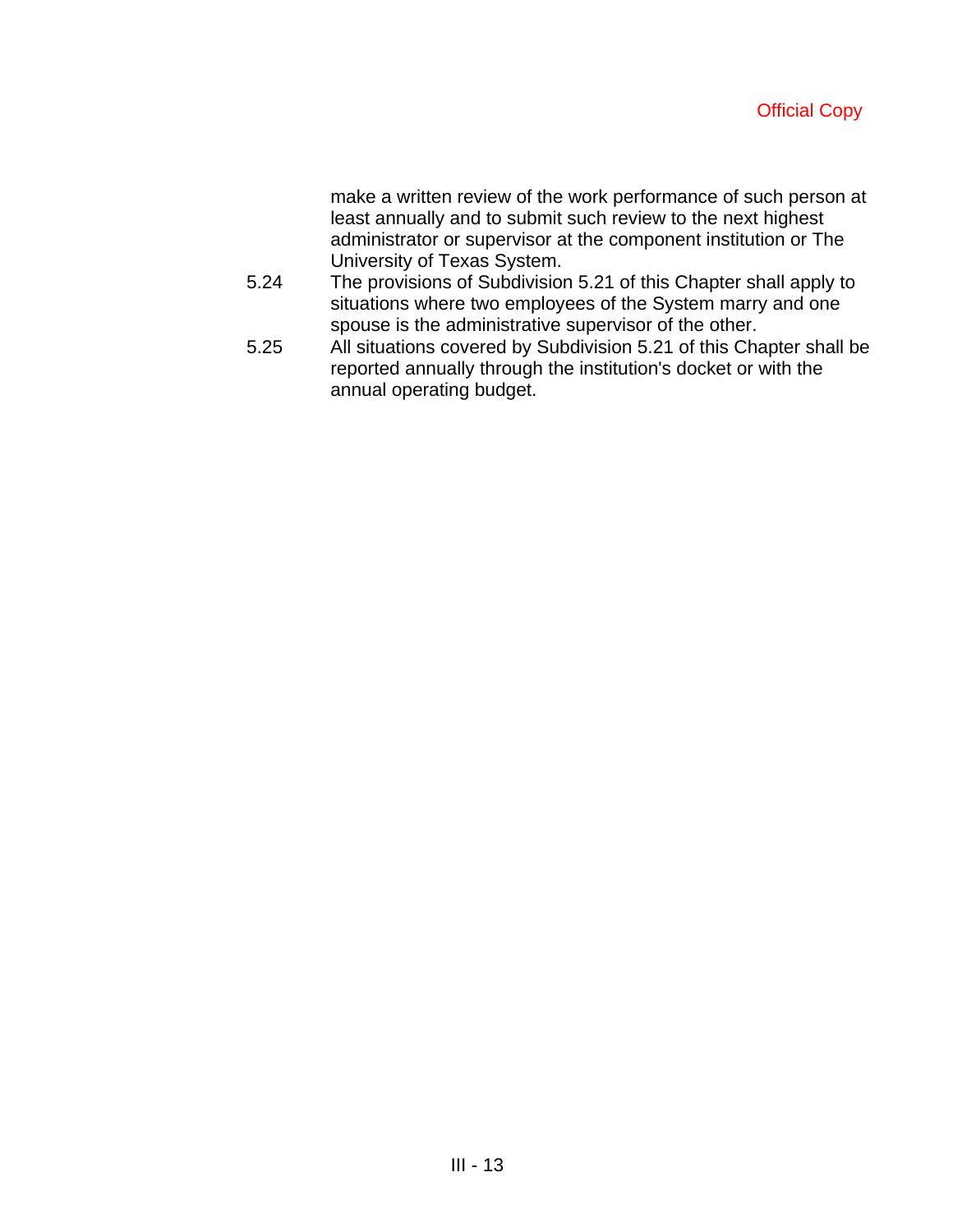# Consanguinity Kinship/Affinity Kinship Chart

### Consanguinity Kinship (Officer or Employee)

#### First Degree

Father, Mother, Son, or Daughter of officer or employee

### Second Degree

Brother, Sister, Grandfather, Grandmother, Grandson, or Granddaughter of officer or employee

### Third Degree

Uncle\*, Aunt\*, Nephew\*\*, Niece\*\*, Great Grandfather, Great Grandmother, Great Grandson, or Great Granddaughter of officer or employee

\*Who is a sister/brother of the officer's or employee's parent

\*\*Who is a child of the sister/brother of the officer or employee

Affinity Kinship (Spouse)

#### First Degree

Father, Mother, Son, or Daughter of the officer's or employee's spouse

#### Second Degree

Brother, Sister, Grandfather, Grandmother, Grandson, or Granddaughter of the officer's or employee's spouse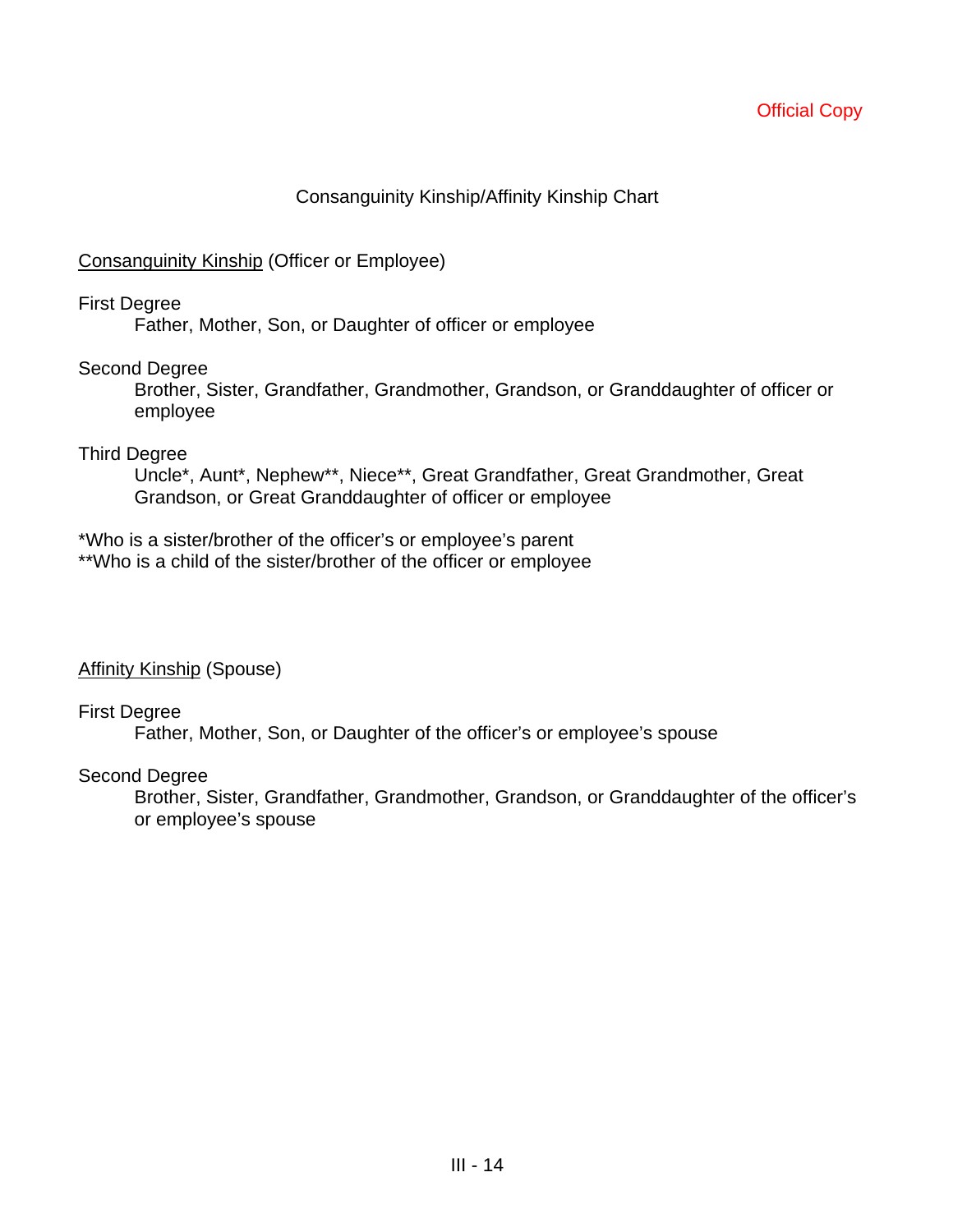### Sec. 6. Tenure, Promotion, and Termination of Employment

6.1 Authority of Board to Remove Employees

Subject to the provisions of Texas Education Code Section 65.32, which reads, "The board may remove any officer, member of the faculty, or employee connected with the system when in its judgment the interest of the system requires the removal," and subject to the terms and provisions of these Regents' Rules and Regulations, the principles governing tenure and promotion are specified for each component institution in the Handbook of Operating Procedures applicable to that institution. See also Subsection 1.62 of this Chapter on academic titles.

6.2 Tenure and Tenured Titles

Tenure denotes a status of continuing appointment as a member of the faculty at a component institution. Except for the title Regental Professor, only members of the faculty with the academic titles of Professor, Associate Professor, or Assistant Professor or, at U. T. Brownsville, with the additional technical titles of Master Technical Instructor, Associate Master Technical Instructor, or Assistant Master Technical Instructor may be granted tenure. Tenure may be granted at the time of appointment to any of such academic ranks, or tenure may be withheld pending satisfactory completion of a probationary period of faculty service; however, such tenure status shall not be applicable to the faculty of The University of Texas M. D. Anderson Cancer Center.

The University of Texas M. D. Anderson Cancer Center is authorized to award a seven-year term appointment that will denote a status of continuing appointment at that institution as a member of the faculty for a period of seven years. Only members of the faculty with academic titles of Professor, Associate Professor, or Assistant Professor may be granted a seven-year term appointment. A seven-year term appointment may be granted at the time of appointment to any of such academic rank or may be withheld pending satisfactory completion of a probationary period of faculty service. No component institution may adopt or implement a seven-year term appointment policy except The University of Texas M. D. Anderson Cancer Center.<br>6.21

Only full-time service in the academic ranks of Professor, Associate Professor, Assistant Professor, and Instructor, or any combination thereof, or in the academic ranks of Master Technical Instructor, Associate Master Technical Instructor, Assistant Master Technical or Technical Instructor, or any combination thereof, shall be counted toward fulfillment of a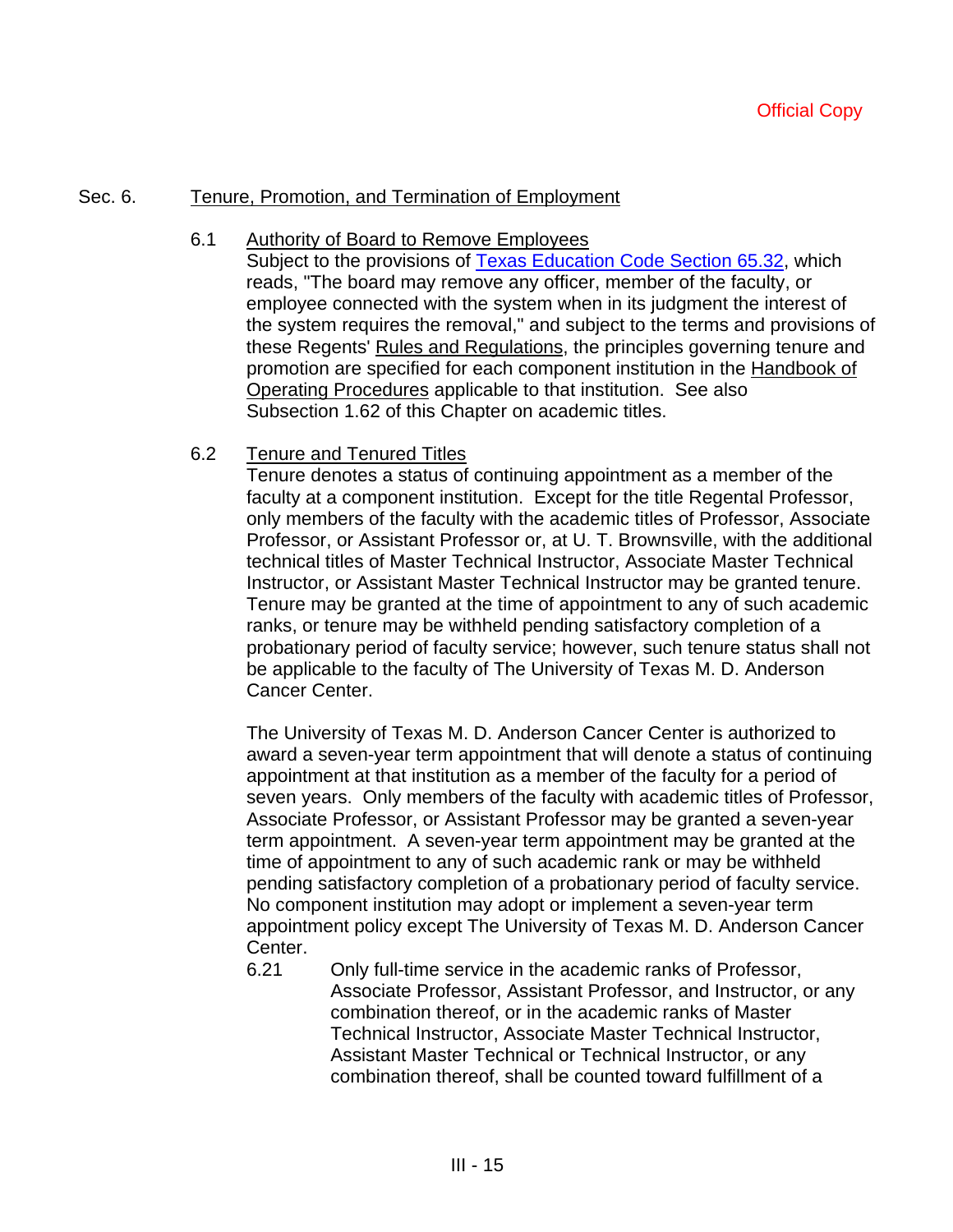required probationary period related to the award of tenure or a seven-year term appointment. Periods during which a faculty member is on leave of absence shall not be counted toward fulfillment of a required probationary period.

- 6.22 Prior service at other academic institutions, whether inside or outside the System, shall not be counted toward fulfillment of the required probationary period unless specifically permitted under the provisions of a component institution's Handbook of Operating Procedures.
- 6.23 The maximum period of probationary faculty service in nontenured status with any academic title or combination of academic titles specified in Subdivision 6.21 of this Chapter shall not be more than seven years of full-time academic service at the general academic institutions of the System and not more than nine years of full-time academic service at the health-related institutions of the System. In the event that a component institution fails to specify the maximum length of probationary service in its Handbook of Operating Procedures, such period shall be seven years at the general academic institutions of the System and nine years at the health-related institutions of the System. No later than 30 days prior to the beginning of the penultimate academic year of the maximum probationary period in effect at any component institution, all nontenured faculty appointed to a title that accrues time toward satisfaction of a probationary period shall be given notice that the subsequent academic year will be the terminal year of employment or that, subject to the approval of the Board, beginning with the subsequent academic year tenure or a seven-year term appointment will be granted. A Memorandum of Appointment shall be provided to such faculty member in accordance with Subdivision 1.61 of this Chapter. In the event that the employment of a nontenured faculty member in any academic rank specified in Subdivision 6.21 is to be terminated prior to the end of the maximum probationary period, notice shall be given in accordance with Subsection 6.7 of this Chapter.
- 

6.24 For purposes of calculating the period of probationary service, an "academic year" shall be the period from September 1 through the following August 31.

6.241 If a faculty member is initially appointed during an academic year, the period of service from the date of appointment until the following September 1 shall not be counted as academic service toward fulfillment of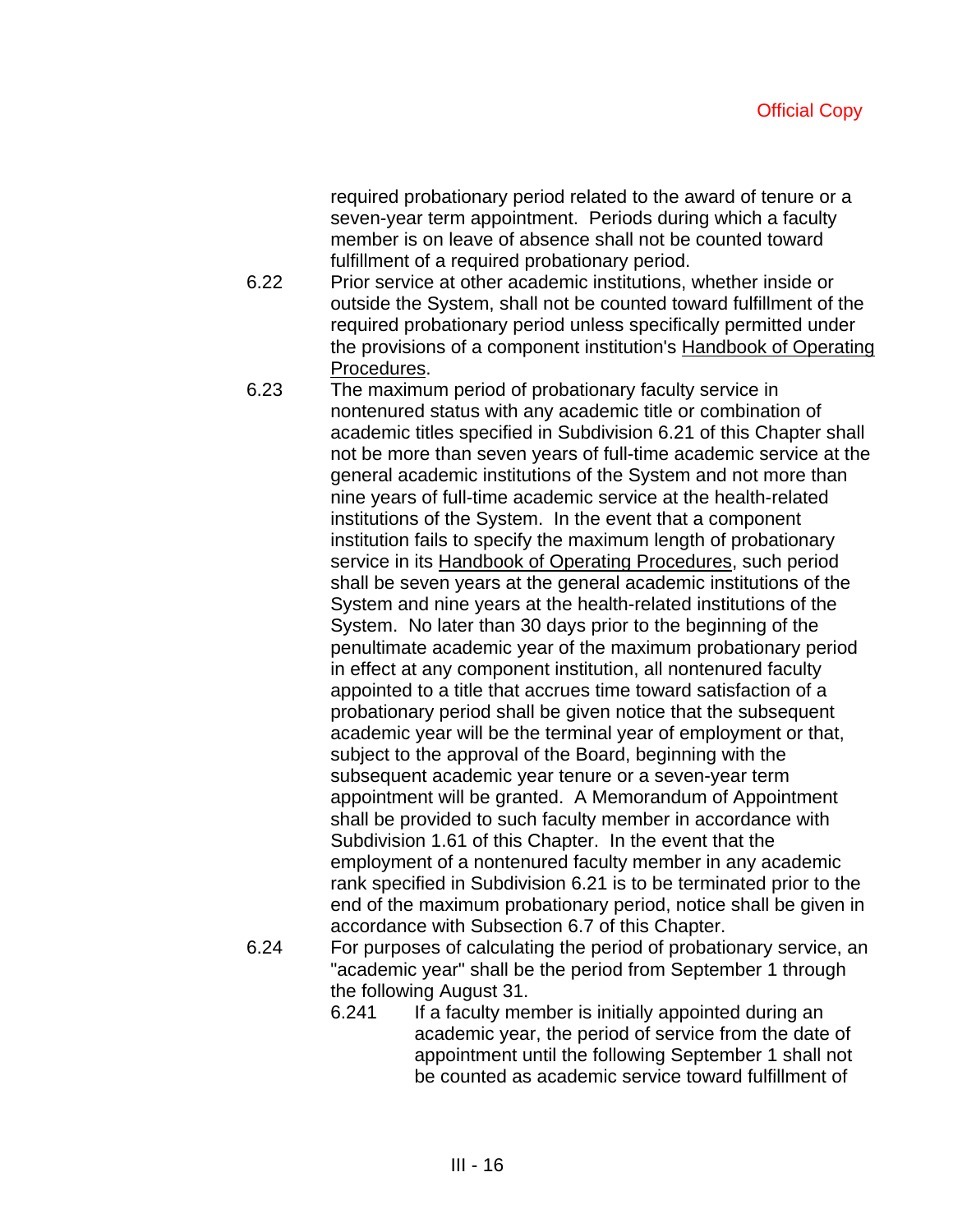the maximum probationary period. One year of probationary service is accrued by at least nine months full-time academic service during any academic year. A faculty member shall be considered to be on full-time academic service when in full compliance with Regental standards pertaining to minimum faculty workloads and any additional workload requirements at general academic institutions or when in compliance with the academic service standard of any health-related institution. All institutional requirements shall be contained in the Handbook of Operating Procedures.

- 6.242 Each component institution with tenured faculty will establish and appropriately communicate a policy for the extension of the maximum probationary period and include the policy in the institutional Handbook of Operating Procedures following the standard review and approval process. In the case of U. T. M. D. Anderson Cancer Center, the institution may establish a policy that allows the extension of a term-tenure appointment consistent with these guidelines and the term-tenure policy. Institutional policies are to be consistent with the following guidelines:
	- (a) A faculty member who determines that certain personal circumstances may impede his or her progress toward achieving demonstration of eligibility for recommendation of award of tenure may make a written request for extension specifying the reason(s) for the requested extension. Personal circumstances that may justify the extension include, but are not restricted to, disability or illness of the faculty member; status of the faculty member as a principal caregiver of a preschool child; or status of the faculty member as a principal caregiver of a disabled, elderly, or ill member of the family of the faculty member. It is the responsibility of the faculty member to provide appropriate documentation to adequately demonstrate why the request should be granted.
	- (b) The request for extension shall be limited to one academic year. A request for an additional academic year's extension will follow the
	-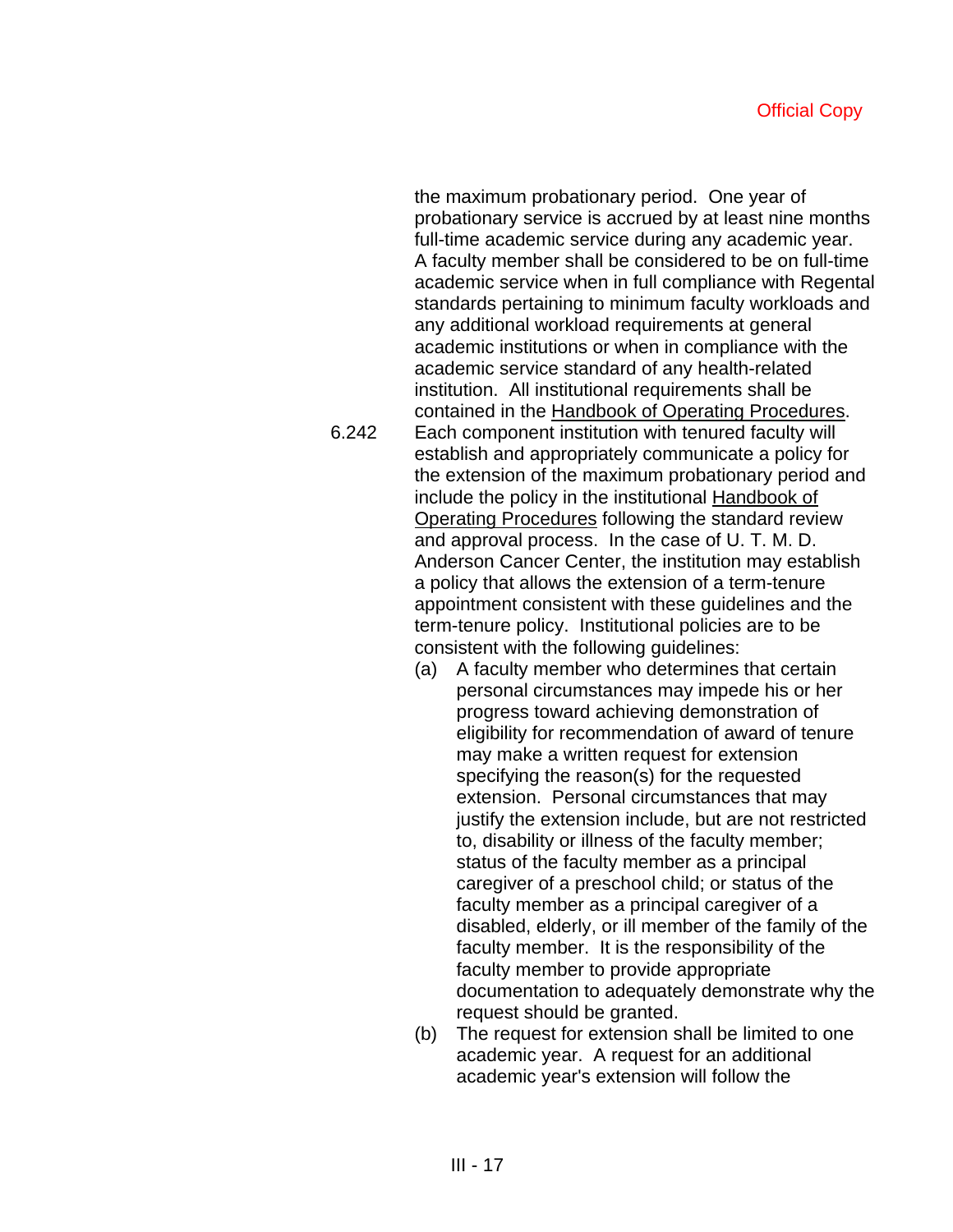established request process, with the maximum duration of extension, whether consecutive or nonconsecutive, to be two academic years.

- (c) Normally, requests for extension must be made in advance of the academic year or semester for which the extension is desired and may be made no later than three months prior to the deadline for initiation of the mandatory review process to determine recommended award of tenure or notice as provided under Subsection 6.7 of these Rules that the next year will be the faculty member's terminal year of appointment.
- (d) The decision regarding the request shall be made by the chief academic officer of the institution, upon recommendation of the department chair and the dean, within a reasonable period of time and in a manner specified by institutional policy.
- 6.25 All faculty appointments are subject to the approval of the Board. No nontenured member of the faculty shall expect continued employment beyond the period of his or her current appointment as approved by the Board. Any commitment to employ a nontenured member of the faculty beyond the period of his or her current appointment shall have no force and effect until approved by the Board.
- 6.26 A person appointed to a faculty position with the title of Instructor, Assistant Professor, Associate Professor, or Professor or with the title of Technical Instructor, Assistant Master Technical Instructor, Associate Master Technical Instructor, or Master Technical Instructor at a component institution of the System may not, during the term of such appointment, hold a tenured position on the faculty of another educational institution outside the System unless the institutional Handbook of Operating Procedures specifically authorizes the holding of such position as a part of the initial appointment.
	- 6.261 Unless an exception is approved as authorized above, appointments within the System to the above-specified titles shall be conditioned upon the appointee having resigned any tenured position that the appointee may then hold on the faculty of an educational institution outside the System. Such resignation must be completed and effective prior to the effective date of the appointment at the System component institution;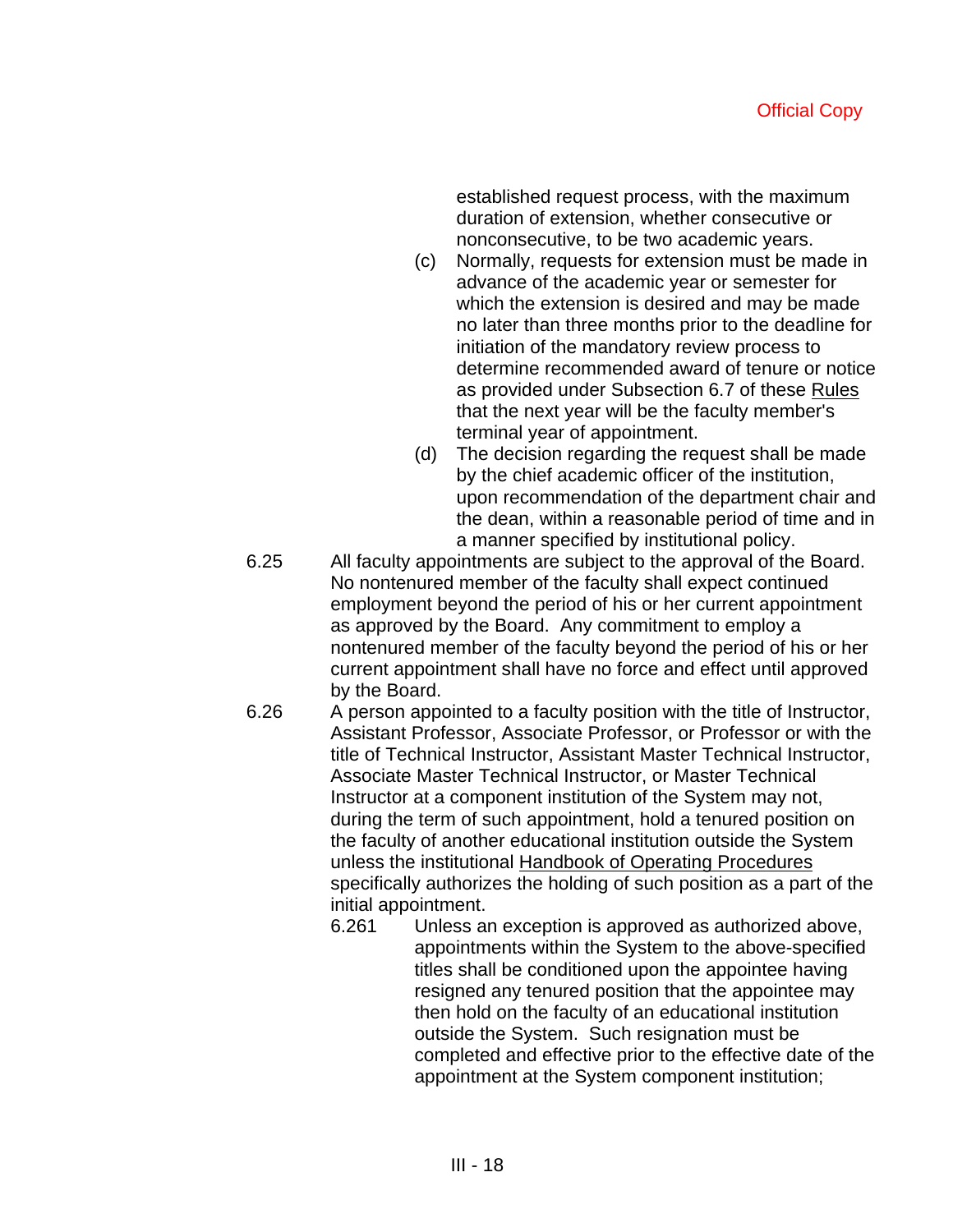otherwise, such appointment shall be void and of no effect.

6.262 The acceptance of an appointment to a tenured position on the faculty of an educational institution outside the System shall be considered as a resignation of any faculty position with the title of Instructor, Assistant Professor, Associate Professor, or Professor or with the title of Technical Instructor, Assistant Master Technical Instructor, Associate Master Technical Instructor, or Master Technical Instructor that such appointee may hold at a System component institution.

# 6.3 Termination of a Faculty Member

Termination by an institution of the employment of a faculty member who has been granted tenure and of all other faculty members before the expiration of the stated period of appointment, except as is otherwise provided in Subdivision 6.26 and Subsections 6.(11) and 6.(12) of this Chapter or by resignation or retirement, will be only for good cause shown. Faculty member, as used in this Subsection, includes a professional librarian with an academic title. In each case the issue of good cause will be determined according to the equitable procedures provided in this Subsection.

6.31 The president of the component institution shall assure that all allegations against a faculty member that involve the potential for termination are reviewed under the direction of the chief academic officer unless another officer is designated by the president. The faculty member who is the subject of the allegations shall be given an opportunity to be interviewed and shall have the right to present a grievance, in person, to the chief academic officer on an issue or subject related to the allegations under review. The chief academic officer shall take the grievance, if any, into consideration prior to making a determination whether the allegations are supported by evidence that constitutes good cause for termination. Upon making that determination, the chief academic officer will recommend to the president whether to proceed with charges for termination. Failure to present a grievance to the chief academic officer prior to his or her recommendation shall not preclude a faculty member from presenting an issue or subject to the special hearing tribunal in defense of charges for termination that may result from the review. A tenured faculty member who is recommended for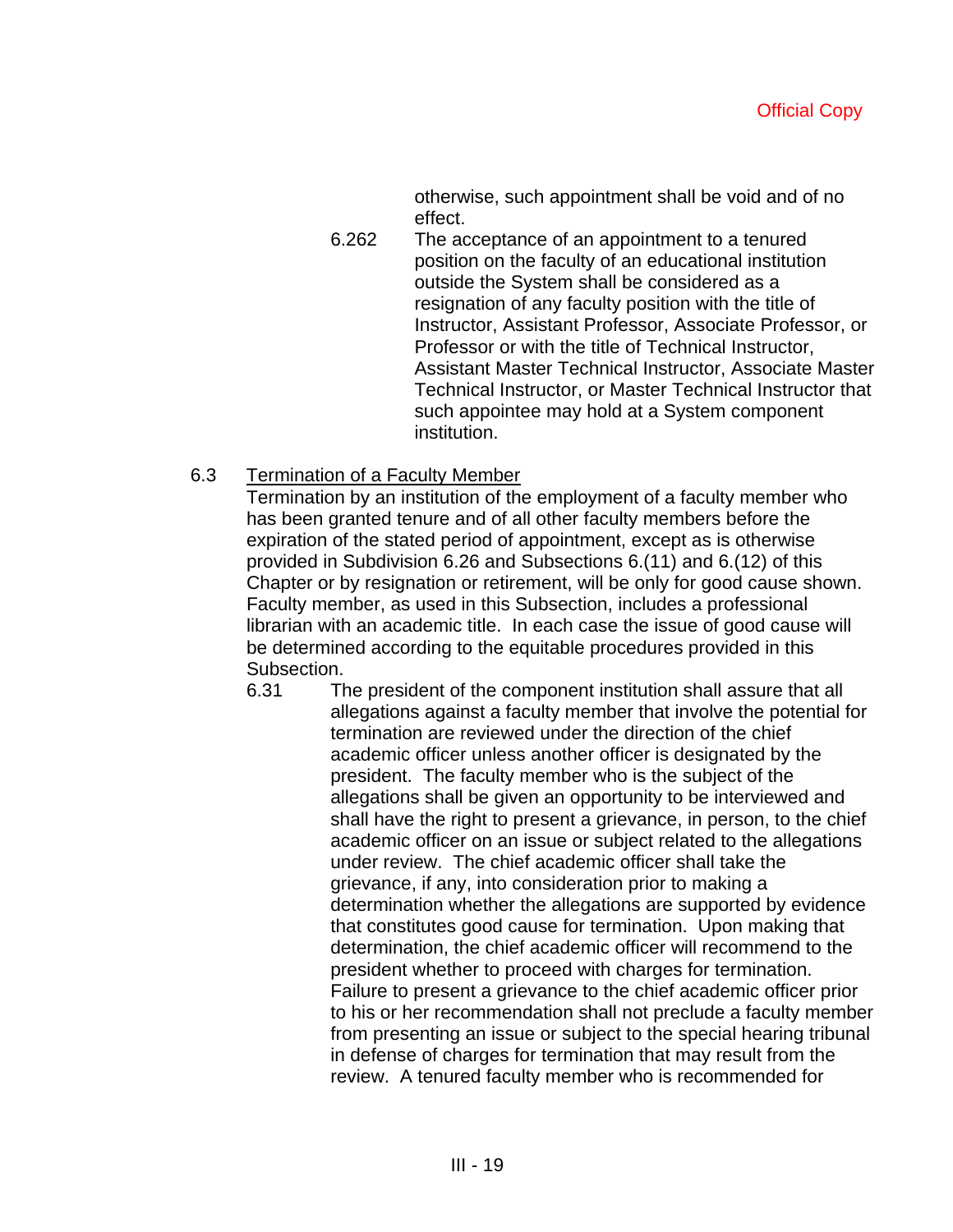termination on the basis of periodic evaluation must be given the opportunity for referral of the matter to nonbinding alternative dispute resolution, as required by Texas Education Code Section 51.942 and in compliance with applicable U. T. System and institutional policies and procedures for alternative dispute resolution, prior to referral of the charges to a hearing tribunal under Subdivision 6.33 of this Chapter. A faculty member under review for matters that may result in charges for termination may file a grievance pursuant to a faculty grievance procedure only if the subject of the grievance is not involved in the review. A pending grievance may proceed only if it does not involve a subject under review.

6.32 If the president of the component institution determines that the allegations are supported by evidence that constitutes good cause for termination, the president will meet with the faculty member, explain the allegations and supporting evidence, and give the faculty member a reasonable amount of time, as determined by the president, to respond either orally or in writing. In cases of incompetency or gross immorality, where the facts are admitted, or in the case of a felony conviction, the hearing procedures of Subdivision 6.33 of this Chapter shall not apply and dismissal by the president will follow.

6.33 In cases where other offenses are charged, and in all cases where the facts are in dispute, the accused faculty member will be informed in writing of the charges. If the president of the component institution determines that the nature of the charges and the evidence are such that it is in the best interest of the institution, the accused faculty member may be suspended with pay pending the completion of the hearing and final decision by the Board. On reasonable notice, the charges will be heard by a special hearing tribunal of at least three faculty members. The academic rank of each member of the tribunal must be at least equal to that of the accused faculty member. The notice will specify the date, time, and place for the hearing and will specify the names of the faculty members appointed to the hearing tribunal. The hearing tribunal members are appointed by the president from a standing panel (pool) of members of the faculty. At least 50% of the panel members from which the hearing tribunal members are appointed shall be selected by a procedure established by the faculty governance organization, selected by an existing faculty committee with oversight for university-wide faculty committee selection, or selected through an approved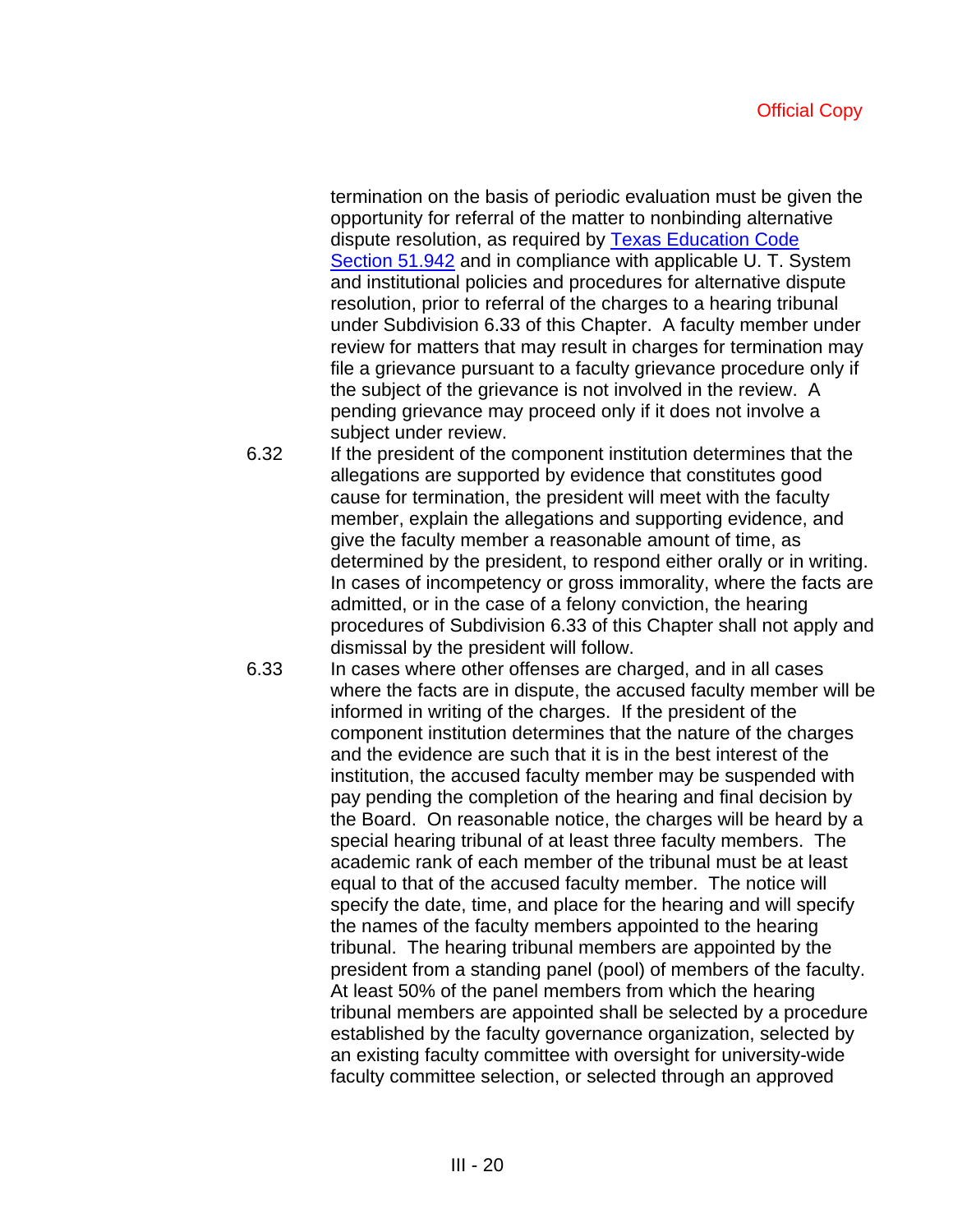process designed to provide appropriate faculty input into the selection. The remaining members of the panel shall be appointed by the president of a component institution. A minimum of one member of a hearing tribunal appointed by a president is to be from among panel members selected by the faculty input, existent faculty committee or faculty governance procedure.

- 6.331 In every such hearing the accused faculty member will have the right to appear in person and by counsel of the accused's selection and to confront and crossexamine witnesses who may appear. If the accused faculty member is represented by counsel, the institution is entitled to be represented by counsel from the Office of General Counsel.
- 6.332 The accused faculty member shall have the right to testify, but may not be required to do so, and may introduce in his or her behalf all evidence, written or oral, which may be relevant and material to the charges.
- 6.333 A stenographic or electronic record of the proceedings will be taken and filed with the Board, and such record shall be made accessible to the accused.
- 6.334 A representative of the institution may appear before the hearing tribunal to present witnesses and evidence in support of the charge against such faculty member, and such institutional representatives shall have the right to cross-examine the accused faculty member (if the faculty member testifies) and the witnesses offered on behalf of the faculty member. The institution has the burden to prove good cause for termination by the greater weight of the credible evidence.
- 6.335 The hearing tribunal shall not include any accuser of the faculty member. If the accused faculty member is not satisfied with the fairness or objectivity of any member or members of the hearing tribunal, the faculty member may challenge the alleged lack of fairness or objectivity, but any such challenge must be made in writing to the hearing tribunal at least three week days prior to the date for the hearing. The accused faculty member shall have no right to disqualify any member or members from serving on the tribunal. It shall be up to each challenged member to determine whether he or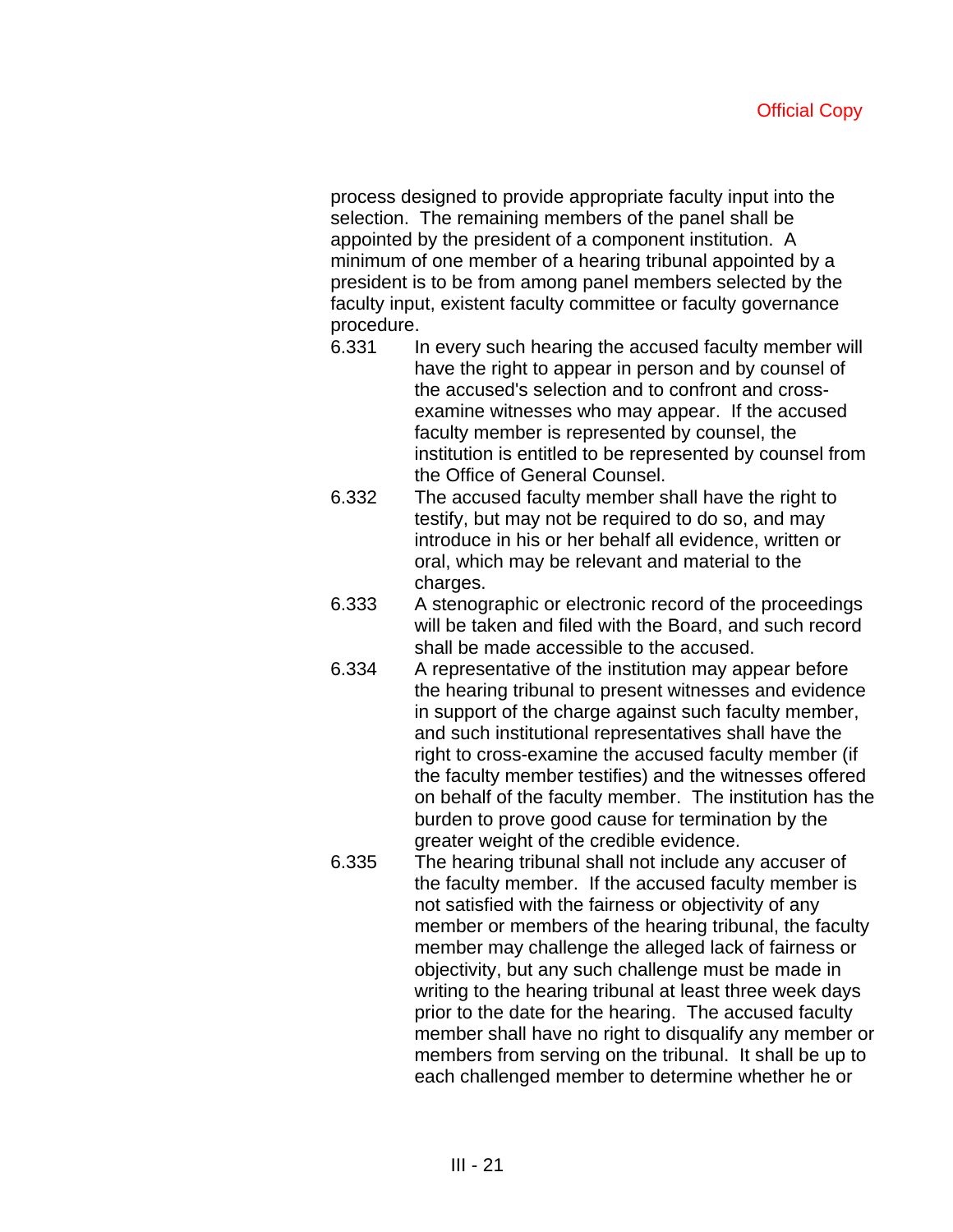she can serve with fairness and objectivity in the matter, and if any challenged member should voluntarily disqualify himself or herself, the president of a component institution shall appoint a substitute member of the tribunal from the panel described in Subdivision 6.33 of this Chapter.

- 6.336 The hearing tribunal, by a majority of the total membership, will make written findings on the material facts and a recommendation of the continuance or termination of the accused faculty member. The hearing tribunal, by a majority of its total membership, may make any supplementary suggestions it deems proper concerning the disposal of the case. The original of such findings and the recommendation, with any supplementary suggestions, shall be delivered to the Board and a copy to the accused. If minority findings, recommendations, or suggestions are made, they shall be similarly treated. The original transcript of the testimony and the exhibits shall also be forwarded to the Board.
- 6.34 The Board, by a majority of the total membership, will approve, reject, or amend such findings, recommendations, and suggestions, if any, or will recommit the report to the same tribunal for hearing additional evidence and reconsidering its findings, recommendations, and suggestions, if any. Reasons for approval, rejection, or amendment of such findings, recommendations, or suggestions will be stated in writing and communicated to the accused.
- 6.35 Full-time faculty members, including professional librarians with academic titles, who are notified in accordance with Subsection 6.7 of this Chapter that they will not be reappointed or who are notified in accordance with Subdivision 6.23 or Subsections 6.7 or 6.8 of this Chapter that the subsequent academic year will be the terminal year of appointment shall not be entitled to a statement of the reasons upon which the decision for such action is based. Such a decision shall only be subject to review pursuant to the following procedures:
	- 6.351 The affected faculty member may present a grievance, in person, to the chief academic officer on an issue or subject related to the nonrenewal decision. The chief academic officer shall meet with the faculty member. Unless a review by a hearing tribunal is requested and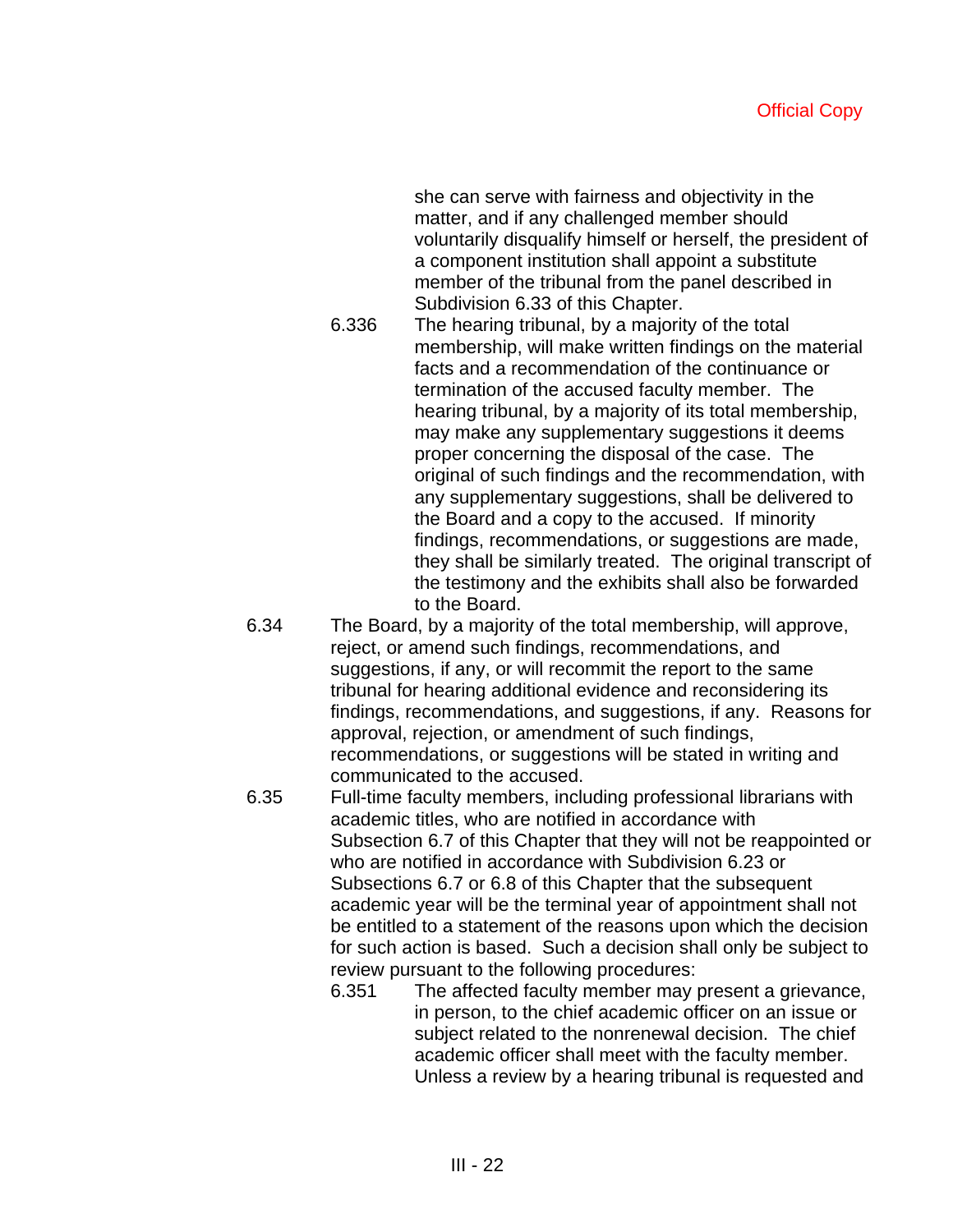granted pursuant to Subparagraph 6.352 of this Chapter, the nonrenewal decision shall not be subject to further review.

- 6.352 A review by a hearing tribunal shall be granted only in those cases where the affected faculty member submits a written request for review by a hearing tribunal to the president of a component institution and describes in detail the facts relied upon to prove that the decision was made for reasons that are unlawful under the Constitution or laws of Texas or the United States. If the president determines that the alleged facts, if proven by credible evidence, support a conclusion that the decision was made for unlawful reasons, such allegations shall be heard by a hearing tribunal under the procedures in Subsection 6.3 of this Chapter as in the case of dismissal for cause, with the following exceptions:
	- (1) The burden of proof is upon the affected faculty member to establish by the greater weight of the credible evidence that the decision in question was made for reasons that are unlawful under the Constitution or laws of Texas or the United States;
	- (2) The administration of the institution need not state the reasons for the questioned decision or offer evidence in support thereof unless the affected faculty member presents credible evidence that, if unchallenged, proves the decision was made for unlawful reasons;
	- (3) The hearing tribunal shall make written findings and recommendations based on the evidence presented at the hearing and shall forward such findings and recommendations with the transcript and exhibits from the hearing to the president;
	- (4) The president may approve, reject, or amend the recommendations of the hearing tribunal or may reach different conclusions based upon the record of the hearing. The decision of the president shall be final.

### 6.4 Required Compliance with Laws Every faculty member and employee is expected to obey all federal, State, and local laws, and particularly Texas Penal Code Section 42.01, and Texas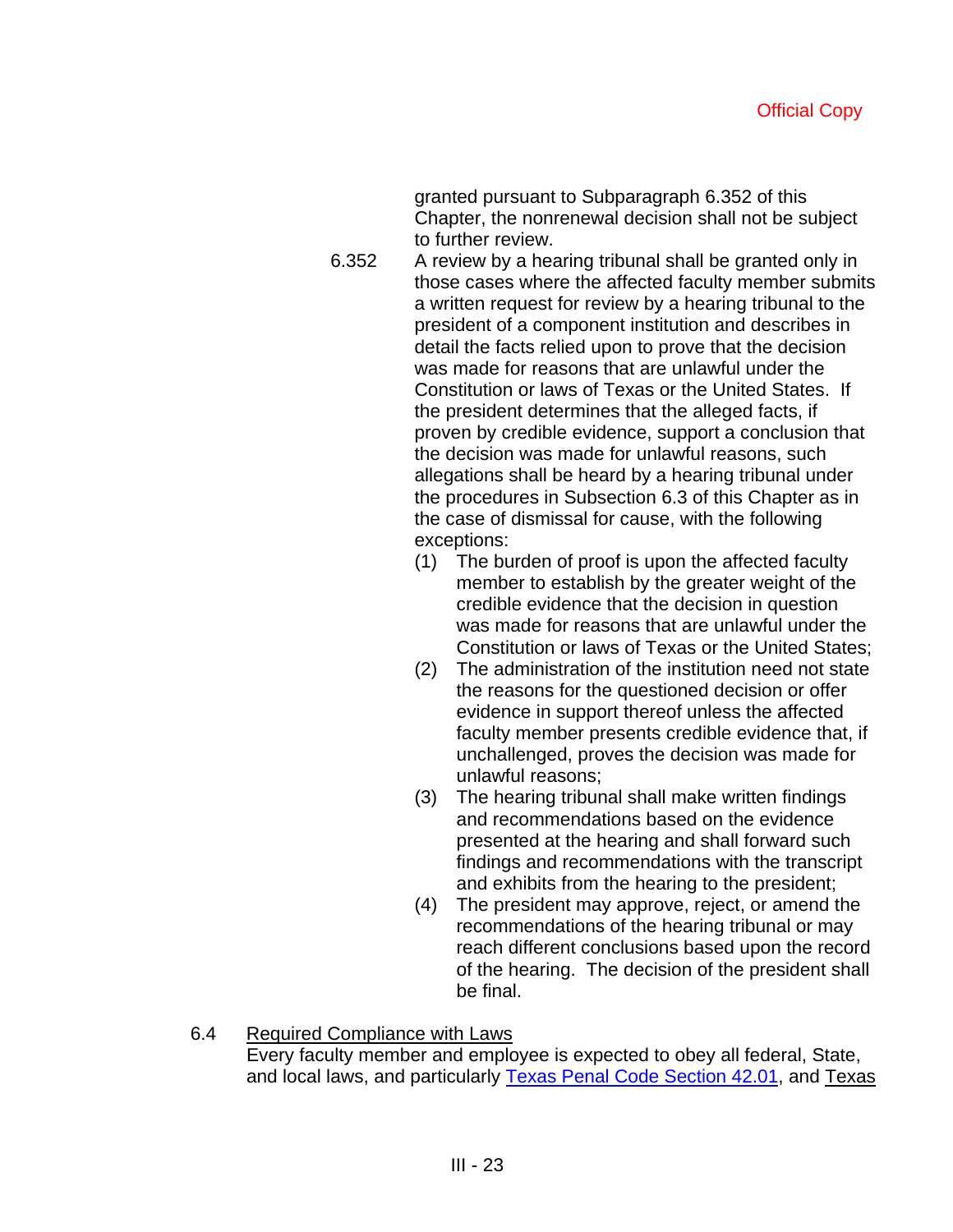Education Code Sections 4.30 and 4.31. Any faculty member or employee who violates any provision of these three statutes is subject to dismissal as a faculty member or employee, notwithstanding any action by civil authorities on account of the violation.

#### 6.5 Prohibition on Disruptive Activity

Any employee of the System or a component institution who, acting singly or in concert with others, obstructs, disrupts or interferes with any teaching, educational, research, administrative, disciplinary, public service, or other activity, meeting, or event authorized to be held or conducted on campus or on property or in a building or facility owned or controlled by the System or component institution is subject to discipline, including dismissal. Obstruction or disruption includes but is not limited to any act that interrupts, modifies, or damages utility service or equipment, communication service or equipment, university computers, computer programs, computer records, or computer networks accessible through System or institutional computer resources.

# 6.6 Standards of Conduct

The minimum standards of individual conduct required by the penal statutes of Texas or the United States are both expected and required of every faculty member and employee of the System and its component institutions. Any faculty member or employee who violates the minimum standards of conduct required by any felony statute of Texas or the United States is subject to dismissal as a faculty member or employee, regardless of whether or not any action is taken against the faculty member or employee by civil authorities on account of such violation. If action for dismissal is taken, the appropriate administrative official shall proceed with the action in the same manner as he or she would in the case of a violation by a faculty member or employee of any other provision of these rules and regulations or a provision of any Handbook of Operating Procedures.

#### 6.7 Notice for Nonrenewal of Nontenured Faculty

In the event of decision not to reappoint a nontenured faculty member in an academic rank specified in Subdivision 6.21 of this Chapter, written notice will be given him or her not later than March 1 of the first academic year of probationary service if the appointment expires at the end of that academic year, or not later than December 15 of the second academic year of probationary service if the appointment expires at the end of that academic year. After two or more academic years written notice shall be given not later than 30 days prior to the end of the then current academic year that the subsequent year will be the terminal academic year of appointment and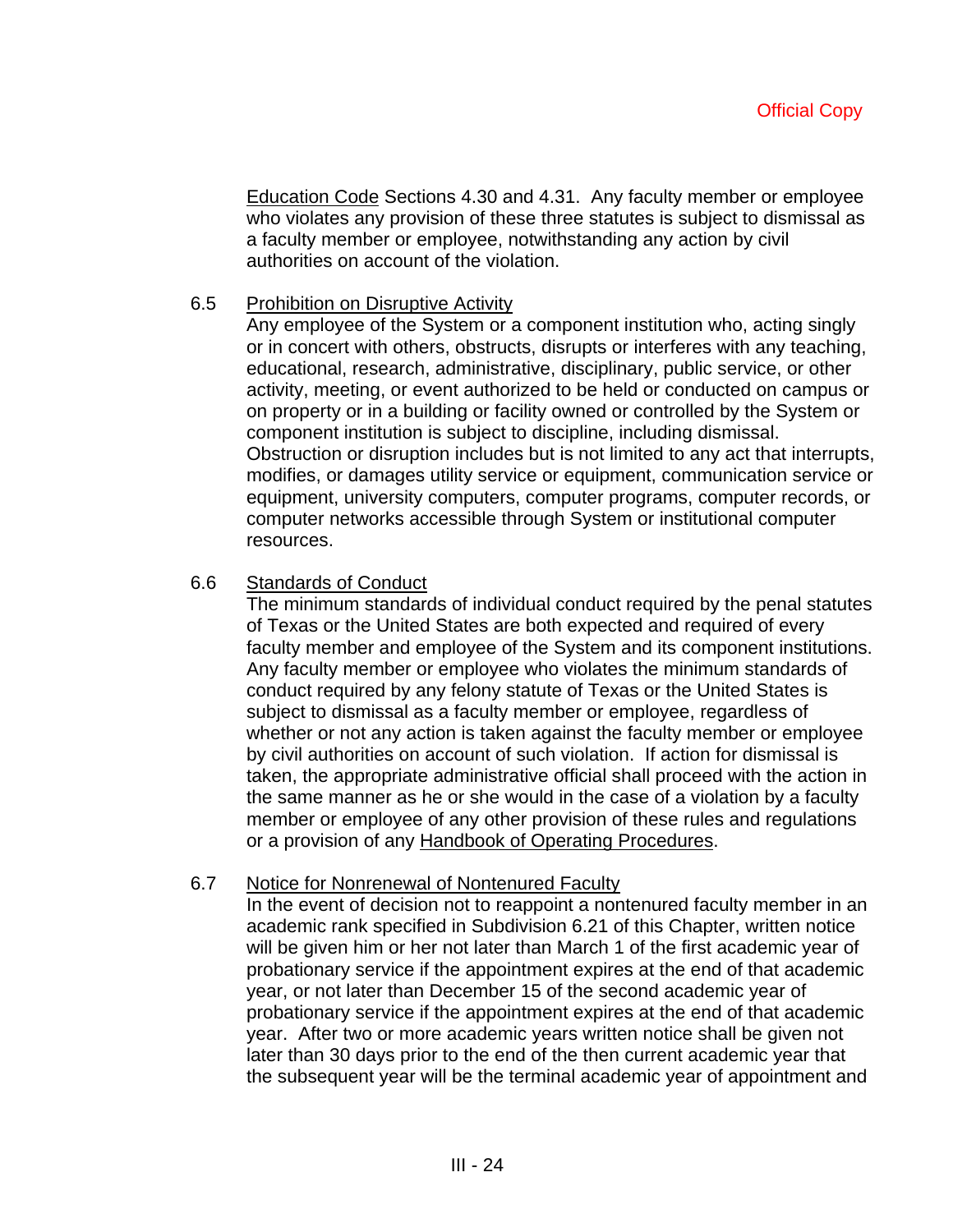a Memorandum of Appointment shall be provided to such faculty member in accordance with Subdivision 1.61 of this Chapter. The notice required by this Subsection is not applicable where termination of employment is for good cause under Subsection 6.3 of this Chapter.

### 6.8 Notice for Faculty on Term Tenure

A faculty member serving a seven-year term appointment shall be given notice not later than 30 days prior to the end of the sixth academic year of such appointment period that the subsequent academic year will be the terminal year of employment or that, subject to the approval of the Board, at the conclusion of the subsequent academic year he or she will be reappointed to a seven-year term appointment. A Memorandum of Appointment shall be provided to such faculty member in accordance with Subdivision 1.61 of this Chapter.

# 6.9 Tenure and Reappointment Only Effective by Notice

Reappointment of nontenured members of the faculty to a succeeding academic year, reappointment of members of the faculty who are serving a seven-year term appointment to a succeeding seven-year term appointment, or the award of tenure or a seven-year term appointment, may be accomplished only by notice by the president of a component institution or his or her delegate with the approval of the Board. Notwithstanding any provisions of Subdivision 6.23, or Subsection 6.7 or 6.8 of this Chapter to the contrary, no person shall be deemed to have been reappointed or to have been awarded tenure or a seven-year appointment because notice is not given or received by the time prescribed in Subdivision 6.23, or Subsection 6.7 or 6.8 or in the manner prescribed in Subsection 6.(11) of this Chapter. Should it occur that no notice is received by the time prescribed in Subdivision 6.23, or Subsection 6.7 or 6.8, it is the duty of the academic employee concerned to make inquiry to determine the decision of the president of a component institution, who shall without delay give the required notice to the academic employee.

# 6.(10) Current Mailing Address Required

Each faculty member shall keep the president of the component institution or his or her delegate notified of his or her current mailing address. The written notice required by Subdivision 6.23, or Subsection 6.7 or 6.8 of this Chapter shall be sent by certified mail, return receipt requested, to the last address given by the faculty member.

6.(11) Abandonment of Academic Positions or Programs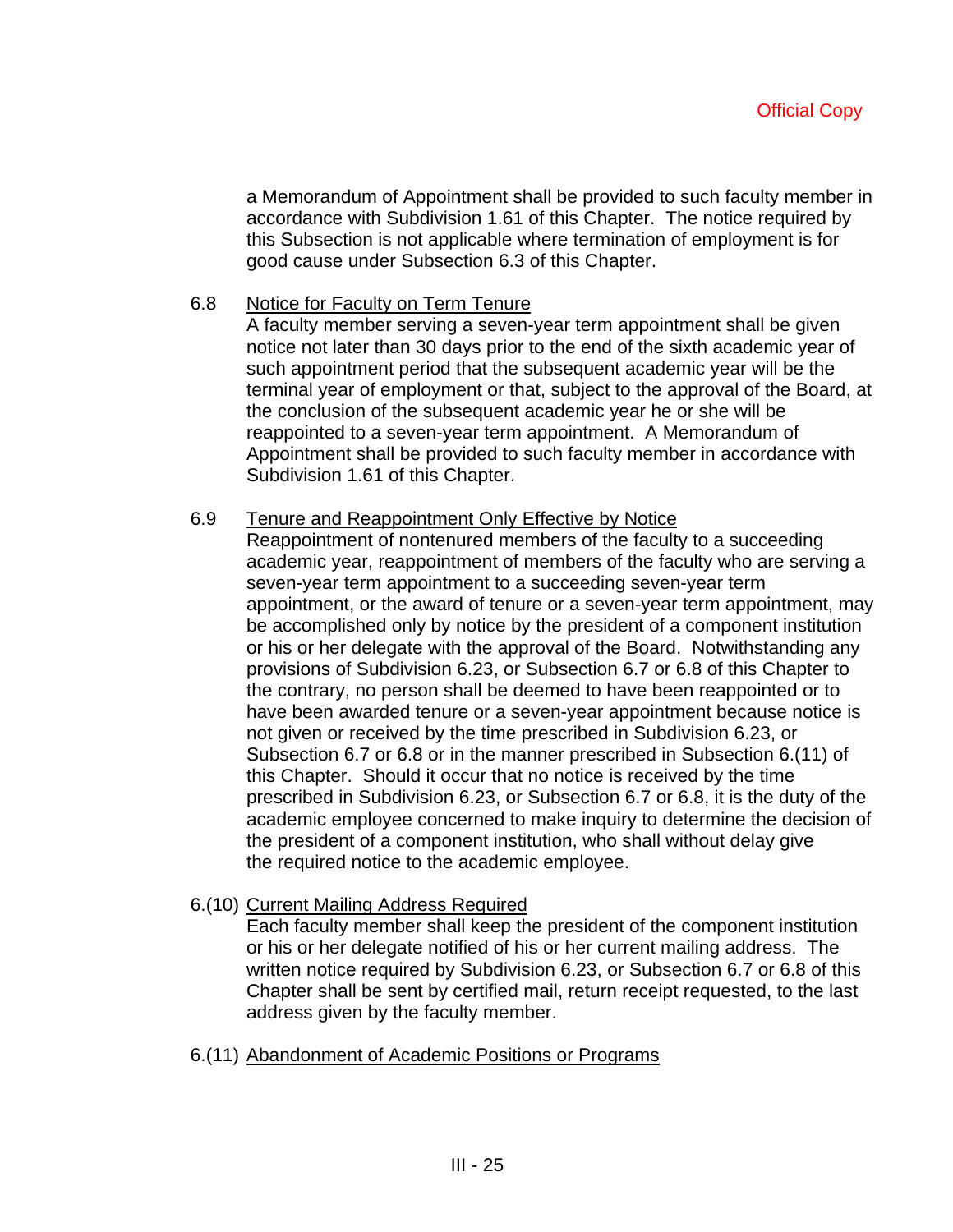The president of a component institution has the responsibility for determining when to eliminate occupied academic positions, the titles of which are given in Subdivision 1.62 of this Chapter, or abandon academic programs or both, subject to approval by the appropriate Executive Vice Chancellor. The decision of the president and the implementation of that decision shall be subject to the following minimum procedural requirements:

- 6.(11)1 An academic program under consideration for abandonment or an academic position that is under consideration for elimination for bona fide academic reasons should be reviewed in depth through procedures determined by the president;
- 6.(11)2 Tenured faculty in a program that is under consideration for abandonment or in an academic position that is under consideration for elimination will be notified and afforded an opportunity to contribute to the review process and have those contributions fairly considered;
- 6.(11)3 Upon completion of the review process, a recommendation with supporting rationale should be submitted to the academic vice president for review and recommendation to the president;
- 6.(11)4 If the president determines that an academic program should be abandoned or that one or more academic positions occupied by tenured faculty should be eliminated, or both, a request for approval with supporting documentation should be forwarded to the appropriate Executive Vice Chancellor;
- 6.(11)5 The date for abandoning or phasing out an academic program should take into consideration the time required for anticipated completion by students currently enrolled or to facilitate their placement in acceptable alternative programs;
- 6.(11)6 The administration will notify tenured faculty in a program to be abandoned or in an academic position that is to be eliminated and ask each faculty member to inform the president of a component institution or designee in writing of the faculty member's request for reassignment to other academic program(s) and to provide details of the faculty member's qualifications to teach in such academic program(s);
- 6.(11)7 The president of a component institution or designee will meet individually with tenured faculty who respond to discuss possible employment alternatives to termination;
- 6.(11)8 If the decision is not to retain, the president of a component institution or designee will send a written response stating reasons for not retaining the tenured faculty member;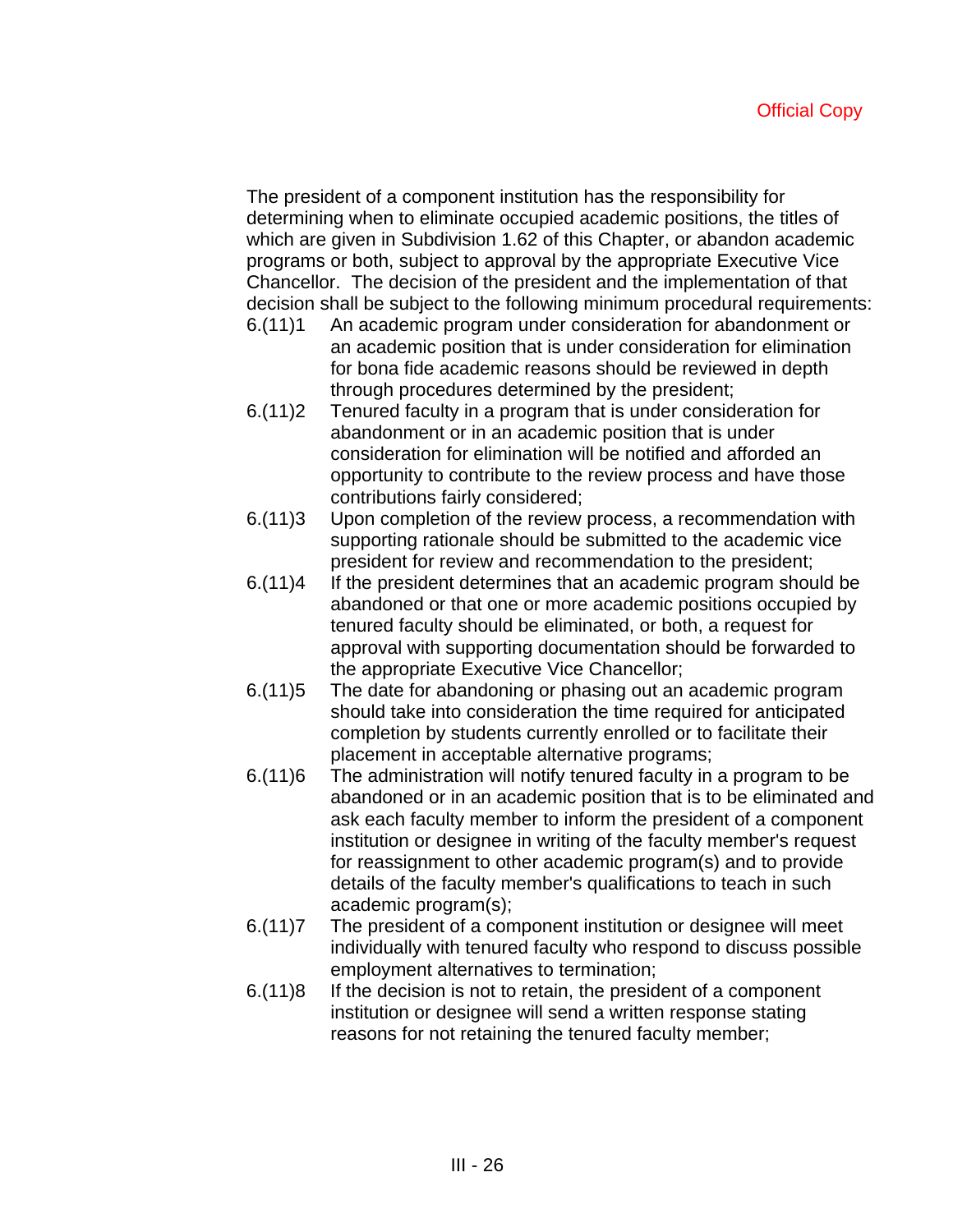- 6.(11)9 If retention of a tenured faculty member results in displacement of a tenured faculty member in another area, the displaced faculty member is entitled to above procedures;
- 6.(11)10 Any faculty member whose employment is terminated pursuant to this Subsection shall be informed of applicable benefits available upon termination, such as retirement, accrued leave, and opportunity to continue insurance coverage;
- 6.(11)11 U. T. System component institutions should provide appropriate assistance to affected faculty members concerning available alternative employment opportunities.

# 6.(12) Procedures for Financial Exigency

When such reductions are necessary as a result of financial exigency, the procedure for the selection and notification of those academic positions that are to be terminated shall be governed by this Section, and neither the procedures specified in Subsection 6.3 of this Chapter nor the notice requirements of Subdivision 6.23, or Subsection 6.7 or 6.8 of this Chapter shall be applicable.

- 6.(12)1 Upon determining the existence of a financial exigency and the need to reduce academic positions or academic programs, or both, the president of a component institution shall appoint a committee composed of faculty and administrative personnel to make recommendations to the president as to which academic positions and/or academic programs should be eliminated as a result of the financial exigency.
- 6.(12)2 The committee will review and assess the academic programs of the institution and identify those academic positions that may be eliminated with minimum effect upon the degree programs that should be continued. The review will include, but not be limited to, an examination of the course offerings, degree programs, supporting degree programs, teaching specialties, and semester credit hour production.
- 6.(12)3 Upon determining that one or more academic positions in a degree program or teaching specialty should be eliminated, the committee will recommend the particular position or positions to be terminated by reviewing the academic qualifications and talents of holders of all academic positions in those degree programs or teaching specialties, the needs of the program they serve, past academic performance, and the potential for future contributions to the development of the institution. Tenure status of a faculty member shall not be a consideration in the determination of whether a particular position should be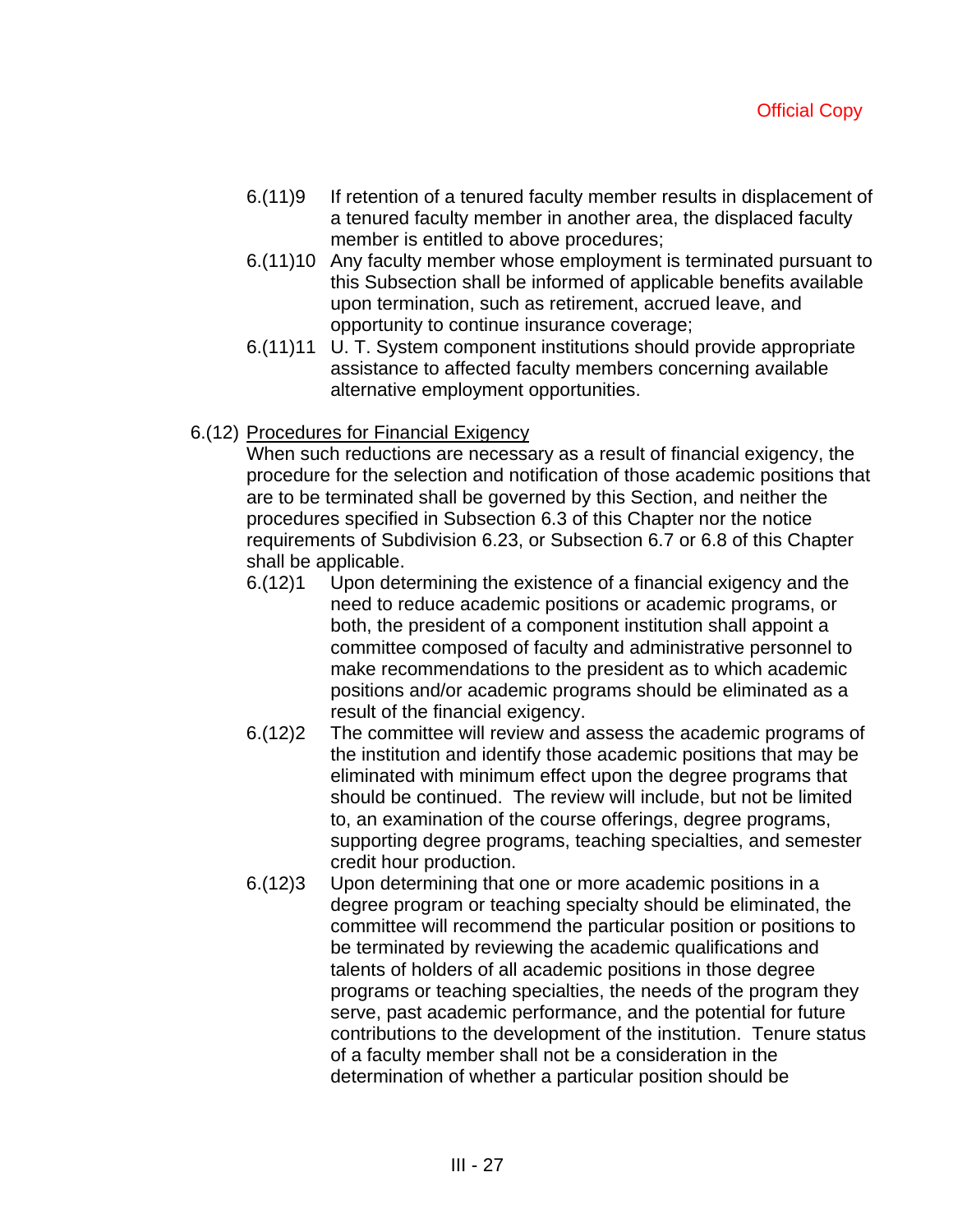eliminated except as permitted in Subdivision 6.(12)4 of this Chapter.

- 6.(12)4 If, in the opinion of the committee, two or more faculty members are equally qualified and capable of performing a particular teaching role, the faculty member or members having tenure shall be given preference over nontenured faculty. However, if such faculty have the same tenure status, consideration will be given to the need of the institution for capabilities for teaching in multiple disciplines, and the faculty member or members qualified by training and experience to teach in more than one discipline or area of specialization will be given preference over a faculty member or members qualified to teach in only one discipline or area of specialization. In other instances, length of service as a member of the faculty at the institution shall be the determining factor.
- 6.(12)5 Upon completion of its review, the committee shall promptly recommend to the president of a component institution those persons who may be terminated, ranked in order of priority, with the reasons for their selection. The president shall, with such consultation with institutional administrative officers as he or she may deem appropriate, determine which academic positions are to be terminated because of the financial exigency and shall give the holders of these positions written notice of the decision.
- 6.(12)6 Any person terminated due to financial exigency will be notified when a vacancy occurs in the same component institution in his or her field of teaching within the next two academic years following the termination. If such person makes timely application and is qualified for the position to be filled, he or she shall be offered employment in that position. If the vacancy is in a field of teaching in which two or more persons have been terminated because of financial exigency, all will be notified of the vacancy and of those so notified and making timely application, employment will be offered to the person who is the better qualified for the position to be filled.
- 6.(12)7 The president of a component institution shall appoint a hearing committee to hear any appeals for reconsideration of termination decisions based upon financial exigency. Within 30 days from the date of the notice of termination, a person shall have the right to appeal to the hearing committee for reconsideration of the termination decision. The appeal for reconsideration shall be in writing and addressed to the president of the institution. A person to be terminated who appeals to the hearing committee shall be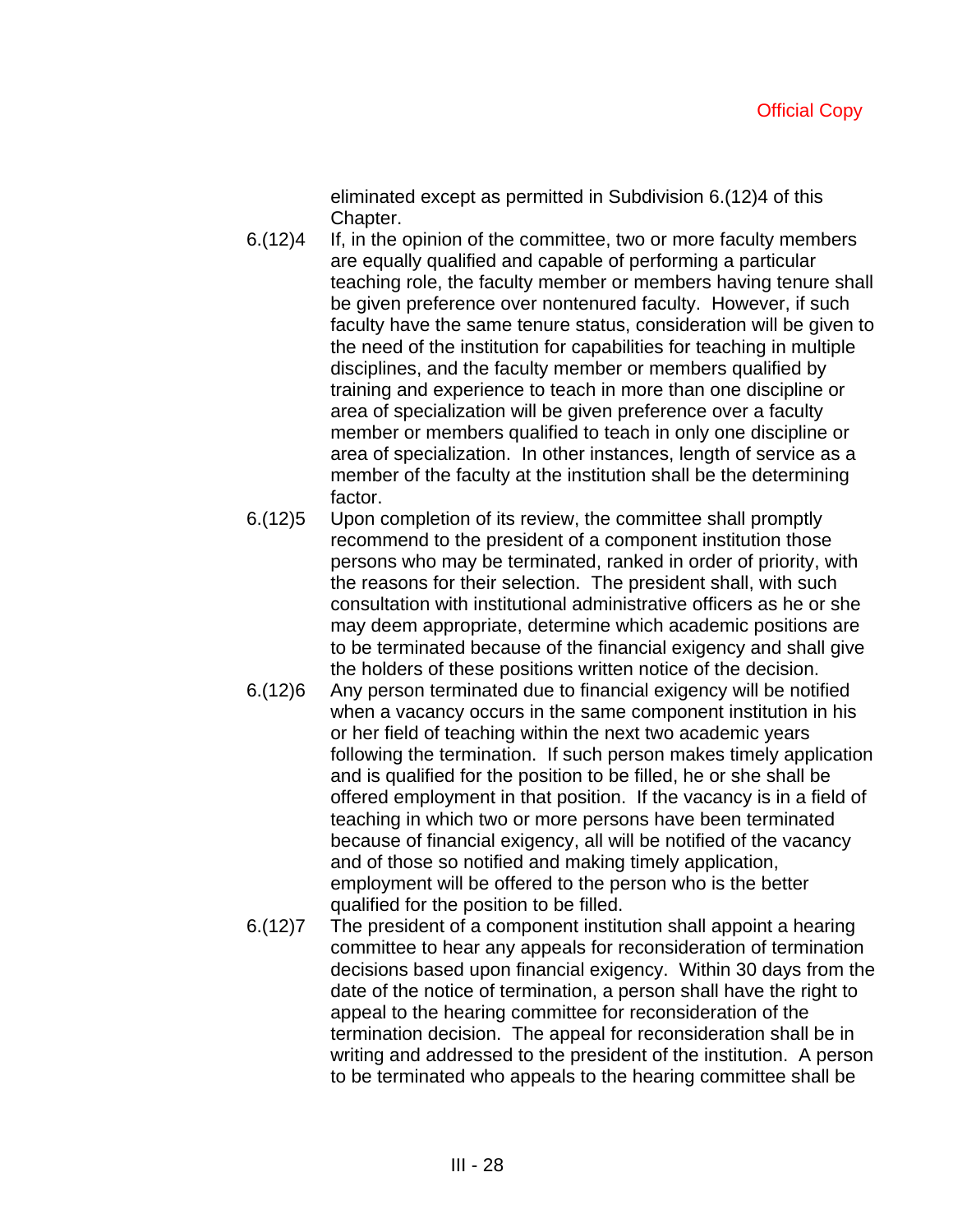given a reasonably adequate written statement of the basis for the initial decision to reduce academic positions and, upon request of the person, shall be given any written data or information relied upon in arriving at such decision.

- 6.(12)8 The hearing committee shall set the date, time, and place for hearing the appeal for reconsideration. Such hearing shall be held within 30 days of the date of the written request unless the person to be terminated waives such time requirement; however, such hearing shall be held within 90 days from the date of the request. The hearing committee shall conduct the hearing in accordance with the following conditions and procedures.
	- 6.(12)81 The hearing will be closed to the public unless requested to be open by the appealing person.
	- 6.(12)82 The appealing person may be represented by legal counsel at his or her expense.
	- 6.(12)83 The appealing person and the institution may offer any written evidence or oral testimony that is material to the issues.
	- 6.(12)84 The burden shall be upon the appealing person to show by a preponderance of the credible evidence that:
		- (a) Financial exigency was not in fact the reason for the initial decision to reduce academic positions; or
		- (b) The decision to terminate the appealing person as compared to another individual in the same discipline or teaching specialty was arbitrary and unreasonable.

No other issues shall be heard or considered by the hearing committee.

6.(12)9 The hearing committee shall make written findings of fact and recommendations to the president of a component institution t as soon as practical following the hearing. The president shall have the final decision to either accept or reject the recommendation of the hearing committee.

# Sec. 7. Rights and Responsibilities of Faculty Members as Citizens and as Teachers

- 7.1 Freedom in Research and Publication The teacher is entitled to full freedom in research and in the publication of the results, subject to the adequate performance of other academic duties.
- 7.2 Freedom in the Classroom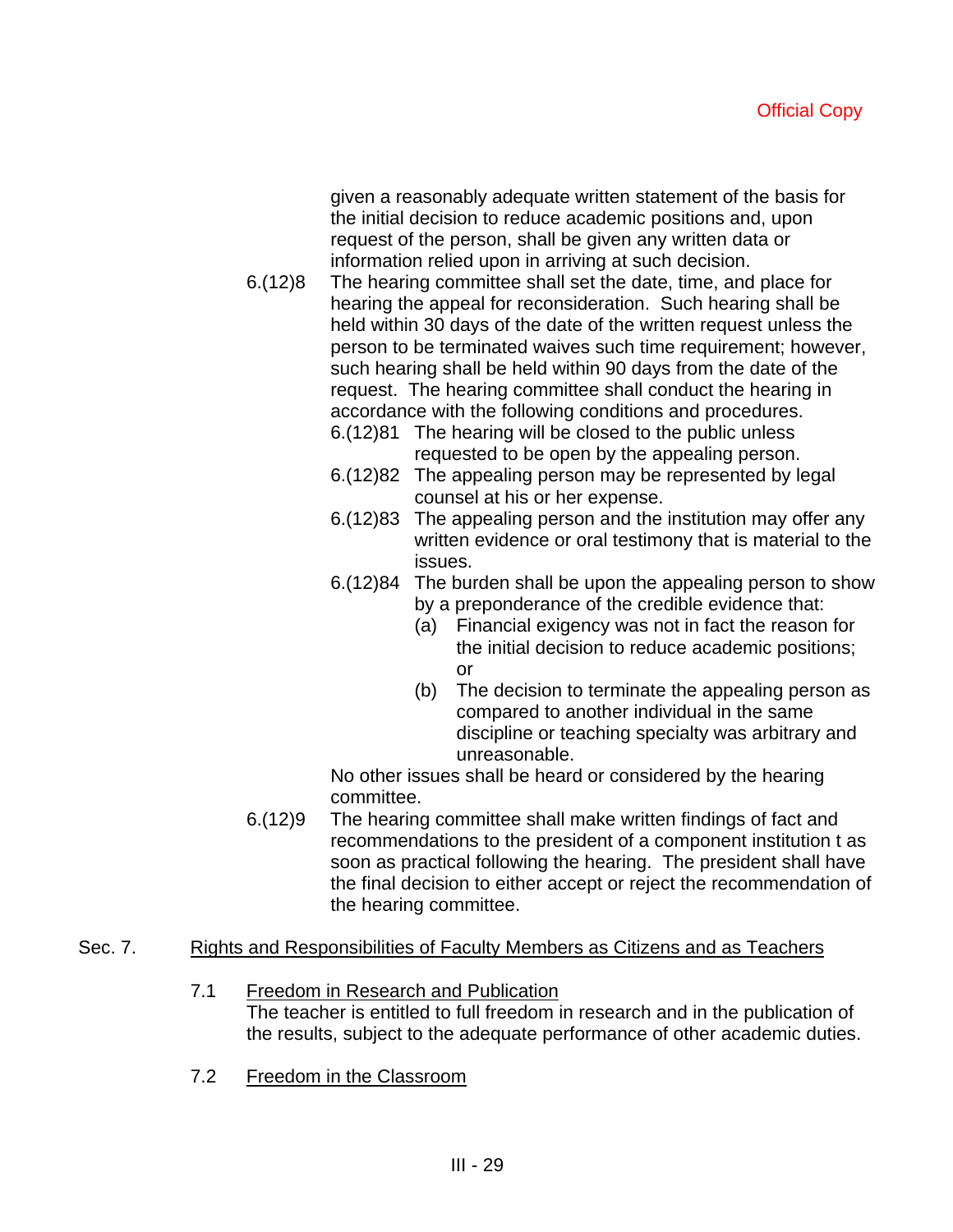The teacher is entitled to freedom in the classroom in discussing his or her subject, but is expected not to introduce into his or her teaching controversial matter that has no relation to his or her subject.

# 7.3 Special Obligations

The university teacher is a citizen, a member of a learned profession, and an officer of an educational institution supported by the State of Texas. When the teacher speaks or writes as a citizen, he or she should be free from institutional censorship or discipline, but the teacher's special position in the community imposes special obligations. As a person of learning and an educational officer, the teacher should remember that the public may judge the profession and the institution by his or her utterances. Hence, the teacher should at all times be accurate, should exercise appropriate restraint, should show respect for the opinions of others, and should make it plain that the teacher is not an institutional spokesman.

### Sec. 8. The Greater Duties of a Member of the Teaching Staff

8.1 List of Duties

Common practice has fixed the greater duties of a member of the teaching staff so clearly that many institutions do not even list them among their regulations. They are:

- 8.11 Teaching in the classroom, laboratory, seminar, or ward.
- 8.12 Studying, investigating, discovering, and creating.
- 8.13 Performing curricular tasks auxiliary to teaching and research, e.g., serving on faculty committees, attending to administrative and disciplinary tasks, promoting diligence and honest work in the student body.
- 8.14 Influencing beneficially students and citizens in various extracurricular ways.
- 8.2 Performance Valued

Performance as a teacher, as a scholar, as an administrator, and as an individual is valued greatly by any university, for in these four ways its work is chiefly done.

8.3 Duty to Cooperate with the Board

A State university being a public enterprise of maximum social importance, it is the duty of all persons connected with it to be as civic-minded as possible. It is also a duty to cooperate with the Board in carrying out the purposes and policies of the Board that are deliberately considered, usually by both the Board and the several faculties, in accordance with law and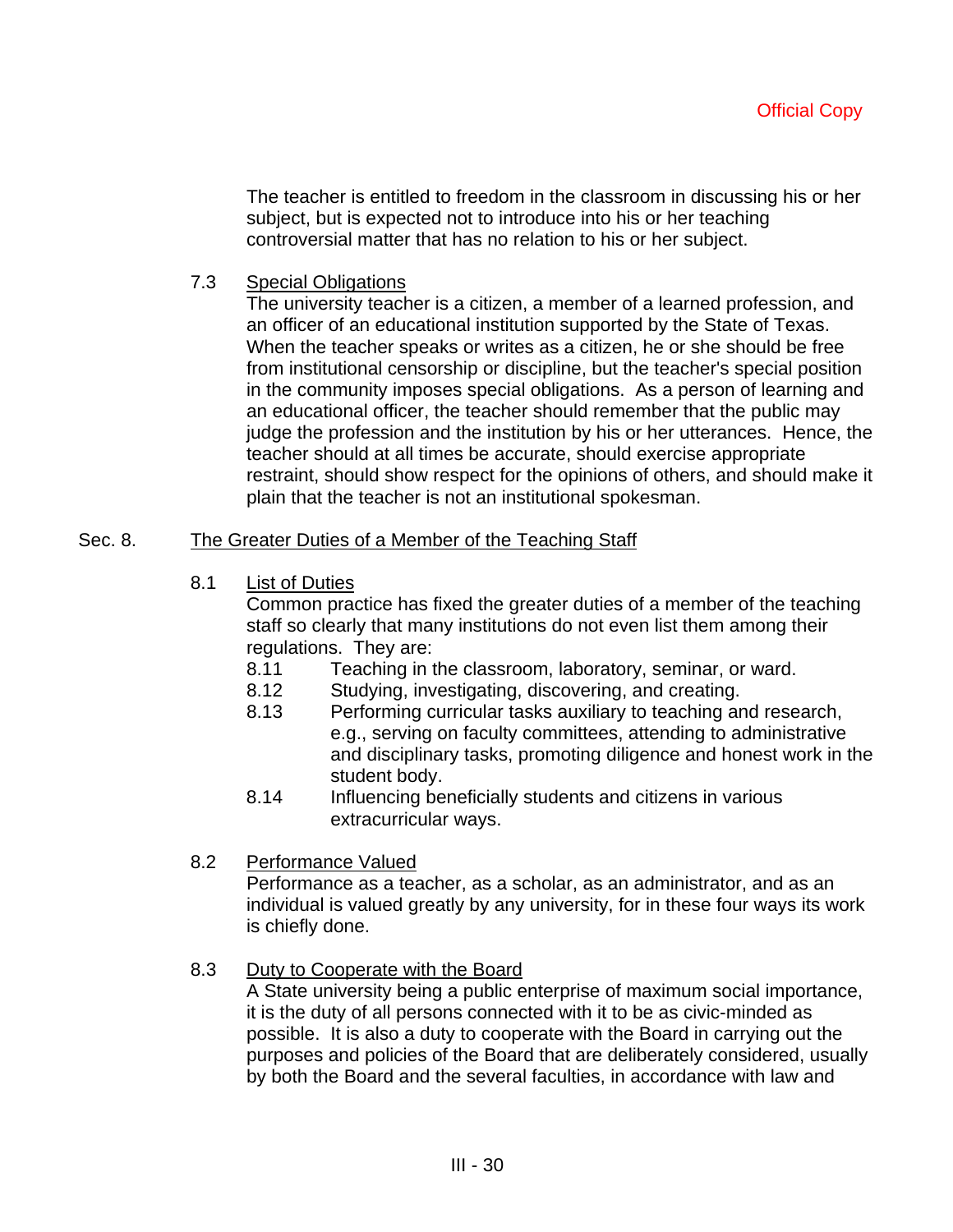designed to attain the best educational results with the resources available. The Regents and all administrative officers are entitled to the cheerful acquiescence of all staffs in carrying out the policies duly adopted. At the same time, administrative officers are expected to listen with an open and appreciative mind to criticisms and suggestions coming to them from members of their staffs.

### Sec. 9. Acquaintance with, Conformity to, Availability and Improvement of Regulations

9.1 Conformance to Rules and Regulations by Faculty

It is a specific and important duty of each member of the several teaching staffs to become acquainted with and to conform to all the rules and regulations relating to faculty and to the proper and orderly discharge of their work that are to be found set forth in both these Regents' Rules and Regulations and the institutional Handbook of Operating Procedures; in catalogs, announcements of courses, and other official publications; in printed or other material regularly prepared for the use of the staff; and in minutes of the faculties. To this end, copies of the Regents' Rules and Regulations, Part One, and the official institutional Handbook of Operating Procedures shall be reproduced by the president and distributed and located on campus as considered appropriate by the president. The president shall have one copy of the Rules and Regulations and the institutional Handbook of Operating Procedures available at an appropriate location in his or her office for ready reference. In addition, the president shall distribute a copy of these two documents to the secretary of the faculty or representative faculty body at the institution. The official, current copy of the Regents' Rules and Regulations will be maintained by the Counsel and Secretary to the Board and a Web-based version will be made available.

9.2 Duty to Recommend Desirable Changes It is also the specific duty of each member of the teaching staffs to consider the regulations and the routines in conforming to them and to propose what seem to be desirable changes in these regulations and routines to the appropriate faculty or official.

# Sec. 10. Communications, Appeals, and Hearings

10.1 Right to Propose Changes

Every member of a teaching staff has the right to propose changes in policies and procedures and to present arguments in support thereof.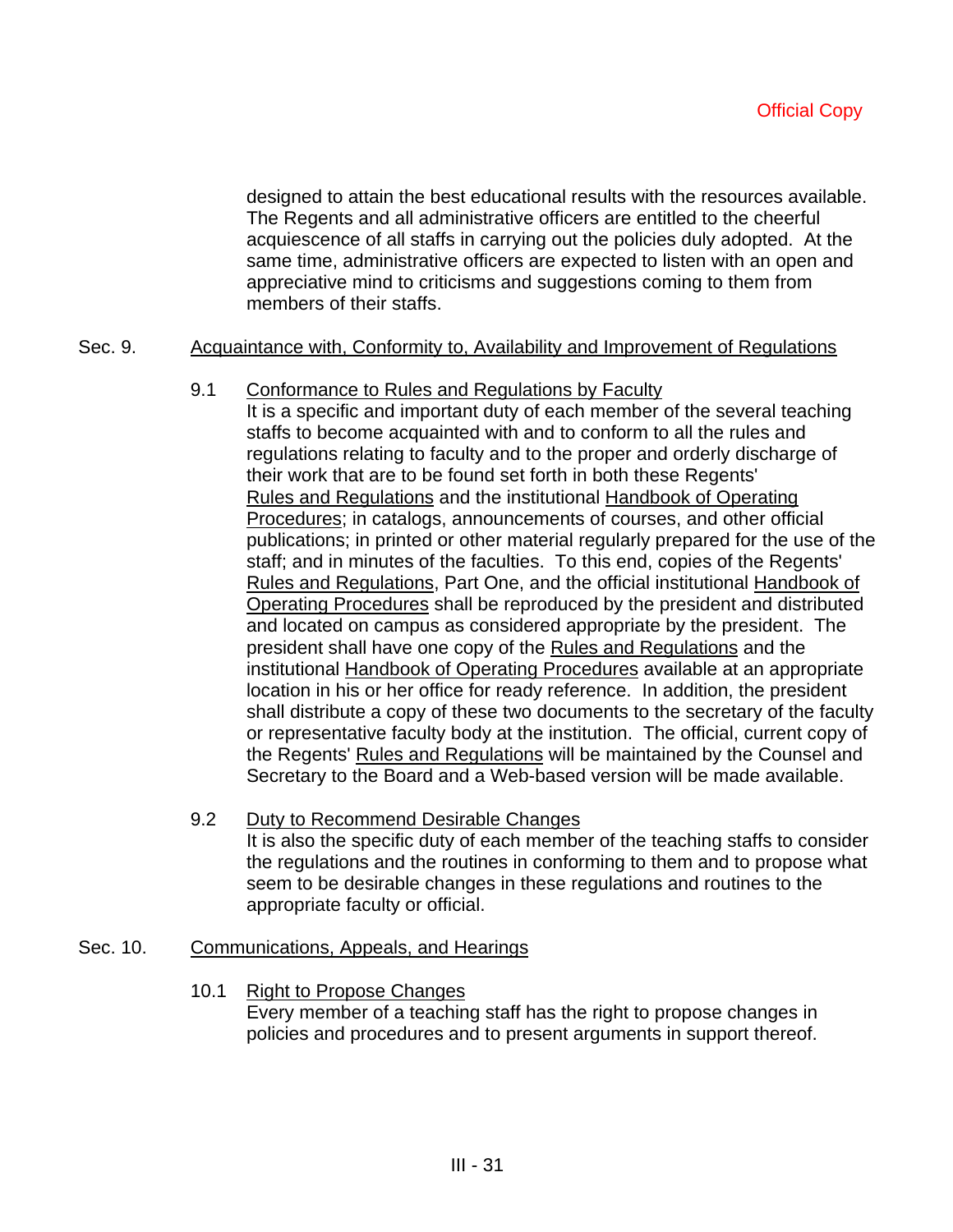- 10.11 Proposals should originate and follow routines as prescribed elsewhere in the Regents' Rules and Regulations or in the institutional Handbook of Operating Procedures.
- 10.12 When a proposal has been approved or amended by the appropriate institutional officials, faculties, and the component institution president, it shall then go to the appropriate Executive Vice Chancellor and the Chancellor for recommendation to the Board if such action is required.
- 10.13 When a proposal has been approved, amended, or rejected by the appropriate institutional officials, faculties, and the component institution president, any member or group of members of the staff may present an appeal in opposition to the action of the majority or in opposition to the recommendation of the institutional official or the component institution president, and this appeal, accompanied by reasons for and against the proposal, shall go through the prescribed administrative channels and shall be presented through the appropriate Executive Vice Chancellor to the Chancellor and thence to the Board for final action. The deans and other institutional officials, the component institution president, the appropriate Executive Vice Chancellor, the Chancellor, and the Board may invite both sides for personal conferences and discussions.
- 10.14 An authorized routine for proposals, with the right of appeal, having been herein fixed, it follows that proposals shall always be made in accordance therewith.
- 10.2 Rights of Voting Faculty

Every voting member of any faculty has the right and the duty to propose changes and to participate in debate in faculty meetings.

# Sec. 11. Communications with the Legislature and Other State Agencies or Officials

The Board is the only proper channel through which recommendations concerning the administration of the System, as a whole or in any of its parts, should reach the Legislature or other State agencies or officials.

Sec. 12. Office Hours

Members of the teaching staffs are expected to post on their office doors, and publish in any other manner required by the president of a component institution, office hours and conference periods most advantageous to students.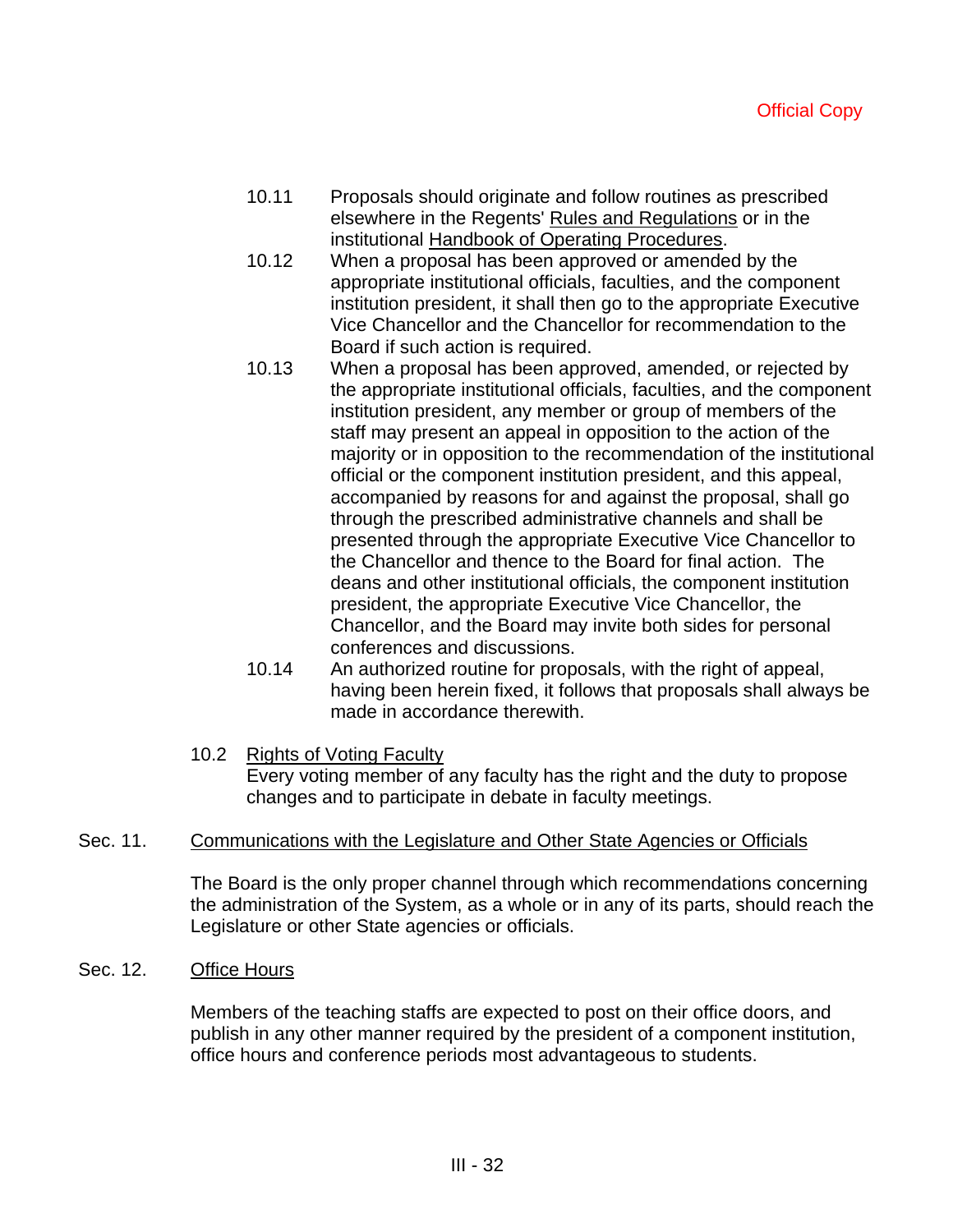### Sec. 13. Outside Employment, Service on Outside Boards, and Nonelective Positions of Honor, Profit, or Trust (*last amended 11/13/02)*

13.1 Consultative or Advisory Activities

Members of the faculty or staff of the System and the component institutions should not be discouraged from accepting appointments of a consultative or advisory capacity with governmental agencies, industry, or other educational institutions. The consideration to the System and the component institutions of such activity is the improvement of the individual by virtue of his or her continuing contact with nonacademic problems in the nonacademic world.

13.2 Limits on Outside Employment

The primary responsibility of members of the faculty and staff of the System and the component institutions is the accomplishment of the duties and responsibilities assigned to one's position of appointment; external consulting or other outside employment that interferes with those duties and responsibilities should not be accepted. In connection with any outside employment, faculty and staff must comply with State laws governing the conduct of State employees, including ethics standards and provisions prohibiting conflict of interest and use of State resources. For special provisions relating to standards of conduct for employees, see Section 4 of this Chapter.

13.3 Obligation to Furnish Expert Knowledge and Counsel

Even in the case of members of the faculty or staff specifically engaged only in residence work, there exists an obligation, usually intermittent, to furnish expert knowledge and counsel for public benefit free of charge, provided that the meeting of this obligation by a faculty or staff member does not interfere with his or her regular duties, and provided further that in meeting this obligation a full-time faculty or staff member shall avoid undue competition with legitimate private agencies.

13.4 Use of Stationery Prohibited

No member of the faculty or staff engaged in outside remunerative activities shall use in connection therewith the official stationery of the System or any of the component institutions, or give as a business address any building or department of the System or the component institution.

13.5 No Use of Professional Opinions for Advertising Every member of the faculty or staff who gives professional opinions must protect the System and the component institutions against the use of such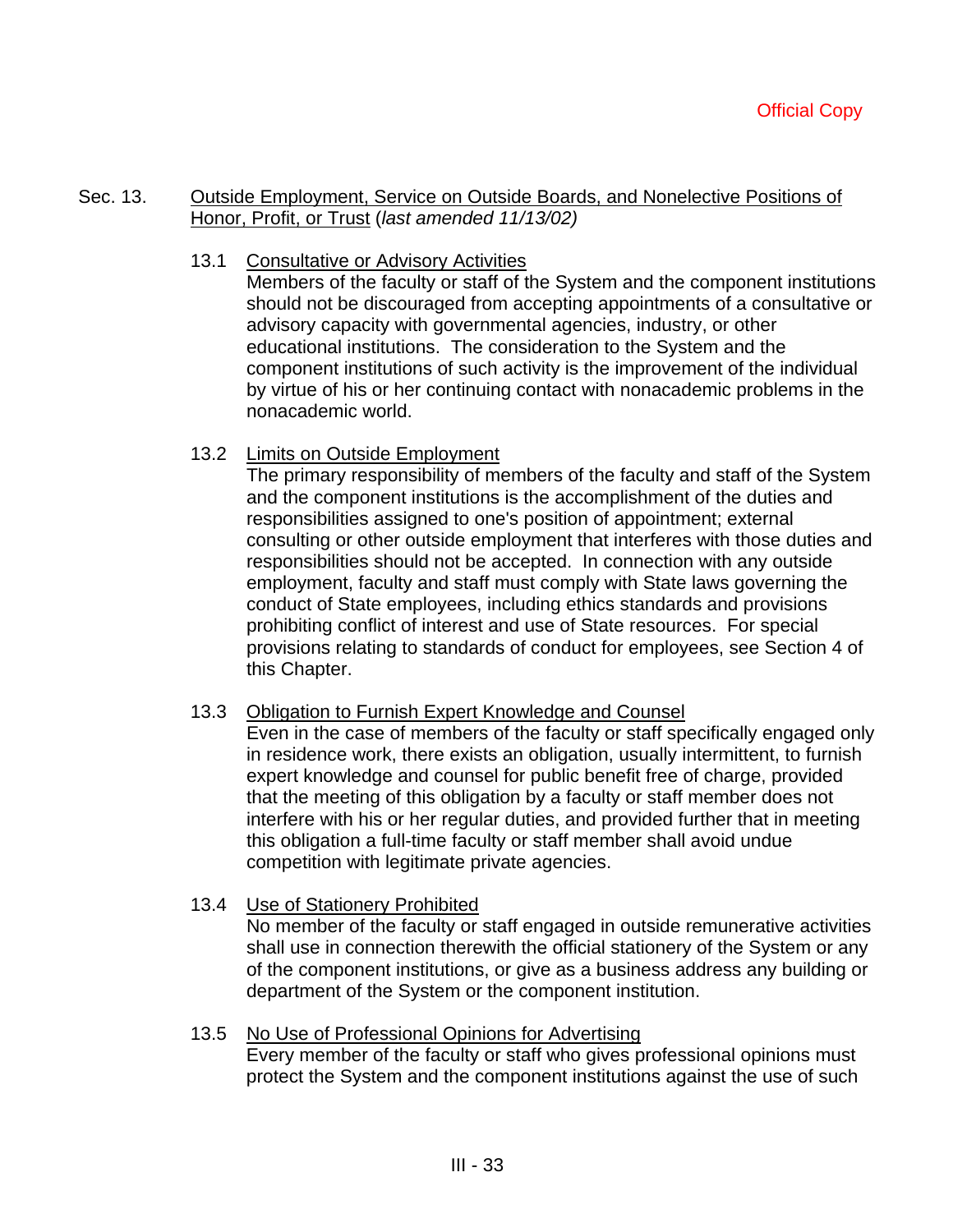opinions for advertising purposes. If the faculty or staff member does work in a private capacity, the faculty or staff member must make it clear to those who employ him or her that the work is unofficial and that the name of the System and the component institutions is not in any way to be connected with the faculty or staff member's name, except when used to identify the faculty or staff member as the author of work related to the faculty or staff member's academic or research area as more fully described in Part Two, Chapter XII, Section 2.

# 13.6 Advance Approval for Certain Activities

No member of the faculty or staff shall accept pay from private persons or corporations for tests, assays, chemical analyses, bacteriological examinations, or other such work that involves the use of property owned by the System or the component institutions, unless advance permission has been obtained from the Chancellor or the president of a component institution and provision has been made for compensation to the System or the component institutions.

# 13.7 Approval of Outside Employment

No full-time member of the faculty or staff employed by the System or the component institutions on a 12-month or nine-month basis shall be employed in any outside work or activity or receive from an outside source a regular retainer fee or salary until a description of the nature and extent of the employment has been filed with and approved by appropriate administrative officials as set forth in the policies of the System or the Handbook of Operating Procedures of each component institution. For special provisions relating to other State or federal employment, see Subsections 13.8 and 13.9 of this Chapter.

# 13.8 Nonelective Offices or Positions

Subject to the other provisions of this Section, a member of the faculty or staff of the System or the component institutions may hold other nonelective offices or positions of honor, trust, or profit with the State of Texas or the United States if holding the other offices or positions is of benefit to the State of Texas or is required by State or federal law and if there is no conflict between holding the office or position and holding the office or position with the System or the component institutions for which the member of the faculty or staff receives salary or compensation.

# 13.9 Required Docket Findings

Before a member of the faculty or staff of the System or the component institutions may accept an offer to serve in other nonelective offices or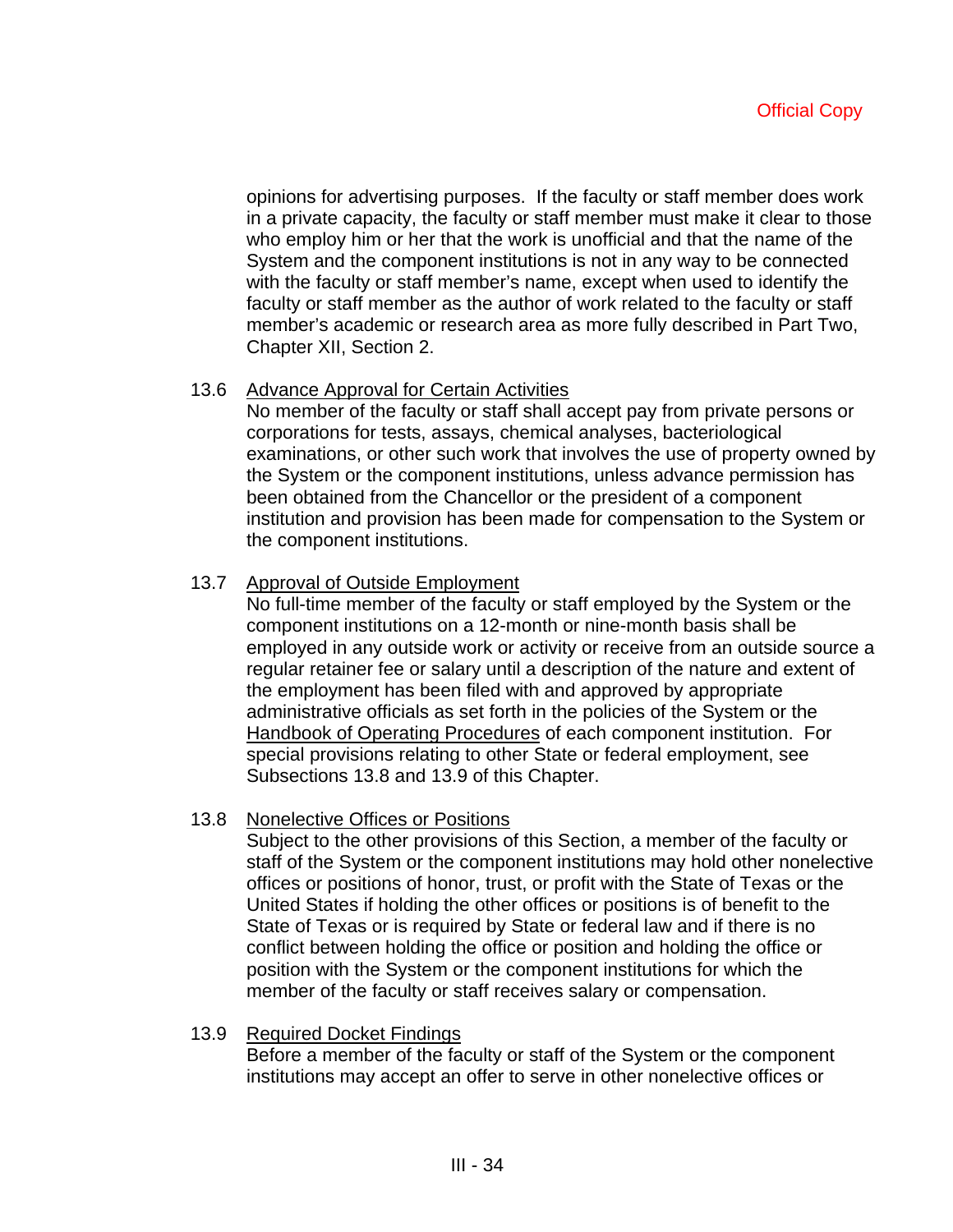positions of honor, trust, or profit with the State of Texas or the United States, the member of the faculty or staff must obtain from the appropriate administrative officials and the Board a finding via the Docket that the requirements of Subsection 13.8 of this Chapter have been fulfilled. The docket entry shall also record any compensation the employee is to receive from the nonelective office or position, including salary, bonus, or per diem payment.

### 13.(10) Service on Outside Boards

It is recognized that the Chancellor and other Executive Officers of the System and the presidents of component institutions may be asked to serve on the boards, councils or other governing or advisory bodies ("outside boards") of various business, civic, professional, and social organizations, both for profit and not-for-profit, and in compensated and noncompensated positions. Such service is generally deemed to be in the best interest of the System and the component institutions because it broadens the experience of the individuals involved and exposes the System and its component institutions to a larger audience of business, civic, professional, and social leaders.

To avoid conflicts of interest and to ensure that outside service does not distract from employment duties and obligations, the Chancellor shall promulgate a policy concerning approval of service on outside boards. The Chancellor shall provide a copy of the policy to the Board and shall notify the Board of any significant changes to the policy. Requests for approval of service on outside boards by the Chancellor or the Counsel and Secretary to the Board shall be made to the Chairman.

### Sec. 14. Holidays

All faculty, classified, and other nonteaching personnel are entitled to such holidays as are provided by the Legislature in the then current Appropriations Act and as are approved annually by the Executive Vice Chancellor for Business Affairs or alternate holidays approved in the official calendars of the various institutions by the Executive Vice Chancellor for Business Affairs. (See the Classified Personnel rules in the institutional Handbook of Operating Procedures.)

#### Sec. 15. Vacation

#### 15.1 Faculty Vacations as Provided by State Law

Vacations for faculty on 12-month appointments, classified personnel, and nonteaching personnel shall be as provided by State law. Vacations for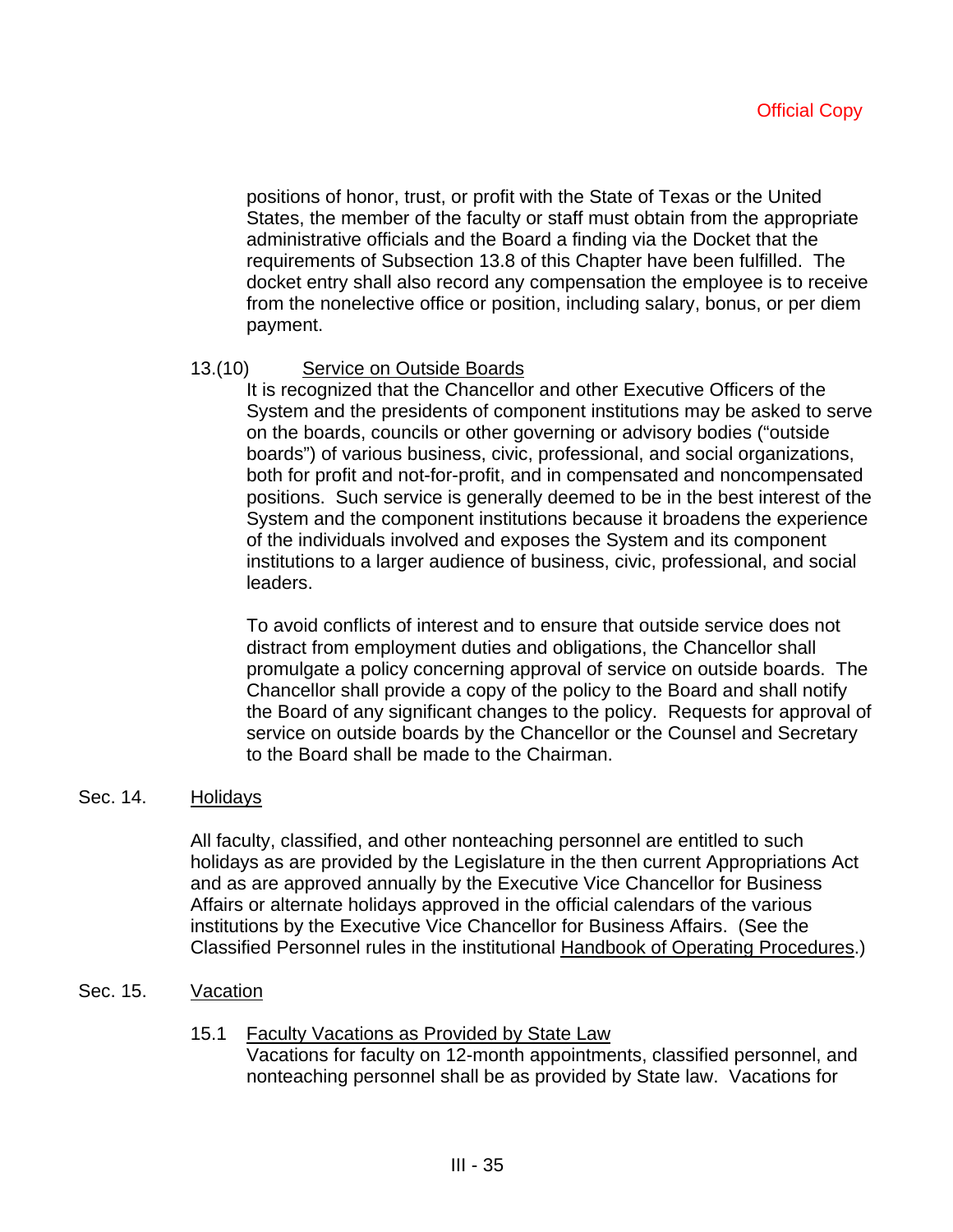hourly and part-time employees shall be on a percentage basis for the time appointed. (See the Classified Personnel rules in the institutional Handbook of Operating Procedures.)

### 15.2 Lump Sum Payment for All Vacation Leave

An employee who resigns, is dismissed, or separates from university employment shall be entitled to be paid in "lump sum" for all vacation leave entitlement duly accrued at the date of termination provided the employee has had continuous employment with the State of Texas for six months. The payment shall be calculated at the rate of compensation being paid the employee at the time of termination.

15.3 Accumulated Vacation Leave Payable to Employee's Estate In the case of death of an employee who has accumulated vacation leave, his or her estate will be paid for all accumulated vacation leave. The payment shall be calculated at a rate of compensation being paid the employee at the time of his or her death.

### Sec. 16. Leaves of Absence Without Pay

#### 16.1 Approval Requirements

With the interest of the institution being given first consideration and for good cause, leaves of absence without pay may be granted for a period within the term of appointment of a member of any faculty or staff, subject to the general conditions included herein. Leaves of absence for a first year or portion thereof or a second consecutive year's leave may be granted by the president or his or her designee. Leaves of absence for a third consecutive year will be granted only for the reasons outlined in this Subsection, Subsection 16.3, and Subsection 16.4 of this Chapter, following review and approval by the appropriate Executive Vice Chancellor.

# 16.2 Maximum Period for Leave

The maximum period for which a leave of absence will be granted is the end of the fiscal year in which the leave begins. In the case of faculty, the date for return to duty will generally coincide with the beginning of the next semester, following the period of absence.

# 16.3 Second Year of Leave

Except in unusual circumstances such as military service, reasons of health, continued graduate study, and public service or other activity that reflects credit on the institution and enhances an individual's ability to make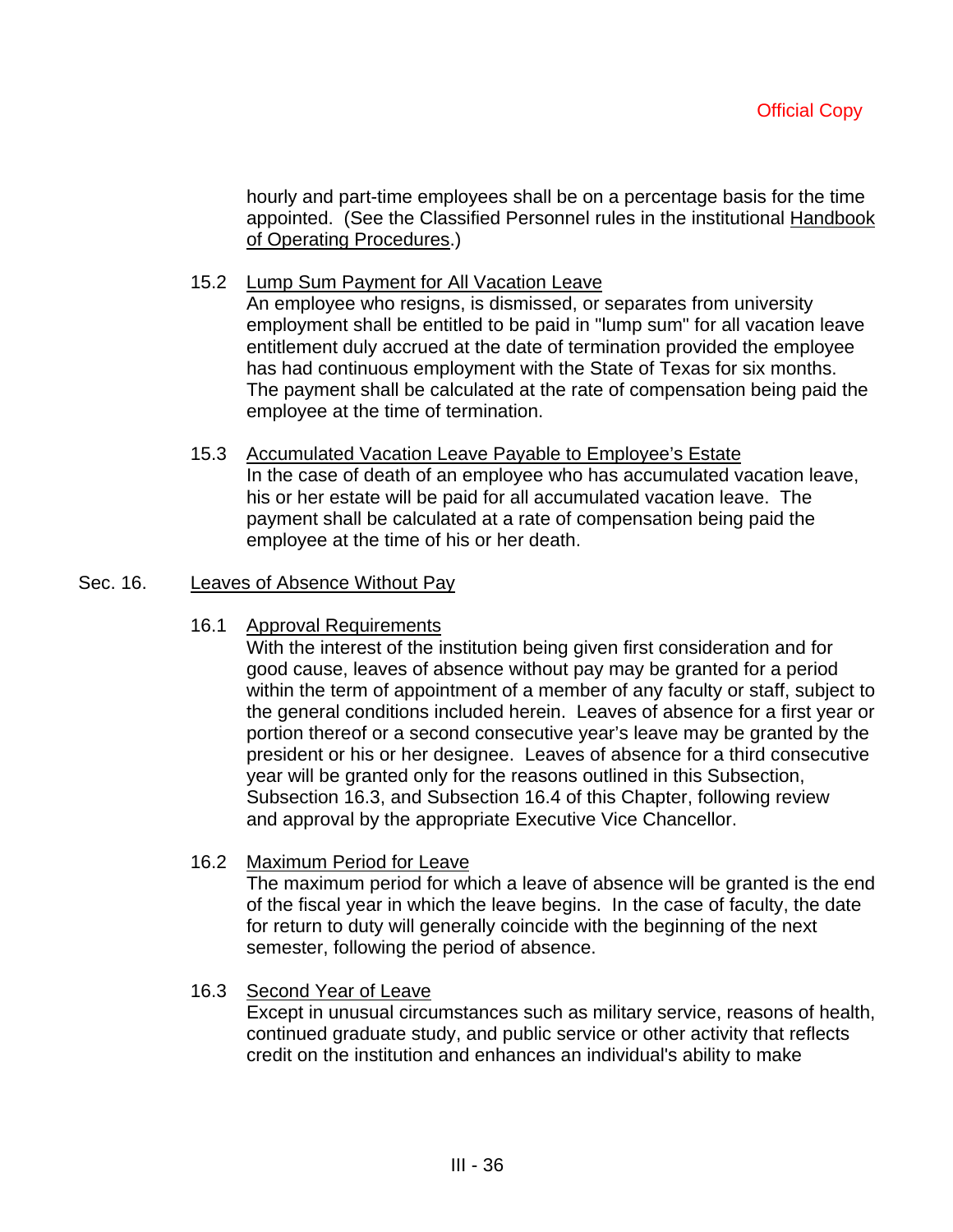subsequent contributions to the institution, a second consecutive year of leave will not be granted.

16.4 Third Year of Leave

Except in very unusual circumstances a third consecutive leave of absence for one year will not be granted.

- 16.5 Availability of Additional Leave After a return to duty of one year, the leave-of-absence privilege will again be available, subject to the conditions above.
- 16.6 Exhaustion of Accumulated Paid Leave Unless otherwise provided by or authorized pursuant to law, all accumulated paid leave entitlement must be exhausted before a leave of absence without pay may be granted, with the additional provision that sick leave must be exhausted in those cases where the employee is eligible to take sick leave.
- 16.7 Application of Family and Medical Leave

Upon expiration of Family and Medical Leave pursuant to these Rules and Regulations, an employee may be eligible for a leave of absence under this section. For leave of absence to participate in a political campaign, faculty development leave, parental leave, sick leave, leave for jury duty, leave for military duty, and leave related to on-the-job injuries, see other sections of these Rules and Regulations.

### Sec. 17. Faculty Development Leaves

Faculty development leaves for faculty members may be granted as set out in Texas Education Code Section 51.101 et seq. The law provides that after two consecutive academic years at the same institution faculty members as defined in this Act may be considered for a faculty development leave for one academic year at one-half his or her regular salary or for one-half academic year at his or her full regular salary. Such leaves shall be granted pursuant to procedures outlined in the Act and to the limitations therein.

Sec. 18. Parental Leave

Parental leave for all employees shall be as provided by State law.

Sec. 19. Sick Leave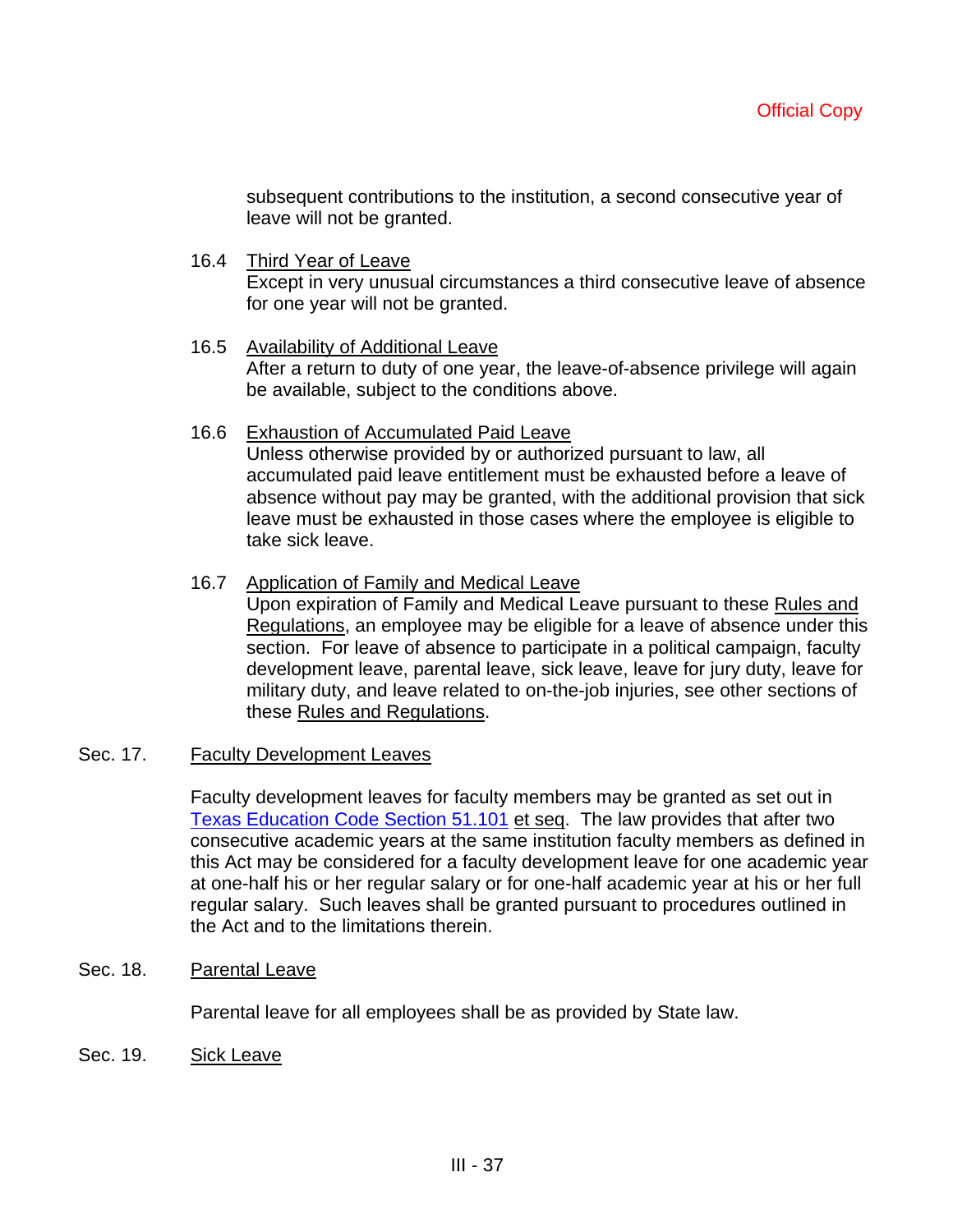### 19.1 State Law Requirements

Sick leave for all employees, including faculty, nonteaching personnel, and classified personnel, shall be as provided by State law.

### 19.2 Continuation of Usual Duties

In cases where illness incapacitates a member of an institutional or professional staff, arrangements for carrying on his or her usual duties must be made through appropriate administrative channels with the Chancellor or the president of the component institution.

19.3 Estate Paid for Accumulated Sick Leave In the case of death of an employee who has accumulated sick leave, the estate will be paid for the accumulated sick leave as permitted by law. The payment shall be calculated at the rate of compensation being paid the employee at the time of death.

### Sec. 20. Leave for Jury Duty

Necessary time off for jury duty is allowed without loss of pay or vacation leave.

#### Sec. 21. Leave for Military Duty

A leave of absence not to exceed 15 working days in any one calendar year is granted faculty or staff members who, as members of the National Guard or Official Militia of Texas or members of any of the Reserve Component institutions of the Armed Forces, shall be engaged in authorized training or duty, ordered or authorized by proper authority. During such periods, the employee is absent without loss of efficiency rating, vacation time, or salary; and when relieved from military duty, the employee is restored to the position and status he or she previously held. A leave of absence with full pay shall be provided any employee who is called to active duty with the National Guard by the Governor of Texas. Such leave shall in no way be charged against the employee's vacation or sick leave privileges. The chief business officer of each institution may prescribe forms and procedures for such leaves.

# Sec. 22. Family and Medical Leave

Any employee, whether faculty, classified, or administrative, may request and receive a leave of absence without pay for up to 12 weeks per year for family and medical reasons specified by the Family and Medical Leave Act of 1993 and accompanying regulations governing the Act, as set forth in approved institutional and System policies. Eligibility criteria are defined in the Act. Upon expiration of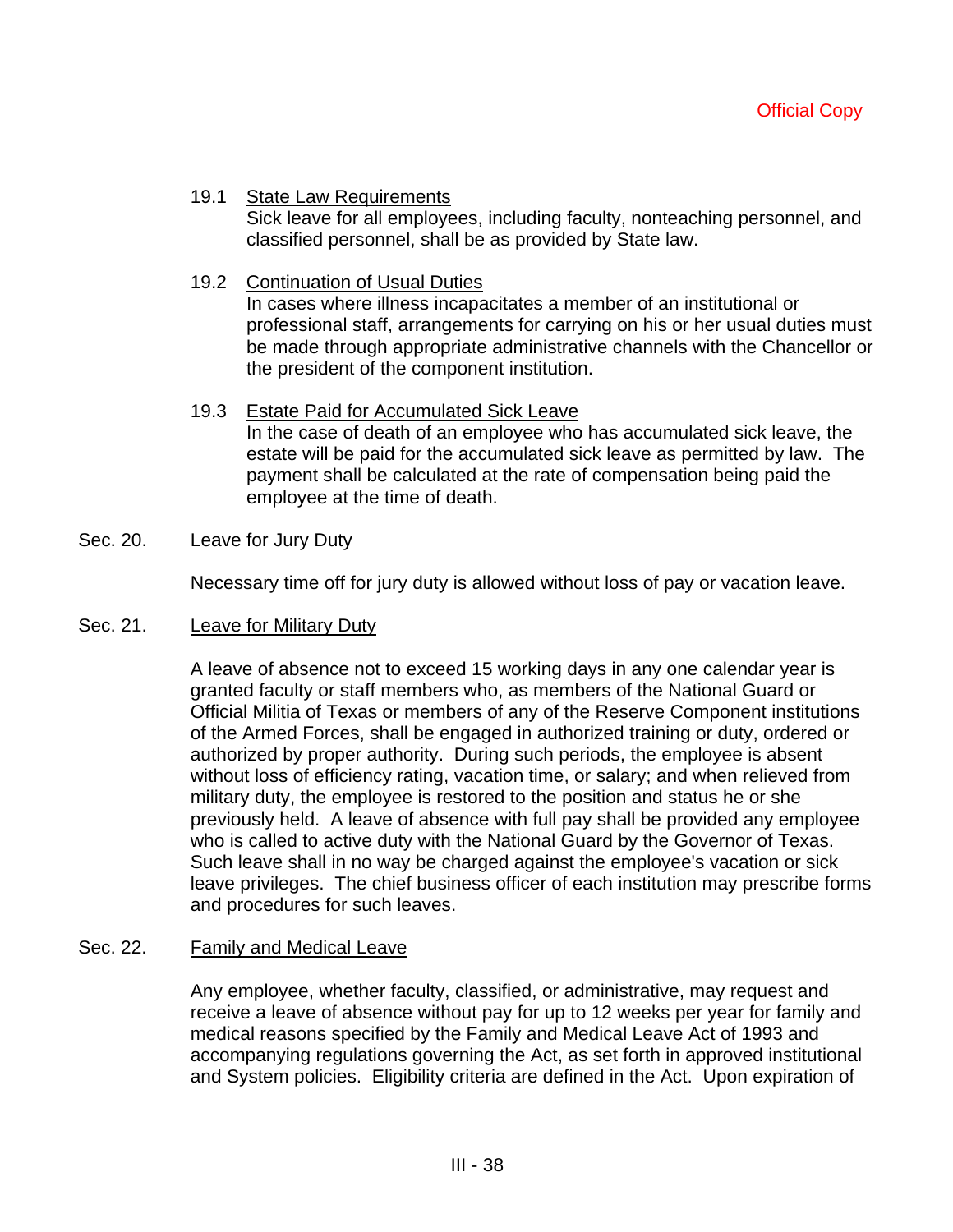the 12 weeks of leave taken pursuant to the Family and Medical Leave Act, an employee may be eligible for a leave of absence without pay pursuant to Part One, Chapter III, Section 16 of the Regents' Rules and Regulations.

### Sec. 23. Absence from Usual and Regular Duties

### 23.1 Conditions for Approved Absence

Authorization for any member of a faculty or staff to be absent from his or her usual and regular duties will be granted only under the following conditions:

- 23.11 When such absence is on State business, and
- 23.12 When appropriate provisions are made to carry on the duties of the absent person without additional expense to the institution; or
- 23.13 In the case of military leave, not to exceed 15 working days each year.
- 23.2 Institutional Regulations

Permission to be absent from usual and regular duties shall be obtained as prescribed in institutional regulations.

#### Sec. 24. Compensation for Correspondence and Extension Teaching

Full-time employees on 12-month appointments may receive additional compensation for correspondence course and/or extension center teaching, but may not receive additional compensation for summer school teaching. Full-time employees on nine-month appointments may receive additional compensation for correspondence course and/or extension center teaching during the nine-month period and also may be paid for summer school teaching. Compensation rates for correspondence course and extension center teaching shall be paid at rates set from year to year by the Chancellor or the president of a component institution and approved via the operating budget approval process.

# Sec. 25. Textbooks and Other Materials Prescribed for the Use of Students

#### 25.1 Board Policy Requirement

The policy of the Board concerning textbooks and other materials prescribed for the use of students is as follows:

25.11 Although generally the individual instructor or the department should have wide discretion in the choice of materials to be used in the courses offered by the department, frequent changes in the textbooks prescribed should be discouraged and should be made only for cogent reasons.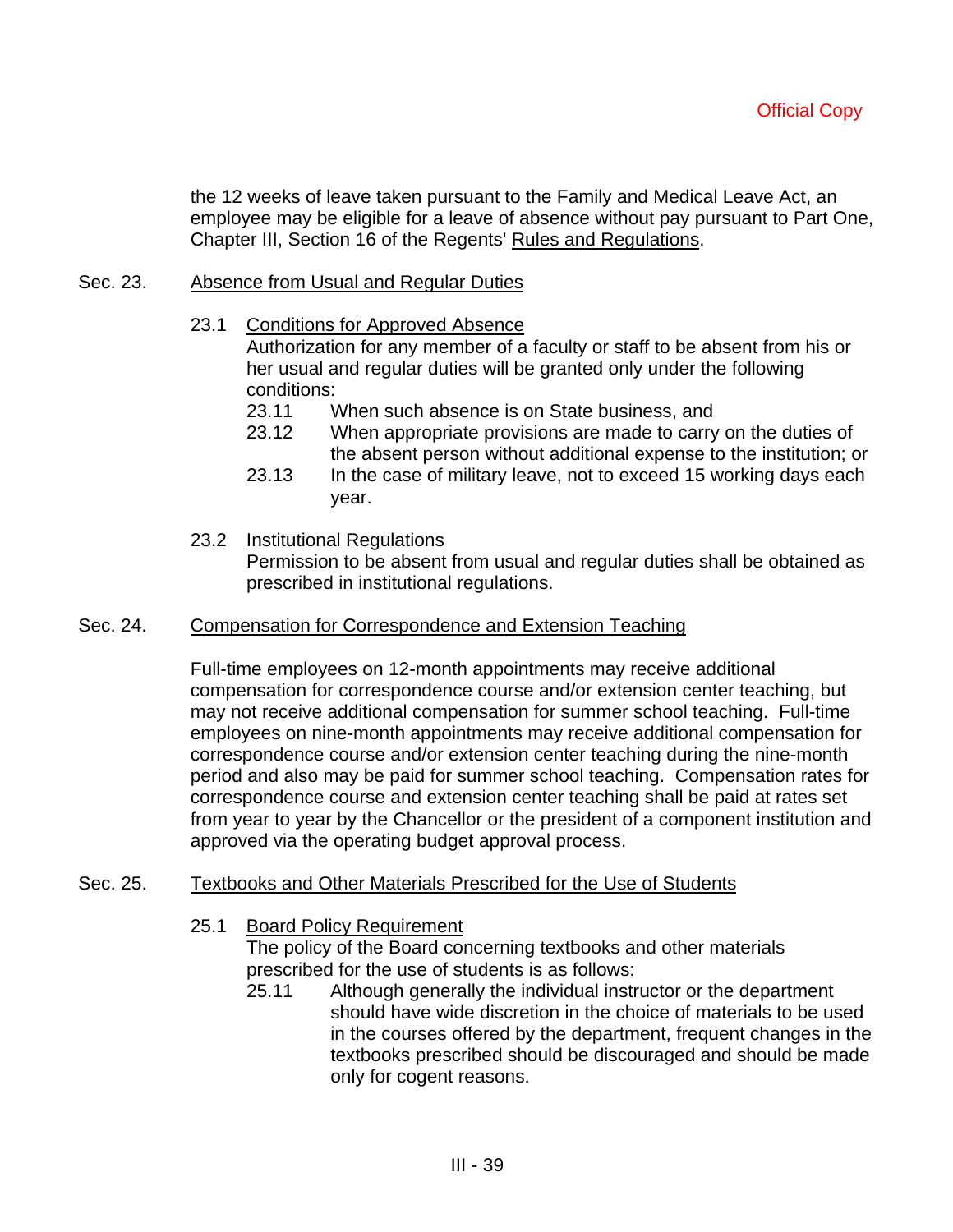- 25.12 Although the authorship of books, outlines, manuals, and similar materials by members of the faculty and staff should be encouraged, the prescribed use of these for students is a responsibility that goes beyond that of the individual author. Where practical and equitable, the charge for outlines, syllabi, and similar materials prescribed for the use of students should be borne by the department. Whenever an approved incidental fee includes a charge for such materials distributed through the classroom, the prices should be as low as possible, consistent with the payment of any required royalty to the author or authors.
- 25.2 Change in Textbook

Any proposed change in the textbook of any course, within one year from the date of first adoption, shall be approved by the departmental faculty, and a statement of the reasons for change shall be transmitted by the chairman of the department through the dean to the chief academic and administrative officers.

# 25.3 Faculty Authored Materials

Textbooks, notebooks, manuals, or other materials for the use of students of a component institution, written or prepared by a member of the faculty of that institution, shall not be prescribed for the use of students in that institution or sold to such students until approved by the dean, chief academic officer, and president of a component institution, pursuant to policies included in the institutional Handbook of Operating Procedures. At a minimum, these policies should provide for consultation with departmental faculty.

### Sec. 26. Sectarian Courses Prohibited

No course of instruction of a sectarian character shall be taught in the System or any of its component institutions. (Texas Education Code Section 65.38.)

# Sec. 27. Acceptance of Money from Students

- 27.1 Prohibition on Collection of Fees or Sales to Students Members of teaching staffs, without previous and special approval of the Board, shall not collect from students any fees or charges to be expended for institutional purposes, and shall not sell to students books, notes, or similar student supplies.
- 27.2 No Pay for Extra Instruction by Certain Faculty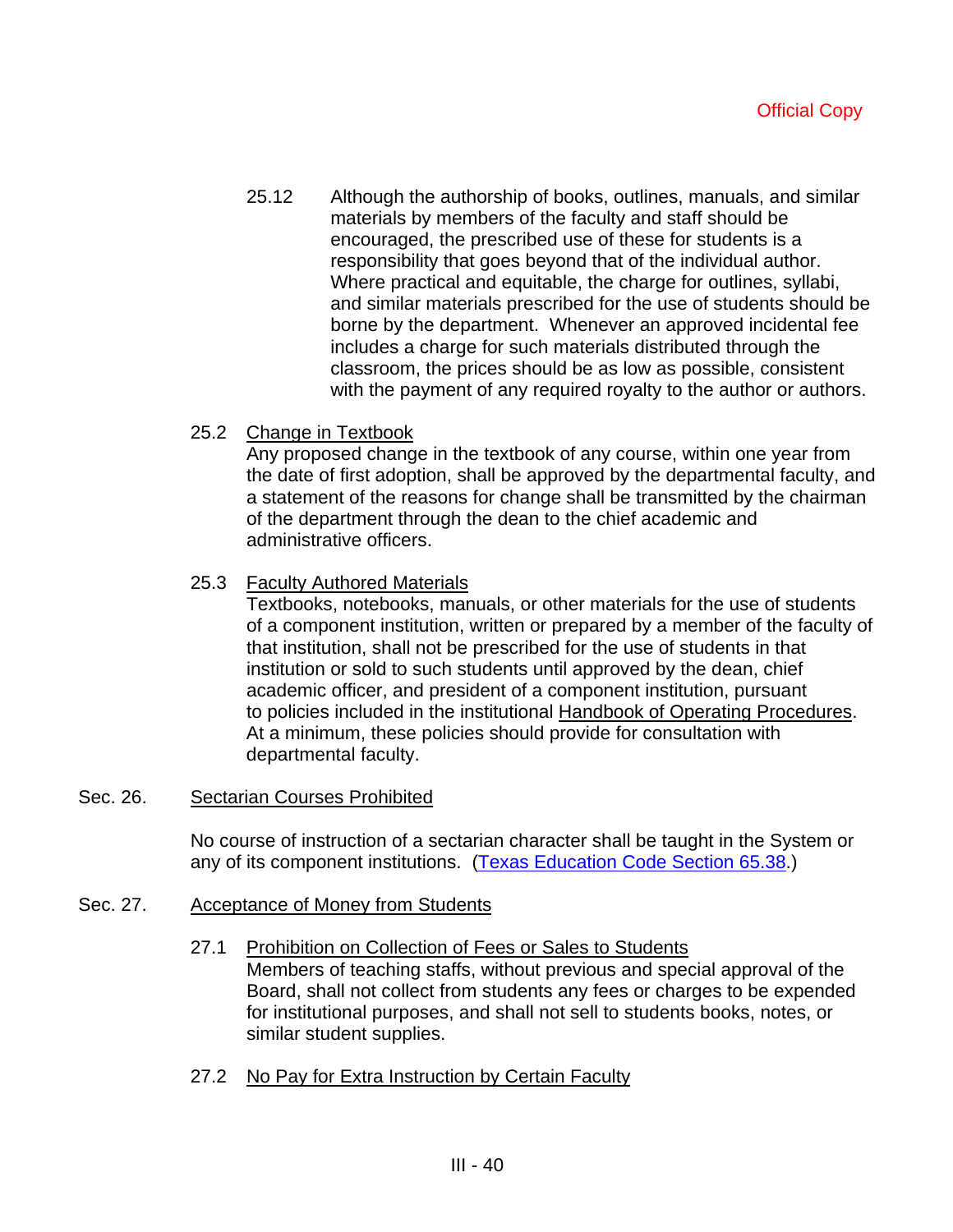A member of the faculty or staff of the rank of instructor or above may not accept pay for extra instruction or teaching of students registered in the institution where he or she is employed.

27.3 Acceptance of Pay for Instruction by Teaching Assistants

With written approval, teaching assistants, assistants, and other like instructional employees below the rank of an instructor, may accept pay from students for extra-class instruction or coaching but only in courses or sections of courses with which they have no instructional connection. The Handbook of Operating Procedures of the component institution shall specify the procedure for approval at the institutional level.

### Sec. 28. Power to Authorize Expenditures From System Funds

28.1 Limits on Expenditure

No expenditure out of funds under control of the Board shall be made and no debt or obligation shall be incurred and no promise shall be made in the name of the System or any of its component institutions or of the Board by any member of the respective staffs of the System or any of its component institutions except:

- 28.11 In accordance with general or special budgetary apportionments authorized in advance by the Board and entered in its minutes; or
- 28.12 In accordance with authority specifically vested by the Board in a committee of the Board; or
- 28.13 In accordance with authority to act for the Board when it is not in session, specifically vested in some university officer by these Rules and Regulations or by special action of the Board.
- 28.2 Unauthorized Payment Claims It shall be the duty of the several institutional officers to see that all claims for payments of items not authorized as indicated above are refused and returned unpaid.

### Sec. 29. Indebtedness to the System or the State

Except as provided herein, no payment shall be made to an employee, his or her agent or assignee, who is indebted to the System, any of its component institutions, or to the State until such debt is paid. This section does not authorize the withholding of a salary or other compensation for personal services to an employee or the employee's agent or assignee, except as otherwise allowed by law. Compensation and salary include wages, longevity pay, hazardous duty pay, and emoluments provided in lieu of wages, but do not include expense reimbursements.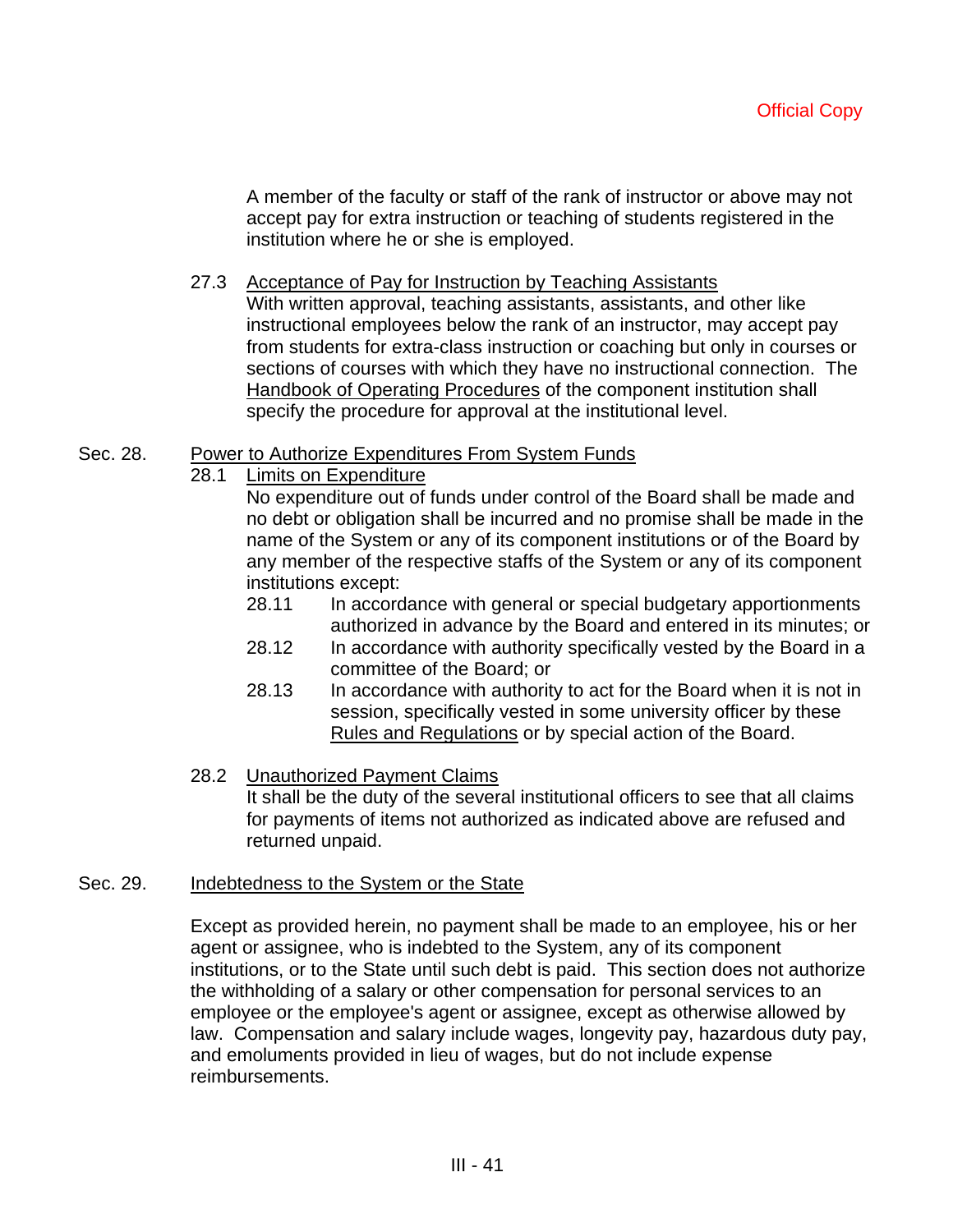### Sec. 30. Power to Bind the System in Fixing its Policies

No employee of the System or any of its component institutions, as an individual or as a member of any association or agency, has the power to in anywise bind the System or any of its component institutions unless such power has been officially conferred in advance by the Board. Any action which attempts to change the policies or otherwise bind the System or any of its component institutions, taken by any individual or any association or agency, shall be of no effect whatsoever until the proposed action has been approved by the president of a component institution concerned, if any, the appropriate Executive Vice Chancellor, and the Chancellor, and ratified by the Board.

### Sec. 31. Institutional Control and Administration of Contracts and Grants

Facilities, equipment, or other resources of a component institution may not be utilized in the performance of a contract or grant that is not administered and controlled by the component institution. An employee who utilizes the facilities, equipment, or resources of a component institution for any purpose related to a contract or grant that is not subject to the administration and control of the component institution may not be paid a salary by the component institution until the contract or grant becomes subject to administration by the component institution or such activities are discontinued.

### Sec. 32. Institutional Employees as Students

The Handbook of Operating Procedures for each of the component teaching institutions shall express the institutional policy as to the amount of course work full-time and part-time employees shall be permitted to carry.

### Sec. 33. Retirement and Modified Service (*last amended 11/13/02*)

### 33.1 Mandatory Retirement

No person employed by the U. T. System or any component institution shall be required to retire because of age except as permitted by law. However, a licensed pilot operating an aircraft under Part 91 of the Federal Aviation Regulations may be employed as a pilot until the end of the fiscal year that includes the pilot's 70th birthday. Upon attaining the age of 60, the pilot must satisfactorily complete the flight physical required for his/her flight certification on a semiannual basis. Flight physicals for all U. T. System pilots will be conducted by a certified flight surgeon employed at one of the health institutions of the U. T. System. In the event there is no certified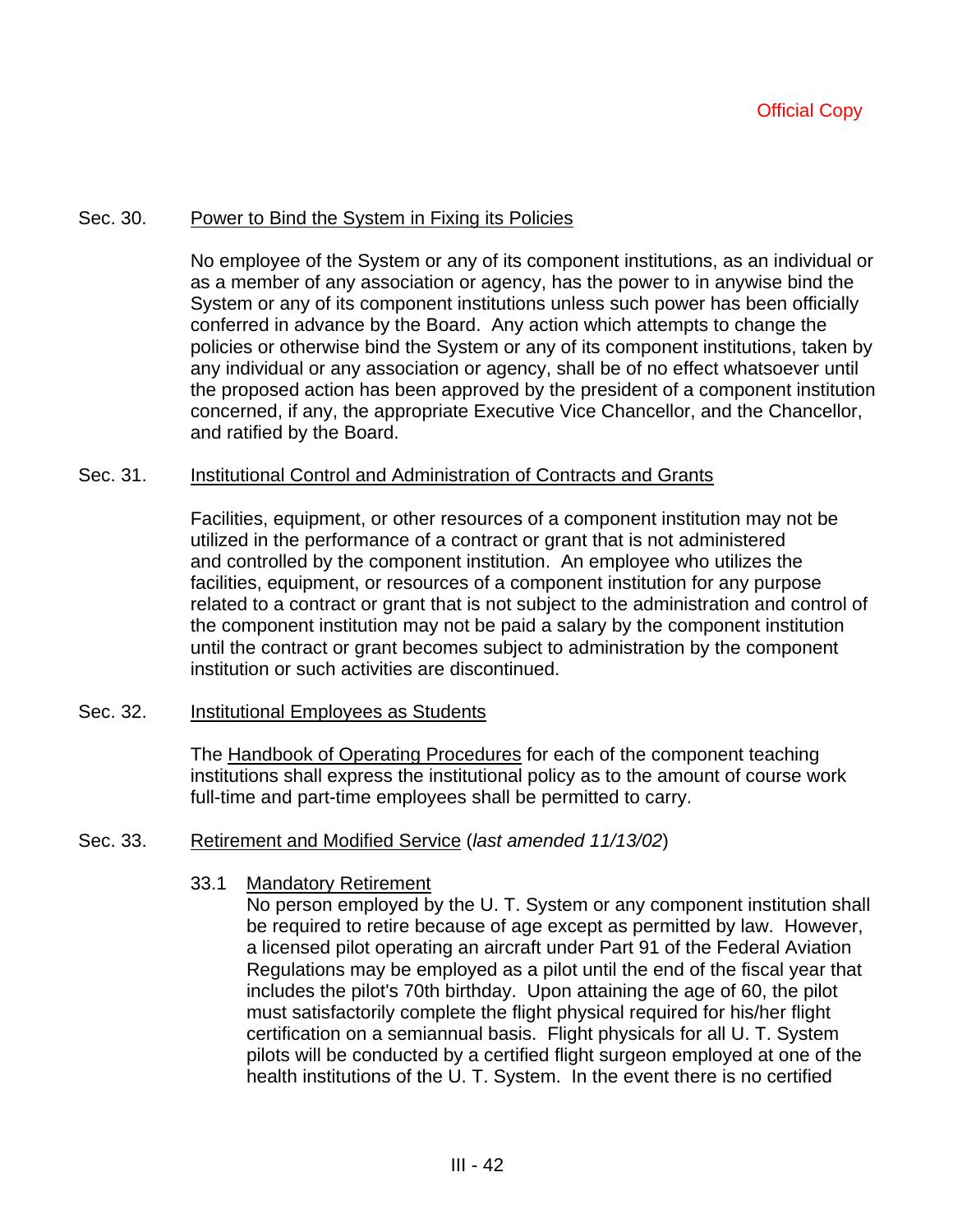flight surgeon on staff at one of the health institutions of the U. T. System, the flight physical will be conducted, at U. T. System expense, by a certified flight surgeon designated by one of the health institutions of the U. T. System.

- 33.2 Appointment of Retired Person The Chancellor or the president, as appropriate, may appoint a person who has retired to modified service. Retirement is defined as withdrawal from employment with the U. T. System or a component institution with a retirement benefit.
- 33.3 Finding of Best Interest Required Appointment to modified service shall be made only if the Chancellor or president finds the service of the individual is in the best interest of the System or a particular component institution.
- 33.4 Terms of Appointment to Modified Service

Appointment to modified service shall be without tenure, and for not more than one academic year. Appointments for Teacher Retirement System participants will be made in compliance with applicable law. The notice provisions of Subsection 6.7 of this Chapter shall not apply to nonrenewal of such appointments. If the System or a component institution determines that it is in the best interest of the System or the institution, it may offer reappointment to modified service.

### Sec. 34. Faculty and Staff Organizations

### 34.1 Procedures for Registration

Each component institution shall adopt procedures for the registration of faculty and staff organizations at that institution. The period of registered status of an organization shall not exceed one academic year and such status shall automatically terminate at the end of each academic year; provided, however, an organization previously registered as a faculty or staff organization may apply for and be granted registration for subsequent periods of one academic year if it meets all applicable criteria in effect for the period for which registration is sought.

### 34.2 Suspension or Revocation of Registered Status

A registered faculty or staff organization shall be subject to all applicable rules and regulations of the component institution and The University of Texas System. Action taken by or on behalf of a registered faculty or staff organization that results in a violation of such rules and regulations is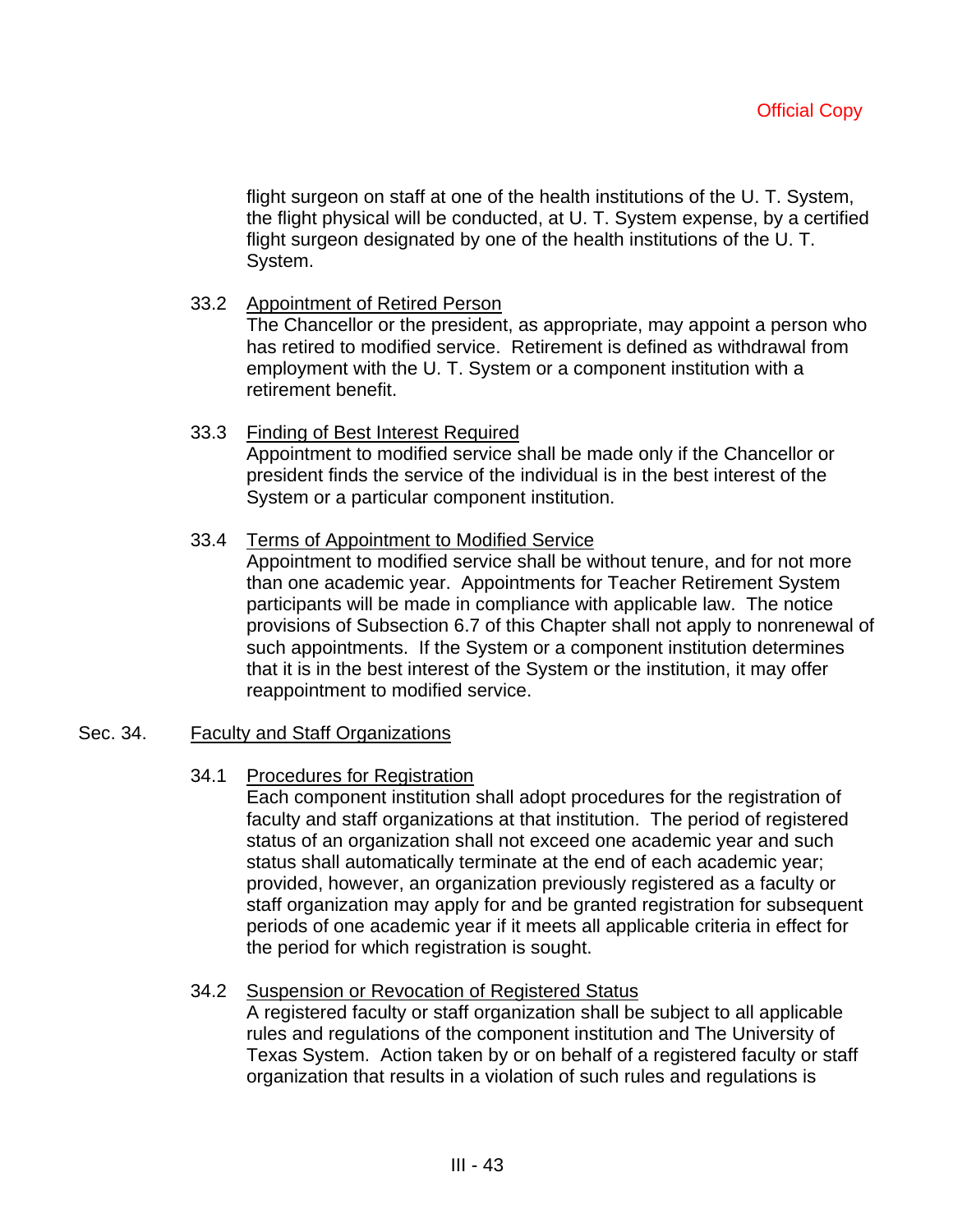subject to disciplinary action that may result in the suspension or revocation of the registered status of the organization.

34.3 Membership Not Restricted

No organization may become registered or remain registered at a component institution as a faculty or staff organization unless the membership of the organization is restricted to the faculty or staff of that component institution.

- 34.31 At the time of application for registration and at the beginning of each semester that an organization is registered as a faculty or staff organization, each such organization shall file with the appropriate officer at the component institution a statement that the organization does not presently have, nor during any period of registration will it have, as a member any person who is not a member of the faculty or staff of the institution.
- 34.32 If the president of the institution, or his or her designated delegate, determines that the statements required above are false, registration shall be denied, or if it is determined that such statements have become false during any period of registration, such registration shall be cancelled.
- 34.4 Application for Registration

Each application for registration as a faculty or staff organization shall be accompanied by a complete list of the names and addresses of all persons who are officers of the organization and the application shall identify by name and address the person or persons who are authorized to speak for or represent the organization in its relations with the institution and who are authorized to receive for the organization any official notices, directives, or instructions from the institution. This required information shall be kept current during any period of registration. If at any time during a period of registration it is determined by the president of the institution, or his or her delegate, that such information is not current and the organization does not make such information current within 10 days after being notified of such deficiency, registration shall be cancelled.

### 34.5 Prohibition on Use of University Name and Seal

A registered faculty or staff organization may state that its membership is composed of the faculty or staff of a component institution, but it shall not suggest or imply that it is acting with the authority or as an agency of the institution. A faculty or staff organization shall not use the name of a component institution or the name of The University of Texas System as a part of the name of the organization, and it shall neither display the seal of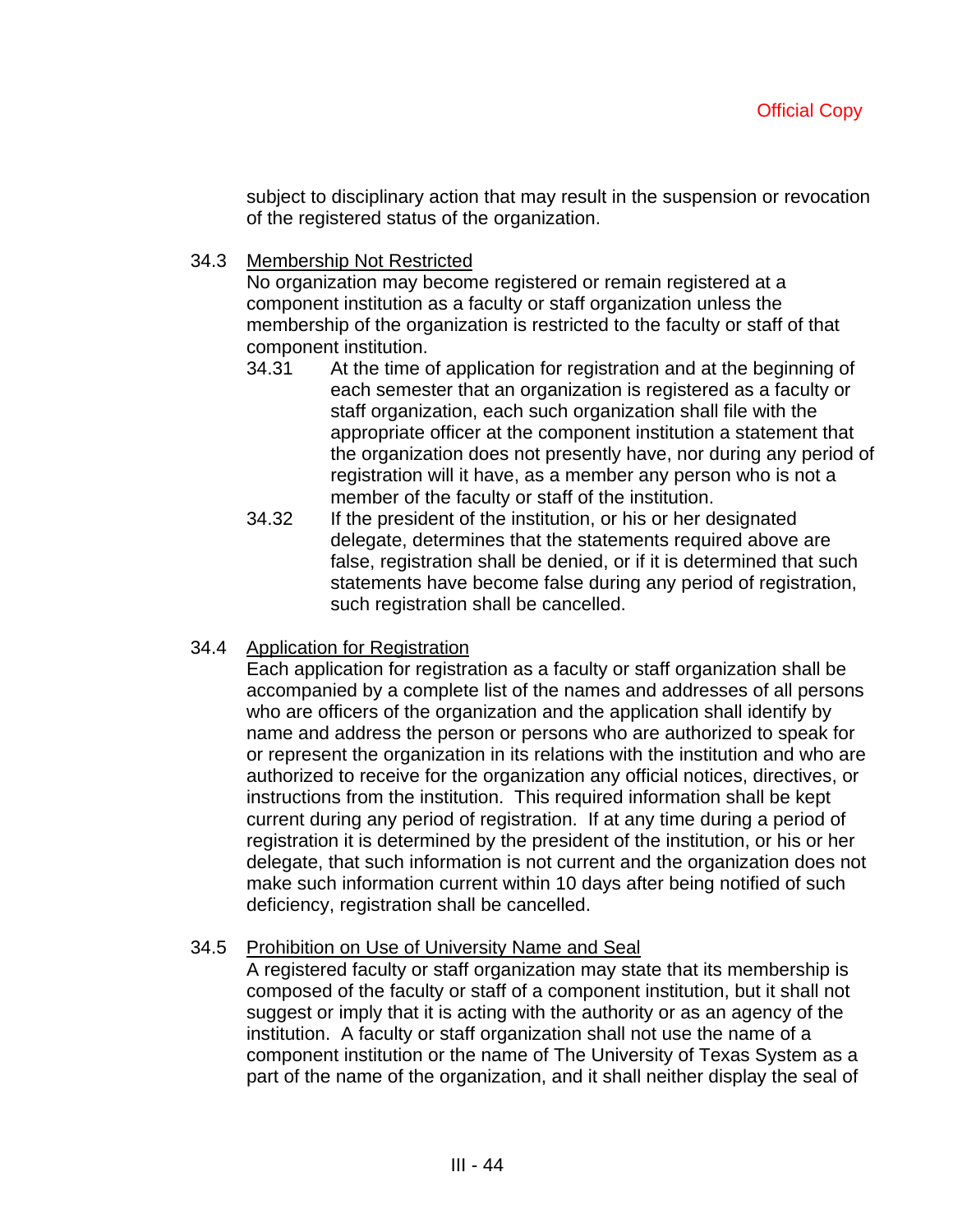either a component institution or The University of Texas System in connection with any activity of the organization nor use such seal or seals as part of any letterhead, sign, banner, pamphlet, or other printed material that bears the name of the organization.

34.6 Violation of Rules

Faculty and staff organizations shall be subject to all applicable rules and regulations of The University of Texas System and the component institution at which the organization is registered. An organization is subject to disciplinary action or cancellation of registration for violation of such rules and regulations.

#### Sec. 35. Political Activities

The Board recognizes the right of a member of the faculty or staff to participate in political activities provided such activities are not conducted during work hours unless the faculty or staff member uses accrued compensatory or vacation leave; are in compliance with the Constitution and laws of the State of Texas; do not interfere with the discharge and performance of an employee's duties and responsibilities; do not involve the use of equipment, supplies, or services of the System or a component institution; do not involve the impermissible use of System or component facilities; do not involve the attempt to coerce students, faculty, or staff to participate in or support the political activity; and do not involve the System or a component institution in partisan politics. With the interest of the System or a component institution being given first consideration, a leave of absence without pay pursuant to Subsection 16.2 of this Chapter, may but need not be granted to a member of the faculty or staff to participate in political activities. However, a leave of absence without pay shall not be granted to a member of the faculty or staff of the System or a component institution for the purpose of being a candidate for an elective public office, holding an elective public office, or directing the political campaign of a candidate for an elective public office. A member of the faculty or staff who wishes to engage in political activity that will interfere with the performance of his or her duties and responsibilities should voluntarily terminate employment. If the president of the component institution, the Chancellor, an Executive Vice Chancellor, or the Board finds that the faculty or staff member's political activity interferes with the performance of his or her duties and responsibilities or does not comply with the requirements of this subsection, the faculty or staff member shall be subject to appropriate disciplinary action, including termination.

### Sec. 36. Minimum Faculty Academic Workload Requirements for General Academic **Institutions**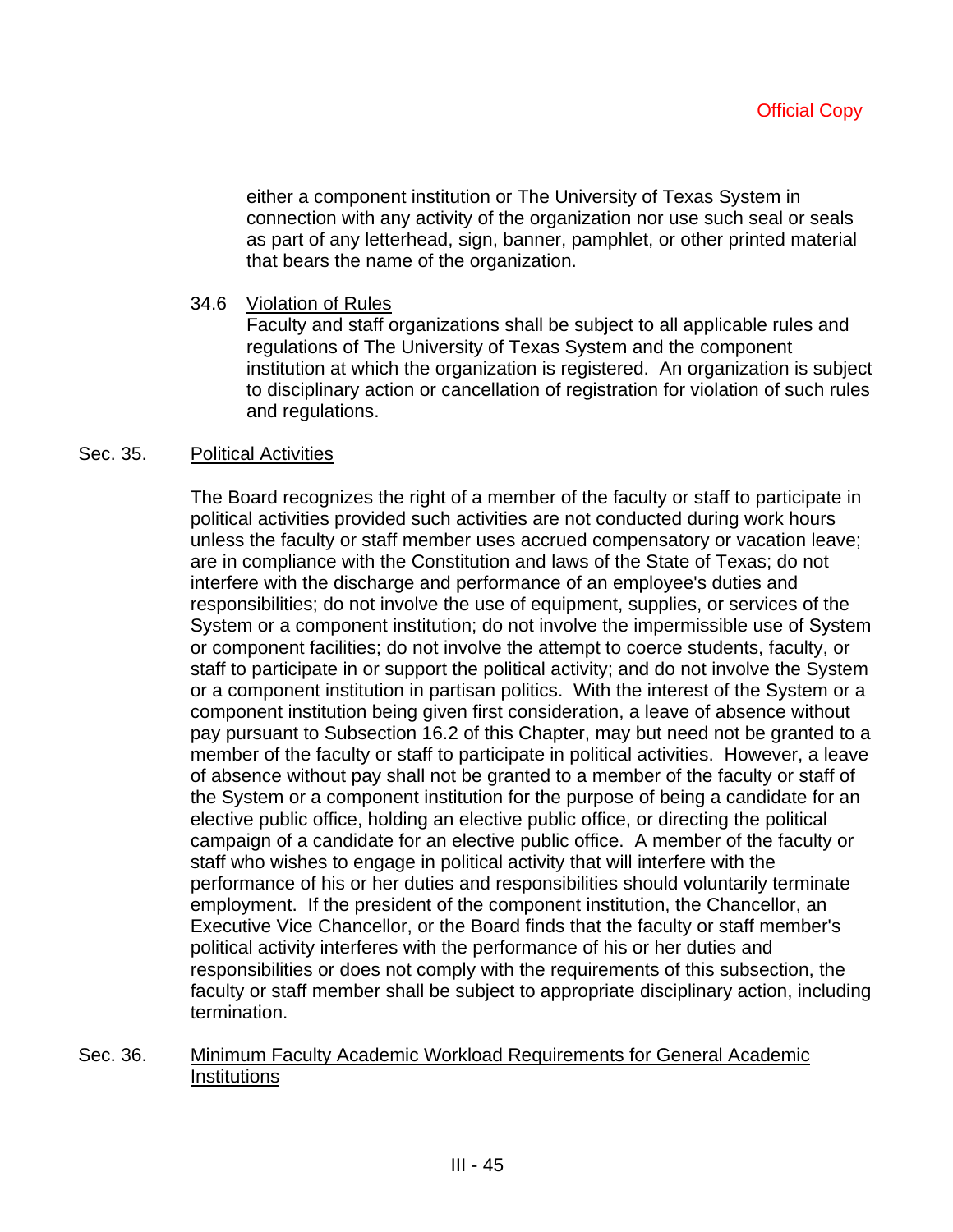Each person paid full time from the appropriations item "Faculty Salaries" shall be assigned a minimum workload equivalent to 18 semester credit hours of instruction in organized undergraduate classes each nine-month academic year, or fiscal year at an institution's option, in accordance with guidelines listed below.

When a faculty member is paid partially from a source of funds other than the "Faculty Salaries" line item, the minimum workload shall be proportioned to the percentage of salary paid from the appropriations item "Faculty Salaries."

Teaching assistants shall be used only when given proper guidance and supervision to ensure quality instruction. The minimum faculty workload established below does not apply to graduate teaching assistants or assistant instructors who are pursuing degrees. The institutional head is responsible for assuring that all teaching assistants are carefully supervised.

This policy sets the minimum workload and equivalencies only; an institution may enact more intensive and/or more detailed minimum requirements for inclusion in the institutional Handbook of Operating Procedures, following appropriate approvals. For example, an institution may set individual minimum requirements, consistent with these minimum guidelines, for a specific school or college.

No two institutions in the U. T. System (and, indeed, no two teaching units within a particular institution) are alike in the workload required of individual faculty to meet student needs within the funds appropriated by the Legislature. It is the responsibility of each institutional head to require teaching in excess of the minimum where such teaching is necessary to meet the institution's obligations to its students. Each institution will establish additional standards as necessary in accordance with its role and scope, so long as it satisfies the minimum given herein, to meet the instructional obligations of the institution to the students and to operate effectively within the faculty salary resources available. Faculty members not actively involved in a program of research and publication or in equivalent academic service should typically carry a teaching load greater than the minimum.

State law requires the adoption of rules concerning faculty academic workloads. Texas Education Code Section 51.402(b) recognizes that important elements of workload include classroom teaching, basic and applied research, and professional development. Workload for U. T. System faculty members is expressed in terms of classroom teaching, teaching equivalencies, and presidential credits for assigned activities.

### 36.1 Teaching Equivalencies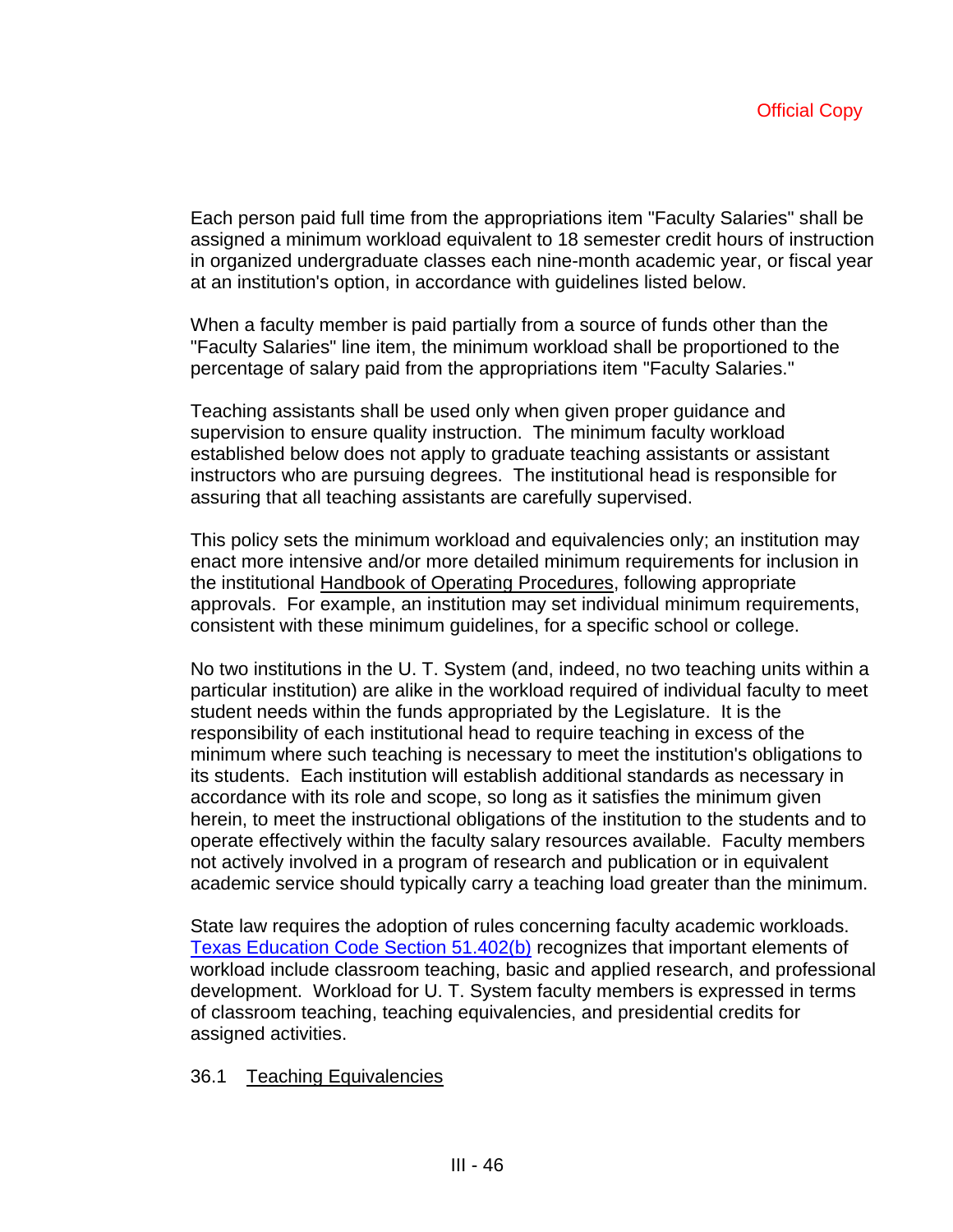# 36.11 Graduate Instruction One semester credit hour of graduate instruction will be

considered the equivalent of one and one-half semester credit hours of undergraduate instruction.

36.12 Specialized Instruction

One and one-half contact hours of instruction of regularly scheduled laboratory and clinical courses, physical activity courses, studio art, studio music instruction, and primary music performance organizations, such as ensembles and marching bands, for each week of a long-term semester will be considered the equivalent of one semester credit hour of undergraduate instruction.

36.13 Supervision

Supervision of student teachers, clinical supervision, and intern supervision shall be credited such that 12 total student semester credit hours taught will be considered the equivalent of one semester credit hour.

36.14 Practicum and Individual Instruction

Supervision of student practicum and individual instruction courses, such as honors programs and individual research projects, shall provide equivalency at the rate of one-tenth semester credit hour for each student semester hour of undergraduate instruction and one-fifth semester hour for each student semester hour of graduate instruction per long-term semester. In no case will individual instruction in a single course generate more semester credit hour equivalence than if the course were taught as a regularly scheduled, organized course.

## 36.15 Thesis and Dissertation Supervision

Graduate thesis or dissertation supervision shall provide equivalent credit hours only to the chairperson of the thesis or dissertation committee at the rate of one semester credit hour for each six total student semester hours of thesis research credit and at the rate of one semester credit hour for each three total student semester hours of dissertation credit.

36.16 Multiple Sections

A faculty member who coordinates several sections of a single course shall be given one semester hour of workload credit for each six sections coordinated up to a maximum of three semester hours of credit per semester.

36.17 Large Classes Workload credit may be proportionally increased for teaching a large class that requires extensive grading or evaluation of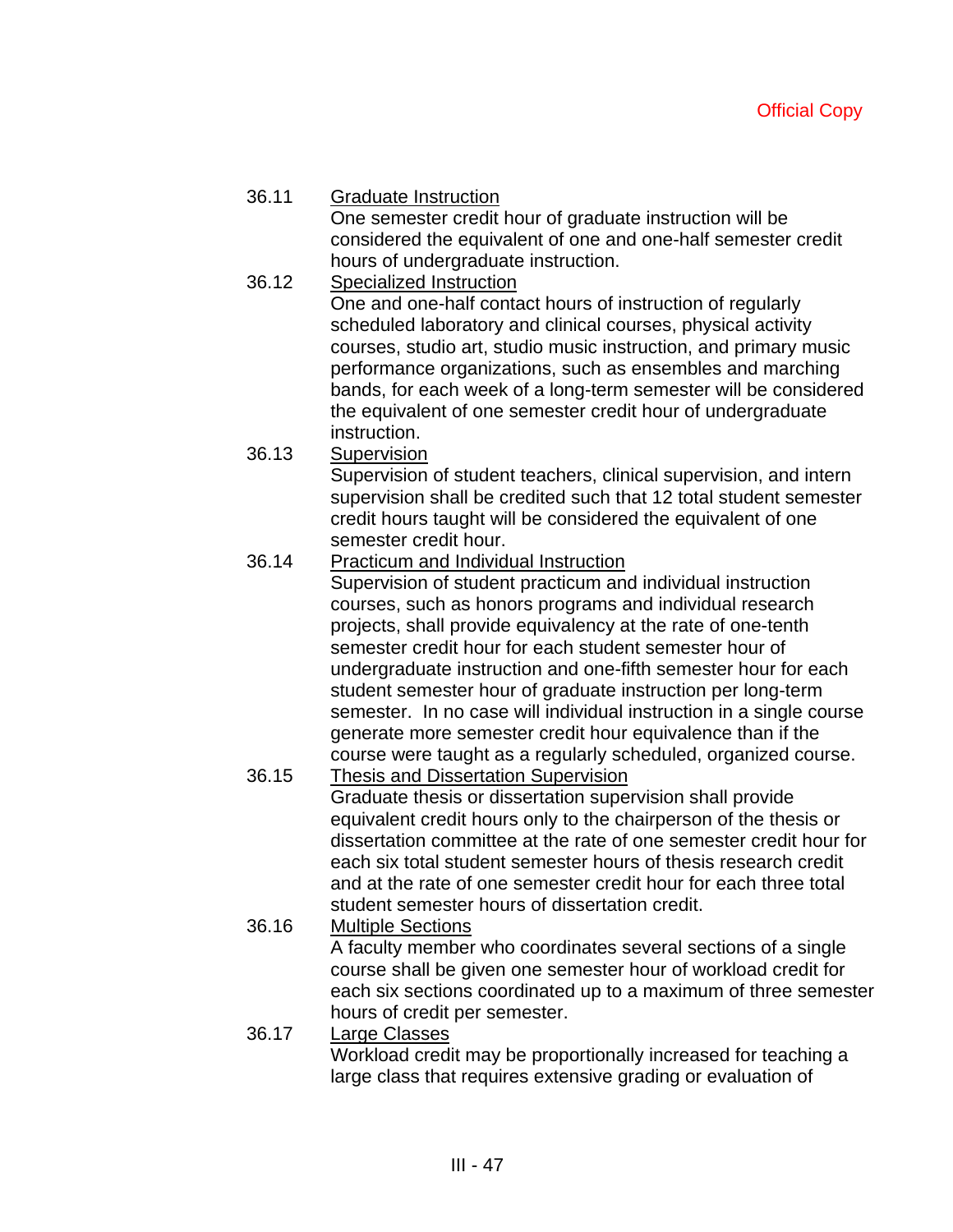students' work by the faculty member according to the following weighing factors:

| Weighing          |        |
|-------------------|--------|
| <b>Class Size</b> | Factor |
| 59 or less        | 1.0    |
| 60 - 69           | 1.1    |
| 70 - 79           | 1.2    |
| $80 - 89$         | 1.3    |
| $90 - 99$         | 1.4    |
| 100 - 124         | 1.5    |
| 125 - 149         | 1.6    |
| 150 - 174         | 1.7    |
| 175 - 199         | 1.8    |
| 200 - 249         | 1.9    |
| 250 or more       | 2.0    |
|                   |        |

36.18 Team Teaching

When more than one teacher participates in the instruction of a single course, the credit is proportioned according to the effort expended.

36.19 Insufficient Enrollment

A reduced workload may be granted temporarily if assigned classes do not materialize because of insufficient enrollment and when additional classes or other academic duties cannot be assigned to the faculty member. This exception may be granted for two consecutive long-term semesters only for any particular faculty member.

- 36.2 Other Equivalencies
	- 36.21 Administrative Assignments

Workload credit may be granted for a faculty member who is head of a department or head of a comparable administrative unit up to a maximum of six semester hours of workload credit per semester. When justified by the department/unit head and approved by the institutional head, three hours of credit may be given to faculty members who provide nonteaching academic services to the department/unit head. In no case will the total for departmental administration, including the head, exceed nine workload credits per semester unless the institution's organizational structure includes academic units composed of more than one academic discipline.

36.22 New Faculty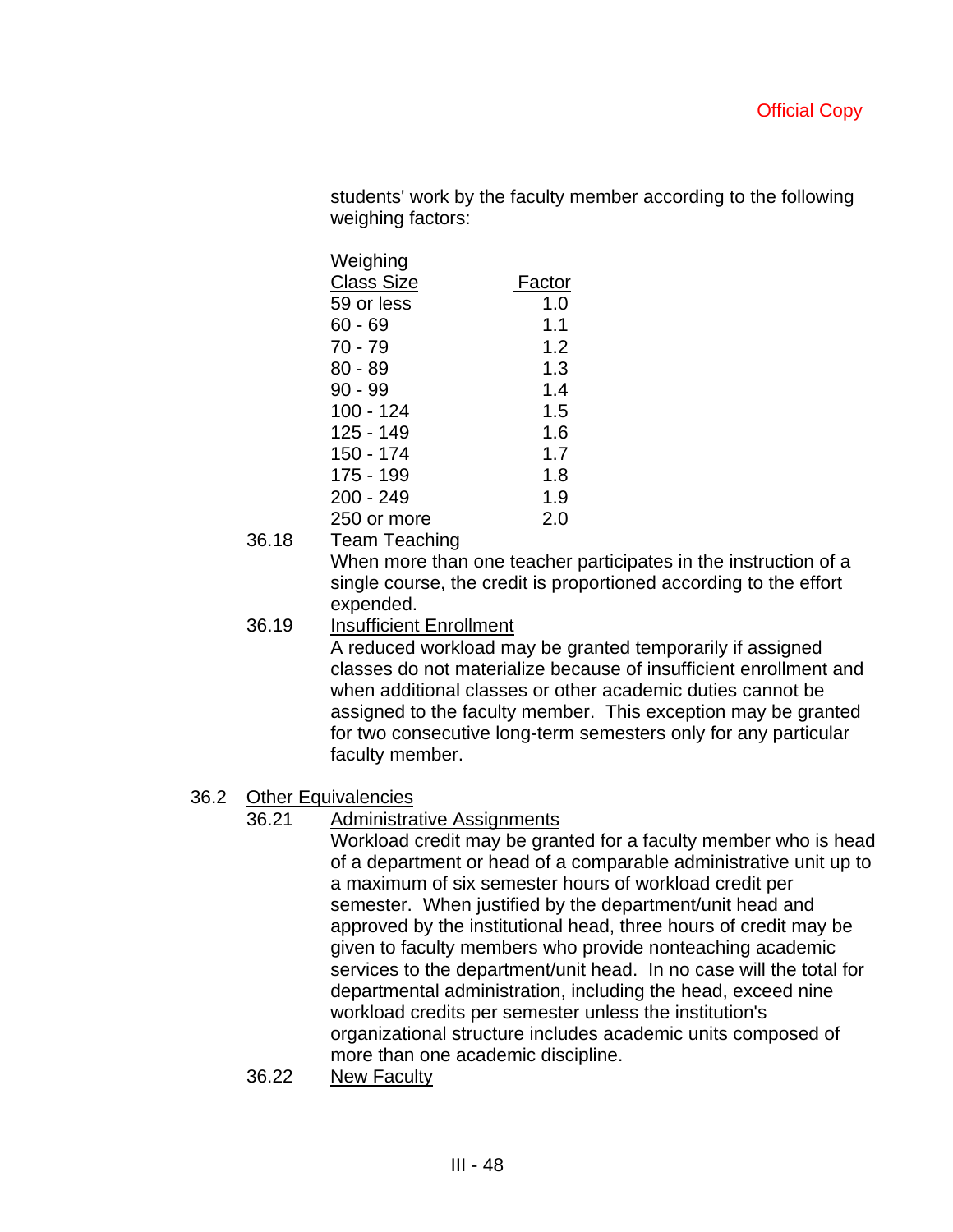|       | At the recommendation of the head of the department or<br>comparable unit and upon approval of the institutional head, up to<br>three semester hours of workload credit for each of two<br>semesters may be given to a newly-appointed faculty member<br>during the first year of employment for the purpose of developing<br>instructional materials for the courses he or she will teach.                                                                                                                                                                                                                                                                                                                                                                                                             |
|-------|---------------------------------------------------------------------------------------------------------------------------------------------------------------------------------------------------------------------------------------------------------------------------------------------------------------------------------------------------------------------------------------------------------------------------------------------------------------------------------------------------------------------------------------------------------------------------------------------------------------------------------------------------------------------------------------------------------------------------------------------------------------------------------------------------------|
| 36.23 | <b>New Course Development</b>                                                                                                                                                                                                                                                                                                                                                                                                                                                                                                                                                                                                                                                                                                                                                                           |
|       | At the recommendation of the departmental chair and upon                                                                                                                                                                                                                                                                                                                                                                                                                                                                                                                                                                                                                                                                                                                                                |
|       | approval of the institutional head, workload credit may be granted<br>to a faculty member involved in the creation of a new course, new<br>course format, or new course materials.                                                                                                                                                                                                                                                                                                                                                                                                                                                                                                                                                                                                                      |
| 36.24 | <b>Presidential Credits</b>                                                                                                                                                                                                                                                                                                                                                                                                                                                                                                                                                                                                                                                                                                                                                                             |
|       | Academic workload credit granted by the head of the institution<br>for all other purposes is limited to 1% of the total semester credit<br>hours taught at the institution during the comparable (fall or<br>spring) semester in the previous year. With the approval of the<br>institutional head, limited faculty workload credit (within the<br>1% limit above) may be granted for major academic advising<br>responsibilities, for basic and applied research following a<br>research work plan approved pursuant to institutional policy, for<br>preparing major documents in the fulfillment of programmatic<br>needs or accreditation requirements, or for duties performed in<br>the best interest of the institution's instructional programs as<br>determined by the head of the institution. |
| 36.25 | <b>Faculty with Technical Rank</b>                                                                                                                                                                                                                                                                                                                                                                                                                                                                                                                                                                                                                                                                                                                                                                      |
|       | Instructional workload equivalents for faculty members holding<br>technical rank may be determined on a clock-hour basis where<br>full-time employment is equivalent to not less than 30 hours of<br>instructionally related activities each week for contact hour                                                                                                                                                                                                                                                                                                                                                                                                                                                                                                                                      |

### 36.3 Compliance

36.31 The president of a component institution shall designate the officer of the institution who will monitor workloads, review workload reports, and submit the reports to the institutional head for approval and comment, as appropriate, prior to submitting the reports to the Board of Regents through System Administration following the standard reporting format and deadlines as provided by the Texas Higher Education Coordinating Board in accordance with Texas Education Code Section 51.402 and any applicable riders in the current General Appropriations Act.

courses taught on a quarterly basis.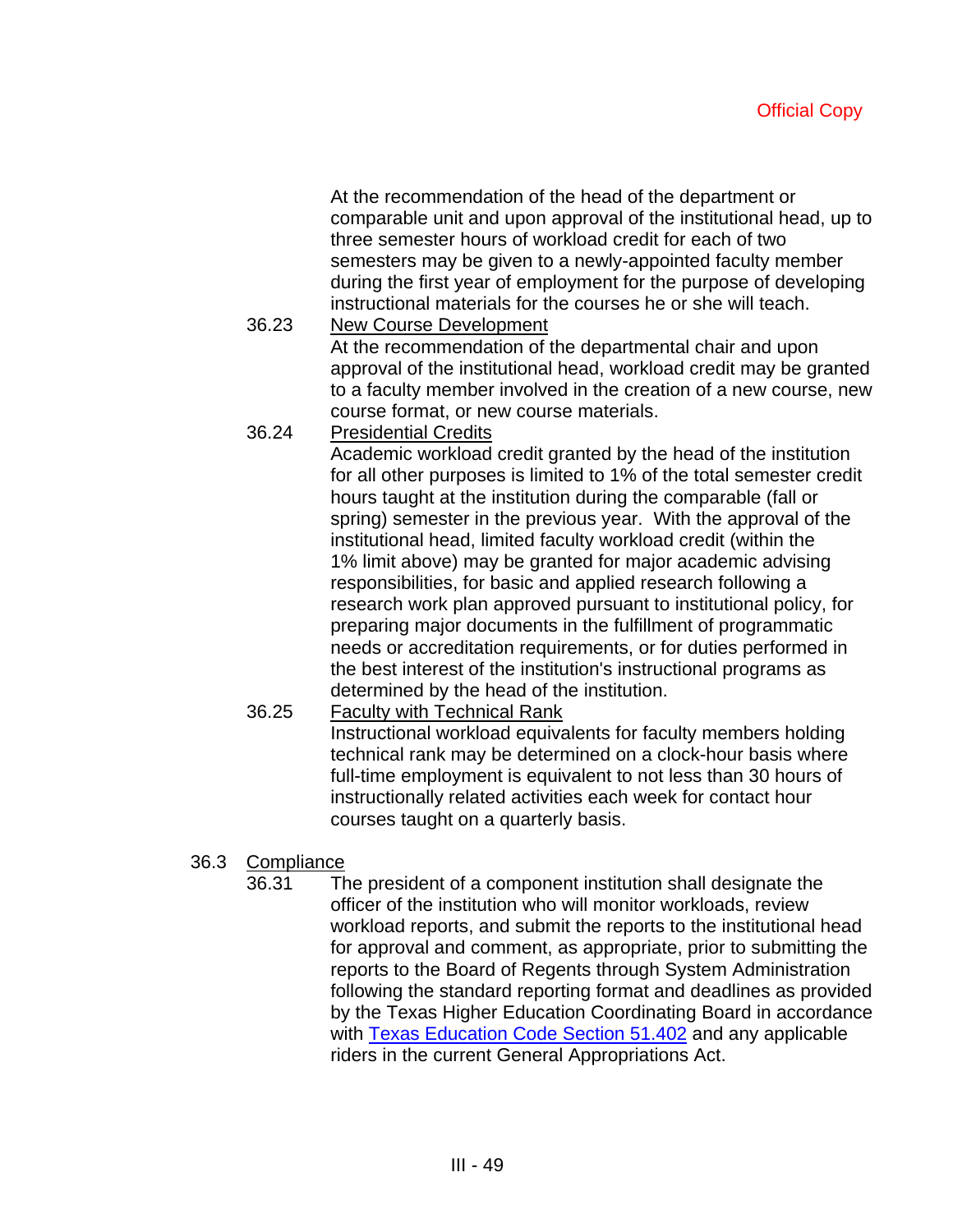36.32 Every faculty member's compliance with these minimum academic workload requirements shall be assessed each academic year. If a faculty member is found to be out of compliance, the institution shall take appropriate steps to address the noncompliance and to prevent such noncompliance in the future.

### Sec. 37. U. T. System Employee Evaluation Policies

### 37.1 Annual Evaluation of All Employees

- 37.11 An annual evaluation program for all employees (administrative, faculty and classified) within the U. T. System is to be used for the improvement of performance, promotion consideration, and merit salary review.
- 37.12 Each component institution will develop policies and procedures regarding evaluations for inclusion in the Handbook of Operating Procedures or the U. T. System Human Resources Manual, as appropriate, after prior approval.

### 37.2 Evaluation of Probationary Employees

- 37.21 Each component institution shall establish a probationary period not to exceed six months of actual service for all new classified employees. Probationary employees will be evaluated pursuant to procedures and criteria that have been approved for inclusion in the institutional Handbook of Operating Procedures or the U. T. System Human Resources Manual, as appropriate.
- 37.22 Faculty in tenure-track appointments will be evaluated pursuant to criteria contained in these Rules and Regulations and procedures and criteria that have been approved for inclusion in the institutional Handbook of Operating Procedures.
- 37.3 U. T. System Guidelines for Periodic Performance Evaluation of Tenured **Faculty**

### Preamble

The U. T. Board of Regents recognizes the time-honored practice of tenure for university faculty as an important protection of free inquiry, open intellectual and scientific debate, and unfettered criticism of the accepted body of knowledge. Academic institutions have a special need for practices that protect freedom of expression, since the core of the academic enterprise involves a continual reexamination of ideas. Academic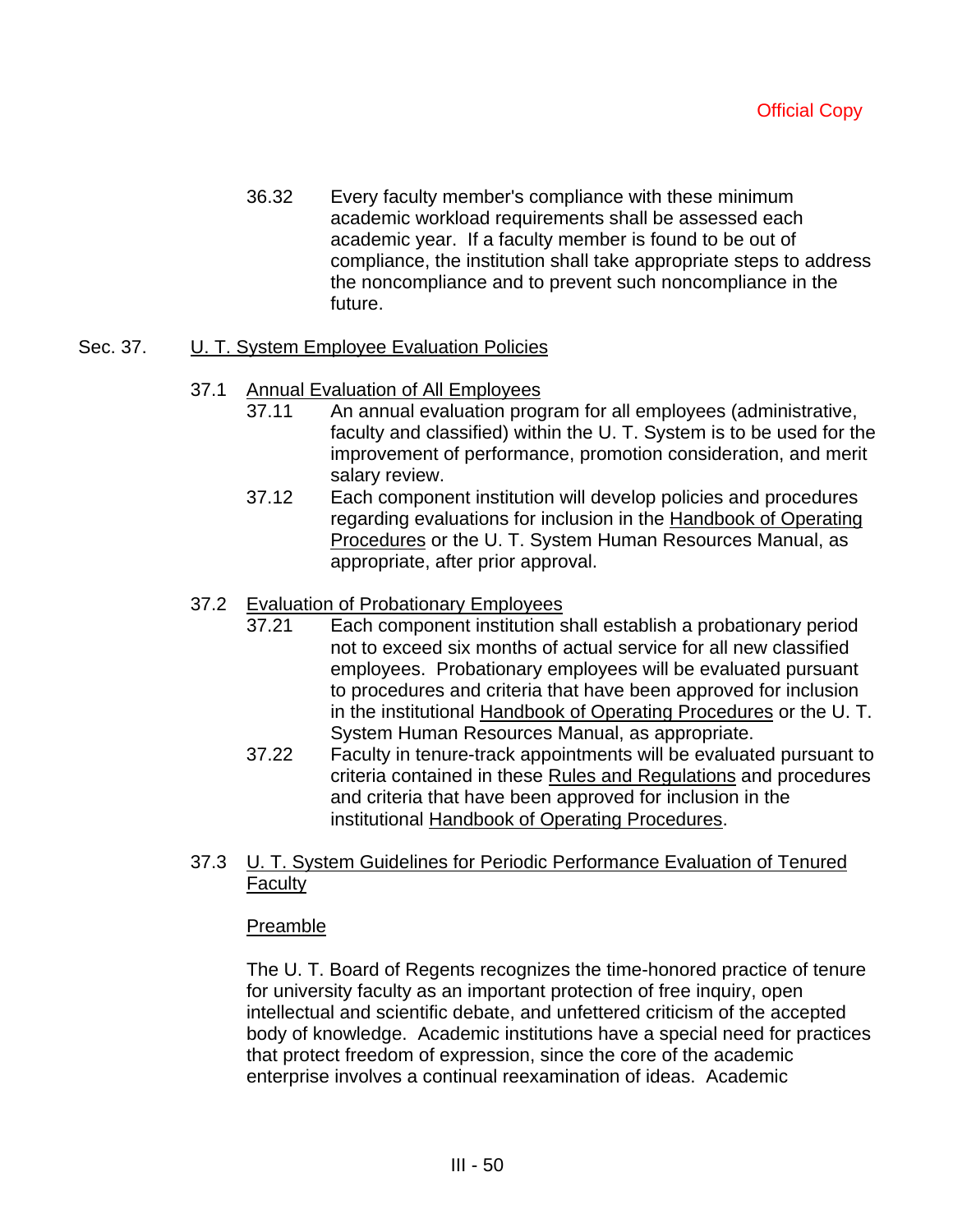disciplines thrive and grow through critical analysis of conventions and theories. Throughout history, the process of exploring and expanding the frontiers of learning has necessarily challenged the established order. That is why tenure is so valuable, not merely for the protection of individual faculty members but also as an assurance to society that the pursuit of truth and knowledge commands our first priority. Without freedom to question, there can be no freedom to learn.

The U. T. Board of Regents supports a system of periodic evaluation of all tenured faculty. Periodic evaluation is intended to enhance and protect, not diminish, the important guarantees of tenure and academic freedom. The purpose of periodic evaluation is to provide guidance for continuing and meaningful faculty development; to assist faculty to enhance professional skills and goals; to refocus academic and professional efforts, when appropriate; and to assure that faculty members are meeting their responsibilities to the University and the State of Texas. The U. T. Board of Regents is pledged to regular monitoring of this system to make sure that it is serving its intended purposes and does not in any way threaten tenure as a concept and practice. In implementing the plan, component institutions shall maintain an appropriate balance of emphasis on teaching, research, service, and other duties of faculty.

### **Guidelines**

Each component institution of The University of Texas System will develop an institutional policy and plan consistent with the following guidelines for the periodic performance evaluation of tenured faculty effective January 1, 1998, with actual evaluation to begin no later than the Fall Semester 1998. Institutional policies are to be developed with appropriate faculty input, including consultation with and guidance from faculty governance organizations, and are to be included in each institutional Handbook of Operating Procedures after review and appropriate administrative approval and submission to the U. T. Board of Regents for review and final approval. Periodic evaluations, while distinct from the annual evaluation process now required of all employees, may be integrated with the annual evaluation process to form a single comprehensive faculty development and evaluation process. Nothing in these guidelines or the application of institutional evaluation policies shall be interpreted or applied to infringe on the tenure system, academic freedom, due process, or other protected rights nor to establish new term-tenure systems or to require faculty to reestablish their credentials for tenure.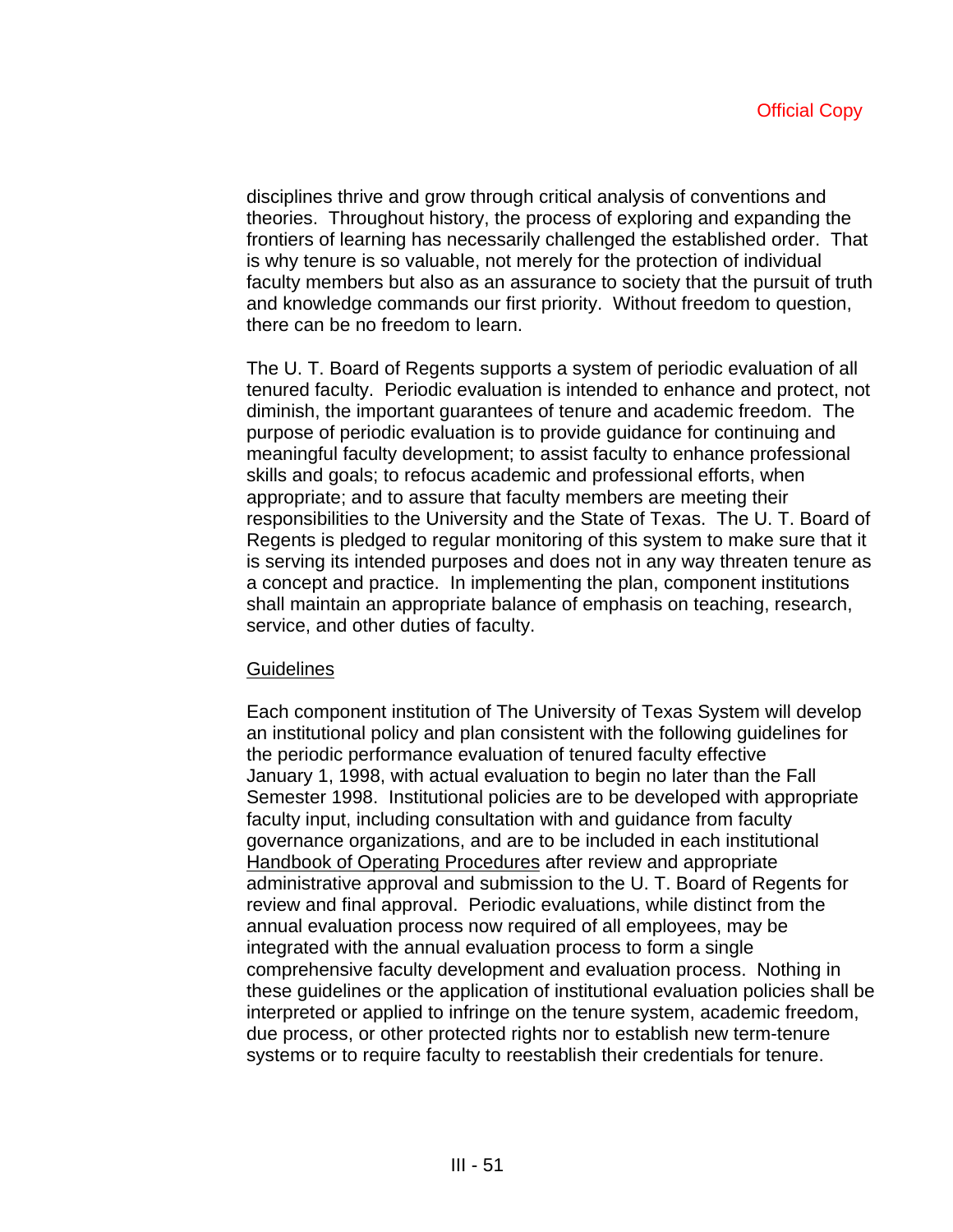Institutional Handbook of Operating Procedures policies should be drafted to establish a streamlined, efficient process and should include the following minimum elements for periodic evaluation:

- 37.31 Evaluation of tenured faculty will continue to be performed annually with a comprehensive periodic evaluation of all tenured faculty performed every six years. The evaluation may not be waived for any tenured faculty member but may be deferred in rare circumstances when the review period will coincide with approved leave, comprehensive review for tenure or promotion, or appointment to an endowed position. No deferral of review of an active faculty member may extend beyond one year from the scheduled review. Institutional policy may specify that periods when a faculty member is on leave need not be counted in calculating when the comprehensive evaluation is required. The requirement of periodic review does not imply that individuals with unsatisfactory annual evaluations may not be subject to further review and/or appropriate administrative action.
- 37.32 The evaluation shall include review of the faculty member's professional responsibilities in teaching, research, service, patient care, and administration.
- 37.33 Reasonable individual notice of at least six months of intent to review will be provided to a faculty member.
- 37.34 The faculty member being evaluated shall submit a résumé, including a summary statement of professional accomplishments, and shall submit or arrange for the submission of annual reports and teaching evaluations. The faculty member may provide copies of a statement of professional goals, a proposed professional development plan, and any other additional materials the faculty member deems appropriate.
- 37.35 In accordance with institutional policy, initial evaluation of the faculty member's performance may be carried out by the department, department chair (or equivalent), dean, or peer review panel, but in any event must be reported to the chair (or equivalent) and dean for review. Evaluation shall include review of the current résumé, student evaluations of teaching for the review period, annual reports for the review period, and all materials submitted by the faculty member.
- 37.36 If peer review is not required by institutional policy, the peer review process may be initiated by the faculty member, department chair (or equivalent), or dean. If peer committees are involved, the members shall be representative of the college/school and will be appointed, on the basis of their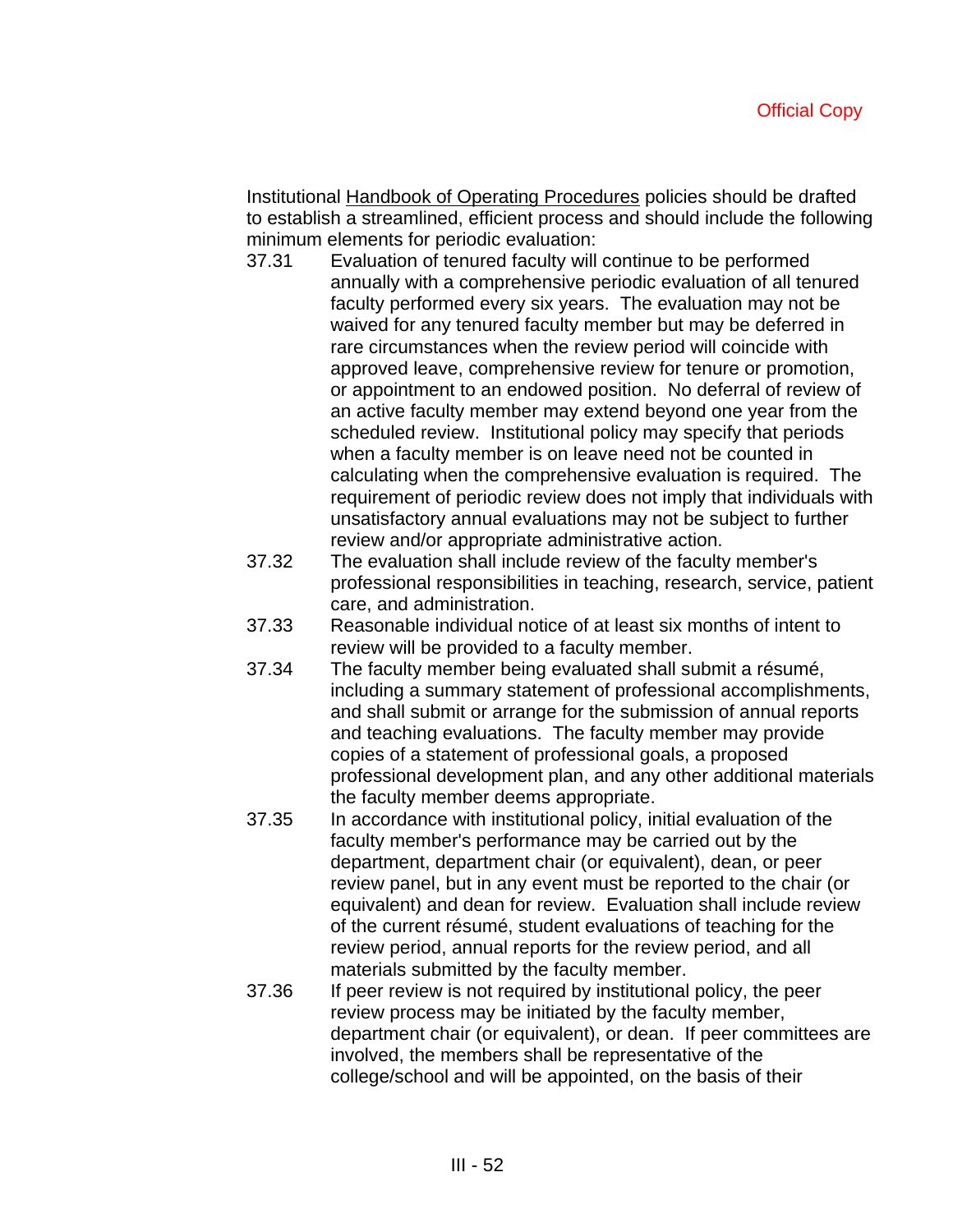objectivity and academic strength, by the dean in consultation with the tenured faculty in the college/school or pursuant to other process as defined in institutional policies. If peer review is involved, the faculty member will be provided with an opportunity to meet with the committee or committees.

37.37 Results of the evaluation will be communicated in writing to the faculty member, the department chair/dean, the chief academic officer, and the president for review and appropriate action. Possible uses of the information contained in the report should include the following:

- 37.371 For individuals found to be performing well, the evaluation may be used to determine salary recommendations, nomination for awards, or other forms of performance recognition.
- 37.372 For individuals whose performance indicates they would benefit from additional institutional support, the evaluation may be used to provide such support (e.g., teaching effectiveness assistance, counseling, or mentoring in research issues/service expectations).
- 37.373 For individuals found to be performing unsatisfactorily, review to determine if good cause exists for termination under the current Regents' Rules and Regulations may be considered. All proceedings for termination of tenured faculty on the basis of periodic performance evaluation shall be only for incompetency, neglect of duty, or other good cause shown and must be conducted in accordance with the due process procedures of the Regents' Rules and Regulations, Part One, Chapter III, Section 6 including an opportunity for referral of the matter to alternative dispute resolution. Such proceedings must also include a list of specific charges by the president and an opportunity for a hearing before a faculty tribunal. In all such cases, the burden of proof shall be on the institution, and the rights of a faculty member to due process and academic freedom shall be protected.

The acceptance and success of periodic evaluation for tenured faculty will be dependent upon a well-executed, critical process and an institutional commitment to assist and support faculty development. Thus, remediation and follow-up review for faculty who would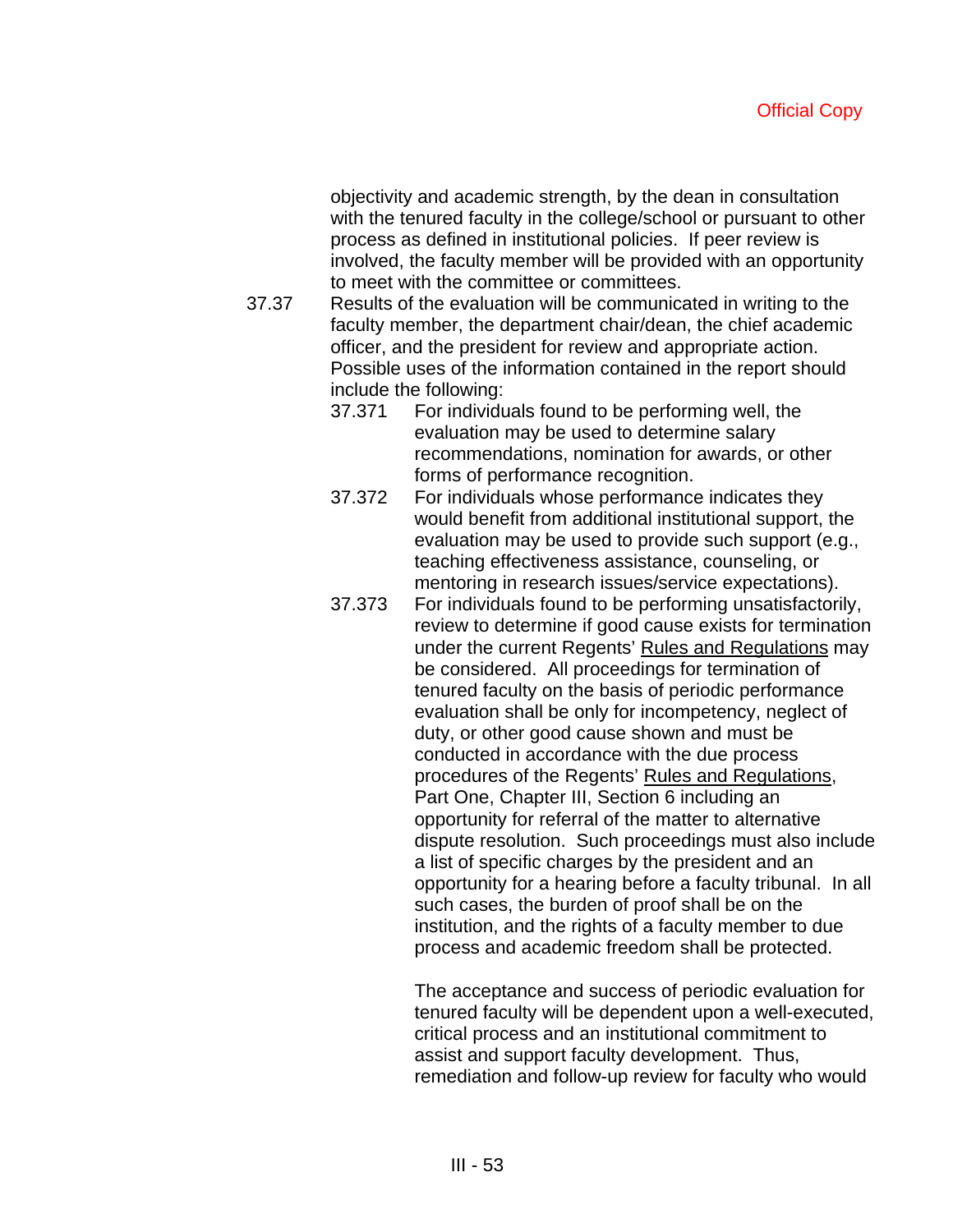benefit from such support, as well as the designation of an academic administrator with primary responsibility for monitoring such needed follow-up activities, are essential.

### 37.4 Evaluation of Administrators

37.41 Presidents

Evaluation of the president of each component institution is primarily the responsibility of the appropriate Executive Vice Chancellor.

37.42 Vice Presidents and Deans Subject to the requirements of Subsection 37.3 and

Subdivision 37.43 of this Chapter, the evaluation of the vice presidents and deans is primarily the responsibility of the president or delegate.

- 37.43 Guidelines for Faculty Input into the Evaluation of Academic **Administrators** 
	- 37.431 Each academic administrator below the level of president of a component institution should be reviewed at least every six years. A written report will contain the substance of the review.
	- 37.432 The institutional Academic Senate or other representative faculty body should be consulted in the development of the review policies and procedures. Institutions should also address avenues for faculty input into the review of other administrators who have significant impacts on campus academic affairs.
	- 37.433 The review process should provide an opportunity for input by all faculty members in the academic unit(s) reporting to and/or affected directly by the administrator being evaluated.
	- 37.434 A summary of faculty input, to be provided to the administrator under review and to the administrator's supervisor, should constitute a significant component of the evaluation report.
	- 37.435 Unless otherwise defined by approved institutional policy, academic administrator is intended to refer to the chief academic officer (Vice President for Academic Affairs or Provost); academic deans, department chairs, and directors of academic units.
	- 37.436 The U. T. System Administration also recognizes and supports comparable involvement by staff members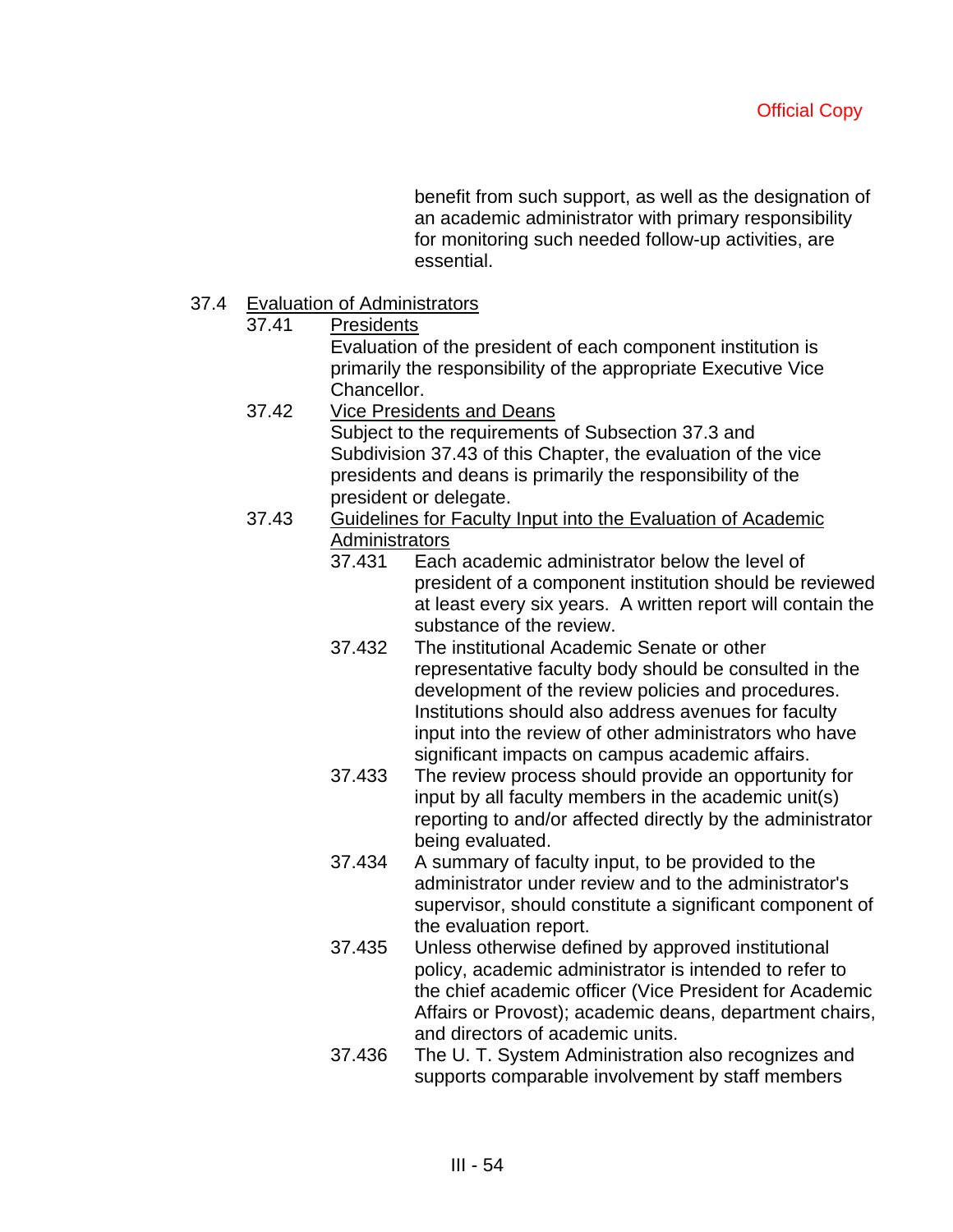and students, as is now the practice for evaluation of academic administrators at several U. T. System component institutions.

37.437 Additionally, the Chancellor and the Executive Vice Chancellor for Health Affairs should be sensitive to the importance of faculty input in the process of evaluating all administrators with direct or significant academic administrative responsibility.

### Sec. 38. Employee Advisory Council

At the discretion of the Chairman of the Board of Regents and the Chancellor, a staff Employee Advisory Council representing component institutions in the U. T. System may be formed to facilitate the flow of ideas and information between and among the Board of Regents, the System Administration, and the component institutions. The Executive Vice Chancellor for Business Affairs will serve as System liaison to the Council. The Chairman and Chancellor will promulgate guidelines for the selection of Employee Advisory Council representatives. Representatives of the Employee Advisory Council may from time to time address the Board at meetings of the Board and may recommend action to the Board through the Chancellor. At least once each year, a meeting will be arranged between the Employee Advisory Council Executive Committee and the Board.

### Sec. 39. Authorization to Travel

- 39.1 Reference to Part Two Authorization to travel will be granted only as specified in Section 10, Chapter III of Part Two.
- 39.2 Required Permission for Absence A faculty or staff member whose usual duties do not require travel shall not be absent from the regular place of work and usual duties except with permission of the Chancellor or the president of a component institution or their designees.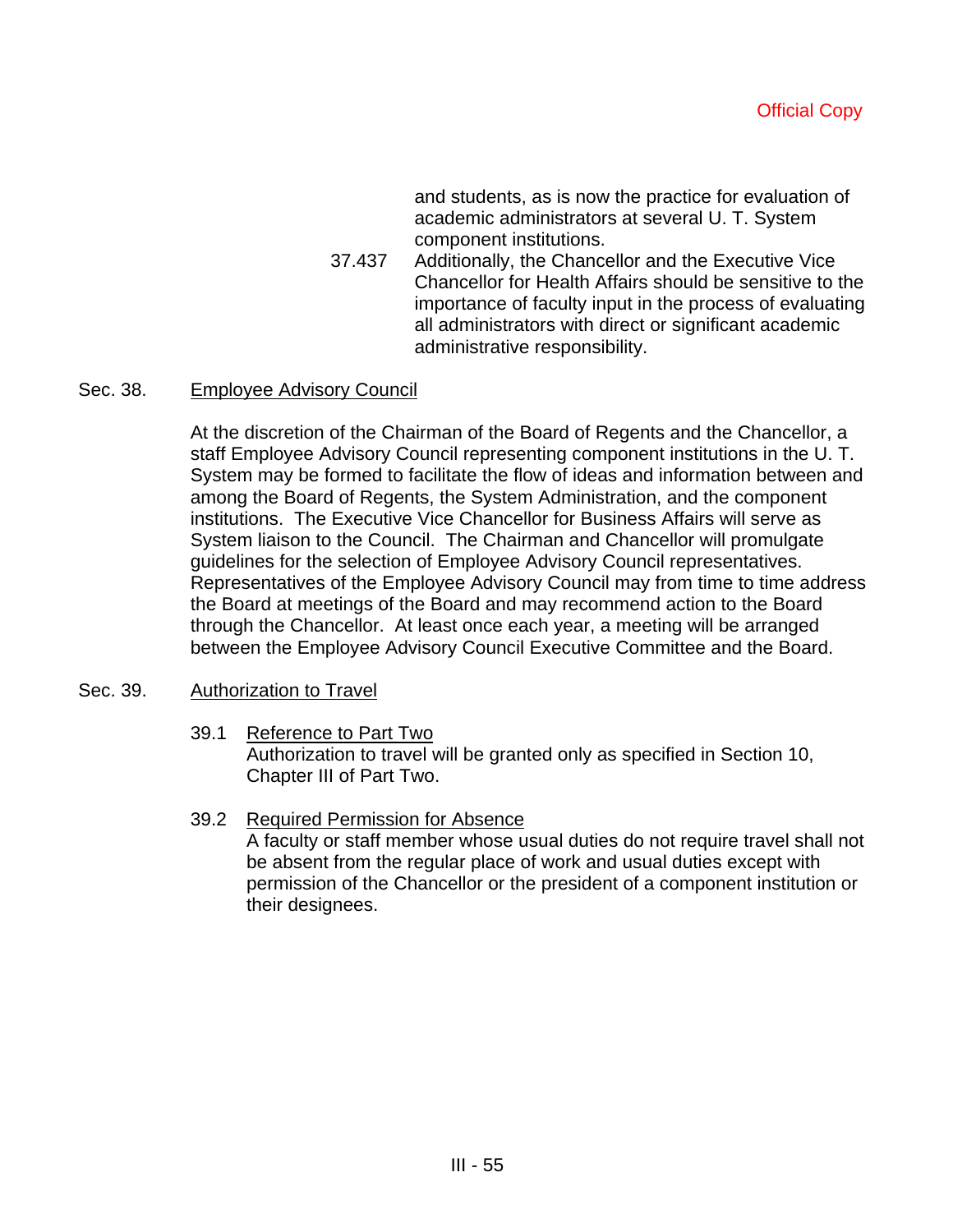# **PART ONE, CHAPTER IV**

# **FACULTY ORGANIZATION**

### Sec. 1. Educational Policy

1.1 Institutions of the "First Class"

The Board will devote its best efforts to making all of the institutions composing the System institutions of the "first class," as the Texas Constitution directs in Article VII, Section 10. The Board will be guided in general by the best practices of the best universities in the United States and abroad, especially by the best practices of state universities in the United States.

1.2 Advice from Institutional Faculty

The Board will not, except in extraordinary cases, act on important matters of academic policy until it has received, or requested and obtained, advice thereupon from the institutional faculty or faculties affected or their legislative bodies. When new policies originating in any faculty give rise to serious differences of opinion in that body, the advice and recommended legislation shall, at the request of the minority, be accompanied by a record of the vote and by a summary of the reasons for and against the matters proposed.

### Sec. 2. Institutional, College, School, and Departmental Faculties and Legislative Bodies

2.1 General Authority

Subject to the authority of the Board and subject further to the authority that the Board has vested in the various administrative officers and subdivisions of the System, the faculties of the component institutions regularly offering instruction shall have a major role in the governance of their respective institutions in the following areas:

- 2.11 General academic policies and welfare.
- 2.12 Student life and activities.
- 2.13 Requirements of admission and graduation.
- 2.14 Honors and scholastic performance generally.
- 2.15 Approval of candidates for degrees.
- 2.16 Faculty rules of procedure.
- 2.2 Necessity of Approval by Regents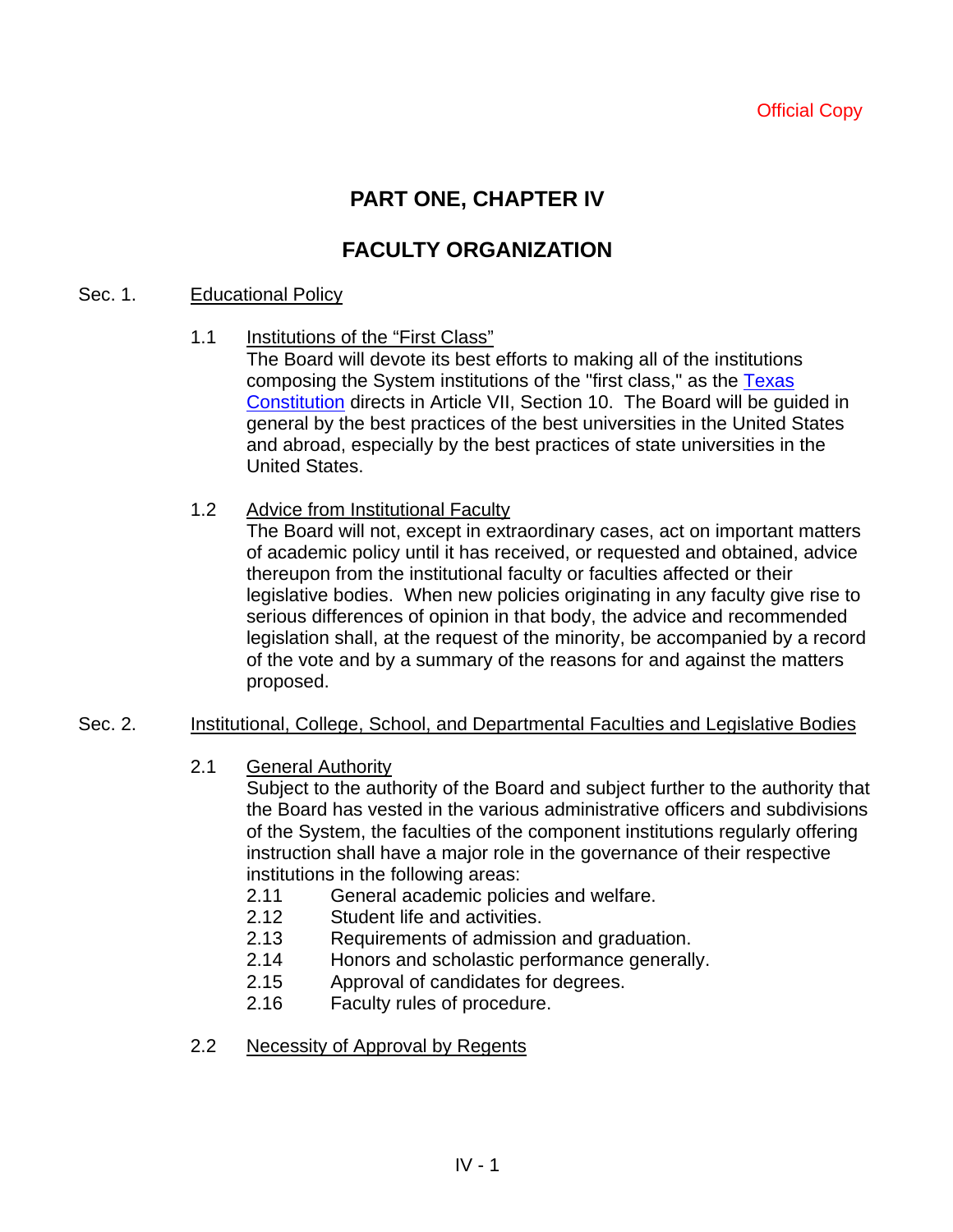Legislation recommended by an institutional faculty, or legislative body thereof, requiring approval of the Board, shall not be effective unless and until approved by the Board. Such legislation by a college or school faculty shall not be presented to the Board until it has been approved by the institutional faculty, either directly or through its legislative body, and has received the consideration and recommendation of the institutional president, the appropriate Executive Vice Chancellor, and the Chancellor. The faculty affected will be notified by the Board, through administrative channels, of its action on recommended faculty legislation.

### 2.3 When Legislation is Effective

Except where the Board has specifically authorized procedure for placing into effect emergency faculty legislation without prior Board approval, institutional faculty legislation shall become effective only upon approval by the Board or at such later time as the Board shall specify. The secretary of the institutional faculty shall be notified of Board action, and notice of such action shall be included in the official minutes of the faculty.

### 2.4 Approval of Degree Candidates

It shall be the duty of the several institutional faculties to recommend approval or disapproval of all candidates for degrees. This duty may be delegated by affirmative vote of the institutional faculty, or its legislative body, to the respective deans or other appropriate official. Should this duty not be delegated, then the institutional registrar, or his or her equivalent, shall furnish to the members of the institutional faculty a complete list of the degree candidates for recommendation.

## 2.5 List of Degree Candidates in Minutes

The institutional registrar, as soon as possible after each commencement, shall provide the secretary of his or her institutional faculty, or its legislative body, with a complete list of all successful degree candidates.

### 2.6 Changes in Degree Requirements

Changes in degree requirements shall not become effective until approved by the Board and published in the appropriate catalog; provided, however, that students may be given the benefit of any action reducing or modifying the requirements for their degree immediately upon Board approval.

### 2.7 Faculty Minutes

Copies of institutional faculty minutes, or of their legislative bodies, shall be available for use of members of the particular faculties individually, if desired; and shall be filed (1) in the offices of the secretaries to the faculty,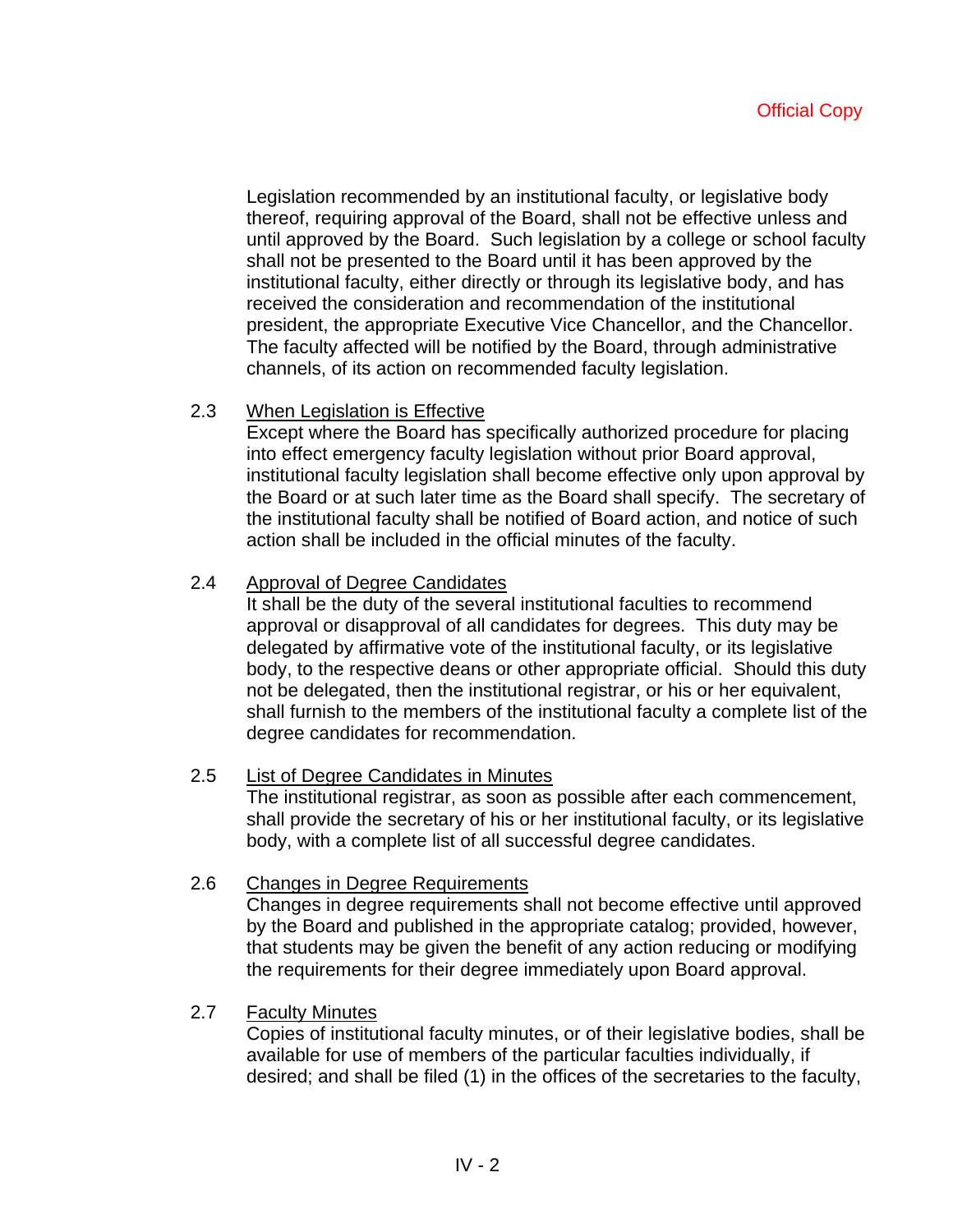(2) in the office of the presidents, (3) in the office of the appropriate Executive Vice Chancellor, and (4) in the institutional libraries.

### Sec. 3. Faculty Advisory Council

At the discretion of the Chairman of the Board of Regents and the Chancellor, a Faculty Advisory Council representing component institutions in the U. T. System may be formed to facilitate the flow of ideas and information between and among the Board of Regents, the System Administration, and the component institutions. The Executive Vice Chancellor for Academic Affairs will serve as System liaison to the Council. The Chairman and Chancellor will promulgate guidelines for the selection of Faculty Advisory Council representatives. Representatives of the Faculty Advisory Council may from time to time address the Board at meetings of the Board and may recommend action to the Board through the Chancellor. At least once each year, a meeting will be arranged between the Faculty Advisory Council Executive Committee and the Board.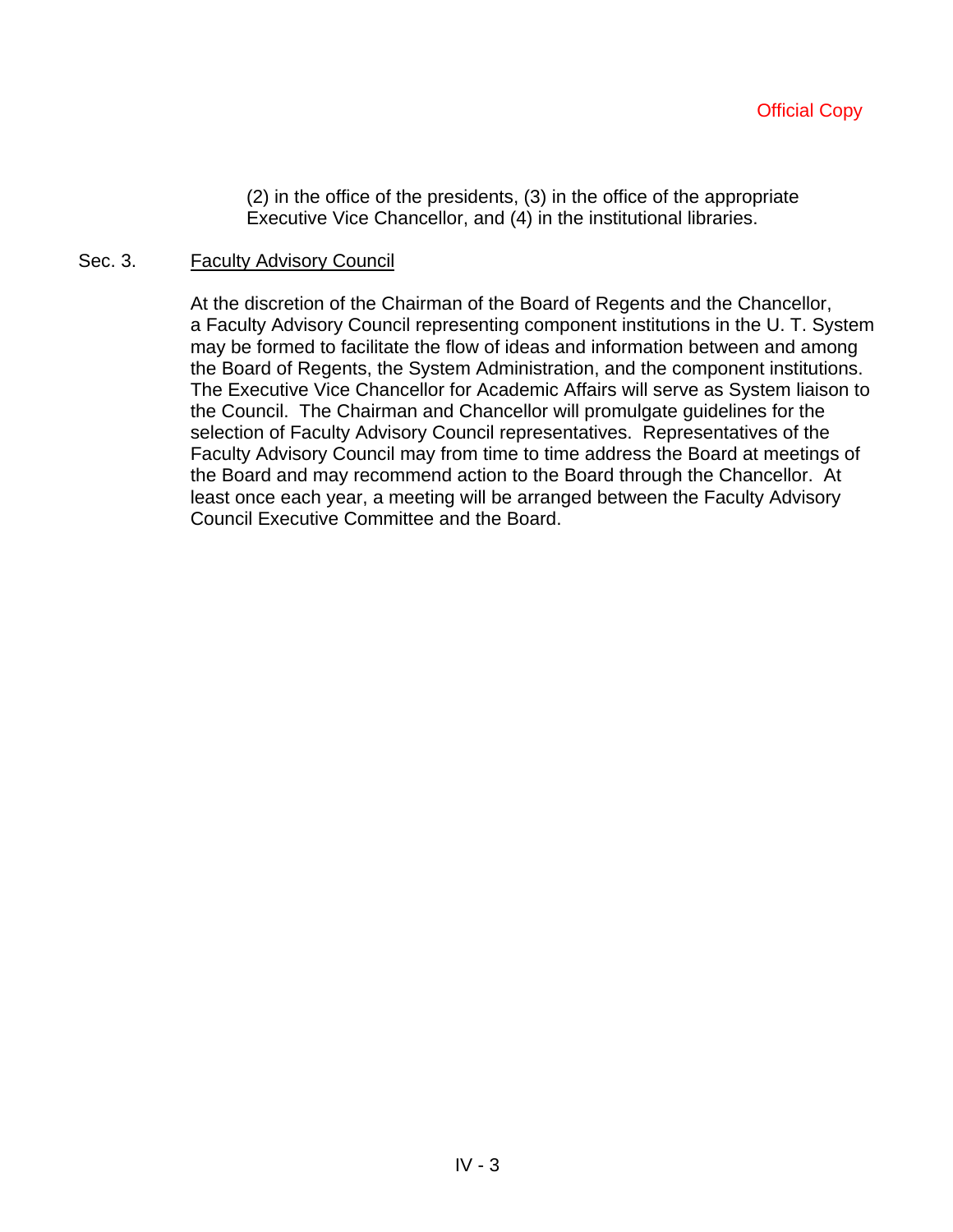# **PART ONE, CHAPTER V**

## **GRADUATE EDUCATION IN THE UNIVERSITY OF TEXAS SYSTEM**

### Sec. 1. Authorization and Definition

The various component institutions of the System authorized to offer graduate degrees shall provide and maintain an appropriate faculty and administrative organization for such graduate degrees. The president of each component institution of the System shall be responsible through the appropriate Executive Vice Chancellor to the Chancellor, and through him or her, to the Board for policies and administration of the graduate programs.

"Graduate programs," as the term is used in these Rules, does not include the programs that lead to the M.D., D.D.S., M.P.H., Dr. P.H., J.D., LL.M., and M.C.J. degrees, or others that may be excluded upon recommendation by the president of the component institution and concurrence by the appropriate Executive Vice Chancellor and the Chancellor.

### Sec. 2. Requirements

Within the general academic component institutions, the designation "Graduate School" will be used if (a) there is a minimum of three distinct programs approved for doctoral degrees and 30 such doctoral degrees have been awarded; or (b) there is a minimum of 10 distinct programs approved for master's degrees and 50 master's degrees have been awarded. In component institutions that do not meet these requirements, graduate study will be in a "Division of Graduate Studies."

#### Sec. 3. Administration

Graduate programs in the health component institutions shall be administered as follows:

- 3.1 Graduate School of Biomedical Sciences In the health-related institutions at Dallas, Galveston, Houston, and San Antonio, the graduate programs will be administered through a Graduate School of Biomedical Sciences.
- 3.2 Nursing Schools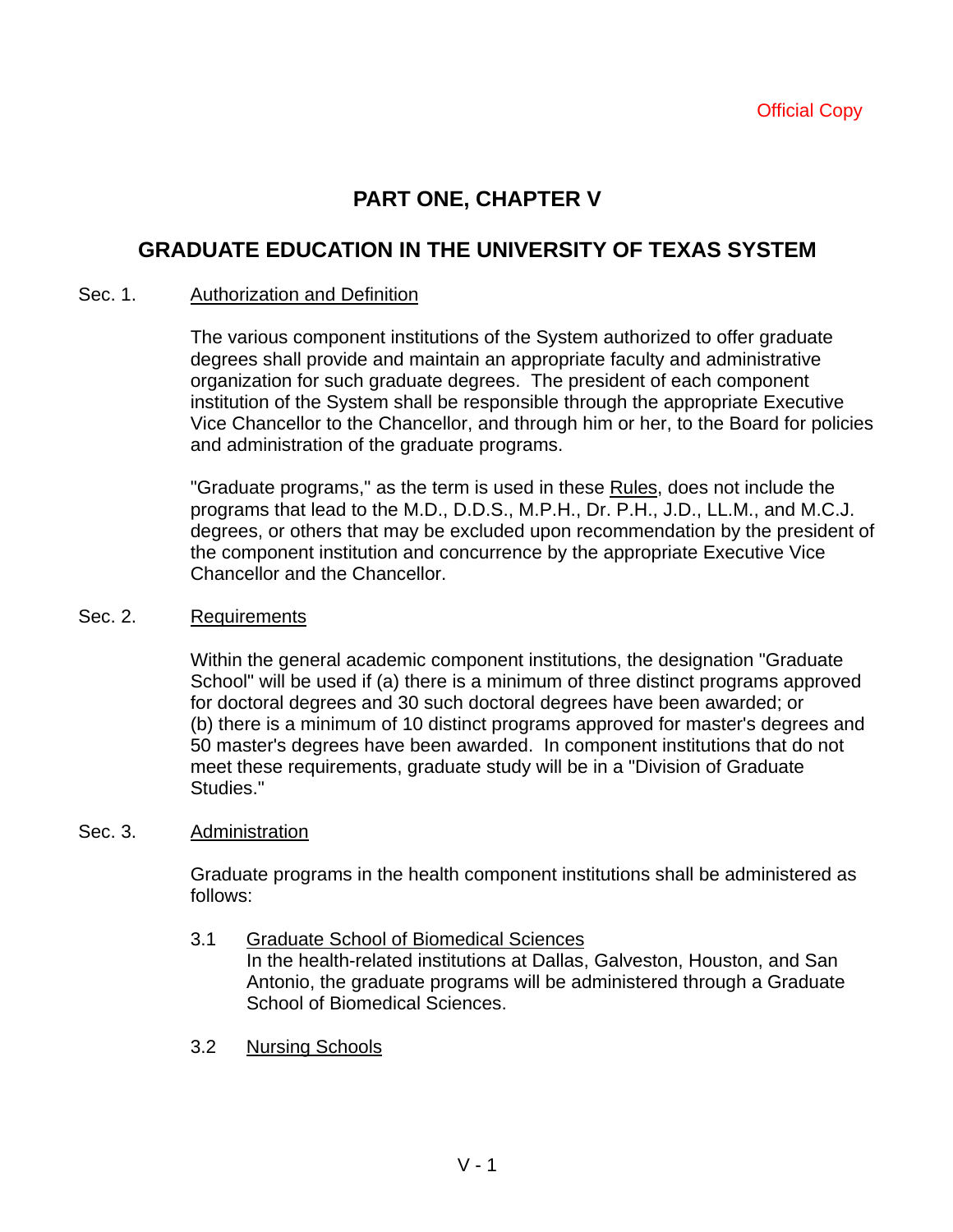In the Nursing Schools of component institutions, graduate education will be administered as specific graduate programs coordinated by an administrative officer designated by the president of the component institution.

3.3 U. T. M. D. Anderson Cancer Center In the U. T. M. D. Anderson Cancer Center, research and graduate instruction will be offered in cooperation with other component institutions that are authorized to award graduate degrees.

### Sec. 4. Required Approvals

Component institutions which offer graduate degrees and elect an administrative organization and designations different from those authorized above may do so only upon the recommendation of the president, the concurrence of the appropriate Executive Vice Chancellor, and the Chancellor, and the approval of the Board.

### Sec. 5. Policies and Procedures

The policies and procedures for staffing and administering the graduate programs at all component institutions shall be set forth in the institutional Handbook of Operating Procedures. These policies and procedures shall include qualifications for faculty members assigned to teach graduate courses, supervise graduate programs, and advise graduate students.

### Sec. 6. Joint or Cooperative Degree Programs

Where two or more component institutions of the System are authorized to conduct joint or cooperative degree programs, the presidents of the cooperating institutions shall be authorized to establish, subject to the approval of the appropriate Executive Vice Chancellor, special procedures and organizations for the administration of such programs.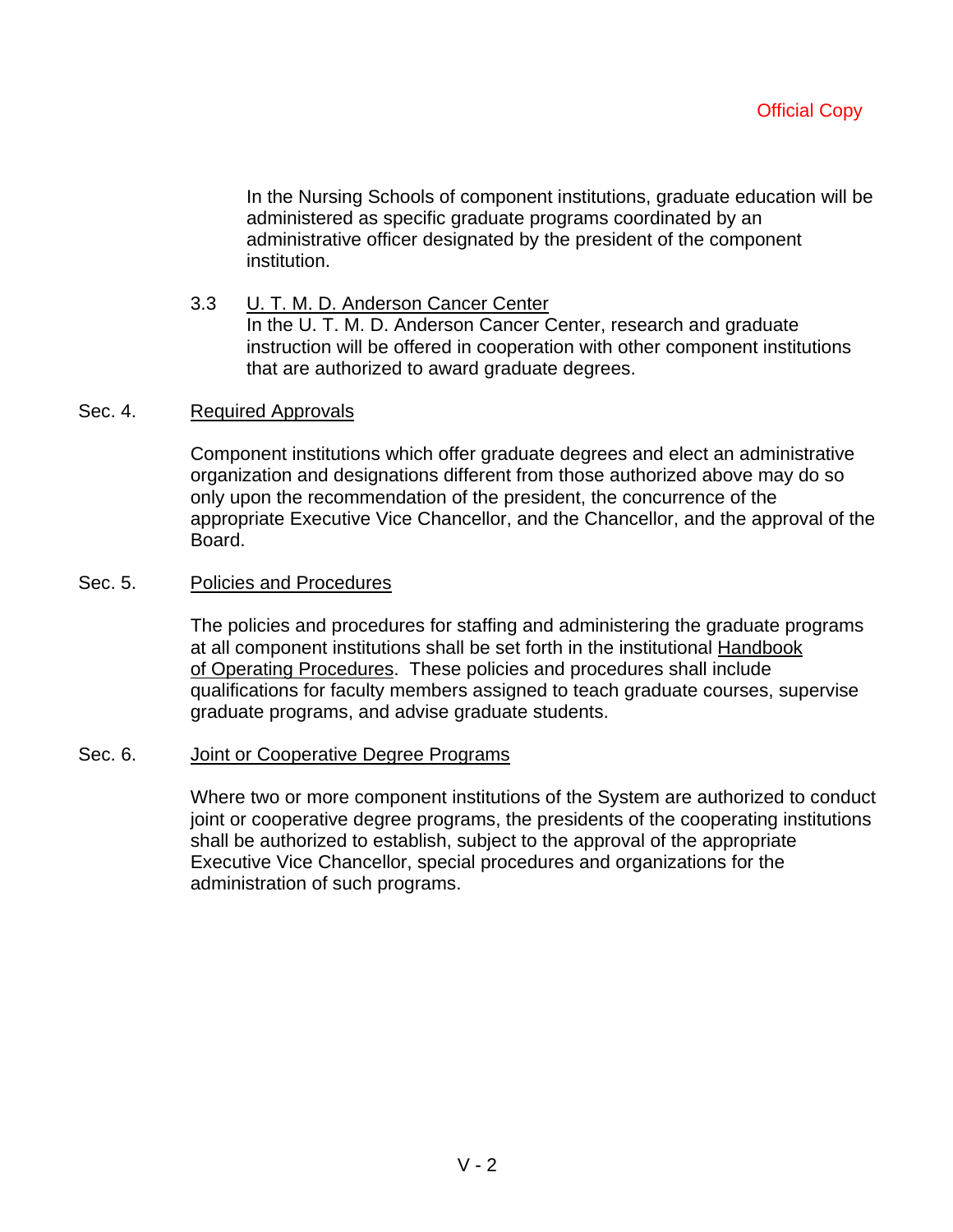# **PART ONE, CHAPTER VI**

## **STUDENT SERVICES AND ACTIVITIES AND REGULATIONS ON FACILITIES USE**

### Sec. 1. General Provisions

1.1 Implementation

These policies and regulations apply to all component institutions of the System and shall be implemented appropriately in the Handbook of Operating Procedures for each institution.

1.2 Institutional Officer

When the designation "chief student affairs officer" appears in this Chapter, reference is made to the administrative officer or officers directly responsible for student affairs at each component institution. The designation "Dean of Students" or "Dean" in the context of this Chapter shall refer to the administrative officer or officers responsible for the administration of the disciplinary process at each component institution.

1.3 Delegation of Authority

All authority held and exercised by a chief student affairs officer is delegated to that officer by the president of a component institution. Any action taken by the chief student affairs officer is subject to review by the component institution president.

1.4 Chief Student Affairs Officer

The chief student affairs officer shall be the administrative officer primarily responsible for the development and administration of policies relating to students, for the development and implementation of services to students, and for the initial preparation of institutional regulations that will implement the policies and regulations set forth in this Chapter.

- 1.5 Petition to the Board on Certain Policies Any individual student, group of students, or student organization may petition the Board on any matter relating to these policies and regulations (other than a disciplinary action) through the chief student affairs officer, the president, the appropriate Executive Vice Chancellor, and the Chancellor.
- 1.6 Student Advisory Council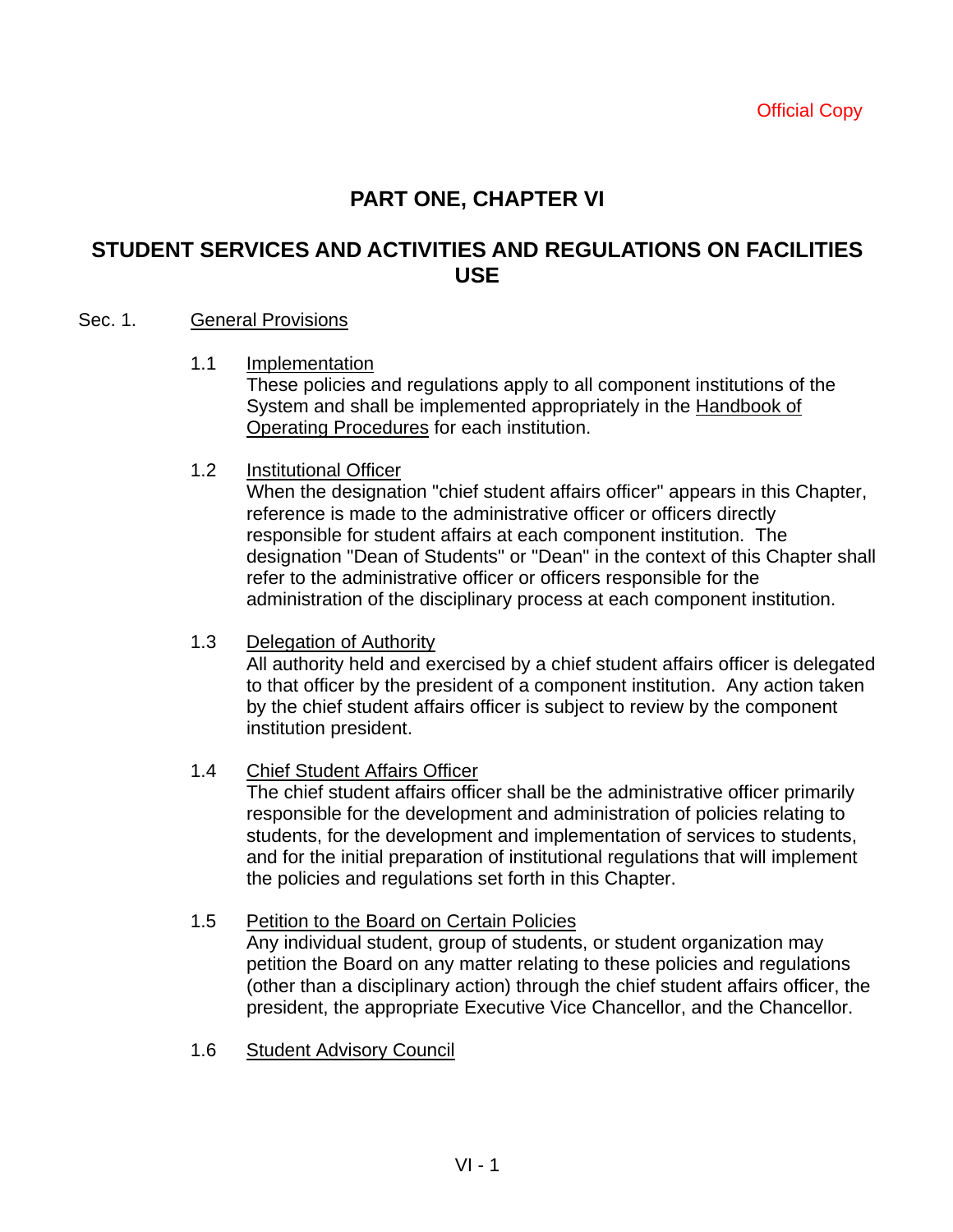At the discretion of the Chairman of the Board of Regents and the Chancellor, a Student Advisory Council representing component institutions in the U. T. System may be formed to facilitate the flow of ideas and information between and among the Board of Regents, the System Administration, and the component institutions. The Executive Vice Chancellor for Academic Affairs will serve as System liaison to the Council. The Chairman and Chancellor will promulgate guidelines for the selection of Student Advisory Council representatives. Representatives of the Student Advisory Council may from time to time address the Board at meetings of the Board and may recommend action to the Board through the Chancellor. At least once each year, a meeting will be arranged between the Student Advisory Council Executive Committee and the Board.

### Sec. 2. Definitions

### 2.1 Student

The following persons shall be considered students for purposes of these policies and regulations:

- 2.11 A person currently enrolled at a component institution of the System.
- 2.12 A person accepted for admission or readmission to a component institution of the System.
- 2.13 A person who has been enrolled at a component institution of the System in a prior semester or summer session and is eligible to continue enrollment in the semester or summer session that immediately follows.
- 2.14 A person who engaged in prohibited conduct at a time when he or she met the criteria of Subdivisions 2.11, 2.12, or 2.13 of this Chapter.

### 2.2 Campus

The campus consists of all real property, buildings, or facilities owned or controlled by the component institution.

### 2.3 Hearing Officer

An individual selected in accordance with procedures adopted by the component institution to hear disciplinary charges, make findings of fact and, upon a finding of guilt, impose an appropriate sanction(s).

### 2.4 Weekday

Monday through Friday, excluding any day that is an official holiday of the component institution.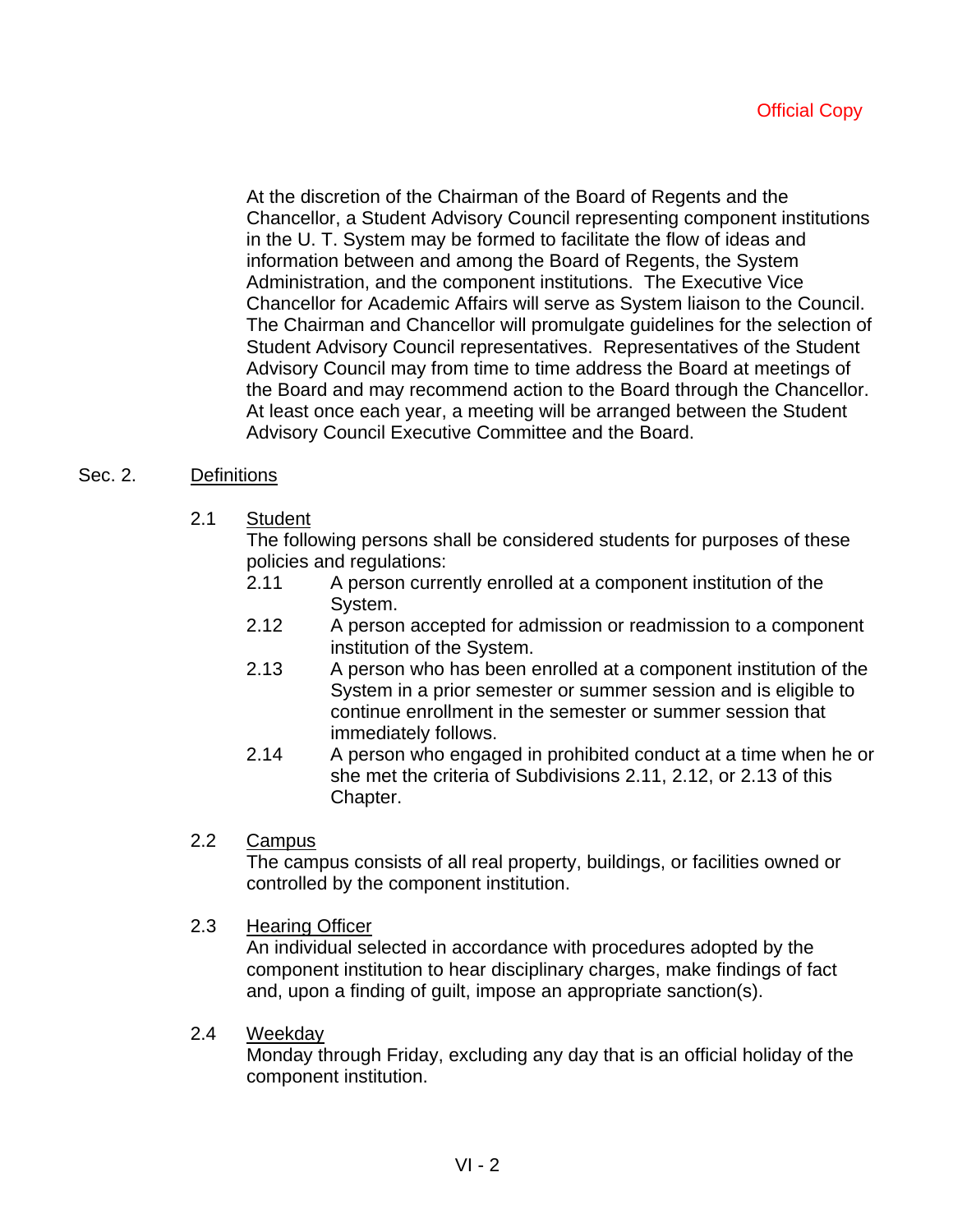2.5 Day A calendar day.

### Sec. 3. Student Conduct and Discipline

### 3.1 Institutional Rules

The component institutions shall adopt rules and regulations concerning student conduct and discipline. Such rules shall be in compliance with the Regents' Rules and Regulations and shall become effective upon review and approval by the Executive Vice Chancellor for Health Affairs or the Executive Vice Chancellor for Academic Affairs. Each student is responsible for notice of and compliance with the provisions of the Regents' Rules and Regulations and the rules of the component institution.

### 3.2 Standards of Conduct

All students are expected and required to obey federal, State, and local laws, to comply with the Regents' Rules and Regulations, with System and institutional rules and regulations, with directives issued by an administrative official of the System or component institution in the course of his or her authorized duties, and to observe standards of conduct appropriate for an academic institution.

- 3.21 Any student who engages in conduct that violates the Regents' Rules and Regulations, the System or institutional rules and regulations, specific instructions issued by an administrative official of the institution or the System acting in the course of his or her authorized duties, or federal, State, or local laws is subject to discipline whether such conduct takes place on or off campus or whether civil or criminal penalties are also imposed for such conduct.
- 3.22 Any student who commits an act of scholastic dishonesty is subject to discipline. Scholastic dishonesty includes but is not limited to cheating, plagiarism, collusion, the submission for credit of any work or materials that are attributable in whole or in part to another person, taking an examination for another person, any act designed to give unfair advantage to a student or the attempt to commit such acts.
- 3.23 Any student who is guilty of the illegal use, possession and/or sale of a drug or narcotic on the campus of a component institution is subject to discipline. If a student is found guilty of the illegal use, possession, and/or sale of a drug or narcotic on campus, the minimum penalty shall be suspension from the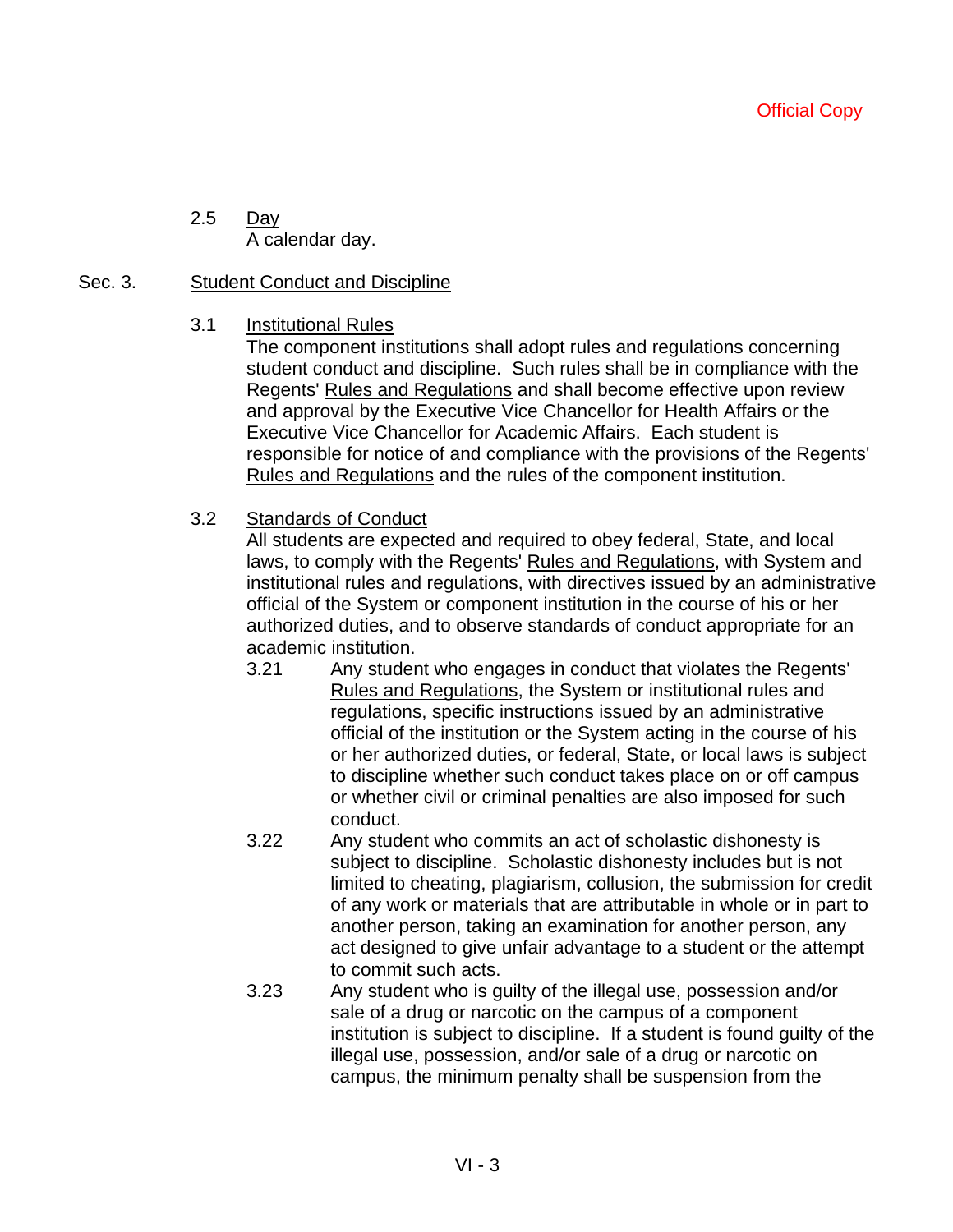institution for a specified period of time and/or suspension of rights and privileges.

- 3.24 Any student who engages in conduct that endangers the health or safety of any person on the campus of a component institution or on any property, or in any building or facility owned or controlled by the System or component institution is subject to discipline.
- 3.25 Any student who, acting singly or in concert with others, obstructs, disrupts, or interferes with any teaching, educational, research, administrative, disciplinary, public service, or other activity or public performance authorized to be held or conducted on campus or on property or in a building or facility owned or controlled by the System or component institution is subject to discipline. Obstruction or disruption includes but is not limited to any act that interrupts, modifies, or damages utility service or equipment, communication service or equipment, university computers, computer programs, computer records or computer networks accessible through the university's computer resources.
- 3.26 Any student who engages in speech, either orally or in writing, that is directed to inciting or producing imminent lawless action and is likely to incite or produce such action is subject to discipline.
- 3.27 Any student who engages in the unauthorized use of property, equipment, supplies, buildings, or facilities owned or controlled by the System or component institution is subject to discipline.
- 3.28 Any student who, acting singly or in concert with others, engages in hazing is subject to discipline. Hazing in State educational institutions is prohibited by State law (Texas Education Code Section 51.936). Hazing with or without the consent of a student whether on or off campus is prohibited, and a violation of that prohibition renders both the person inflicting the hazing and the person submitting to the hazing subject to discipline. Initiations or activities of organizations may include no feature that is dangerous, harmful, or degrading to the student, and a violation of this prohibition renders both the organization and participating individuals subject to discipline.
- 3.29 A student who alters or assists in the altering of any official record of the System or component institution or who submits false information or omits requested information that is required for or related to an application for admission, the award of a degree, or any official record of the System or institution is subject to discipline. A former student who engages in such conduct is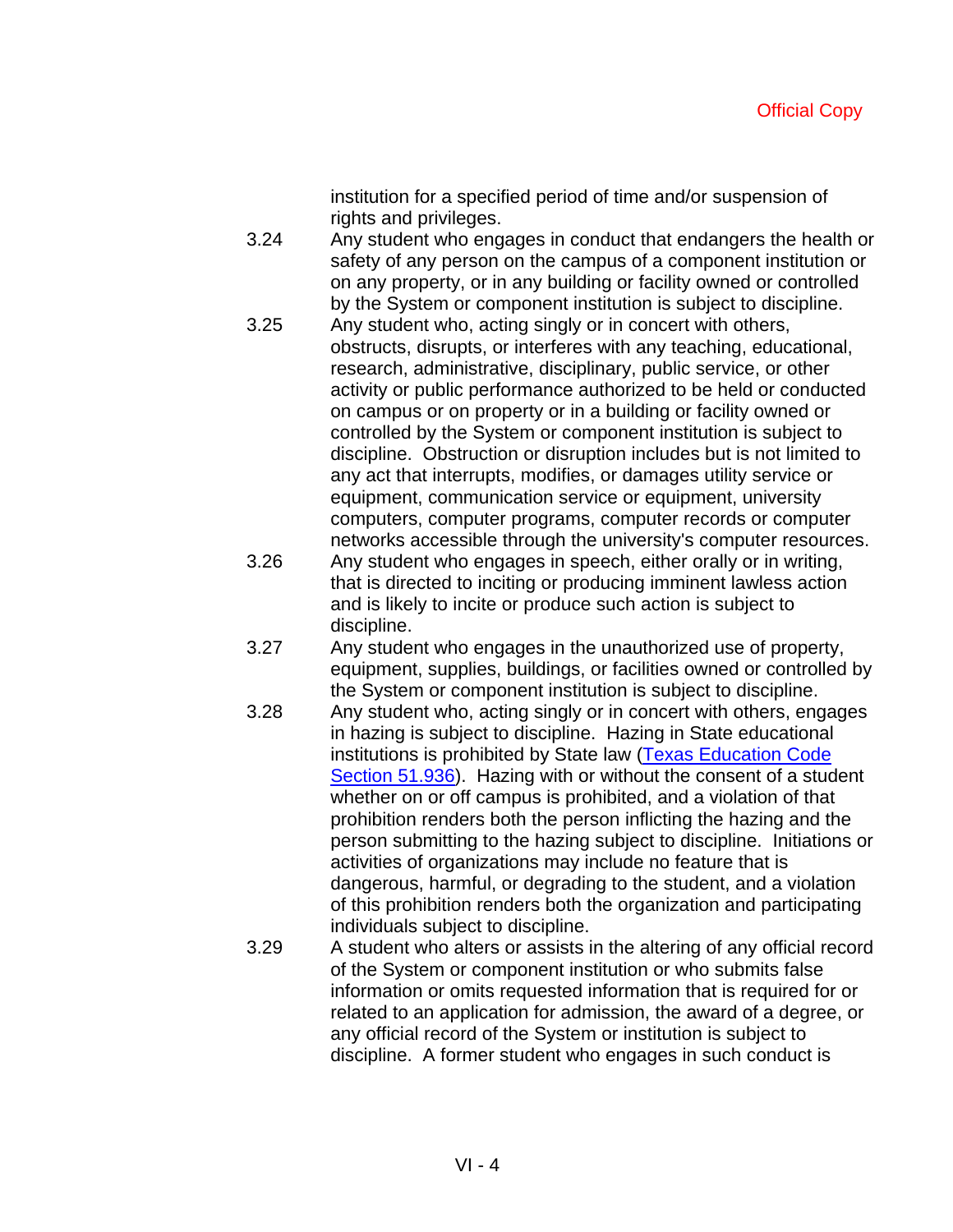subject to bar against readmission, revocation of degree, and withdrawal of diploma.

- 3.2(10) Any student who defaces, mutilates, destroys, or takes unauthorized possession of any property, equipment, supplies, buildings, or facilities owned or controlled by a component institution or the System is subject to discipline.
- 3.2(11) A student is subject to discipline for prohibited conduct that occurs while participating in off-campus activities sponsored by a component institution or the System including field trips, internships, rotations, or clinical assignments.
- 3.2(12) Unless authorized by federal, State, or local laws, a student who possesses or uses any type of explosive, firearm, imitation firearm, ammunition, hazardous chemical, or weapon as defined by State or federal law, while on campus or on any property or in any building or facility owned or controlled by the System or component institution, is subject to discipline.
- 3.2(13) A student who receives a period of suspension as a disciplinary penalty is subject to further disciplinary action for prohibited conduct that takes place on campus during the period of suspension.
- 3.3 Bar from Campus

A former student who has been suspended or expelled for disciplinary reasons is prohibited from being on the campus of any component institution during the period of such suspension or expulsion without prior written approval of the chief student affairs officer of the institution at which the suspended or expelled student wishes to be present.

- 3.4 Disciplinary Process
	- 3.41 A student may be summoned by written request of the Dean for a meeting to discuss the allegations. The written request shall specify a place for the meeting and a time at least three weekdays after the date of the written request. The written request may be mailed to the address appearing in the records of the registrar or may be hand delivered to the student. If a student fails to appear without good cause, as determined by the Dean, the Dean may bar or cancel the student's enrollment or otherwise alter the status of the student until the student complies with the summons, or the Dean may proceed to implement the disciplinary procedures provided for in Subsection 3.5 of this Chapter. The refusal of a student to accept delivery of the notice or the failure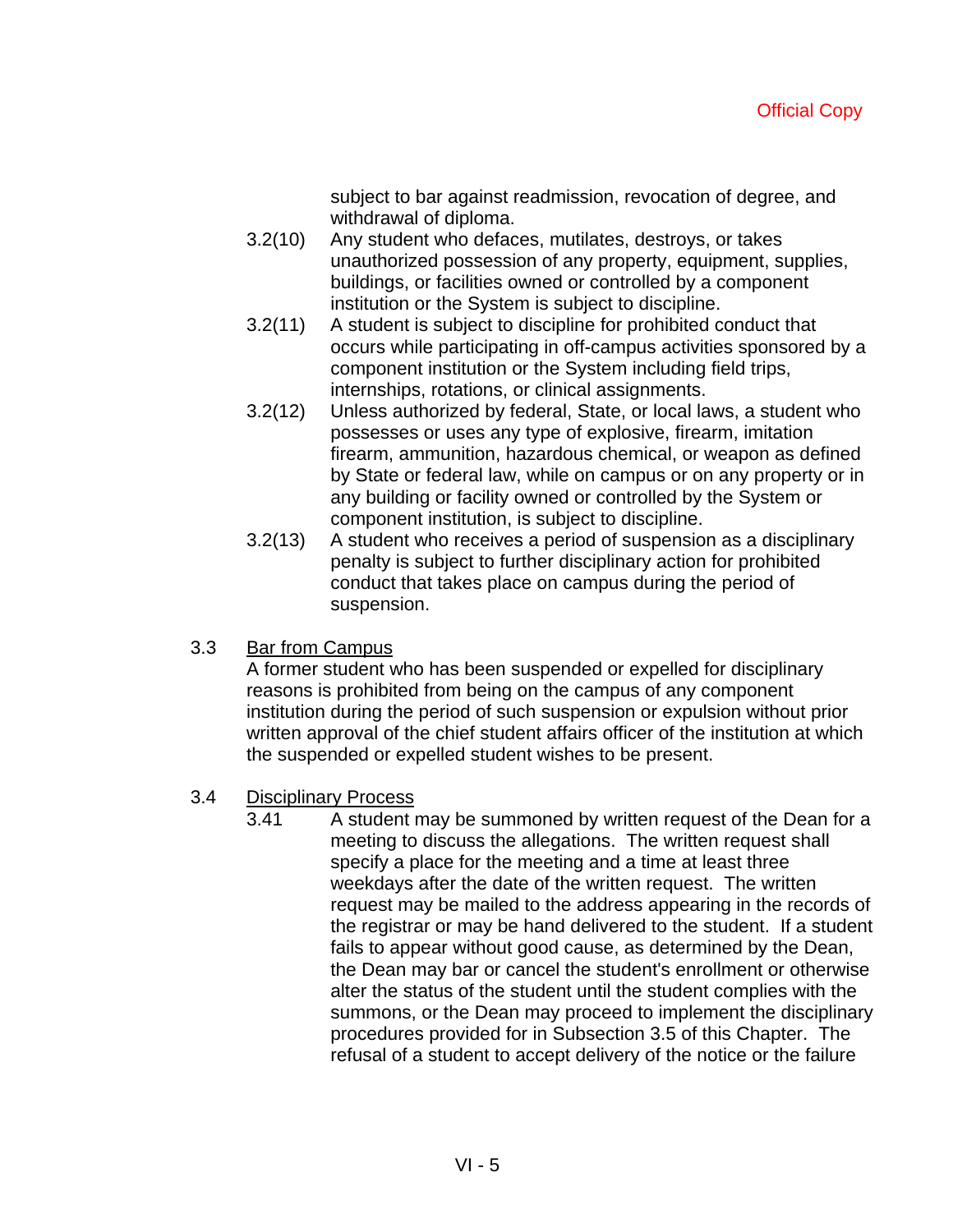to maintain a current address with the registrar shall not be good cause for the failure to respond to a summons.

- 3.42 Pending a hearing or other disposition of the allegations against a student, the Dean may take such immediate interim disciplinary action as is appropriate to the circumstances, including: (a) suspension and bar from the campus when it reasonably appears to the Dean from the circumstances that the continuing presence of the student poses a potential danger to persons or property or a potential threat for disrupting any activity authorized by the institution; or (b) the withholding of grades, degree, or official transcript when such action is in the best interest of the institution.
- 3.43 When interim disciplinary action has been taken by the Dean under Subdivision 3.42 of this Chapter, a hearing of the charges against the student will be held under the procedures specified in Subsection 3.5 of this Chapter, but will be held within 10 days after the interim disciplinary action was taken unless the student agrees in writing to a hearing at a later time or unless the student waives a hearing and accepts the decision of the Dean in accordance with Subdivision 3.44 of this Chapter.
- 3.44 In any case where the accused student does not dispute the facts upon which the charges are based and executes a written waiver of the hearing procedures specified in Subsection 3.5 of this Chapter, the Dean shall assess one or more of the penalties specified in Subsection 3.6 of this Chapter that is appropriate to the charges and inform the student of such action in writing. The minimum penalty that the Dean may assess when a student admits illegal use, possession, and/or sale of a drug or narcotic on campus is the penalty prescribed in Subdivision 3.23 of this Chapter. The decision of the Dean on penalty only may be appealed to the president of a component institution.

### 3.5 Hearing Process

In those cases in which the accused student disputes the facts upon which the charges are based, such charges shall be heard and determined by a fair and impartial Hearing Officer.

3.51 Except in those cases where immediate interim disciplinary action has been taken, the accused student shall be given at least 10 days written notice of the date, time, and place for such hearing and the name of the Hearing Officer. The notice shall include a statement of the charge(s) and a summary statement of the evidence supporting such charge(s). The notice shall be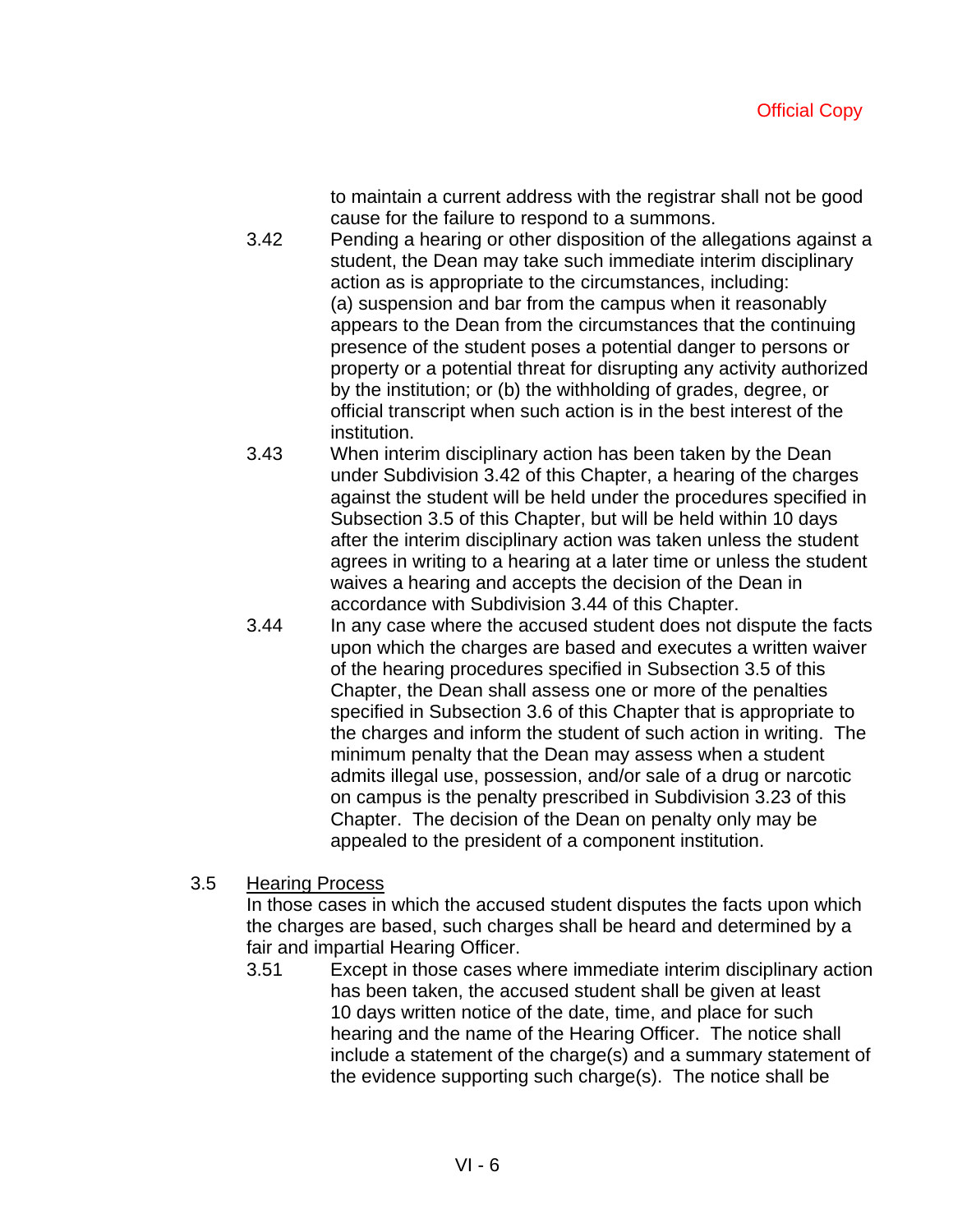delivered in person to the student or mailed to the student at the address appearing in the registrar's records. A notice sent by mail will be considered to have been received on the third day after the date of mailing, excluding any intervening Sunday. The date for a hearing may be postponed by the Hearing Officer for good cause or by agreement of the student and Dean.

- 3.52 The accused student may challenge the impartiality of the Hearing Officer. The challenge must be in writing, state the reasons for the challenge, and be submitted to the Hearing Officer through the Office of the Dean at least three days prior to the hearing. The Hearing Officer shall be the sole judge of whether he or she can serve with fairness and objectivity. In the event the Hearing Officer disqualifies himself or herself, a substitute will be chosen in accordance with procedures of the institution.
- 3.53 Upon a hearing of the charges, the Dean or other institutional representative has the burden of going forward with the evidence and has the burden of proving the charges by the greater weight of the credible evidence.
- 3.54 The Hearing Officer is responsible for conducting the hearing in an orderly manner and controlling the conduct of the witnesses and participants in the hearing. The Hearing Officer shall rule on all procedural matters and on objections regarding exhibits and testimony of witnesses, may question witnesses, and is entitled to have the advice and assistance of legal counsel from the Office of General Counsel of the System. The Hearing Officer shall render and send to the Dean and the accused student a written decision that contains findings of fact and a conclusion as to the guilt or innocence of the accused student. Upon a conclusion of guilt the Hearing Officer shall assess a penalty or penalties specified in Subsection 3.6 of this Chapter. Guilt of the illegal use, possession, or sale of a drug or narcotic on campus requires the assessment of a minimum penalty provided in Subdivision 3.23 of this Chapter.
- 3.55 The hearing shall be conducted in accordance with procedures adopted by the component institution that assure the institutional representative and the accused student the following minimal rights:
	- (1) Each party shall provide the other party a list of witnesses, a brief summary of the testimony to be given by each, and a copy of documents to be introduced at the hearing at least five days prior to the hearing.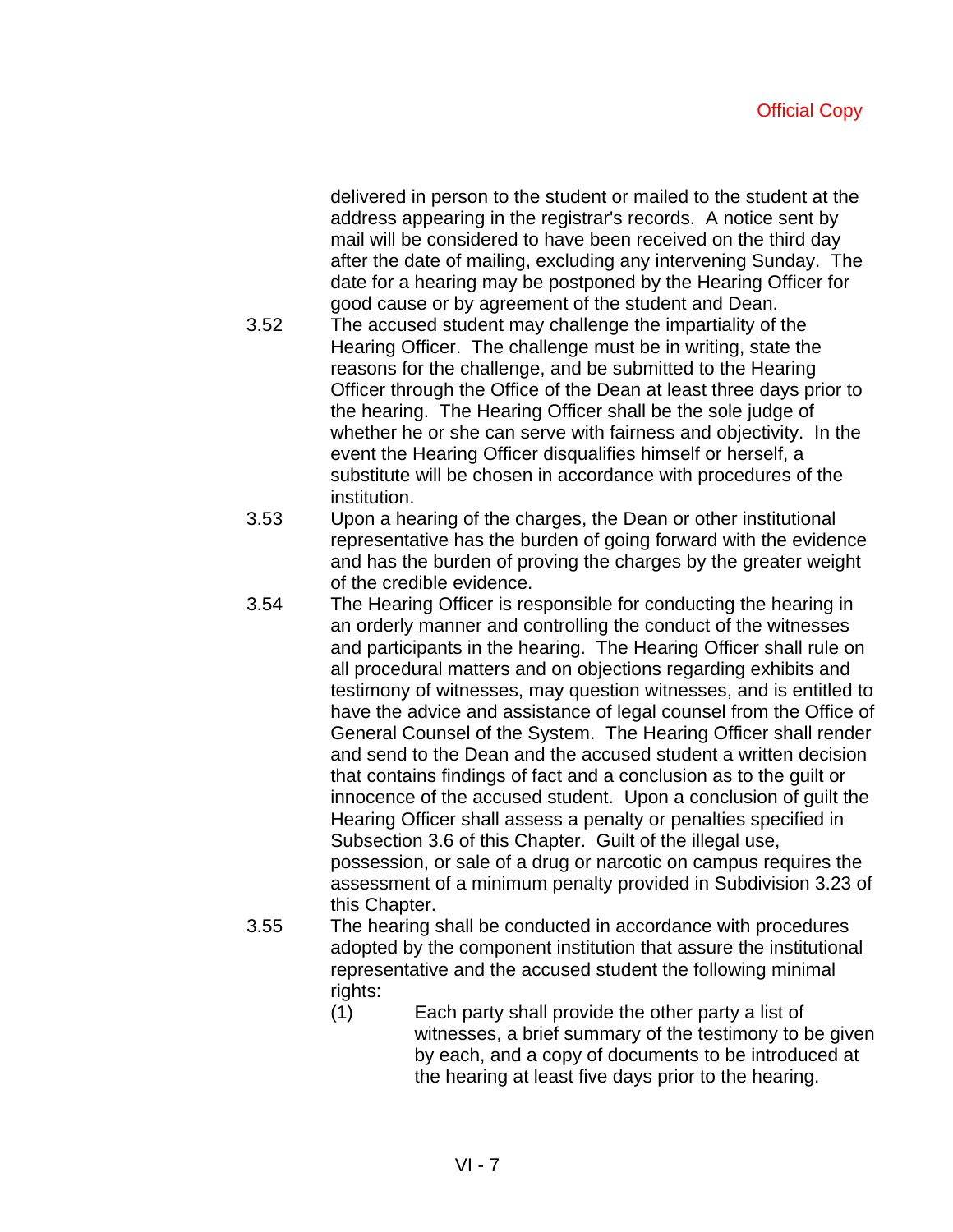- (2) Each party shall have the right to appear, present testimony of witnesses and documentary evidence, cross-examine witnesses, and be assisted by an advisor of choice. The advisor may be an attorney. If the accused student's advisor is an attorney, the Dean's advisor may be an attorney from the Office of General Counsel of the System. An advisor may confer with and advise the Dean or accused student, but shall not be permitted to question witnesses, introduce evidence, make objections, or present argument to the Hearing Officer.
- (3) The Dean may recommend a penalty to be assessed by the Hearing Officer. The recommendation may be based upon past practice of the component institution for violations of a similar nature, the past disciplinary record of the student, or other factors deemed relevant by the Dean. The accused student shall be entitled to respond to the recommendation of the Dean.
- (4) The hearing will be recorded. If either party desires to appeal the decision of the Hearing Officer, the official record will consist of the recording of the hearing, the documents received in evidence, and the decision of the Hearing Officer. At the request of the president of a component institution the recording of the hearing will be transcribed and both parties will be furnished a copy of the transcript.

### 3.6 Penalties

The following penalties may be assessed by the Dean pursuant to Subdivision 3.44 of this Chapter or by the Hearing Officer after a hearing in accordance with the procedures specified in Subdivision 3.55 of this Chapter:

- 3.61 Disciplinary probation.
- 3.62 Withholding of grades, official transcript and/or degree.
- 3.63 Bar against readmission.
- 3.64 Restitution or reimbursement for damage to or misappropriation of institutional or System property.
- 3.65 Suspension of rights and privileges, including participation in athletic or extracurricular activities.
- 3.66 Failing grade for an examination or assignment or for a course and/or cancellation of all or any portion of prior course credit.
- 3.67 Denial of degree.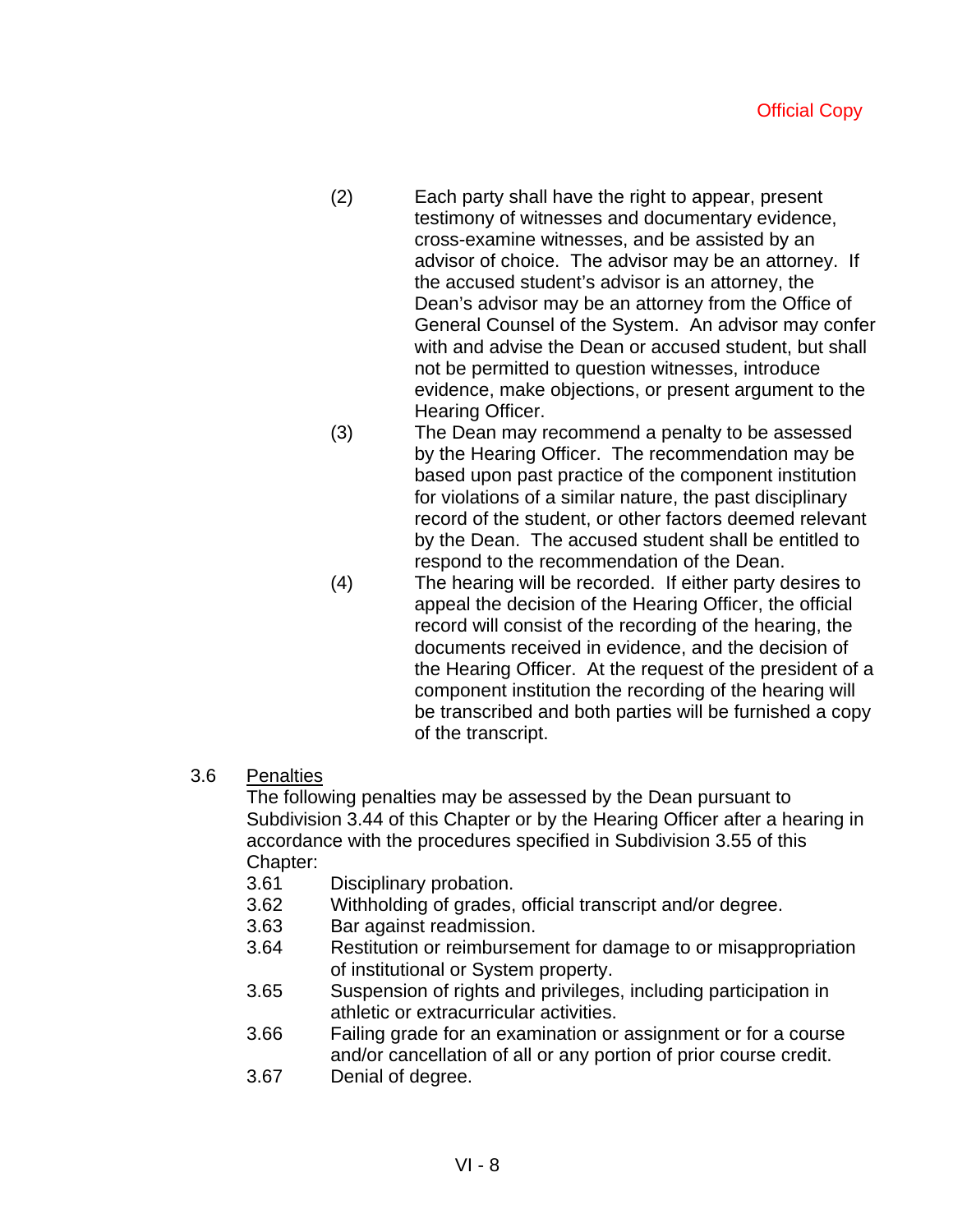- 3.68 Suspension from the institution for a specified period of time.
- 3.69 Expulsion (permanent separation from the institution).
- 3.6(10) Revocation of degree and withdrawal of diploma.
- 3.6(11) Other penalty as deemed appropriate under the circumstances.
- 3.7 Appeal Procedures

A student may appeal a disciplinary penalty assessed by the Dean in accordance with Subdivision 3.44 of this Chapter. Either the Dean or the student may appeal the decision of the Hearing Officer. An appeal shall be in accordance with the following procedures:

- 3.71 Written notice of appeal must be delivered to the president of the component institution within 14 days after the appealing party has been notified of the penalty assessed by the Dean or the decision of the Hearing Officer. If the notice of penalty assessed by the Dean or the decision of the Hearing Officer is sent by mail, the date the notice or decision is mailed initiates the 14 day period for giving notice of appeal. An appeal of the penalty assessed by the Dean in accordance with Subdivision 3.44 of this Chapter will be reviewed solely on the basis of the written argument of the student and the Dean. The appeal of the decision of the Hearing Officer will be reviewed solely on the basis of the record from the hearing. In order for the appeal to be considered, all the necessary documentation to be filed by the appealing party, including written argument, must be filed with the president within 14 days after notice of appeal is given. At the discretion of the president, both parties may present oral argument in an appeal from the decision of the Hearing Officer.
- 3.72 The president may approve, reject, or modify the decision in question or may require that the original hearing be reopened for the presentation of additional evidence and reconsideration of the decision. It is provided, however, that if the finding as to guilt is upheld in a case involving the illegal use, possession, and/or sale of a drug or narcotic on campus, the penalty may not be reduced below the minimum penalty prescribed by Subdivision 3.23 of this Chapter.
- 3.73 The action of the president shall be communicated in writing to the student and the Dean within 30 days after the appeal and related documents have been received. The decision of the president is the final appellate review.
- 3.8 Disciplinary Record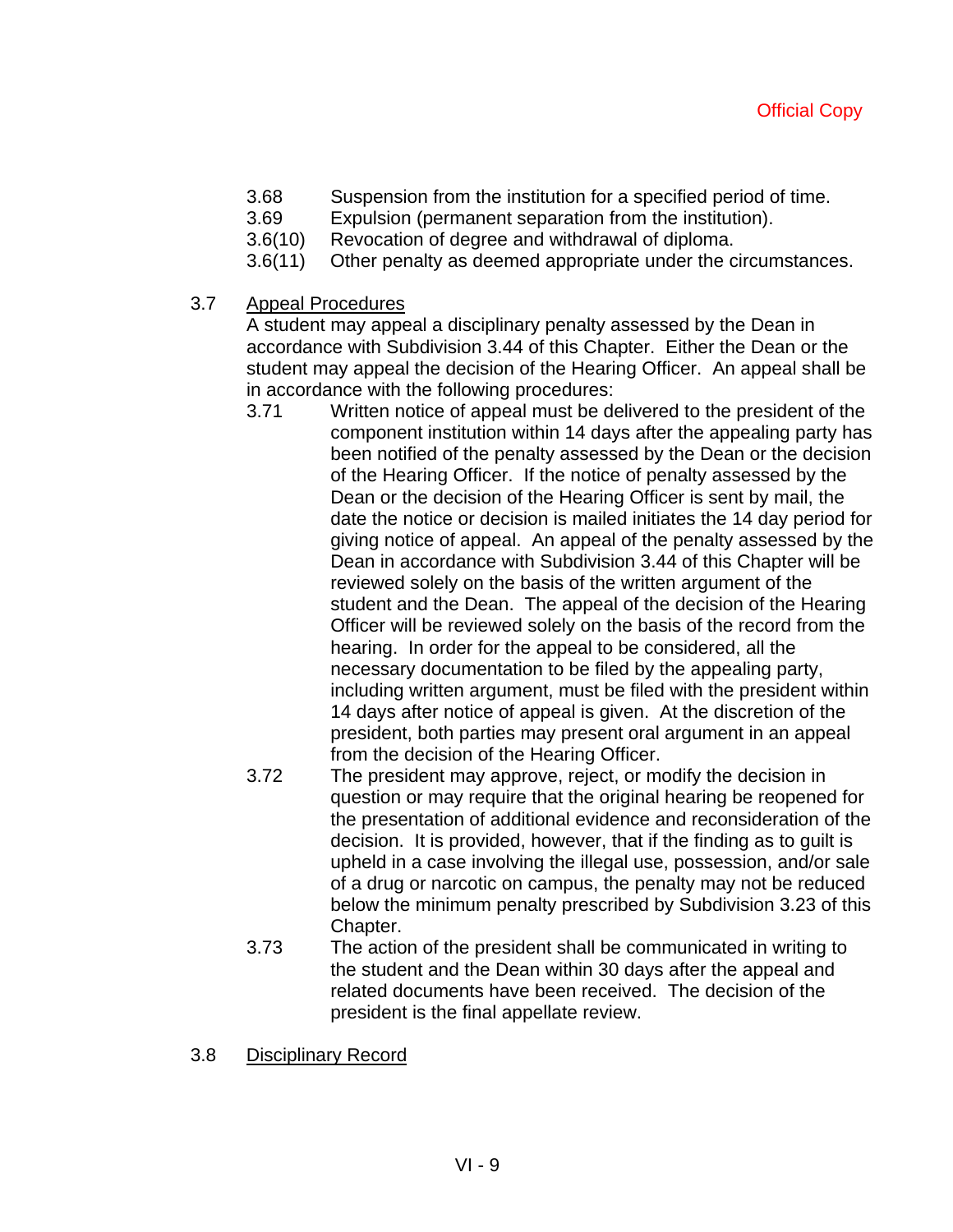Each component institution shall maintain a permanent written disciplinary record for every student assessed a penalty of suspension, expulsion, denial or revocation of degree, and/or withdrawal of diploma. A record of scholastic dishonesty shall be maintained for at least five years unless the record is permanent in conjunction with the above stated penalties. A disciplinary record shall reflect the nature of the charge, the disposition of the charge, the penalty assessed, and any other pertinent information. This disciplinary record shall be maintained separately from the student's academic record, shall be treated as confidential, and shall not be accessible to or used by anyone other than the Dean, except upon written authorization of the student or in accordance with applicable State or federal laws or court order or subpoena.

### Sec. 4. Student Organizations

4.1 Registration Procedures

An organization in which membership is limited to students (recognizing that faculty and staff may also be members) of a component institution may become a registered student organization at that institution by complying with the registration procedures established by the chief student affairs officer.

### 4.2 Faculty or Staff Advisers

The chief student affairs officer, with the approval of the president of a component institution, may establish regulations requiring faculty or staff advisers for registered student organizations.

### 4.3 Limitation on Representations

A registered student organization may state that its membership is composed of students, or of students, faculty, and/or staff, of a component institution, but it shall not suggest or imply that it is acting with the authority or as an agency of that institution. A student organization shall not use the name of a component institution or the name of The University of Texas System as a part of the name of the organization, and it shall neither display the seal of either a component institution or The University of Texas System in connection with any activity of the organization nor use such seal or seals as a part of any letterhead, sign, banner, pamphlet, or other printed material that bears the name of the organization.

4.4 Participation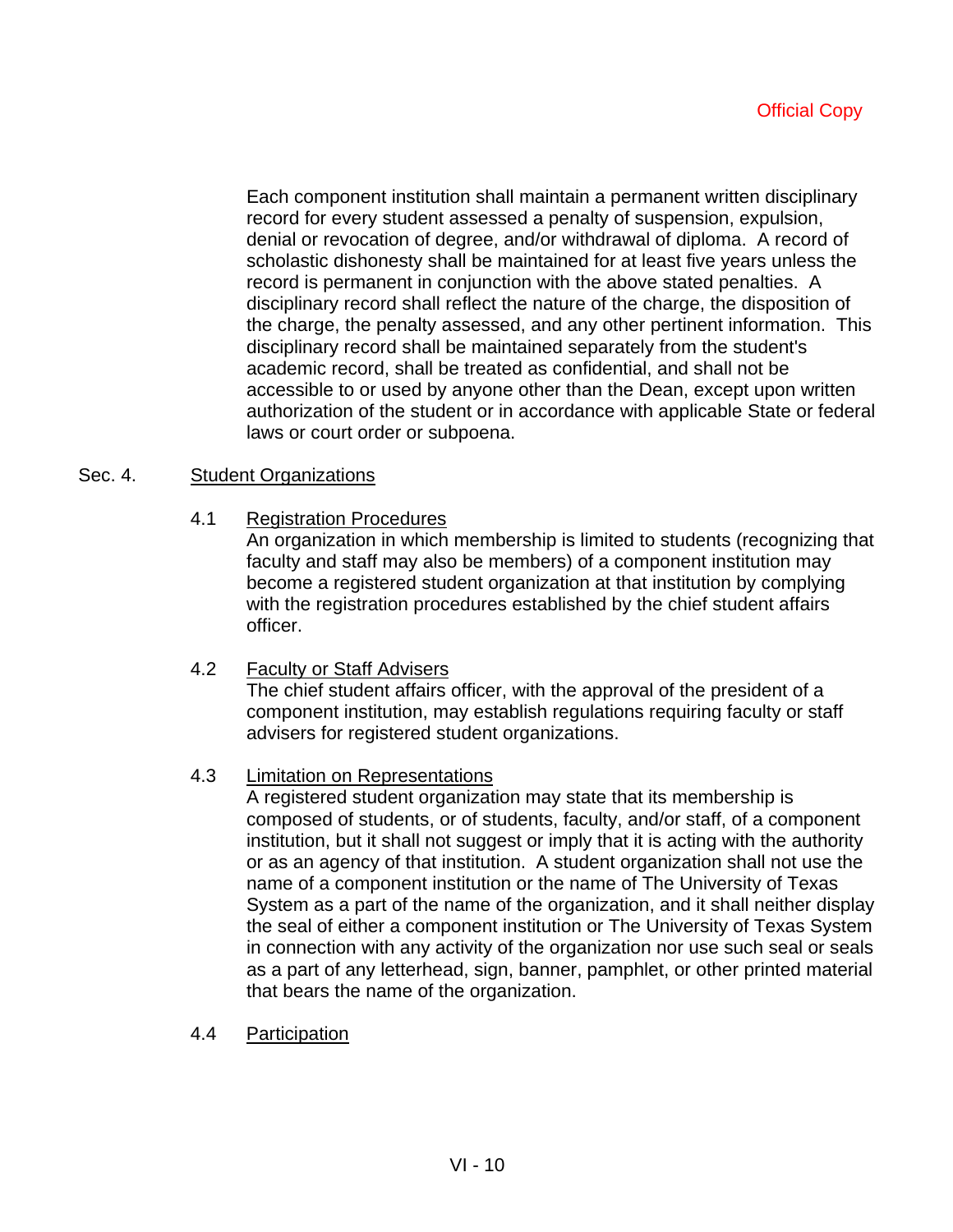The chief student affairs officer, with the approval of the president of a component institution, may issue regulations governing the eligibility of students for participation in organized activities.

4.5 Oversight of Programs

Each component institution may establish a committee or committees to assist the chief student affairs officer in overseeing the programs of registered student organizations.

4.6 Disciplinary Action

Any student organization is subject to disciplinary action or revocation of registration as a student organization for violation of a rule or regulation of the System and/or of the institution at which the organization is registered.

4.7 Conditions for Registration

The president of each component institution of the System shall require and enforce the following:

- 4.71 As a condition to being a registered student organization or group during a semester, every registered student organization or group shall furnish to the appropriate institutional officer at the beginning of each such semester a complete list of officers or other members of the organization or group who are authorized to speak for or represent the organization or group in its relations with the institution and who are authorized to receive for the organization or group official notices, directives, or information from the institution. Each such list shall be kept current and accurate throughout the semester by the organization or group, and it shall be conclusively presumed that the officers or members whose names are on the list most recently filed by the organization or group are authorized to speak for and represent the organization or group in its relations with the institution and are authorized to receive for the organization or group official notices, directives, or information from the institution.
- 4.72 No registered student organization or group may have any person as a member who is not either a student or a member of the faculty or staff of the institution. Except pursuant to the provisions of Subsection 6.(10) of this Chapter, no organization or group, whether registered or not, may use any facility of any component institution of the System if it has as a member any person who is not either a student or a member of the faculty or staff of the institution.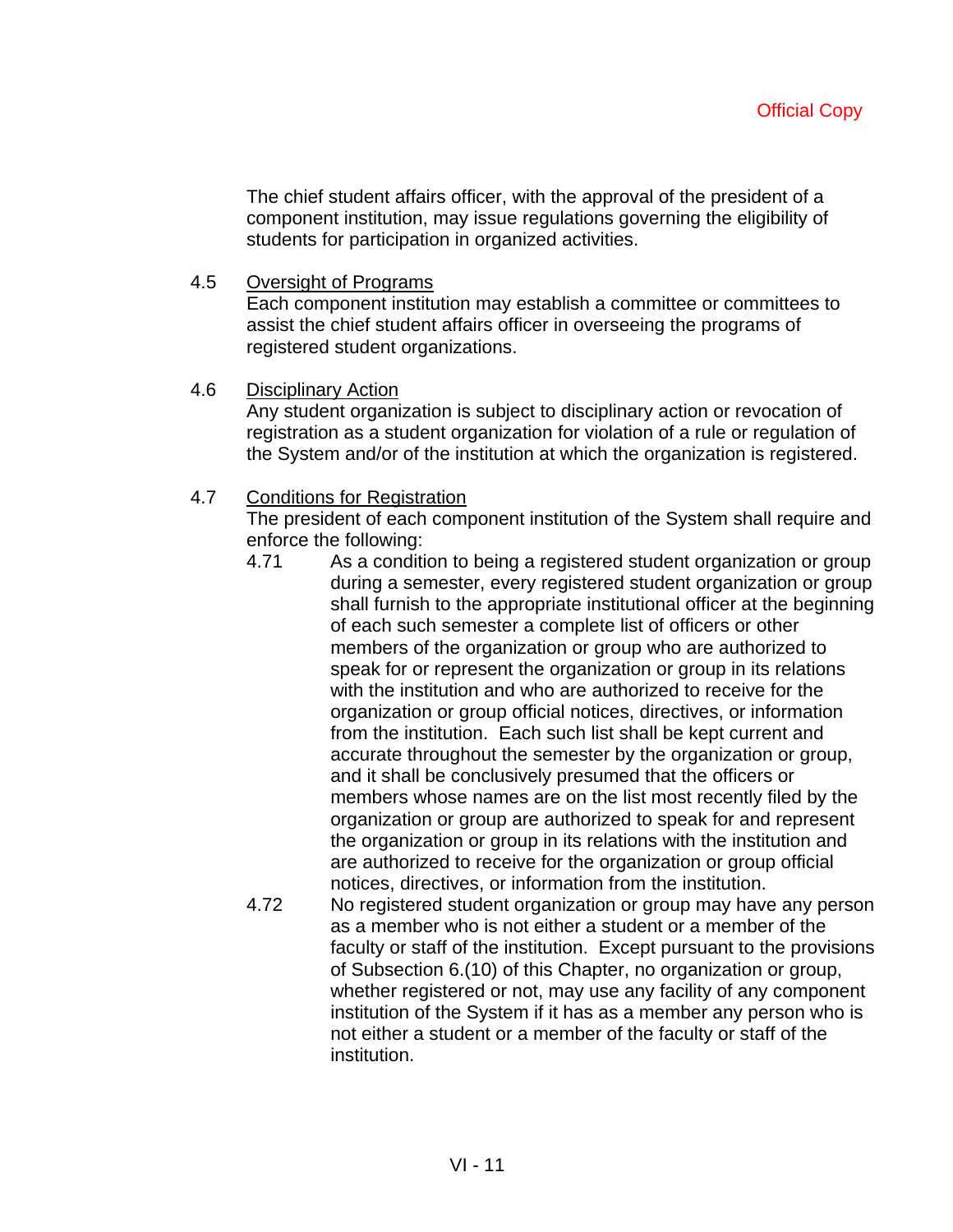- 4.73 At the beginning of each semester, each registered student organization or group must file with the appropriate institutional officer a written statement that the organization or group does not, and will not during the semester, have as a member any person who is not either a student or a member of the faculty or staff of the institution. If an organization or group fails or refuses to file the required statement, or if the Dean of Students determines that the statement is or has become false, the Dean of Students, after providing notice, shall begin disciplinary proceedings. The Dean or Hearing Officer may cancel the registered status of the organization or group or impose other appropriate penalties.
- 4.74 No organization or group, whether registered or not, may use the facilities of any component institution as long as it owes a monetary debt to the institution and the debt is considered delinquent by the crediting institutional agency.
- 4.8 Limit on Registration (*last amended 12/13/02*)

Any component institution may require student organizations or groups to sign an agreement to comply with institutional rules and may refuse to register any organization that refuses to sign such an agreement.

### 4.9 Application for Reregistration

A registered student organization whose registered status has been cancelled by the Dean of Students pursuant to Subdivisions 4.73 or 6.63 of this Chapter may apply for reregistration not less than six months following the date of such cancellation.

### Sec. 5. Participation in Student Government

5.1 Students' Associations

Students' associations currently authorized at the component institutions of the System are hereby approved. They shall have such jurisdictions and shall exercise such powers as the Board may now or hereafter delegate to them.

5.11 Constitutions and Bylaws Approved

The constitutions and bylaws of the several associations in force at the date of adoption of these Rules and Regulations are hereby approved.

## 5.12 Mode of Amending Constitutions and Bylaws

An amendment to the constitution or bylaws of a students' association may be adopted by an association, in accordance with its constitution and bylaws, but the change shall not become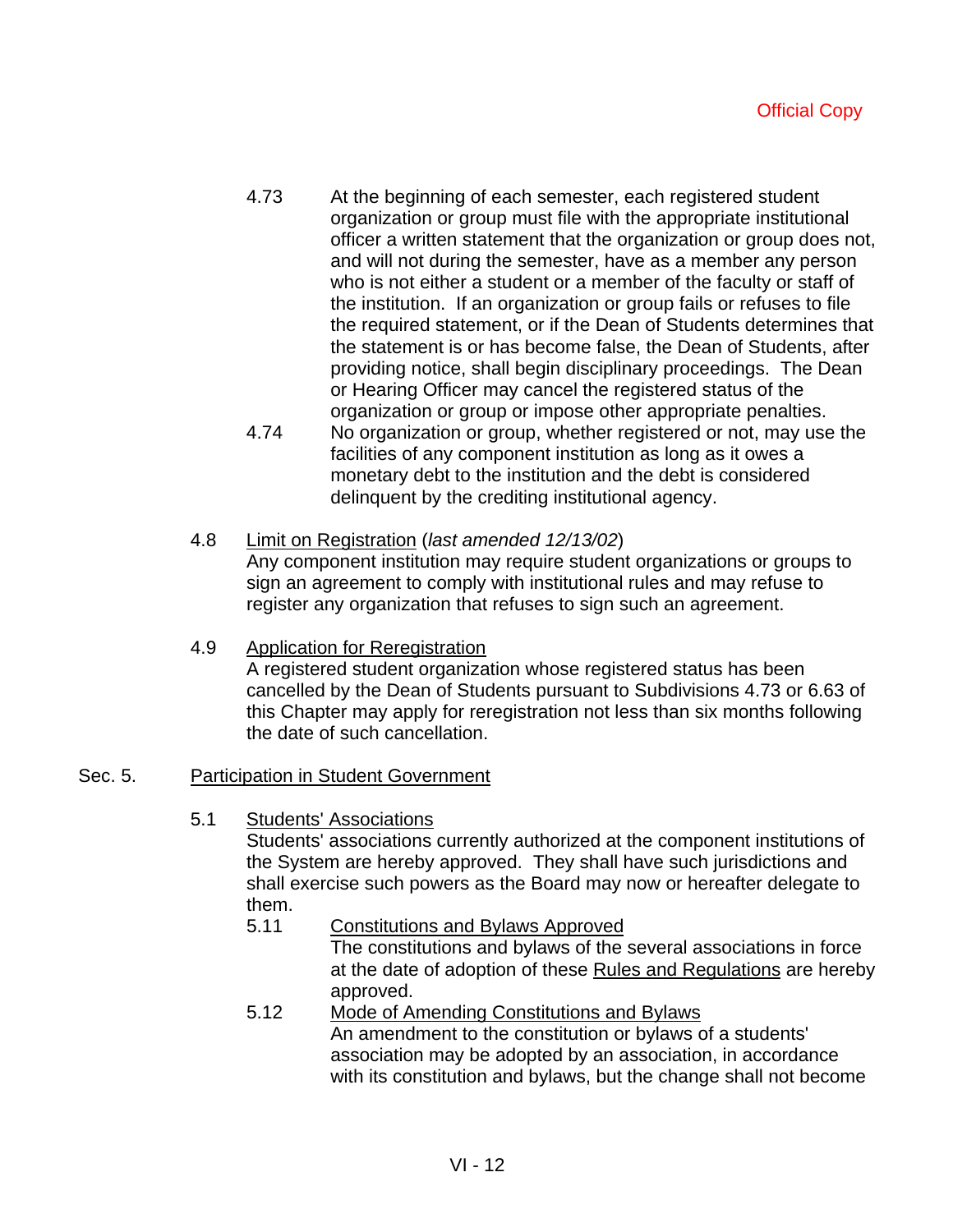effective until transmitted to and approved by the chief student affairs officer, the president, and the appropriate Executive Vice Chancellor.

- 5.13 Amendment or Repeal by the Chief Student Affairs Officer The chief student affairs officer shall have the power, when in his or her judgment the interests of the institution require it, to amend or repeal any provision in the constitution or bylaws of the particular association, but such action shall not be effective until approved by the president and the appropriate Executive Vice Chancellor.
- 5.14 Salaried Employees All persons officially employed on salary by or under the direct supervision of a students' association shall be subject to approval by the chief student affairs officer and the president.
- 5.15 Annual Financial Reports Every officially recognized students' association shall make annually a complete financial report to the institutional chief business officer and shall make such special reports as may be called for by such business officer. A duplicate copy of each report shall be filed with the chief student affairs officer. Committees and administrative units of a students' association shall make such interim reports of financial condition as may be required by the chief student affairs officer.
- 5.2 Student Opinion

The students' association on each campus shall be a recognized forum of student opinion.

- 5.21 When a students' association takes a position with reference to issues directly related to a component institution and its operations, its recommendations to the Board shall go through the chief student affairs officer, the president, the appropriate Executive Vice Chancellor, and the Chancellor.
- 5.22 When a students' association takes a position on non-University issues, it shall make clear the fact that it does not speak for the institution.
- 5.23 A students' association may conduct polls, initiate petitions, and/or establish forums for debate or discussion under conditions approved by the chief student affairs officer.
- 5.24 Officers of a students' association may so identify themselves when they express their personal views, but they shall then make it clear that they are not speaking for the institution, or for the student body, and they shall make it clear they are not speaking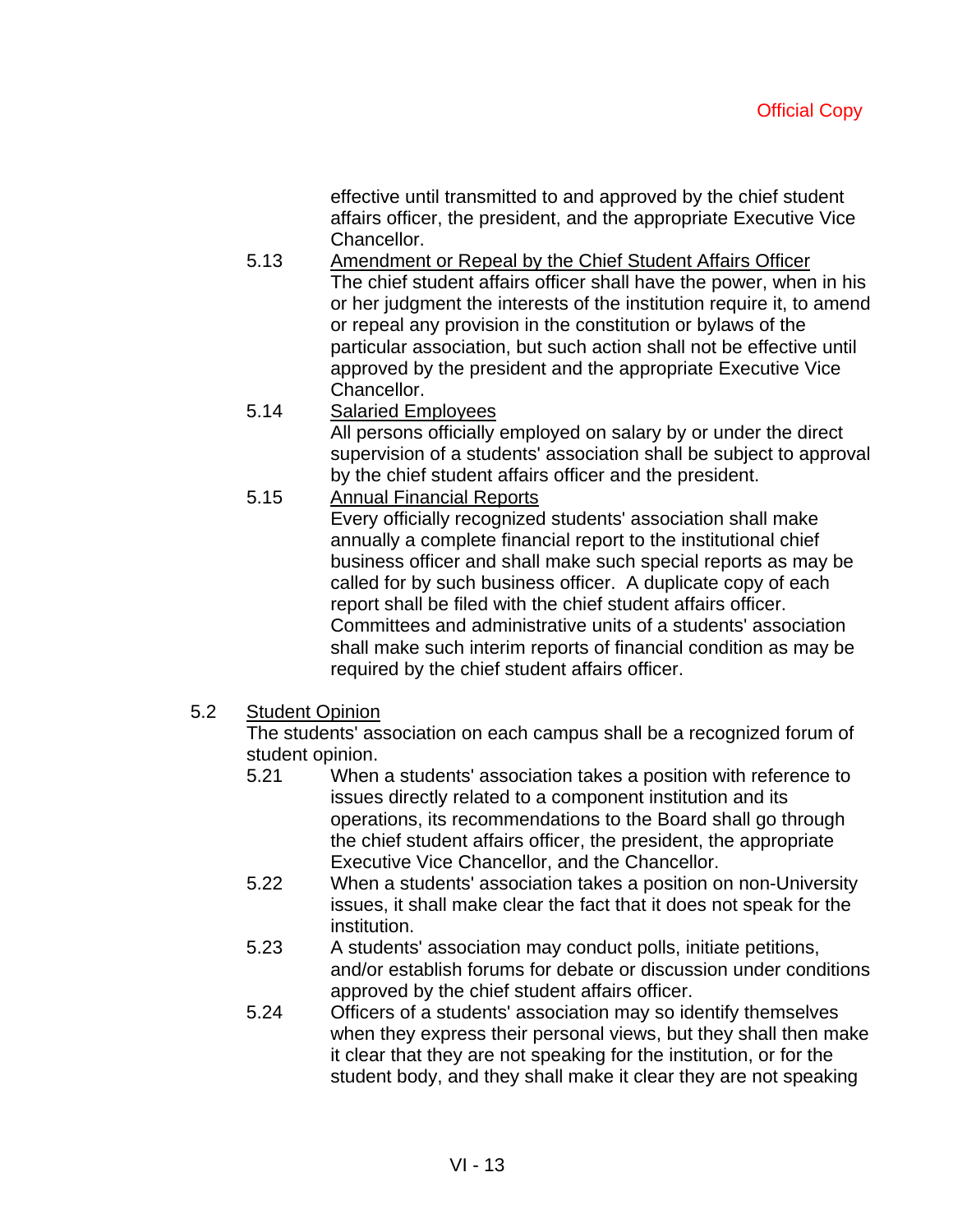for the students' association unless the legislative body of that association has authorized the statement in advance.

### Sec. 6. **Use of University Facilities**

This Section applies only to property, buildings, and facilities owned or controlled by the U. T. System or component institutions that are maintained and used for programs and activities related to the role and mission of the U. T. System or component institutions.

### 6.1 Category of Property

The property, buildings, or facilities owned or controlled by the U. T. System or component institutions are not open for assembly, speech, or other activities as are the public streets, sidewalks, and parks. The responsibility of the Board of Regents to operate and maintain an effective and efficient system of institutions of higher education requires that the time, place, and manner of assembly, speech, and other activities on the grounds and in the buildings and facilities of the U. T. System or component institutions be regulated. Acting pursuant to the general authority of Texas Education Code Chapter 65, and the specific authority of Texas Education Code Chapter 51, the Board of Regents adopts and promulgates this Section relating to the use of buildings, grounds, and facilities for purposes other than programs and activities related to the role and mission of the U. T. System or component institution.

### 6.2 Authorized Users

No person, organization, group, association, or corporation may use property, buildings, or facilities owned or controlled by the U. T. System or a component institution for any purpose other than in the course of the regular programs or activities related to the role and mission of the U. T. System or component institution, unless authorized by the Regents' Rules and Regulations. Any authorized use must be conducted in compliance with the provisions of the Regents' Rules and Regulations, the approved rules and regulations of the component institution, and applicable federal, State, and local laws and regulations.

### 6.3 Identification Required

Pursuant to the authority conferred upon the Board of Regents by Texas Education Code Section 51.209, in order to protect the safety and welfare of students, employees, patients, and other participants in the programs and activities of the U. T. System and component institutions and to protect the property, buildings, and facilities of the U. T. System and component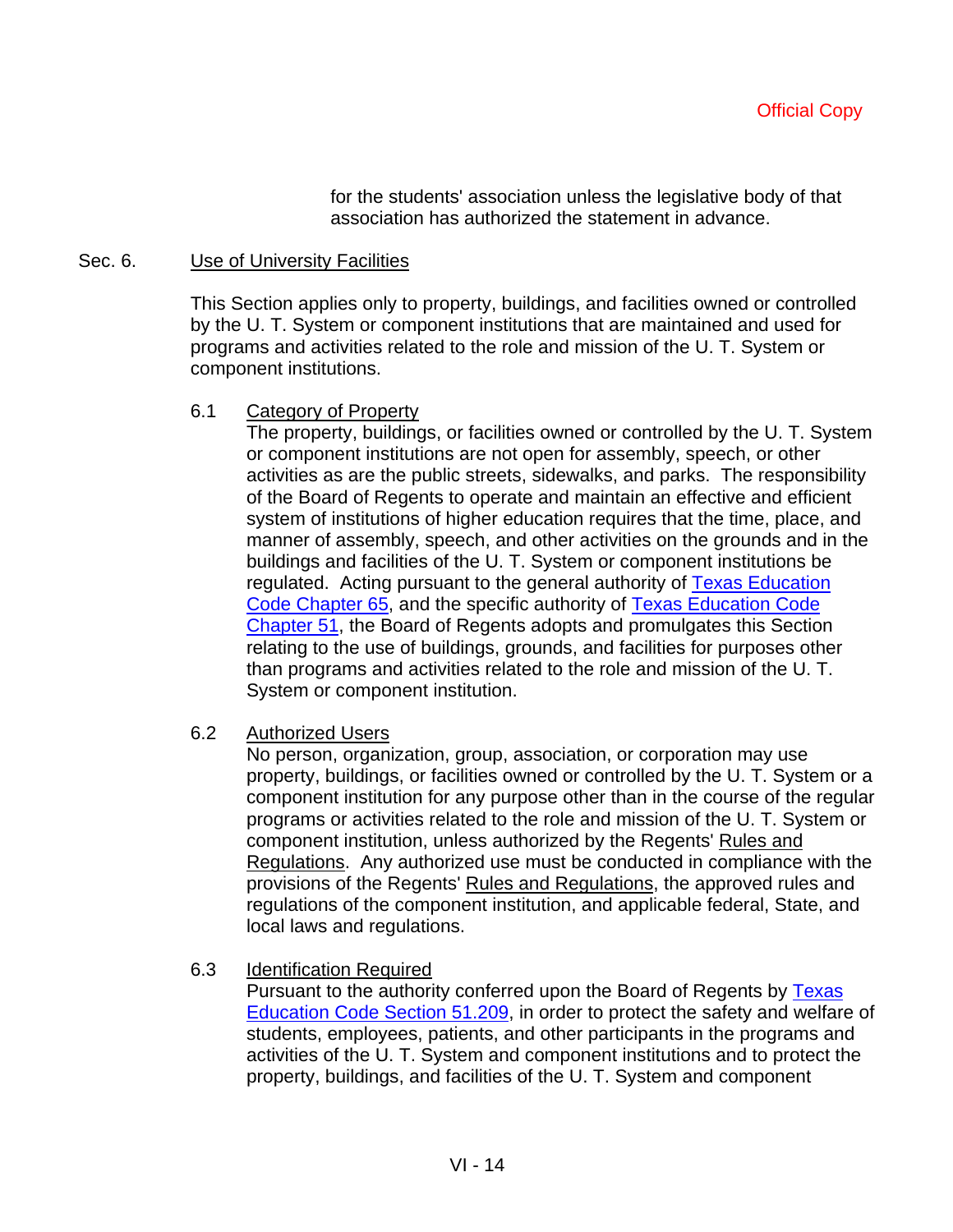institutions, it shall be unlawful for any person who is on any property or in a building or facility owned or controlled by the U. T. System or a component institution to refuse to identify himself or herself in response to a request by an institutional representative. For the purpose of this Subsection, a person identifies himself or herself by: (1) giving his or her name and complete address substantiated by a current driver's license, voter registration card, or other official documentation; and (2) stating truthfully whether he or she is a student or employee of the U. T. System or a component institution.

6.31 For the purpose of this Subsection, an "institutional representative" is:

- (a) Any member of the Board of Regents of the U. T. System or the Counsel and Secretary to the Board;
- (b) Any executive officer or administrative officer of the U. T. System;
- (c) Any administrative officer of a component institution;
- (d) Any attorney of the U. T. System or a component institution; and
- (e) Any peace officer or security officer of the U. T. System or component institution acting pursuant to authority of Texas law.
- 6.32 Any person who refuses to identify himself or herself in accordance with this Subsection may be convicted of a misdemeanor punishable by a fine of not more than \$200.
- 6.33 Students, faculty, or staff who refuse to identify themselves in accordance with this Subsection are also subject to disciplinary action.

### 6.4 Protection of Artificial Bodies of Water, and Other Property

Pursuant to the authority conferred upon the Board of Regents by Texas Education Code Sections 51.202 and 51.204, in order to protect the safety and welfare of students, faculty, and staff and to protect the property, buildings, and facilities of the U. T. System and component institutions, it shall be unlawful for any person to enter, walk, run, lie, play, remain, or be in the water of any fountain or other artificial body of water, which is not designed and maintained for recreational or therapeutic purposes, located on property owned or controlled by the U. T. System or a component institution unless such person has the prior written permission of the Chancellor or institutional president to enter, remain, or be in such water.

6.41 It shall further be unlawful for any person to dump, throw, place, or cause any material, object, person, animal, trash, waste, or debris to be placed in such fountain or other artificial body of water.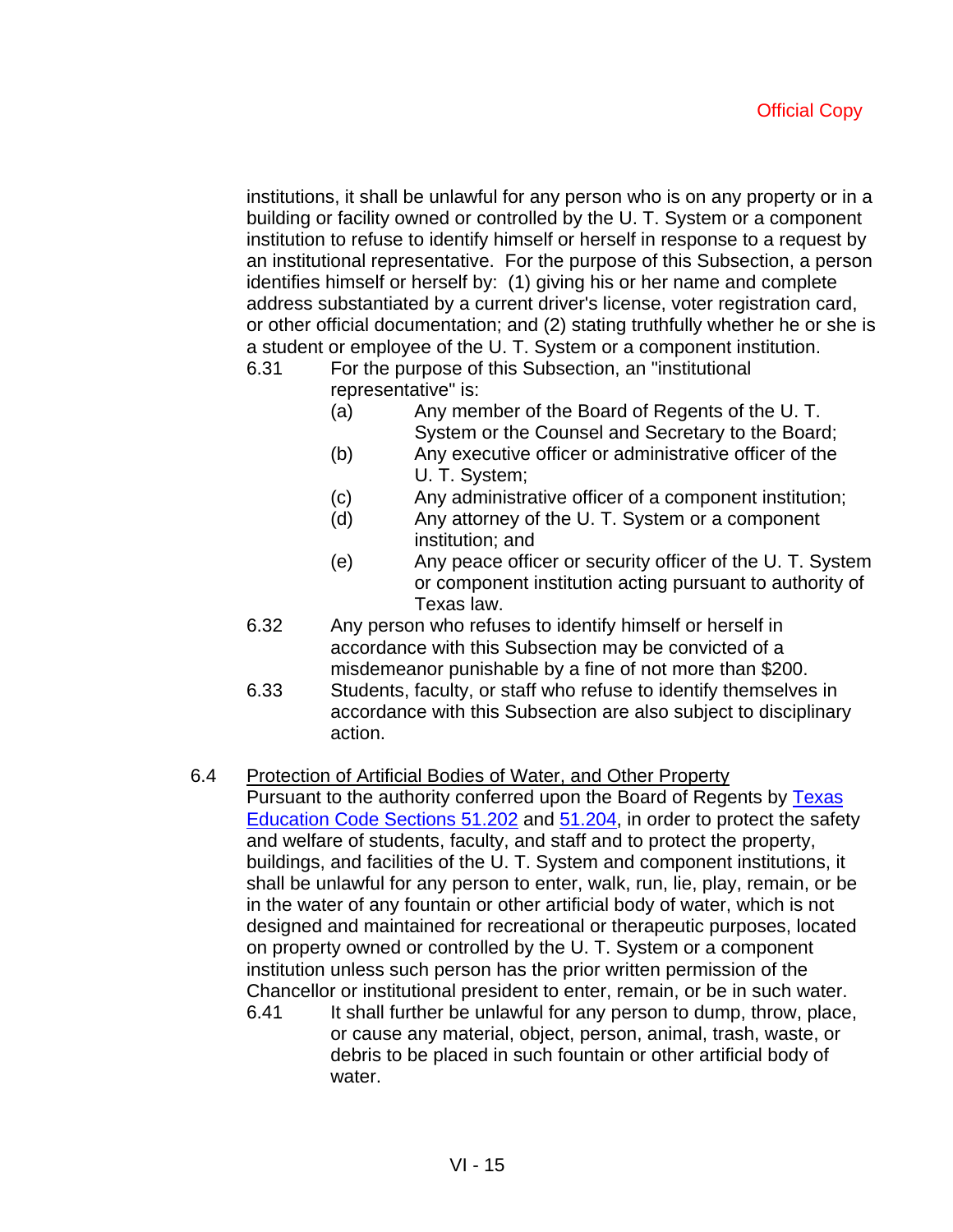- 6.42 It shall also be unlawful for any person to damage, deface, or remove any portion of any fountain, monument, building, statue, structure, facility, tree, shrub, or memorial located on property owned or controlled by the U. T. System or a component institution.
- 6.43 Any person who violates any provision of this Subsection may be convicted of a misdemeanor punishable by a fine of not more than \$200.
- 6.44 Students, faculty, or staff who violate any portion of this Subsection are also subject to disciplinary action.
- 6.5 Alcoholic Beverages

The use of alcoholic beverages is prohibited on property and in buildings and facilities owned or controlled by the U. T. System or a component institution. However, the Chancellor of the U. T. System or the president of a component institution may waive this prohibition with respect to any event sponsored by the U. T. System or the component institution. An event is sponsored if a budgeted office, department, or division of the U. T. System or the component institution is responsible for organizing the event, inviting attendees, and paying expenses related to the event, including the purchase of food and beverages. Meetings or events organized and presented by registered faculty, staff, or student organizations are not events sponsored by the U. T. System or the component institution. This Subsection does not apply to areas that are licensed under State law for the sale and service of alcoholic beverages, to a Special Use Facility during use by a noninstitutional individual, group, association, or corporation for purposes permitted by Subsection 6.(10) of this Chapter, or to property, buildings, or facilities that are occupied by a third party pursuant to a written lease or occupancy agreement that does not specifically exclude alcoholic beverages. State law relating to alcoholic beverages will be strictly enforced at all times on property and in buildings and facilities owned or controlled by the U. T. System or a component institution.

6.6 Solicitation (*last amended 12/13/02*)

The term "solicitation" means the sale, lease, rental or offer for sale, lease, rental of any property, product, merchandise, publication, or service, whether for immediate or future delivery; an oral statement or the distribution or display of printed material, merchandise, or products that is designed to encourage the purchase, use, or rental of any property, product, merchandise, publication, or service; the oral or written appeal or request to support or join an organization other than a registered student, faculty, or staff organization; the receipt of or request for any gift or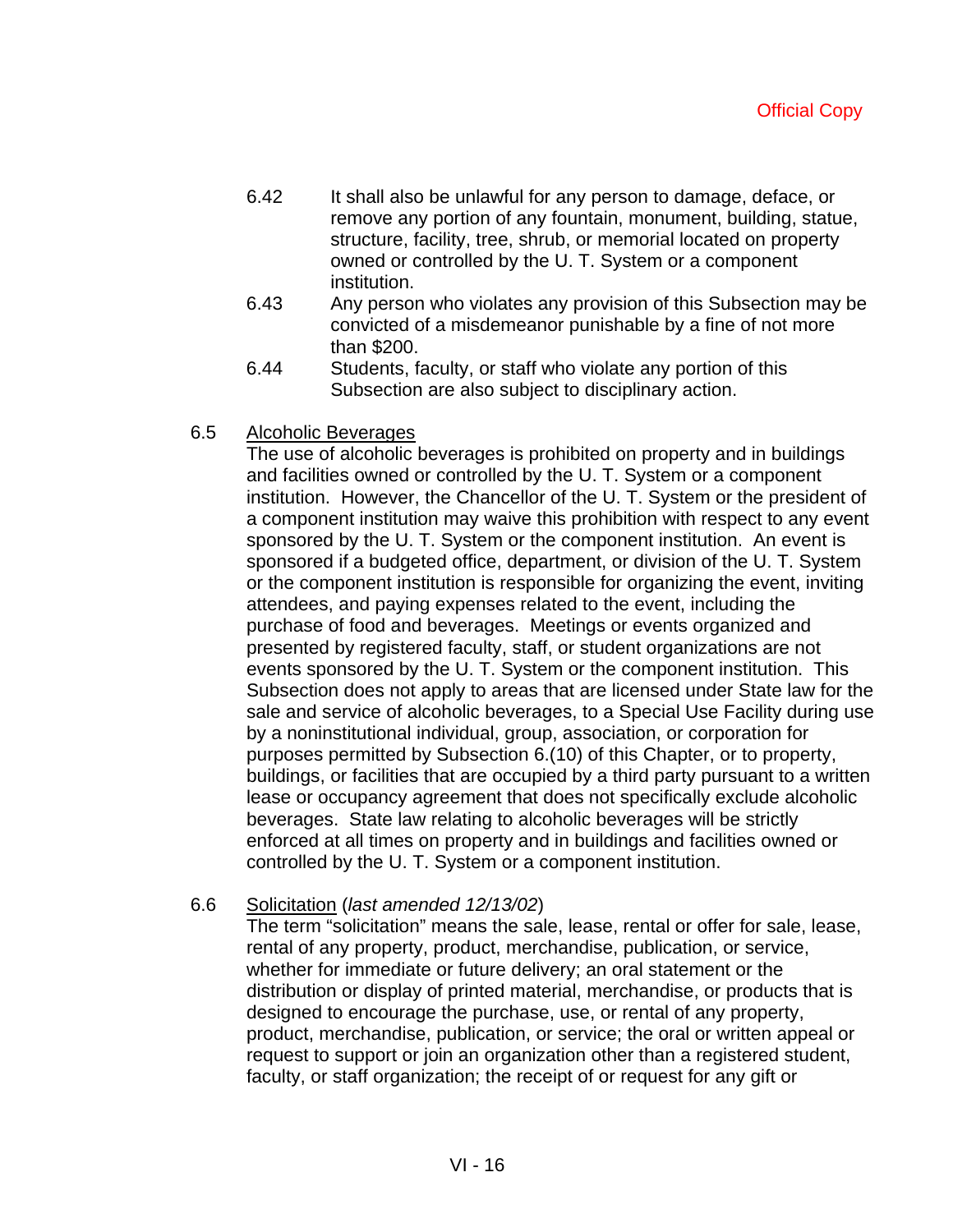contribution; or the request to support or oppose or to vote for or against a candidate, issue, or proposition appearing on the ballot at any election held pursuant to State or federal law or local ordinances.

6.61 No solicitation shall be conducted on any property, street, or sidewalk, or in any building, structure, or facility owned or controlled by any component institution or the U. T. System unless permitted by the Regents' Rules and Regulations. The following activities shall not be deemed solicitations prohibited by this Subsection when conducted in accordance with the approved rules and regulations of the U. T. System or the component institution. Such activities must be conducted in a manner that does not disturb or interfere with the academic programs or administrative activities of the U. T. System or the component institution or any program or activity that is conducted by or is authorized by the U. T. System or component institution; does not interfere with entry to or exit from a building, structure, or facility; does not interfere with the flow of pedestrians or vehicular traffic on sidewalks or streets or at places of ingress and egress to and from property, buildings, or facilities; does not harass, or intimidate the person or persons being solicited; and does not violate applicable State, federal, or local laws or regulations:

- (a) The distribution, sale, or offer for sale of a newspaper, magazine, or other publication by means of an unattended rack or vending machine in area(s) designated in advance by the Chancellor of the U. T. System or the president of a component institution or his or her delegate for the conduct of such activity.
- (b) The sale or offer for sale of food, drink, or any other product that may be lawfully sold by means of a vending machine that is operated by the U. T. System or component institution or a subcontractor of either, under an approved written agreement, in an area designated in advance by the Chancellor of the U. T. System or the president of a component institution or his or her delegate.
- (c) The sale or offer for sale by the U. T. System or component institution or a subcontractor of either, under an approved written agreement, of any publication of the U. T. System or the component institution or of any book or other printed material to be used in the regular academic work of the component institution.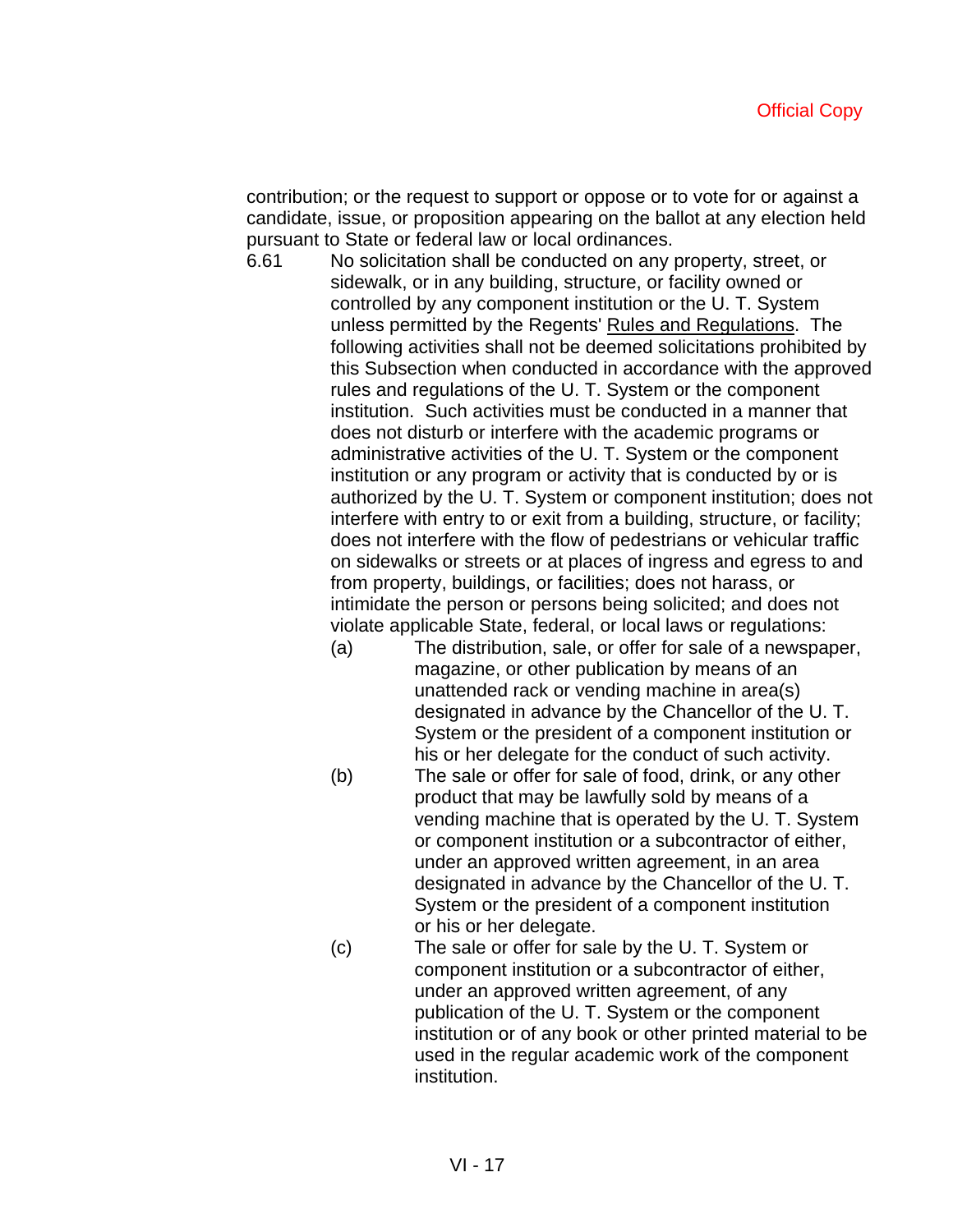- (d) Any service or service facility for the convenience of the students, staff, faculty, patients, or bona fide visitors that is operated or maintained by the U. T. System or component institution or by a subcontractor or lessee of either, under an approved written agreement, including, but not limited to: (1) any bookstore, specialty store, laundry, pharmacy, cafeteria, or food service; (2) a child care facility limited to children or bona fide dependents of students, faculty, or staff; (3) a State or federal credit union with membership limited primarily to students, faculty, and staff of the component institution and other area institutions of higher education or other component institutions and the U. T. System, and the officers and employees of organizations closely related to the component institution's educational mission, such as officially recognized alumni associations and cooperative bookstores; (4) private post office boxes under an approved written agreement that limits the use to students, faculty, and staff of the component institution; (5) unmanned teller machines and dropboxes for express delivery services that are located and maintained under an approved written agreement that prohibits advertising the location of the unmanned teller machine or drop-boxes to the general public; or (6) a travel agency under an approved written agreement that limits the use primarily to students, faculty, and staff of the component institution and prohibits advertising the institutional location of the travel agency to the general public.
- (e) The sale or offer for sale by the U. T. System or component institution or a subcontractor of either, under an approved written agreement, of food, drink, souvenirs, novelty items, and programs at athletic contests or other programs or events sponsored or authorized by the U. T. System or component institution.
- (f) The collection of contributions or the sale of merchandise, publications, food, or nonalcoholic beverages by the students' association or by a registered student, faculty, or staff organization. A students' association or a registered student, faculty, or staff organization may not conduct such solicitation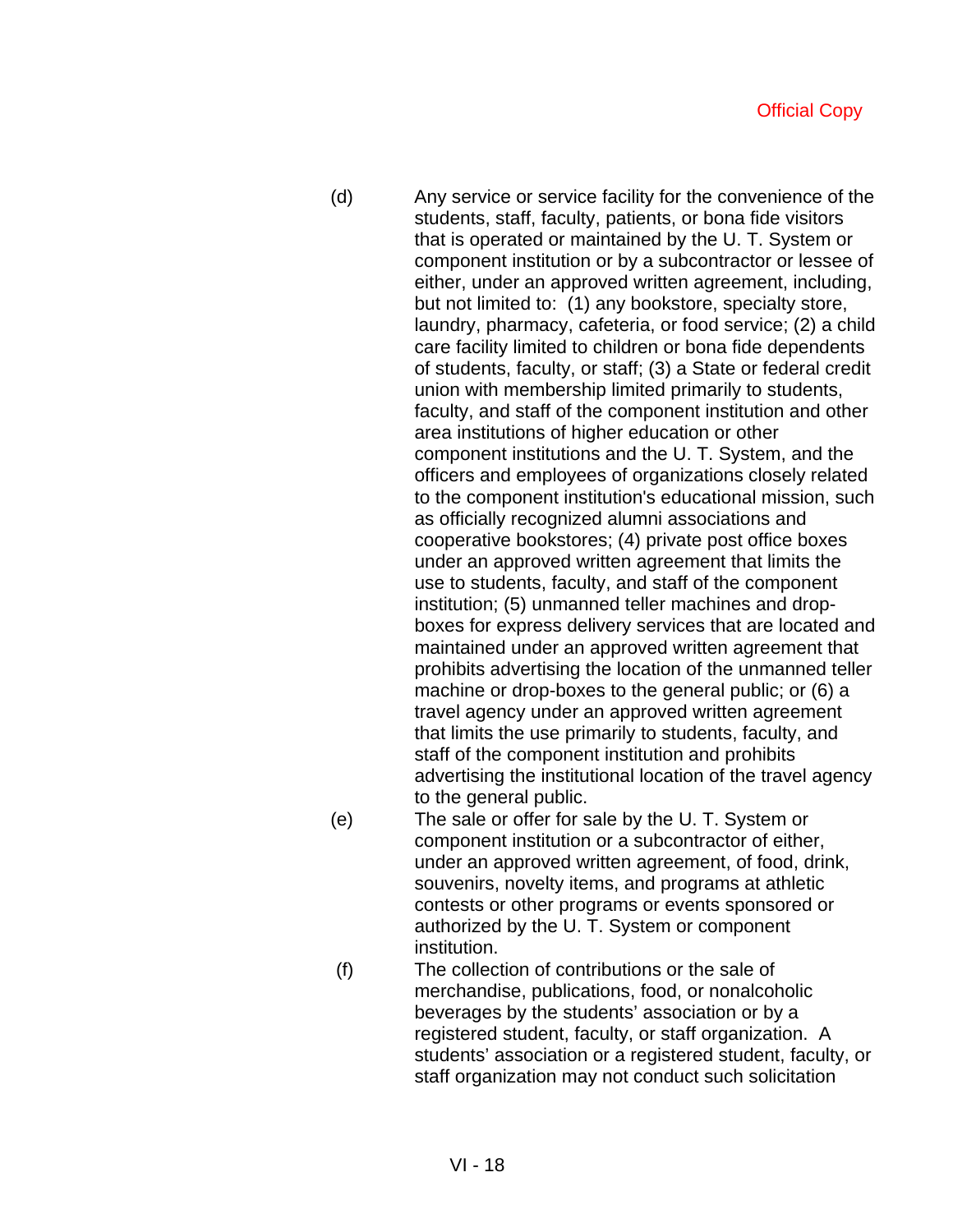activities on behalf of or for the benefit of any individual, association, organization, corporation, or group of individuals that is not registered as a student, faculty, or staff organization or that is not otherwise qualified under the criteria of Item (i) of Subdivision 6.61 of this Chapter to conduct solicitation. In the case of specific drives for disaster relief, the chief student affairs officer of the institution may approve a drive that complies with all other requirements of Subsection 6.6 of this Chapter. Texas law allows a registered student organization to be relieved from State sales tax liability in certain circumstances detailed in the Texas Tax Code. All proposed sales events are subject to applicable provisions of these Rules and to other institutional policies concerning the time, place, and manner of solicitation. The sales must be for the benefit of the registered organization and may not involve another entity not authorized to solicit under these Rules. The items offered for sale may not be items that the organization has obtained on consignment.

- (g) The collection of membership fees or dues by registered student, faculty, or staff organizations at meetings of such organizations scheduled in accordance with the facilities use regulations of any component institution.
- (h) The collection of admission fees for the exhibition of movies or for other programs that are sponsored or presented by the U. T. System or component institution or, if permitted by and scheduled in accordance with the approved rules and regulations of the component institution, by the students' association or by a registered student, faculty, or staff organization. (i) Solicitation of funds by any organization that can present to the Chancellor of the U. T. System or the president of the component institution, or his or her delegate, written evidence from the Internal Revenue Service that the organization has been granted an exemption from taxation under Internal Revenue Code Section 501(c)(3). Such solicitation must be conducted in an area(s) designated for that purpose by such chief administrative officer or his or her delegate. Persons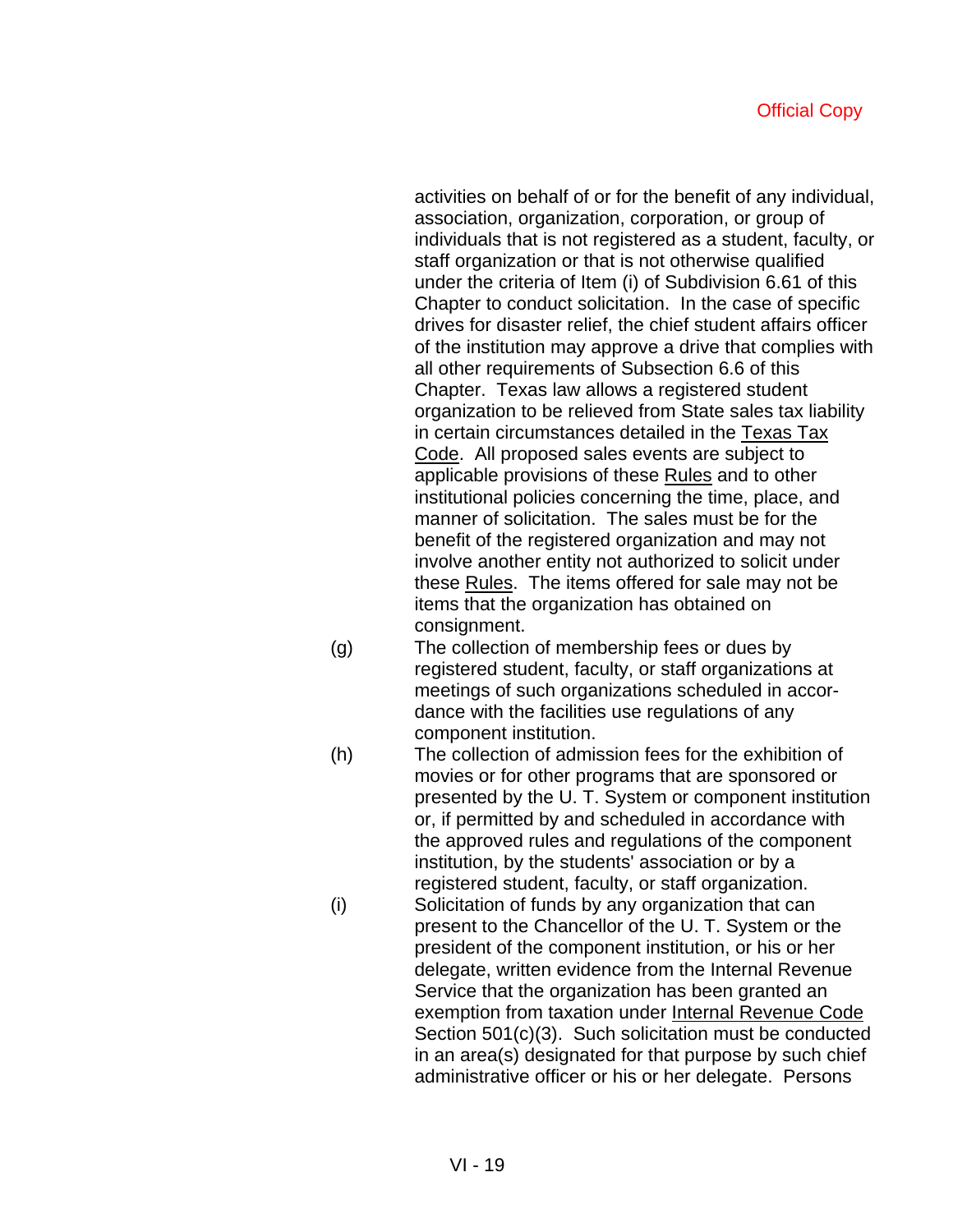soliciting on behalf of an organization must have credentials identifying them as authorized agents of the organization. Permission to solicit shall not be used by the organization as an endorsement by the U. T. System or the component institutions. No organization may solicit under this subdivision for more than a total of 14 days, whether continuous or intermittent, during each State fiscal year.

(j) Occasional sales or offers of sales of goods or services that comply with applicable federal, State, and local laws and regulations and are conducted solely for the resident(s) of an individual university residence hall room or an individual apartment when a resident of such room or apartment has given specific invitation in advance for salespersons to come to the individual residence hall room or individual apartment for that purpose. This exception does not authorize sales or offers of sales of goods or services within a university residence hall room or apartment by the occupant, door-to-door sales or offers of sales of goods or services, or sales or offers of sales of goods or services to persons who are present in an individual residence hall room or apartment but are not residents of such room or apartment.

(k) Under the terms of an approved written agreement, the acknowledgement of a sponsor of an intercollegiate athletics department or athletic event of a component institution may be displayed on the official Web page of such athletics department and, at the option of the sponsor, a textual hypertext link and/or a graphic hypertext link to the Web page of the sponsor may also be displayed. Such agreement may also provide for an acknowledgement of the sponsor to be announced over a public address system, displayed on a scoreboard or electronic message center, or displayed by other means at locations designated for that purpose in athletic facilities pursuant to an approved policy of the component institution. The content of such acknowledgement and any use of the name, logos, symbols, or marks of a component institution by the sponsor must be according to established formats approved by the Trademark Licensing Director or, if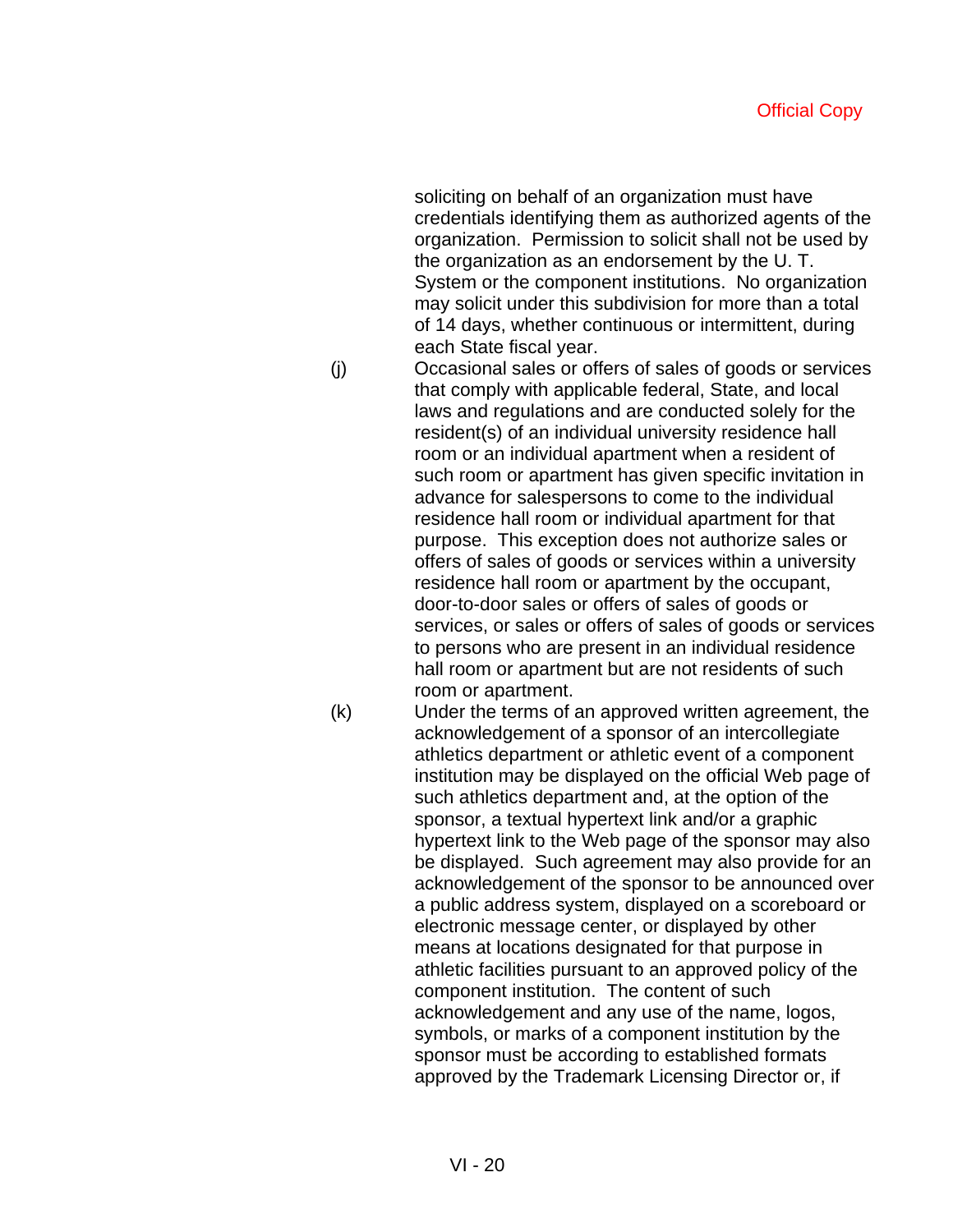nonstandard, have the prior written approval of the Trademark Licensing Director.

- (l) Advertising displayed on an outdoor electronic marquee or message center owned and operated by the U. T. System or a component institution.
- (m) Advertising and merchandise displayed at an athletic tournament that is sanctioned by the official national or international organization for such athletic competitions, provided that, such advertising and merchandise is required to be displayed under the terms of one or more contractual agreements between such organization and one or more sponsors and such contracts were in effect prior to the date that a component institution was selected as the site for the tournament.
- (n) The sale or offer for sale by a registered student organization of charitable raffle tickets on behalf of an organization that is authorized to conduct a charitable raffle under the provisions of Texas Occupations Code Section 2002.001 et seq.
- (o) The display and demonstration by manufacturers and distributors of personal computer hardware and software suitable for use by students and faculty in the academic programs of a component institution and the presentation of information and demonstrations related to remote networks for personal computers by entities that provide access to such networks. Such activities may be conducted once each academic year upon invitation by the president of the component institution or his or her delegate and must be limited to the time and place designated by and under guidelines specified and controlled by the component institution. A manufacturer or distributor of personal computer hardware or software or an entity that provides access to remote networks for personal computers may not make sales or take orders.
- (p) The distribution or presentation to officers and employees of the U. T. System and component institutions of material related to health benefit plans, life insurance, tax sheltered annuities, retirement plans or programs, or other benefits that are available to such officers and employees through employee benefit plans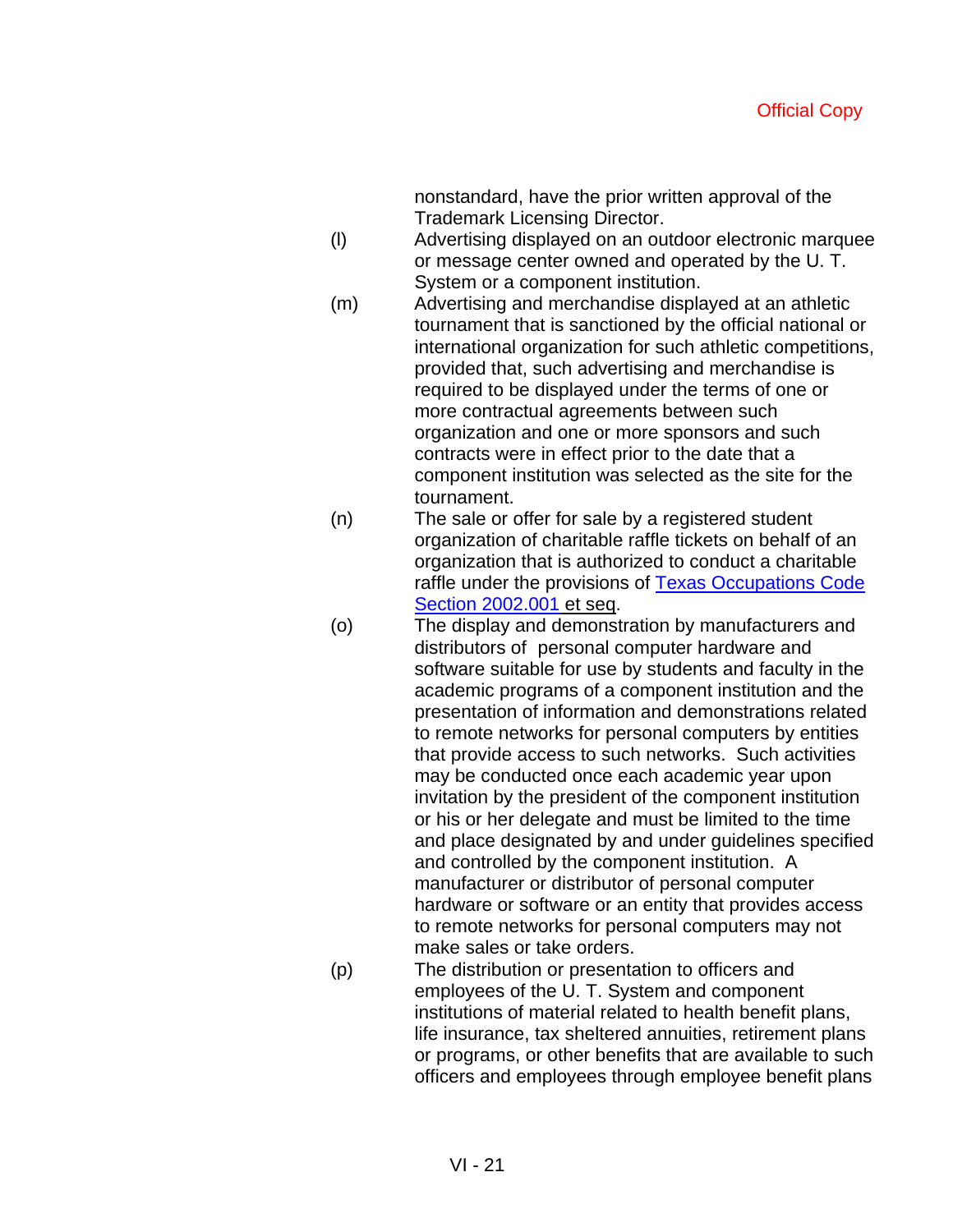or programs offered by or approved by the U. T. System. Such material may be distributed or presented only at the Office of Human Resources of the U. T. System or component institutions, at the benefits office of a health profession practice plan of a health component institution, or at meetings scheduled for that purpose pursuant to guidelines established by the U. T. System Office of Human Resources. Those companies that are currently authorized Optional Retirement Program vendors may, at the invitation of the U. T. System and component institutions, be permitted to engage in on-campus group seminars for the purpose of providing education, product marketing, and participant enrollment, subject to such rules and limitations as the U. T. System and component institutions may deem necessary and appropriate. Currently authorized Optional Retirement Program vendors may advertise such on-campus meetings throughout the institution, subject to prior approval by the institution. The term "currently authorized Optional Retirement Program vendor" includes a company that has a current contractual agreement with the U. T. System to provide Optional Retirement Program products to officers and employees of the U. T. System but does not include those companies with grandfathered Optional Retirement Program participation or vendors of Tax Sheltered Annuity products or services.

- (q) Solicitation by the officers or employees of the U. T. System or component institution acting in the course and scope of their authority.
- (r) Subject to the component institution's reasonable and nondiscriminatory rules concerning the time, place, and manner of distribution, sale, or display of material, the distribution, sale, or display by a students' association or a registered student, faculty, or staff organization of printed material (including any newspaper, magazine, or other publication, and any leaflet, flyer, or other informal matter), or the distribution or display of such material, at no cost, by individual students, faculty, or staff. Such a publication may contain paid advertising, but only if the publication is devoted to promoting the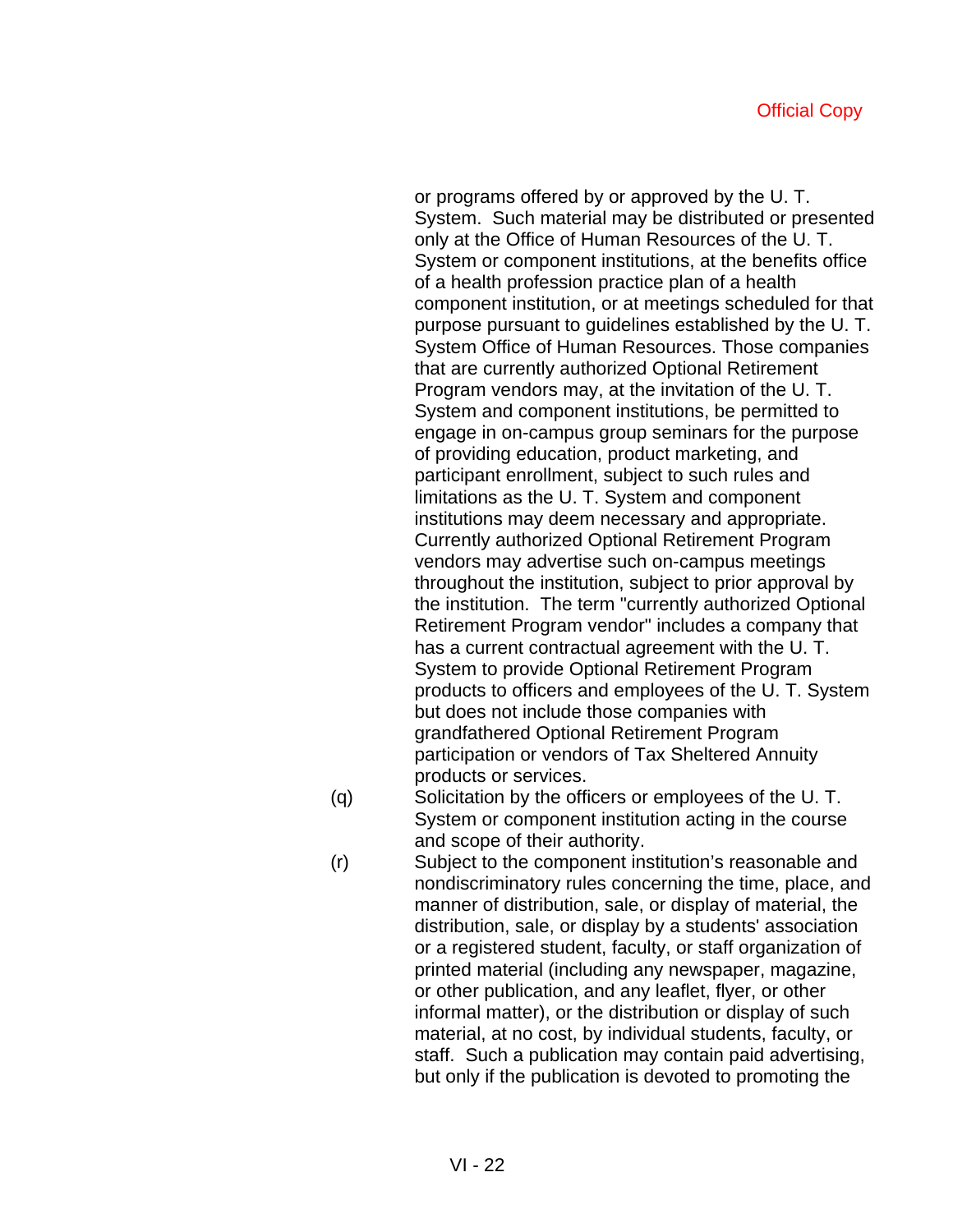views of a not-for-profit organization or to other bona fide editorial content distinct from the advertising. This rule does not authorize distribution, sale, or display of any publication operated for profit. A publication is operated for profit if any part of the net earnings of the publication, or of its distribution, inures to the benefit of any private shareholder or individual.

(s) The display and distribution of printed material from tables or booths by providers of services that are commonly utilized by students, faculty, and staff of a component institution, such as financial institutions, long distance telephone carriers, utilities, housing locators, printers and duplicators, tutors, or employment agencies. A component institution may designate no more than two one-day periods each academic year during which all authorized providers may engage in such activities in an area selected by the component institution. The number of providers authorized to participate on each of the two one-day periods will be determined by the component institution. The activities of a provider must be limited to the time and place designated by the component institution and must be conducted in compliance with Subdivision 6.61 of this Chapter and other guidelines specified by the component institution. A provider may not make sales of or take orders for services. The component institution shall charge an appropriate fee for the privilege of conducting such activities. Any provider who violates the Regents' Rules and Regulations or the rules and regulations of the component institution in the course of such activities or who has violated a provision of the Regents' Rules and Regulations or the rules and regulations of the component institution during the 12 month period preceding a day designated by the component institution for activities authorized by this subdivision shall not be permitted to participate in such activities.

(t) A component institution may designate a reasonable number of areas immediately adjacent to the exterior of a facility used for intercollegiate athletic events and may authorize such areas to be used for the display of motor propelled vehicles and for the location of booths,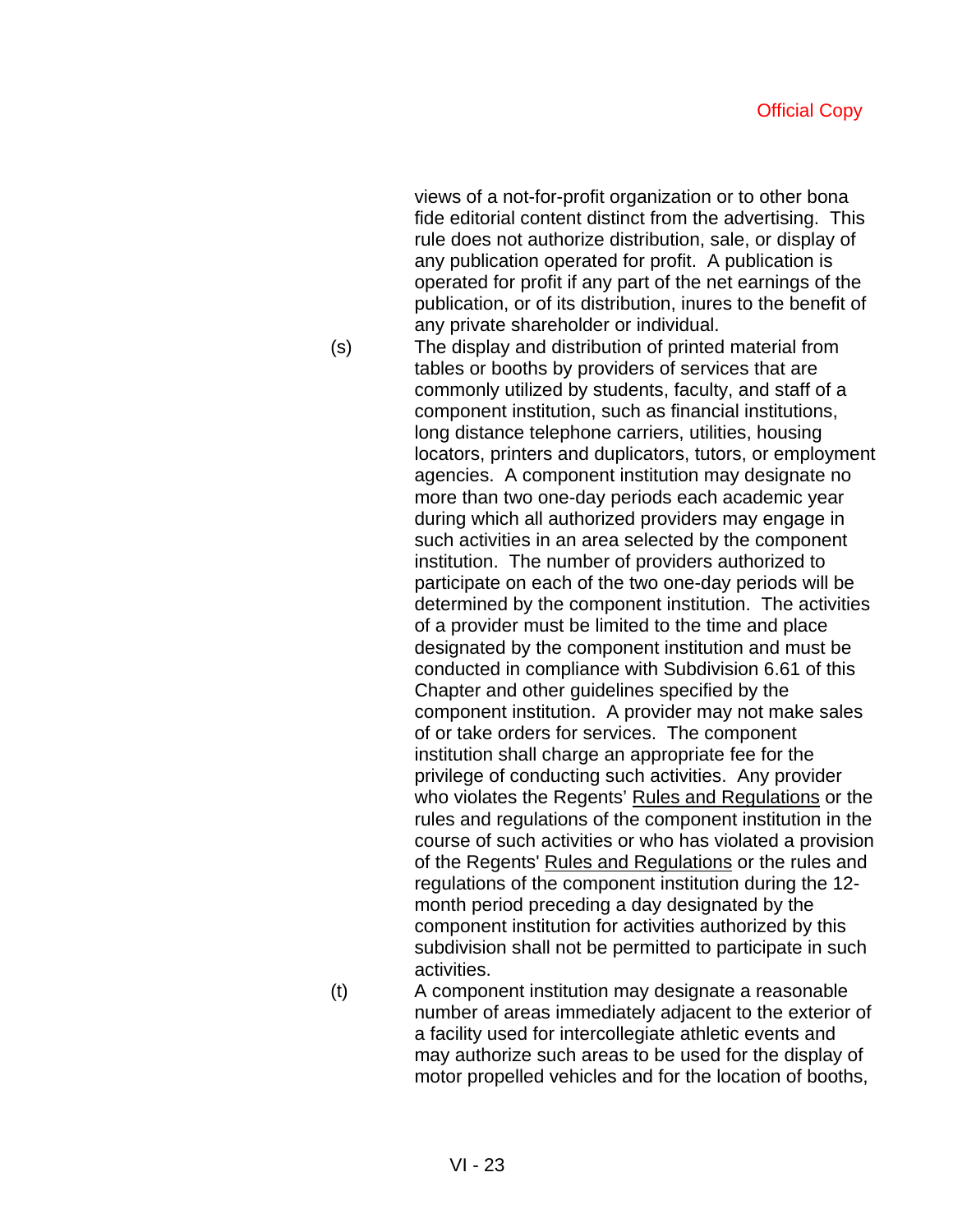tables, or kiosks to be used for the display of merchandise, the distribution of free samples of merchandise, and the display and distribution of printed material related to merchandise, products, or services. Such activities may be authorized only on the day before and the day of an intercollegiate athletic event or an event that is related to athletics that takes place in the facility. A component institution may designate a reasonable number of areas inside a facility used for intercollegiate athletic events for such activities if the designation and use of the area is approved by the safety officer of the component institution. All persons engaged in or associated with such displays and distributions must conduct those activities in compliance with Subdivision 6.61 of this Chapter and with other guidelines specified by the component institution. Such persons may not make sales of or take orders for such vehicles, merchandise, products, or services. The component institution shall charge an appropriate fee for the privilege of using such areas. If persons engaged in such activities violate the Regents' Rules and Regulations or the rules and regulations of the component institution, such persons and any entity that they are acting for shall not be permitted to engage in activities under this subdivision for a 12-month period.

(u) In the course of an election process held pursuant to the approved constitution, bylaws, or election code of the faculty governance organization or of the student government organization of a component institution or an election held pursuant to the approved rules, regulations, or policies of a component institution, requests may be made to support or to vote for or against a qualified candidate for an office or position to be filled at such election or to support or to vote for or against a proposition to be decided at such election. Such request may be made only by the candidates for an office or position; by a registered student, faculty, or staff organization and its members; or by a student, faculty member, or staff member. Individuals and organizations making such requests must conduct all activities in compliance with the approved time, place,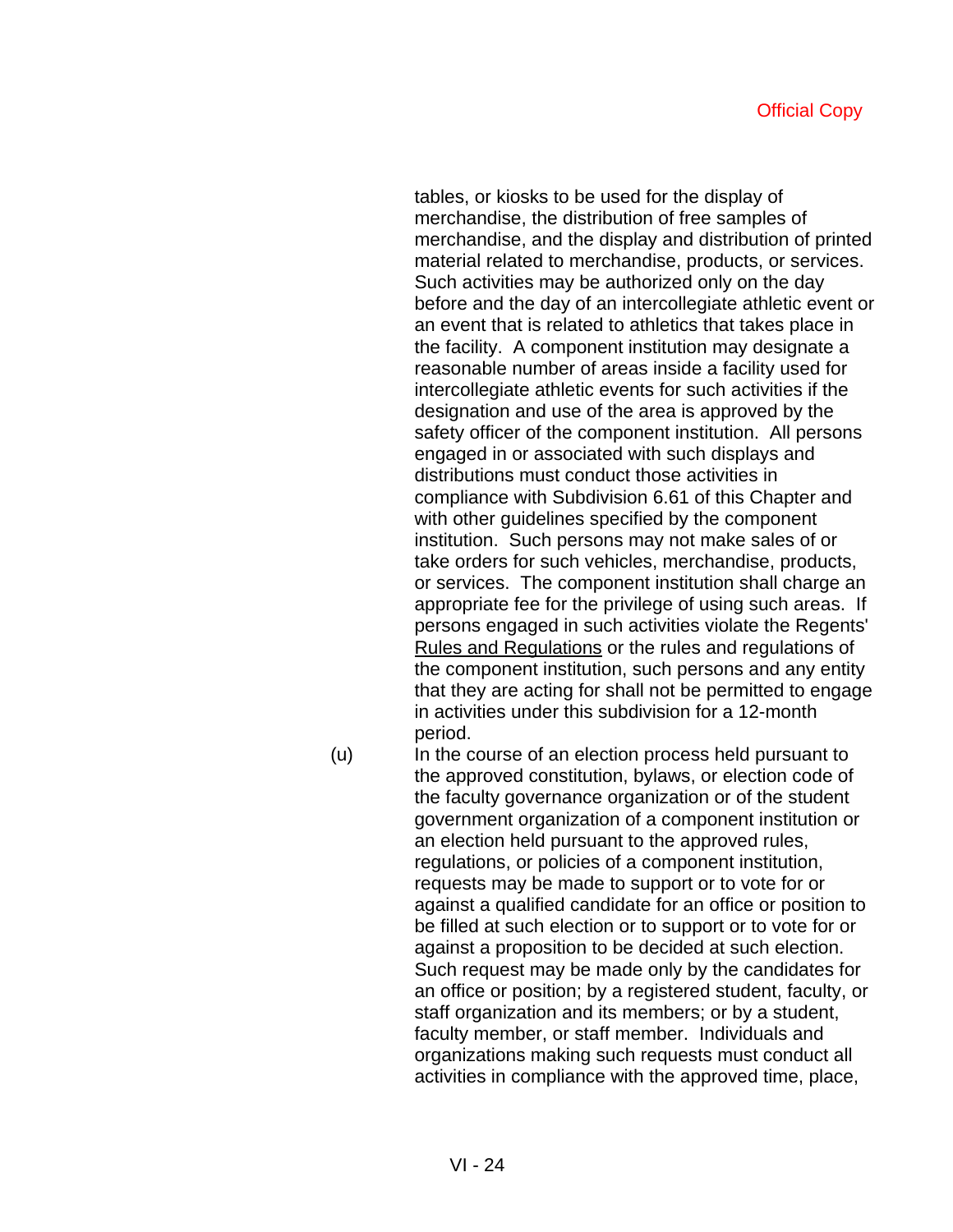and manner regulations of the component institution; the provisions of the constitution, bylaws, election code, rules, regulations, or policies authorizing the election; and Subdivision 6.61 of this Chapter. No faculty member, staff member, or student employee may engage in such activities during any period that he or she is being paid to perform services for a component institution.

(v) The request to support or to vote for or against a candidate for an elective position or office or for or against a proposition on a ballot for a public election held pursuant to federal, State, or local laws when such request is made by a registered student, faculty, or staff organization, or by a student, faculty member, or staff member. Persons or organizations must conduct such activities in compliance with Subdivision 6.61 of this Chapter; with the time, place, and manner regulations of the component institution; with the provisions of federal, State, or local laws governing such election; and may not use any equipment, supplies, or services of a component institution. No faculty member, staff member, or student employee may engage in such activities during any period that he or she is being paid to perform duties for a component institution. No registered student, faculty, or staff organization that receives State funds from any source may engage in such activities.

(w) The placement on a Component Institution Web Page (as defined below) of textual and graphic information and a hypertext link to the Web site of a person or commercial entity for which the U. T. System or a component institution may receive revenue or avoid costs as a result of the permitted solicitation ("Web Site Solicitation"). Web Site Solicitations shall be placed on Component Institution Web Pages in accordance with guidelines promulgated by the Executive Vice Chancellor for Business Affairs. A Component Institution Web Page is a page created or maintained by or on behalf of a component institution or an office, department, or division of a component institution, and located within a component institution's information technology environment.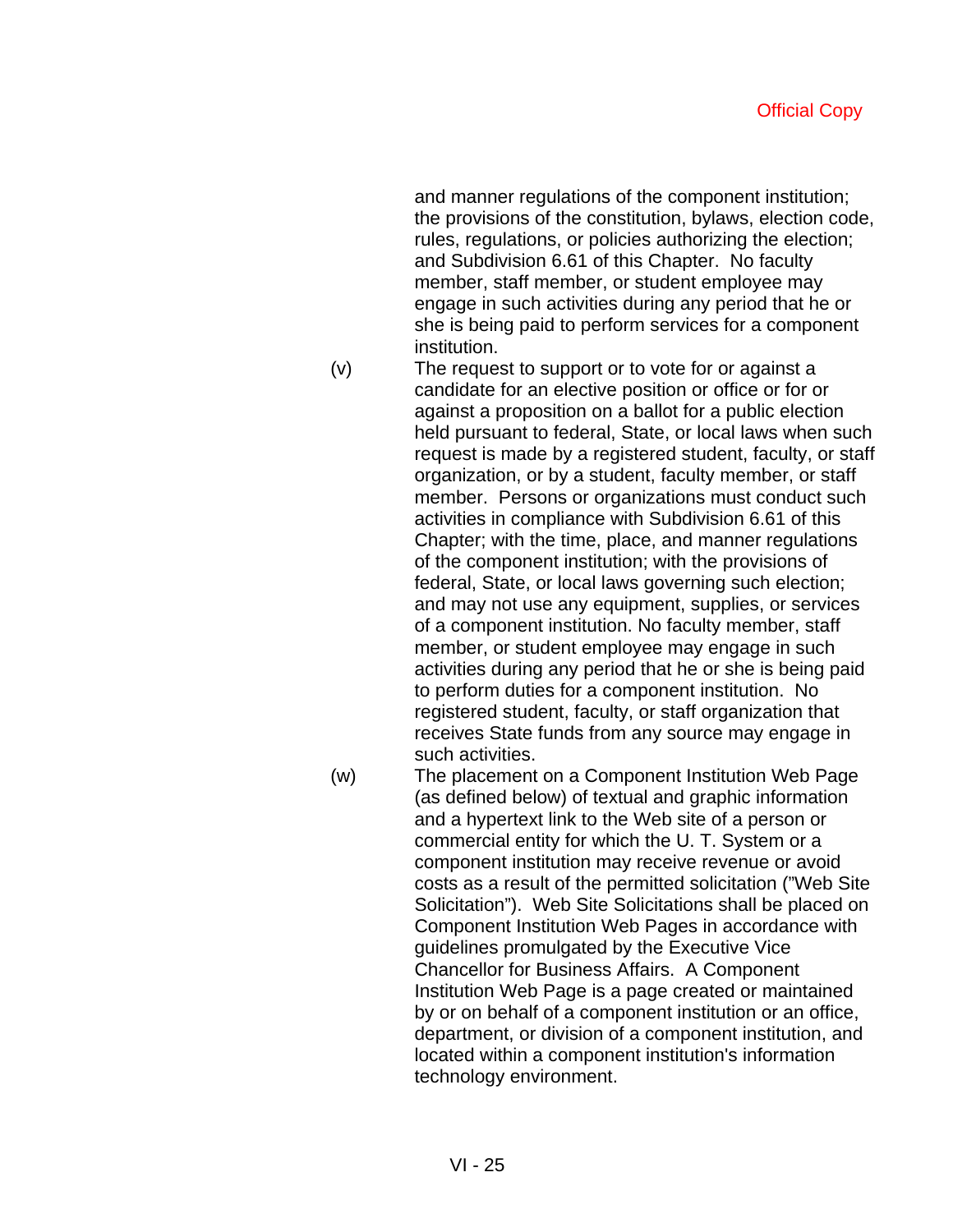- (x) Subject to the component institution's reasonable and nondiscriminatory rules concerning time, place, and manner of posting, students, faculty, and staff may post advertisements for roommates, subleases, and sales of used goods that the seller has personally owned and used.
- 6.62 All permissible solicitation must be conducted in compliance with Subdivision 6.61 of this Chapter and the time, place, and manner regulations of the component institution. If, after reasonable investigation, it is determined that impermissible solicitation is being or has been conducted or that permissible solicitation is being or has been conducted in violation of the Regents' Rules and Regulations or the approved rules and regulations of the U. T. System or component institution (1) a student, a faculty member, or a staff member will be subject to such disciplinary penalty as may be appropriate, and (2) a students' association or a registered student, faculty, or staff organization shall be prohibited from solicitation for such period or periods of time as may be appropriate. In the case of repeated violations, the registered status of the organization may be cancelled or other appropriate penalties may be imposed. Any penalty or penalties must be imposed pursuant to the due process procedures of applicable Regents' Rules and Regulations or approved rules and regulations of the U. T. System or component institution. 6.63 The students' association and each registered student organization shall, within 30 days after the beginning of each long session semester, file with the Dean of Students or other appropriate official a statement fully disclosing the sources and amounts of money obtained from solicitations during the preceding semester or summer session and fully disclosing the purposes and amounts of the expenditures made during the preceding semester or summer session. Any organization failing

to comply with the provisions of this Subsection shall be prohibited from solicitation activities until the organization files the required report.

6.7 Use of Property, Buildings, or Facilities by Students' Associations; Registered Student, Faculty, or Staff Organizations; or Officially Recognized Alumni Associations (*last amended 12/13/02*) Subject to constitutional and statutory restrictions on the use of State of Texas property for religious or political purposes, a students' association; a registered student, faculty, or staff organization; or an officially recognized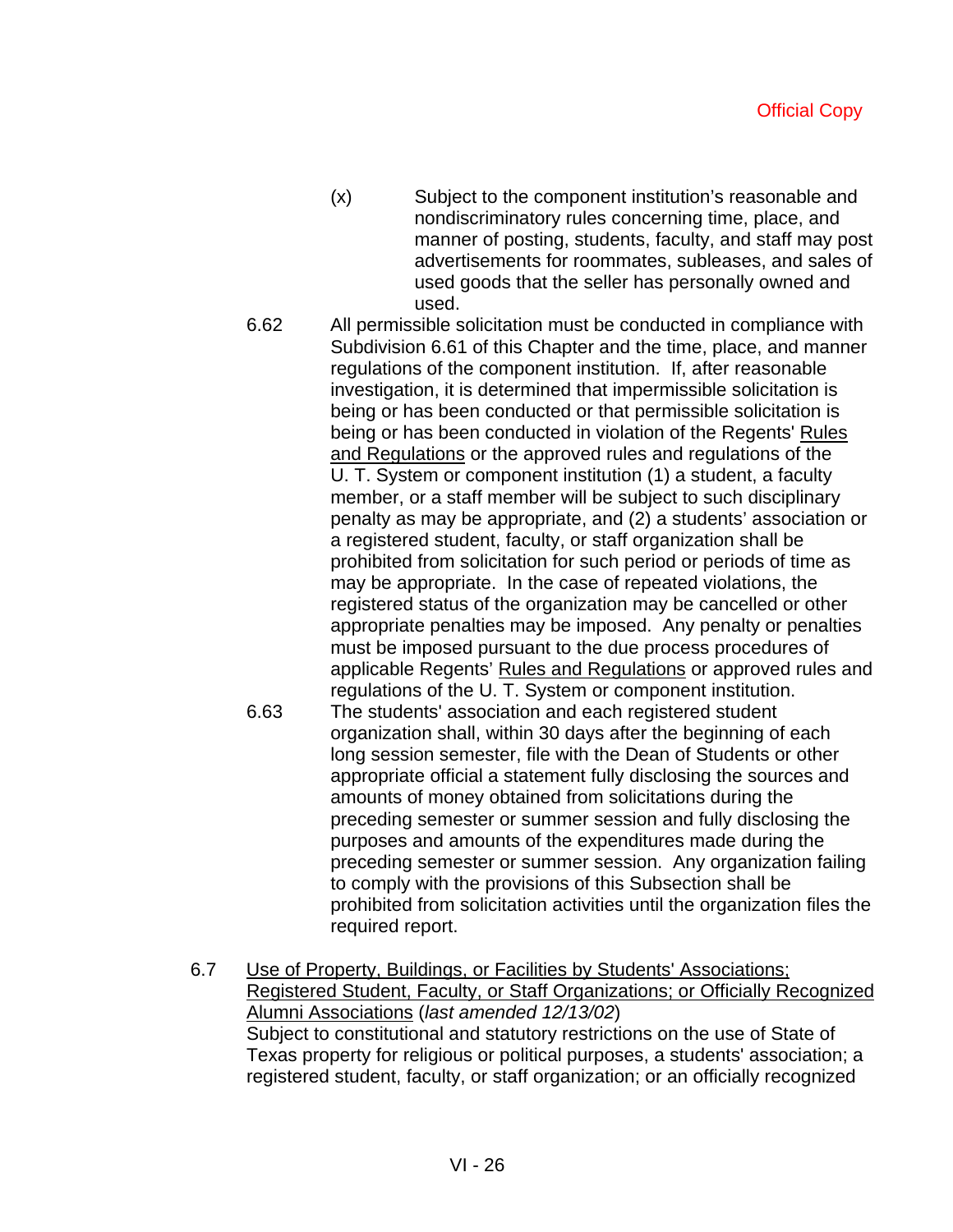alumni association that qualifies under Subdivision 6.61(i) of this Chapter and whose fund-raising activities are dedicated to the benefit of the U. T. System or a component institution, may reserve and use buildings, grounds, and facilities owned or controlled by the U. T. System or component institution in compliance with reasonable and nondiscriminatory time, place, and manner provisions of the approved regulations of the U. T. System and component institution. Such regulations shall specify the procedures under which such organizations may reserve the buildings, grounds, and facilities for their use. Such use must be for purposes permitted by the Regents' Rules and Regulations and be conducted in compliance with Subdivision 6.61 and Subdivision 6.62 of this Chapter. Groups of students, faculty, or staff who are not registered or groups of alumni other than officially recognized alumni associations whose fund-raising activities are dedicated to the benefit of any component institution may not use the institution's buildings, facilities, or grounds.

- 6.71 A students' association, a registered student, faculty, or staff organization, or an alumni association may not reserve or use property, buildings, or facilities owned or controlled by the U. T. System or a component institution for the purpose of engaging in any project or program with any association, organization, or corporation, or with any individual or group of individuals that are not registered.
- 6.72 In compliance with reasonable and nondiscriminatory regulations of the U. T. System and component institution, students, faculty, or staff, a students' association, or a registered student, faculty, or staff organization, may petition, post signs, distribute literature, set up tables and exhibits, or peacefully demonstrate on property owned or controlled by the U. T. System or component institution, provided that the posting of signs and the setting up of tables and exhibits may require prior authorization.
- 6.73 No person, including a student or employee of a component institution, shall distribute any petition, handbill, object, or piece of literature; post or carry any sign, placard, or banner; or engage in speech or conduct on property or in buildings or facilities owned or controlled by the U. T. System or a component institution if it is obscene, libelous, or directed to inciting or producing imminent lawless action and is likely to incite or produce such action.

# 6.8 Student Center or Student Union

The use of student center or student union facilities of a component institution shall be subject to Regents' Rules and Regulations and to the approved rules and regulations of the component institution.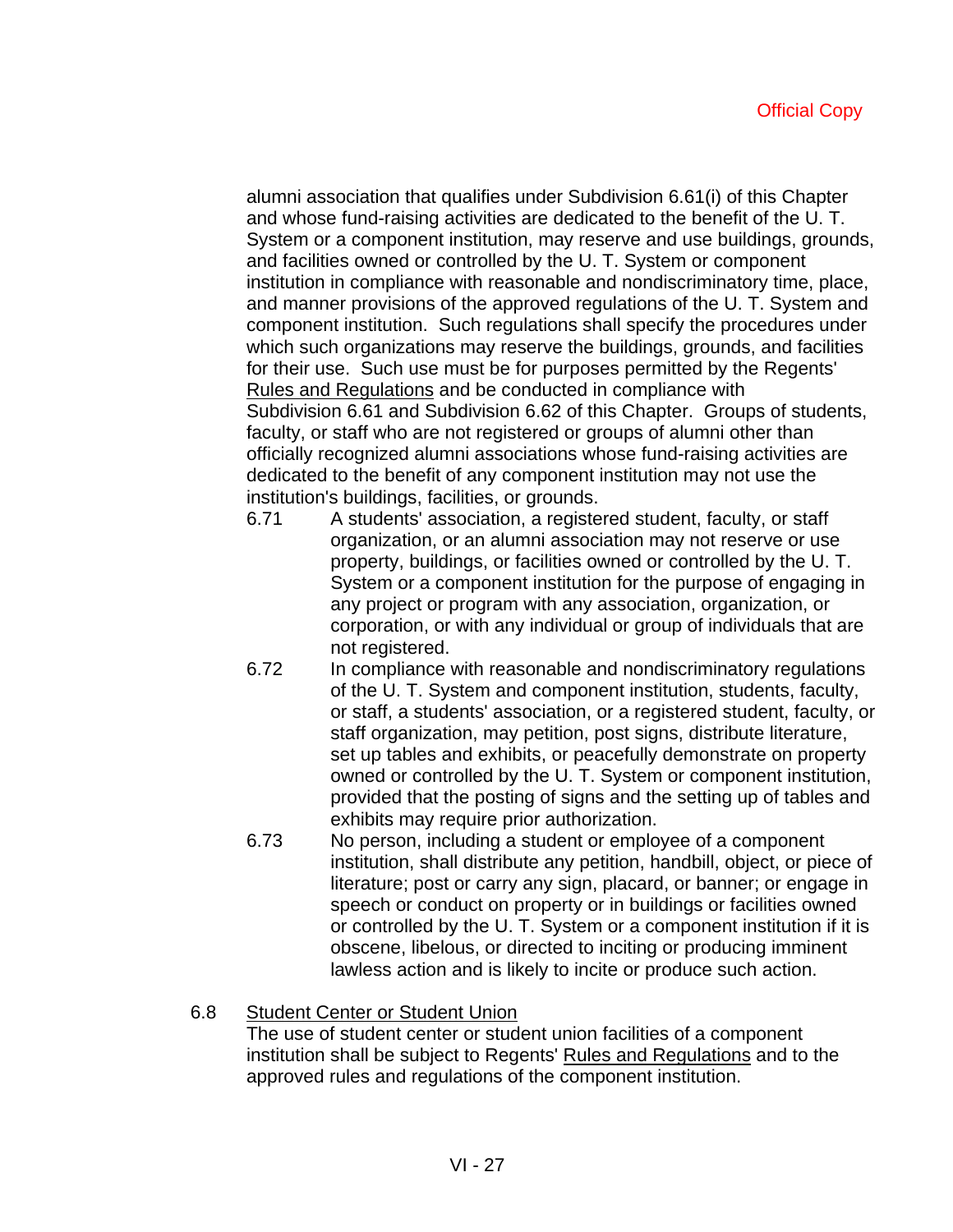- 6.9 Joint Sponsorship of the Use of Property, Buildings, or Facilities Except as permitted in Subdivision 6.61, Subsection 6.(10), and Subsection 6.(11) of this Chapter, the use of property, buildings, or facilities owned or controlled by the U. T. System or a component institution by individuals who are not students, faculty, or staff; by groups that are not registered student, faculty, or staff organizations; or by associations or corporations for programs or activities must be jointly sponsored by the U. T. System or the component institution and shall be subject to the following conditions.
	- 6.91 The program or activity must be upon the invitation of the U. T. System or component institution. Only the Chancellor of the U. T. System or the president of a component institution, or his or her delegate, can authorize joint sponsorship.
	- 6.92 In order for joint sponsorship to be appropriate, the educational implications of a program or activity must be self-evident, must directly supplement the educational purposes of the U. T. System or component institution, and must not result in financial gain for the invited individual, group, association, or corporation.
	- 6.93 The U. T. System and component institutions established as public institutions without regard to political affiliation or religious faith cannot be a joint sponsor for political or sectarian gatherings.
	- 6.94 The U. T. System or component institution will be responsible for all details of the program or activity, and reserves the right to approve all copy for advertising and news releases, and may require an accounting of the income and expenses directly related to the program or activity.
	- 6.95 The scheduling of property, buildings, or facilities for programs or activities of the U. T. System or component institution shall always have priority over the scheduling for programs or activities that are jointly sponsored.
	- 6.96 The fee to be paid by the invited individual, group, association, or corporation will be a matter for negotiation in each case and will be specified in the agreement providing for the joint sponsorship. At a minimum, the fee must ensure recovery of the cost incurred by the U. T. System or component institution.

# 6.(10) Special Use Facilities (*last amended 12/13/02)*

Notwithstanding any other provisions of this Chapter, the president of a component institution may designate specific facilities, such as special event centers, conference centers, concert halls, theaters, or auditoria, as Special Use Facilities. The president shall cause to be prepared and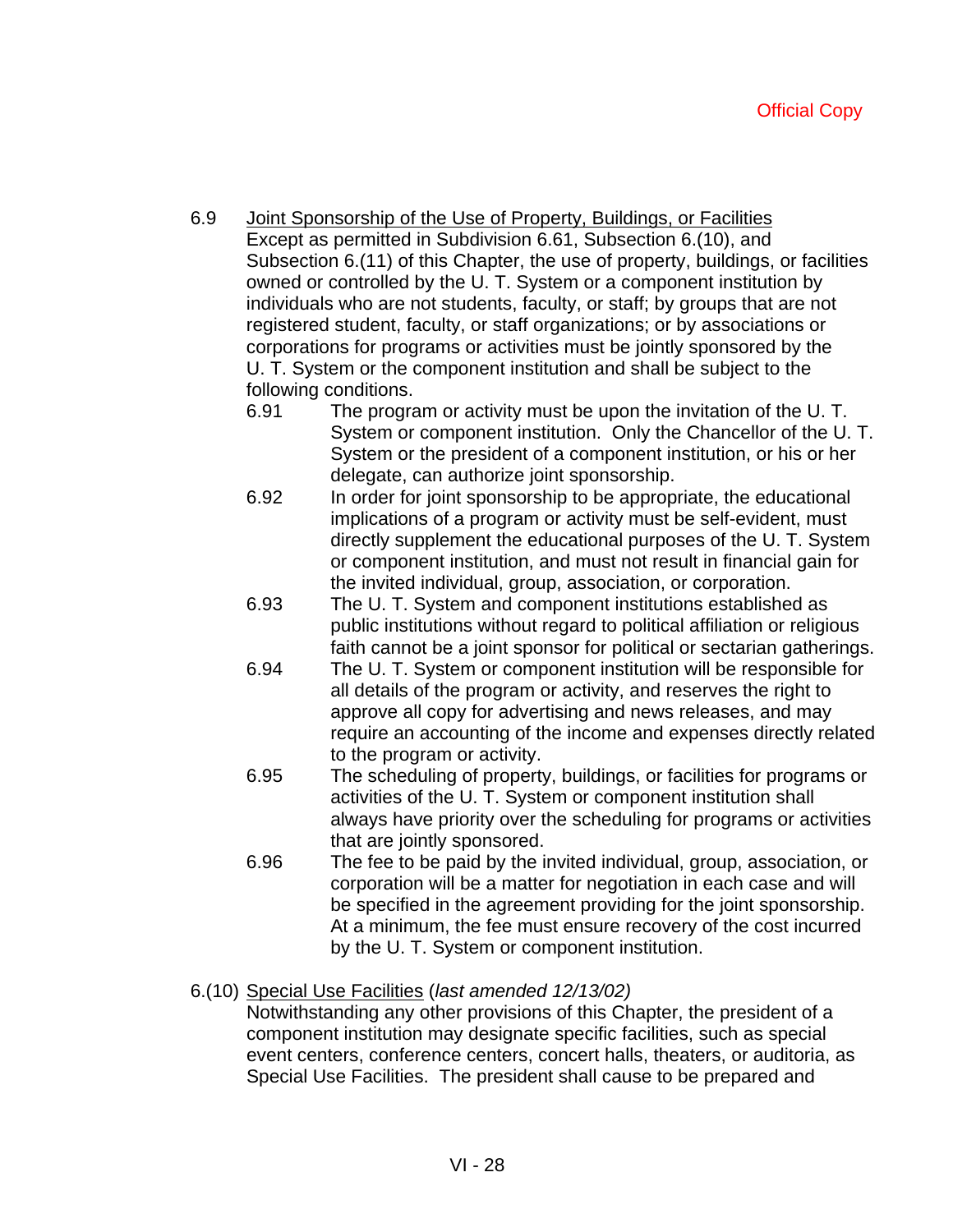submitted for approval, as a part of the Handbook of Operating Procedures of the component institution, appropriate rules and regulations for the reservation and use of Special Use Facilities. The rules and regulations must restrict the reservation and use of such facilities in accordance with the following:

- 6.(10)1 Designation as a Special Use Facility shall not constitute the facility a public facility or forum that is open to use by individuals, groups, associations, or corporations on a first come, first served basis.
- 6.(10)2 Priority in the reservation and use of Special Use Facilities shall be given to programs and activities of the U. T. System or component institution that are in furtherance of and related to the educational, cultural, recreational, and athletic programs of the U. T. System or component institution.
- 6.(10)3 As a lower priority, the rules and regulations may provide for reservation and use of Special Use Facilities by individuals, groups, associations, or corporations without the necessity of joint sponsorship by the U. T. System or component institution. Subject to all constitutional and statutory provisions relating to the use of State property or funds for religious or political purposes, Special Use Facilities may be made available for religious and political conferences or conventions. Rates must be charged for the use of the Special Use Facility that, at a minimum, ensure recovery of that part of the operating cost of the facility attributable directly or indirectly to such use. If the user charges those attending an event any admission or registration fee, or accepts donations from those in attendance, the component institution shall require the user to make a complete account of all funds collected and of the actual cost of the event. If the funds collected exceed the actual cost of the event, the user shall be required to remit such excess funds to the component institution as an additional charge for the use of the Special Use Facility.
- 6.(10)4 The rules and regulations applicable to a Special Use Facility may provide for the rental of space for display of advertising and the display of samples of merchandise in designated areas inside the Facility that have been approved by the president of the component institution or his or her delegate, and for advertising by displays on an electronic scoreboard or message center inside the Facility or on the Facility's outdoor electronic marquee or message center. Such rules and regulations may further provide for the sale of advertising space on ticket envelopes for events sponsored by the Facility and in any publication of the Facility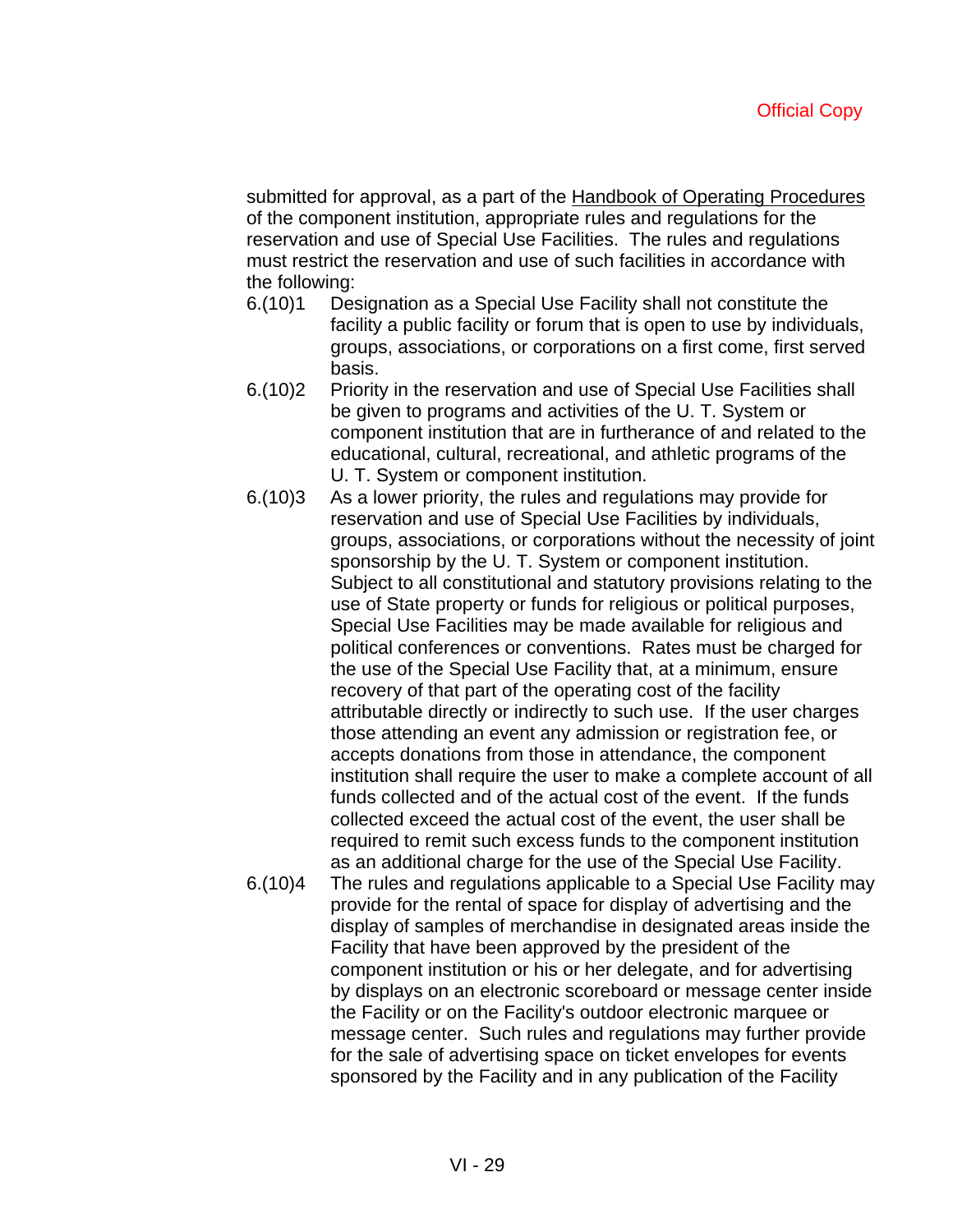distributed in connection with a sponsored event or announcing future sponsored events.

6.(11) Filming Motion Pictures or Television Productions

The Chancellor of the U. T. System or the president of a component institution or his or her delegate may authorize the use of property, buildings, or facilities owned or controlled by the U. T. System or component institution for filming motion pictures or television productions under a written agreement approved pursuant to U. T. System procedures. Requests to film a motion picture or television production will be reviewed and considered on a case by case basis and, subject to the provisions of this Subsection, it shall be within the discretion of the Chancellor of the U. T. System or the president of a component institution or his or her delegate to determine whether to grant the request. The safety of students, faculty, and staff; the potential for damage to buildings, facilities, or property and for disruption of administrative or academic programs or other scheduled activities; and the subject matter of the film shall be of primary consideration in determining whether to grant a filming request.

- 6.(11)1 The Chancellor, president, or delegate will be responsible for assuring that scheduled time(s) and location(s) for filming do not interfere with administrative and academic programs or other scheduled activities of the U. T. System or component institution.
- 6.(11)2 The U. T. System or a component institution shall not be identified as the filming location in the film credits or in any media advertising for the film. The film may not include any building, statue, fountain, facility, mark, symbol, or logo that identifies the U. T. System or a component institution as the filming location. This prohibition shall not apply to the filming of an approved script that relates to the life and accomplishments of a present or former officer or employee of the U. T. System or of the component institution at which the script is filmed.
- 6.(11)3 The script for the motion picture or television production must be approved by the Chancellor of the U. T. System of the president of a component institution or his or her delegate.
- 6.(11)4 The production company must identify the persons or entities with an interest in the company.
- 6.(11)5 The production company must provide a policy of comprehensive general liability and property damage insurance issued by a company authorized to do business in the State of Texas naming the Board of Regents, the U. T. System, the component institution, and the officers and employees of each as additional insureds, providing coverage for bodily injury and death of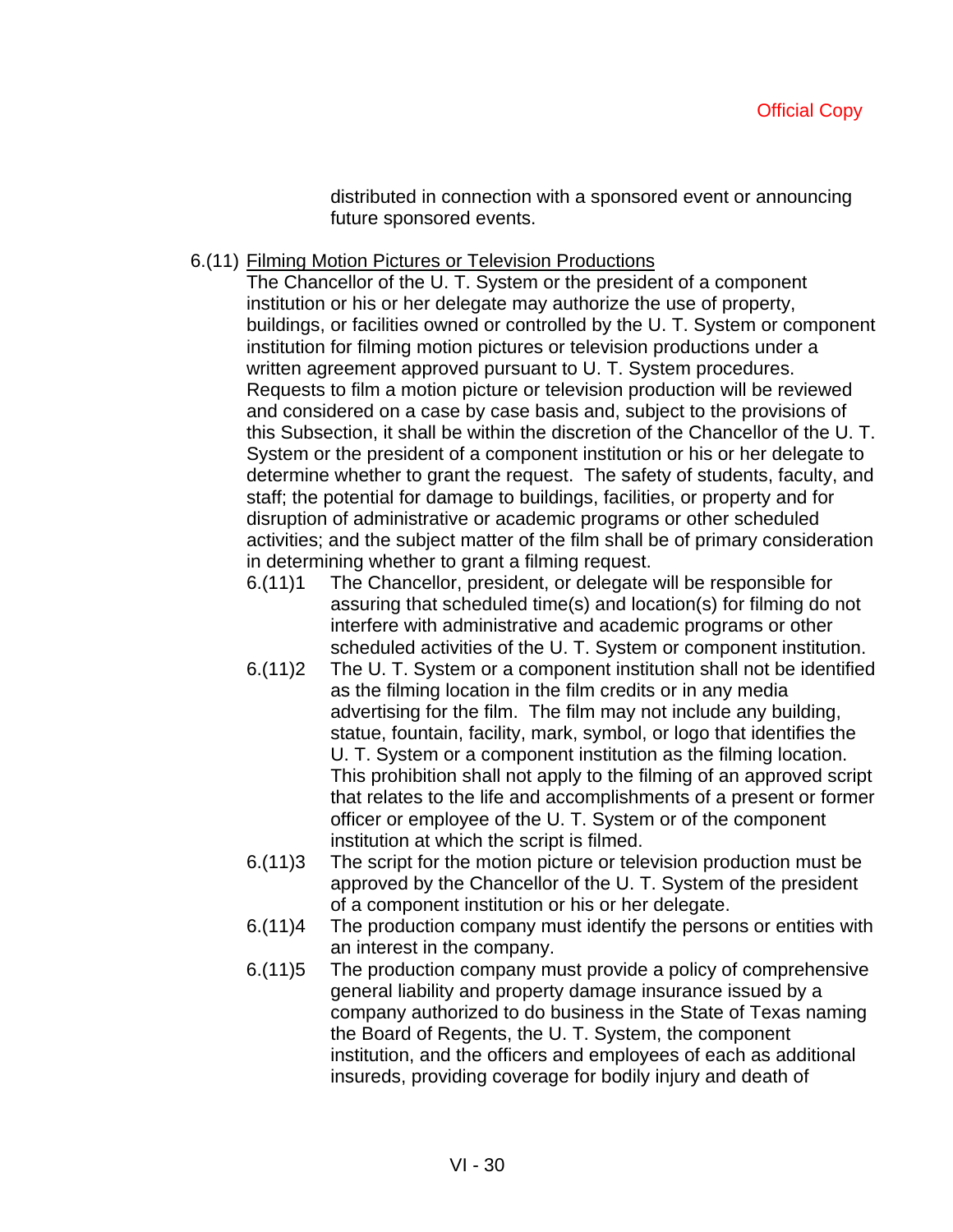persons and damage to property that result directly or indirectly from the negligent or intentional act or omission of, or from the use or condition of any property, equipment, machinery, or vehicle used, operated, or controlled by, the production company or its officers, employees, agents, or subcontractors while on property owned or controlled by the U. T. System or a component institution. The limits of coverage shall be determined by the Chancellor of the U. T. System or the president of a component institution or his or her delegate on the basis of the nature and extent of the activities to be conducted by the production company and the property, buildings, or facilities to be utilized. In no event shall the limits of liability for each occurrence be less than \$2 million for bodily injury or death of a person and \$1 million for property damage.

6.(11)6 A use fee will be established in each case based upon the nature and extent of the activities of the production company and the U. T. System or component institution property, buildings, facilities, personnel, and services that are required to accommodate such activities. The use fee must be paid in advance by a certified or cashier's check made payable to the U. T. System or component institution. If the production company cancels a scheduled use, the deposit, less any expense incurred by the U. T. System or component institution in preparation for such use, will be refunded.

# 6.(12) Use of the UT TeleCampus Internet Web Site

The UT TeleCampus internet Web site established and maintained by the Director of the UT TeleCampus shall be for the primary purpose of providing access to distance learning courses offered by the U. T. System component institutions and providing students participating in on-campus or distance learning courses of the U. T. System component institutions with access to student support services such as registration, admission, financial aid, course advising, and library resources. The UT TeleCampus internet Web site shall also be utilized by the U. T. System to provide training and support to faculty of the U. T. System component institutions in the development of distance learning courses and degree programs. The Director of the UT TeleCampus may establish links to the UT TeleCampus internet Web site for distance learning courses and information concerning such courses offered by universities and other entities outside the U. T. System under the following conditions: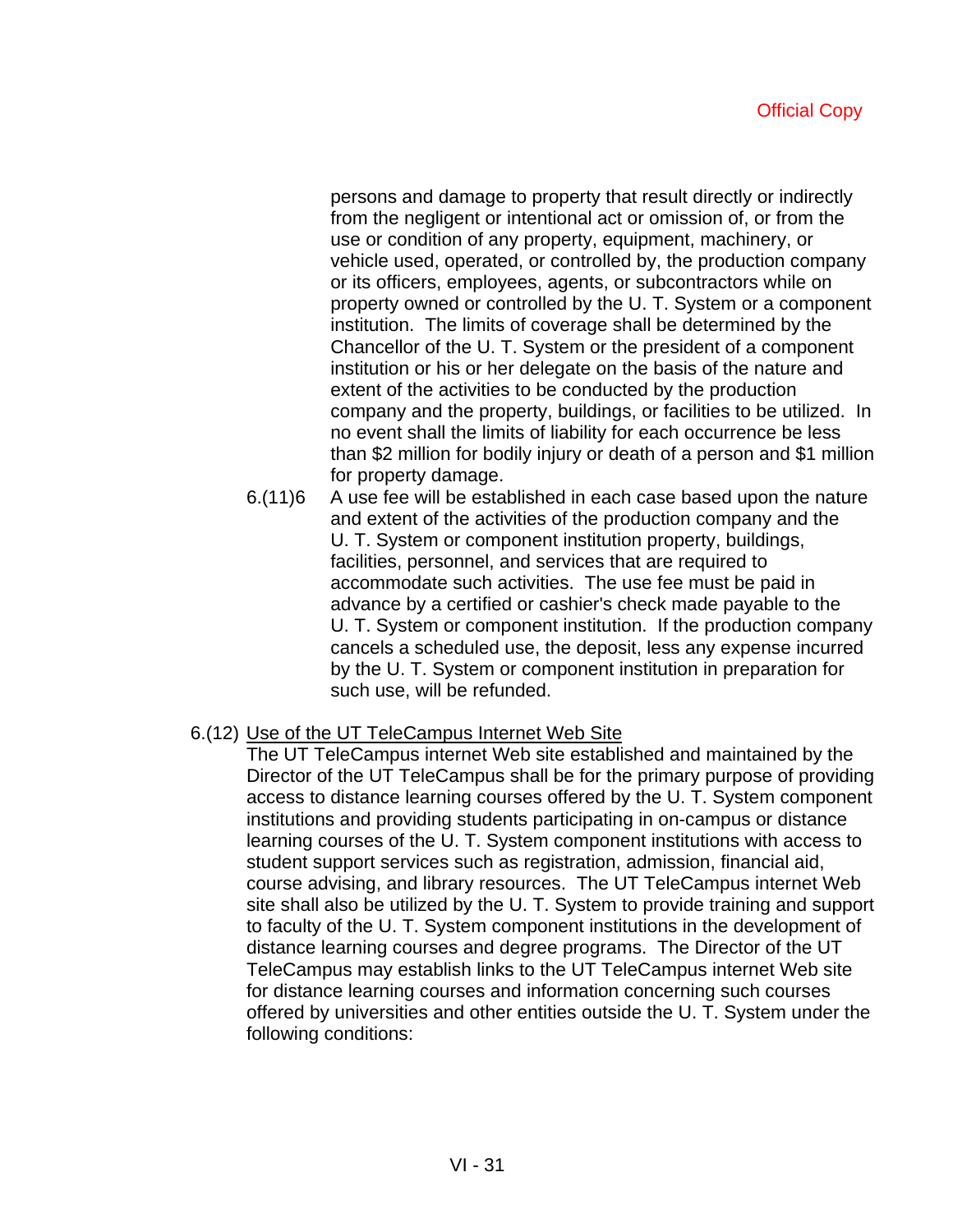- 6.(12)l The course or courses must not be competitive with a course of a U. T. System component institution that may be accessed through the UT TeleCampus.
- 6.(12)2 The Director of the UT TeleCampus, with the advice of qualified U. T. System faculty, will determine whether the content and quality of each course are appropriate for the UT TeleCampus.
- 6.(12)3 The establishment of the link from the UT TeleCampus internet Web site must be pursuant to an approved written agreement that (i) provides for appropriate compensation to the U. T. System and (ii) permits the termination of the agreement with respect to any course or courses upon completion by students currently enrolled, if the Director of the UT TeleCampus determines that another source offers a higher quality course or if it is determined that a U. T. System component institution will provide access to a competitive course through the UT TeleCampus internet Web site.

# 6.(13) Animals on Campus

With the exception of certified support animals and animals involved in approved University activities, animals are not permitted in any university building. Animal(s) may be brought onto campus, other than in buildings, but should be appropriately restrained and/or contained. The owner shall be responsible for cleaning up after the animal.

# Sec. 7. Speech and Assembly (*last amended 12/13/02)*

# 7.1 Regulations

The freedoms of speech and assembly are basic and essential to intellectual development. However, these activities are subject to the wellestablished right of colleges and universities to regulate time, place, and manner so that the activities do not intrude upon or interfere with the academic programs and administrative processes of the System or the component institutions. Each component institution may designate one or more appropriate areas on the campus where students, faculty, and staff may engage in rallies, group demonstrations, or public oratory without prior administrative approval. All rallies, group demonstrations, and public oratory must be conducted in accordance with the provisions of this Chapter and the reasonable and nondiscriminatory rules and regulations of the component institution.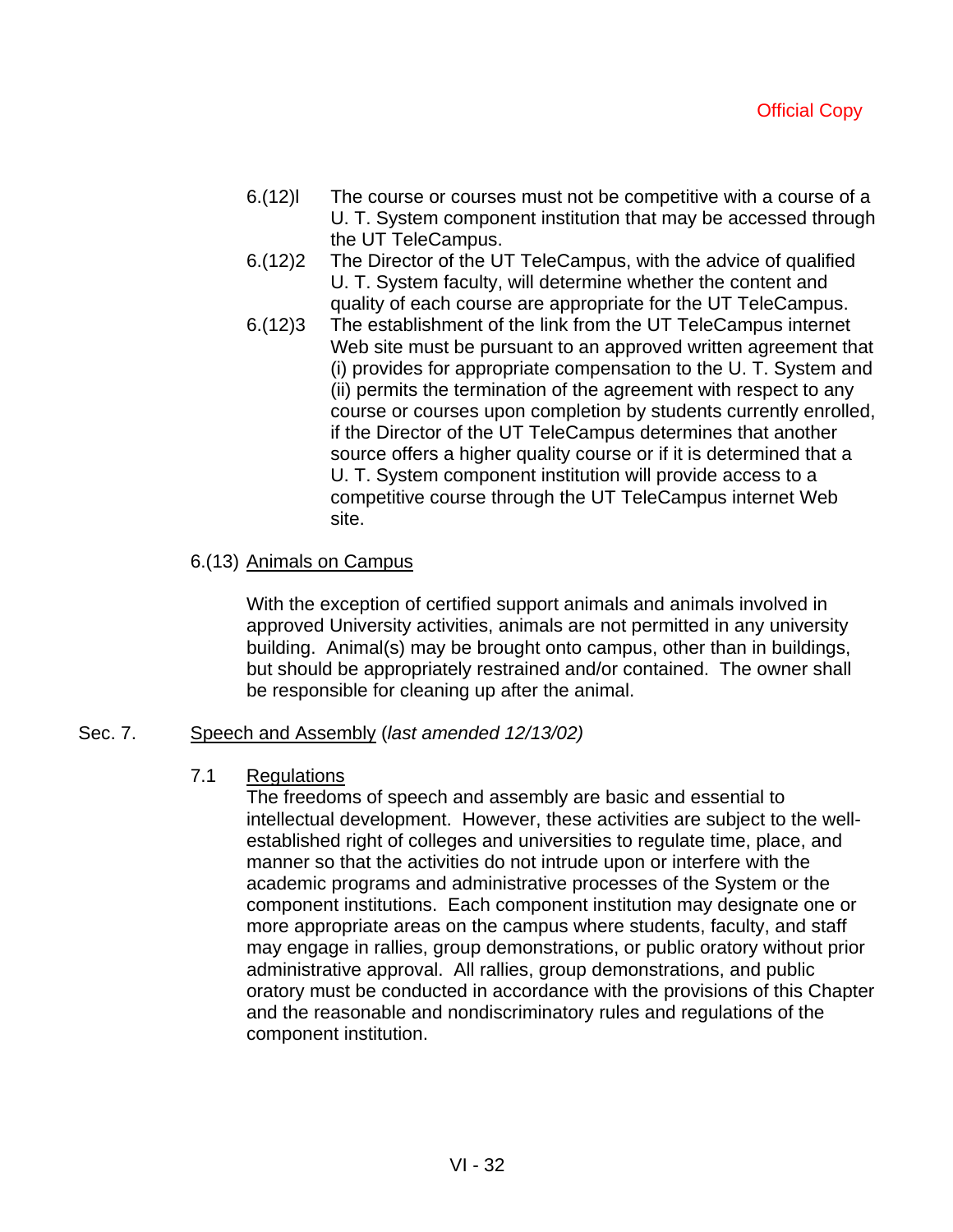Students, faculty, or staff who are candidates for public office or who wish to campaign on behalf of a particular candidate or candidates may engage in conduct in behalf of such candidacy in the areas designated pursuant to this Subsection or in accordance with the provisions of Subsection 7.2 of this Chapter relating to off-campus speakers.

7.2 Off-Campus Speakers

The Board has and reserves the right to regulate the presentation of guest speakers on the campus who are unaffiliated with the System or any component institution thereof (hereafter referred to as off-campus speakers).

- 7.21 Only registered student organizations, faculty or staff organizations, System-owned dormitories, and Student Government may present off-campus speakers on the campus.
- 7.22 The organization sponsoring an off-campus speaker has the responsibility of making clear the fact that the organization, not the institution, is extending the invitation to speak and that any views the speaker may express are his or her own and not necessarily those of the System or of any component institution.
- 7.23 An off-campus speaker is subject to all provisions of federal, State and/or local laws.
- 7.24 Registered student organizations, faculty or staff organizations, University-owned dormitories, and the students' association may be permitted the use of System-owned facilities to present offcampus speakers on campus pursuant to the facilities use regulations of the System and the institution.
- 7.25 An application for the use of any facility of the System or a component institution must be made to the Chancellor of the U. T. System or the president of a component institution, or his or her delegate, at least 48 hours before the time the event is scheduled to take place.
- 7.26 No person shall be permitted on any campus of the System to engage in speech, either orally or in writing, which is directed to inciting or producing imminent lawless action and is likely to incite or produce such action.
- 7.27 No off-campus speaker who is to be paid from State funds as consideration for his or her speech shall be permitted to speak on the campus of any component institution of the System unless the university facility in which the speech is to be delivered will be open to the public, including members of the news media, who will be entitled to record, videotape, or telecast live portions of the speech. The provisions of this Subdivision do not apply to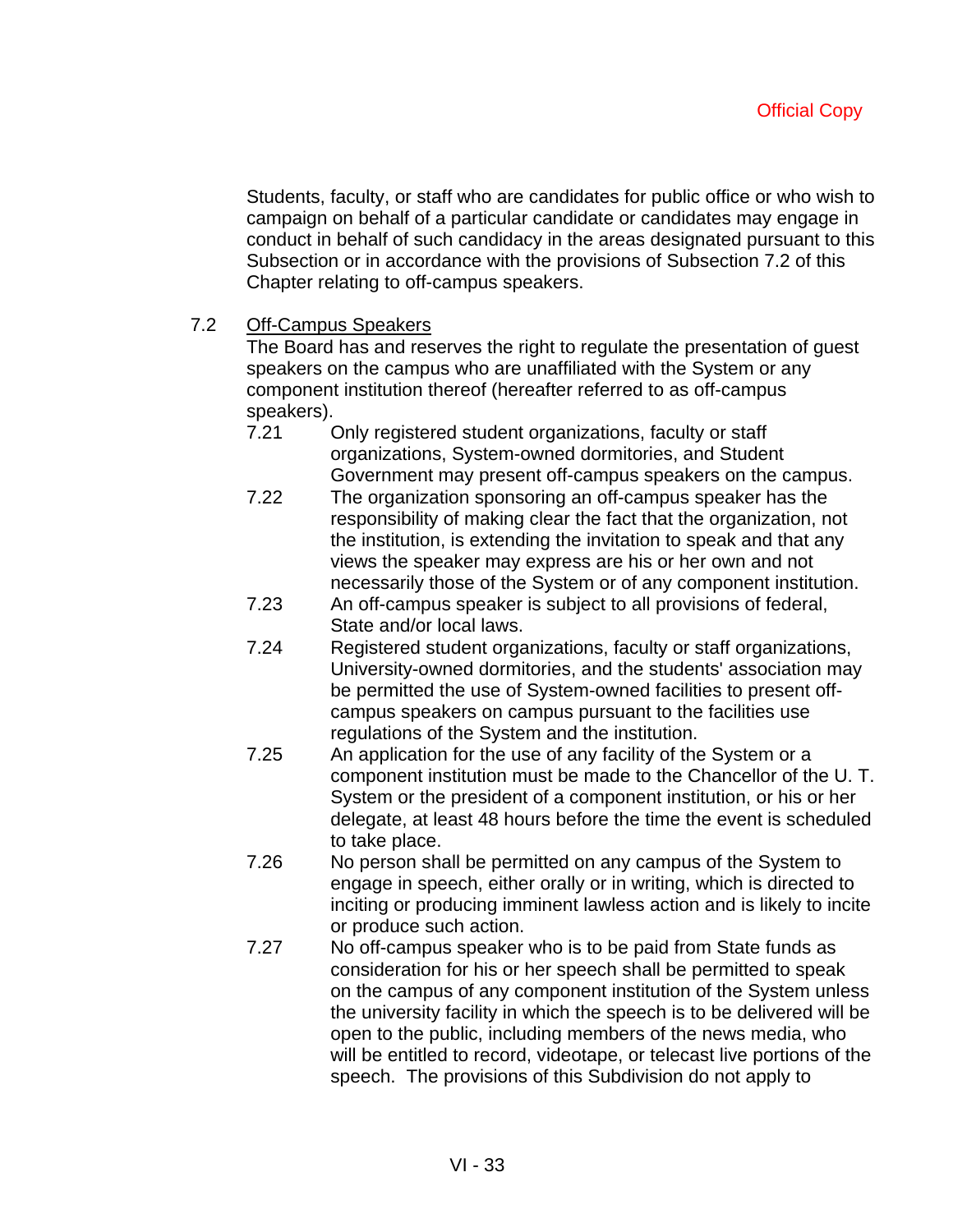classes, seminars, symposia, and conferences intended for the use and benefit of students, faculty, staff, and invited guests. No person may in any way obstruct or lessen in any way the opportunity for the audience to take the fullest advantage of the speech, including the opportunity to see and hear the speaker during the entire speech.

#### Sec. 8. General Admission Policy

The component institutions of the U. T. System will make maximum use of resources, consistent with standards of appropriate accrediting bodies and enrollment and admissions policies approved by the Board, to admit and educate as many qualified students as possible.

### Sec. 9. Assessment, Collection, and Waiver of Tuition and Fees (*editorially renumbered 12/02*)

Tuition, fees, and other charges will be fixed as prescribed or as authorized by statute and will be published in the institutional catalog with a description of the criteria for any authorized exemptions and waivers.

#### 9.1 Exemptions and Waivers

The authority of the U. T. Board of Regents to grant exemptions and waivers from tuition, fees, and other charges in accordance with statute, is delegated to the presidents of the U. T. System component institutions.

#### 9.2 Approval of Certain Fee Changes

The Board delegates to the presidents of the component institutions the authority to approve changes in the amounts of other fees or charges authorized by Texas Education Code Section 54.504 or Section 54.007 that have previously been approved by the Board and to approve changes in the amounts of charges authorized by Texas Education Code Section 55.16, that have previously been approved by the Board. As a condition to approval of any increase in such fees and charges, the institutional president must find that such increase is required in order for the fee or charge to reasonably reflect the actual cost to the component institution of the materials or services to be provided.

### 9.3 Approval of Changes in Laboratory and Supplemental Fees The Board delegates to the presidents of the component institutions the authority to approve changes in laboratory fees authorized by Texas Education Code Section 54.501(a), and changes in supplemental fees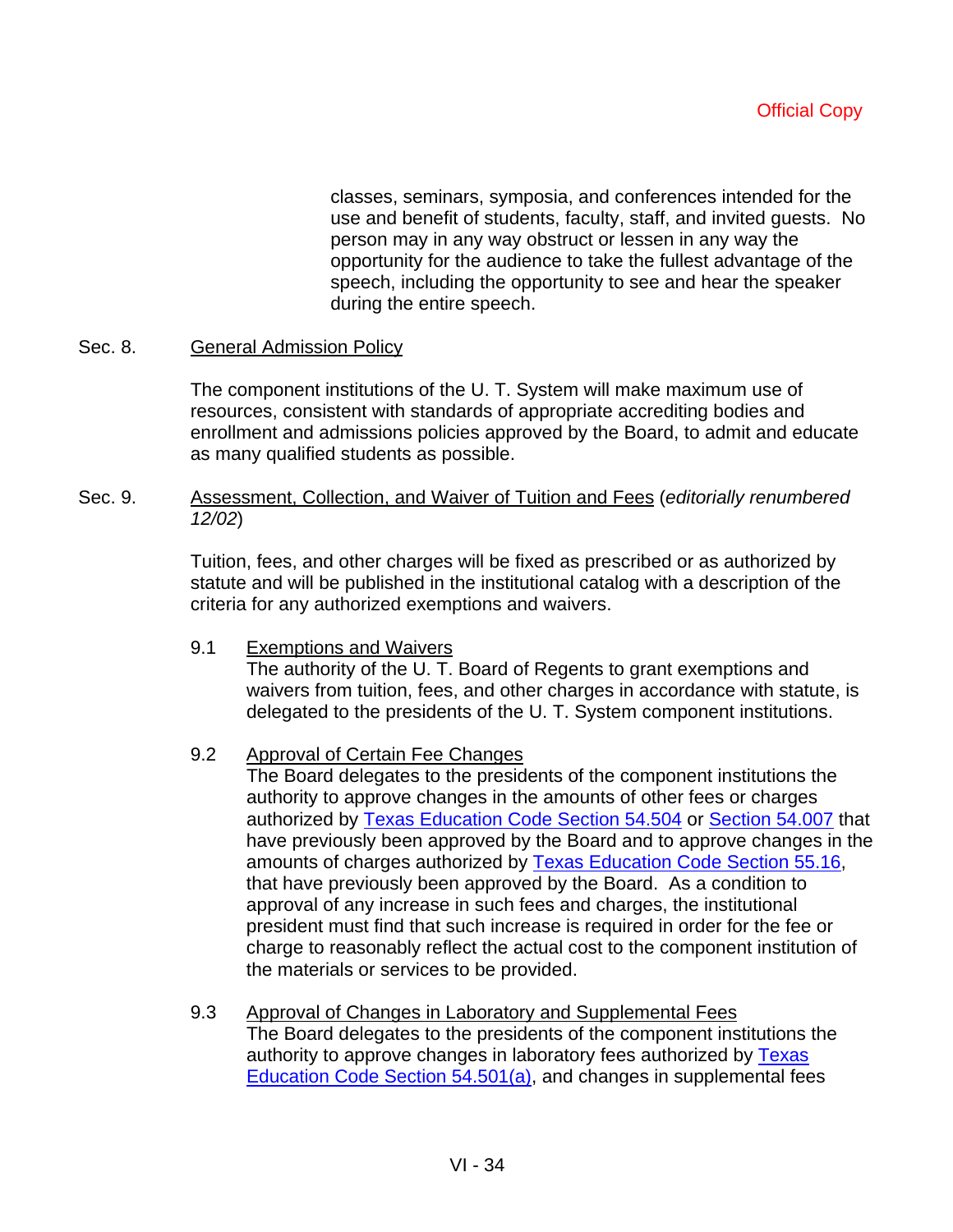authorized by Texas Education Code Section 54.051(I), for laboratory and supplemental fees previously approved by the Board.

9.4 Approval to Collect Payment of Tuition, Fees, and Other Charges The Board delegates to the presidents of the component institutions the authority to collect the payment of tuition, fees, and other charges in accordance with those methods prescribed or authorized by statute.

#### Sec. 10. Off-Campus Student Housing (*editorially renumbered 12/02*)

The component institutions of the System will not extend Approved Housing status to any student residential units except those directly operated by the System. Each student at a component institution will have free choice in the selection of his or her residential accommodations not operated by the University, subject to parietal rules.

#### Sec. 11. University Policy in Regard to Debts of Students (*editorially renumbered 12/02*)

#### 11.1 Student Responsibilities

Neither the System nor any component institution is responsible for debts contracted by individual students or by student organizations. On the other hand, all students and student organizations are expected to conduct themselves honorably in all commercial transactions. Neither the System nor any component institution will assume the role of a collection agency except for monies owed to the System or one of its component institutions, nor will the System nor any of its component institutions adjudicate disputes between students and creditors over the existence or the amounts of debts.

#### 11.2 Penalties for Nonpayment

In the event of nonpayment to the System or one of its component institutions, one or more of the following actions may be taken: (a) a bar against readmission for the student; (b) withholding of the student's grades and official transcript; (c) withholding of a degree to which the student otherwise would be entitled.

#### Sec. 12. Anonymous Publications (*editorially renumbered 12/02*)

Anonymous publications are prohibited, and any individual or organization publishing or aiding in publishing, or circulating or aiding in circulating, any anonymous publication will be subject to disciplinary action.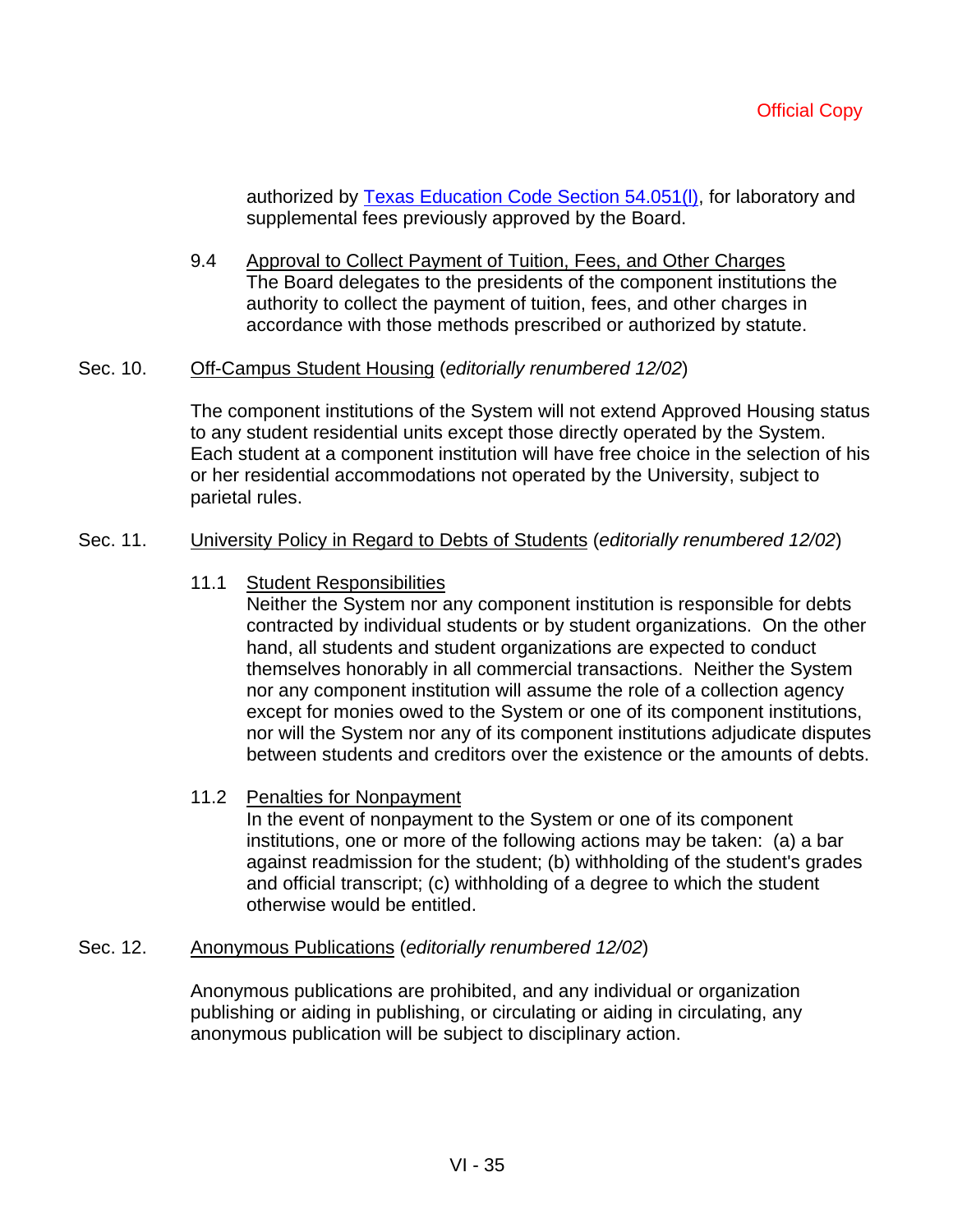# Sec. 13. Negotiations Related to Disruptive Activities Prohibited (*editorially renumbered 12/02*)

Neither the Chancellor of the U. T. System or the president of a component institution nor any officer in the System Administration, nor any representative of either of them when dealing with disruptive activities, shall negotiate or attempt to negotiate with any person or persons engaged in any disruptive activity on the campus of any component institution of the System. When such a situation arises, the Chancellor of the U. T. System or the president of a component institution or any officer in the System Administration, or any representative of either of them, shall take immediate action to utilize all lawful measures to halt and eliminate any and all such disruptive activities that come to their attention provided, however, the Chief of Police of the U. T. System or any component institution and those people designated by any such Chief of Police are authorized to use their sound discretion under the attendant circumstances in addressing any such disruptive behavior.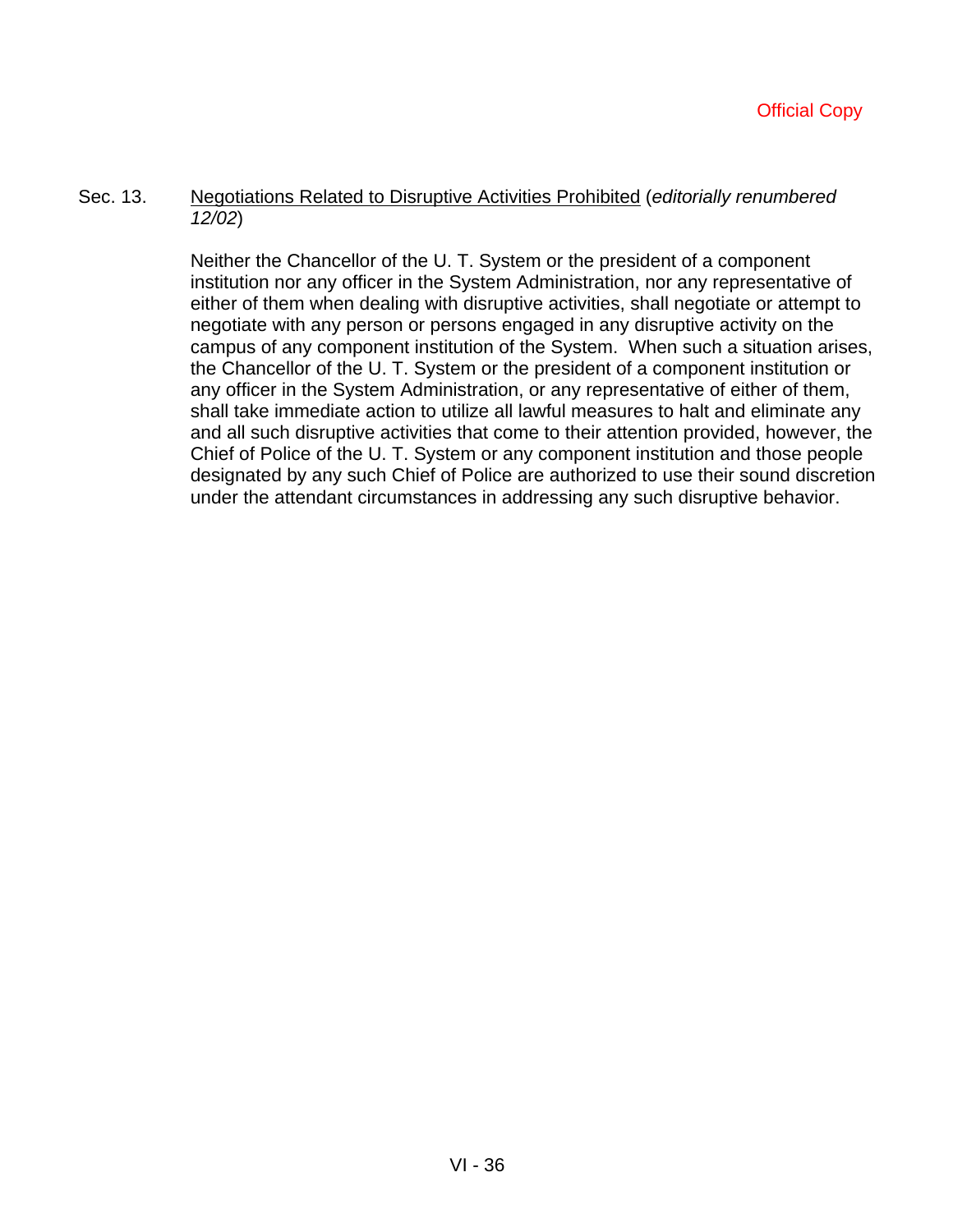# **PART ONE, CHAPTER VII**

# **PRIVATE SECTOR SUPPORT**

#### Sec. 1. Gifts to The University of Texas System

- 1.1 Authority to Accept Gifts and Development of Gift Acceptance Procedures The authority to accept gifts to the U. T. System or to any of the component institutions is vested in the Board and delegated by the Board as specifically set out in this Section. Except as provided in this Subsection, the preceding Subsections, or approved institutional policies, no member of the staff of any institution has the authority to accept gifts. The Board delegates to the Vice Chancellor for Development and External Relations the authority and responsibility to promulgate a set of guidelines regarding the acceptance, processing, investment, and administration of gifts. These guidelines will be known as the "U. T. System Gift Acceptance Procedures" and shall be adhered to by the component institutions and U. T. System. In promulgating the "U. T. System Gift Acceptance Procedures", the delegate shall also consider provisions to:
	- 1.11 Accomplish the goal of increasing financial support for the U. T. System through the appropriate assistance of donors,
	- 1.12 Allow staff members to respond to donor initiatives quickly and with certainty,
	- 1.13 Establish administrative processes to accept and administer gifts in a prudent and efficient manner, with fiduciary responsibilities of fundamental importance,
	- 1.14 Comply with the Texas Constitution and applicable federal and State law,
	- 1.15 Comply with the provisions of the Internal Revenue Code and related regulations,
	- 1.16 Specifically incorporate provisions related to the acceptance of pledges to fund endowments as follows:
		- 1.161 At least 20% of the donors' total proposed funding must be received prior to the acceptance of an endowment, and
		- 1.162 The pledge for payment of the remaining funds shall not extend beyond five years from the date of execution of the gift agreement.
	- 1.17 Specify that requests to establish quasi-endowments are to be submitted only when it is expected that the endowment will be maintained permanently, and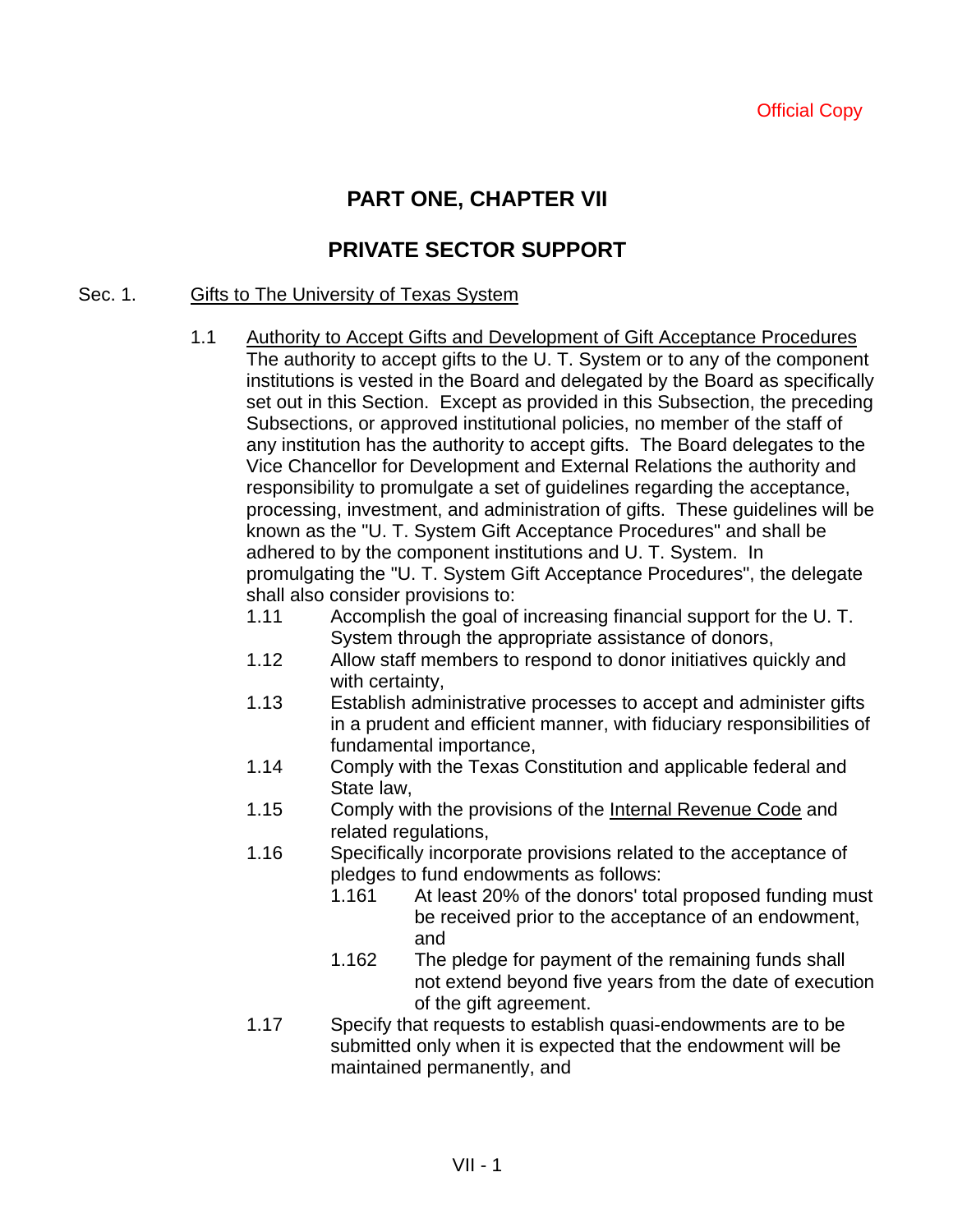1.18 Provide that, in the interest of financial responsibility and efficiency, it is the specific preference of the Board that all endowment gifts be eligible for commingling for investment purposes with other endowment funds.

# 1.2 Conformance to System Policies

Unless otherwise approved by the Board, all gifts to the System or any component institution shall be made in accordance with all relevant laws and Board policies, including but not limited to the provisions of the U. T. System Gift Acceptance Procedures, the Gift Policy Guidelines for Surface and Mineral Estates in Real Property, the U. T. System Environmental Review Policy for Acquisitions of Real Property Assets, and approved institutional policies.

1.21 Real Property

Acceptance of all gifts of real property shall be subject to the U. T. System Gift Policy Guidelines for Surface and Mineral Estates in Real Property and the Environmental Review Policy for Acquisitions of Real Property Assets.

- 1.22 Outdoor Works of Art Approval by the Board of Regents is required prior to the acceptance of a gift of an outdoor work of art. Considerations will include appropriateness with regard to the component institution's Campus Master Plan and any installation and/or continuing expense to the institution.
- 1.3 Gifts Not Administered by Office of Development and External Relations The Board delegates to the Chancellor or the president of a component institution, or a designee specified in writing, the authority to accept gifts, other than gifts of real property, that are not processed or administered by the Office of Development and External Relations and that conform to all relevant laws and Board policies, including but not limited to the U. T. System Gift Acceptance Procedures, the Gift Policy Guidelines for Surface and Mineral Estates in Real Property, the Environmental Review Policy for Acquisitions of Real Property Assets, and approved institutional policies, provided that such gifts have a value of \$500,000 or less (in cash or in-kind). Such gifts that have a value of more than \$500,000 (in cash or in-kind) must be submitted to the Board for approval via the Docket.

# 1.4 Certain Gifts of Real Property

The Board delegates to the Executive Vice Chancellor for Business Affairs, or a designee specified in writing, authority to accept all gifts of real property of any value that are not processed or administered by the Office of Development and External Relations and that conform to all relevant laws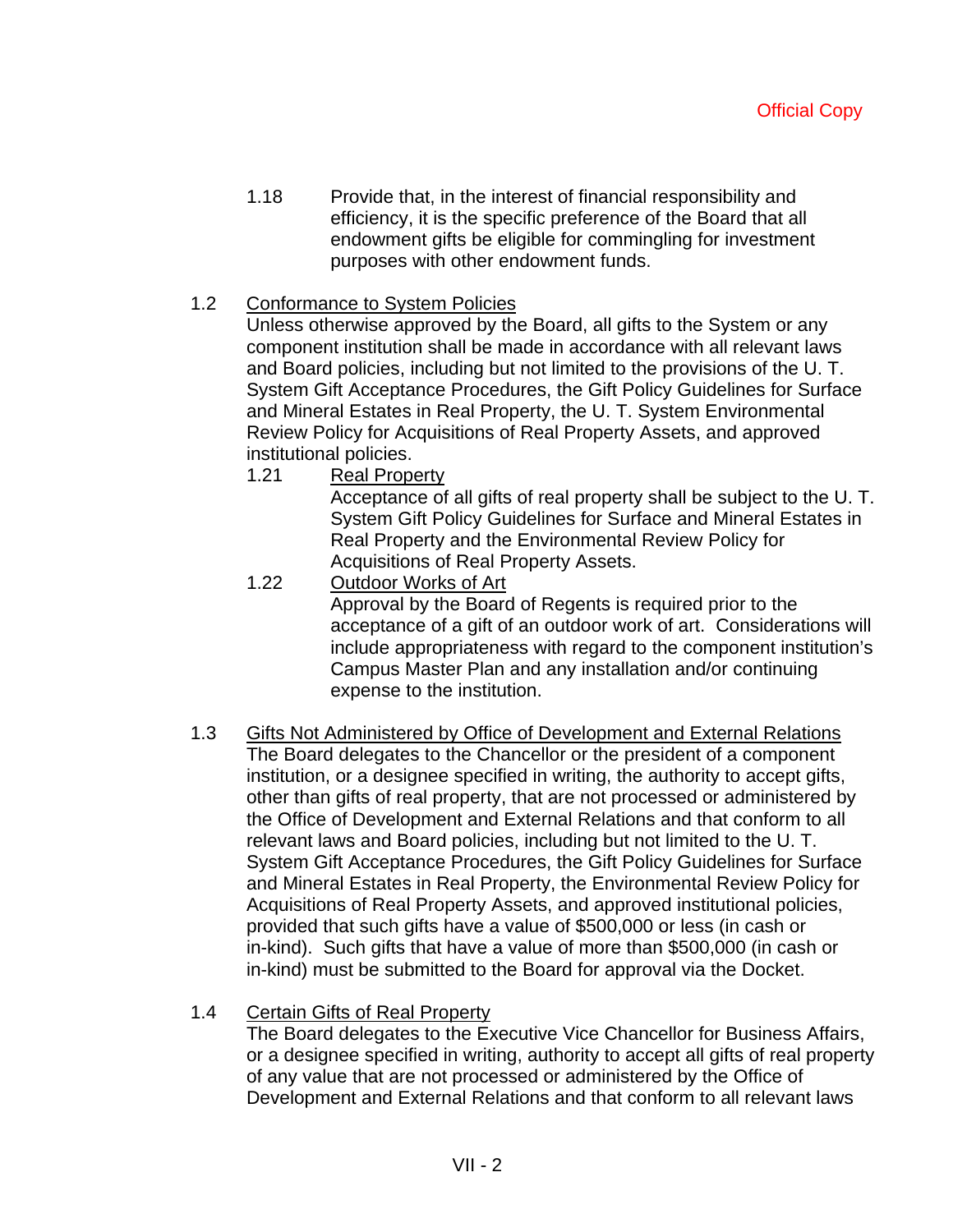and Board policies, including but not limited to the U. T. System Gift Policy Guidelines for Surface and Mineral Estates in Real Property, the Environmental Review Policy for Acquisitions of Real Property Assets, and approved institutional policies.

- 1.5 Gifts Administered by Office of Development and External Relations The Board delegates to the Vice Chancellor for Development and External Relations, or a designee specified in writing, authority to accept all gifts of any value (either in cash or in-kind) that conform to all relevant laws and Board policies, including but not limited to the U. T. System Gift Acceptance Procedures, the Gift Policy Guidelines for Surface and Mineral Estates in Real Property, and the Environmental Review Policy for Acquisitions of Real Property Assets, and are processed or administered by the Office of Development and External Relations.
- 1.6 Delegation of Certain Actions

The Board delegates to the Vice Chancellor for Development and External Relations, or a designee specified in writing, authority to take any and all desirable actions relating to the administration and management of gifts accepted by the Office of Development and External Relations, including without limitation the modification or termination of trusts, endowments, and quasi-endowments as may be permitted by applicable law, policies, these Rules and Regulations, and the Gift Acceptance Procedures.

1.7 Internal Revenue Service Forms for Gifts Accepted by the Board or President

The Board delegates to the president of a component institution, or a designee specified in writing, authority to execute all necessary Internal Revenue Service forms, including without limitation IRS Forms 8283 and 8282, that relate to gifts accepted by the president or accepted by the Board via the Docket or as an Agenda Item.

1.8 Internal Revenue Service Forms for Gifts Administered by the Office of Estates and Trusts

The Board delegates to the Vice Chancellor for Development and External Relations, or a designee specified in writing, authority to execute all necessary Internal Revenue Service forms, including without limitation IRS Forms 8283 and 8282, that relate to gifts processed or administered by the Office of Estates and Trusts.

1.9 Internal Revenue Service Forms for Real Property Gifts The Board delegates to the Executive Vice Chancellor for Business Affairs, or a designee specified in writing, authority to execute all necessary Internal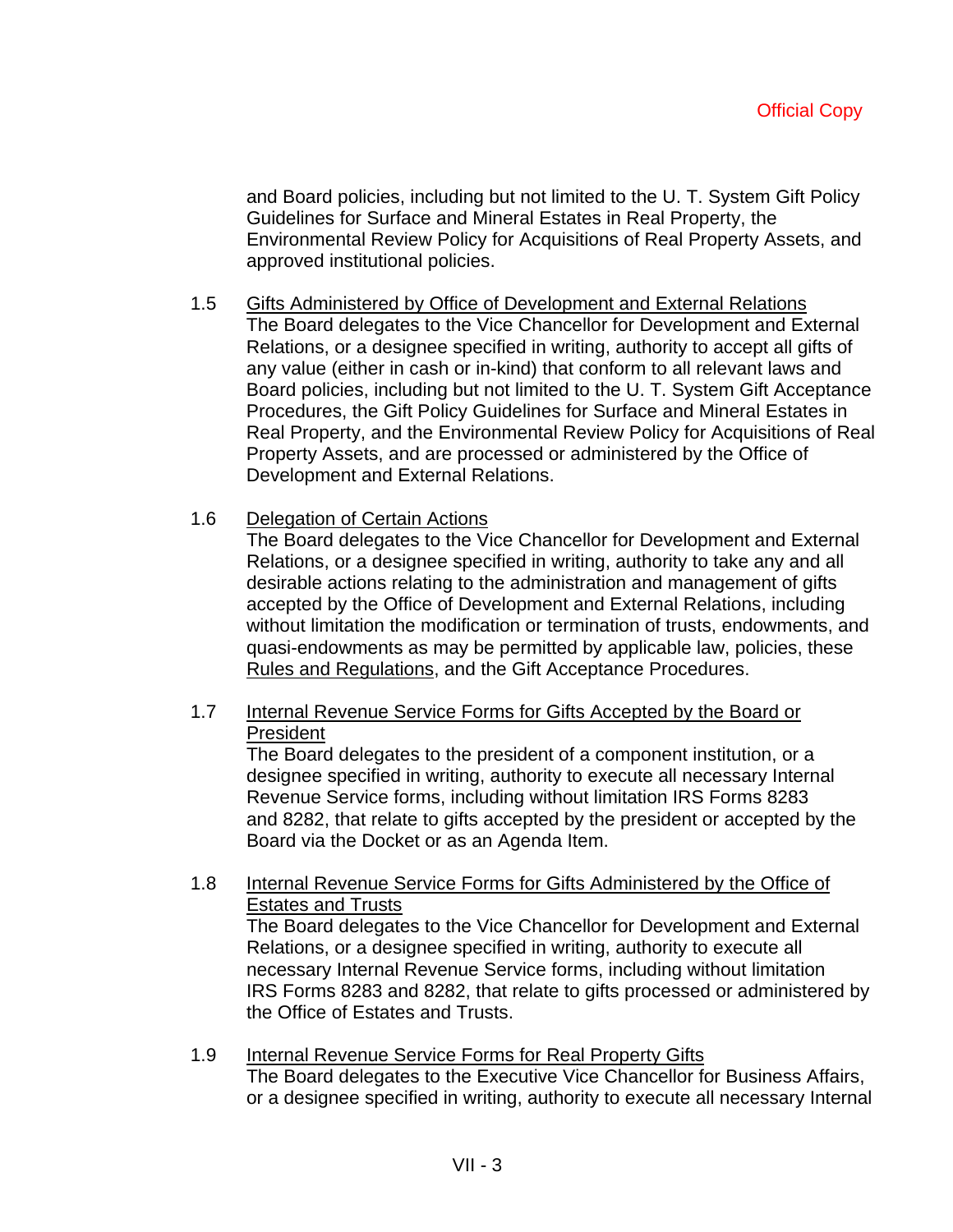Revenue Service forms, including without limitation IRS Forms 8283 and 8282, that relate to real property gifts processed or administered by the Real Estate Office and University Lands - West Texas Operations.

1.(10) Gifts Report

The Office of Development and External Relations shall submit a report to the Board summarizing acceptance and approval by the Office of Development and External Relations of gifts and other actions which conform to all relevant laws and Board policies, including but not limited to the Gift Acceptance Procedures, no less frequently than annually.

1.(11) Nonconforming Gifts

Recommendations regarding the acceptance of gifts or other actions which do not conform to all relevant laws and Board policies, including but not limited to the Gift Acceptance Procedures, shall be made through the Chancellor to the Board via the Agenda after review by the appropriate offices of the terms of the gifts, the nature of the donated assets and/or the requested action.

# 1.(12) Gifts to Establish Endowments

Endowments will be established with gifts that have been completed for tax purposes or with a combination of such gifts and pledges at a minimum funding level of \$10,000. Endowments may be established to fund scholarship programs and other educational activities as well as the endowed academic positions specified in Section 3 of this Chapter.

# 1.(13) Administration of Gift to Benefit Individual

Neither the System nor any of its component institutions will administer a gift for the benefit of any designated individual unless the donor is exempt from federal income taxes as defined by the Commissioner of Internal Revenue.

# 1.(14) Conduct Related to Gifts

- 1.(14)1 The Board will not serve as executor or administrator of an estate because of the potential for conflicts of interest and the scope of the required duties.
- 1.(14)2 U. T. System and component institution employees who agree to serve as executor or administrator of a donor's estate which benefits a U. T. System component institution are immediately to notify the Office of Estates and Trusts of their appointment. Upon notification, the employee will be furnished a statement advising of the potential for conflicts of interest and directing that all communications pertaining to the estate between the employee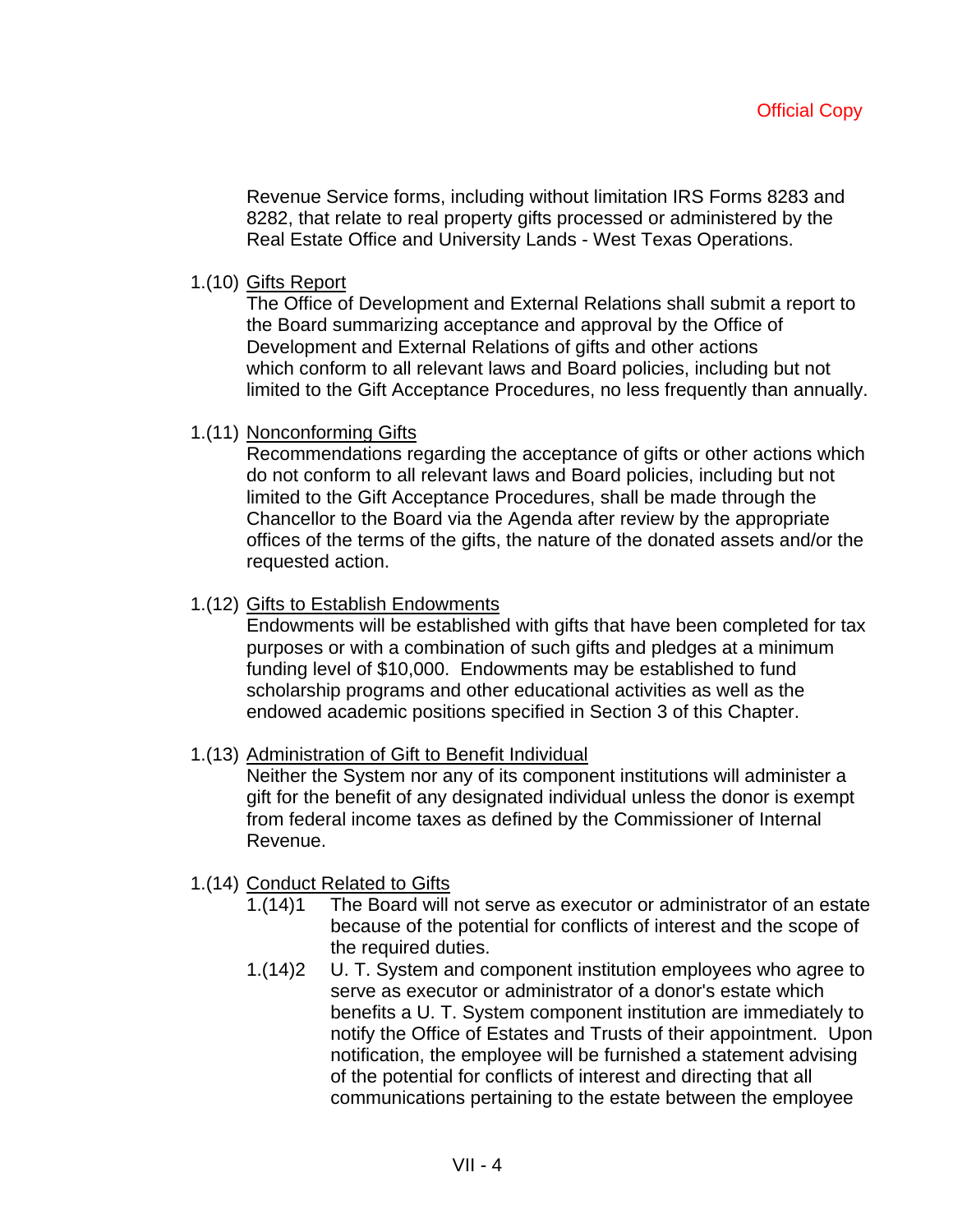and any office of the U. T. System or the component institutions shall be in writing.

- 1.(14)3 U. T. System and component institution employees should not knowingly act as witnesses to wills in which the U. T. System or a component institution is named as a beneficiary because their doing so may jeopardize the receipt of the bequest.
- 1.(14)4 Because of the potential for conflicts of interest, U. T. System and component institution employees who agree to serve as trustee of a trust benefiting a U. T. System component institution are immediately to notify the Office of Estates and Trusts of their appointment. Upon notification, the employee will be furnished with a statement advising of the potential for conflicts of interest and directing that all communications pertaining to the trust between the employee and any office of the U. T. System or the component institutions shall be in writing.

#### Sec. 2. Fellowships, Scholarships, and Loan Funds

2.1 Administration

After gifts for fellowships, scholarships, and loan funds have been accepted by the Board, as indicated previously, they are administered jointly by designated committees and the business office of each component institution.

2.2 Selection of Scholarship and Fellowship Recipients, Notice of Award, and Payment

In the case of scholarships and fellowships, the appropriate committee, or designated individual, receives applications, makes the necessary inquiries, and determines the award. The committee advises the institutional head of the award who, in turn, approves and forwards the notice of award to the business office. Payments on scholarships and fellowships are made through the business office of the component institution.

# 2.3 Loan Fund Process

In the case of loan funds, the appropriate committee or designated person receives applications for loans, makes the necessary inquiries, and approves or declines the original loan as well as all renewals and extensions. The chairman notifies the business office of the granting of loans, and all records including notes, cash, accounts, and collections are thereafter handled by that office. The principal of loan funds is kept intact insofar as possible. The chairman of the awarding committee may be requested by the business office to assist in collection of past due interest or principal.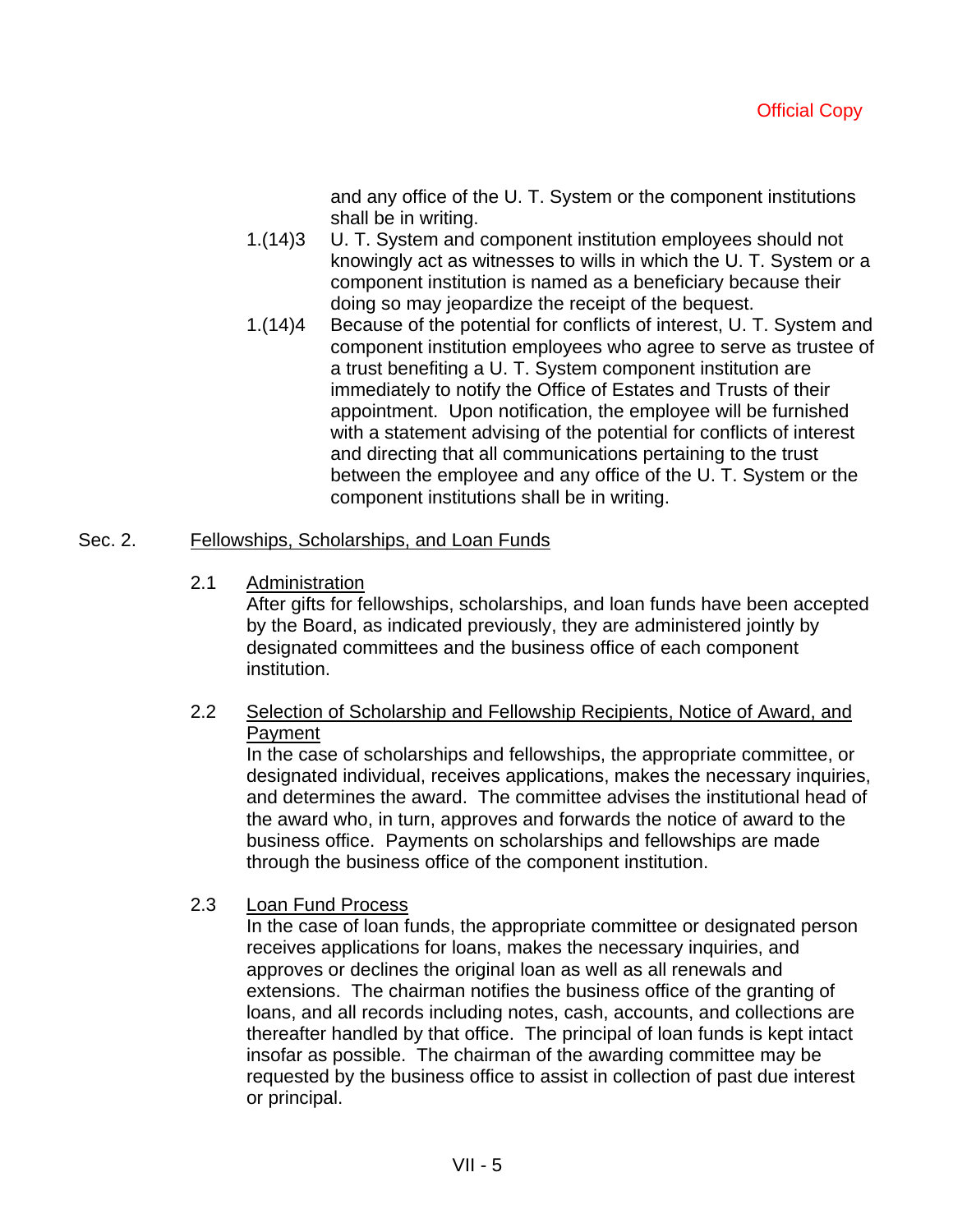# Sec. 3. Endowed Academic Positions

# 3.1 Approval Prior to Commitment or Announcement

No endowment will be established or announced without prior approval by the Board or its designee(s). No initial appointment will be made to an endowed or named academic position without prior approval as a Request for Budget Change by the president of a component institution after review and approval by the appropriate Executive Vice Chancellor. Subsequent new or continuing appointments to the endowed or named academic positions may be approved as a part of the annual operating budget.

No negotiations or commitments implying the establishment of the endowment of an academic position will be undertaken by any faculty member or officer of the component institution until the proposal has been formally approved by the president.

# 3.2 Categories and Minimum Funding Levels

The six categories of endowed and named academic positions and the minimum funding levels to establish the positions are: Distinguished University Chairs (\$2 million), Distinguished Chairs (\$1 million), Chairs (\$500,000), Distinguished Professorships (\$250,000), Professorships (\$100,000), and Fellowships (\$50,000). All agreements related to endowed academic positions made prior to April 14, 1988, will remain in effect unless a specific request for change is made by the donor and the institution and approved by the Board. Individual component institutions are not required to utilize all categories of endowed academic positions and may, with advance administrative approval and inclusion in the institutional Handbook of Operating Procedures, limit institutional endowment activity to those position categories which best fit the component institution goals and mission.

- 3.21 Whether an endowment has attained the minimum funding level necessary to establish a particular academic position will be determined by the total market value of contributions to the endowment in the form of gifts from donors or transfers of institutional funds at the time the contribution is made. Funding levels will not be determined by the amount of net sale proceeds received from a non-cash gift or by the current market value of the investments held in an endowment.
- 3.22 With the specific approval of the Board, a named academic position may be established without the above minimum funding levels only in accordance with agreements recommended by the Chancellor, the appropriate Executive Vice Chancellor, and the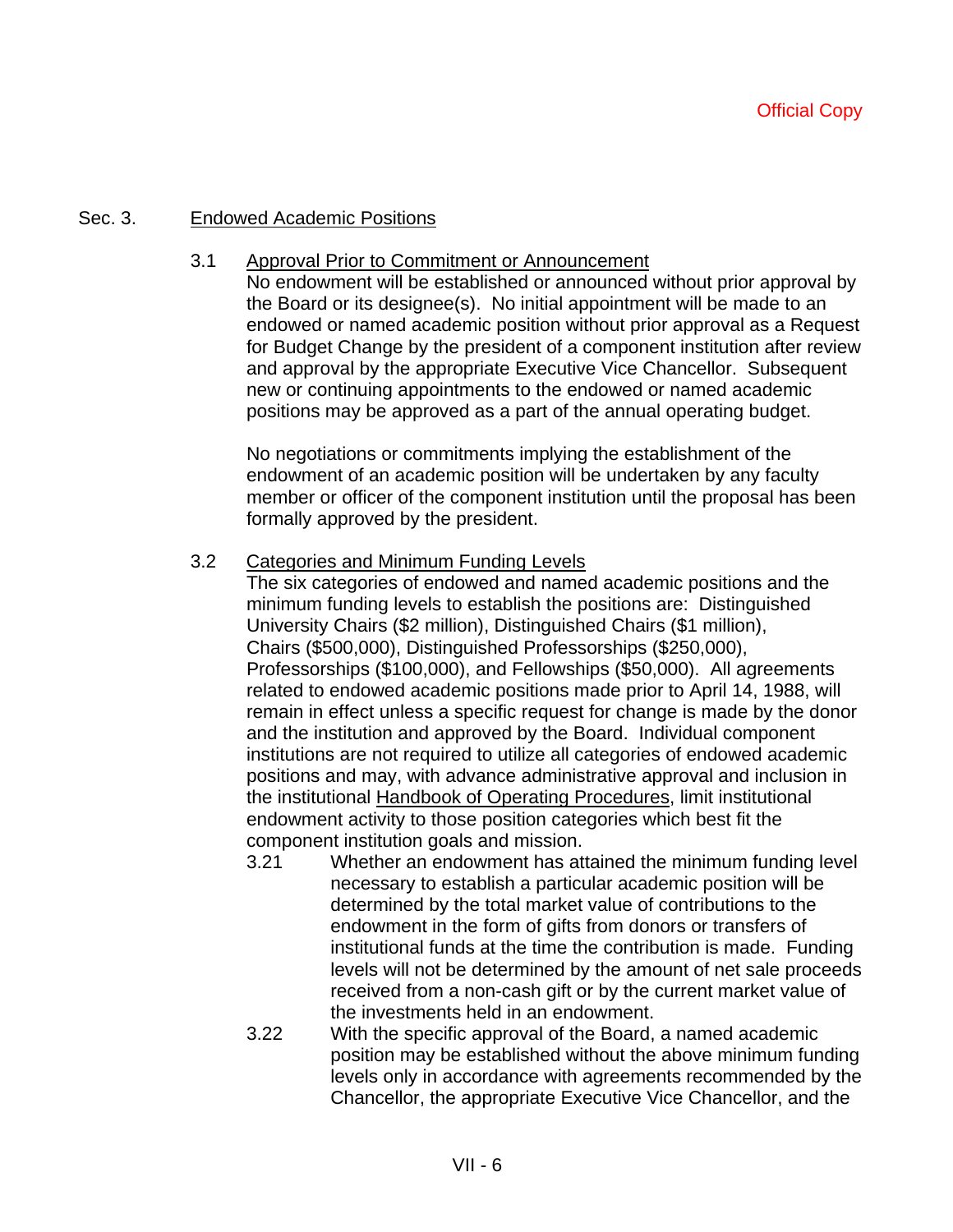Vice Chancellor for Development and External Relations. Such agreements must contain the provisions outlined in Subdivisions 3.23 and 3.24 of this Chapter.

- 3.23 If an external entity requests that the Board establish a named academic position based upon the entity's agreement to hold and manage an endowment fund supporting the position, the entity must irrevocably agree to dedicate the endowment to the support of the academic position in perpetuity or for a specified term of years. The entity must agree to adhere to Board policies regarding minimum funding levels for an endowment. The entity must agree to employ annual payout policies that are consistent with the goal of distributing from the endowment, or otherwise contributing to the institution, an annual payout amount substantially similar to that distributed from a comparable Boardmanaged endowment. The entity must agree that funds distributed from the endowment shall be paid to the institution for further expenditure in accordance with Board policies. The Board must retain the right to appoint all holders of the academic position.
- 3.24 If an external entity requests that the Board establish a named academic position without the funding of an endowment to support the position, the entity must irrevocably agree to contribute annually, either in perpetuity or for a specified term of years, an amount substantially similar to that distributed from a Board-managed endowment in support of a comparable position. The entity must agree that the funds will be contributed for further expenditure in accordance with Board policies regarding the particular category of academic position being established. The Board must retain the right to appoint all holders of the academic position.
- 3.3 Distinguished University Chairs, Distinguished Chairs, Chairs, Distinguished Professorships, and Professorships

The component institution will pay from its funds such amounts as are necessary to set the salary of the holder at a level commensurate with his or her record, experience, and position in the faculty. Distributions from the endowment may be used both for salary supplementation and for other professional support of the holder of the endowed position, including assistance in the holder's research. Endowment distributions also may be used to pay an appropriate part of the salary of the holder of the endowed position commensurate with an authorized reduced faculty workload when required by other duties of the position or when the holder is on part-time or full-time research leave which is otherwise unfunded. It is provided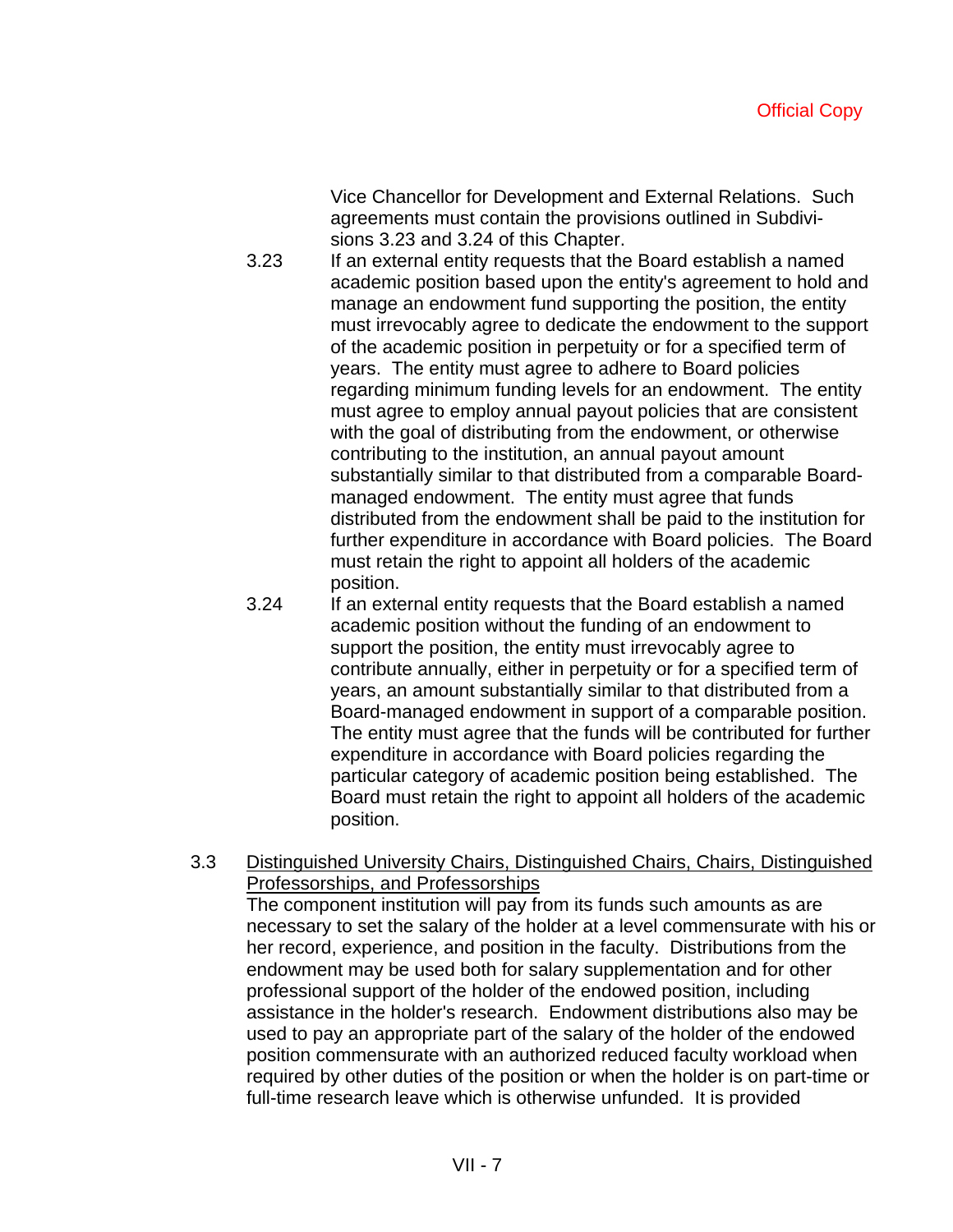specifically, however, that, in no event, will endowment distributions be used to supplant any other source of funds used to pay the base salary of the holder of the position when the holder is performing his or her regular duties.

# 3.4 Endowed Fellowships

Distributions from the endowment may be used to supplement the salary of the holder of the fellowship, who may be a qualified person of any academic rank irrespective of tenure status, and will also be available for other professional support of the holder. The endowed fellowship will be used to provide temporary support (not to exceed one academic year) of distinguished scholars who are in temporary residence at the component institution while participating in planned academic programs; visiting scholars who are in temporary residence at the institution for special academic programs or purposes; component institution faculty who have made unique contributions to academic life or to knowledge in their academic discipline; and component institution faculty of any academic rank, irrespective of tenure status, who have been selected for teaching excellence through procedures established by the component institution. Grants for endowed visiting professorships and endowed teaching fellowships of at least \$50,000 already under contractual agreement for the future, bequests included in wills made prior to April 14, 1988, and other prior bona fide arrangements for endowed teaching fellowships and endowed visiting professorships are excepted in this regulation. Grants for endowed lectureships of at least \$20,000 already under contractual agreement for the future, bequests in wills made prior to April 14, 1988, and other prior bona fide arrangements for endowed lectureships are excepted from the minimum amount restriction in this regulation.

# Sec. 4. System Private-Fund Development

#### 4.1 Responsibilities of the Board

Among the most important responsibilities of the Board are those of establishing policies and procedures by which the developmental needs of the System and its component institutions can be determined and of directing vigorous efforts to attract private-fund support for meeting these needs.

#### 4.2 Responsibilities of the Chancellor

The Chancellor is to serve as the chief executive officer for fund development and as the agent of the Board for the discharge of development responsibilities. The Chancellor shall define for the Board, at periodic intervals, descriptions of current and future needs, as determined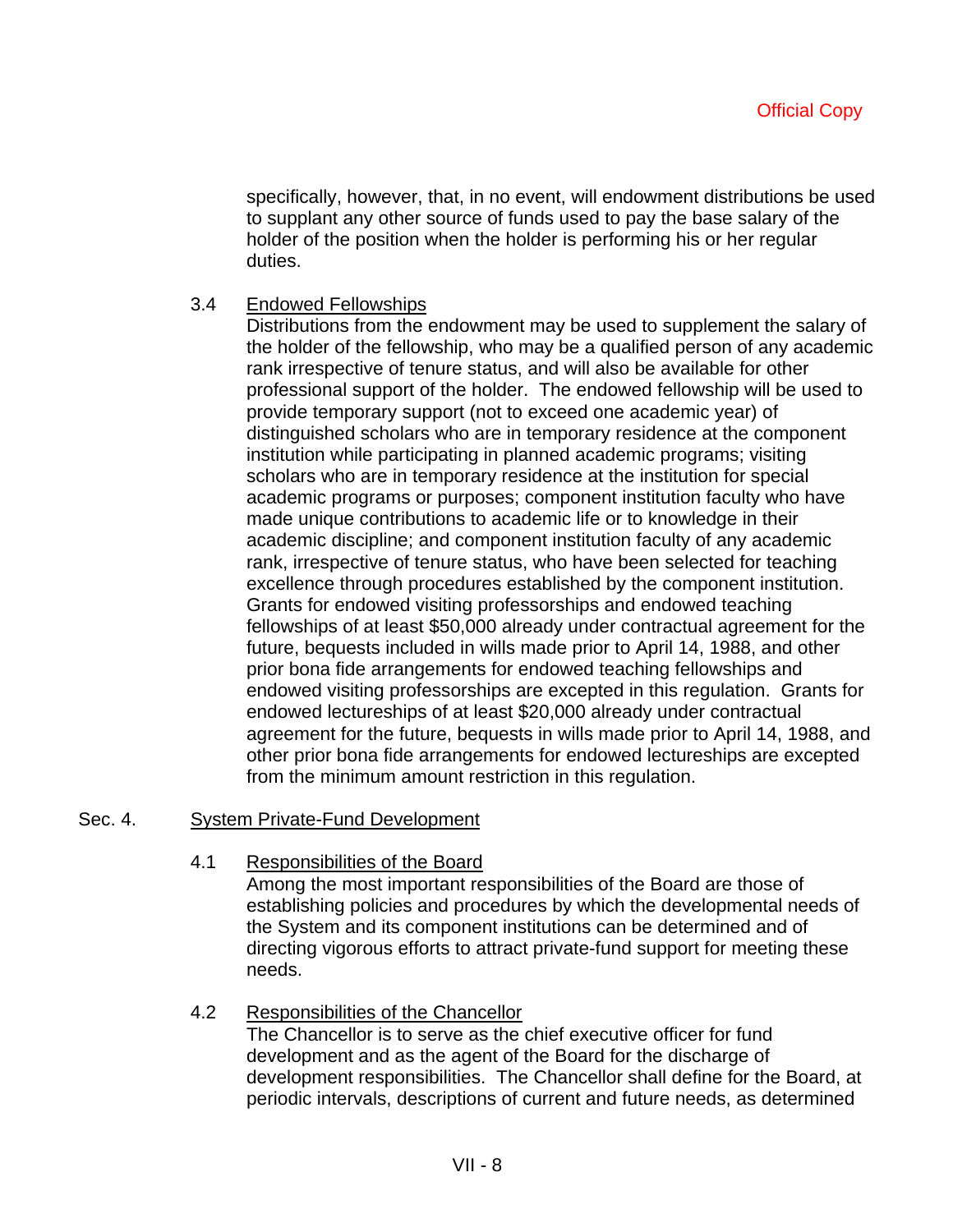by the presidents and System Administration, taking into account such needs as each component institution development board may have recommended.

#### Sec. 5. Development Board of a Component Institution

#### 5.1 Authorization

With the approval of the president of a component institution, the appropriate Executive Vice Chancellor, the Chancellor, and the Board of Regents, any component institution may have a development board dedicated to its own unique interests. Such a development board is the agency responsible through the president to the Chancellor, and through him or her to the Board of Regents, for all private-fund development for that component institution. Each component institution development board shall determine its development needs and shall direct the formulation of plans and the promotion of support for its programs.

# 5.2 Responsibilities and Duties

Responsibilities and duties of the component institution development boards:

- 5.21 The component institution development board is the agency responsible to the president of each institution for all private-fund development for that institution.
- 5.22 The component institution development board shall recommend through the component institution president, the appropriate Executive Vice Chancellor, and the Chancellor to the Board of Regents the approval of current and long-range policies which shall govern activities and responsibilities in cultivating and securing private funds for the institution.
- 5.23 The component institution development board shall have responsibility:
	- 5.231 For studying and developing total development needs of the component institution.
	- 5.232 For coordinating and formulating plans and actively promoting support for both current and long-range programs to meet the developmental needs of the component institution.
	- 5.233 For developing gift possibilities not related to predetermined projects.
	- 5.234 For periodic reports of progress to the president and the Chancellor on the plans and programs of the component institution development board. It is expected that a continuing program of the component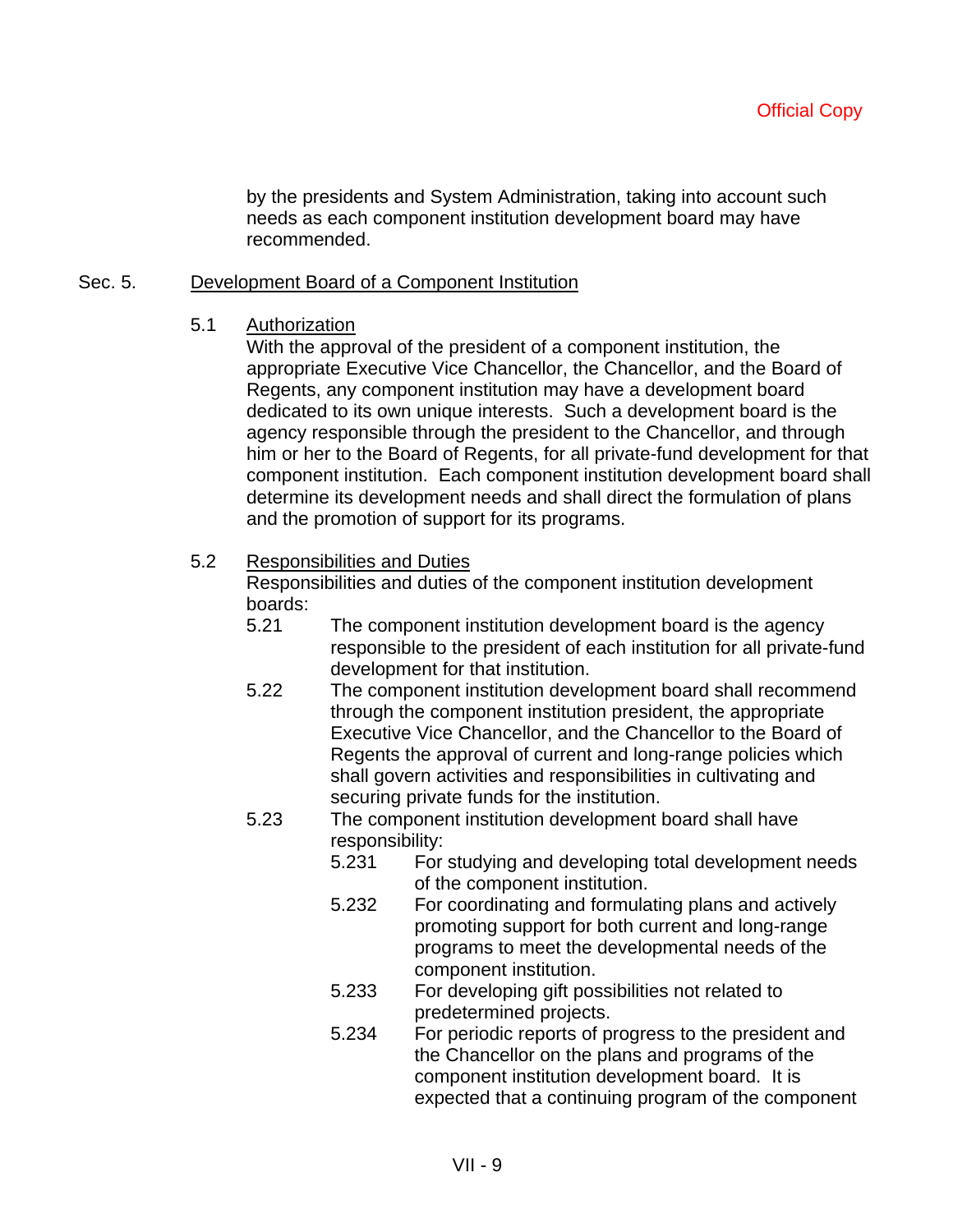institution will include collection and dissemination of information regarding gifts and endowments.

- 5.235 At periodic intervals, the president shall lay before his or her development board descriptions of current development needs.
- 5.3 Composition and Operation of a Component Institution Development Board The component institution development board shall consist of members recommended and appointed by the president of each component institution with final review and approval of the membership delegated by the Board of Regents to the Chancellor following consultation with the Executive Vice Chancellor for Health Affairs or the Executive Vice Chancellor for Academic Affairs. Presidents of component institutions shall adopt guidelines for the appointment and/or reappointment of the members of the component institution development board. The guidelines shall make clear each individual's term of office and the expectations and responsibilities of membership. Consideration shall be directed to appropriate balance in board membership, including concerns relating to gender, ethnicity, range of experience, geographical distribution, and the special needs of the institution and the board. Component institutions shall forward an accurate roster of development board membership to the Chancellor via the Vice Chancellor for Development and External Relations no later than July 15 of each year. All terms shall officially begin on September 1. Official rosters of board membership shall be maintained in the Office of the Vice Chancellor for Development and External Relations. The president of the component institution and the Chancellor (or his or her delegate) shall be ex officio members with voting privileges. The component institution development board will elect a Chairman and such other officers as are appropriate from among its membership.
- 5.4 General Policies of the Component Institution Development Boards
	- 5.41 A component institution development board shall seek to enlist the aid of numerous friends of the institution in fund-development efforts, and may establish such committees and other groups as seem desirable in carrying out its program.
	- 5.42 A component institution development board shall serve the individual component institution of the System to coordinate and assist in the plans and programs of that component institution with consideration of development interests of all component institutions in the System.
	- 5.43 A component institution development board will work closely with the internal foundations of the component institutions. No internal foundations shall be established or continued in existence except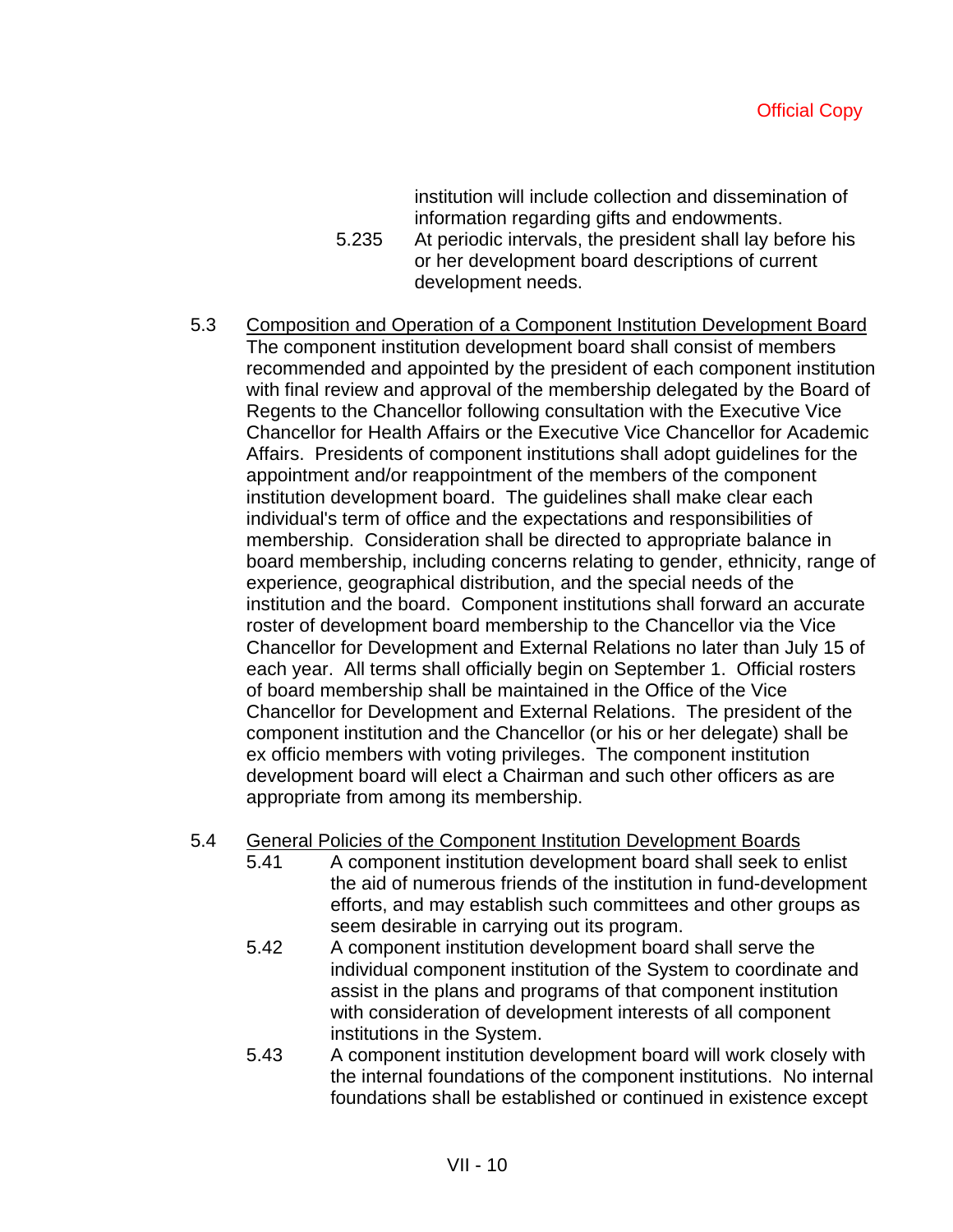with the approval of the appropriate Executive Vice Chancellor, the Chancellor, and the Board of Regents. The president of each component institution shall be responsible for stimulating, guiding, and assisting the component institution development board and internal foundations of the component institution he or she heads and he or she may require suitable annual reports from each. All such activities shall be coordinated through the office of the president and the director of the component institution development board.

5.5 Special Campaigns

From time to time, special campaigns for specific objectives may be conducted, with or without the assistance of private fund-raising counsel. Such campaigns may originate upon recommendation by the Board of Regents, the Chancellor, the president with the concurrence of the Chancellor, or the component institution development boards. No such campaign shall be authorized or undertaken, however, until the Chancellor has advised the Board of Regents of his or her approval or disapproval and the campaign has been approved by the Board of Regents.

### 5.6 Activities by Ex-Students' Associations

Notwithstanding the provisions hereof conferring authority upon and placing responsibility with the Chancellor for fund development and fund raising, it is understood that ex-students' associations of the System component institutions may engage in fund raising for their own support through dues and payments for memberships, both annual and life. However, it is expected that no such ex-students' association will sponsor or participate in any other organized fund-raising effort without first consulting and advising with the president and the Chancellor, and then receiving the approval of the Board of Regents.

#### 5.7 Executive Office of a Component Institution Development Board

- 5.71 Within the office of the president there may be appointed by the president, with the approval of the appropriate Executive Vice Chancellor and the Chancellor, an executive director of the component institution development board. He or she is to be charged solely with fund-development activity, and subject to supervision, evaluation, and termination of employment by the president.
- 5.72 The executive director of the component institution development board shall have such staff and such operating funds as shall be determined from time to time by budgets recommended by the president, endorsed by the appropriate Executive Vice Chancellor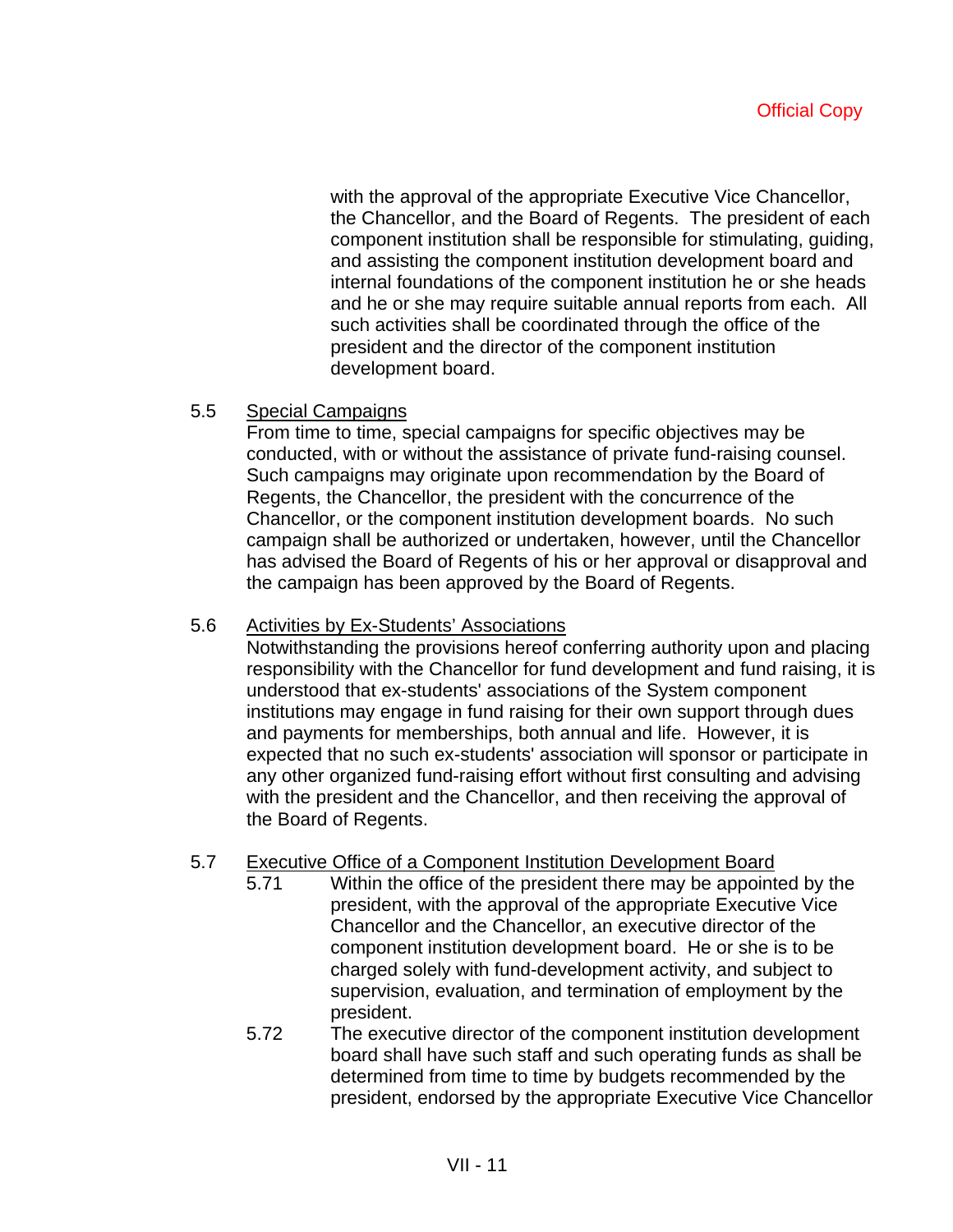and the Chancellor, and adopted by the Board of Regents. Duties of staff members shall be established by the executive director.

#### 5.8 Finances

Financial support of the component institution development board and the executive director shall be provided exclusively by the budget of the institution. Such budgets will be made through established budgetary procedures. The Board of Regents may accept gifts designated for use by the component institution development board and may make such funds available for expenditure by said board.

#### Sec. 6. Advisory Councils of a Component Institution

#### 6.1 Establishment and Organization

6.11 With the approval of the president of a component institution, the appropriate Executive Vice Chancellor, the Chancellor, and the Board of Regents, any school, college, or other comparable teaching or research unit may have an advisory council dedicated to its own unique interests. Such an advisory council is responsible through the dean or director to the president of the component and through him or her to the component institution development board for all private funds developed for that school, college, or comparable unit. Each advisory council shall determine its development needs and shall direct the formulation of plans and the promotion of support for its programs.

#### 6.12 Membership

An advisory council shall consist of members recommended by the dean or director of the school, college, or other approved unit and appointed by the president of the component institution with final approval of the membership delegated by the Board of Regents to the Chancellor following consultation with the appropriate Executive Vice Chancellor. Presidents shall, in consultation with the dean or director of the school, college, or other approved unit, adopt guidelines for the appointment and/or reappointment of the members of the component institution's advisory council(s). The guidelines shall make clear each individual's term of office and the expectations and responsibilities of membership. Consideration shall be directed to appropriate balance in advisory council membership, including concerns relating to gender, ethnicity, years of involvement or experience with the college, school, or unit, geographical distribution, and the special needs of the school, college, or unit. Component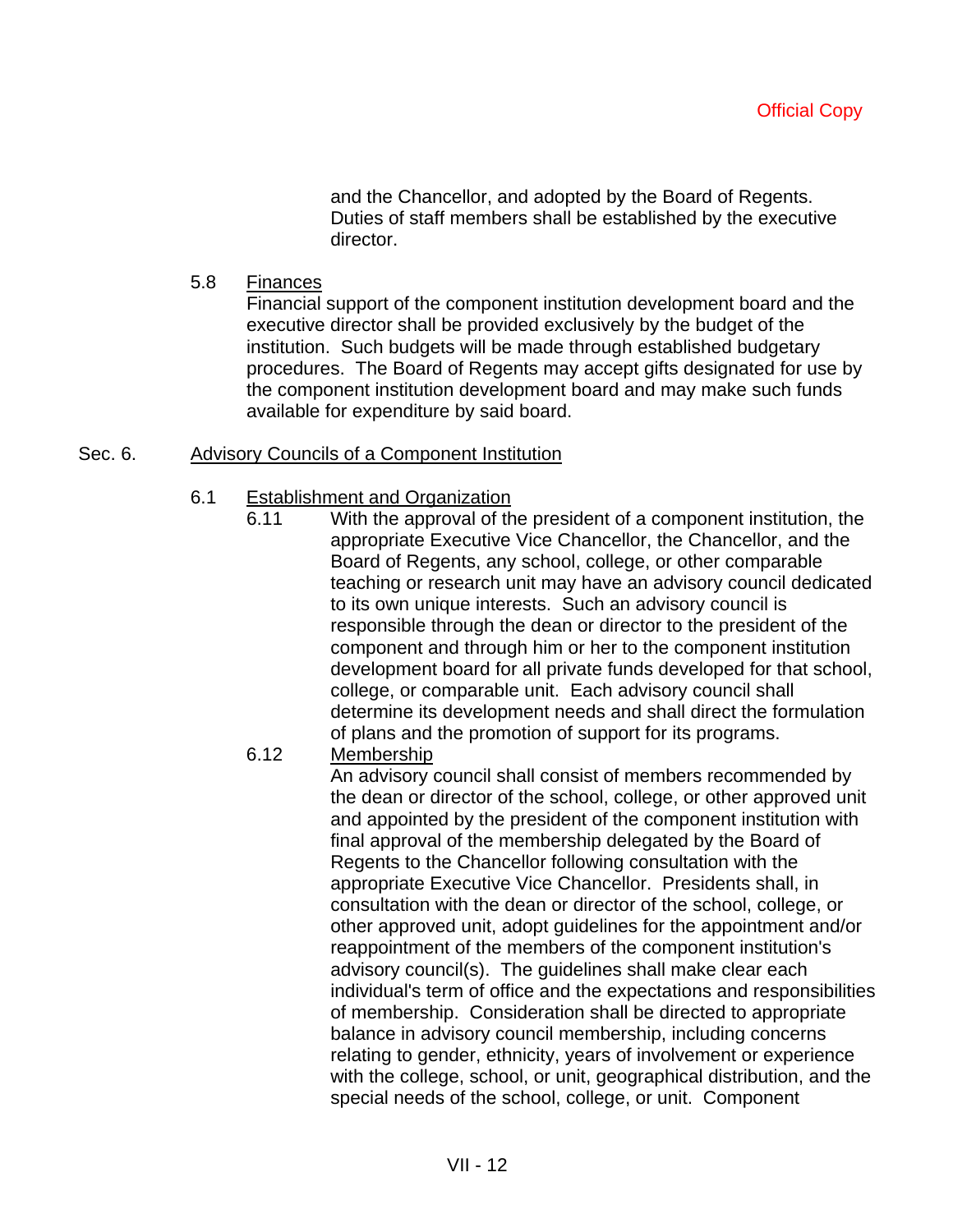institutions shall forward accurate rosters of advisory council membership(s) to the Chancellor via the Vice Chancellor for Development and External Relations no later than July 15 of each year. All terms shall officially begin on September 1. Official rosters of advisory council membership shall be maintained in the Office of the Vice Chancellor for Development and External Relations. The president of the component institution shall be an ex officio member of the component institution's advisory councils.

# 6.13 Officers

An advisory council may elect a chairman and other such officers as are appropriate from among its membership. The dean or director, and the president of the component institution, or his or her delegate shall be ex officio members with voting privileges.

# 6.2 Duties and Responsibilities

- 6.21 An advisory council shall seek to enlist the aid of numerous friends of the school, college, or comparable unit in funddevelopment efforts, and may establish such committees and other groups as seem desirable in carrying out its programs.
- 6.22 An advisory council shall recommend through the dean or director or the component institution president to the development board the consideration of current and long-range programs that shall secure private funds for the unit.
- 6.23 A component institution advisory council shall have responsibility within that school, college or comparable unit:
	- 6.231 For studying and developing private fund needs;
	- 6.232 For coordinating and formulating plans and actively promoting support for both current and long-range programs to meet the developmental needs;
	- 6.233 For periodic reports of progress to the chief administrative officer of the component institution and the development board on the plans and programs of the advisory council; and
	- 6.234 For establishing a continuing program of collection and dissemination of information regarding gifts and endowments.
- 6.24 At periodic intervals, the dean or director shall lay before his or her advisory council descriptions of current development needs.
- 6.25 The work of all advisory councils shall be considered a part of the work of component institution development boards.
- 6.3 Associated Internal Foundations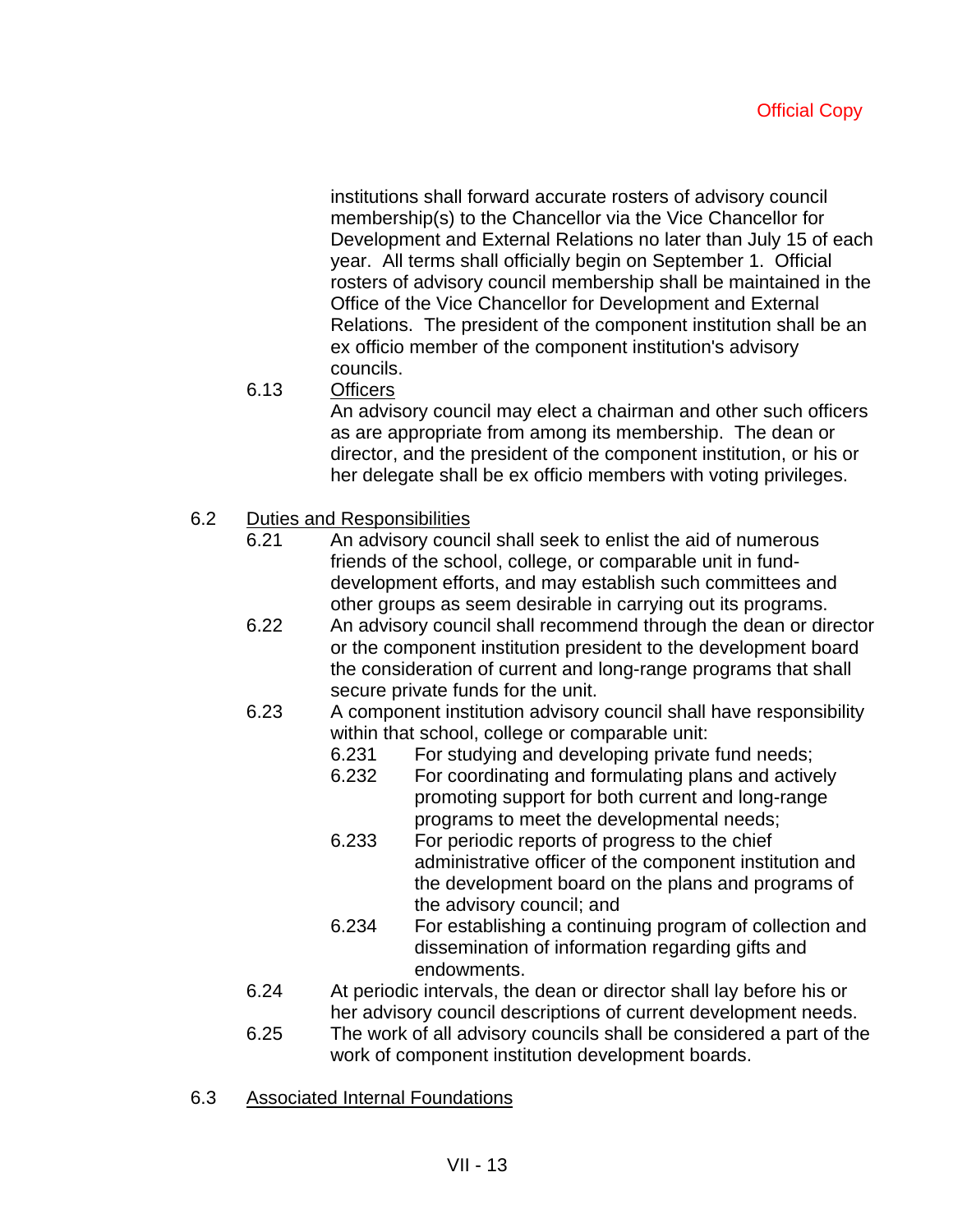Under the provisions of Section 7 of this Chapter, an advisory council may, but need not, have an associated internal foundation.

#### Sec. 7. **Internal Foundations**

### 7.1 Definition

As used in this Chapter, the term "internal foundation" means a foundation created by resolution of the Board of Regents of The University of Texas System as set forth in Subdivision 7.31 of this Chapter. The term does not include any entity that is incorporated under the laws of Texas or any other State and does not include any entity created by testamentary or inter vivos trusts. An internal foundation is an accounting and administrative mechanism in the name of which development boards and advisory councils may approach prospective donors. Internal foundations are under the jurisdiction and control of the Board of Regents and are governed by rules, regulations, policies, and procedures promulgated by the Board.

# 7.2 Policies on Initiation and Operation

- 7.21 An internal foundation may be established to benefit a component institution, or a school, college, or other comparable teaching or research unit within a component institution upon the recommendation of a development board or an advisory council, after approval of the president of the component institution, the appropriate Executive Vice Chancellor, the Chancellor, and the Board of Regents.
- 7.22 Divisions and departments below the level of a school, college, or other comparable teaching or research unit may effectively work as separate groups within the framework of the advisory council and internal foundation which represents a school or college or comparable teaching or research unit. Provisions for the designation of special funds to be used for specific activities within the framework of the various internal foundations and advisory councils will be made in order to avoid stifling the interest and initiative of these groups.
- 7.23 There shall be an annual review of the activities of each internal foundation to determine its effectiveness; and, if it is unproductive for an unreasonable length of time, it shall be dissolved.
- 7.24 Every effort shall be made to permit a free range of initiative within the internal foundations, and their associated development boards and advisory councils, but activities must be in conformity with policies of the Board of Regents so as to permit maximum overall achievements in fund raising throughout the System.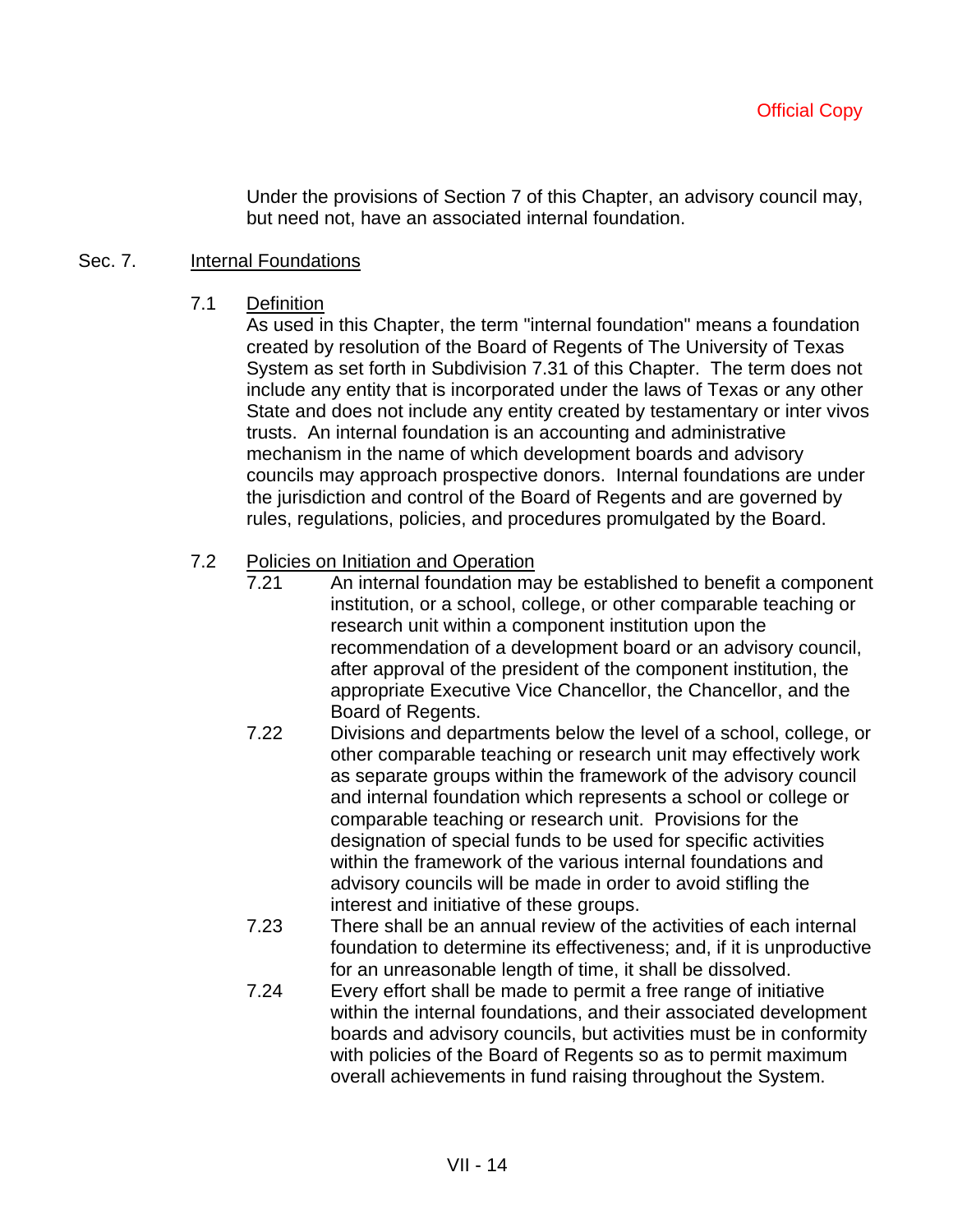- 7.25 All internal foundation funds shall be appropriately accounted for in University endowment and restricted fund accounts. As in the case of other University funds, authorization for expenditure of all funds in internal foundation accounts is vested in the Board of Regents. Except for those funds to be spent in accordance with the terms of Regental acceptance, authorization for expenditure normally will be obtained during the annual institutional budget approval process.
- 7.3 Establishment
	- 7.31 Standard Resolution. From and after October 24, 1980, the Board of Regents of The University of Texas System adopts the following standard resolution form with regard to the establishment and operation of internal foundations:

# RESOLUTION OF THE BOARD OF REGENTS OF THE UNIVERSITY OF TEXAS SYSTEM

 WHEREAS, There exists a clear and specific need for means to finance the program of (((name of school, college, or other component unit))) of The University of Texas (((name of component institution))), in addition to the regular budgetary provisions, and

 WHEREAS, It is the desire of interested persons to set up the facilities to encourage and assist in such financing,

 IT IS NOW RESOLVED, That the Board of Regents of The University of Texas System hereby establishes the (((name))) Foundation of the (((name of school, college, or other component unit))) of The University of Texas (((name of component institution))).

 AND FURTHER, That the purpose of the said Foundation shall be to foster the understanding and development of the programs of the (((name of school, college, or other component unit))) at The University of Texas (((name of component institution))), and to encourage the making of gifts to the Foundation by deed, grant, will or otherwise for any purpose appropriate to the work of the Foundation.

 1. The funds of the Foundation shall be devoted solely to the enrichment of the academic programs of the (((name of school, college, or other component unit))) of The University of Texas (((name of component institution))) and shall not be used for the ordinary operating expenses of the (((name of school, college, or other component unit))).

 2. A donation to the Foundation may be made for a specific purpose and may be given in the name of the donor or other designation specified by the donor or may be given as unrestricted funds.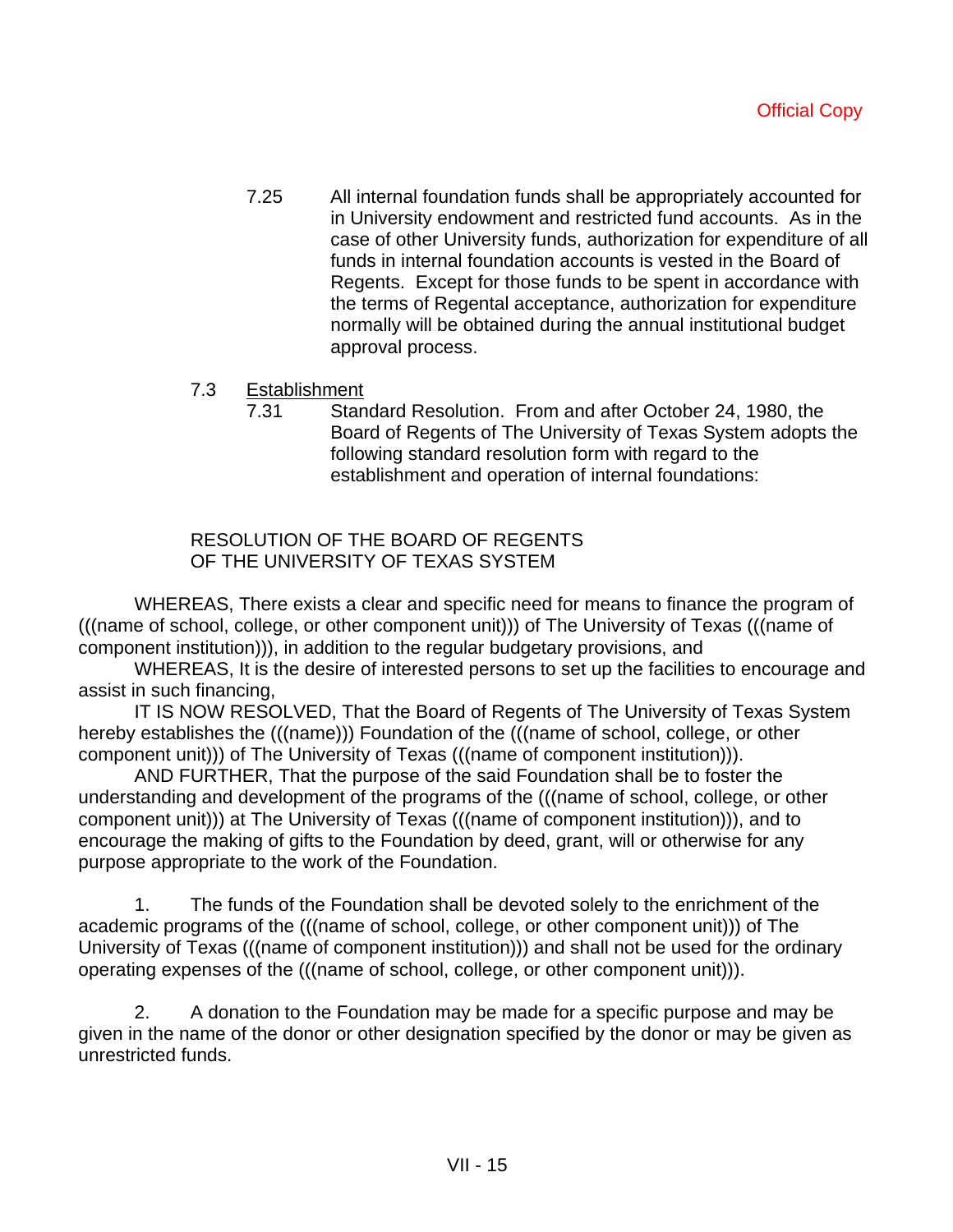3. The Board of Regents shall hold, manage, control, sell, exchange, lease, convey, mortgage or otherwise encumber, invest or reinvest, and generally shall have power to dispose of in any manner and for any consideration and on any terms the said gifts, funds, or property in their discretion and shall from time to time pay out of the income, or if the income be insufficient, out of the principal, all expenses of trust and all expenditures incurred in furthering the purposes of the trust.

 4. Neither any donation to the (((name))) Foundation nor any fund or property arising therefrom in whatever form it may take shall ever be any part of the Permanent University Fund nor shall the Legislature have power or be in any way authorized to change the purposes thereof or to divert such donation, fund or property from those designated purposes.

 5. As in the case of other University funds, authorization for expenditure of all funds from the Foundation shall be vested in the Board of Regents and recommendations for such expenditures shall be made by the (((president))) through the appropriate Executive Vice Chancellor to the Chancellor and by the Chancellor to the Board of Regents of The University of Texas System.

- 7.32 Upon Regental approval of the standard resolution creating an internal foundation, the name of the foundation will be added to the list contained in Section 7.33 of this Chapter. The Counsel and Secretary to the Board of Regents shall prepare a copy of the standard resolution in appropriate form for the Chairman's signature and shall distribute a copy to the appropriate Executive Vice Chancellor, the Chancellor, and to the president of the component institution involved.
- 7.33 The following internal foundations are approved:

#### Foundation Date Established

The University of Texas at Austin

| John Charles Townes Foundation (School of Law) <sup>1</sup> | 6/27/42  |
|-------------------------------------------------------------|----------|
| Pharmaceutical Foundation of the College of Pharmacy        | 12/10/52 |
| Fine Arts Foundation of the College of Fine Arts            | 12/1/50  |
| Architectural Foundation of the School of Architecture      | 5/30/52  |
| Genetics Foundation of the Zoology Department               | 3/28/52  |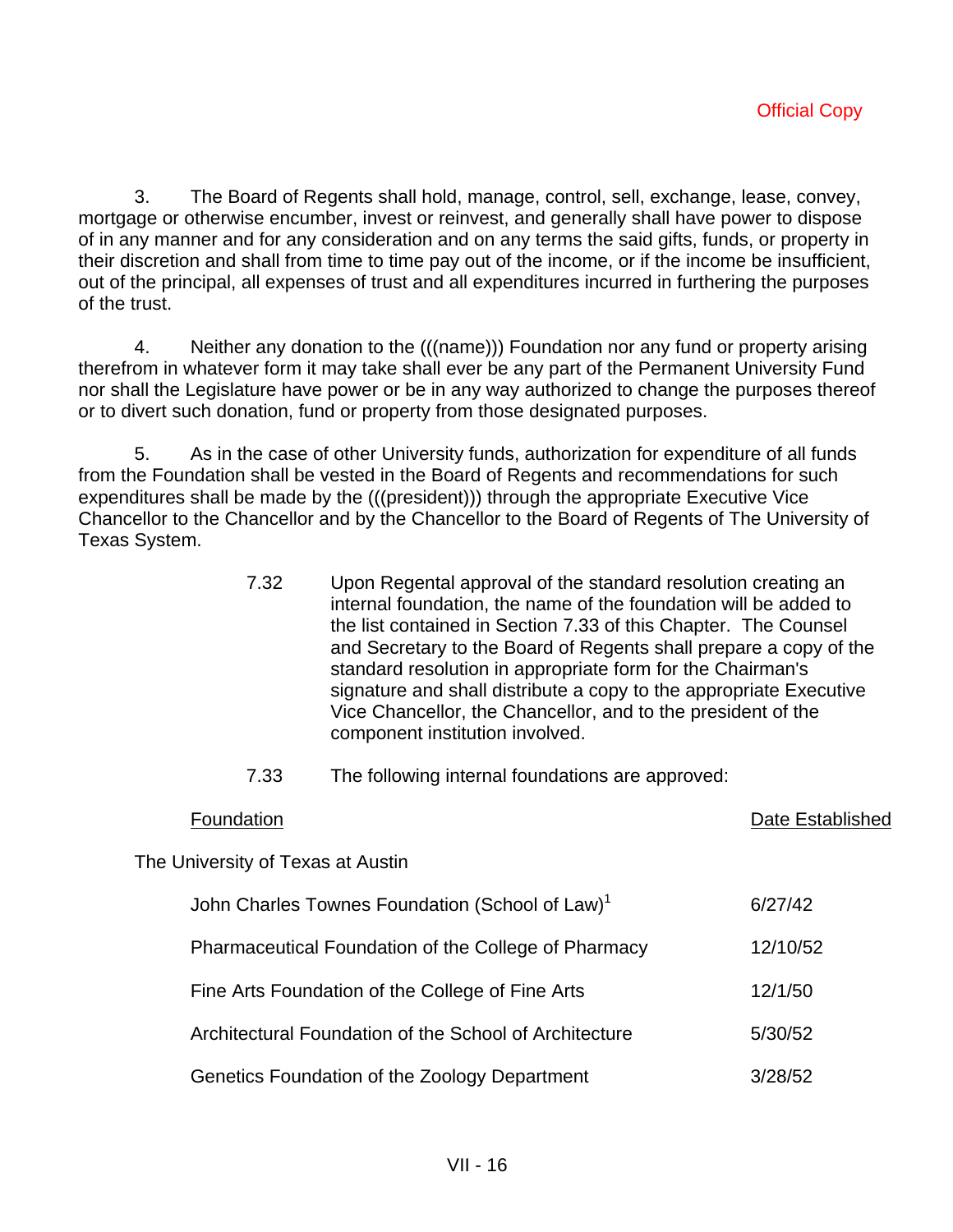## **Official Copy**

| The Psychological Research Foundation                | 5/29/53  |
|------------------------------------------------------|----------|
| Geology Foundation of the Department of Geology      | 10/24/53 |
| Engineering Foundation of the College of Engineering | 3/11/55  |
| College of Education Foundation <sup>2</sup>         | 12/12/76 |
| Social Work Foundation of the School of Social Work  | 10/1/66  |

<sup>&</sup>lt;sup>1</sup> Authorization to establish by order of the Board of Regents on July 9, 1941; Resolution of Operation adopted June 27, 1942; Resolution amended October 13, 1983

2 Formerly Teacher Education Foundation - 9/22/56

\_\_\_\_\_\_\_\_\_\_\_\_\_\_\_\_\_\_\_\_\_\_\_\_\_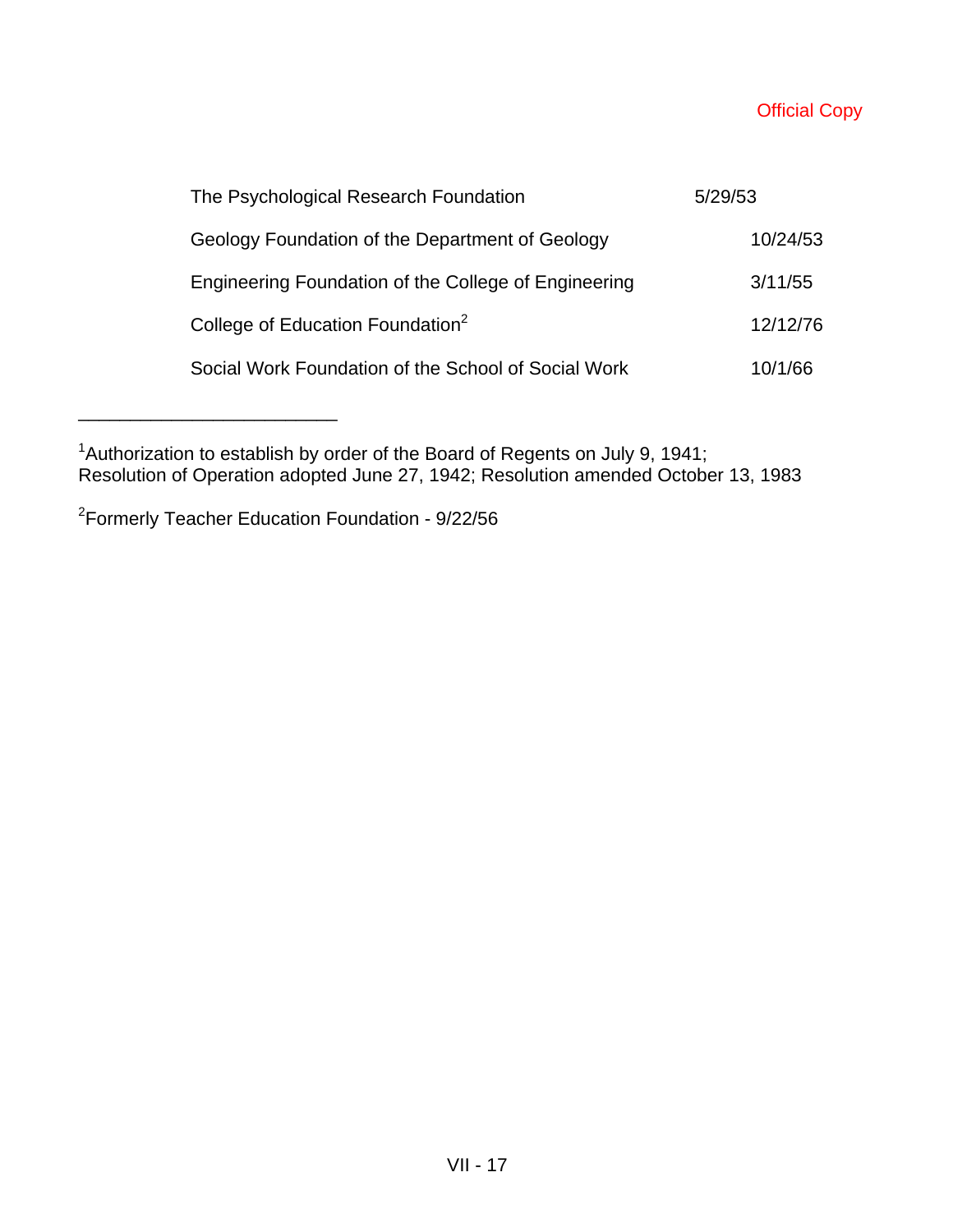# Official Copy

| <b>Foundation</b>                                                        | Date Established |
|--------------------------------------------------------------------------|------------------|
| Communication Foundation of the School of Communication <sup>3</sup>     | 1/31/69          |
| <b>Graduate School Foundation</b>                                        | 3/26/76          |
| <b>Graduate School of Library Science Foundation</b>                     | 6/20/69          |
| College of Liberal Arts Foundation                                       | 7/11/80          |
| <b>College of Natural Sciences Foundation</b>                            | 7/11/80          |
| Nursing Foundation of the School of Nursing                              | 10/9/87          |
| Longhorn Foundation                                                      | 12/3/87          |
| The University of Texas M. D. Anderson Cancer Center                     |                  |
| <b>University Cancer Foundation</b>                                      | 10/15/55         |
| The University of Texas at Arlington Foundation                          | 1/28/67          |
| The University of Texas Medical Branch at<br><b>Galveston Foundation</b> | 5/6/67           |
| The University of Texas at El Paso                                       |                  |
| The University of Texas at El Paso Foundation                            | 7/29/67          |
| The University of Texas at El Paso Miner Foundation                      | 2/13/92          |
| The University of Texas at Dallas                                        |                  |
| <b>Management School Foundation</b>                                      | 2/11/93          |

<sup>3</sup> Formerly the Journalism Foundation of the School of Journalism established 1/10/59

\_\_\_\_\_\_\_\_\_\_\_\_\_\_\_\_\_\_\_\_\_\_\_\_\_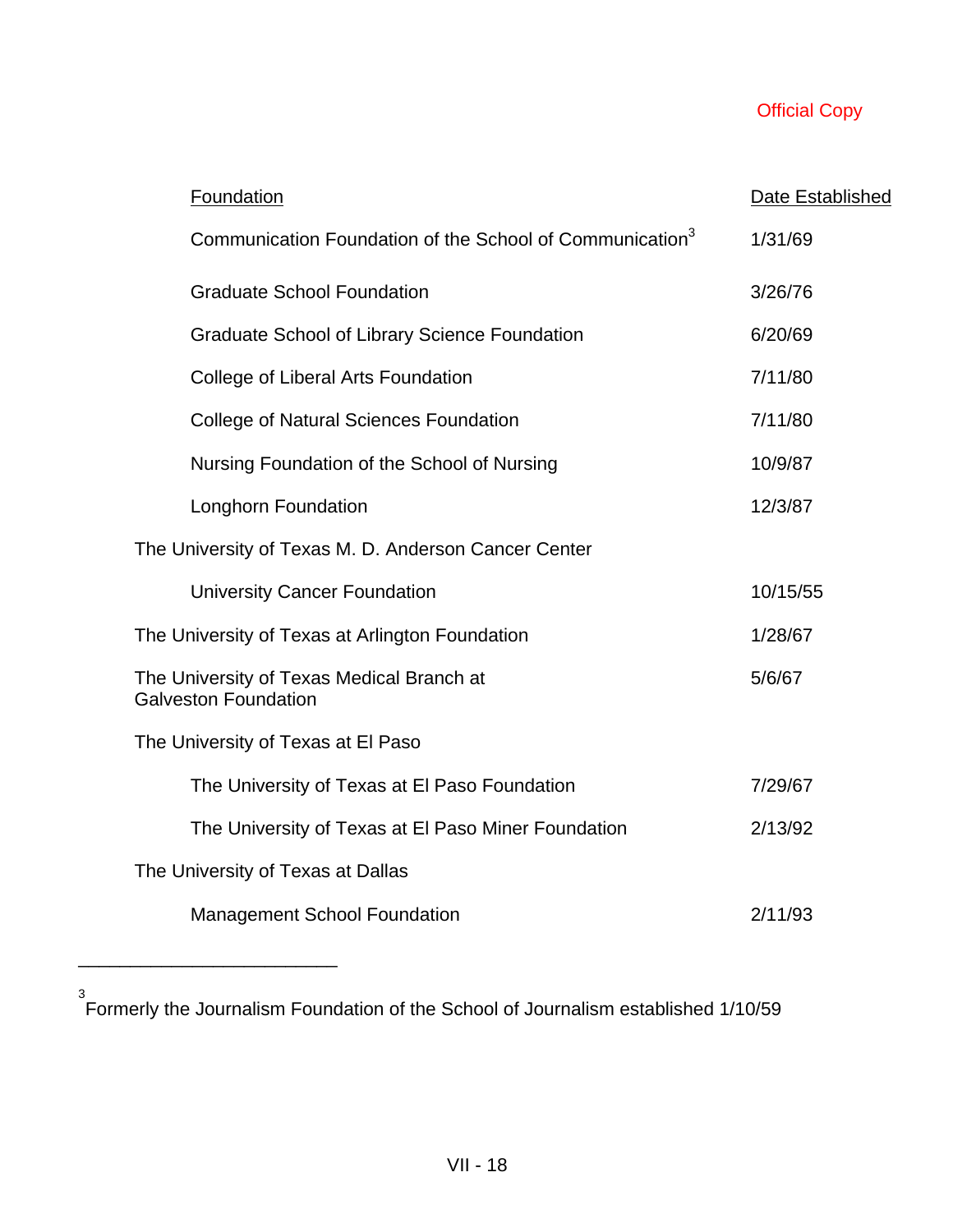| Foundation                                   | Date Established |
|----------------------------------------------|------------------|
| The University of Texas - Pan American       |                  |
| <b>Bronc Foundation</b>                      | 10/7/94          |
| The University of Texas of the Permian Basin |                  |
| <b>Falcon Athletic Club Foundation</b>       | 5/11/95          |
|                                              |                  |

### Sec. 8. Internal Corporations

8.1 Definition

As used in this Chapter, the term "internal corporation" means a nonprofit corporation chartered under the laws of the State of Texas:

- (1) Under the Charter of which, the Board of Regents:
	- (a) Acts as the Board of Directors or has the authority to appoint (or to approve or reject the appointment of) the Board of Directors; and
	- (b) Has the authority to approve amendments to the charter and bylaws; and
- (2) The funds of which are deposited and accounted for in appropriate University accounts.
- 8.2 Management

An internal corporation is managed pursuant to its charter and bylaws and in accordance with the Regents' Rules and Regulations.

8.3 List of Authorized Internal Corporations The following internal corporations are presently authorized:

| <b>Internal Corporations</b>                                                           | <b>Date Chartered</b> |
|----------------------------------------------------------------------------------------|-----------------------|
| The Aerospace Heritage Foundation, Inc.                                                | 9/7/78                |
| The University of Texas System<br>Medical Foundation, Inc.                             | 10/5/73               |
| The University of Texas at Austin<br>School of Law Continuing Legal<br>Education, Inc. | 8/17/81               |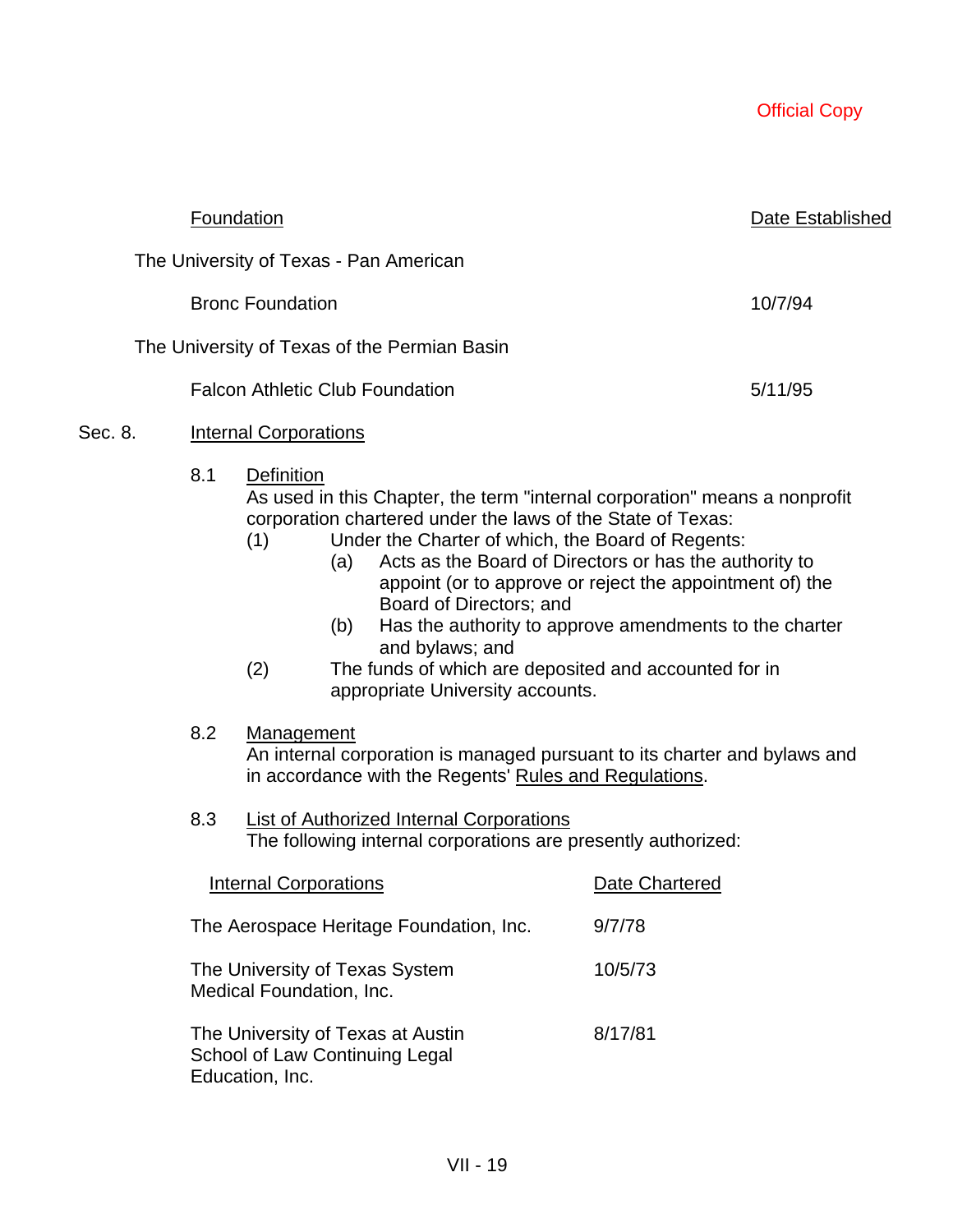The University of Texas at Austin 8/17/81 School of Law Publications, Inc.

#### Sec. 9. External Nonprofit Corporations

The Board of Regents recognizes that there are legally incorporated nonprofit organizations (most having the word "foundation" in their charter) whose sole purpose is to benefit The University of Texas System, its component institutions, or teaching, research, and other activities within those component institutions. These organizations are administered by boards of directors independent from the control and supervision of the Board of Regents. Accordingly, as is the case with other external organizations, no component institution, or department or school of a component institution, may accept or receive gifts or bequests from any such external organization until such gifts or bequests have been accepted and approved by the Board of Regents.

#### Sec. 10. Conflict of Interest, Performance of Services, and Use of University Facilities

#### 10.1 External Entities

Unless authorized by the Chancellor, no officer or employee of The University of Texas System or its component institutions shall accept remuneration from or serve as an officer, director, employee, or agent of an external nonprofit corporation or an external entity that has as its primary objective the provision of funds or services for the furtherance of the purposes and duties of the System or its component institutions.

#### 10.2 No Service as Agent for Certain Entities

No officer or employee of The University of Texas System or its component institutions shall act as the agent for any corporation, association, organization, partnership, or individual in the negotiation of the terms or conditions of any agreement relating to the provision of funds, services, or property to the System or its component institutions by such corporation, association, organization, partnership, or individual.

#### 10.3 Utilization of Equipment, Facilities, or Services

The utilization of equipment, facilities, or services of employees and officers of The University of Texas System or its component institutions by an external nonprofit corporation or external entity that has as its primary objective the provision of funds or services for the furtherance of the purposes and duties of the System or its component institutions shall be permitted only in accordance with a negotiated agreement that provides for the payment of adequate compensation for such equipment, facilities or services.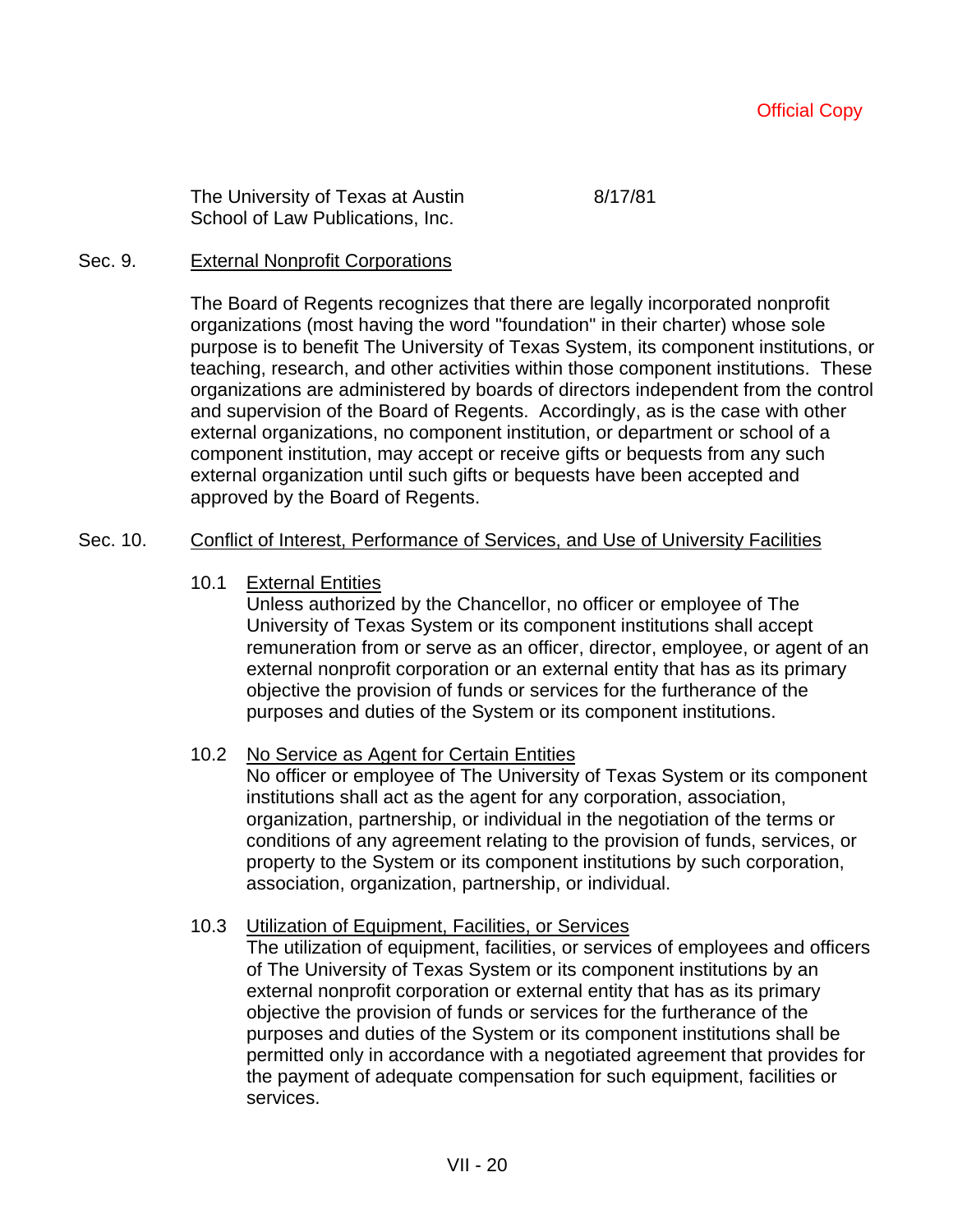# **PART TWO, CHAPTER I**

# **INSTITUTIONS AND ENTITIES COMPOSING THE SYSTEM**

#### Sec. 1. Flags

1.1 Display of Flags

The flag of the United States and the flag of the State of Texas shall be flown at the System and at the component institutions on each regular school day as required by Texas Education Code Section 1.003. The flags shall be raised, lowered, and displayed as required by Title 4 United States Code Sections 5 through 9 and by the Texas Flag Code, Texas Government Code, Chapter 3100, and may be placed at half-mast only as permitted or required by such statutory provisions.

1.2 Official Flag

The Texas State Flag shall be designated as the official flag of the System, and the official flag of each component institution shall be the Texas State Flag with a streamer with the official name of the component institution in white letters on an orange field, and a special occasion banner, as determined to be appropriate by the component institution president in consultation with the appropriate Executive Vice Chancellor. No component institution shall have or display any other flag as its official flag. Nothing in this Subsection shall be interpreted to prohibit display of other flags in a manner consistent with the Texas Flag Code, Texas Government Code, Chapter 3100.

#### Sec. 2. Official Seal, Colors, Logo, and Mascot

2.1 Official Seal

The official seal of the System shall be the seal held in the custody of the Counsel and Secretary to the Board on which shall be inscribed, "Seal of The University of Texas." The official seal of each component institution shall consist of the System seal with such heraldic variations as may be approved by the Board upon recommendation of the president of the component institution, the appropriate Executive Vice Chancellor, and the Chancellor. This official seal shall be used for the purpose of certifying diplomas, official transcripts for students, and for such other official purposes as may be approved by the Board, by System Administration, or by the president of a component institution. Provided, however, that if any component institution has previously adopted and presently uses an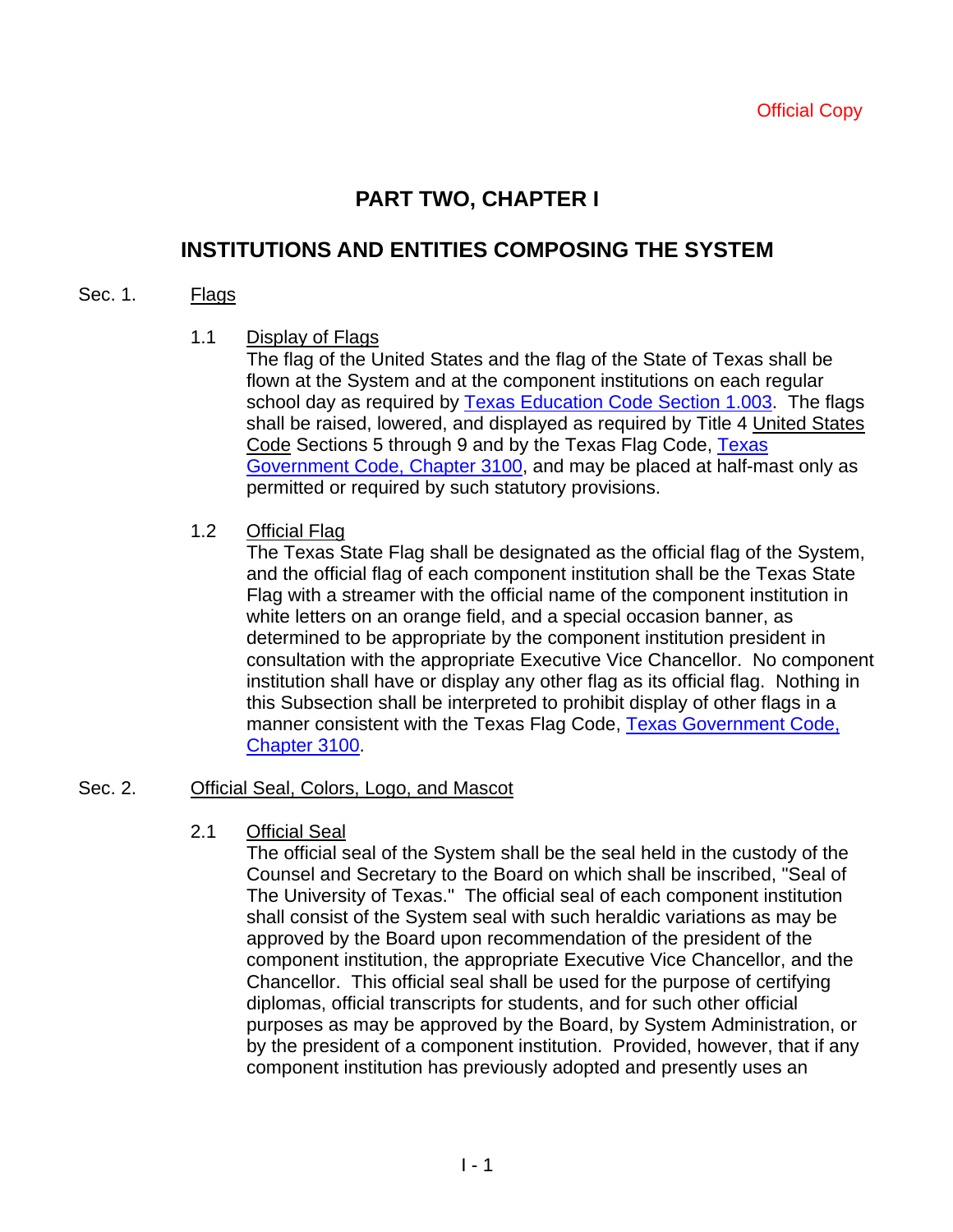institutional seal, such component institution may continue to use such seal in lieu of the seal hereby provided for. Provided further, however, no component institution shall use as its official seal that seal approved herein as the official seal of the System, unless the full title of the institution as designated in the Rules and Regulations of the Board, Part Two, Chapter I, Section 4, is also used as an integral part of the seal.

### 2.2 Official Colors

The official colors for the System shall be orange and white; provided, however, that a component institution may adopt one additional color to be used in connection with athletic and other activities of the institution when approved by the Board upon recommendation of the president of the component institution, the appropriate Executive Vice Chancellor, and the Chancellor.

### 2.3 Themes, Logos, and Mascots

Each component institution may adopt a theme, a logo, and a mascot, provided same are approved by the Board via the Docket following recommendation of the president of the component institution, the appropriate Executive Vice Chancellor, and the Chancellor.

#### Sec. 3. Medical and Hospital Services

With exceptions as outlined below, no health care services shall be provided by any component institution of the System to any person without compensation or reimbursement to the System. In the case of health care facilities operated by the System, which under the law are open to the general public, free or partly free health care services may be rendered to persons who are indigent and who are able to offer proof that they are not financially able to pay either all or any part of their health care expenses. In the case of health care services provided by faculty of a general academic component institution in the conduct of an educational program, persons receiving such services need not be charged for such services.

Health component institutions may accept patients for acute or continuing, or both, care without referral by another physician or agency. The patients are accepted for total and continuing care including the obligation to obtain the services of other physicians when indicated.

#### Sec. 4. Institutions and Entities Composing the System

The System is composed of the component institutions and entities set forth in Subsection 4.1 et seq. of this Chapter and such other component institutions and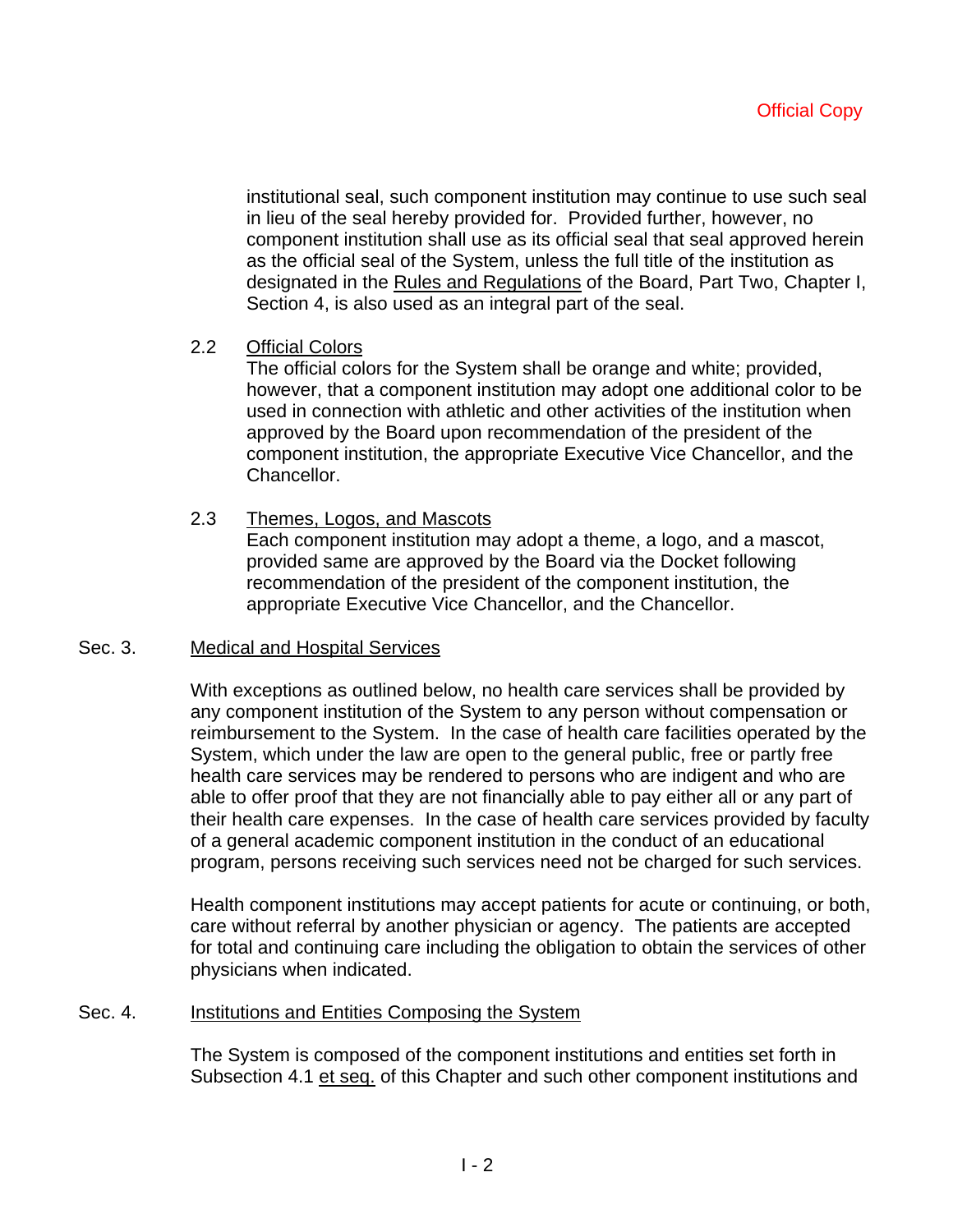activities as may from time to time be assigned to the governance, control, jurisdiction, or management of the Board of the System. To insure uniformity and consistence of usage throughout the System, the component institutions and their respective entities shall be listed in the following order and the following titles shall be used:

| 4.1 | <b>Full Title</b> | The University of Texas System Board of Regents                                                               | <b>Short Title</b><br>U. T. Board of Regents |
|-----|-------------------|---------------------------------------------------------------------------------------------------------------|----------------------------------------------|
| 4.2 | 4.21              | The University of Texas System Administration<br>The University of Texas System Bauer House U. T. Bauer House | U. T. System Administration                  |
| 4.3 | 4.31              | The University of Texas at Arlington<br>The University of Texas at Arlington<br><b>School of Architecture</b> | U. T. Arlington                              |
|     | 4.32              | The University of Texas at Arlington<br><b>College of Business Administration</b>                             |                                              |
|     | 4.33              | The University of Texas at Arlington<br><b>School of Education</b>                                            |                                              |
|     | 4.34              | The University of Texas at Arlington<br><b>College of Engineering</b>                                         |                                              |
|     | 4.35              | The University of Texas at Arlington<br><b>Graduate School</b>                                                |                                              |
|     | 4.36              | The University of Texas at Arlington<br><b>Honors College</b>                                                 |                                              |
|     | 4.37              | The University of Texas at Arlington<br><b>College of Liberal Arts</b>                                        |                                              |
|     | 4.38              | The University of Texas at Arlington<br>School of Nursing                                                     |                                              |
|     | 4.39              | The University of Texas at Arlington<br><b>College of Science</b>                                             |                                              |
|     | 4.3(10)           | The University of Texas at Arlington<br><b>School of Social Work</b>                                          |                                              |
|     | 4.3(11)           | The University of Texas at Arlington<br>School of Urban and Public Affairs                                    |                                              |
| 4.4 |                   | The University of Texas at Austin                                                                             | U. T. Austin                                 |
|     | 4.41              | The University of Texas at Austin<br><b>School of Architecture</b>                                            |                                              |
|     | 4.42              | The University of Texas at Austin<br><b>Red McCombs School of Business</b>                                    |                                              |
|     | 4.43              | The University of Texas at Austin                                                                             |                                              |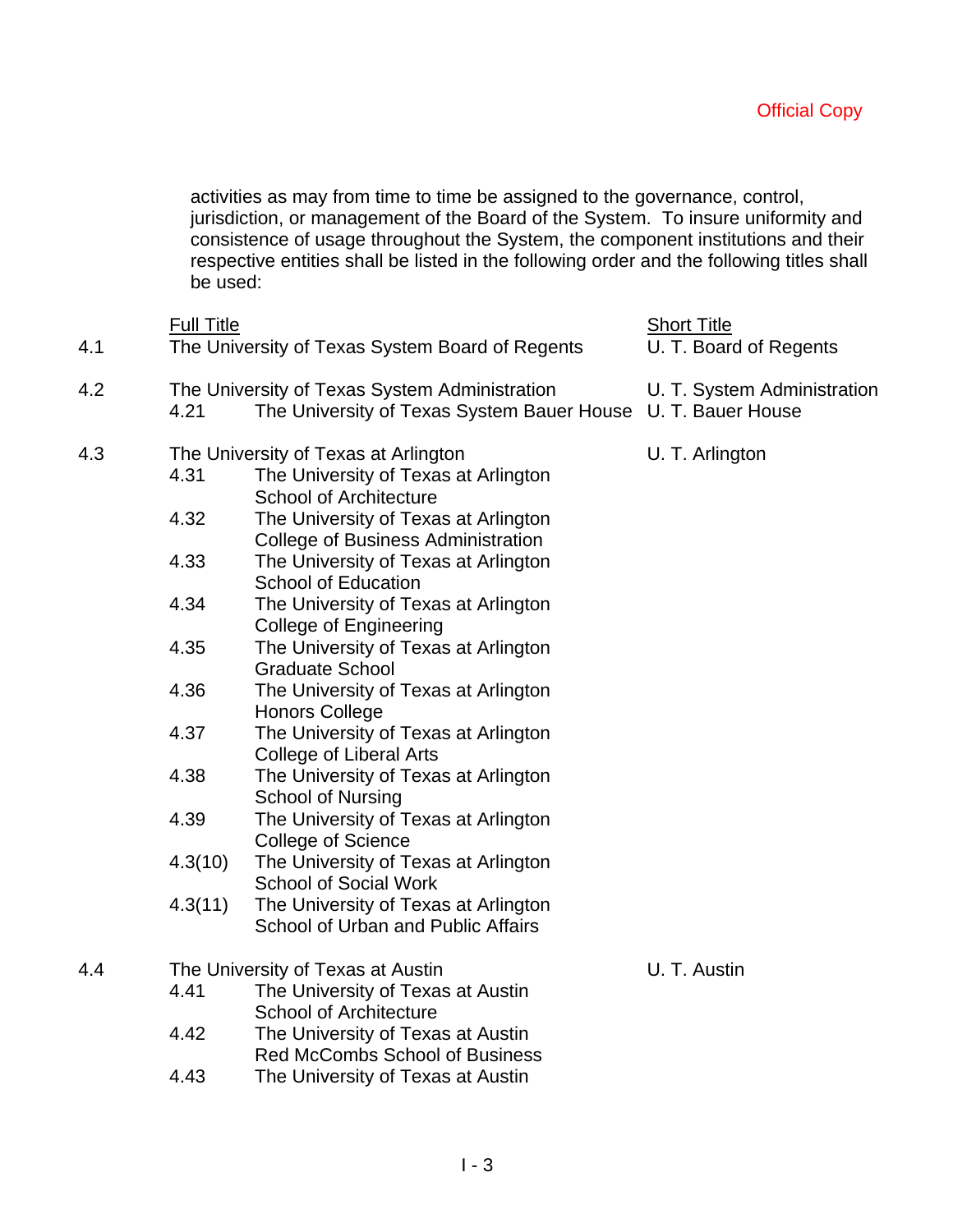|     |         | <b>College of Communication</b>            |                             |
|-----|---------|--------------------------------------------|-----------------------------|
|     | 4.44    | The University of Texas at Austin          |                             |
|     |         | <b>College of Education</b>                |                             |
|     | 4.45    | The University of Texas at Austin          |                             |
|     |         | <b>College of Engineering</b>              |                             |
|     | 4.46    | The University of Texas at Austin          |                             |
|     |         | <b>College of Fine Arts</b>                |                             |
|     | 4.47    | The University of Texas at Austin          |                             |
|     |         | <b>Graduate School</b>                     |                             |
|     | 4.48    | The University of Texas at Austin          |                             |
|     |         | School of Law                              |                             |
|     | 4.49    | The University of Texas at Austin          |                             |
|     |         | <b>College of Liberal Arts</b>             |                             |
|     | 4.4(10) | The University of Texas at Austin          |                             |
|     |         | Graduate School of Library and Information |                             |
|     |         | Science                                    |                             |
|     | 4.4(11) | The University of Texas at Austin          | U. T. Austin McDonald       |
|     |         | McDonald Observatory at Mount Locke        | Observatory                 |
|     | 4.4(12) | The University of Texas at Austin          | U. T. Austin Marine Science |
|     |         | <b>Marine Science Institute</b>            | Institute                   |
|     | 4.4(13) | The University of Texas at Austin          |                             |
|     |         | <b>College of Natural Sciences</b>         |                             |
|     | 4.4(14) | The University of Texas at Austin          |                             |
|     |         | <b>School of Nursing</b>                   |                             |
|     | 4.4(15) | The University of Texas at Austin          |                             |
|     |         | <b>College of Pharmacy</b>                 |                             |
|     | 4.4(16) | The University of Texas at Austin          |                             |
|     |         | Lyndon B. Johnson School of Public Affairs |                             |
|     | 4.4(17) | The University of Texas at Austin          |                             |
|     |         | <b>School of Social Work</b>               |                             |
| 4.5 |         | The University of Texas at Brownsville     | U. T. Brownsville           |
|     | 4.51    | The University of Texas at Brownsville     |                             |
|     |         | <b>School of Business</b>                  |                             |
|     | 4.52    | The University of Texas at Brownsville     |                             |
|     |         | Division of Continuing Education           |                             |
|     | 4.53    | The University of Texas at Brownsville     |                             |
|     |         | <b>School of Education</b>                 |                             |
|     | 4.54    | The University of Texas at Brownsville     |                             |
|     |         | <b>School of Health Sciences</b>           |                             |
|     | 4.55    | The University of Texas at Brownsville     |                             |

 4.55 College of Liberal Arts

 $4.5$ 

 $\vert$  - 4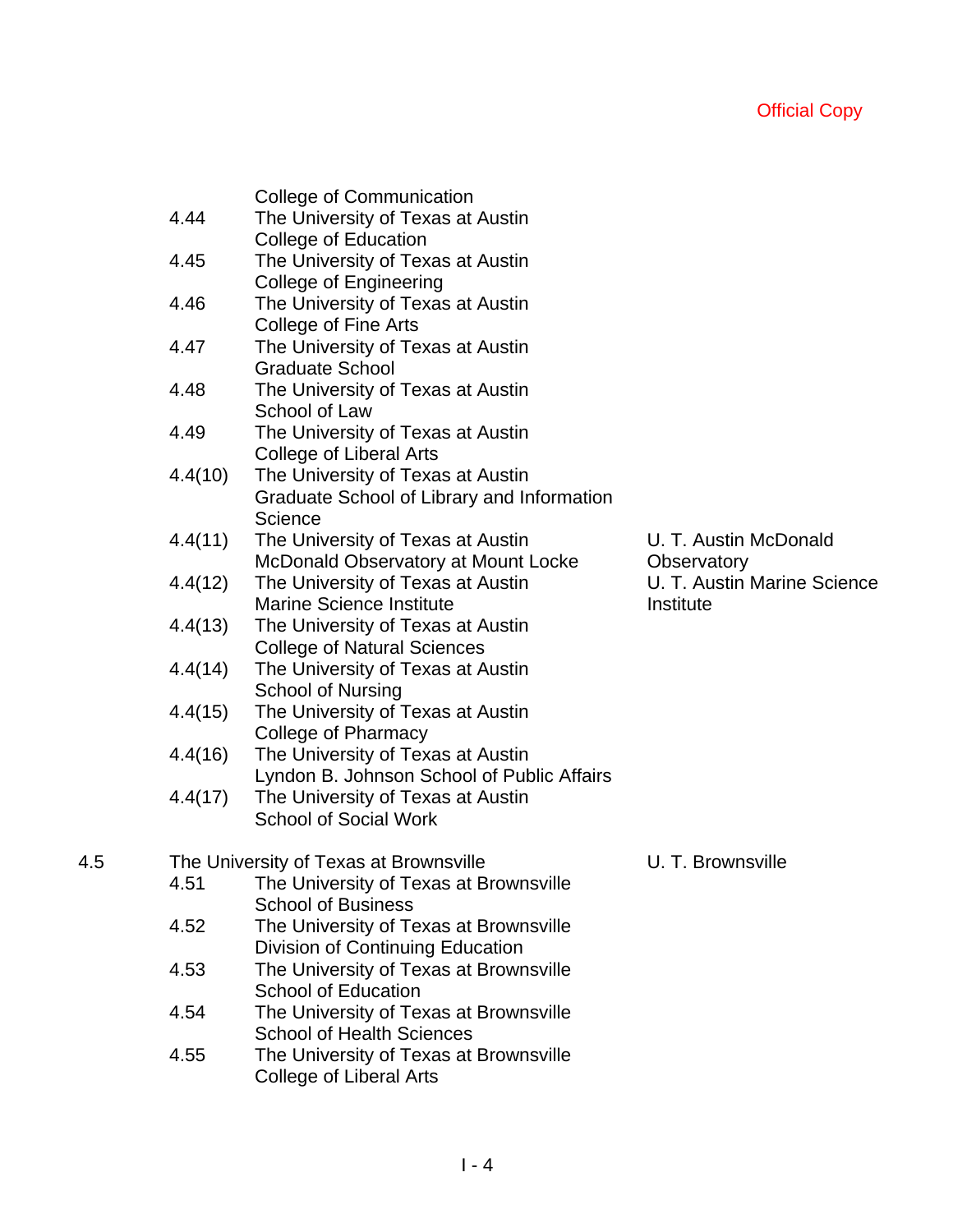|     | 4.56 | The University of Texas at Brownsville<br>College of Science, Mathematics and<br>Technology                        |                    |
|-----|------|--------------------------------------------------------------------------------------------------------------------|--------------------|
| 4.6 |      | The University of Texas at Dallas                                                                                  | U. T. Dallas       |
|     | 4.61 | The University of Texas at Dallas<br><b>School of Arts and Humanities</b>                                          |                    |
|     | 4.62 | The University of Texas at Dallas<br><b>Callier Center for Communication Disorders</b>                             |                    |
|     | 4.63 | The University of Texas at Dallas<br>Erik Jonsson School of Engineering and<br><b>Computer Science</b>             |                    |
|     | 4.64 | The University of Texas at Dallas<br><b>School of General Studies</b>                                              |                    |
|     | 4.65 | The University of Texas at Dallas<br>School of Human Development                                                   |                    |
|     | 4.66 | The University of Texas at Dallas<br><b>School of Management</b>                                                   |                    |
|     | 4.67 | The University of Texas at Dallas<br><b>School of Natural Sciences and Mathematics</b>                             |                    |
|     | 4.68 | The University of Texas at Dallas<br><b>School of Social Sciences</b>                                              |                    |
| 4.7 |      | The University of Texas at El Paso                                                                                 | U. T. El Paso      |
|     | 4.71 | The University of Texas at El Paso<br><b>College of Business Administration</b>                                    |                    |
|     | 4.72 | The University of Texas at El Paso<br>College of Education                                                         |                    |
|     | 4.73 | The University of Texas at El Paso<br><b>College of Engineering</b>                                                |                    |
|     | 4.74 | The University of Texas at El Paso<br><b>Graduate School</b>                                                       |                    |
|     | 4.75 | The University of Texas at El Paso<br><b>College of Health Sciences</b>                                            |                    |
|     | 4.76 | The University of Texas at El Paso<br><b>College of Liberal Arts</b>                                               |                    |
|     | 4.77 | The University of Texas at El Paso<br><b>College of Science</b>                                                    |                    |
| 4.8 | 4.81 | The University of Texas - Pan American<br>The University of Texas - Pan American<br>College of Arts and Humanities | U. T. Pan American |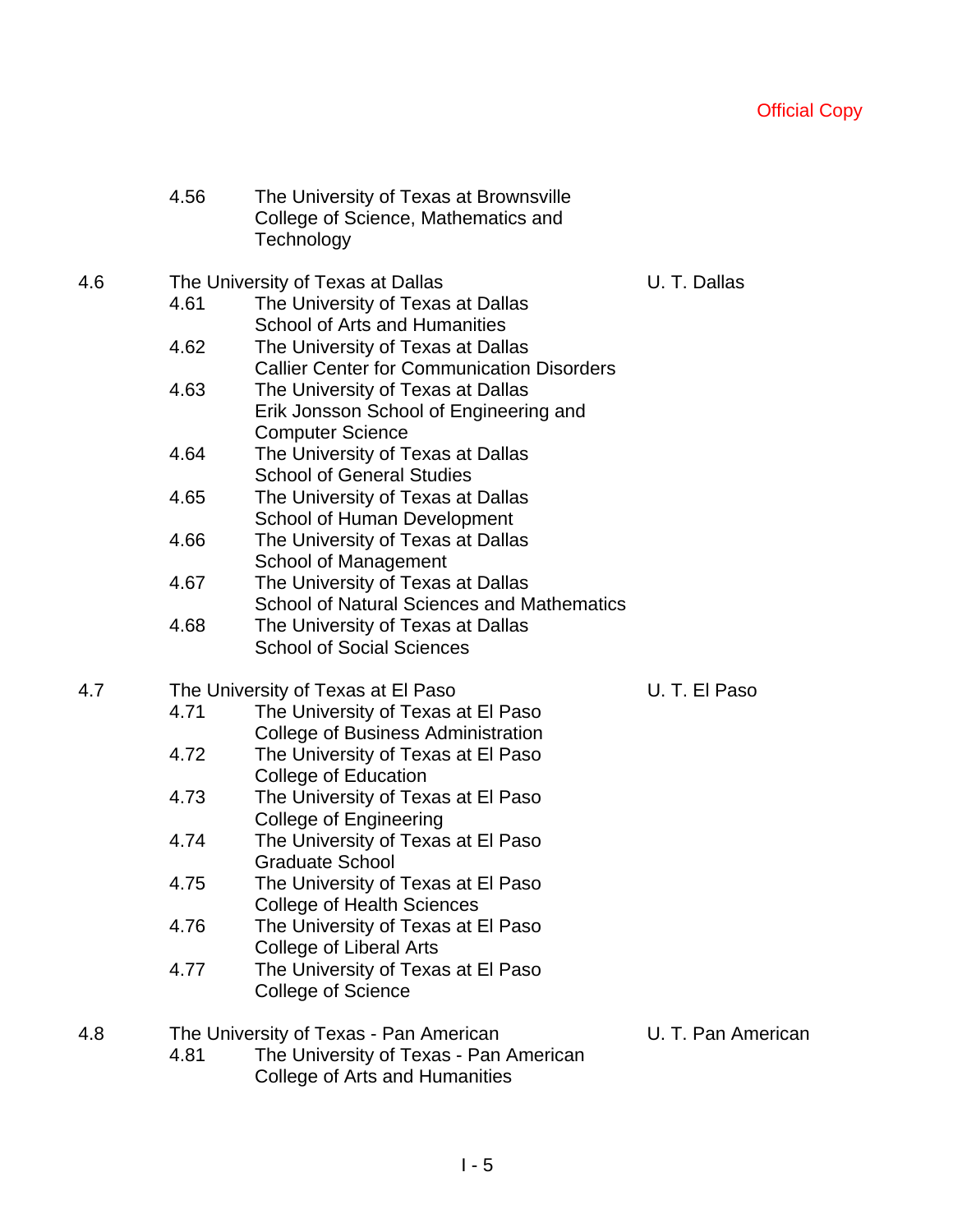|        | 4.82    | The University of Texas - Pan American<br><b>College of Business Administration</b>                                       |                                                    |  |
|--------|---------|---------------------------------------------------------------------------------------------------------------------------|----------------------------------------------------|--|
|        | 4.83    | The University of Texas - Pan American                                                                                    |                                                    |  |
|        | 4.84    | College of Education<br>The University of Texas - Pan American<br>College of Health Sciences and Human<br><b>Services</b> |                                                    |  |
|        | 4.85    | The University of Texas - Pan American<br>College of Science and Engineering                                              |                                                    |  |
|        | 4.86    | The University of Texas - Pan American<br><b>College of Social and Behavioral Sciences</b>                                |                                                    |  |
| 4.9    |         | The University of Texas of the Permian Basin                                                                              | U. T. Permian Basin                                |  |
|        | 4.91    | The University of Texas of the Permian Basin<br>College of Arts and Sciences                                              |                                                    |  |
|        | 4.92    | The University of Texas of the Permian Basin<br><b>School of Business</b>                                                 |                                                    |  |
|        | 4.93    | The University of Texas of the Permian Basin<br><b>School of Education</b>                                                |                                                    |  |
| 4.(10) |         | U. T. San Antonio<br>The University of Texas at San Antonio                                                               |                                                    |  |
|        | 4.(10)1 | The University of Texas at San Antonio<br><b>College of Business</b>                                                      |                                                    |  |
|        | 4.(10)2 | The University of Texas at San Antonio<br>College of Education and Human<br>Development                                   |                                                    |  |
|        | 4.(10)3 | The University of Texas at San Antonio<br><b>College of Engineering</b>                                                   |                                                    |  |
|        | 4.(10)4 | The University of Texas at San Antonio<br>College of Liberal and Fine Arts                                                |                                                    |  |
|        | 4.(10)5 | The University of Texas at San Antonio<br><b>College of Public Policy</b>                                                 |                                                    |  |
|        | 4.(10)6 | The University of Texas at San Antonio<br><b>College of Sciences</b>                                                      |                                                    |  |
|        | 4.(10)7 | The University of Texas Institute of<br><b>Texan Cultures at San Antonio</b>                                              | U. T. Institute of Texan<br>Cultures - San Antonio |  |
|        | 4.(10)8 | The University of Texas at San Antonio<br>Downtown Campus                                                                 | U. T. San Antonio Downtown<br>Campus               |  |
| 4.(11) | 4.(11)1 | The University of Texas at Tyler<br>The University of Texas at Tyler<br><b>College of Business Administration</b>         | U. T. Tyler                                        |  |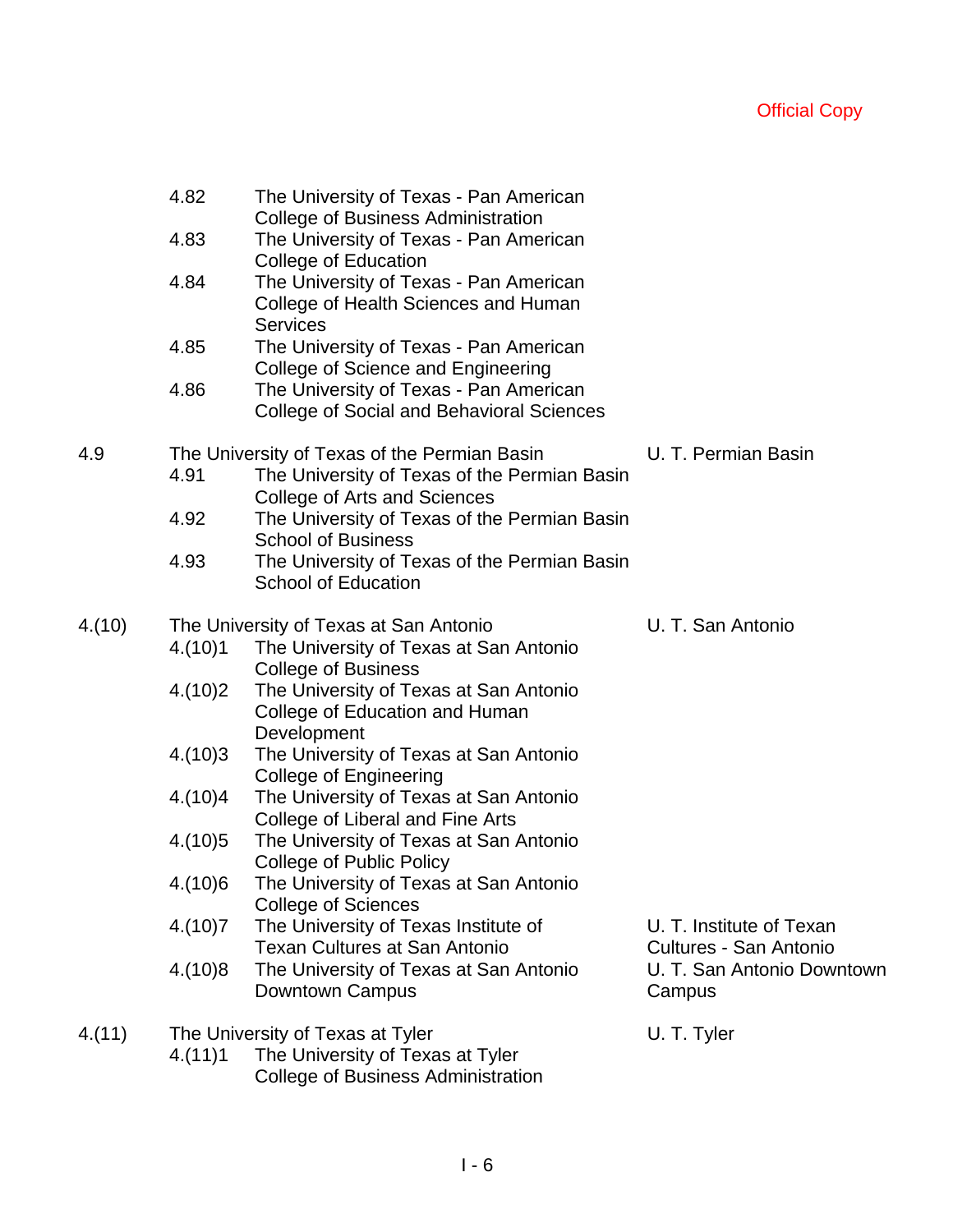|        | 4.(11)2    | The University of Texas at Tyler                                                                     |
|--------|------------|------------------------------------------------------------------------------------------------------|
|        | 4.(11)3    | College of Education and Psychology<br>The University of Texas at Tyler                              |
|        | 4.(11)4    | <b>College of Engineering</b><br>The University of Texas at Tyler                                    |
|        | 4.(11)5    | <b>College of Liberal Arts</b><br>The University of Texas at Tyler                                   |
|        | 4.(11)6    | College of Nursing<br>The University of Texas at Tyler<br><b>College of Sciences and Mathematics</b> |
| 4.(12) |            | The University of Texas Southwestern<br><b>Medical Center at Dallas</b>                              |
|        | 4.(12)1    | The University of Texas Southwestern<br>Allied Health Sciences School at Dallas                      |
|        | 4.(12)2    | The University of Texas Southwestern<br><b>Graduate School of Biomedical Sciences</b>                |
|        | 4.(12)3    | at Dallas<br>The University of Texas Southwestern<br><b>Medical School at Dallas</b>                 |
| 4.(13) |            | The University of Texas Medical Branch at Galveston                                                  |
|        | 4.(13)1    | The University of Texas School of<br><b>Allied Health Sciences at Galveston</b>                      |
|        | 4.(13)2    | The University of Texas Graduate School<br>of Biomedical Sciences at Galveston                       |
|        | 4.(13)3    | The University of Texas Hospitals at<br>Galveston                                                    |
|        | 4.(13)4    | The University of Texas School of<br><b>Nursing at Galveston</b>                                     |
|        | 4.(13)5    | The University of Texas Medical School<br>at Galveston                                               |
|        | 4.(13)6    | The University of Texas Marine<br><b>Biomedical Institute at Galveston</b>                           |
|        | 4.(13)7    | The University of Texas Institute for the<br><b>Medical Humanities at Galveston</b>                  |
| 4.(14) |            | The University of Texas Health Science Center                                                        |
|        | at Houston |                                                                                                      |

U. T. Southwestern Medical Center - Dallas U. T. Southwestern A.H.S.S. -Dallas

U. T. Southwestern G.S.B.S. -**Dallas** 

U. T. Southwestern Medical School - Dallas

U. T. Medical Branch -**Galveston** U. T. Allied Health Sciences School - Galveston U. T. G.S.B.S. - Galveston

U. T. Hospitals - Galveston

U. T. Nursing School - **Galveston** U. T. Medical School - Galveston U. T. Marine Biomedical Institute - Galveston U. T. Medical Humanities Institute - Galveston

U. T. Health Science Center - Houston<br>U. T. Dental Branch - Houston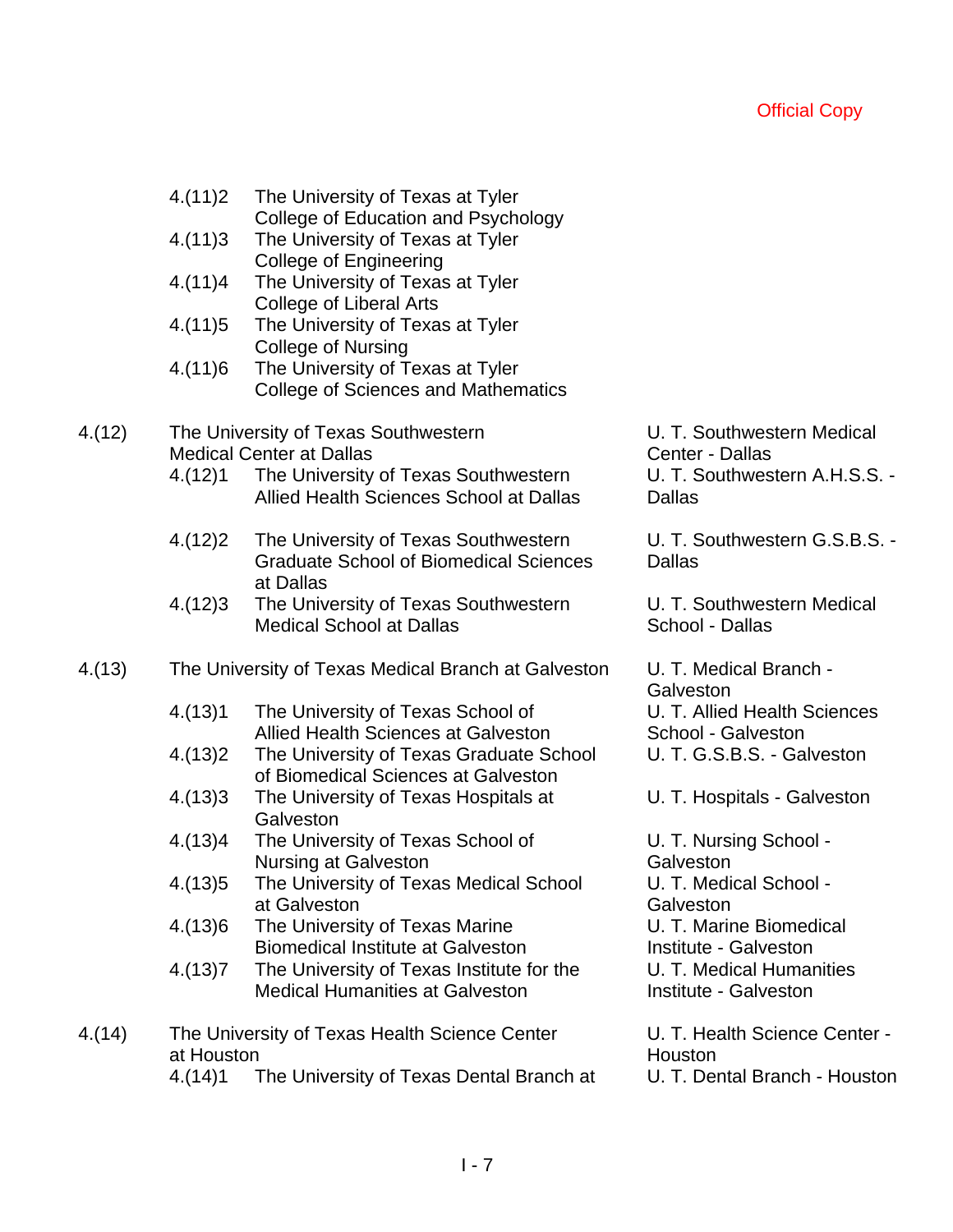**Houston** 

- 4.(14)2 The University of Texas Graduate School U. T. G.S.B.S. Houston of Biomedical Sciences at Houston
	- 4.(14)3 The University of Texas School of Health Information Sciences at Houston
	- 4.(14)4 The University of Texas Medical School at Houston
	- 4.(14)5 The University of Texas School of Nursing at Houston
	- 4.(14)6 The University of Texas School of Public Health at Houston

#### 4.(15) The University of Texas Health Science Center at San Antonio

- 4.(15)1 The University of Texas School of Allied Health Sciences at San Antonio
- 4.(15)2 The University of Texas Graduate School U. T. G.S.B.S. San Antonio of Biomedical Sciences at San Antonio
	- 4.(15)3 The University of Texas Dental School at San Antonio
	- 4.(15)4 The University of Texas Medical School at San Antonio
	- 4.(15)5 The University of Texas School of Nursing at San Antonio

### 4.(16) The University of Texas M. D. Anderson Cancer **Center**

- 4.(16)1 The University of Texas M. D. Anderson U. T. M. D. Anderson Hospital Hospital
	- 4.(16)2 The University of Texas M. D. Anderson Science Park
	- 4.(16)3 The University of Texas M. D. Anderson Tumor Institute
	- 4.(16)4 The University of Texas M. D. Anderson School of Health Sciences
- 4.(17) The University of Texas Health Center at Tyler U. T. Health Center Tyler

U. T. Health Information Sciences School - Houston U. T. Medical School - **Houston** U. T. Nursing School - **Houston** U. T. Public Health School - Houston

U. T. Health Science Center - San Antonio U. T. Allied Health Sciences School - San Antonio

U. T. Dental School - San Antonio U. T. Medical School - San Antonio U. T. Nursing School - San Antonio

U. T. M. D. Anderson Cancer **Center** 

U. T. M. D. Anderson Science Park

U. T. M. D. Anderson Tumor Institute

## Sec. 5. Charter School Operations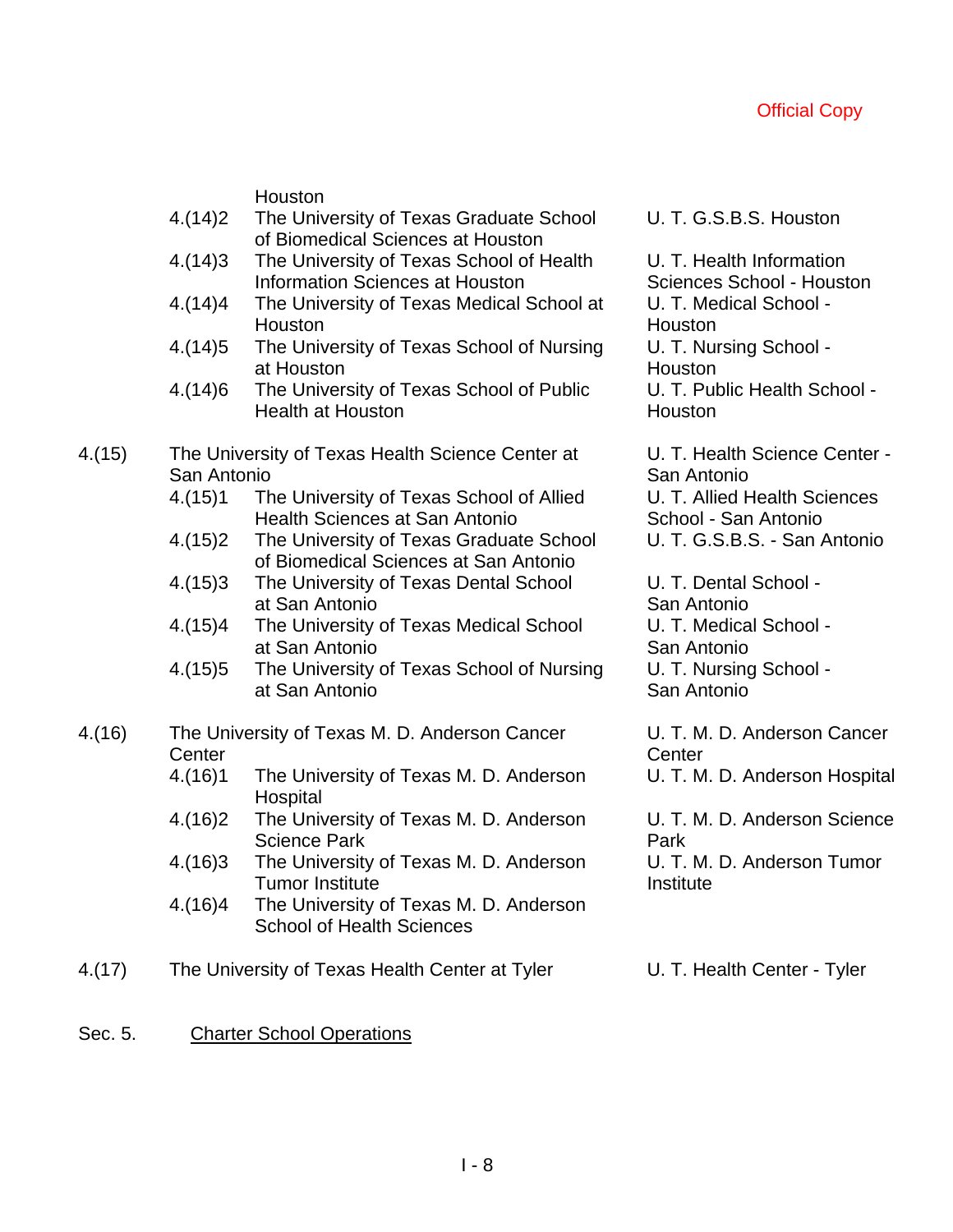Upon a finding by the Chancellor and the Executive Vice Chancellor for Academic Affairs that a proposed application for a charter to operate an open-enrollment charter school as authorized by Texas Education Code Section 12.101 meets requirements of State law and furthers the institutional mission, an institution may apply to the State Board of Education to operate a charter school. Charter school operations will adhere to all applicable provisions of State law including the Texas Public Information Act.

The oversight and supervision of the charter school is delegated to the institutional president, with a report to the Board each year, detailing activities and performance of the charter school.

An advisory council shall be appointed by the president to advise him or her on operation of the charter school. The advisory council will comply with all provisions of the Texas Open Meetings Act applicable to the Board of Regents.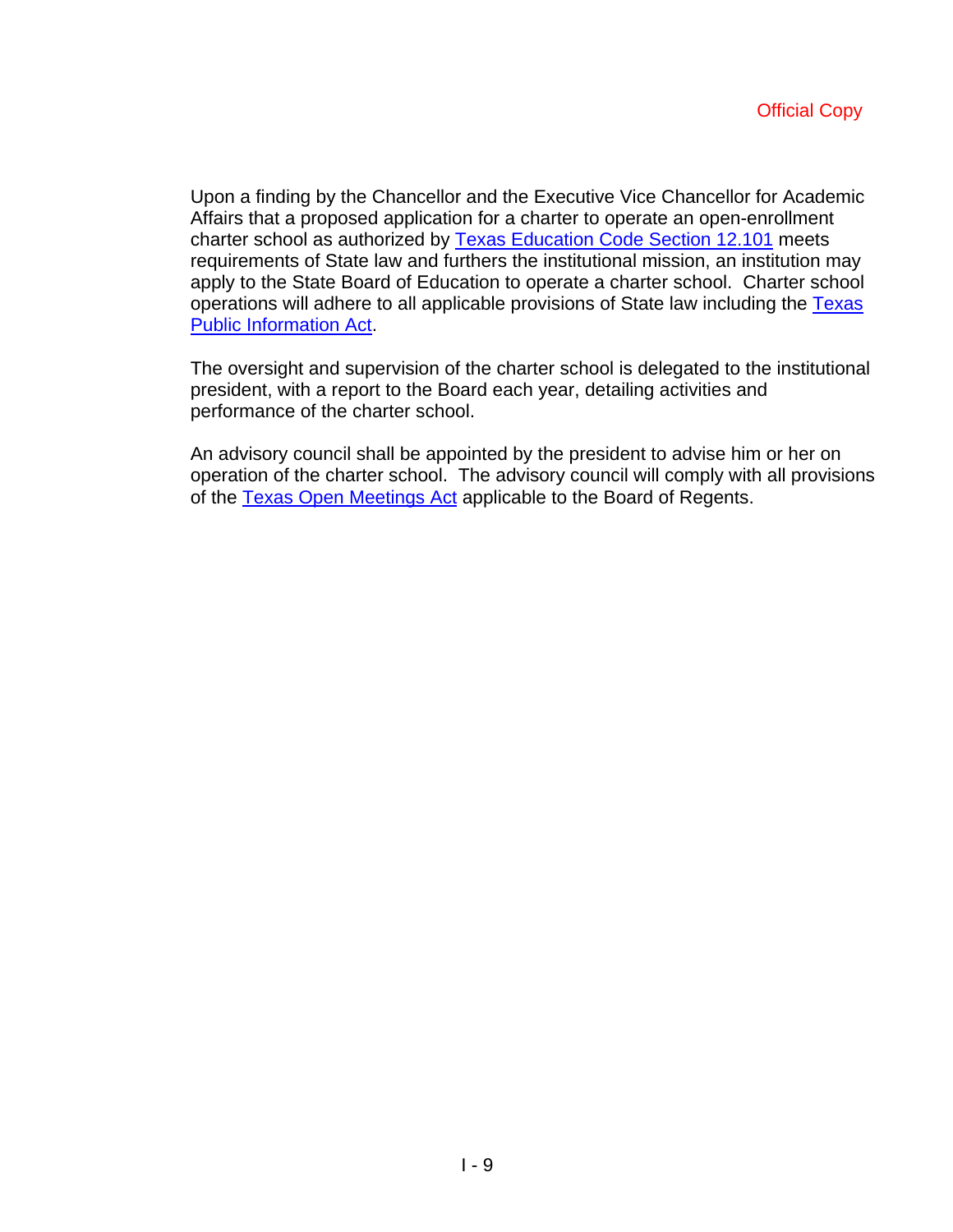# **PART TWO, CHAPTER II**

# **ACCOUNTING, AUDITING, REPORTING, AND BUDGETARY CONTROL**

### Sec. 1. Types of Funds

- 1.1 Current Funds
	- 1.11 General

General Funds are those unrestricted operating funds that are available for any purpose. Such funds are expended in accordance with the budgets and appropriations approved by the Board. General Funds balances shall not be reappropriated from one fiscal year to another unless specific approval is given by the appropriate Executive Vice Chancellor, the Chancellor, and the Board.

## 1.12 Auxiliary Enterprises

Auxiliary Enterprises Funds are those funds set aside for operating entities which exist to furnish specified services to students, faculty, or staff, and which charge fees that are directly related to the cost of the service.

1.13 Designated

Designated Current Funds are those funds designated for special activities by the System. The income and expenditures are ordinarily related to a particular department. Expenditures follow the same programs as are found in the General and Restricted Current Funds. Such funds are subject to the same budgetary restrictions as General Funds although balances are automatically reappropriated at the end of each fiscal year.

1.14 Restricted

Restricted Current Funds are those received from federal and local governments, State agencies, individuals, foundations, corporations, etc., or income derived from endowments, to be used only for a particular purpose or project, specified by the donor, such as research, conferences, scholarships, fellowships, etc. The period of use is usually designated in the agreement approved by the Board. The accounting for the funds will be on the accrual basis. Unless otherwise specified, balances are automatically reappropriated at the end of each fiscal year.

1.2 Loan Funds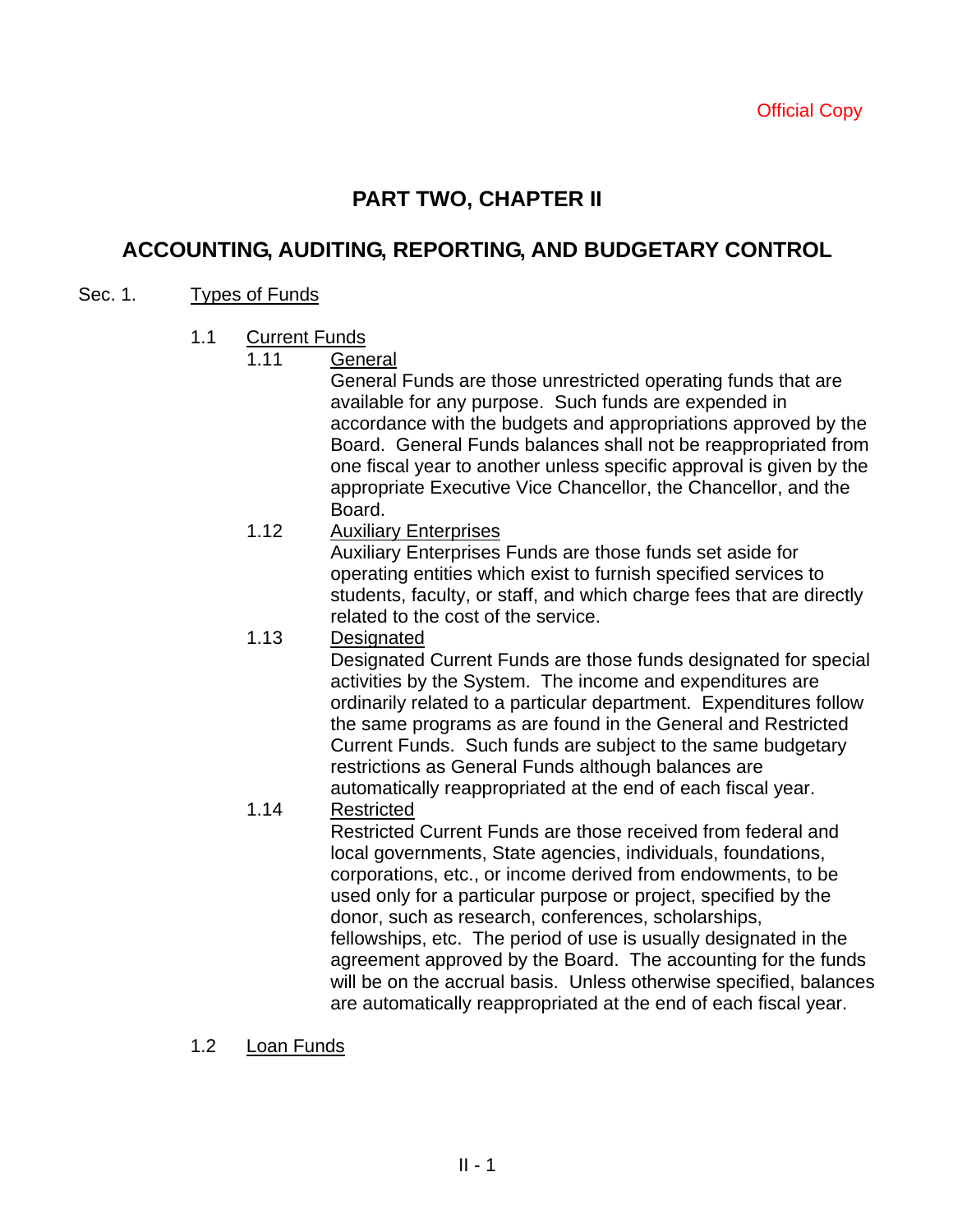Those funds that have been set aside for loans to be granted to students, faculty, or staff, including interest earned thereon.

- 1.3 Endowment and Similar Funds
	- 1.31 Endowment Funds

Those funds that donors have stipulated, as a condition of gift, that the principal is to be maintained inviolate in perpetuity, or in the case of "term" endowments to be maintained inviolate for a specified term. All endowment funds are administered by the Office of Development and External Relations of System Administration as provided in Part Two, Chapter IX of these Rules and Regulations.

- 1.32 Quasi-endowment Funds Funds functioning as endowment as a result of determination by the Board that they are to be retained and invested. All quasiendowment funds are administered by the Office of Development and External Relations of System Administration as provided in Part Two, Chapter IX of these Rules and Regulations.
- 1.4 Charitable Remainder Trusts and Pooled Income Funds Gift funds given to the Board of Regents of The University of Texas System, as Trustee, such as Charitable Remainder Trusts and Pooled Income Funds in which the donor has reserved an income interest either for the life of one or more individuals or for a term of years shall be administered by the Office of Development and External Relations.
- 1.5 Plant Funds
	- 1.51 Unexpended Plant Funds

Funds specified by the Board or by external sources for the acquisition, construction, renewal and replacement or improvement of physical properties to be used for institutional purposes. A regular source for such funds may be the portion of indirect cost allowances represented by use charges on buildings, other improvements, and equipment allocated to sponsored programs.

- 1.52 Retirement of Indebtedness Funds Funds specified by the Board or by external sources to be set aside to meet debt service charges and the retirement of indebtedness on institutional plant assets.
- 1.53 Investment in Plant Funds Funds invested in physical properties to be used for institutional purposes.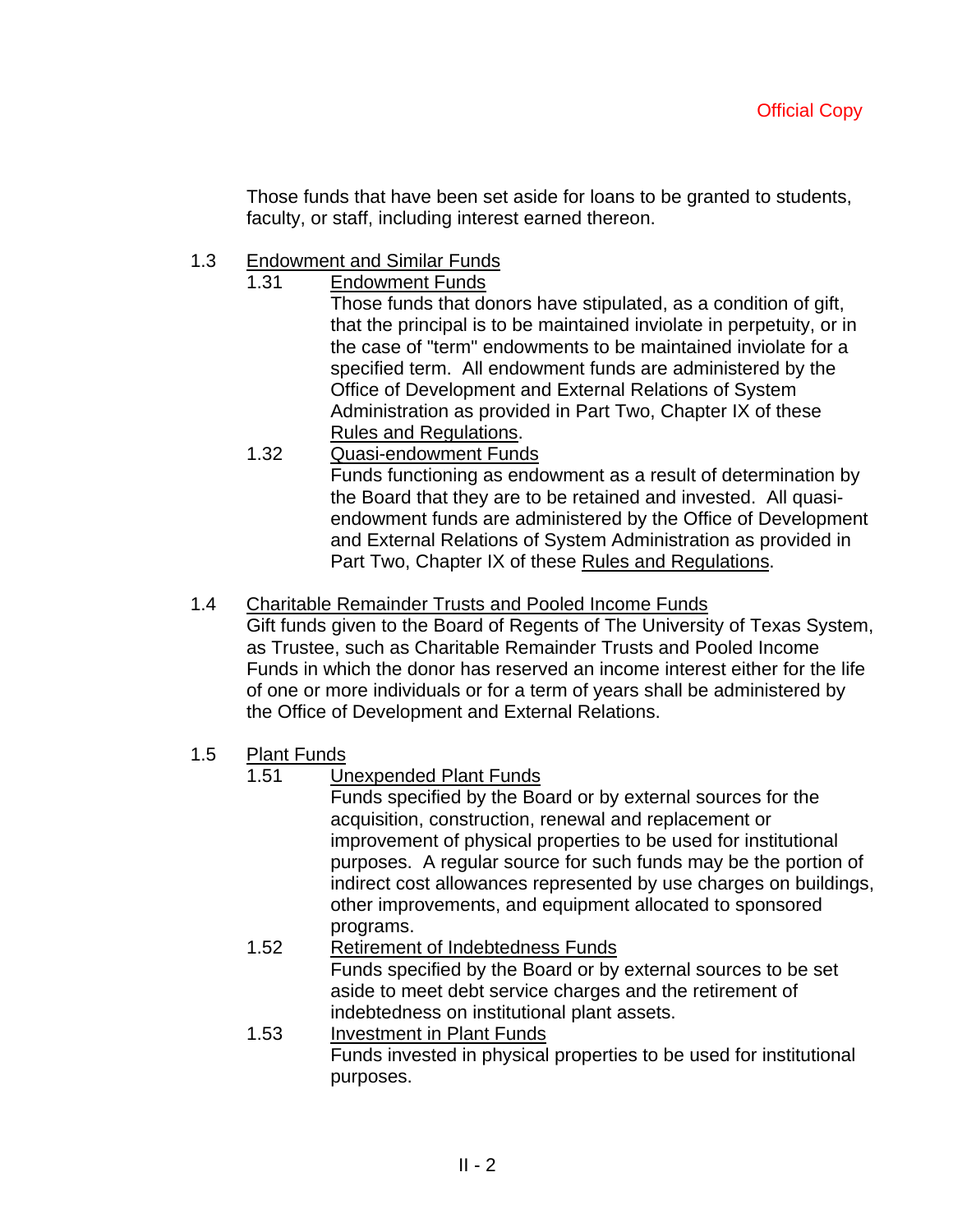## 1.6 Agency Funds

Those funds received and held by the System as custodian or fiscal agent for others. Agency funds shall be expended in accordance with the limitations of the agency agreement.

#### Sec. 2. Accounting

### 2.1 Financial Records

The financial records of the System shall be kept as nearly as practicable in accordance with generally accepted accounting principles, the financial reporting requirements of the Texas Comptroller of Public Accounts, and the most recent supplements published by the National Association of College and University Business Officers.

### 2.2 Required Approval

All accounting records and procedures shall be subject to the approval of the chief business officer and the Executive Vice Chancellor for Business Affairs or his or her delegate.

### 2.3 Accounting Control

The business office of each component institution shall be the central office for accounting control for all financial transactions of the institutions. The chief business officer shall confer with departmental and administrative officials and instruct them concerning the records of financial transactions to be kept by the departments, as indicated in the next subsection.

## 2.4 Account of Funds and Property

Each person directly responsible for a department or other administrative unit (hereinafter called "department head") shall keep an account of funds and property for which he or she is responsible, as detailed as necessary to supplement the business office records.

### 2.5 Expenditures

All expenditures must be in accordance with the approved institutional operating budget.

### 2.6 Statement of Accounts

Statements of department or other administrative unit accounts shall be prepared monthly by the business office and shall be sent periodically to the department heads who will compare their records with those of the business office and report any differences promptly to the business office.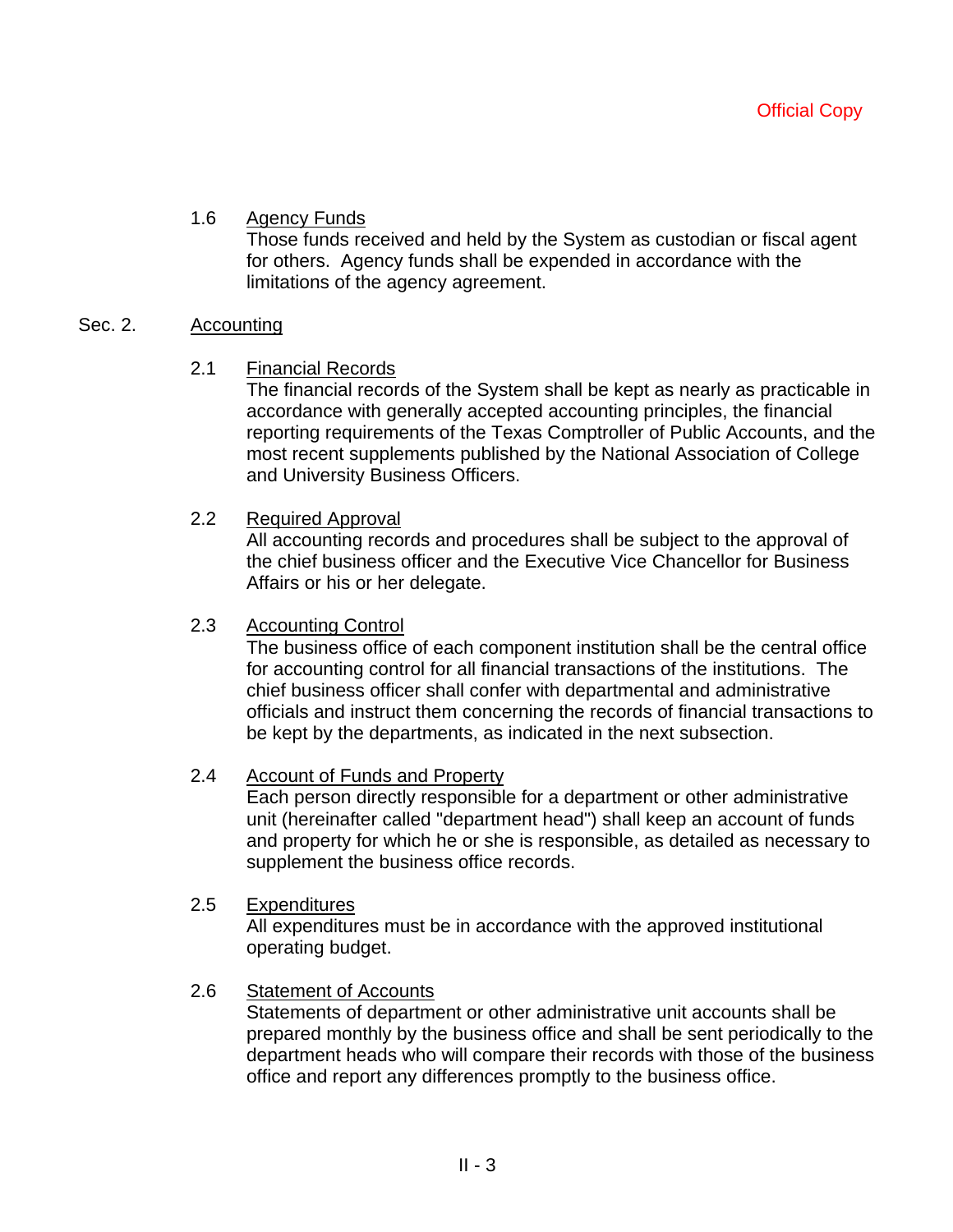## 2.7 Signature Authority

A person in each department or other administrative unit may be designated by the department head, with the approval of the chief business officer, to sign vouchers, requisitions, etc., in the absence of the department head. These designations shall expire upon receipt of notification by the accounting office in writing from the department head or upon termination or transfer of the designee from the department.

### Sec. 3. Auditing

## 3.1 Duties and Responsibilities of Internal Auditors

Internal auditors are responsible for reviewing, evaluating, and reporting on the institution's system of internal administrative and accounting controls and the efficiency and effectiveness of the operations when compared with established standards. The internal auditors are to have no authority or responsibility for the activities they audit. The objective of internal auditing is to assist the component institution president in the effective discharge of his or her responsibilities by furnishing objective analyses, appraisals, and recommendations concerning the activities reviewed. To accomplish these objectives, the internal auditor is authorized to have full, free, and unrestricted access to all property, personnel, and records. The examination of patient medical records must serve a genuine audit need; and individual patients should not be identified in any audit report. The Texas Internal Auditing Act, the Standards for the Professional Practice of Internal Auditing published by the Institute of Internal Auditors, Inc. and "College and University Business Administration" published by the National Association of College and University Business Officers shall serve as guidelines for internal audit activities.

3.2 Institutional Audit Staff

Each institution is expected to maintain an internal audit staff unless otherwise exempt from this requirement by the Chancellor. The institutional internal auditor reports to the institutional president or the institutional audit committee. The institutional internal auditor submits an annual audit plan for approval by the president and forwards a copy to the appropriate Executive Vice Chancellor and the System Director of Audits.

### 3.3 System-Wide Audit Plan

The System Director of Audits shall seek input into the System-wide audit plan from the institutional internal auditors. The implementation of the System-wide internal audit plan will be coordinated with the institutional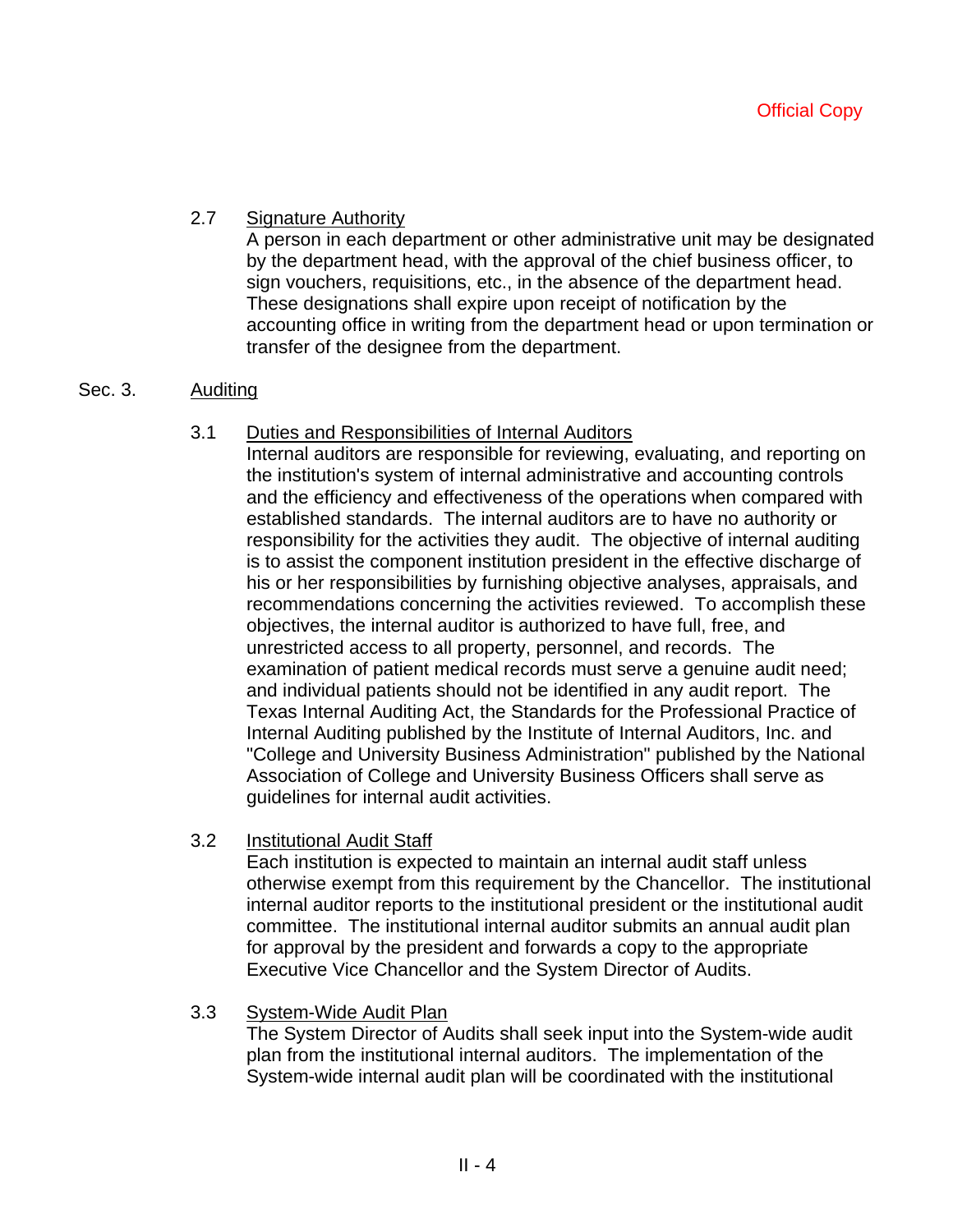internal audit plans to insure major risks are addressed yet duplication of effort is minimized.

3.4 State Auditor's Office

The State Auditor's Office, as part of the legislative branch of State government, is the external independent auditor of The University of Texas System. The State Auditor's Office conducts financial and performance audits and makes recommendations for improving financial and management controls within The University of Texas System. The State Auditor's Office reviews The University of Texas System's internal control structure and operations to determine the scope of the examination and reliability of the entity's financial and nonfinancial data. The internal audit function is considered a part of the internal control structure of The University of Texas System.

#### Sec. 4. Reporting

4.1 Preparation of Reports

All financial reports shall be prepared in accordance with generally accepted accounting principles referred to in Subsection 2.1 of this Chapter. The reports shall be prepared by the chief business officer and approved by the Assistant Vice Chancellor and Controller.

4.2 Annual Financial Report

The Annual Financial Report shall be prepared under the direction of the chief business officer and the Assistant Vice Chancellor and Controller. Published financial reports shall be filed with certain State agencies as required by law.

#### 4.3 Interim Financial Reports

Interim financial reports, in the form prescribed by the Assistant Vice Chancellor and Controller, shall be prepared by each institutional chief business officer and distributed to the institutional president and various System Administration Executive Officers. Copies of such interim reports shall be furnished quarterly to the Board.

## Sec. 5. Operating Budgets

#### 5.1 Annual Approval

Operating Budgets for all the component institutions shall be approved annually by the Board within the budget estimates of income prepared by the chief business officer and the president of a component institution and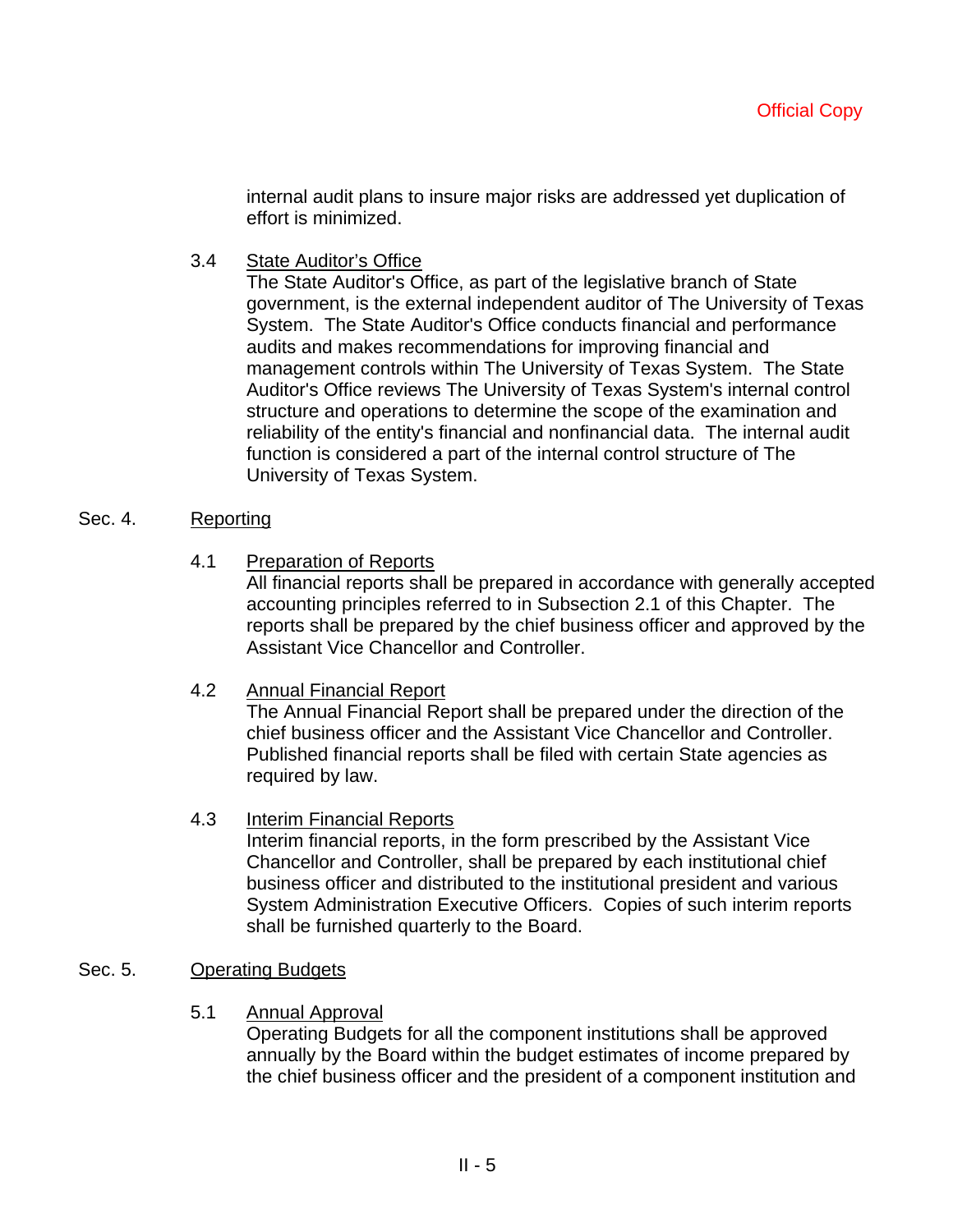approved by the Executive Vice Chancellor for Health Affairs, the Executive Vice Chancellor for Business Affairs, the Executive Vice Chancellor for Academic Affairs, and the Chancellor.

5.2 Budget Policies and Instructions

General policies for the budget preparation shall be recommended by the Chancellor to the Board and shall be followed in preparing the budgets. Instructions for details of budget preparation shall be furnished to the component institution presidents by System Administration.

### 5.3 Process of Review and Recommendation

The institutional president shall issue local instructions and shall furnish forms to the budget-recommending officials. Their recommendations for salaries, maintenance and operation, equipment, travel, and other pertinent items shall be reviewed by the president. The budget as finally recommended by the president shall be forwarded to the appropriate Executive Vice Chancellor and the Chancellor for further review and recommendation to the Board.

#### 5.4 Rules and Procedures for Budget Administration

Rules and procedures for budget administration shall be prepared by the Chancellor, with assistance of the Executive Vice Chancellor for Health Affairs, the Executive Vice Chancellor for Business Affairs, and the Executive Vice Chancellor for Academic Affairs, approved by the Board, and shall be included in the completed budgets.

### 5.5 Access to Copies of Budget

A copy of each budget, and any subsequent amendment thereto, shall be filed by the U. T. System Budget Office with the Legislative Reference Library to be available for public inspection, and also with such other State offices as required by law.

### Sec. 6. Legislative Appropriation Requests

6.1 Preparation

Legislative appropriation requests, biennial or otherwise, shall be prepared in conformity with the Detailed Instructions for Agencies of Higher Education as prescribed by the Legislative Budget Board and the Governor's Office of Budget and Planning.

6.2 Approval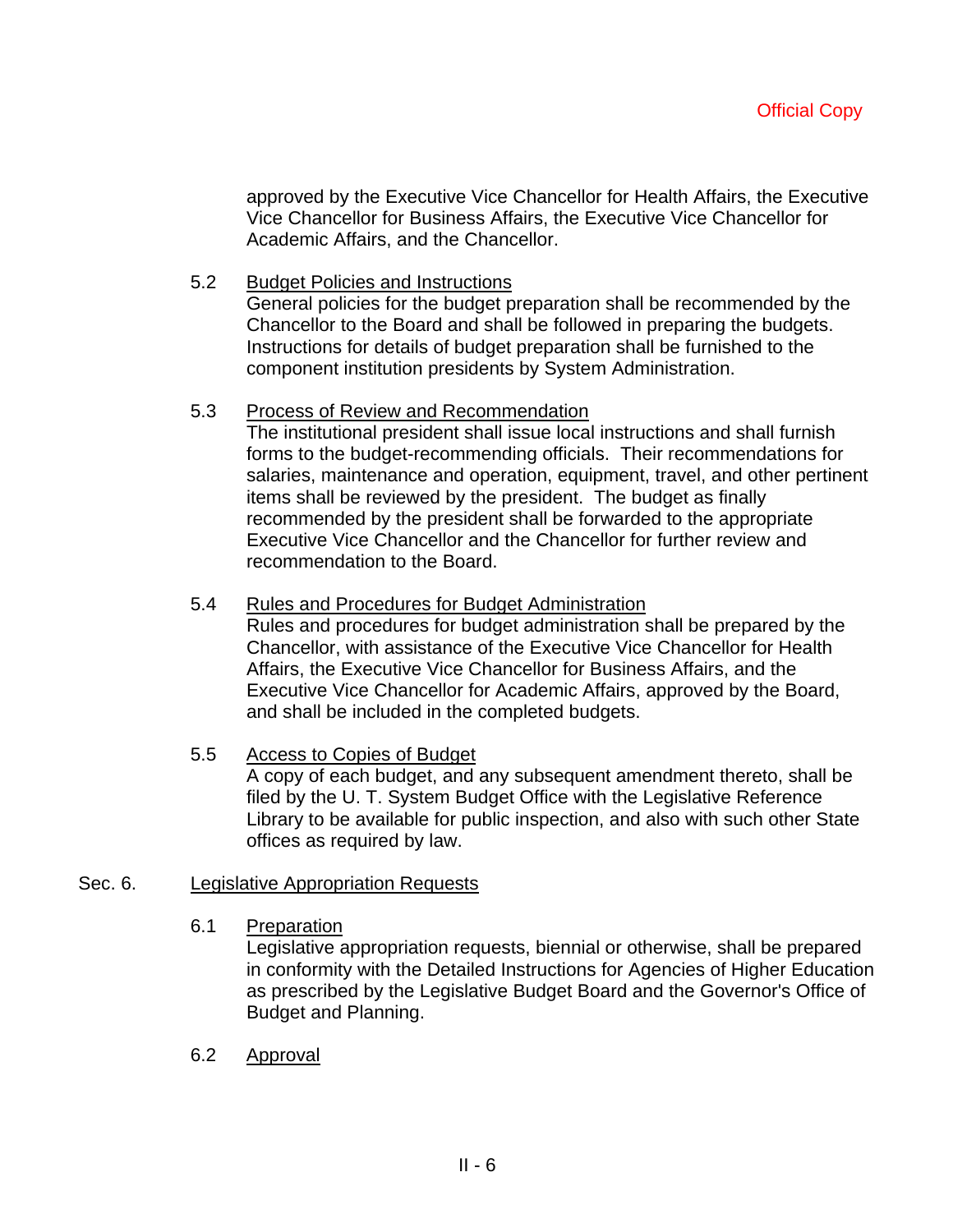Appropriation requests for all component institutions shall be prepared by the president in conformity with these instructions and approved by the Executive Vice Chancellor for Health Affairs, the Executive Vice Chancellor for Business Affairs, the Executive Vice Chancellor for Academic Affairs, and the Chancellor.

### 6.3 Submission of Requests

Appropriation requests shall be submitted to the Legislative Budget Board, to the Governor's Budget and Planning Office, and to other State offices as required in the form and at the time prescribed.

#### Sec. 7. Fiscal Year

The fiscal year of the System shall be September 1 through August 31.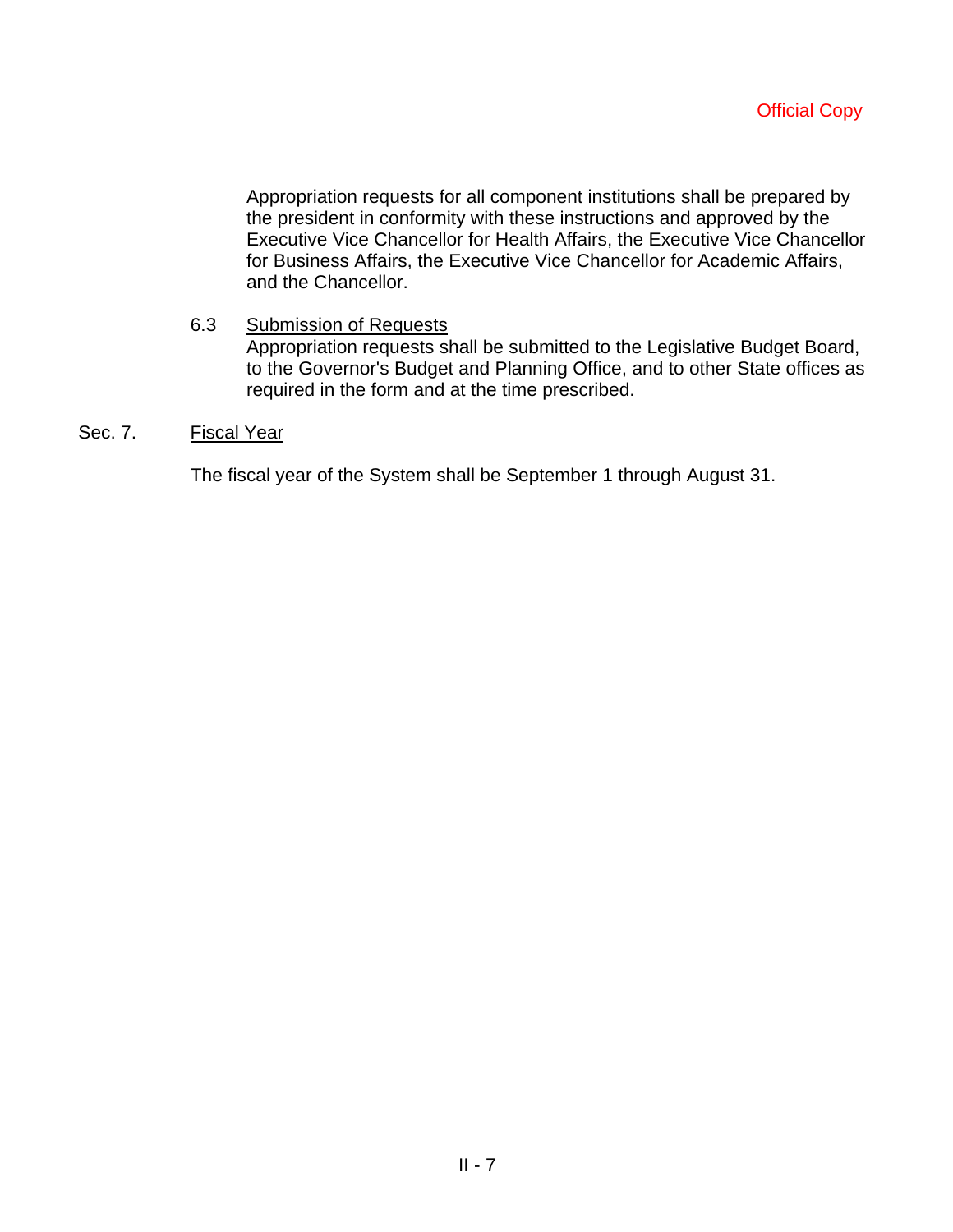# **PART TWO, CHAPTER III**

# **RECEIPT, CUSTODY, AND DISBURSEMENT OF MONEYS; TRAVEL AUTHORIZATION, REIMBURSEMENT, AND INSTITUTIONAL REGULATIONS**

#### Sec. 1. Receipts, Admission Tickets, and Charges

1.1 Receipt of Funds

No department, division, or individual staff member is authorized to receive money in the name of a component institution of the System unless authorized by the chief business officer and president.

1.2 Receipt Forms

An official receipt in the form prescribed by the chief business officer shall be issued to payors for all moneys received unless the chief business officer has specifically authorized exceptions for certain types of collections.

1.3 Internal Control

All moneys received shall be recorded and handled under appropriate internal accounting controls.

- 1.4 Electronic Funds Transfer for Certain Oil and Gas Royalty Payments
	- Any person who paid oil and gas royalties to the Board in a total amount of \$20,000 or more during a fiscal year, being September 1 to August 31, shall make timely oil and gas royalty payments to the Board by means of electronic funds transfer during the subsequent calendar year. Any person required to pay electronically shall timely take all actions necessary to facilitate payment of oil and gas royalties by electronic funds transfer, including completing any documents required by the Comptroller of the State of Texas and the University Lands Accounting Office. Electronic funds transfers shall be made in accordance with applicable laws, including Texas Government Code Section 404.095. This Subsection applies only to oil and gas royalties from Permanent University Fund lands to the extent authorized by Texas Government Code Section 404.095. Reports relating to oil and gas royalty payments shall also be filed electronically as described in Subdivisions 1.41-1.43 of this Chapter.
		- 1.41 Any person required to submit payments electronically shall also timely file the required Oil and Condensate Report (Form UT-1), Gas Report (Form UT-2), and Royalty Payment Summary (Form UT-3) by means of electronic transmission in a manner compatible with the requirements, equipment, and facilities of the University Lands Accounting Office.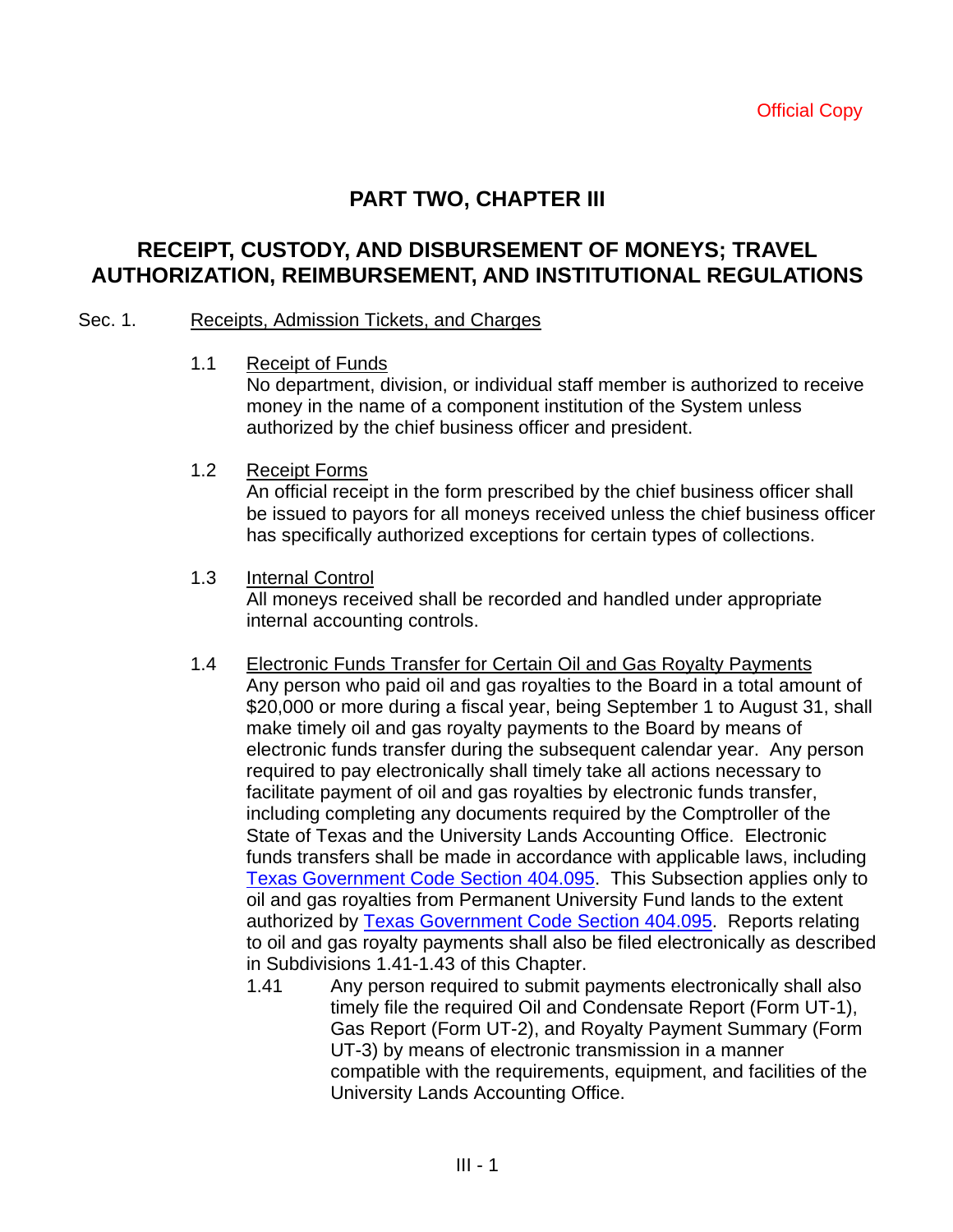- 1.42 Any lessee, operator, or reporting company who was required to file monthly an average of 10 or more oil or gas royalty reports to the Board during the last fiscal year, shall timely file the required Forms UT-1, UT-2, and UT-3 by means of electronic transmission during the subsequent calendar year in a manner compatible with the requirements, equipment, and facilities of the University Lands Accounting Office.
- 1.43 Any person, lessee, operator, or reporting company required to file reports electronically under Subdivisions 1.41 and 1.42 of this Chapter, shall timely take all actions necessary to facilitate the electronic filing of the Forms UT-1, UT-2, and UT-3, including completing any documents required by the University Lands Accounting Office. Electronic transmission of UT-1s, UT-2s, and UT-3s in a form and manner compatible with the requirements, equipment, and facilities of the University Lands Accounting Office shall satisfy **Texas Education Code** Section 66.77(d). Any person, lessee, operator, or reporting company who electronically submits these reports shall not be routinely required to submit purchase statements or other records to the Board unless requested by the University Lands Accounting Office. Nothing in Subsection 1.4 of this Chapter shall limit the authority to inspect, examine, copy, or audit all records, books, and accounts, including purchase statements, as provided by applicable law and rules of the Board for Lease of University Lands.

### 1.5 Tickets and Ticket Reports

Admission tickets, including complimentary tickets, shall have the price of admission indicated thereon, and all such tickets shall be prenumbered, except for certain events where the section, row, and seat number are shown. Admission tickets and coupon books shall be purchased for delivery to the institutional business office and issued to the department concerned. Unused tickets or books shall be returned along with a prescribed ticket report to the business office within 30 days from the date of the event, and a list showing the names of all persons receiving complimentary tickets shall be a part of the prescribed ticket report. The chief business officer may authorize an exception to the 30-day time limit for submitting ticket reports for a specified event or series of events, provided that the exception must be in writing, and must specify both the reason for the exception and the alternate due date for those ticket reports.

1.6 Report of Unpaid Charges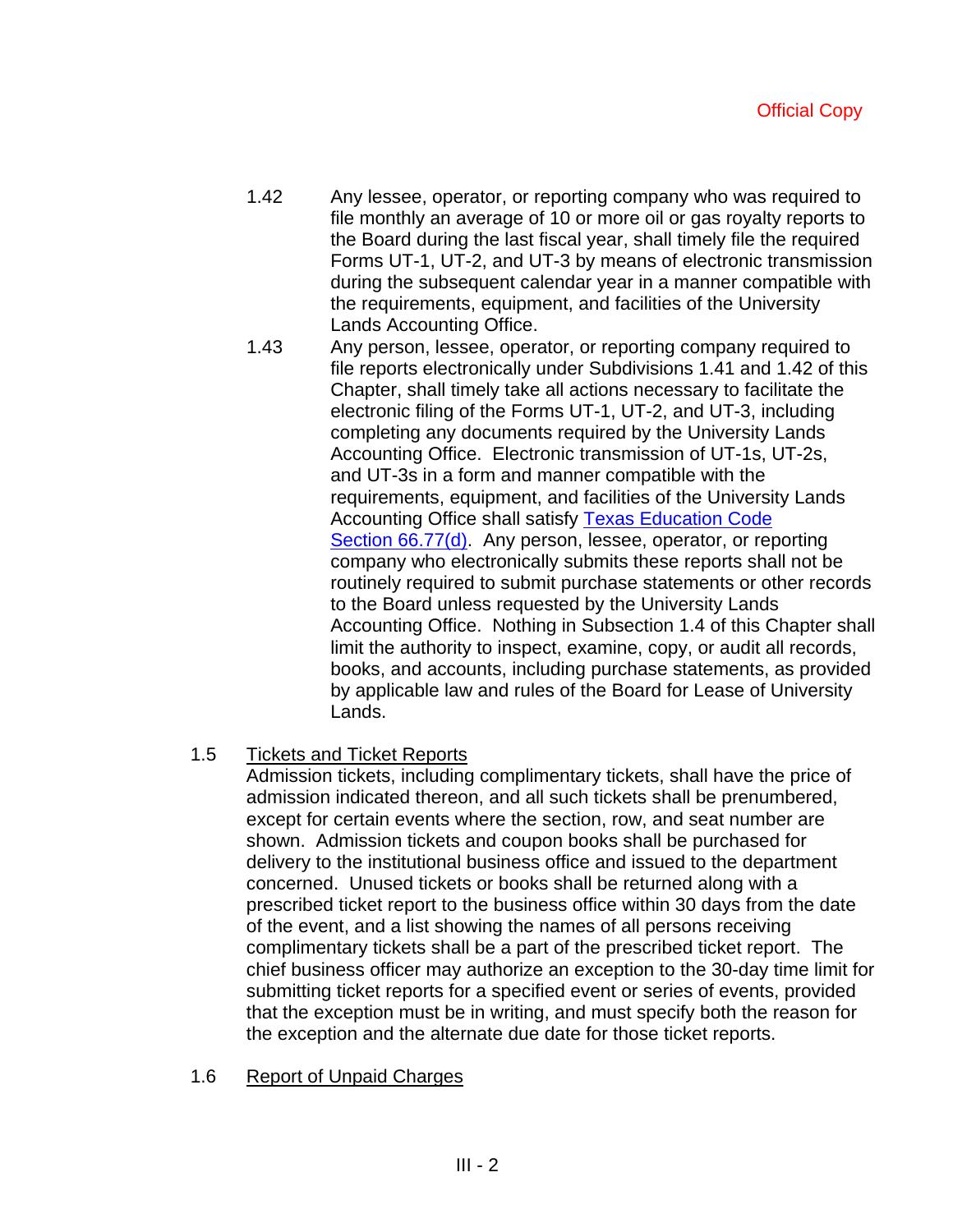All unpaid (including complimentary, free, or discounted) charges for sales or service of auxiliary enterprises, organized activities, or service departments or similar activities shall be reported to and recorded by the chief business officer or his or her delegate under appropriate internal accounting controls. A list or other documentation showing the authorization and names of all persons receiving complimentary, free, or discounted goods or services and the values thereof shall be furnished to the business office within 30 days from the date such goods were issued or such services were rendered by any auxiliary enterprise, organized activity, or service department or similar activity.

### Sec. 2. Deposits with Institutional Business Office

2.1 Timely Deposits

Money received by all departments from all sources shall be deposited, using an official form, in the institutional business office, unless depositing directly to a special bank account has been specifically authorized by the institutional chief financial officer or his or her delegate. The deposits shall be daily if the receipts are \$200 or more, and weekly even if the accumulation is less than \$200. Except for mail deposits authorized under Subdivisions 2.11 and 2.12 of this Chapter, the deposit shall be made in person by a departmental representative to whom an official receipt is issued.

- 2.11 Mail deposits by on-campus departments are authorized if the amount of each deposit is less than \$100 and does not contain cash (currency).
- 2.12 Mail deposits by off-campus activities are authorized if such deposit does not contain cash (currency).

## 2.2 Record of Mailed Deposits Departments or activities mailing deposits shall maintain adequate record of such deposits, including detailed description of negotiable instruments.

## 2.3 Report of Cash Discrepancies Cash overages or shortages shall be reported to the business office with each deposit. Cash overages shall be deposited in the business office.

- 2.4 Petty Cash Funds Petty cash funds shall be provided only on approval of, and by arrangement of, the department with the chief business officer.
- Sec. 3. Deposits with the State Treasurer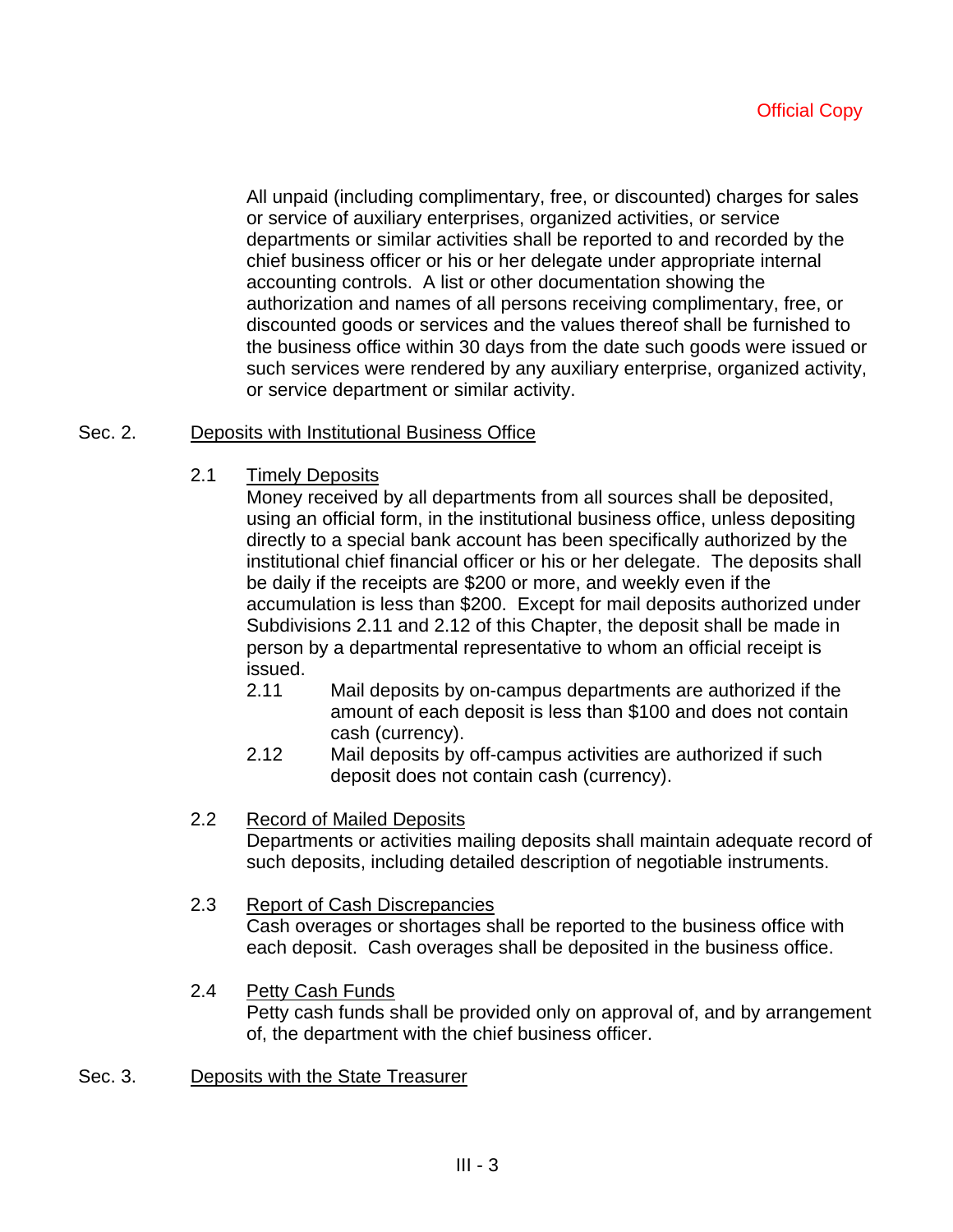## 3.1 Required Deposits

The statutes and the current Appropriations Act require that all cash receipts accruing to component institutions be deposited in the State Treasury, with the exception of those funds named in Texas Education Code Section 51.008, including those funds from auxiliary enterprises, noninstructional services, agency, designated and restricted funds, endowment funds, trust funds, other gift funds, student loan funds, funds retained under Texas Education Code Chapter 145, and Constitutional College Building Amendment Funds.

3.2 Cash Receipts

Cash receipts that are required to be deposited in the State Treasury shall be so deposited in the manner prescribed in the statutes and the current Appropriations Act.

### 3.3 Revolving Funds

Component institutions of the System are authorized by the current Appropriations Act to establish Revolving Funds under certain prescribed procedures to facilitate the payment of nominal expenses and to pay bills within cash discount periods, as well as for regular monthly payrolls, weekly, and special payrolls.

#### Sec. 4. Institutional Funds

#### 4.1 Deposit in Official Depository Banks or Investment All institutional funds not required to be deposited in the State Treasury must be deposited in official depository banks for safekeeping or invested as specified by law and by the applicable Rules and Regulations, Business Procedure Memoranda, and Investment Policy Statements.

4.11 Funds held in demand deposits, time deposits, or nonnegotiable certificates of deposit shall be deposited or invested only in banks with which the Board has a depository agreement. The Board delegates to UTIMCO or the Executive Vice Chancellor for Business Affairs authority to execute and deliver depository and custody agreements when such deposit agreements are with banks meeting the then current policies of the Board and are in substantially the form of a standard deposit agreement approved by the Board or, for other agreements, in a form approved by the Office of General Counsel. Subject to the provisions of Part One, Chapter I, Section 9 of these Rules and Regulations, the Board delegates to the Chancellor or the Executive Vice Chancellor for Business Affairs the authority to execute and deliver contracts for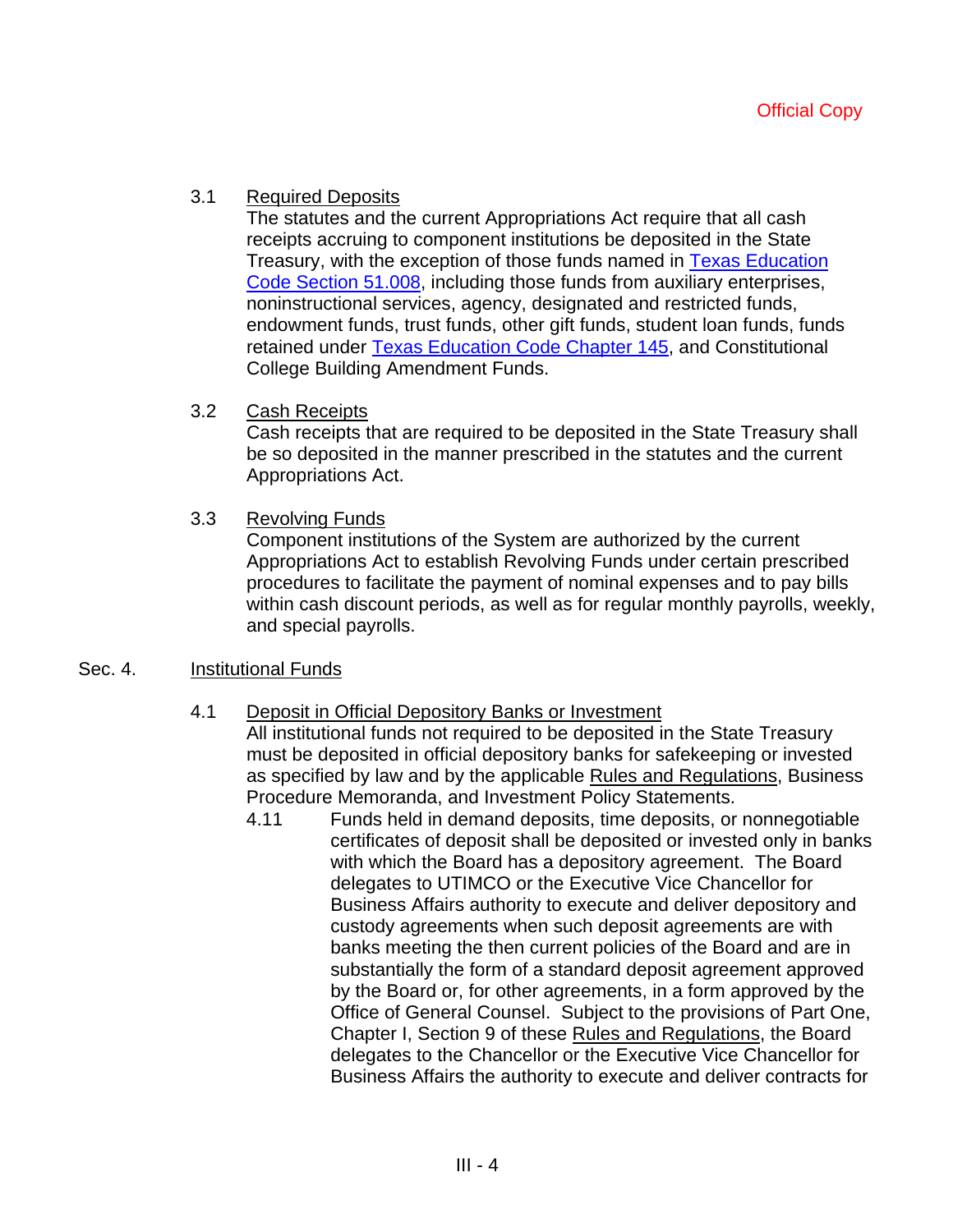banking services with banks that have a depository agreement with the Board.

- 4.12 Requests for documentation specifying staff authorized to sign checks or initiate funds movements, or changes thereto, for all bank accounts, bank common trust funds, or money market funds shall be approved by each institutional president and chief business officer.
- 4.13 Institutional funds shall be invested in funds approved by UTIMCO based on, at a minimum, the criteria specified in The University of Texas System Investment Policy Statements. UTIMCO shall administer pooled investment funds for the investment of institutional funds as authorized by the Board. The chief business officer of any component institution may add or withdraw local institutional funds of the component institution to or from (i) demand deposits, time deposits, or nonnegotiable certificates of deposit as set forth in Subdivision 4.11 of this Chapter, (ii) any common trust fund or money market fund approved by UTIMCO, or (iii) any investment pool administered by UTIMCO for the investment of such funds on any established addition or withdrawal date of the pool.

### 4.2 Requirement for Depository Banks

Depository banks selected shall furnish adequate surety bonds or securities to assure safety of these funds. Such securities shall be delivered by the depository bank to an account in the name of the Board at a third-party depository(ies), bank(s), or trust company(ies) approved and contracted with by the Executive Vice Chancellor for Business Affairs. Institutional Funds shall be deposited in the depository banks or invested as soon as possible but in no event later than that provided by law. Demand deposits and time deposits will be maintained in accordance with the current policies of the Board.

### 4.3 Certain Borrowing Prohibited

The Board, the Chancellor, and the institutional presidents may not, by law, borrow money from any person, firm, or corporation to be repaid from institutional Funds except as specifically authorized by the Legislature.

### 4.4 Interest on Deposits and Investments

As permitted by statute, interest received on local institutional funds shall be credited to appropriate accounts in either general funds or trust funds in relationship to the sources of balances, provided that disposition of such earning was not specified by the grantor. Interest received from Current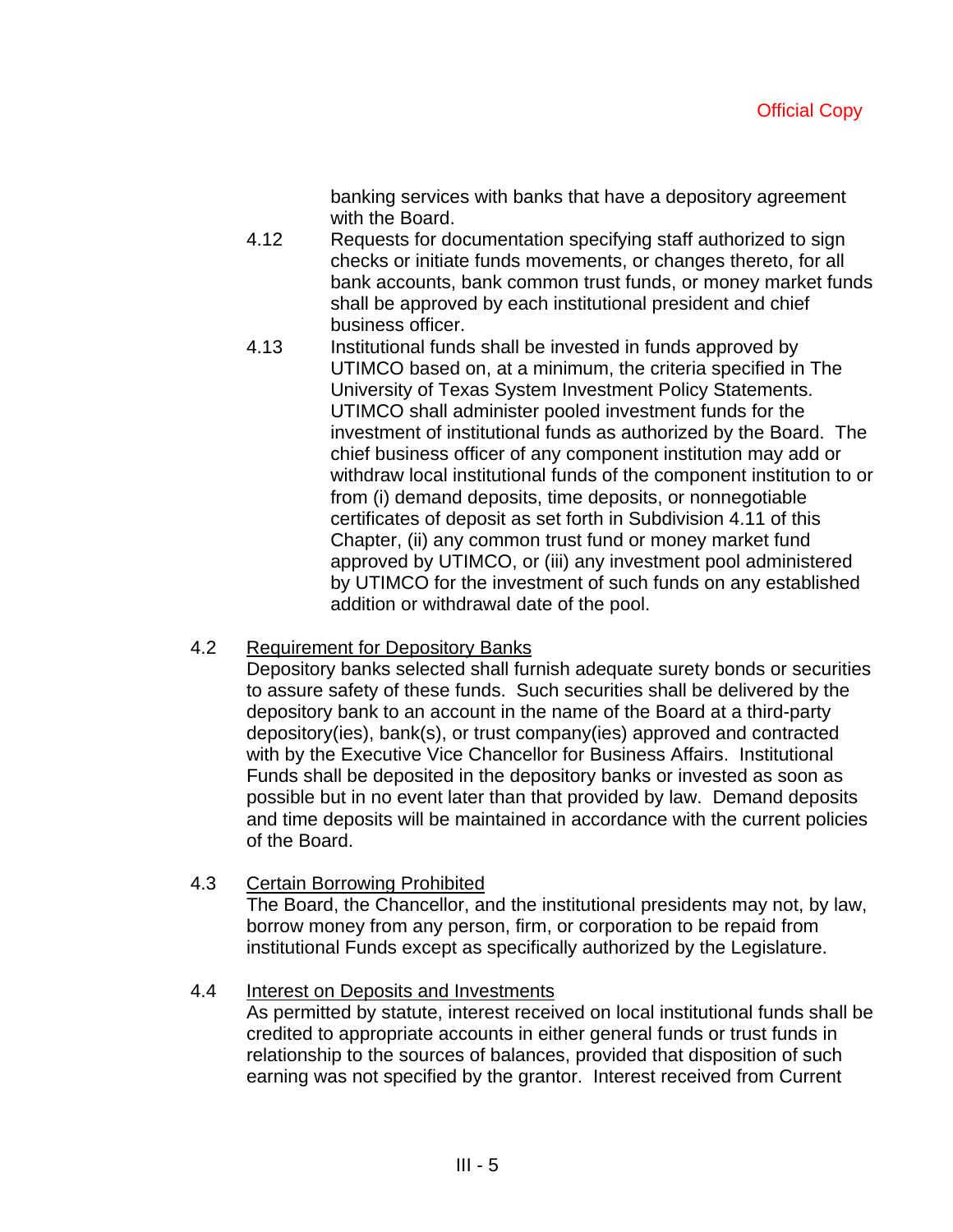Restricted Funds (Trust Funds) deposits and investments shall be subject to further appropriation or transfer by the Board for any lawful purpose.

4.5 Delegation of Approval of Certain Loans

Subject to Subdivisions 4.51 and 4.52 of this Chapter and the general provisions of Part One, Chapter I, Section 9 and, except as otherwise specified in these Rules and Regulations, the Board delegates to the Chancellor and to the Executive Vice Chancellor for Health Affairs the authority to act on behalf of the Board to approve loans of institutional funds, which are not otherwise restricted, to a certified nonprofit health corporation and to execute contracts, agreements, and other documents or instruments related to such loans. As used in this Subsection, the term "certified nonprofit health corporation" means a nonprofit health corporation that has been authorized by the Board of Regents and certified by the Board of Medical Examiners under Chapter 162.001 of the Texas Occupations Code [formerly Section 5.01(a) of the Medical Practice Act].

- 4.51 The delegate shall comply with guidelines issued by the Office of General Counsel.
- 4.52 The delegate shall consult with the institutional president prior to approving and executing any agreement or instrument relating to a loan.
- Sec. 5. Vouchers for Expenditures
	- 5.1 Use and Approval of Vouchers

Properly approved and fully supported vouchers are the authorization for cash disbursements. The Chairman of the Board or his or her delegate or the Chancellor or president of a component institution or his or her delegate must approve all vouchers. One of these delegates shall be the chief business officer who shall select the other delegates from his or her staff. Such approval is based upon satisfactory supporting documentation evidencing that goods or services were properly ordered, that the vendor has submitted invoice and certification, and that the goods or services have been received by the institution and are acceptable to the requisitioning department.

5.2 Internal Accounting Controls

Appropriate internal accounting controls shall be exercised over the vouchering and disbursement procedures.

5.21 To the extent that centralized receiving facilities are available, delivery of all purchased supplies, materials, and equipment should be received at a centralized location under the direction of the chief business officer.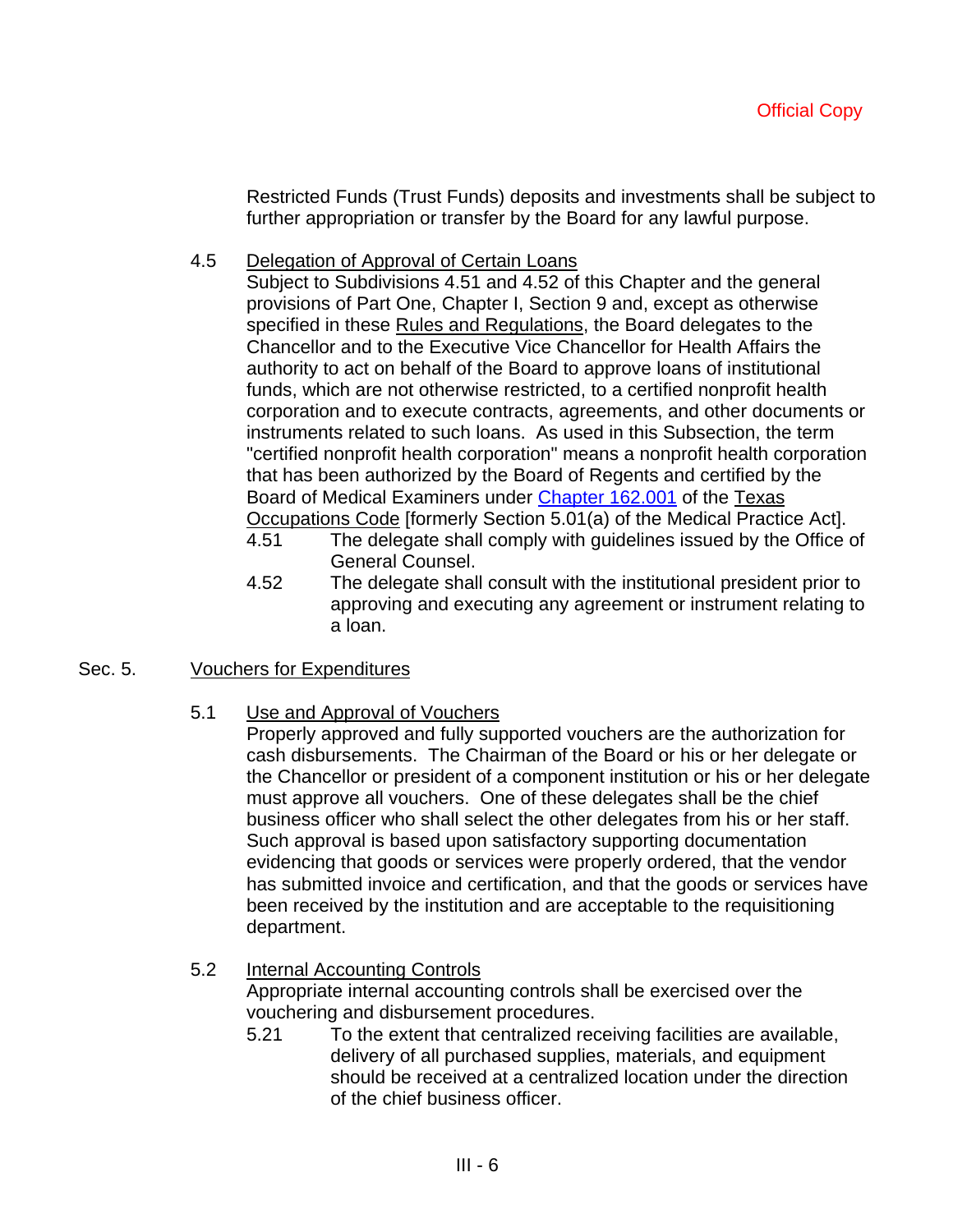- 5.22 Vouchers should be prepared centrally in the business offices of those component institutions having centralized receiving operations.
- 5.3 Coding of Vouchers

Vouchers are to be coded in the business offices within the approved expenditure codes, and if payable by warrant drawn by the State Treasurer, with the proper expenditure classifications furnished by the State Comptroller, as well as complying with other current requirements of the State Comptroller and Texas laws and regulations.

#### Sec. 6. Cash Discounts

The accounting procedures should be designed to assure realization of advantageous cash discounts allowed by vendors.

#### Sec. 7. Outstanding Checks

Outstanding checks shall be carried on the official accounting records for one year from the end of the month of issuance.

#### Sec. 8. Institutional Membership Dues

Educational and General Funds of the System may be used to pay membership fees only in educational, scientific, or other associations in which the System, or a component institution thereof, is an institutional member, with memberships approved by the presidents. Such other approvals as may be required by law shall also be secured.

#### Sec. 9. Payrolls

9.1 Types of Payrolls

There are three general types of payrolls, those for (1) regular monthly salaried employees; (2) weekly salaried employees; and (3) hourly salaried employees.

- 9.2 Preparation and Verification All payrolls shall be prepared or verified in the business office from regular budgets, appointment documents, authorizations, time cards, or other documentation, and approved by the chief business officer or a person designated by him or her.
- 9.3 Proportional Salary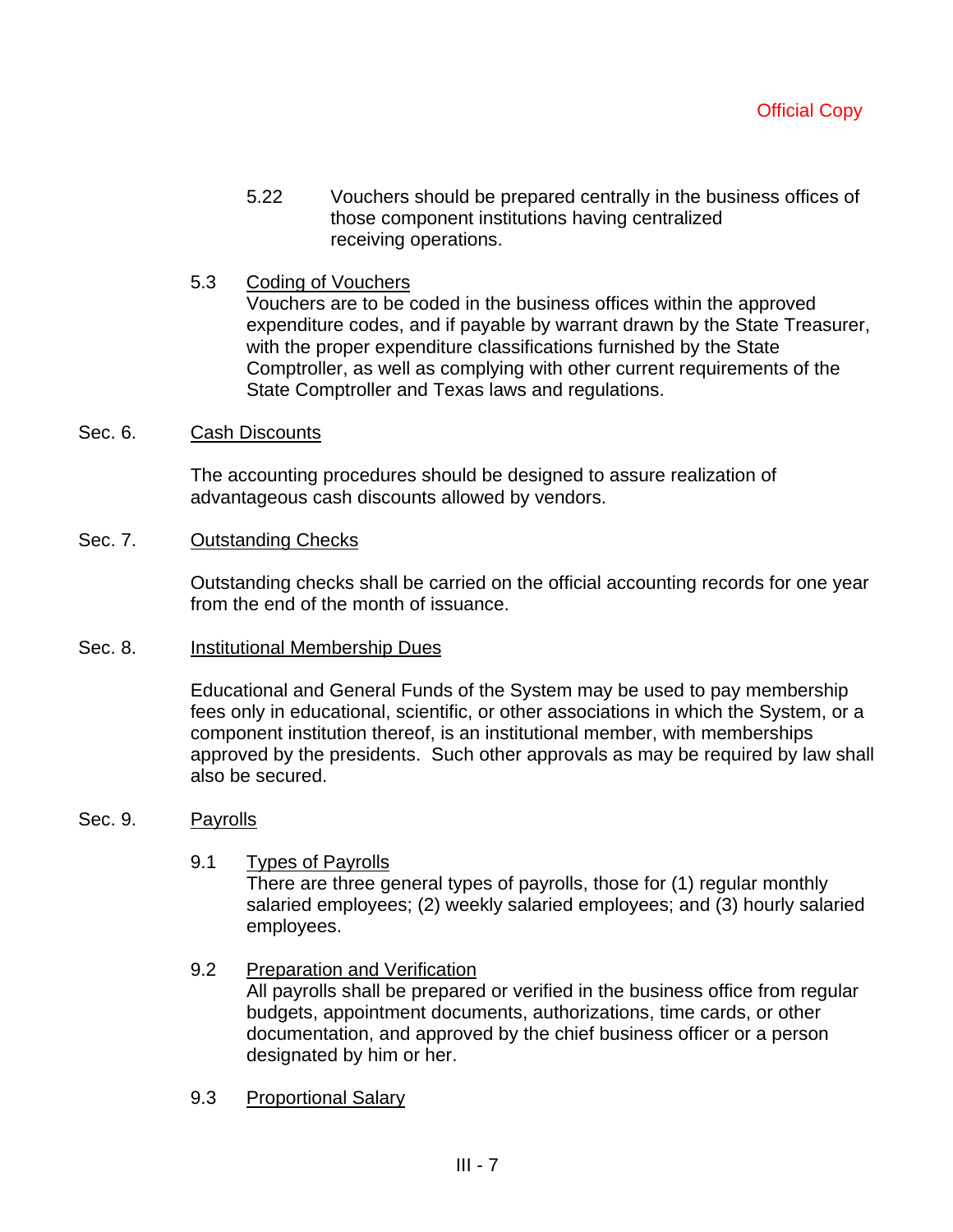If payment for regular salaried employees is for less than a month, the salary calculated shall be figured proportionately on the basis of the actual number of working hours in such month.

9.4 Deduction Required

Deductions for income tax, retirement, social security, and programs authorized by the Board, such as group insurance, are made where applicable on all payrolls.

9.5 Distribution Dates for Checks Dates for distribution of salary checks vary at the component institutions and will be announced by the respective business offices.

#### Sec. 10. Travel Authorization, Reimbursement, and Institutional Regulations

#### 10.1 Authorization for Travel

Authorization for travel from the city or town where the officer or employee is regularly stationed will be granted by the Board or as hereinafter delegated by the Board as follows:

- 10.11 Requests for authorization for foreign travel or other travel outside Texas shall be transmitted through proper administrative channels to the Chancellor or the president of the component institution, as applicable, or to the respective officer's designee for advance written approval. The Chancellor or the president of the component institution, as applicable, may implement requirements for approval of travel within Texas at his or her discretion.
- 10.12 Foreign travel means travel to, in, or from a destination that is neither in the United States, nor a possession of the United States, Mexico, or Canada.
- 10.2 Travel Expense Reimbursements
	- 10.21 Travel expenses shall be reimbursed only from funds appropriated or authorized for travel and pursuant to State law and regulations and approved institutional or System travel policies and procedures. The Chancellor, the Executive Vice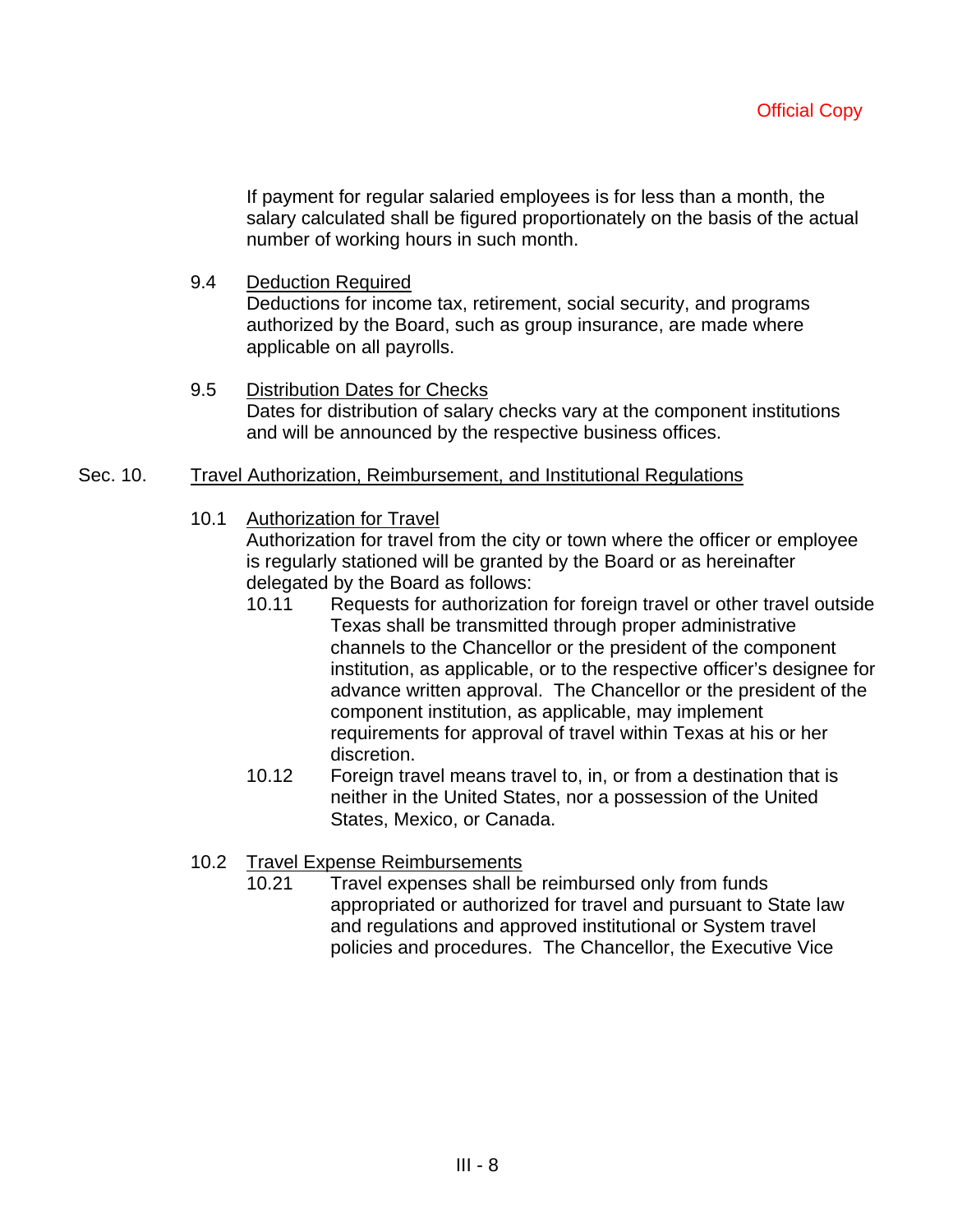Chancellors, the Vice Chancellors, and the presidents of the component institutions shall plan the travel of all employees under their authority to achieve maximum economy and efficiency and are responsible for ensuring that the expenses of transportation, meals, lodging, and incidental items are the lowest possible considering all relevant circumstances.

- 10.22 Allowances for meals and lodging (including per diem), transportation and related expenses shall be guided by the following as appropriate: provisions of the current Appropriations Act; the Travel Regulations Act (Texas Government Code Section 660.061 et seq.), as amended; business procedure memoranda issued by the Executive Vice Chancellor for Business Affairs; approved institutional or System travel regulations; terms of grants and contracts which provide reimbursement; and restrictions placed on expenditures from the institutional source reimbursing the travel.
- 10.3 Institutional and System Administration Travel Regulations Component institutions and System Administration shall issue travel regulations covering authorization for travel and reimbursement for approved travel to implement applicable provisions of State law and regulations and the provisions of this Section for the guidance of all personnel concerned. Following administrative approval by the appropriate Executive Vice Chancellor, each institutional policy will be included in the institutional Handbook of Operating Procedures.

#### Sec. 11. Insurance on Money and Securities; Fidelity Bonds

- 11.1 Insurance on Money and Securities
	- 11.11 The System carries a blanket System-wide crime insurance policy insuring against loss of money or securities, including loss caused by employee dishonesty, at any of the component institutions. The terms of the policy shall be negotiated by the U. T. System Administration Director of Business and Administrative Services. The purchase or renewal of the policy shall be approved by the Executive Vice Chancellor for Business Affairs if the premium is in excess of \$100,000.
	- 11.12 At the time any loss occurs at any institution, the U. T. System Administration Director of Business and Administrative Services shall be notified by the appropriate chief business officer. The U. T. System Administration Director of Business and Administrative Services shall approve all loss claims and settlements up to \$50,000. Any settlement over \$50,000 and up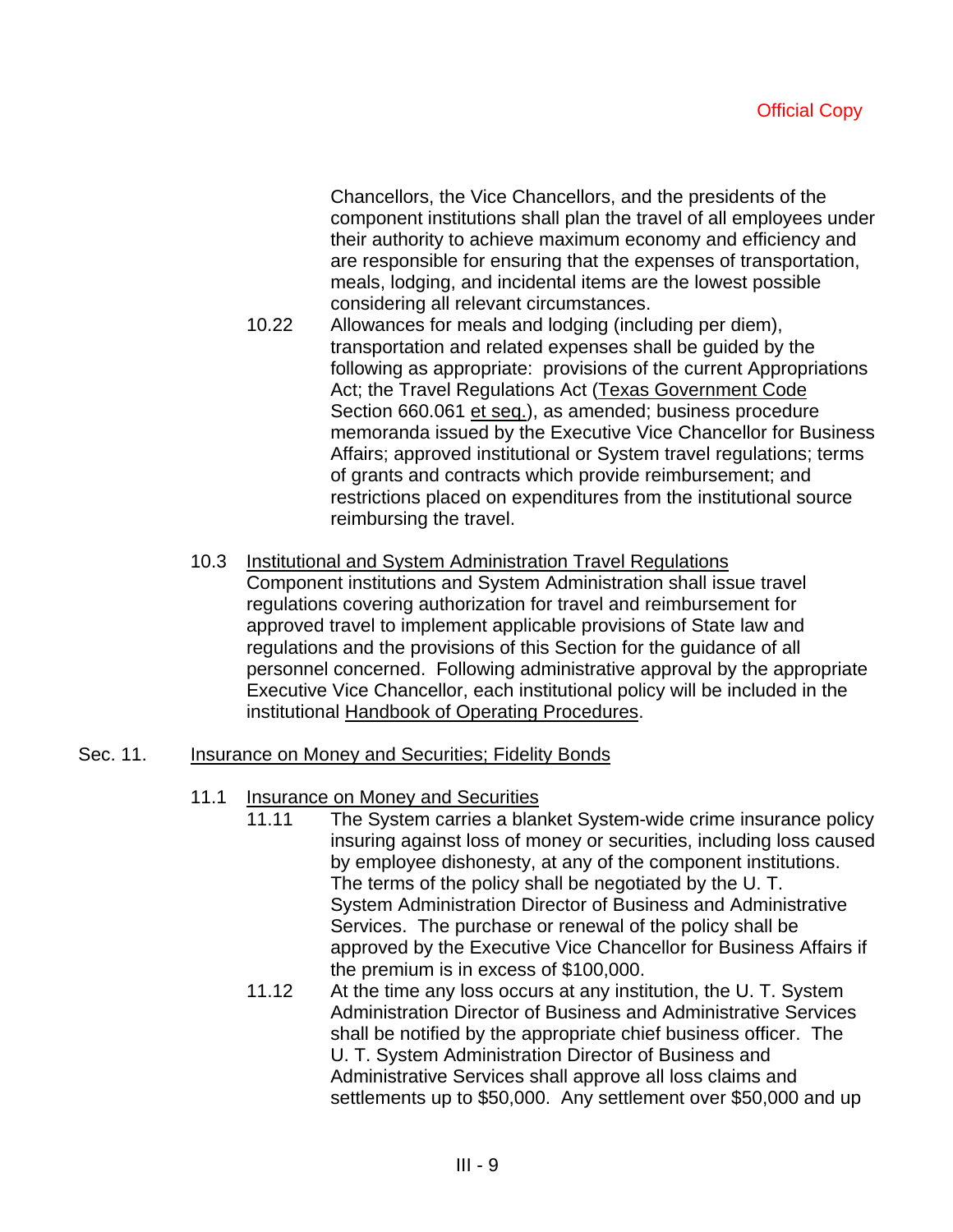to \$500,000 shall be approved by the Executive Vice Chancellor for Business Affairs. Notification of the settlement will be given to the Board at the discretion of the Executive Vice Chancellor for Business Affairs. Settlements over \$500,000 and up to \$1 million shall be approved by the Executive Vice Chancellor for Business Affairs and shall be reported to the Board for ratification. Settlements in excess of \$1 million must have the approval of the Board.

- 11.13 If a loss is so extensive that partial payments in excess of \$1 million are necessary, the Chancellor is delegated authority to execute all documents related to the partial payment or adjustment. The Board will be notified by the Chancellor of all partial payments received in excess of \$500,000. Final settlement of claims in excess of \$1 million will require approval by the Board.
- 11.2 Fidelity Bonds
	- 11.21 If the System discontinues its employee dishonesty insurance coverage, the System may purchase, in accordance with all applicable State laws, a blanket position (fidelity) bond covering employees of all component institutions.
	- 11.22 The premium for the bond shall be prorated to the component institutions on the basis of the number of employees covered for which a premium charge is made and the excess coverage thereon.
	- 11.23 At the time a loss occurs at any institution, the U. T. System Administration Director of Business and Administrative Services shall be notified by the appropriate chief business officer. The U. T. System Administration Director of Business and Administrative Services shall approve all loss claims and settlements up to \$50,000. Any settlement over \$50,000 and up to \$500,000 shall be approved by the Executive Vice Chancellor for Business Affairs. Notification of the settlement will be given to the Board at the discretion of the Executive Vice Chancellor for Business Affairs. Settlements over \$500,000 and up to \$1 million shall be approved by the Executive Vice Chancellor for Business Affairs and shall be reported to the Board for ratification. Settlements in excess of \$1 million must have the approval of the Board.
	- 11.24 If a loss is so extensive that partial payments in excess of \$1 million are necessary, the Chancellor is delegated authority to execute all documents related to the partial payment or adjustment. The Board will be notified by the Chancellor of all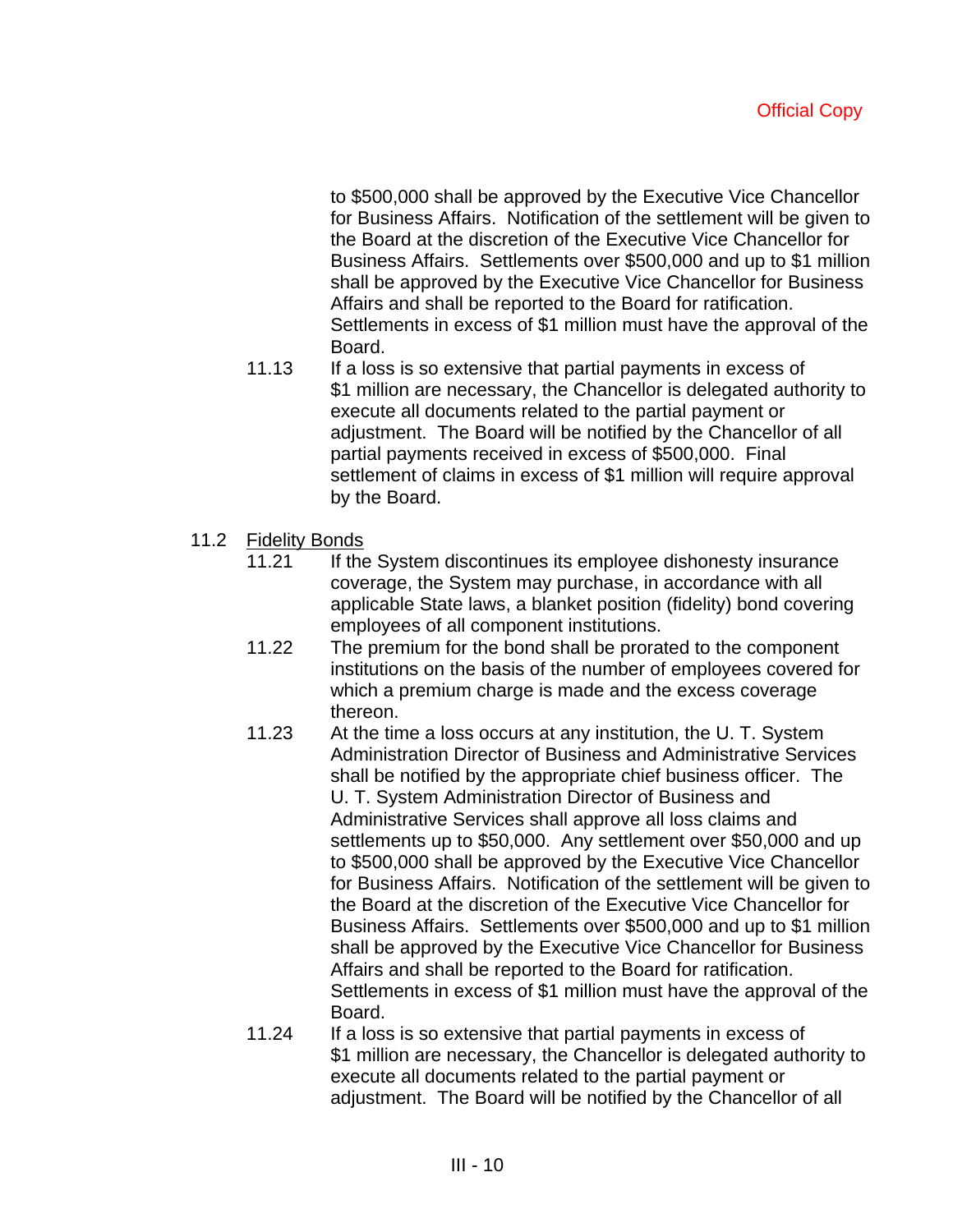partial payments received in excess of \$500,000. Final settlement of claims in excess of \$1 million will require approval of the Board.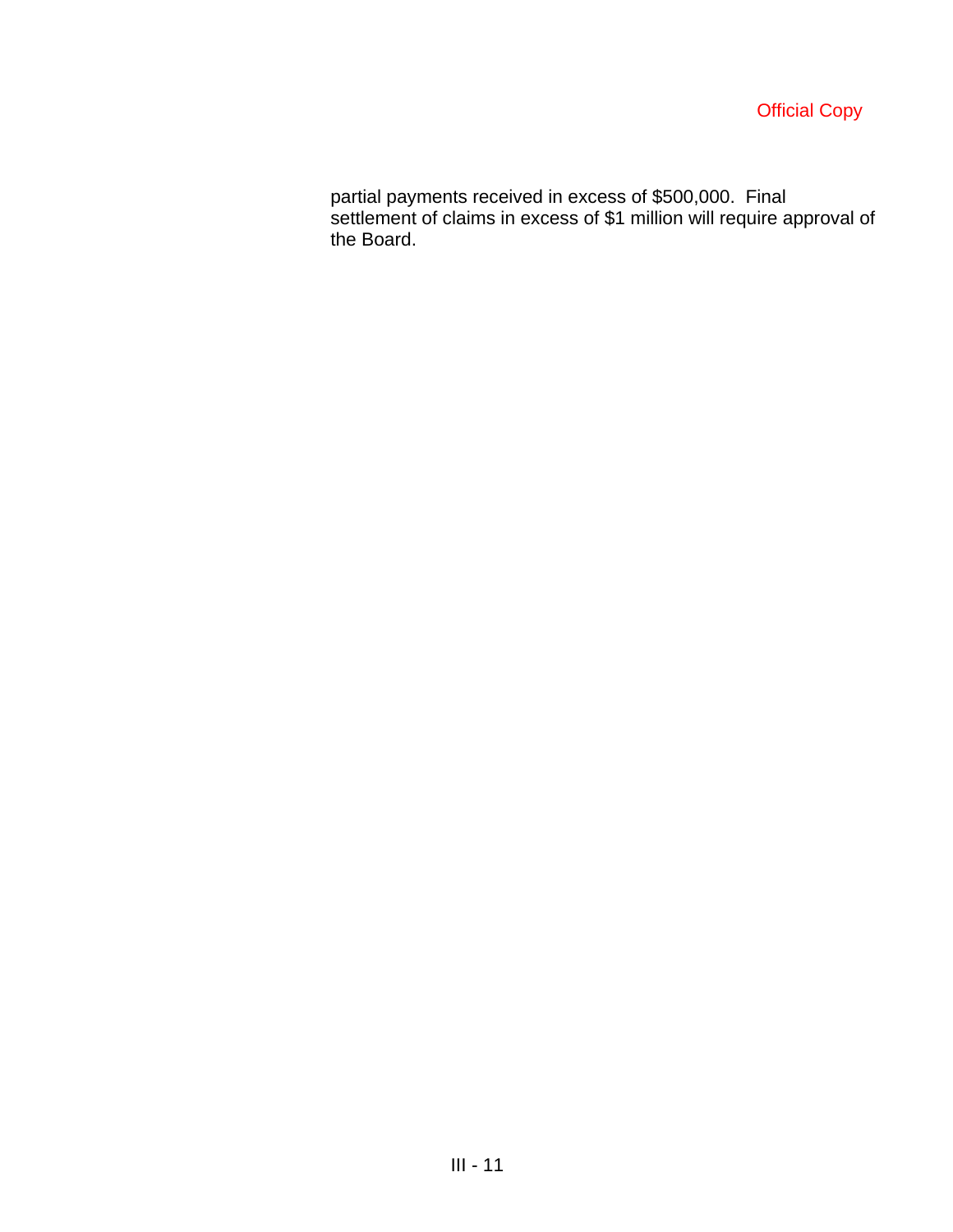# **PART TWO, CHAPTER IV**

# **PURCHASING**

## Sec. 1. Purchasing Ethics

1.1 Objectives and Policies

First consideration shall be given to the objectives and policies of the System and its component institutions.

- 1.2 Ultimate Value Every effort shall be made to obtain the best value for each dollar of expenditure.
- 1.3 Honesty Demanded

Honesty in sales representation shall be demanded, whether offered through the medium of oral or written statement, an advertisement, or a sample of the product.

# 1.4 No Personal Gifts or Gratuities

Procurement officers, their staffs, and others authorized by or under these regulations to make purchases shall not accept personal gifts or gratuities that might in any way result in an obligation to individuals or firms seeking business.

### 1.5 Competition Required Unless Otherwise Authorized

All purchases, regardless of the source of funds, shall be made using the method that provides the best value to the component institution or the System and in accordance with (a) the requirements of Texas Education Code Sections 51.9335, 73.115, or 74.008, as applicable, unless otherwise authorized by law, System policy, or approved component institution policy, and (b) the component's institutional Handbook of Operating Procedures.

- 1.6 No Special Consideration No bidder or proposer shall receive special consideration.
- 1.7 Violations to be Reported Any violations of these purchasing ethics shall be reported promptly by the chief business officer to the Executive Vice Chancellor for Business Affairs.
- Sec. 2. Contacts with State Agencies and Vendors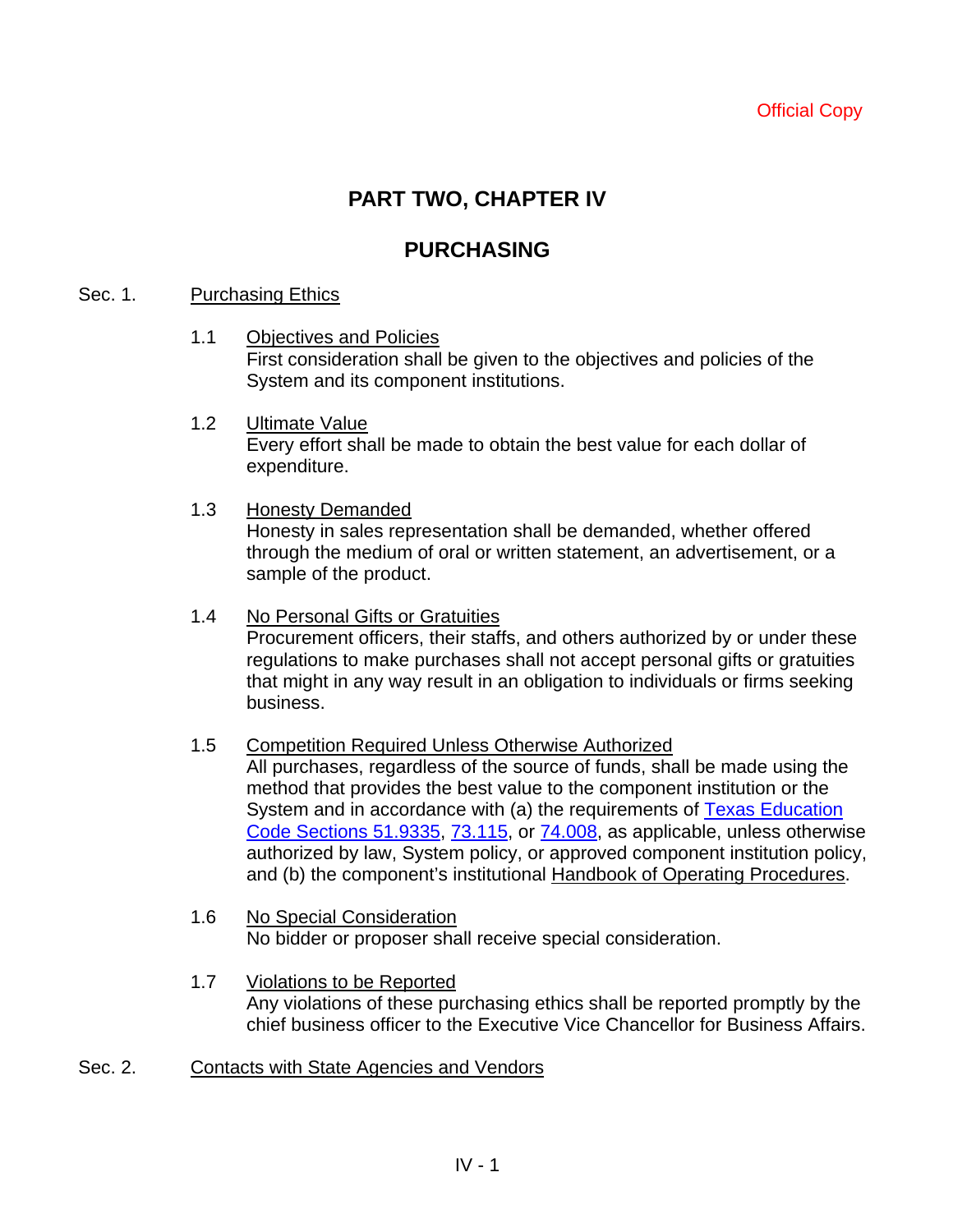All contacts, whether oral or written, with State agencies and with vendors regarding procurement activities are handled through the Office of General Counsel or the primary procurement officers and the divisions, departments, or offices to whom the purchasing function has been specifically delegated, unless advance written authorization is obtained from the primary procurement officer or the chief business officer for other persons to do so.

#### Sec. 3. Purchasing Procedures

#### 3.1 Procedures

The primary procurement officer of each component institution shall promulgate procedures to facilitate and expedite the purchasing function. Such procedures shall be developed in accordance with sound business practices and applicable State law. Purchasing procedures shall be implemented only after appropriate review and approval for inclusion in the institutional Handbook of Operating Procedures, including review and approval of the chief business officer.

#### 3.2 Use of Closed Specifications

Closed specifications shall not be used except in unusual instances clearly justified as being essential to efficient operating performance. Reports of all such exceptions shall be maintained by the chief business officer.

#### Sec. 4. Purchase from or Sale to an Officer or Employee

Purchase from, or sale to, any officer or employee of the System or a component institution of any supplies, materials, services, equipment, or property must have the prior approval of the component president and the appropriate Executive Vice Chancellor or the Chancellor. Any such purchases shall be made only if the cost is less than from any other known source. This Section does not apply to sales or purchases made at public auction or sales approved by the institutional president valued at \$5,000 or less.

#### Sec. 5. Purchaser Training and Certification

- 5.1 Requirements of Purchaser Training and Certification Plan Each component institution and System Administration shall establish a purchaser training and certification plan that:
	- 5.11 Requires all personnel who procure goods or services on behalf of the component institution or System Administration to obtain appropriate training,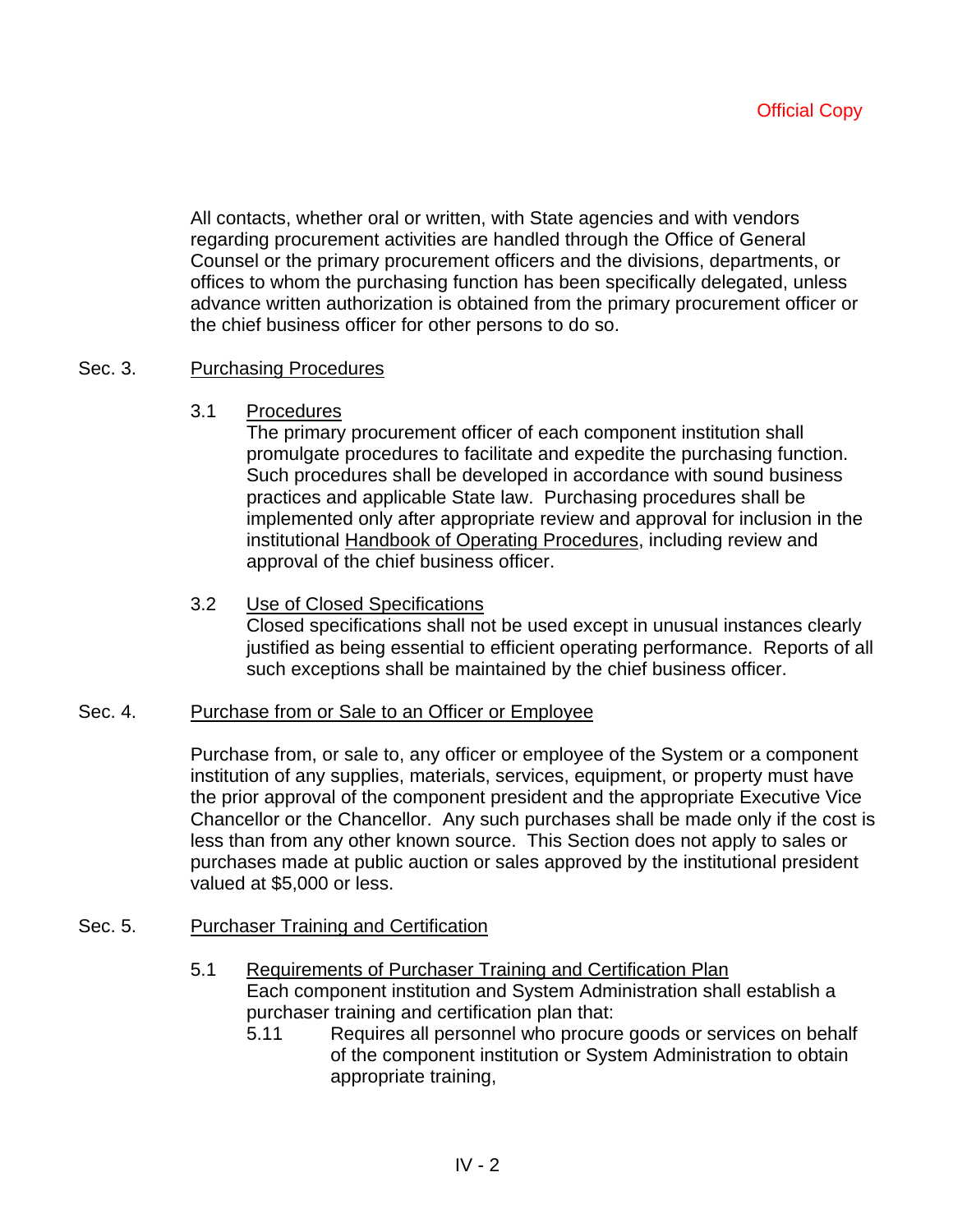- 5.12 Requires all personnel who procure goods and services through competitive methods to attain nationally recognized and/or State of Texas buyer certification, and
- 5.13 Conforms to the guidelines established by the Executive Vice Chancellor for Business Affairs.
- 5.2 Drafting and Implementation of Training and Certification Plan The primary procurement officer of each component institution and of System Administration shall draft a proposed training and certification plan for his or her respective institution and shall implement the plan after review and written approval of the plan by the respective chief business officer.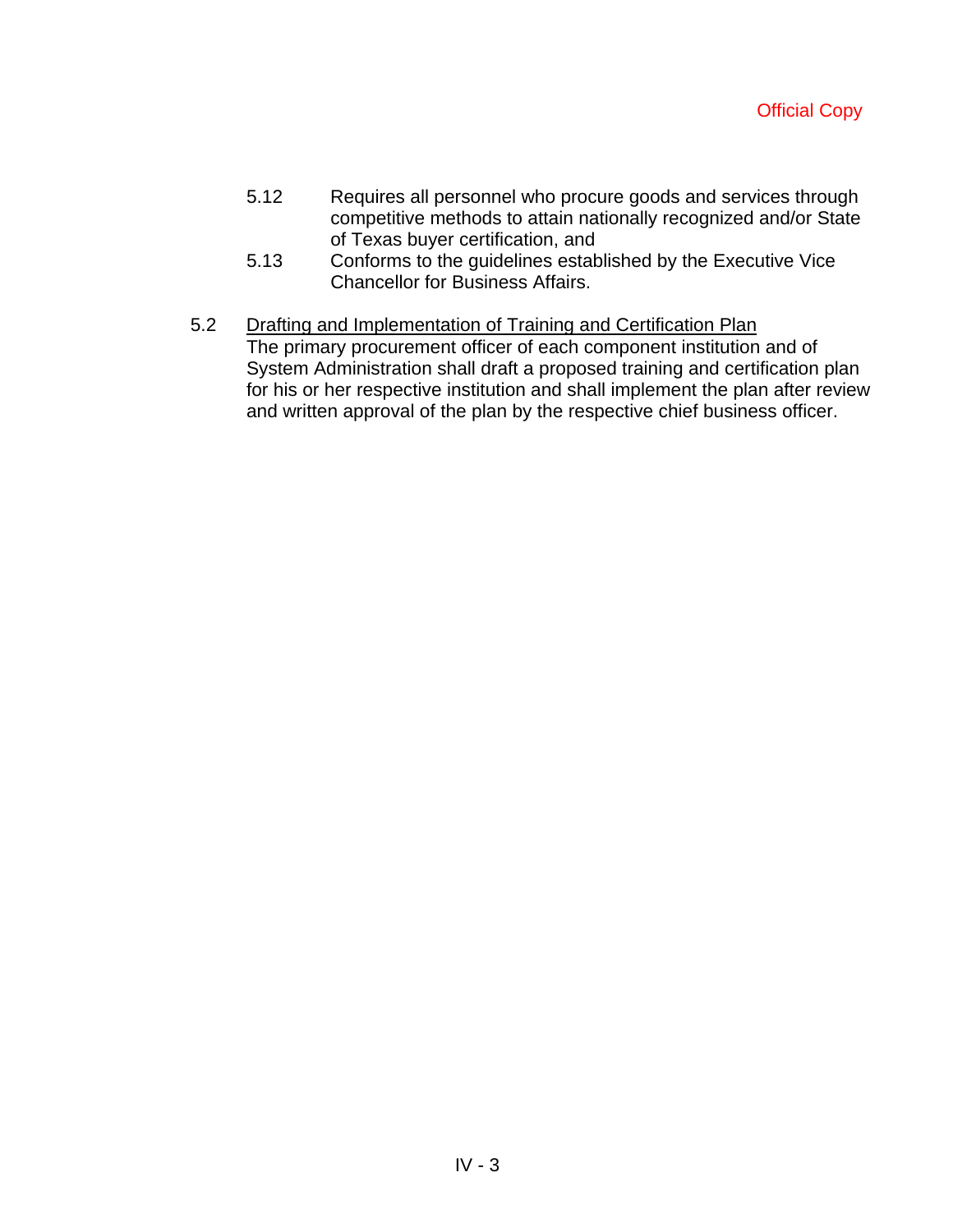# **PART TWO, CHAPTER V**

# **PERSONNEL**

#### Sec. 1. Classified Personnel Programs

The policy of the Board on the development and coordination of the classified personnel programs is as follows:

- 1.1 Director of the Office of Human Resources The Director of the Office of Human Resources serves as an administrative officer advising the Executive Vice Chancellor for Business Affairs.
- 1.2 Development and Coordination of the System-Wide Classified Personnel Program
	- 1.21 The Classification Plan.
		- 1.211 Coverage The Classified Plan of the System shall include all positions which do not entail significant instructional responsibilities or responsibilities for the administration of instructional or research organizations. The president (or his or her delegate) of each component institution shall determine the inclusiveness of the Classification Plan within this general definition. 1.212 Type of Plan

Uniform use shall be made of the job grading procedure method of job evaluation. Job descriptions shall be prepared according to the Procedure for Writing Job Specifications provided by the Office of Human Resources.

## 1.213 Job Titles

Standardized job titles shall be used for similar job classes common to two or more of the component institutions in order that a particular job title shall describe similar work to the extent possible. Classes unique to a component institution shall have suitable descriptive titles.

- 1.214 Job Code A uniform job code shall be used to designate job classes.
- 1.215 Job Descriptions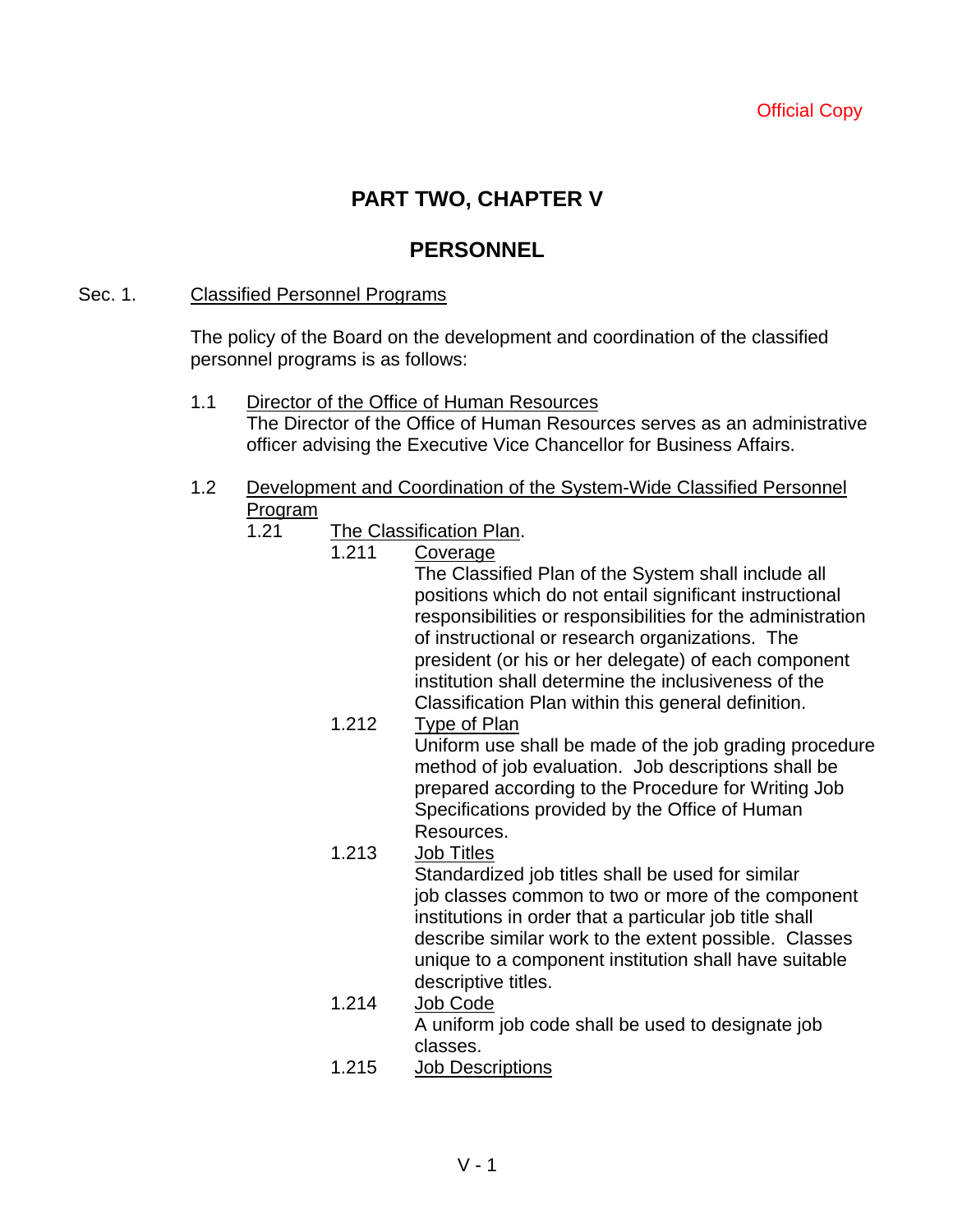Standardized job descriptions shall be used for similar job titles common to two or more component institutions when practicable.

#### 1.22 The Pay Plan (*last amended 11/13/02)*

- 1.221 All classified positions will have a minimum and maximum defined for each salary range. The salary ranges shall be determined by annual market studies and the local economy. Merit increases will be awarded within the established salary ranges according to budget instructions and institutional policy approved for inclusion in the institutional Handbook of Operating Procedures.
- 1.222 A System-wide Personnel Pay Plan setting forth the salary ranges for each job classification shall be utilized encompassing the salary ranges reflected in the component institution unit pay plans.
- 1.223 Salary ranges for each job classification shall be dependent upon the competitive labor market environment for each institution.
- 1.224 The System-wide Personnel Pay Plan shall be approved annually by the Chancellor. Subsequent changes to a component institution pay plan in a given fiscal year shall be processed as follows:
	- (a) The System Office of Human Resources shall process requested amendments to a component institution pay plan based on the impact of the change upon the System-wide Personnel Pay Plan.
	- (b) The System Office of Human Resources is authorized to approve the following proposed changes to a component institution pay plan:
		- (1) The adjustment of a salary range within the established System-wide salary range, if the change will not change the System-wide Personnel Pay Plan.
		- (2) Deletion of a title.
		- (3) Change of a title.
		- (4) Change of a code number.
		- (5) Addition of a title that is in the Systemwide Personnel Pay Plan if the salary range requested is within the established System-wide salary range.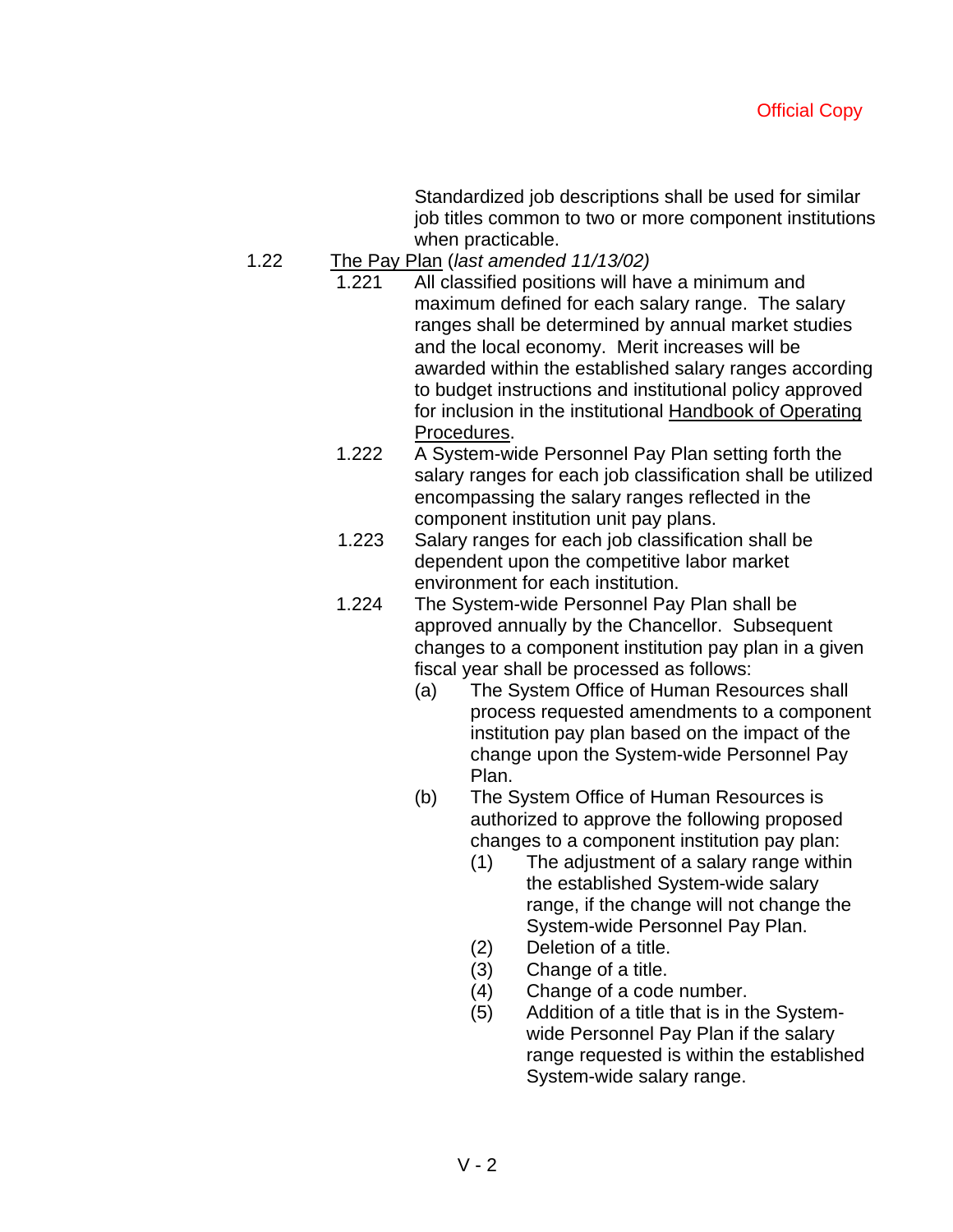- (c) The following proposed changes to a component institution pay plan require the approval of the System Office of Human Resources and the Chancellor or his or her delegate:
	- (1) The addition of a new title that is not included in the System-wide Personnel Pay Plan.
	- (2) The addition of a title that is included in the System-wide Personnel Pay Plan at a salary range not within the established System-wide Personnel Pay Plan range for the title.
	- (3) The adjustment of a salary range that would change the established Systemwide range by setting a new System-wide minimum or maximum salary.
- (d) The System Office of Human Resources shall notify a component institution of the approval or disapproval of a requested pay plan change as soon as practicable. No requested change may be implemented until authorized in writing.
- 1.23 Uniform Systems

Subject to System-wide rules, each of the component institutions shall provide a classified personnel system covering all positions not entailing significant instructional responsibilities or responsibilities for administration of instructional or research activities. These systems shall be as nearly uniform as possible, and shall include a schedule of class titles, job specifications for each class, a schedule of pay ranges, and policies and rules relating to personnel administration.

1.24 Salary Ranges and Steps All appointments of classified personnel shall be made within appropriate salary ranges and on salary steps as defined by the classified personnel program approved by the Board for the particular component institution.

1.25 Institutional Human Resources/Personnel Officer The chief business officer of each institution shall designate an institutional human resources/personnel officer to be responsible for the development and operation of the Classified Personnel Program. Functional direction and help on technical personnel matters shall be provided each institutional human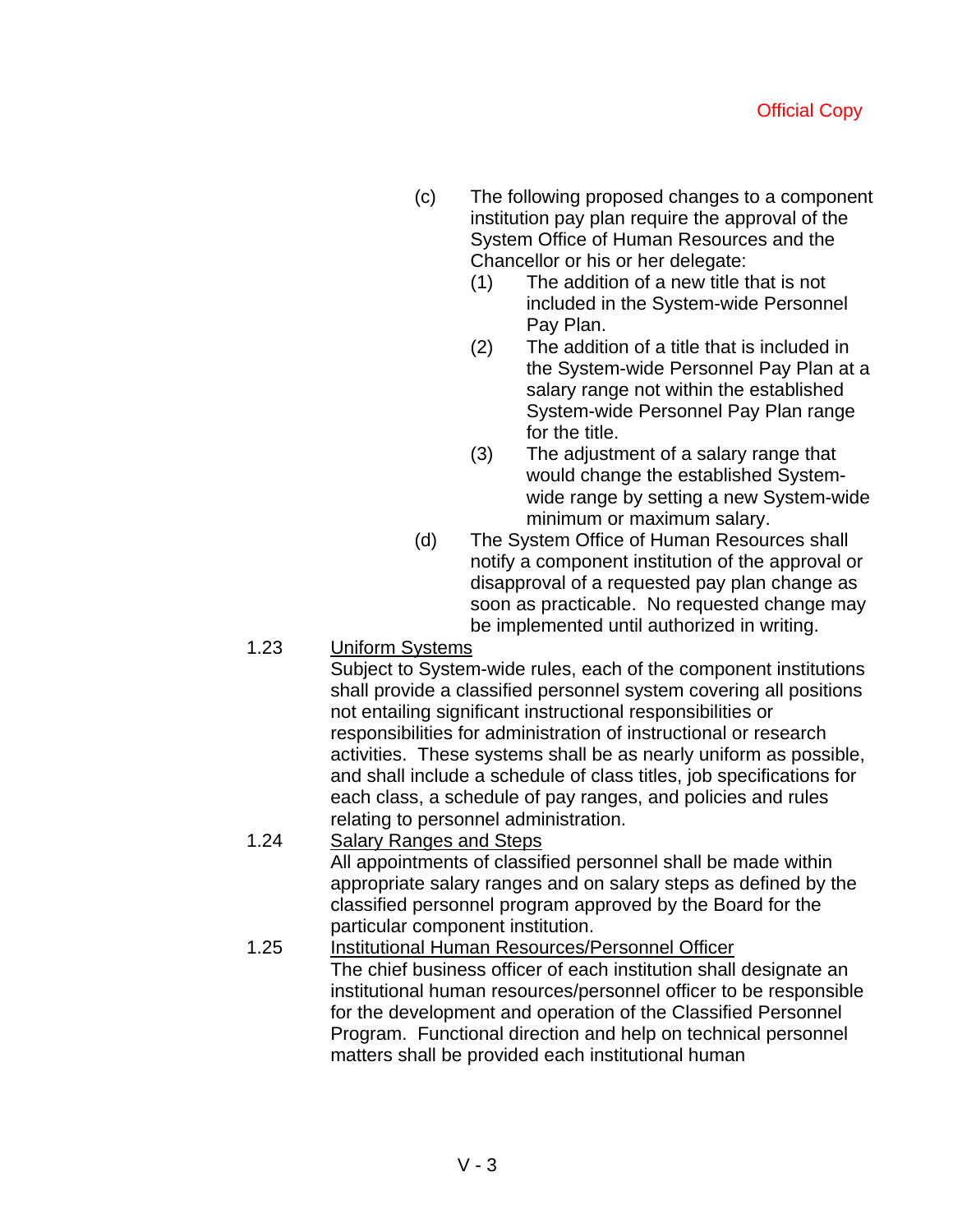resources/personnel officer by the Director of the Office of Human Resources.

### Sec. 2. General Personnel

- 2.1 Overtime
	- 2.11 The schedule of activities shall be so organized that nonexempt employees are not required to work in excess of 40 hours within an established workweek except when required by operating necessities. Any overtime services must be justified in writing and have the advance approval of the president, the chief business officer or designee.
	- 2.12 With the exception of professional medical personnel and bona fide executive, administrative, and professional positions, all employees required or permitted to work in excess of 40 hours per week shall be compensated for such overtime either:
		- 2.121 By receiving compensatory time off at the rate of one and one-half hours off for each hour of overtime, subject to the accrual limitation of 480 hours in the case of personnel engaged in public safety or emergency response activities, or 240 hours for other categories of employees. Such compensatory time off shall be granted at a mutually convenient date anytime during the 12-month period following the end of the workweek in which such compensatory time is accrued, or during a shorter time period as specified by the component institution; or
		- 2.122 In cases where granting compensatory time is impracticable, by receiving pay equivalent to one and one-half times the regular rate of pay.
	- 2.13 Compensatory time for those employees excepted from this provision shall be determined by the president of the institution involved.
	- 2.14 Institutions paying overtime shall maintain a monthly record of overtime paid indicating the number of employees so compensated and the total amount paid.

### Sec. 3. Employee Training, Education, and Development

3.1 State Law

The State Employees Training Act, Texas Government Code Section 656.041 et seq., recognizes that programs for the training and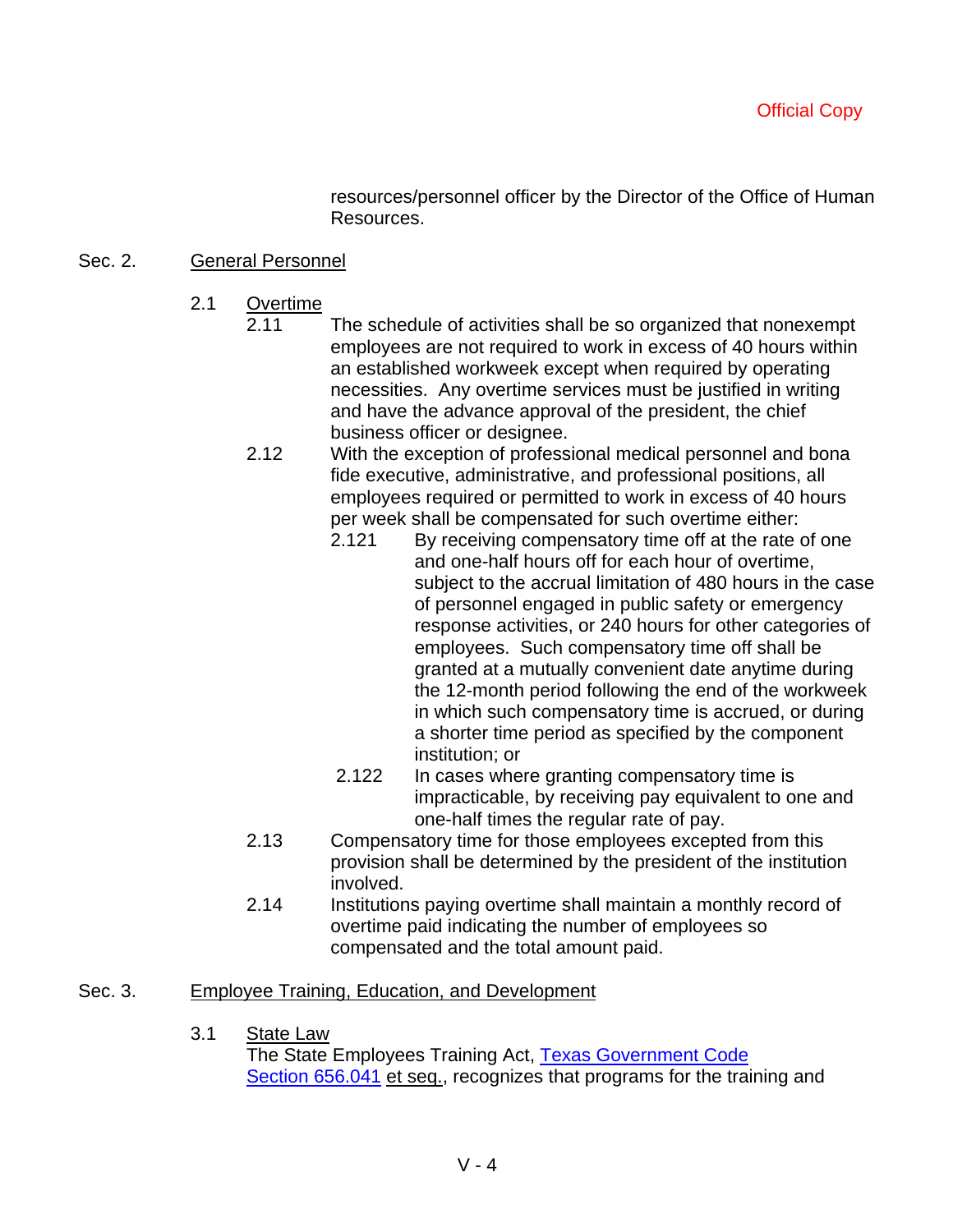education of State administrators and employees materially aid effective State administration and requires each State agency to adopt rules governing such programs, subject to written approval of the Governor of the State of Texas. The Director of the Office of Human Resources, by delegation from the Executive Vice Chancellor for Business Affairs, is responsible for promulgating the necessary policies and procedures for implementation of the State Employees Training Act, consistent with the guidelines approved by the Governor.

3.2 Training Programs

The Board of Regents requires the establishment of policies that promote training programs of benefit to employees. Policies implemented must be consistent with provisions of the State Employees Training Act, as follows:

- 3.21 The U. T. System Administration and component institutions will not extend funds under these provisions without the interest of the U. T. System Administration and component institutions being given first consideration.
- 3.22 If an employee does not perform the regular duties of the job for three or more months, a written agreement complying with the provisions of institutional policy will be executed between the employee and the U. T. System Administration or the component institution as required by State law.
- 3.23 Should an employee fail to honor the provisions of the agreement, the U. T. System Administration or the component institution will be reimbursed for all costs associated with the training period, including any amounts of the employee's salary not accounted for as paid vacation or compensatory leave.
- 3.24 The U. T. System Administration and component institutions will report annually to the Legislative Budget Board detailing the amount of money expended in the preceding fiscal year for training subject to the Act.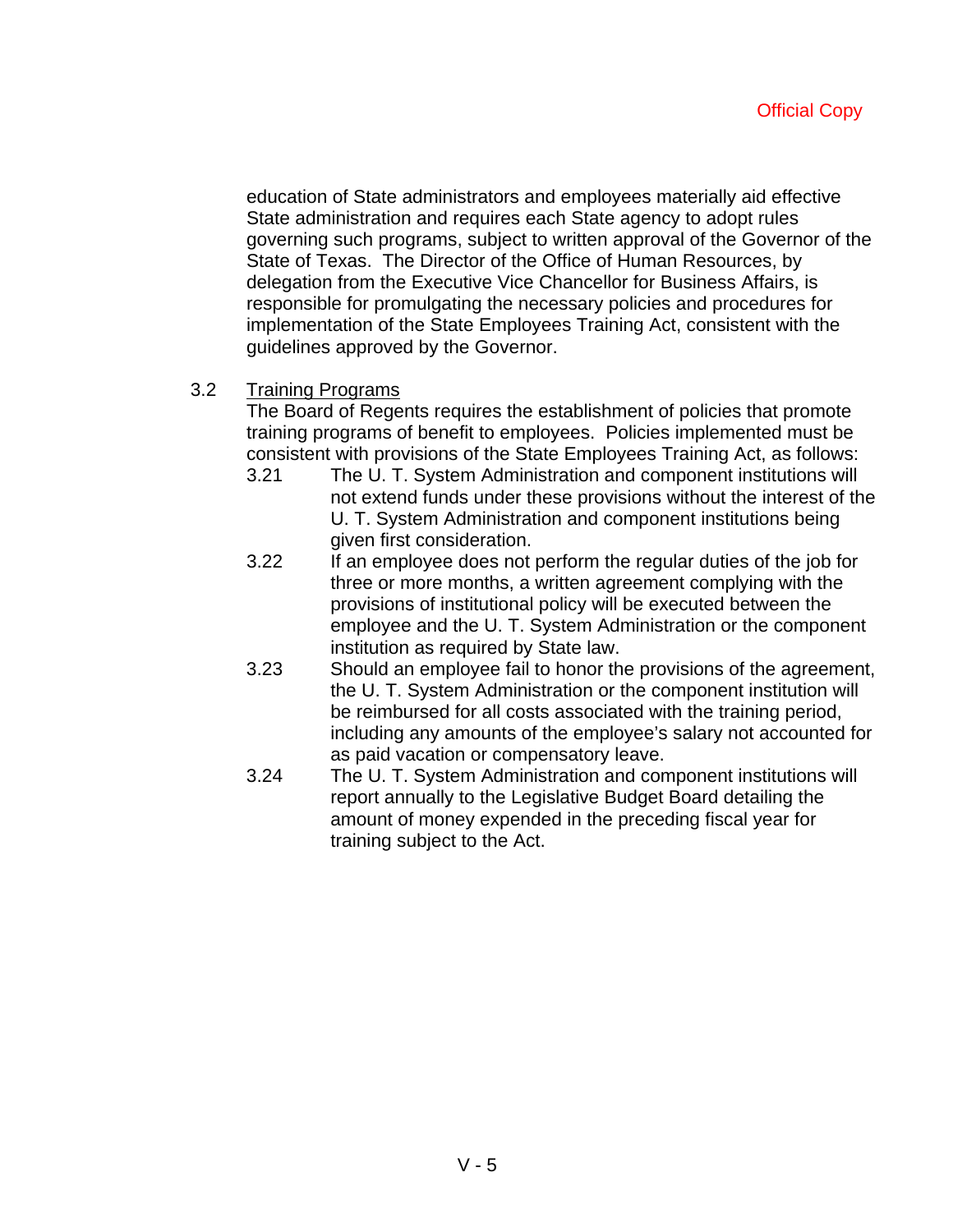# **PART TWO, CHAPTER VI**

# **BENEFIT PROGRAMS FOR EMPLOYEES**

(Staff benefits may be subject to change by State and federal laws. Application in specific instances should be verified.)

### Sec. 1. Teacher Retirement System

Pursuant to Texas Government Code Section 821.001 et seq., a person, unless eligible to participate and participating in the Optional Retirement Program (Section 2 of this Chapter), employed by the System at least one-half time for a cumulative period of four and one-half months within one fiscal year must participate in the Teacher Retirement System of Texas.

### Sec. 2. Optional Retirement Program

2.1 Eligibility Standards Eligibility standards for participation in the Optional Retirement Program (O.R.P.) shall be established pursuant to Texas Government Code Section 830.001 et seq. and eligibility rules adopted by the Texas Higher Education Coordinating Board.

## 2.2 Authorized Vendors

In consultation with the Office of the Executive Vice Chancellor for Business Affairs and in accordance with federal and State laws and regulations, the Director of Human Resources is authorized to issue on a periodic basis a Request for Proposals which contains the criteria a life insurance or mutual fund vendor must meet and continue to meet for selection and retention as an authorized vendor under the Optional Retirement Program. The Board of Regents shall select those companies accepted as vendors, based upon recommendation from the Director of Human Resources with the concurrence of the Executive Vice Chancellor for Business Affairs. Within a reasonable time period following selection by the Board of Regents, each vendor must execute a contract for products and services. The contract must be acceptable to The University of Texas System and must include the selection criteria contained in the Request for Proposals.

2.3 Changes of O.R.P. Vendors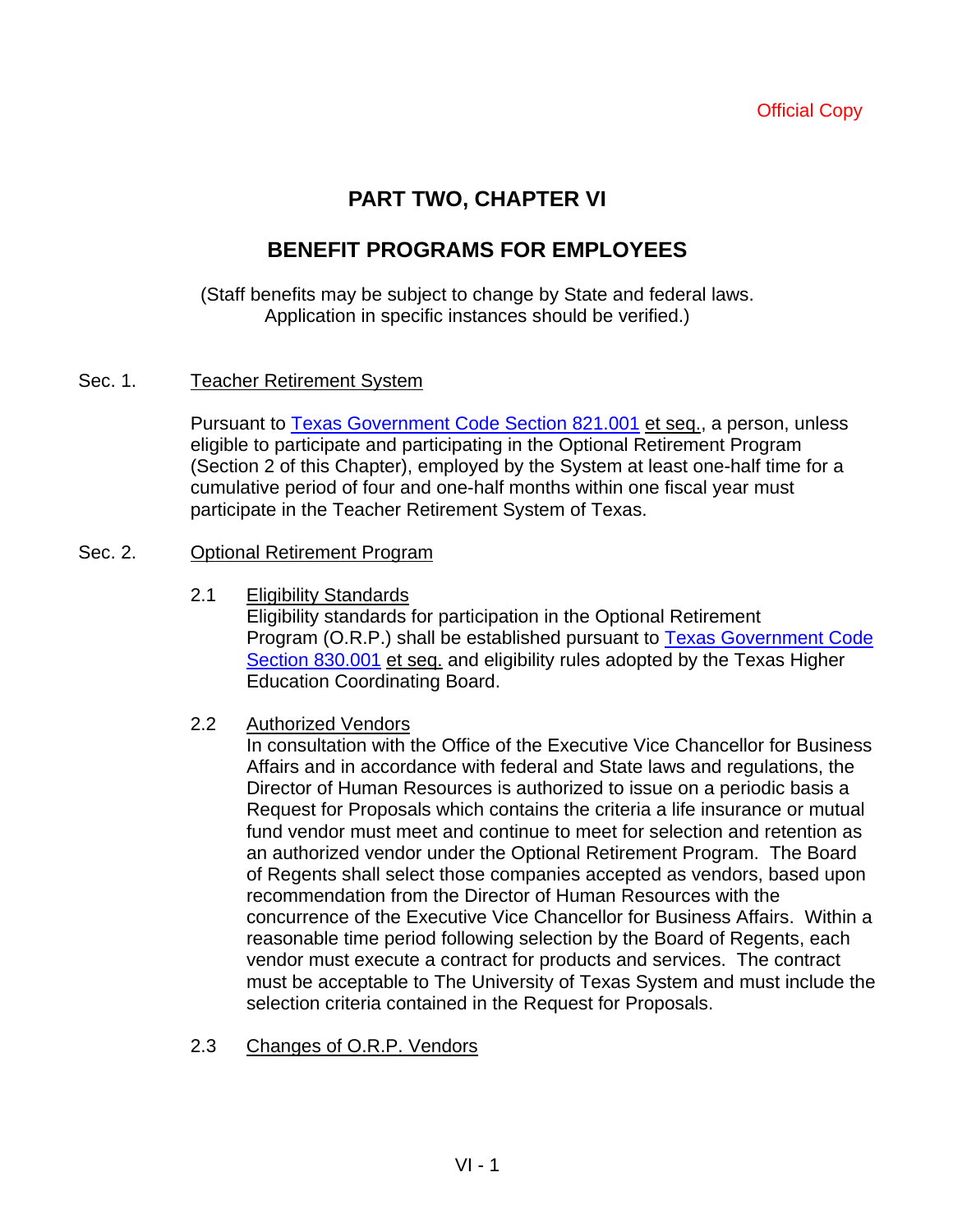Each O.R.P. participant shall be permitted up to four changes of O.R.P. vendors per year, provided each change is to a company on the currently authorized vendor list. All O.R.P. vendor changes shall be in accordance with institutional policy governing such changes.

2.4 Transfers of O.R.P. Accounts Transfers of O.R.P. accounts may be made only to one of the currently authorized O.R.P. vendors. The change may be made only on the first day of a month.

### Sec. 3. University of Texas Governmental Retirement Arrangement

- 3.1 Governmental Excess Benefits Plan The Board of Regents of The University of Texas System has established a "governmental excess benefits plan" for the Optional Retirement Program, authorized under Internal Revenue Code Section 415(m) and Texas Government Code Section 830.004 and designated as The University of Texas Governmental Retirement Arrangement (UTGRA).
- 3.2 Eligibility for Participation Eligibility for participation shall be based on an employee's date of initial participation in the Optional Retirement Program and the employee's level of earnings.
- 3.3 Plan Documents Participation in the program and all subsequent distributions shall be in accordance with the plan documents.
- 3.4 Funds Are Property of the Board of Regents Until Authorized Distribution All funds participating in UTGRA including the monthly State contribution, amounts reduced from each participant's salary, and any subsequent investment earnings are the property of the Board of Regents until such time as an authorized distribution is executed in accordance with the plan document.
- 3.5 External Organization as Trustee The University of Texas M. D. Anderson Cancer Center Physicians Referral Service Retirement Board (PRS Retirement Board) shall serve as trustee and record keeper for UTGRA.
- Sec. 4. Tax Sheltered Annuities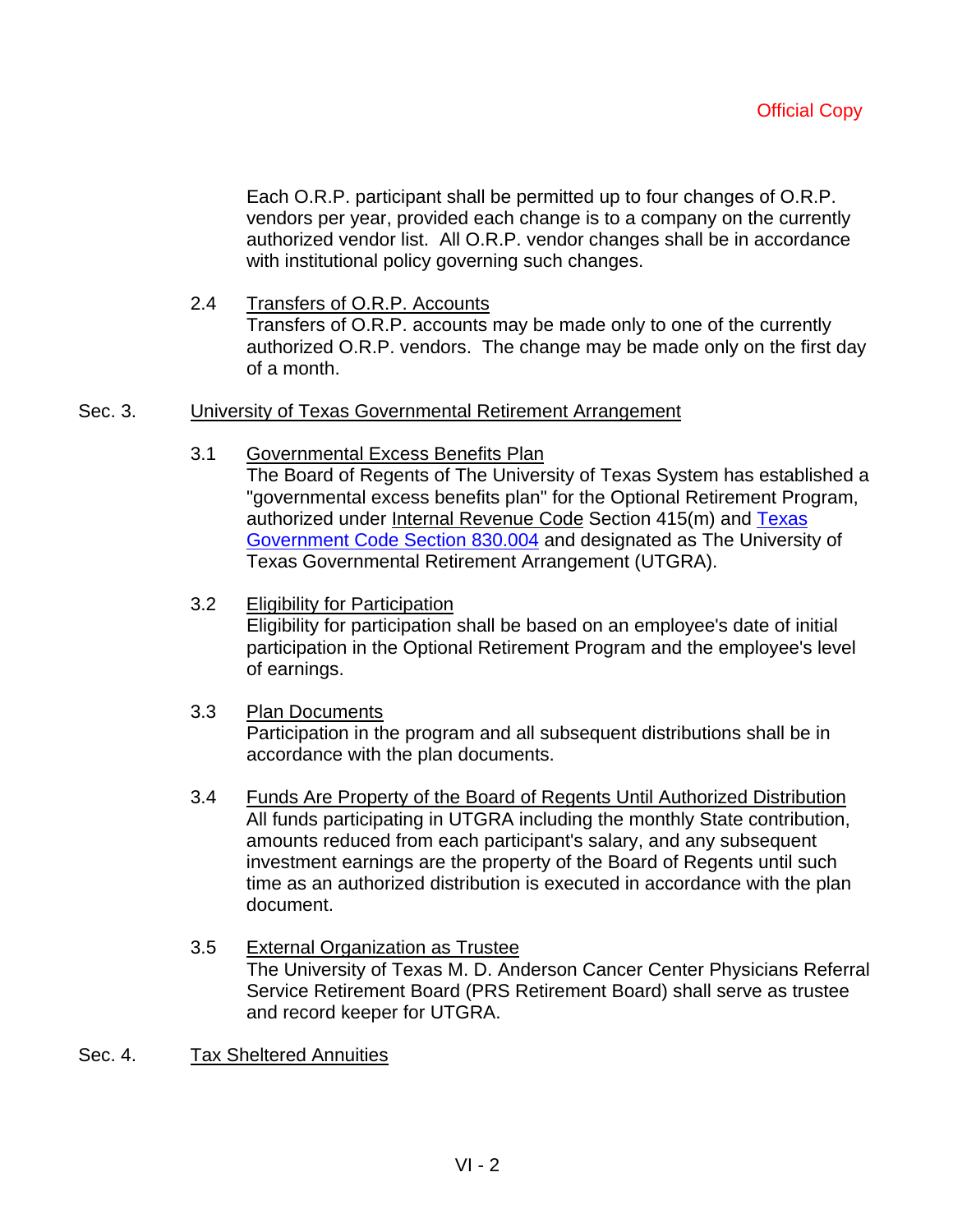# 4.1 Authorized Companies

Pursuant to Article 6228a-5, Texas Revised Civil Statutes Annotated, an employee may purchase Tax Sheltered Annuities (T.S.A.) from a company authorized to engage in business in the State of Texas, provided the products are authorized for Internal Revenue Code Section 403(b) participation.

### 4.2 Listing of Companies

The University of Texas System Office of Human Resources, in consultation with the Office of the Executive Vice Chancellor for Business Affairs, shall maintain a listing of companies authorized to offer annuities or other investments under the Tax Sheltered Annuity Program.

### Sec. 5. Employee Group Insurance and Health Benefits

### 5.1 Administration

All group insurance, health benefit programs, and cafeteria plans authorized by law for employees of the U. T. System and its component institutions shall be administered by the Chancellor on behalf of the Board.

## 5.2 Committees and Administrators Authorized

The Chancellor shall provide for the planning, implementation, management, and administration of the employee group insurance and health benefit programs through such U. T. System committees and administrators as the Chancellor deems appropriate.

# 5.3 Recommendations to Board The Chancellor will submit for review and approval by the Board, recommendations on matters regarding the employee group insurance program.

### Sec. 6. Workers' Compensation Insurance

- 6.1 Benefits for Injuries Pursuant to Texas Labor Code Section 503.001 et seq., a self-insured System-wide Workers' Compensation Insurance (W.C.I.) Program will provide certain benefits for injuries sustained in the course and scope of employment.
- 6.2 Investigation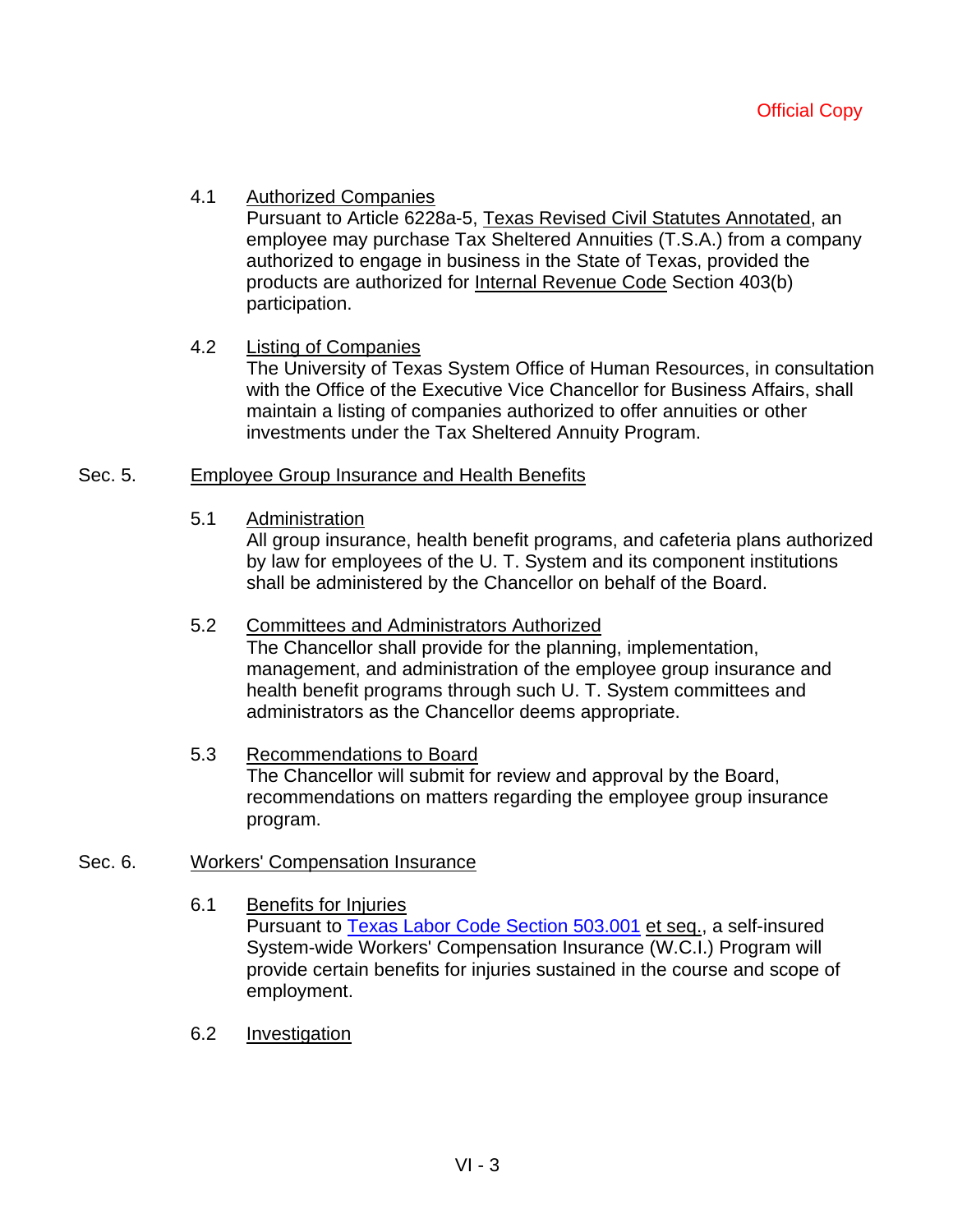The Office of Business and Administrative Services shall investigate injuries, with the assistance of other appropriate System and component institution offices.

6.3 Report of Injuries

The component institutions shall be responsible for reporting all work-related injuries to the Office of Business and Administrative Services. The Office of Business and Administrative Services shall file reports of lost time injuries and occupational diseases with the Texas Workers' Compensation Commission (T.W.C.C.).

6.4 Occupational Safety and Health

The Office of Business and Administrative Services shall coordinate occupational safety and health activities.

6.5 W.C.I. Fund

A percentage of annual payroll, as approved by the Executive Vice Chancellor for Business Affairs, shall be set aside to fund the Workers' Compensation Insurance Fund (W.C.I. Fund).

- 6.51 Each institutional chief business officer shall be responsible for the transmission of amounts to be added to the W.C.I. Fund for all salaries paid, as instructed by the Office of Business and Administrative Services, for receipt into the W.C.I. Fund no later than 20 days after the end of each month.
- 6.52 The W.C.I. Fund must be deposited or invested in the same manner as other local institutional funds as specified in these Rules and Regulations.

## 6.6 Process of Claims

The Office of Business and Administrative Services shall be responsible for processing all W.C.I. claims for medical care and compensation.

## 6.7 Appeal of Decisions

The Office of General Counsel shall be responsible for a determination on appeal of T.W.C.C. decisions.

- 6.8 Annual Report The Office of Business and Administrative Services shall prepare an annual report on the status of the W.C.I. Fund for the U. T. Board of Regents.
- Sec. 7. Unemployment Compensation Insurance Program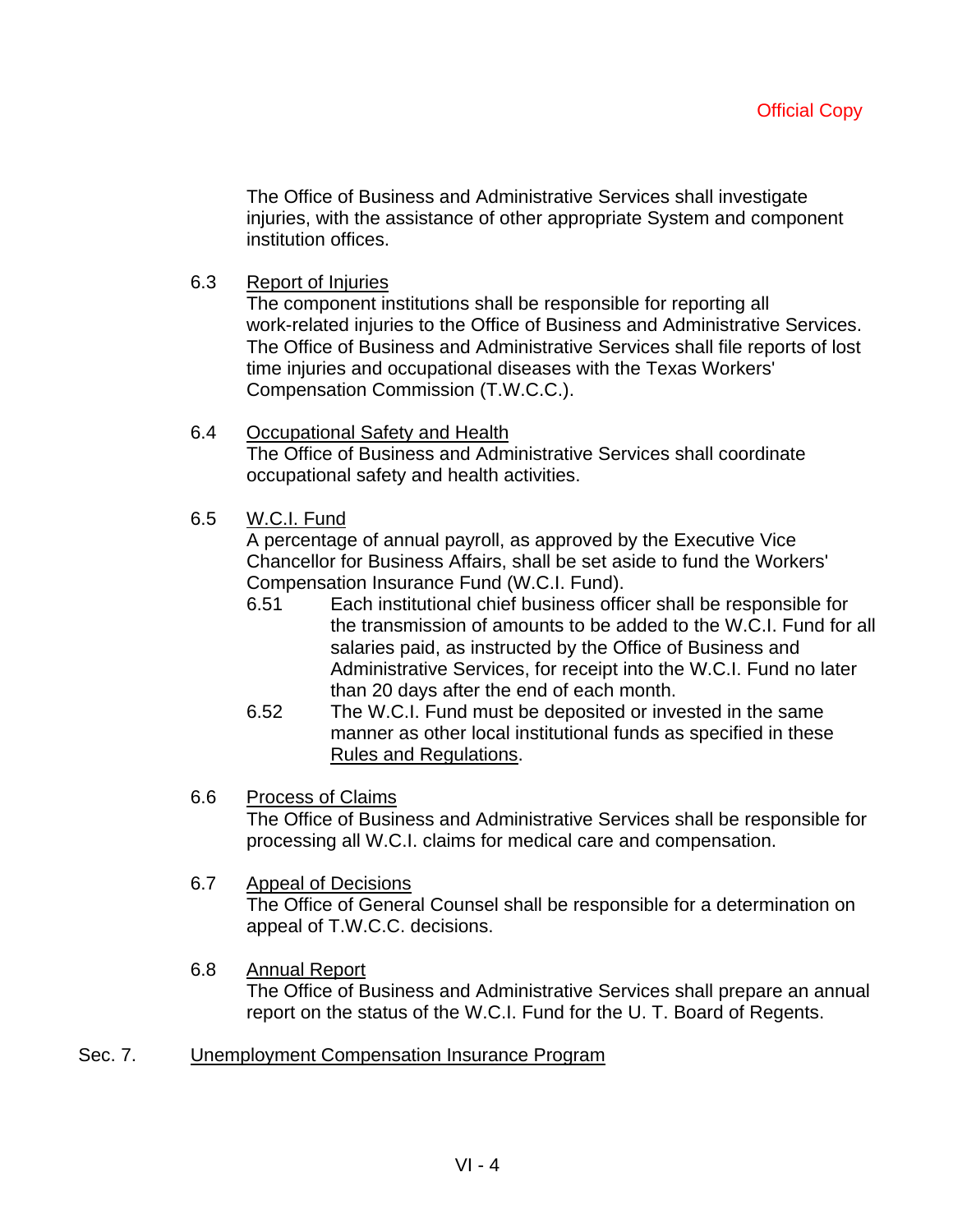# 7.1 Weekly Benefits

The System-wide Unemployment Compensation Insurance (U.C.I.) Program will provide weekly benefits as specified in Texas Labor Code Section 207.001 et seq.

# 7.2 U.C.I. Fund

The Unemployment Compensation Insurance Fund (U.C.I. Fund) is established by the U. T. Board of Regents to be deposited or invested in the same manner as other local institutional funds as specified in Part Two, Chapter III, Section 4 of these Rules and Regulations. The Office of Human Resources shall administer funding by assessment on all salary sources excluding those salaries paid from State General Revenue as provided in Subsection 7.24 of this Chapter.

- 7.21 The System will reimburse the State from the U.C.I. Fund for claims charge-backs paid by the State Comptroller for former employees whose salaries were paid from sources other than State General Revenue.
- 7.22 Claims charge-backs for former employees whose salaries were paid from State General Revenue shall be referred to each component institution for reimbursement of one-half of the claim paid by the State Comptroller.
- 7.23 The U.C.I. Fund shall at all times operate under principles established by the U. S. Department of Health and Human Services.
- 7.24 Assessment rates shall be calculated to provide minimum U.C.I. Fund balance fluctuations and maximum rate stability. Each institutional chief business officer shall be responsible for the transmission of such assessed amounts, as instructed by the Office of Human Resources, for receipt into the U.C.I. Fund no later than 20 days after the end of the month.
- 7.25 Expenditures from the U.C.I. Fund shall be limited to direct costs in accordance with Office of Management and Budget Circular A-21.
- 7.3 Administration

The Office of Human Resources, working in coordination with appropriate System and component institution offices, shall administer the U.C.I. Program, provide assistance as necessary to component institutions, and represent System Administration in appeals to the Texas Workforce Commission (T.W.C.).

7.4 Appeal of Decisions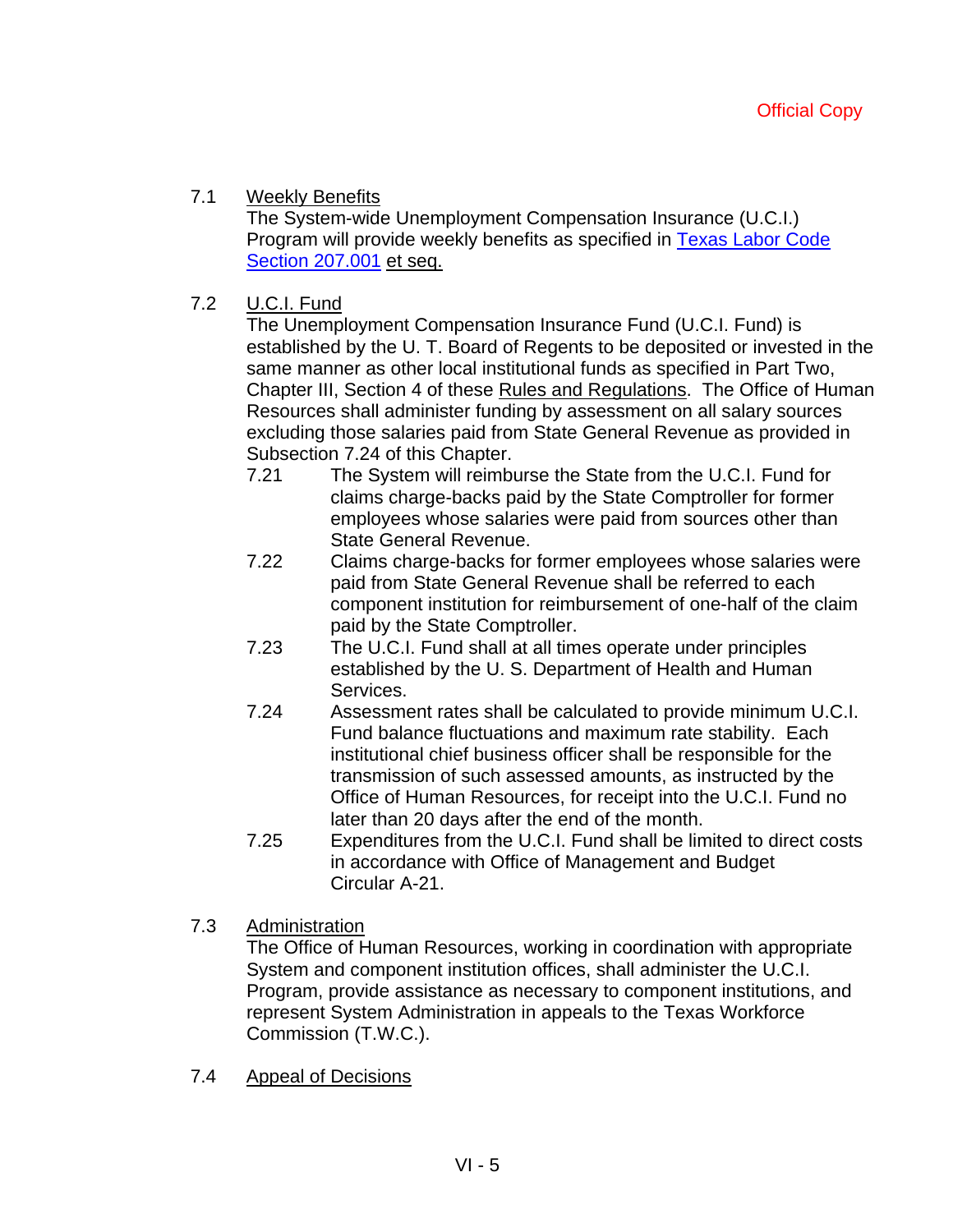The Office of General Counsel shall be responsible for a determination on appeals of T.W.C. decisions.

7.5 Annual Report The Office of Human Resources shall prepare an annual report on the status of the U.C.I. Fund for the U. T. Board of Regents.

### Sec. 8. Social Security (Old Age and Survivors Insurance)

Pursuant to 42 United States Code Sections 410 through 418, all employees must participate in the Social Security Program, except for those employees specifically exempted from participation such as student employees in accordance with applicable agreements between the State of Texas and the Social Security Administration.

### Sec. 9. Deferred Compensation Plan

As authorized by Texas Government Code Chapter 609, any employee may participate in the Deferred Compensation Plan administered by the Employees Retirement System and established pursuant to Section 457(b) of the Internal Revenue Code of 1986, as amended.

Further, as authorized by Texas Revised Civil Statutes Annotated Article 6228a-5, Section 3(a), the Board has established a plan pursuant to Section 457(f) of the Internal Revenue Code of 1986, as amended, for the benefit of a select group of employees. Only employees designated by the Board as eligible employees may participate in the plan.

The Board delegates to the Executive Vice Chancellor for Business Affairs the power and authority to amend the Plan consistent with applicable law and to take all action and to make all decisions and interpretations that may be necessary or appropriate to administer and operate The University of Texas System Deferred Compensation Plan (the "Plan"), as further provided in the Plan. The Executive Vice Chancellor for Business Affairs will perform, or cause to be performed, such recordkeeping functions as necessary to administer and maintain the Plan in accordance with Section 457(f) of the Internal Revenue Code, consistent with Texas Revised Civil Statutes Annotated Article 6228a-5.

### Sec. 10. U. S. Savings Bonds

All employees shall be provided the opportunity to participate in the purchase of U. S. Savings Bonds by payroll deduction.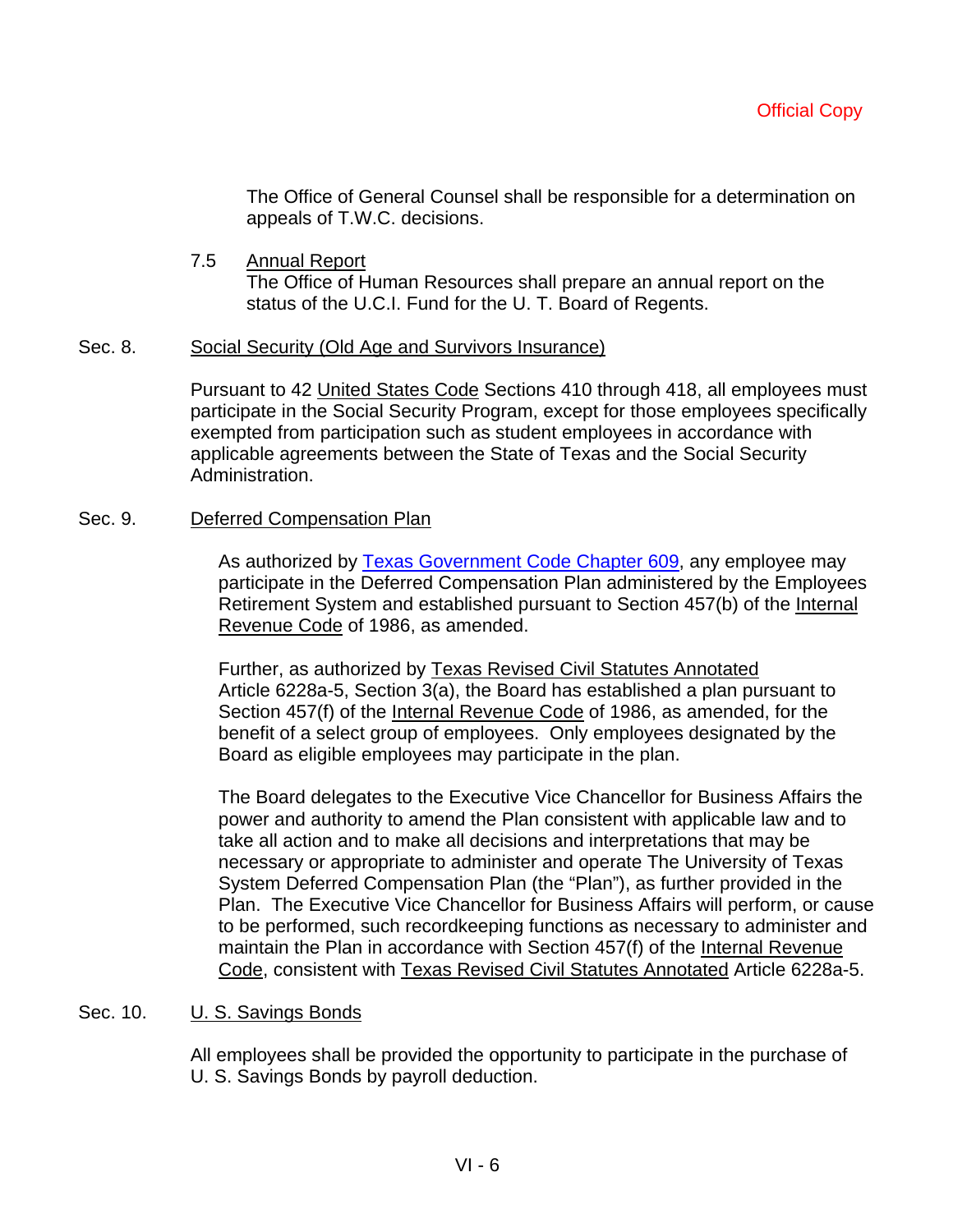# Sec. 11. Availability of Benefit Descriptions

The Director of Employee Group Insurance Programs and the Director of Human Resources, through coordination with each of the component institutions, shall insure that up-to-date accurate descriptions of the participation and eligibility requirements for all employee benefits and programs are conveniently available to all prospective and current employees at System Administration offices and at all component institutions.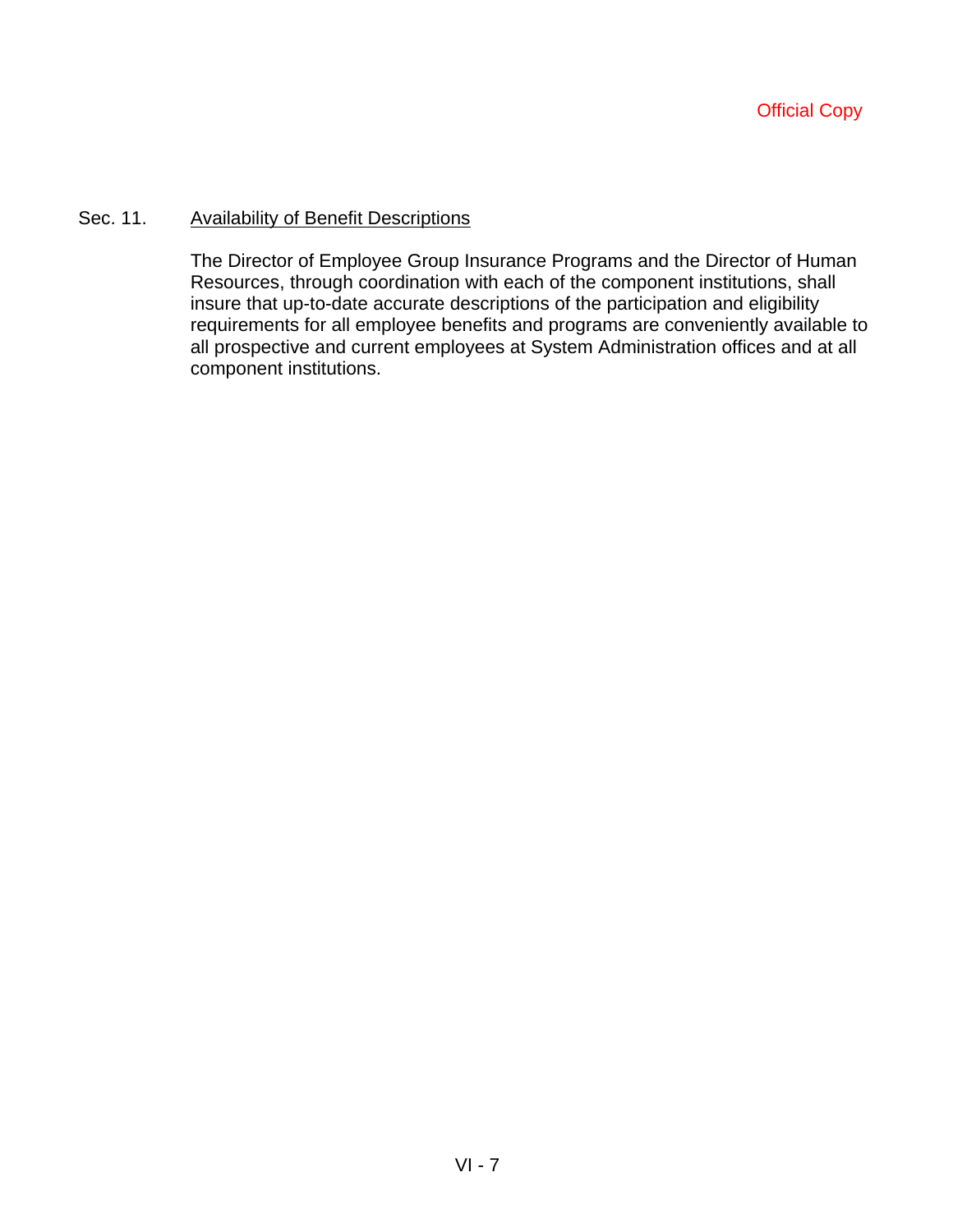# **PART TWO, CHAPTER VII**

# **PHYSICAL PROPERTIES**

### Sec. 1. Inventories

1.1 Annual Inventory

An actual physical inventory of property of the System shall be made each fiscal year in accordance with Texas Government Code Section 2151.001 et seq., and in compliance with appropriate regulations issued thereunder. The chief business officer of each component institution shall issue the necessary implementing instructions.

- 1.2 Responsibility for Property Department heads are responsible for all System property in their care and for the taking of the inventory on the prescribed record forms.
- 1.3 Items Included in Inventory Inventories as of August 31 include all equipment on hand as defined by the Texas Building and Procurement Commission under State law. Items that are worn out or discarded shall be deleted in accordance with the regulations of the Commission.

## Sec. 2. Motor Vehicles

2.1 Use and Required Inscriptions

Any motor vehicles permitted under State law to be owned and operated by the System shall be used only on official business. Each vehicle shall carry an inscription on both sides as prescribed by law.

2.2 Daily Report

As required by statutes, a daily report shall be prepared by the person using the vehicle on the forms approved by the State Auditor and shall be filed within 10 days in a central location designated by the chief business officer.

2.3 Required Operator's License

The operators of System-owned vehicles must hold, at their expense, an appropriate operator's license for the type of vehicle operated.

2.4 Inspection

System-owned vehicles are subject to the compulsory inspection required by law.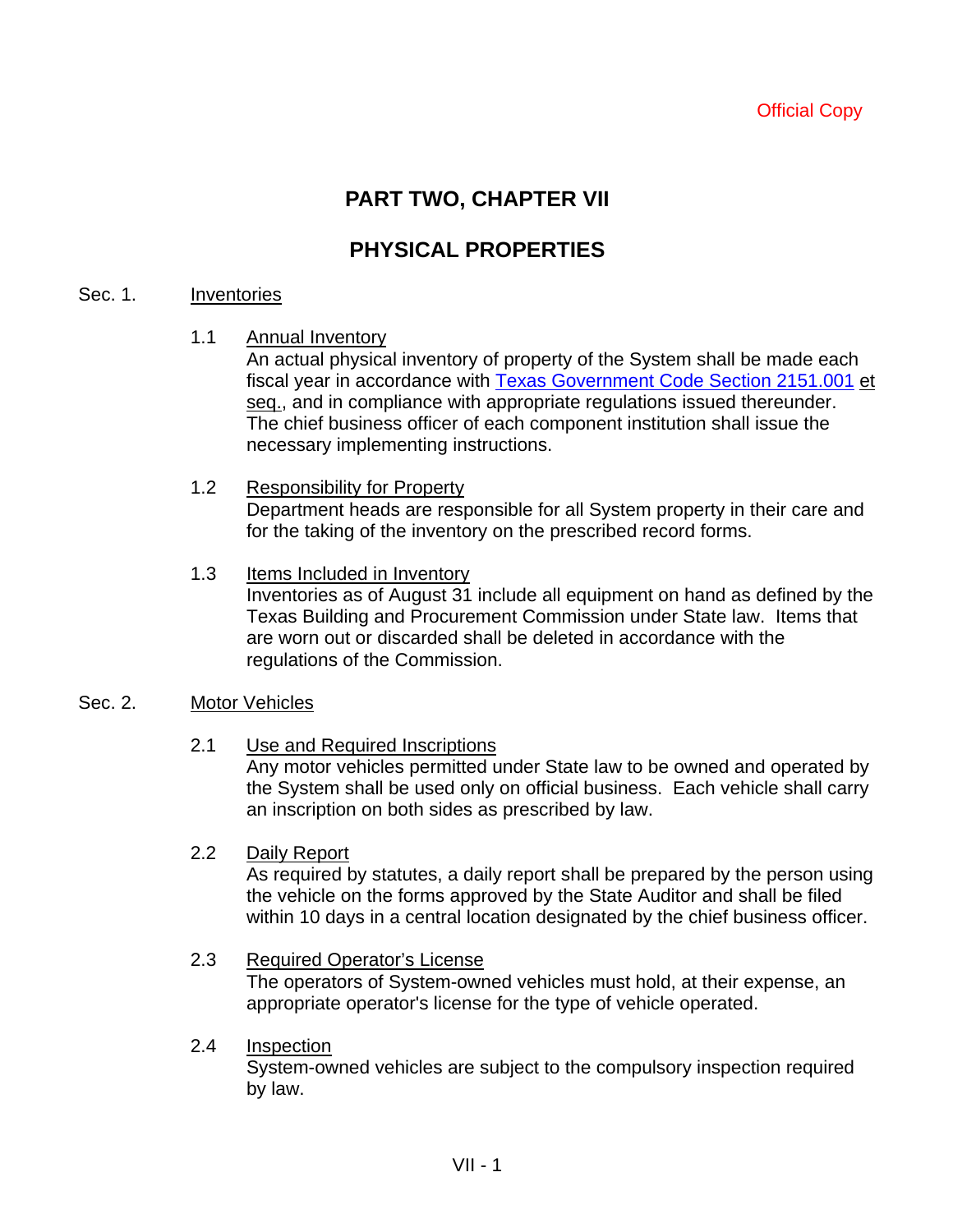# 2.5 Responsibility and Liability

It shall be the obligation of the chief business officer of each of the component institutions to see that all employees who are required to drive System-owned vehicles are fully informed of their personal responsibility and liability for their negligent operation.

## 2.6 Reports Required by State Law Each component institution shall be cognizant of and render reports on operation of motor vehicles as required by the current Appropriations Act.

### Sec. 3. Insurance for U. T. System

3.1 Insurance Coverage

Insurance is one of the methods used to finance the U. T. System's property, fidelity, and liability risks. The U. T. System will purchase and maintain insurance coverage when deemed necessary to protect its interests.

### 3.2 Terms of Policies

The terms of any policies shall be negotiated by the Director of Business and Administrative Services. The purchase or renewal of policies with premiums in excess of \$100,000 shall be approved by the Executive Vice Chancellor for Business Affairs.

## 3.3 Notice of Loss and Approval of Claims

At the time a loss occurs applicable to either System-wide or individual insurance policies, the Director of Business and Administrative Services shall be notified by the chief business officer of the component institution. For all claims in which the University is a claimant or when University approval is required or solicited from the insurance carrier, the Director of Business and Administrative Services shall approve all loss claims and settlements under \$50,000. Any settlement over \$50,000 and under \$500,000 shall be approved by the Executive Vice Chancellor for Business Affairs. Notification of the settlement will be given to the Board at the discretion of the Executive Vice Chancellor for Business Affairs. Settlements over \$500,000 and up to \$1 million shall be approved by the Executive Vice Chancellor for Business Affairs and shall be reported to the Board for ratification. Settlements in excess of \$1 million must have the approval of the Board.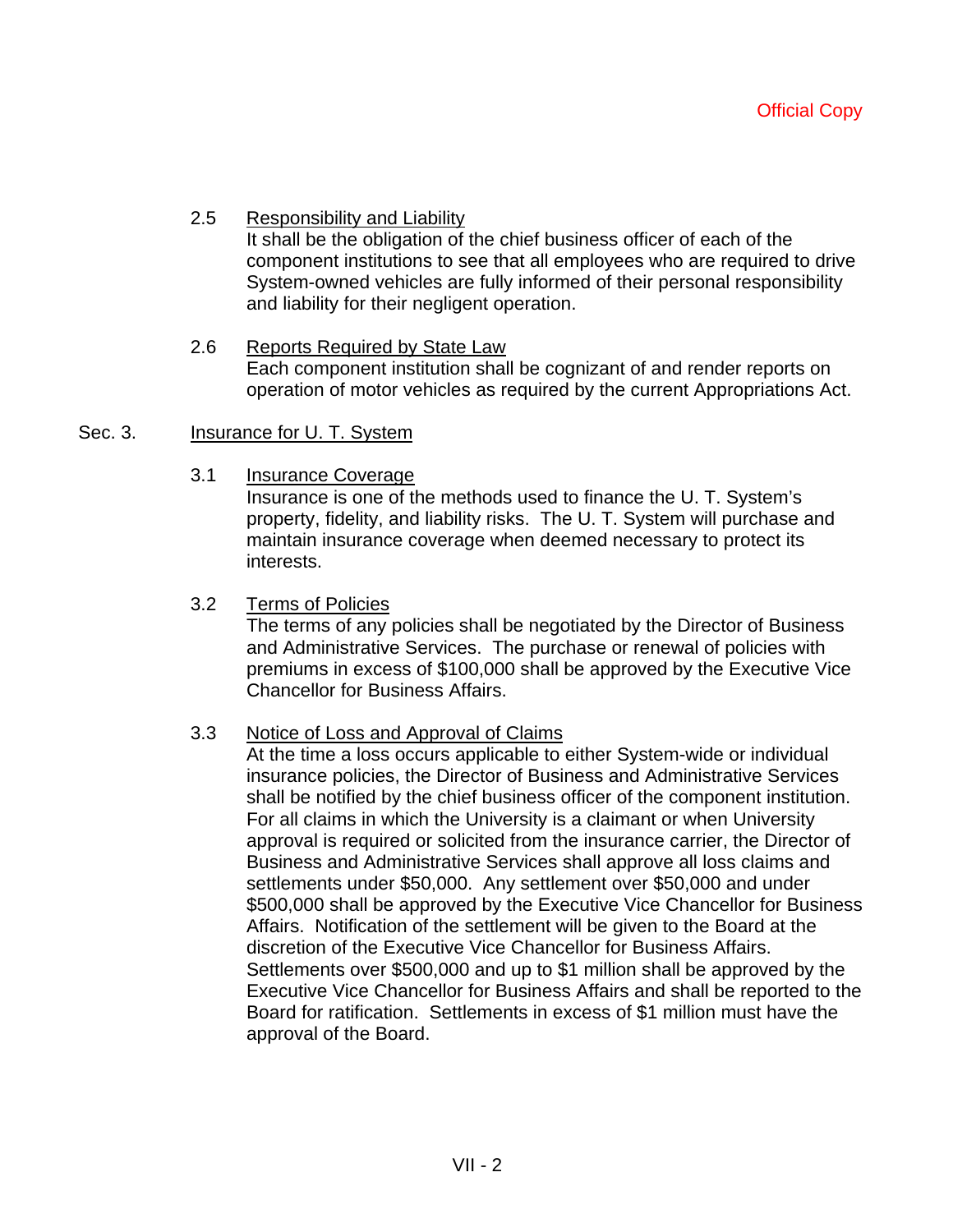## 3.4 Settlement of Catastrophic Claims

In the case of a catastrophic occurrence where the loss is so extensive that partial payments in excess of \$1 million are necessary, the Chancellor is delegated authority to execute all documents related to the partial payment or adjustment. The Board will be notified by the Chancellor of all partial payments received in excess of \$500,000. Final settlement of claims in excess of \$1 million will require approval from the Board.

### 3.5 Semiannual Report

The Director of Business and Administrative Services will provide a summary report of insurance purchases and claim settlements to the Executive Vice Chancellor for Business Affairs on a semiannual basis.

### Sec. 4. Safe and Vault Combinations

The combinations to all vaults and safes used by component institutions shall be filed under seal with the chief business officer.

### Sec. 5. Police and Security Officers

- 5.1 Protection of Property Police and other security officers are employed at the component institutions to protect and safeguard the property of the institution.
- 5.2 Safeguarding of Equipment and Supplies Employees shall cooperate in the security program by exercising caution to safeguard the equipment and supplies in their offices.

## Sec. 6. Telephones

The director of information services, the director of physical plant, the chief business officer, or other person designated by the Chancellor or president of a component institution shall be responsible for the installation of telephones and the administration of all telephone facilities. Personal toll calls shall not be charged to University telephones. Charges for telephones and toll calls shall be pursuant to approved policy included in the Handbook of Operating Procedures or issued as a System policy.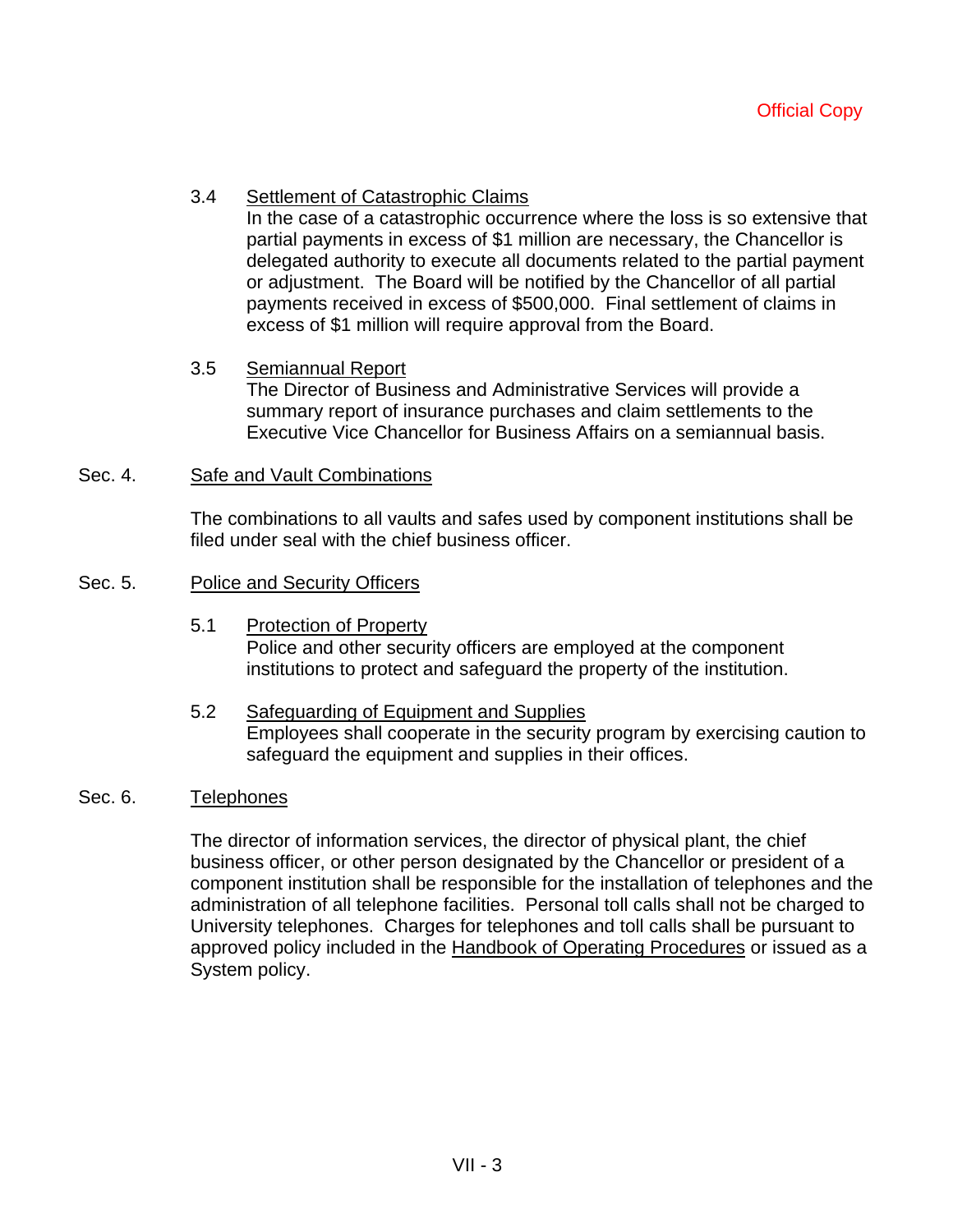### Sec. 7. Disposal of Property of the System

The process outlined in this Section governs the sale and disposal of property, with the exception of sale of artwork or duplicate volumes that is covered by Subsection 7.6 of this Chapter.

### 7.1 Report of Obsolete or Unneeded Equipment

Whenever any item of equipment becomes obsolete or useless for the needs and purposes of the department concerned, a written report of such fact shall be made to the chief business officer to determine whether or not such item of equipment is needed by any other department and, if so, to transfer and assign the equipment to such department.

### 7.2 Transfer to Public School or School District

If the chief business officer shall determine that the equipment is not needed for any department, that it is not practicable to store the equipment for possible future use, and that the equipment can be used for instructional purposes, it shall be made available to a public school or school district in accordance with Texas Government Code Section 2175.304(b) before disposing of the property in another manner. The instructional equipment may be transferred to the public school or school district for such consideration, or for no consideration, as the chief business officer determines appropriate.

7.3 Disposal of Surplus or Salvage Data Processing Equipment Surplus or salvage data processing equipment, as defined by Texas Government Code Section 2054.003(3)(A), that is not transferred to a public school or school district as provided in Subsection 7.2 of this Chapter or that is not disposed of under other law must be offered next and at no charge to a school district, open-enrollment charter school, or the Texas Department of Criminal Justice in accordance with Texas Government Code, Chapter 2175, Subchapter C.

## 7.4 Competitive Bids Required

Surplus or salvage equipment that is not disposed of as provided in Subsections 7.1, 7.2, or 7.3 of this Chapter shall be disposed of in accordance with the following provisions:

- 7.41 For items of little value or limited use where sale on competitive bids is not practicable, the chief business officer shall have the authority to dispose of the property on the basis of negotiated bids or surplus auction in amounts under \$50,000.
- 7.42 Sale of property estimated to bring \$50,000 or more shall be made on a basis of competitive bids.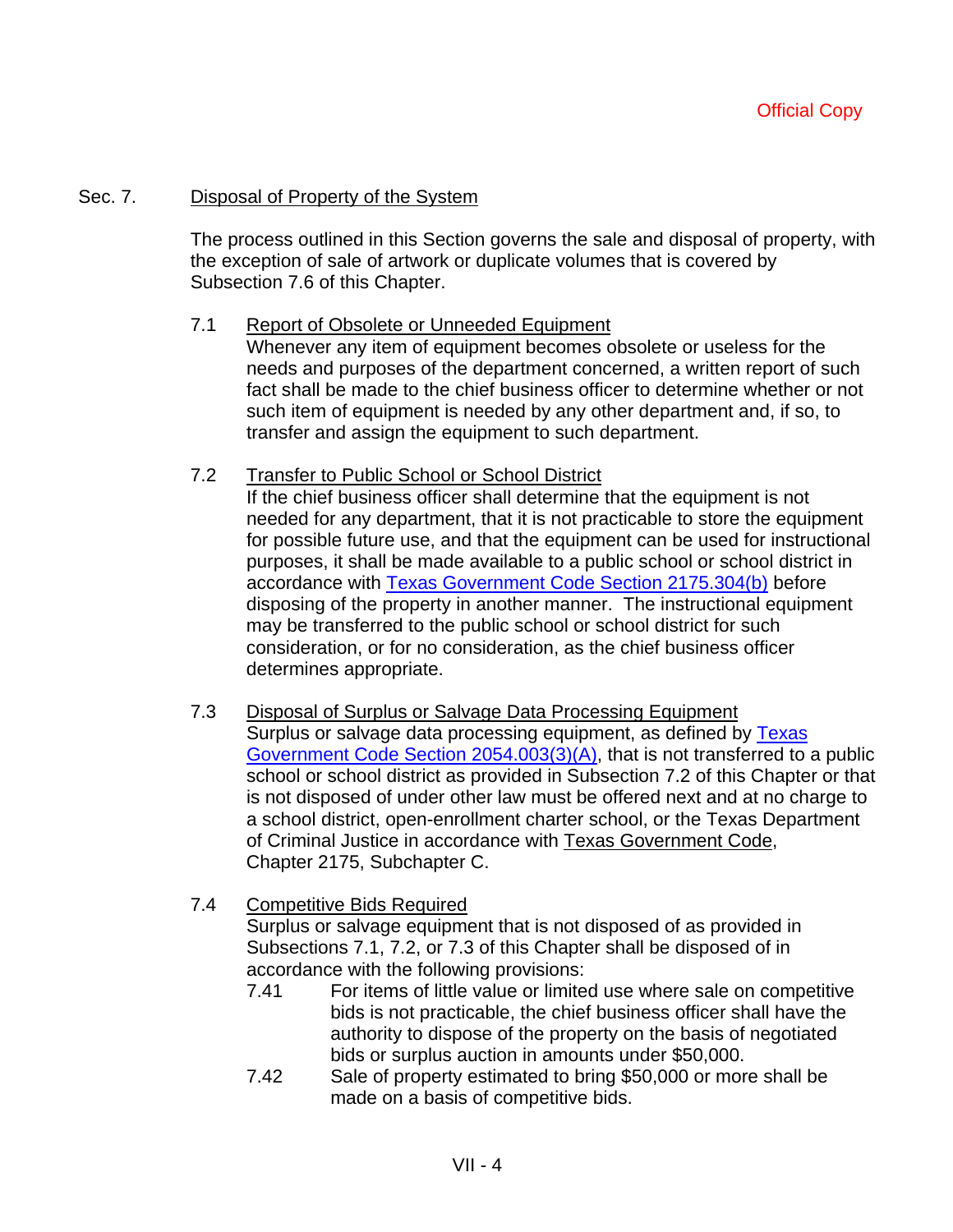- 7.43 A sale in the amount of \$100,000 or more shall be approved in advance by the Chancellor and ratified by the Board through the institutional docket.
- 7.44 Sales to employees are governed by the provisions of Part Two, Chapter IV, Section 4 of these Rules.

# 7.5 Donation or Destruction of Surplus or Salvage Equipment (*title editorially amended 12/02*)

If an item of surplus or salvage equipment is not disposed of as provided in this Section and the chief business officer determines that the item is of nominal use or value, the chief business officer may direct that the item be donated to a civic or charitable organization or destroyed. If the chief business officer directs the donation of the item to a civic or charitable organization, he or she shall assure that the donation serves a proper public purpose appropriate to the function of the U. T. System or the U. T. System component institution, adequate consideration flows to the public, and sufficient controls are in place to ensure the public purpose is achieved.

# 7.6 Sale of Artwork or Duplicate Volumes

When the president of a component institution or his or her delegate determines that a work of art or a duplicate of a valuable, rare, or significant volume is no longer of significant use for the purposes of teaching or research, the item is subject to sale following the procedure outlined in this Section. The disposability and current fair market value of the item shall be certified by a three-member panel (including either an art historian or a bibliographer) and the director of the collection disposing of the property. U. T. System institutions shall be given first choice in acquiring the item before it is offered for sale. Proceeds from the sale shall be used for purchases to improve the collection from which the item was drawn or to select items more appropriate to the institution's collection areas.

Sale is subject to the approval of the president or his or her delegate and must be for the fair market value of the item. A permanent record shall be made of the disposition and future location of the item.

## Sec. 8. Transfer of Property

Property may be transferred from one State agency to another when it becomes surplus. Such transfers from one component institution to another, or from a component institution to another State agency shall have the advance approval of the chief business officer concerned and shall be reported to the president. The chief business officer or his or her delegate shall advise departments and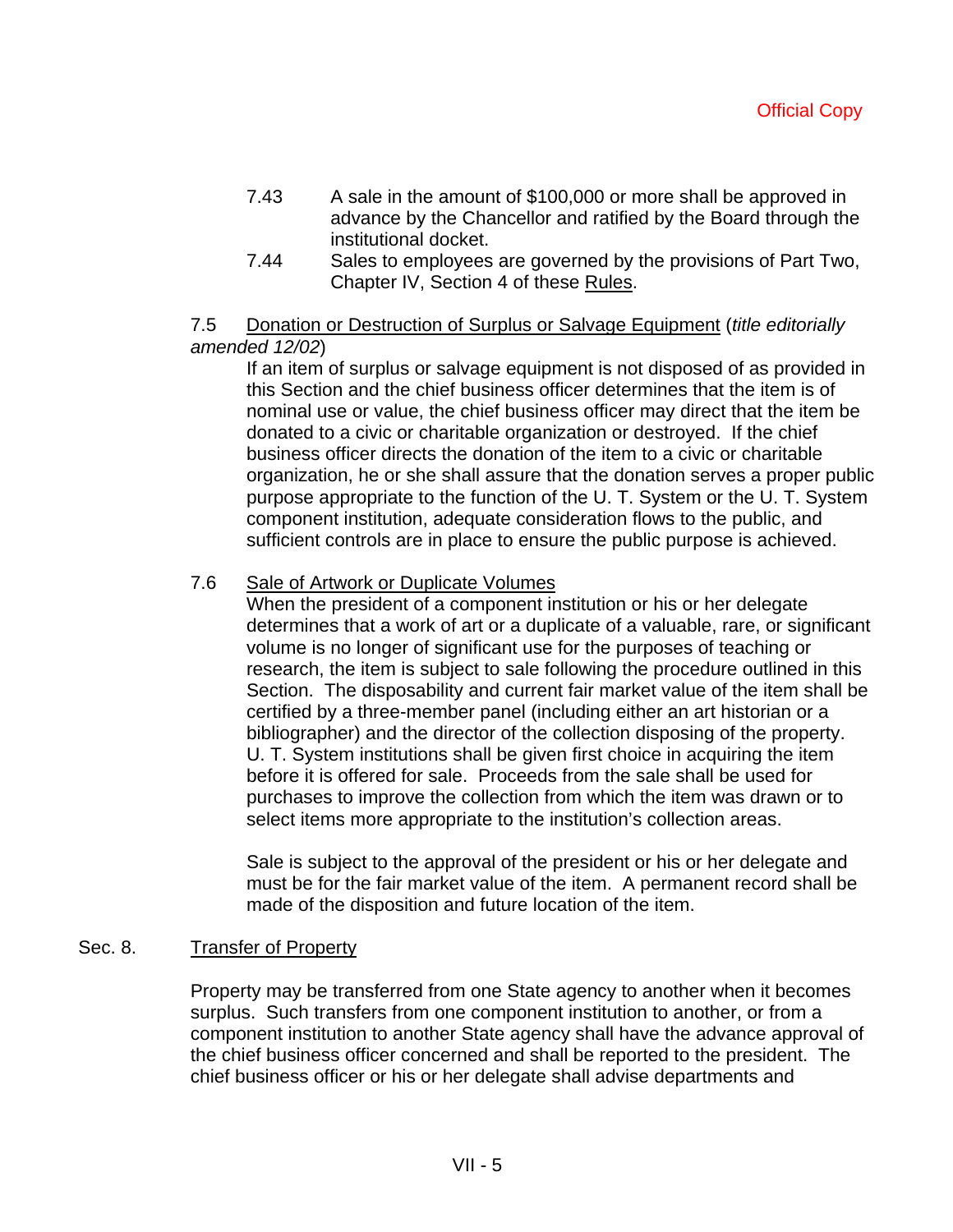administrative offices as to the procedure to be followed in disposing of or acquiring property by this means.

### Sec. 9. Disposition of Abandoned and Unclaimed Personal Property

Except as otherwise specified in Subsections 9.6, 9.7, and 9.8 of this Chapter, abandoned and unclaimed personal property of every kind that is not being held as evidence to be used in a pending criminal case and remains in the custody of the Property Manager of any component institution for a period of 60 days will be disposed of in the following manner:

9.1 Notice to Owner

The Property Manager designated by the president of a component institution shall mail a notice to the last known address of the owner of such property by first-class certified mail, return receipt requested, if the owner is known. If the Property Manager determines that the value of the property exceeds the anticipated cost of storage and sale of the property and if no owner's address is known or if the last known owner does not respond to the notice mailed to his or her last known address, then the Property Manager shall cause to be published once in the campus student newspaper or once in a paper of general circulation in the county in which the institution is located a notice as described below. The mailed and published notices shall contain a description of the property held; the name of the owner, if known; the name, telephone number, and address of the officer holding the property; and the location where the property can be inspected and redeemed. The published notice shall also state that the property, if unclaimed, will be sold at public sale and provide the date, time, and place of such sale.

9.2 Abandoned Property to be Sold

All personal property that remains unclaimed at the expiration of 60 days from the date of publication in a newspaper of the notice required by Subsection 9.1 of this Chapter shall be deemed to be abandoned and may be sold at the announced date.

9.3 Public Sale

The Property Manager shall sell the property that remains unclaimed to the highest bidder at the announced public sale. The Property Manager may decline the highest bid if he or she considers such bid insufficient and need not reoffer any property for sale, if, in his or her opinion, the probable cost of sale is in excess of the value of the property. All proceeds of the sale shall be deposited into a fund designated for this purpose.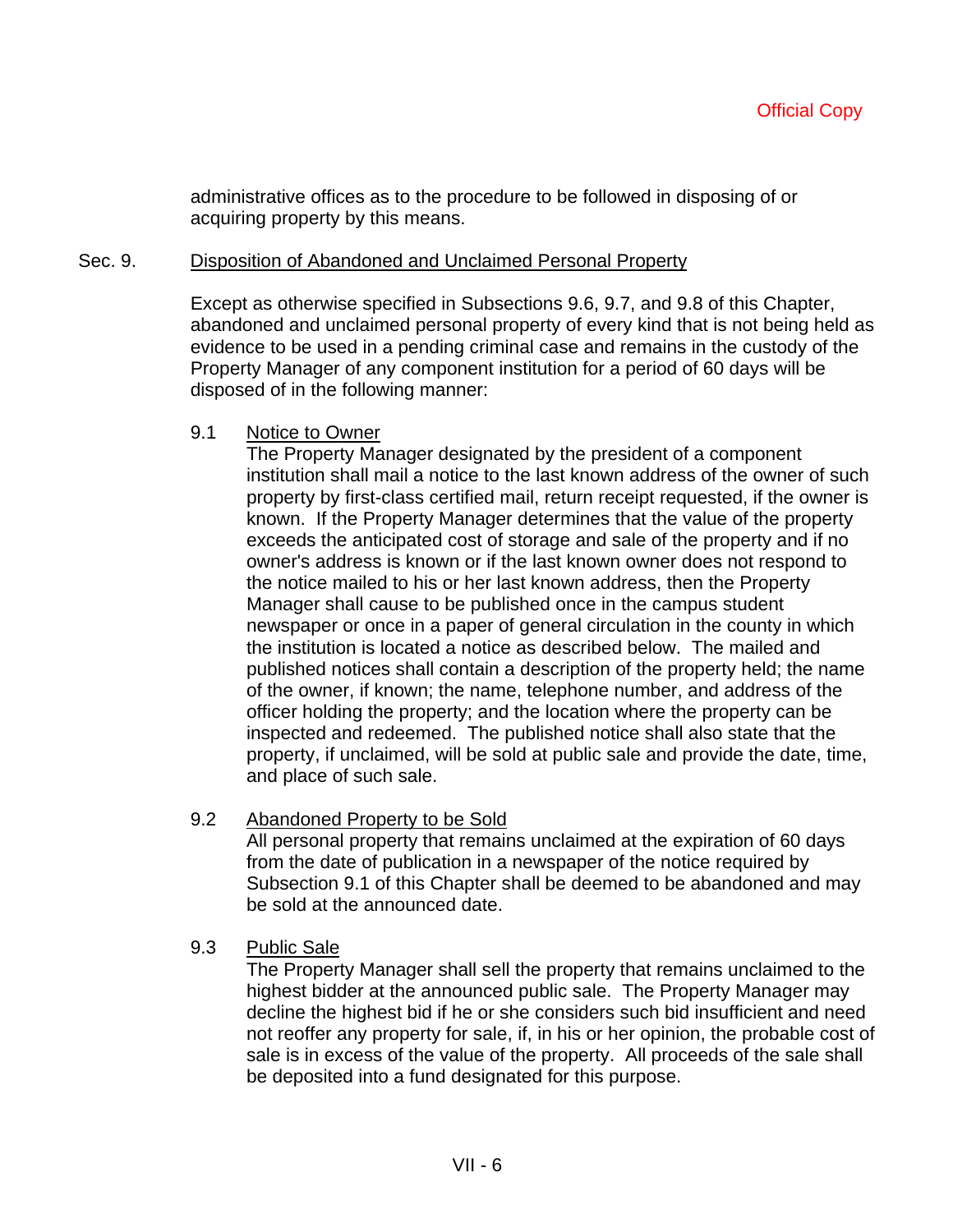# 9.4 Claim to Sales Proceeds

Any person claiming an interest in any property presumed abandoned and sold under the provisions of this Section shall be allowed to file a claim to such property with the Property Manager on forms and through procedures prescribed by the Property Manager; upon approval of such claim by the Property Manager, the owner may recover the proceeds of such sale after deduction of the reasonable expense of storage and sale of such property.

## 9.5 Use of Unclaimed Proceeds

Proceeds of sales that remain unclaimed may be used by the institution for student scholarships or other institutional purposes.

### 9.6 Abandoned Vehicles

Vehicles that are abandoned and unclaimed will be disposed of in accordance with Texas Transportation Code Sections 683.001 – 683.078.

## 9.7 Disposal of Drugs Pursuant to State Law

Drugs in the possession of any component institutional police department will be disposed of in the manner prescribed by the Texas Health and Safety Code Section 483.074 (the Texas Dangerous Drugs Act), and by the Texas Health and Safety Code Sections 481.151 and 481.160 (the Texas Controlled Substances Act).

### 9.8 Disposition of Property Left in University Housing The custody and disposition of property of tenants of dormitory rooms and other residential units of a component institution shall be in accordance with Texas Property Code Subchapter C, Title 5, Sections 54.044 and 54.045.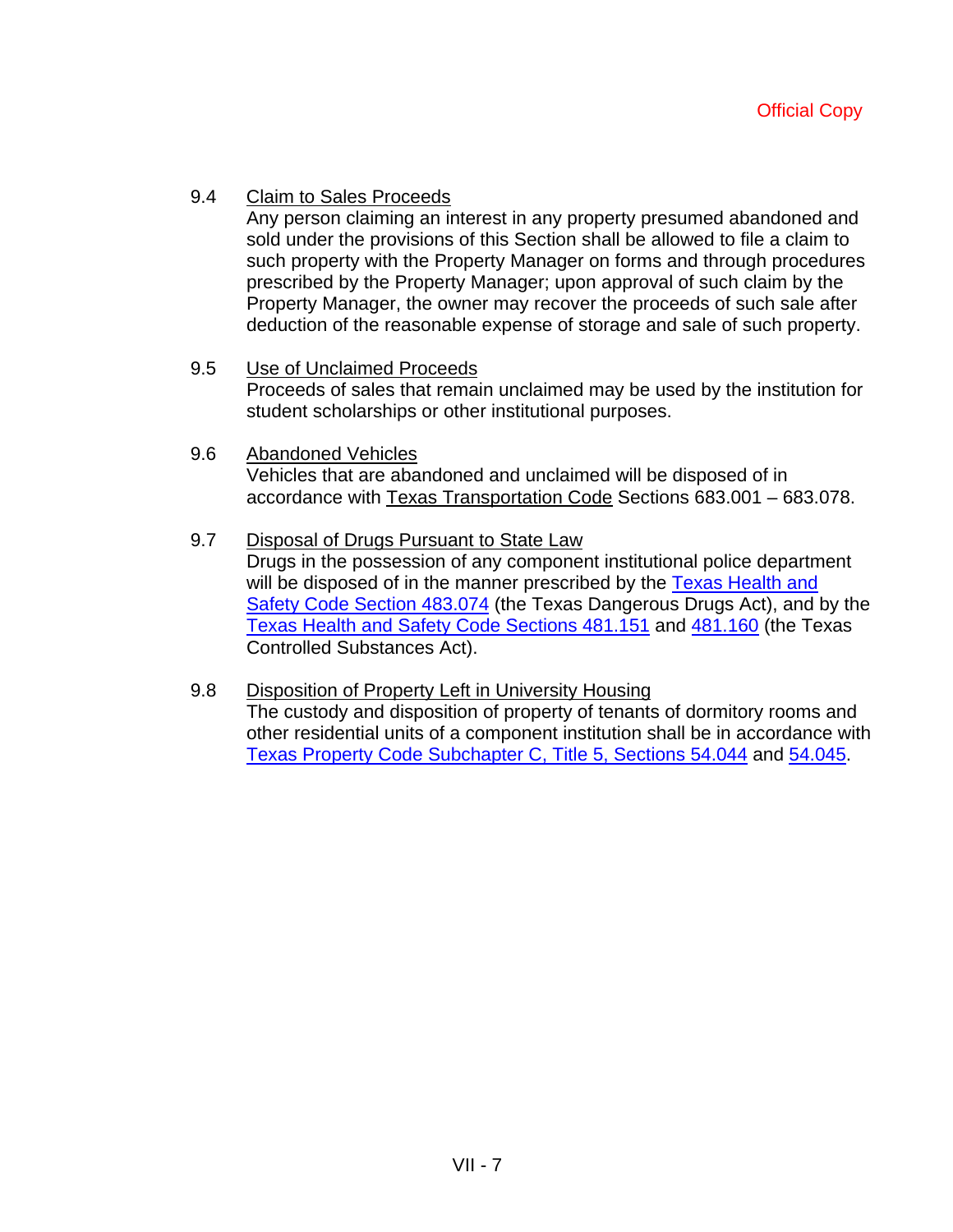# **PART TWO, CHAPTER VIII**

# **FACILITY IMPROVEMENTS AND CONSTRUCTION** (title editorially amended 12/02)

## Sec. 1. Naming of Facilities and Other Entities

1.1 Buildings, Major Facilities, and Major Academic Units The naming of buildings; other major facilities, such as wings of buildings, major components of buildings, large auditoria, concert halls, atriums, prominent outdoor spaces, and clinics; and other major entities, such as colleges, schools, academic departments, and major academic centers, programs and institutes of the U. T. System and its component institutions, whether for an individual or with a functional or historical designation, is the prerogative and responsibility of the Board of Regents and can be initiated by the Board when circumstances warrant. When recommendations for naming of buildings or other major facilities or entities originate at other than the level of the Board, such recommendations shall be forwarded to the Board of Regents with recommendations of the Chancellor, the Executive Vice Chancellor for Health Affairs or the Executive Vice Chancellor for Academic Affairs, the Vice Chancellor for Development and External Relations, and the president of a component institution, accompanied by reasons for the recommendation, and following campus consultations where appropriate. Recommendations for naming of buildings or major facilities or entities require Board of Regents' approval via the agenda.

## 1.2 Less Prominent Facilities and Entities

For less prominent facilities such as laboratories, classrooms, seminar rooms, and patient rooms or for less prominent academic centers, programs, and institutes, naming authority is delegated to each component institution president based on a set of general guidelines which are reviewed and approved by the Chancellor. An annual report of such namings will be included with the annual operating budget submission or updated Capital Improvement Program.

## 1.3 Honorific Namings

Facilities and other entities may be named to memorialize or otherwise recognize substantial gifts and significant donors or individuals designated by donors. Such designation may be for a single gift, multiple gifts over time, or for a combination of gifts and other contributions. Buildings and other entities may also be named for individuals who have made exemplary or meritorious contributions to the System, component institution, or society.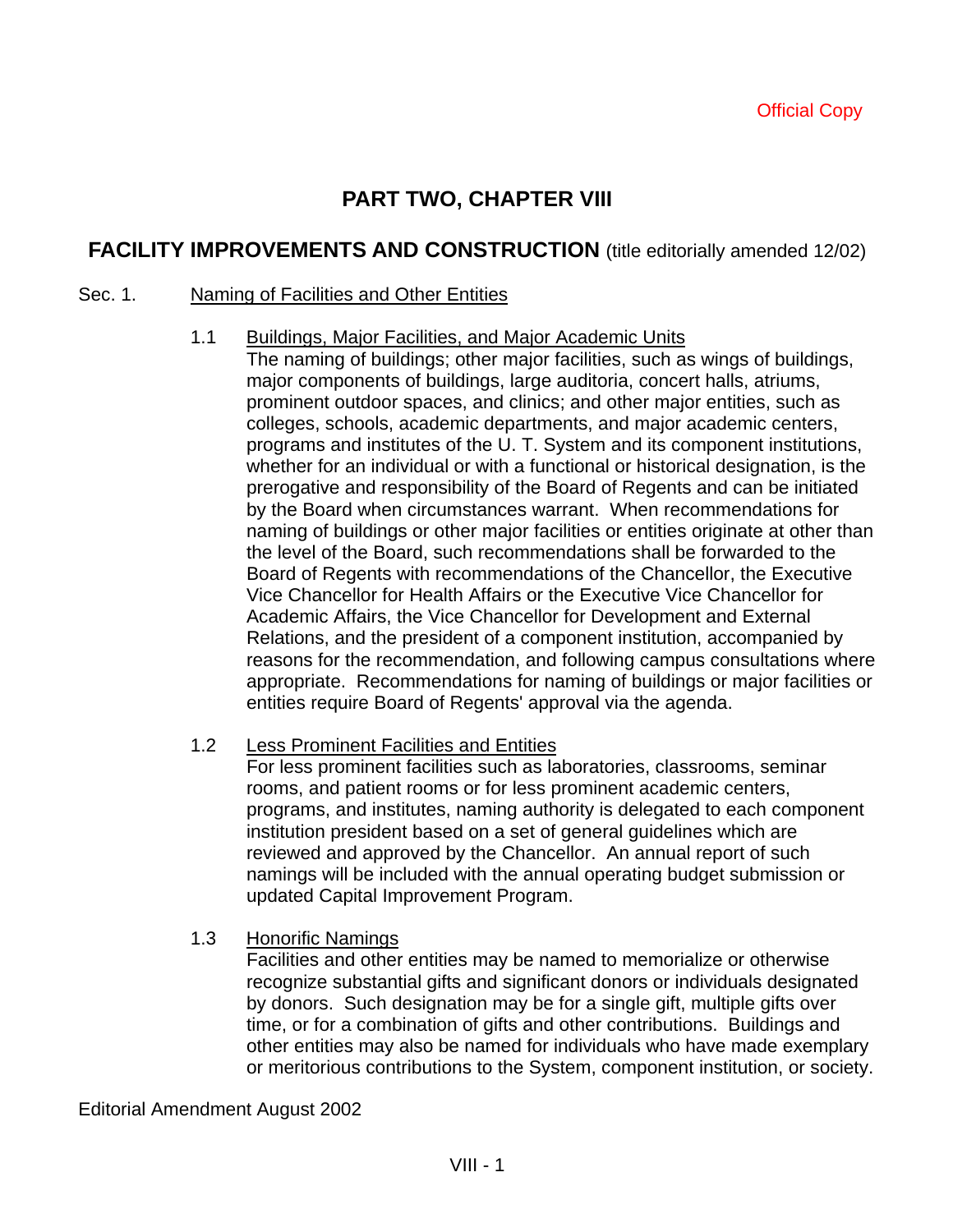- 1.31 Each component institution will develop guidelines for what constitutes substantial and significant donations to warrant a naming. These guidelines may vary from campus to campus and sometimes within a campus dependent upon the nature and purpose of the facility or entity or other factors. Institutional donor guidelines are subject to prior administrative review and approval procedures for inclusion in the institutional Handbook of Operating Procedures. Exceptions to any approved guidelines are subject to the same approval process.
- 1.32 Namings in honor of campus administrative officials, faculty, or staff or elected or appointed public officials shall normally occur only after the campus employment or public service has concluded.
- 1.4 Naming Related to Private-Fund Campaign

When the naming of buildings or other major facilities or entities is contemplated as part of a special private-fund development campaign, that campaign, the proposed naming, and the associated private-fund contributions to be sought shall have prior approval of the component institution president, the Executive Vice Chancellor for Health Affairs or the Executive Vice Chancellor for Academic Affairs, the Vice Chancellor for Development and External Relations, the Chancellor, and the Board as required in Part One, Chapter VII, Section 5, Subsection 5.5 of the Regents' Rules and Regulations.

1.5 Annual Reports

The Chancellor will arrange for the Board of Regents to be informed periodically by component institution presidents and System administrative officials via the annual budget process or other appropriate forum regarding buildings or other major facilities or entities to be named and the privatefund contributions to be sought. Unexpected naming opportunities not covered in such sessions should be reviewed with the Board via regular Board of Regents' committee meetings. No commitment regarding the naming of a building or major facility or entity is to be made prior to the Board being informed or consulted and approvals obtained required by this Section.

### 1.6 Non-Honorific Redesignation

Non-honorific renaming and redesignation of projects in the Capital Improvement Program (CIP) shall be reviewed and approved by the Chancellor or the Chancellor's delegate. Such approved redesignations will be included in the amended CIP.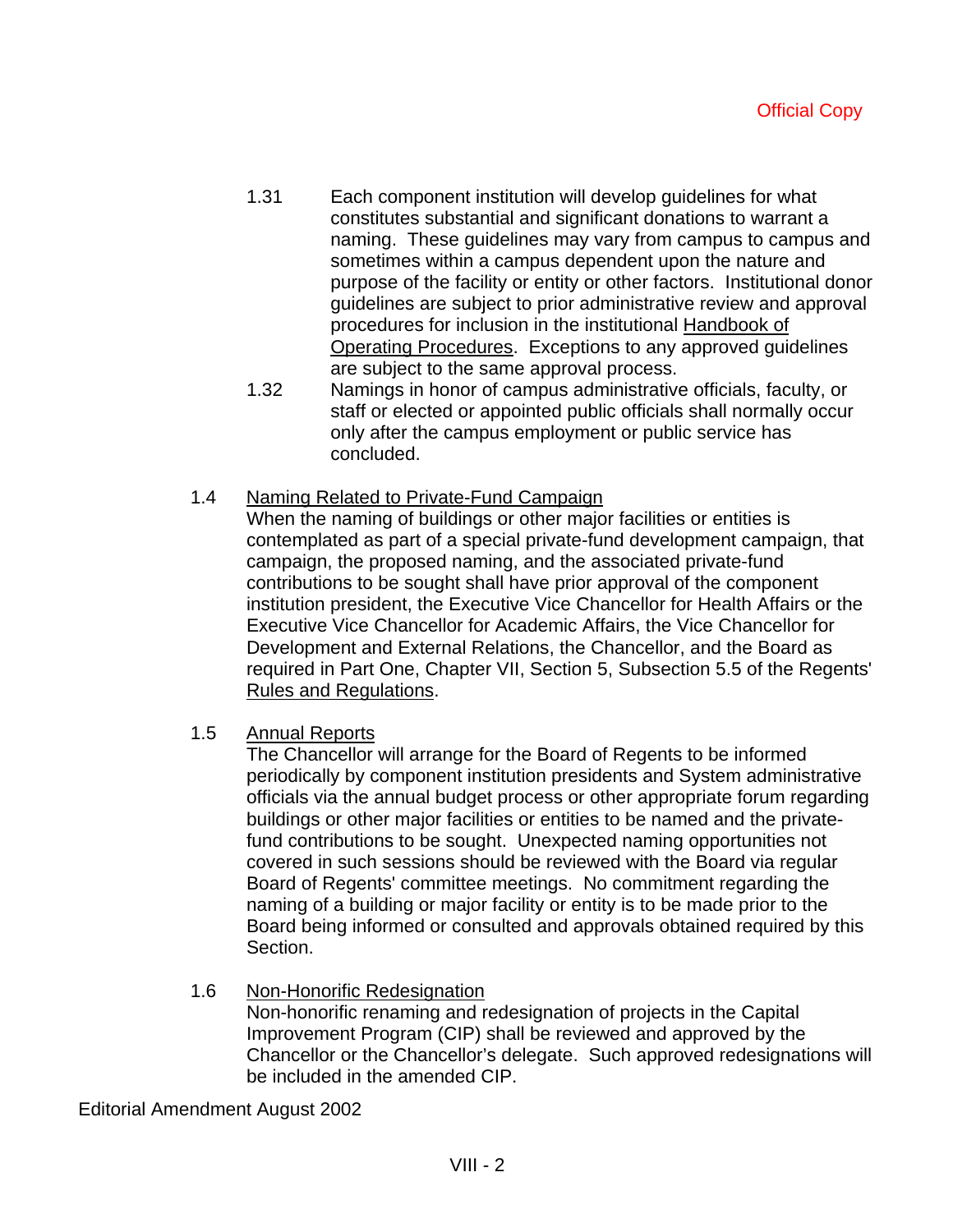# Sec. 2. Capital Improvement Program

2.1 Biennial Presentation

The University of Texas System Administration will prepare a Capital Improvement Program (CIP) biennially to be presented to the U. T. System Board of Regents in August following completion of each regular session of the Texas Legislature.

# 2.2 Contents of Program

The CIP will consist of a six-year projection of major new construction and repair and rehabilitation projects (Major Projects) to be implemented and funded from component institution and System-wide revenue sources. The CIP should be a current reflection of the institutions' continuous processes of strategic planning and master planning for institutional programs, as well as for the future development and preservation of the physical plant of the campuses.

2.21 Major Projects

Major Projects are defined as repair and rehabilitation projects of at least \$2 million and new construction projects of at least \$1 million. A project that is architecturally or historically significant is defined as a Major Project regardless of cost.

- 2.22 "Off-Cycle" Requests Candidate projects will routinely be added to the CIP during the biennial update. For emerging critical or urgent new Major Projects, the institutional president may submit an "off-cycle" request for inclusion via the quarterly Board of Regents' agenda. Requests to add to or modify the CIP will be reviewed in accordance with the processes adopted in the CIP.
- 2.3 Expenditure of Institutional Funds

Adoption of the CIP provides authority for the U. T. System Administration and the institutional administration to expend institutional funds up to 3% of the anticipated preliminary project cost to develop the formal Facility Program document, select the project architect, and develop preliminary project plans. These funds will be provided by the component institution initially but may be reimbursed to the component institution from applicable bond proceeds after design development approval and appropriation of project funds by the Board.

2.31 For projects identified and designated as feasibility and planning phases of design, the U. T. System Administration and the institutional administration may expend institutional funds not to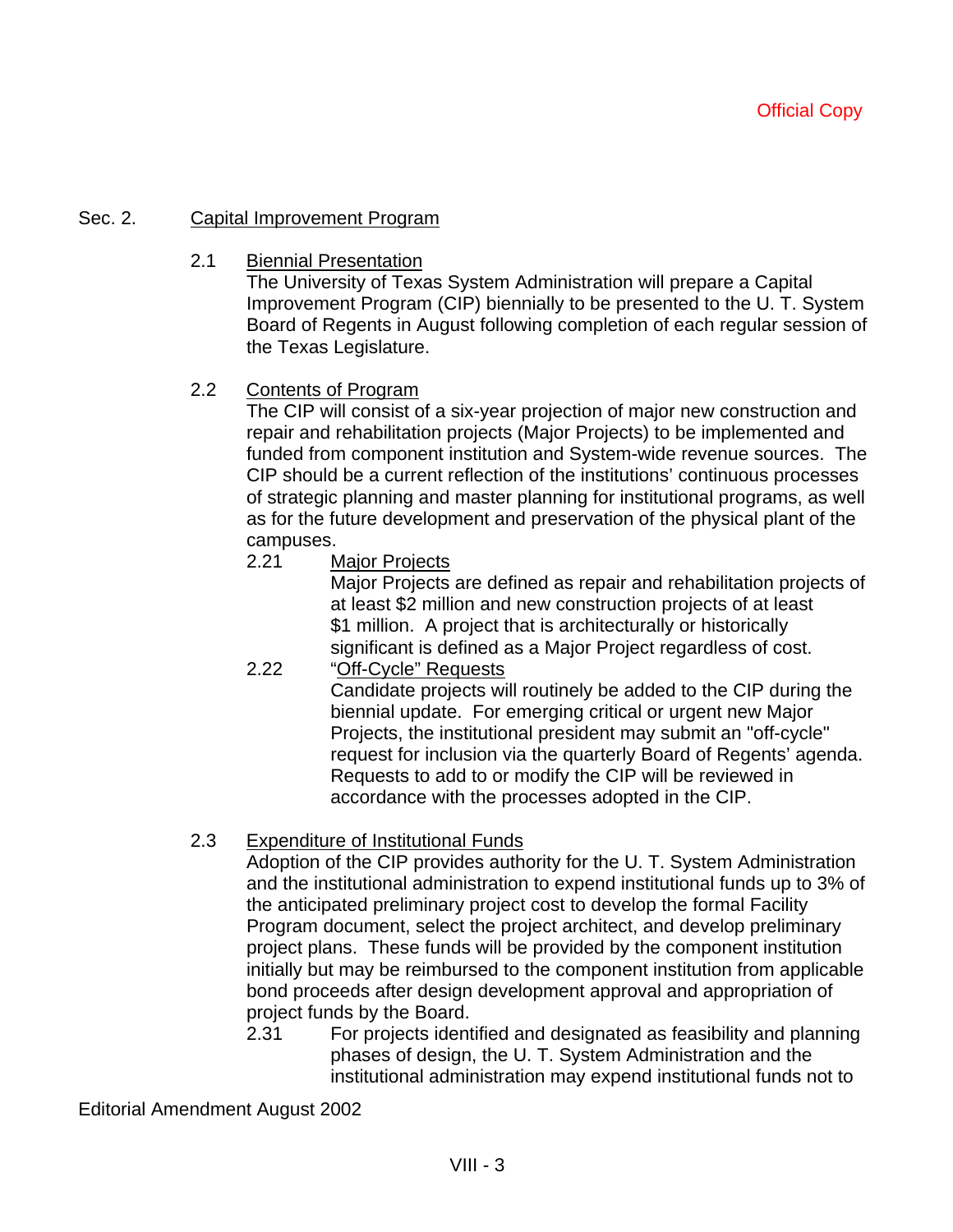exceed the full preliminary project cost. These funds will be provided by the component institution initially but may be reimbursed from applicable bond proceeds after design development approval and appropriation of project funds by the Board.

- 2.32 Requests to expend funds in excess of the amount equal to the 3% but not more than 10% of the anticipated preliminary project shall be reviewed and approved by the Chancellor.
- 2.4 Institutional Management of Major Projects (*last amended 11/13/02*) Adoption of the CIP includes authorization of institutional management of Major Projects so designated in the CIP. "Off-cycle" requests for institutional management shall be reviewed and approved by the Chancellor or Chancellor's delegate. Projects approved for institutional management will be included in the amended CIP. Projects designated for institutional management shall follow the process, authority, and approvals as outlined in Section 5 of this Chapter for the full amount stipulated in the CIP. Funding other than debt financing will be appropriated at the time of authorization of institutional management.
- 2.5 Capital Budget

The CIP will include the Capital Budget, a two-year detailed expenditure allocation of source(s) of funds.

- 2.51 Approval of the Capital Budget authorizes and appropriates funding amounts and sources for identified major repair and rehabilitation projects that are not architecturally or historically significant. Authorization of these projects and appropriation of these funds allows these projects to be presented to the Chancellor for approval of design development plans, authorization for expenditure of funds, and execution of the projects by the administrative staff without returning to the Board for further approvals.
- 2.52 The Board will approve the design development plans for all Major Projects other than repair and rehabilitation projects that are not architecturally or historically significant.

# Sec. 3. Institutional Committees

3.1 Institutional Building Advisory Committees

There may be an Institutional Building Advisory Committee for each component institution. The duties, composition, and appointment of the members of the Institutional Building Advisory Committee shall be set forth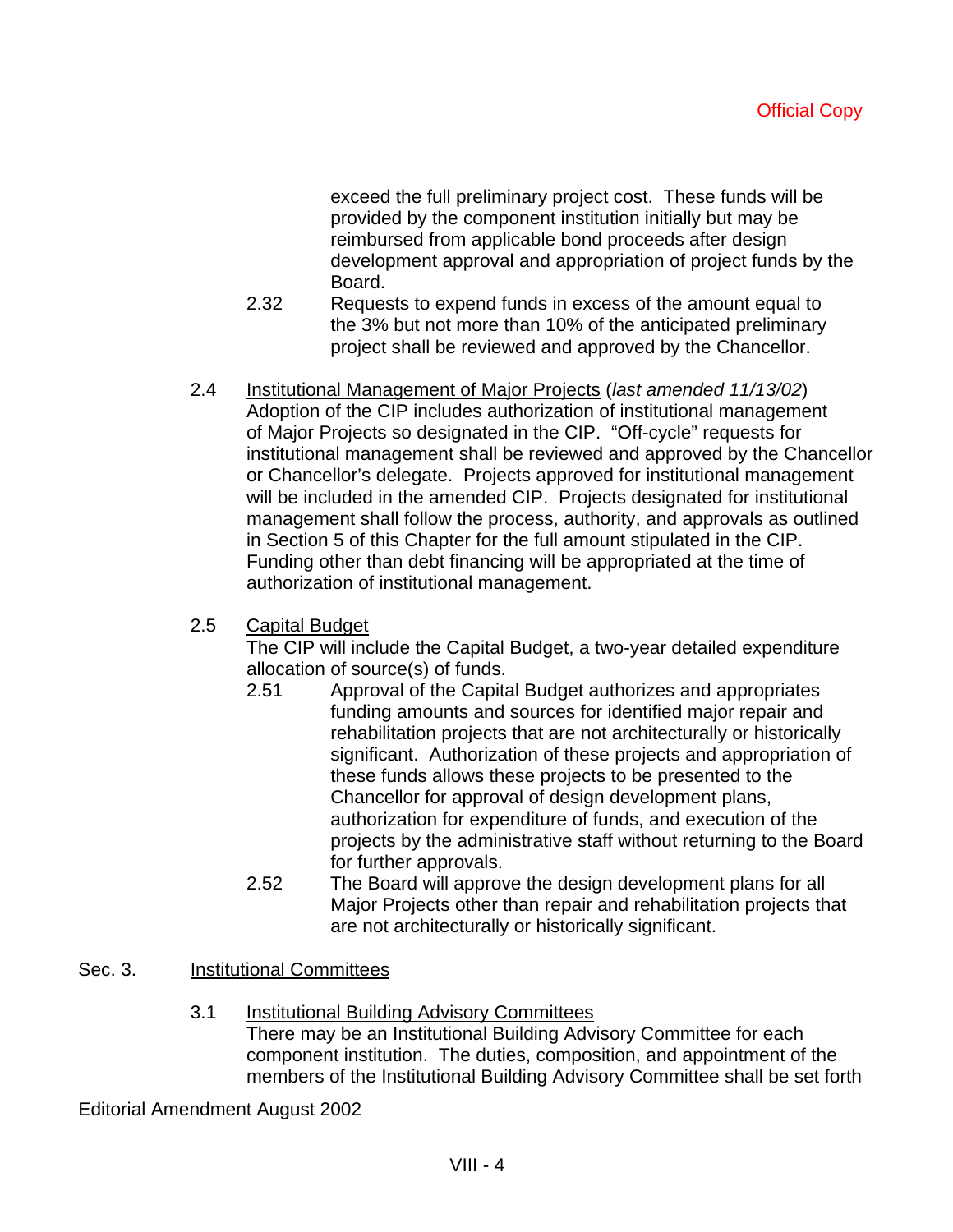in the Handbook of Operating Procedures of each component institution. The Institutional Building Advisory Committee shall have no further direct responsibility after the construction contract is awarded but shall be available for consultation as the building progresses, as requested by the president of the component institution, the appropriate Executive Vice Chancellor, the Chancellor, or the project architect or engineer.

## 3.2 Ad Hoc Project Building Committee

The president may appoint, according to the institutional Handbook of Operating Procedures, an Ad Hoc Project Building Committee composed of, but not limited to, representatives of the departments or divisions that will occupy the building. The chairperson of the Institutional Building Advisory Committee, or his or her delegate, shall be an ex officio member of each Ad Hoc Project Building Committee. The Committee shall work with the Office of Facilities Planning and Construction to prepare a facility program in accordance with the Facilities Programming Guidelines maintained by the Office of Facilities Planning and Construction.

## 3.3 Architect Selection Advisory Committees

Architect Selection Advisory Committees for Major Projects shall be appointed by the institutional president in consultation with the Office of Facilities Planning and Construction and the Executive Vice Chancellor for Business Affairs. Architect Selection Advisory Committees for Minor Projects shall be appointed by the Responsible Administrator.

3.31 Special Interest Projects

For projects identified by the Facilities Planning and Construction Committee (FPCC) to be of special interest to the Board of Regents because of proposed siting, historical or cultural significance, proposed use, or other unique characteristics, the FPCC will select the architect. For these special interest projects, the institutional president will appoint an Architect Selection Advisory Committee that may include two members of the Board named by the Chairman. The Architect Selection Advisory Committee will interview and review the competence and qualifications of candidates and prepare an unranked list of approximately four architects to be presented through the Chancellor to the FPCC for consideration. The FPCC may select an architect from this list, may ask the Selection Advisory Committee for additional recommendations of architects responding to the Request for Qualifications (RFQ), or may select an architect responding to the RFQ but not on the list on the basis of competence and qualifications. The FPCC will conduct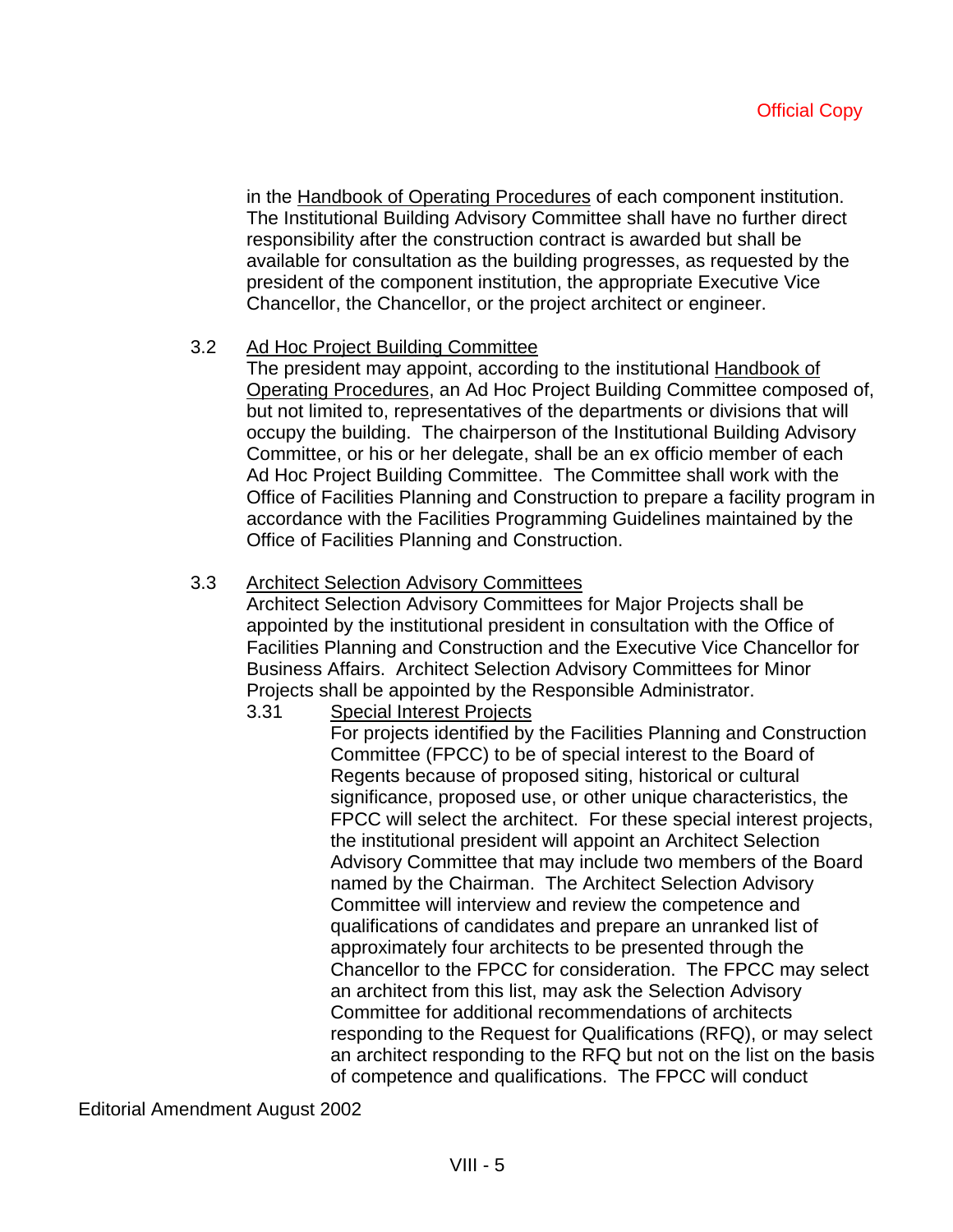interviews and site visits as necessary and will select the architect based on competence, qualifications, and criteria published in the RFQ.

- 3.32 Architect Appointment by Chancellor For all other Major Construction and Repair and Rehabilitation Projects, Architect Selection Advisory Committees are authorized to evaluate, rank, and make selection recommendations of project architects for appointment by the Chancellor.
- 3.4 Selection Committees for Design-Build Contractors, Construction Manager-Agents, Construction Managers-at-Risk, General Contractors, and Job **Order Contractors**

Selection Committees are authorized to evaluate, rank, and select designbuild contractors, construction manager-agents, construction managers-atrisk, general contractors, and job order contractors on the basis of qualifications and competitive sealed proposals in response to RFQs and Requests for Proposals (RFPs). Selection Committees are also authorized to enter into discussions for modification and negotiation of competitive sealed proposals in response to requests for proposals with respondents, as required or permitted by law. Selection Committees for Major Projects shall be appointed by the Assistant Vice Chancellor for Facilities Planning and Construction in consultation with the institutional president and the Executive Vice Chancellor for Business Affairs. Selection Committees for Minor Projects shall be appointed by the Responsible Administrator.

### Sec. 4. Major Construction and Repair and Rehabilitation Projects

- 4.1 General Requirements
	- 4.11 Subject to Subsections 1.2 and 3.3 and Subdivisions 4.12, 4.13, 4.14 and 4.15 of this Chapter and the general provisions of Part One, Chapter I, Section 9 and except as otherwise specified in these Rules and Regulations, the Chancellor, with the advice of the appropriate Executive Vice Chancellor and institutional president, is authorized to appoint architects, approve plans, and execute contracts for all new construction projects and for all major repair and rehabilitation projects that have previously been approved or authorized by the Board in the CIP.
	- 4.12 Major Projects must be approved by the Board by being included in the approved Capital Improvement Program.
	- 4.13 Funding for Major Projects must be allocated by the Board through the Capital Budget. Funding for Major Repair and Rehabilitation Projects that are not architecturally or historically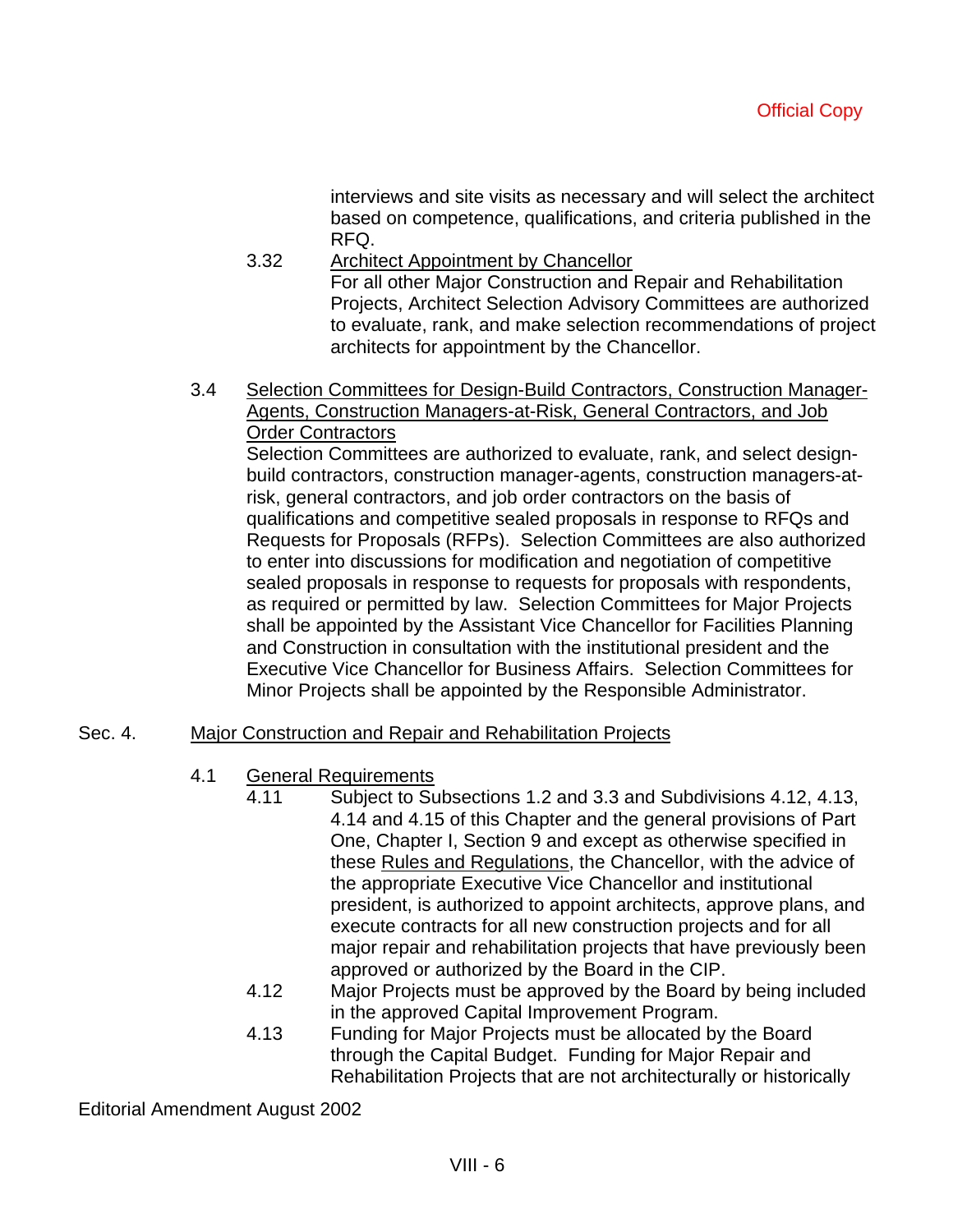significant may be appropriated by the Board through the Capital Budget. Funding for all other Major Projects is appropriated at the time of design development plan approval.

- 4.14 Costs in excess of an amount equal to the Total Project Cost approved by the Board plus 10% or any material change in the concept or scope of the project must be approved by the Board.
- 4.15 Construction contracts executed and delivered on behalf of the Board for Major Projects shall comply with guidelines issued by the Office of General Counsel and shall be written on a standard form approved by the Office of General Counsel. Payment and performance bonds, when required by law for contracts, shall be on a standard form approved by the Office of General Counsel.
- 4.16 The Chancellor or delegate shall approve the construction contractor's, design-build contractor's, or construction manager's estimates, guaranteed maximum price, or stipulated sum proposals; sign change orders; and provide general supervision of all Major Projects. The Chancellor with the advice of the appropriate Executive Vice Chancellor and component institution president is authorized to increase the approved Total Project Cost not more than 10%. To provide funding for the increase, the Chancellor may reallocate funding between or among approved projects at a single component institution if funding for such projects has previously been authorized in accordance with Subdivision 4.13 of this Chapter or approve funding from some other source available to the component institution.
- 4.2 Major Projects Procedures
	- 4.21 Following Board approval of a Major Project and the Preliminary Project Cost, the Institutional Building Advisory Committee shall make recommendations to the president regarding priorities for new construction consistent with the needs of the component institution.
	- 4.22 The facility program must be approved by the Chancellor.
	- 4.23 The Chancellor, on behalf of the Board, will utilize the services of a project architect, engineer, or design-build contractor for each Major Project or portion thereof as may be desirable or required by law. Requests for Qualifications (RFQs) issued to solicit responses from interested architects will include a requirement that the architect evidence agreement to adhere to the approved Campus Master Plan and a set of criteria applicable to the facility program and the needs of the institution. Contracts with architects and engineers shall comply with guidelines issued by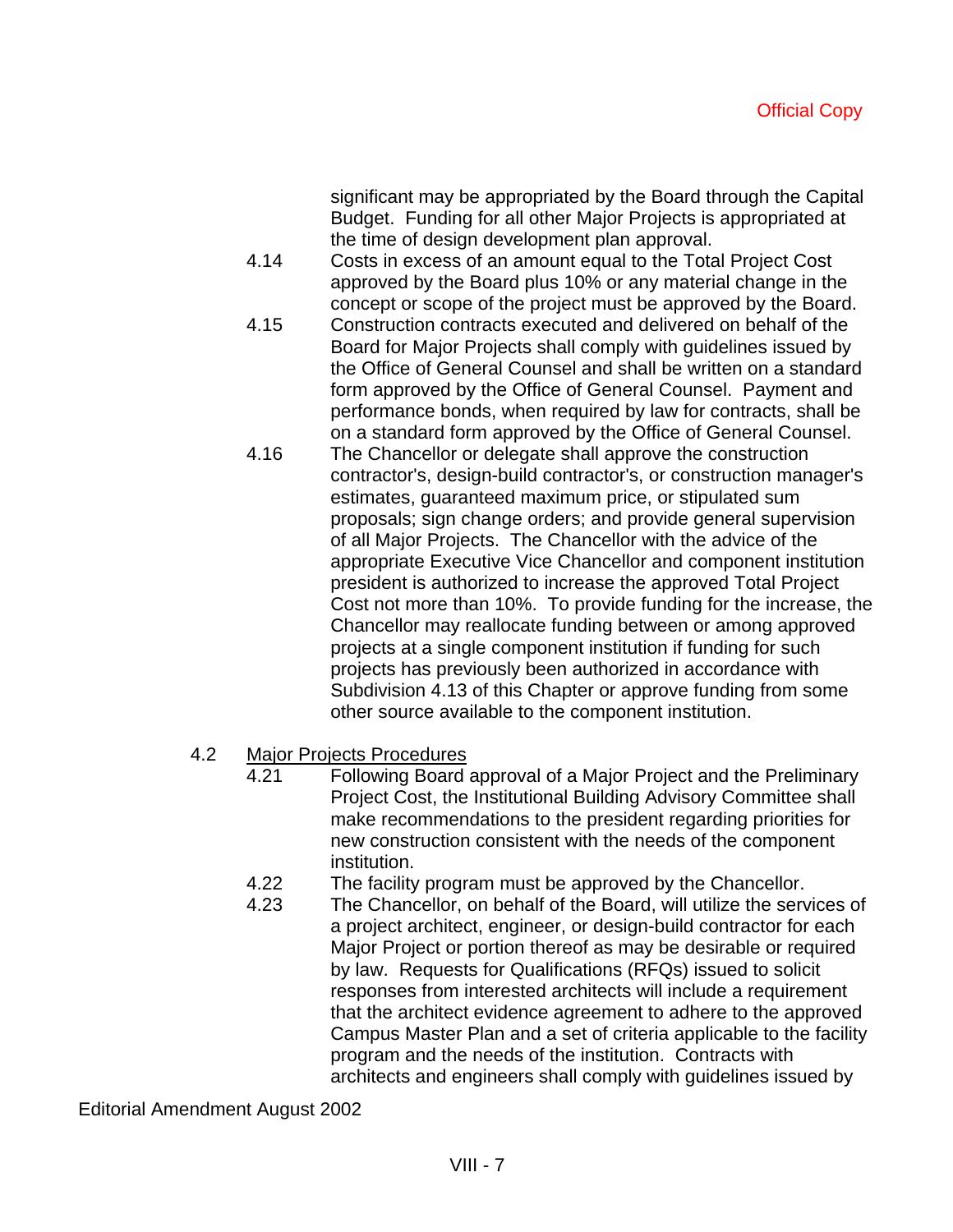the Office of General Counsel and shall be written on a standard form approved by the Office of General Counsel.

4.24 After approval of the facility program, the Chancellor or delegate is authorized to give the project architect, engineer, or designbuild contractor the facility program and the Campus Master Plan and to direct the preparation of schematic plans, exterior design, site plans, cost estimates, and other necessary and appropriate documents ("Schematic Plans") and design development plans, elevations, and sections, outline specifications, cost estimates, and other related work to fix the design, dimensions, materials, and scope of the project in greater detail ("Design Development Plans"). Design Development Plans are referred to as Preliminary Plans in applicable rules of the Texas Higher Education Coordinating Board. The project architect, engineer, or design-build contractor shall work with the Ad Hoc Project Building Committee, if any, the Office of Facilities Planning and Construction, and the Facilities Planning and Construction Committee with regard to plans, documents, and architectural design.

- 4.25 Design Development Plans for Major Project new construction and for architecturally or historically significant repair and rehabilitation projects shall be submitted to the Board for approval upon the recommendation of the Chancellor. The Executive Officers and component institution presidents shall be responsible for identifying to the Chancellor architecturally or historically significant major repair and rehabilitation projects. Upon approval of the Design Development Plans for Major Project new construction or an architecturally or historically significant repair and rehabilitation project, the Board will authorize expenditure of funds for the Project.
- 4.26 The Chancellor is authorized to approve Design Development Plans and authorize expenditure of funds for all other Major Project repair and renovation.
- 4.27 After approval of the Design Development Plans, the Chancellor is authorized to direct the preparation of the working drawings and specifications ("Construction Documents").
- 4.28 The Chancellor is authorized to approve the Construction Documents upon the recommendation of the component institution president and the appropriate Executive Vice Chancellor.

## Sec. 5. Minor Construction and Repair and Rehabilitation Projects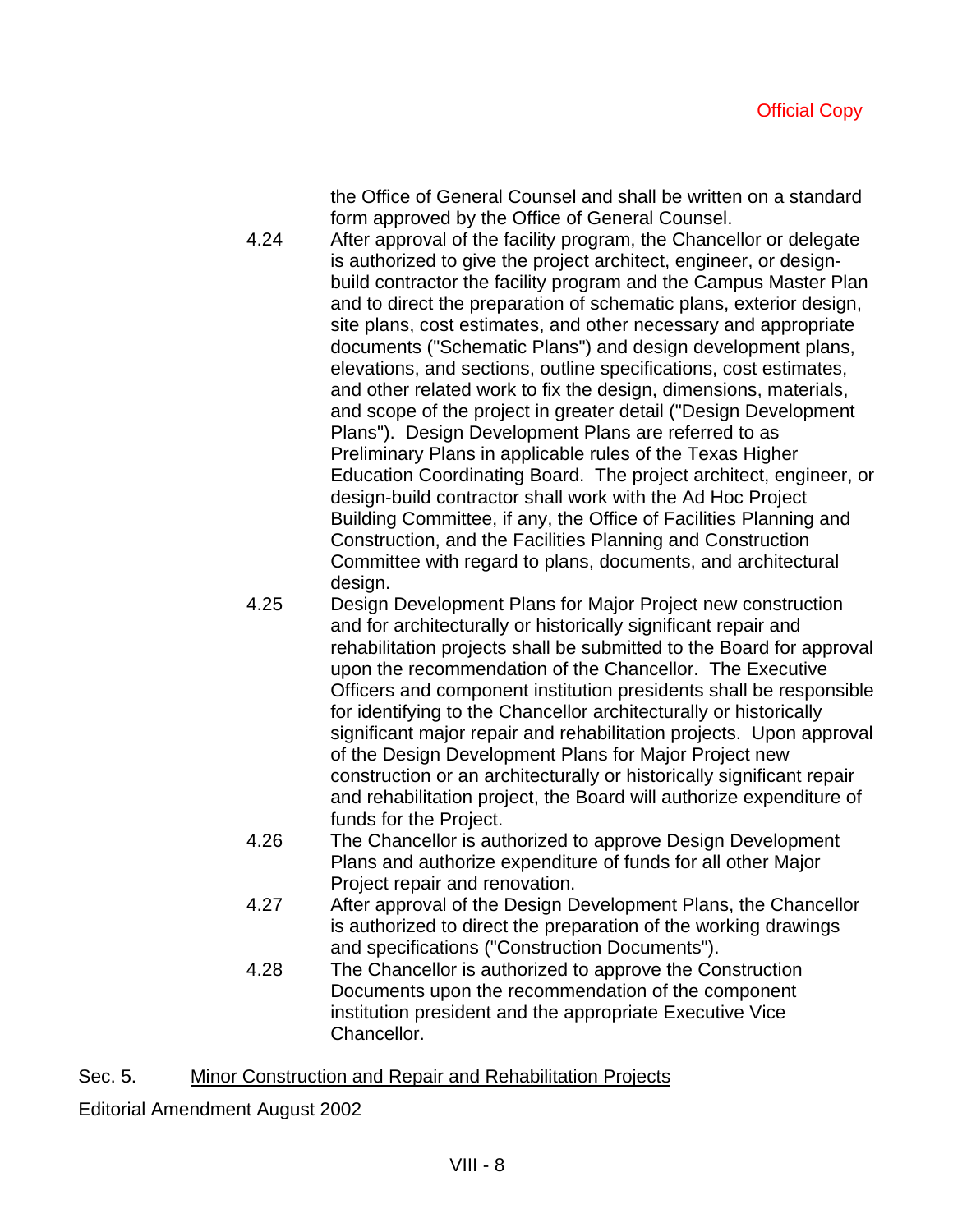# 5.1 Delegation of Authority

Subject to Subsections 5.2 and 5.3 of this Chapter and the general provisions of Part One, Chapter I, Section 9 and except as otherwise specified in these Rules and Regulations, each component institution president and the Chancellor is authorized to appoint architects, approve plans and Construction Documents, and execute and deliver contracts, agreements, guaranteed maximum price or stipulated sum proposals, and other documents on behalf of the Board for all new construction projects of \$1 million or less and for repair and rehabilitation projects of \$2 million or less ("Minor Projects").

# 5.2 Required Review and Approval

Minor Projects shall be subject to review as directed by the appropriate Executive Vice Chancellor. If the Minor Project is to accommodate facility program changes requiring System approval or approval of the Texas Higher Education Coordinating Board, then (i) necessary facility program approvals must be secured in advance of requests for construction approval or must be included with the construction request; (ii) funds must have been approved through standard System budgetary procedures; and (iii) the project must have been approved by the component institution director of physical plant, chief business officer, and president.

## 5.3 Professional Services

Subject to the provisions of Part One, Chapter I, Section 9 of these Rules and Regulations, each component institution president is authorized to execute and deliver on behalf of the Board contracts and agreements with architects, engineers, and other professional service providers for Minor Projects previously approved in accordance with this Chapter. Contracts with architects and engineers shall comply with guidelines issued by the Office of General Counsel and shall be written on a standard form approved by the Office of General Counsel.

# Sec. 6. Bidding, Proposals, Award of Contract, and Final Payment

# 6.1 Advertisement for Bids and Proposals

The Chancellor with respect to Major Projects or the component institution president with respect to Minor Projects (the "Responsible Administrator") is authorized to advertise for bids, qualifications, and proposals for construction projects. The Construction Documents must be approved by the Chancellor before the advertisement for bids, or the solicitation of competitive sealed proposals from general contractors, for Major Projects.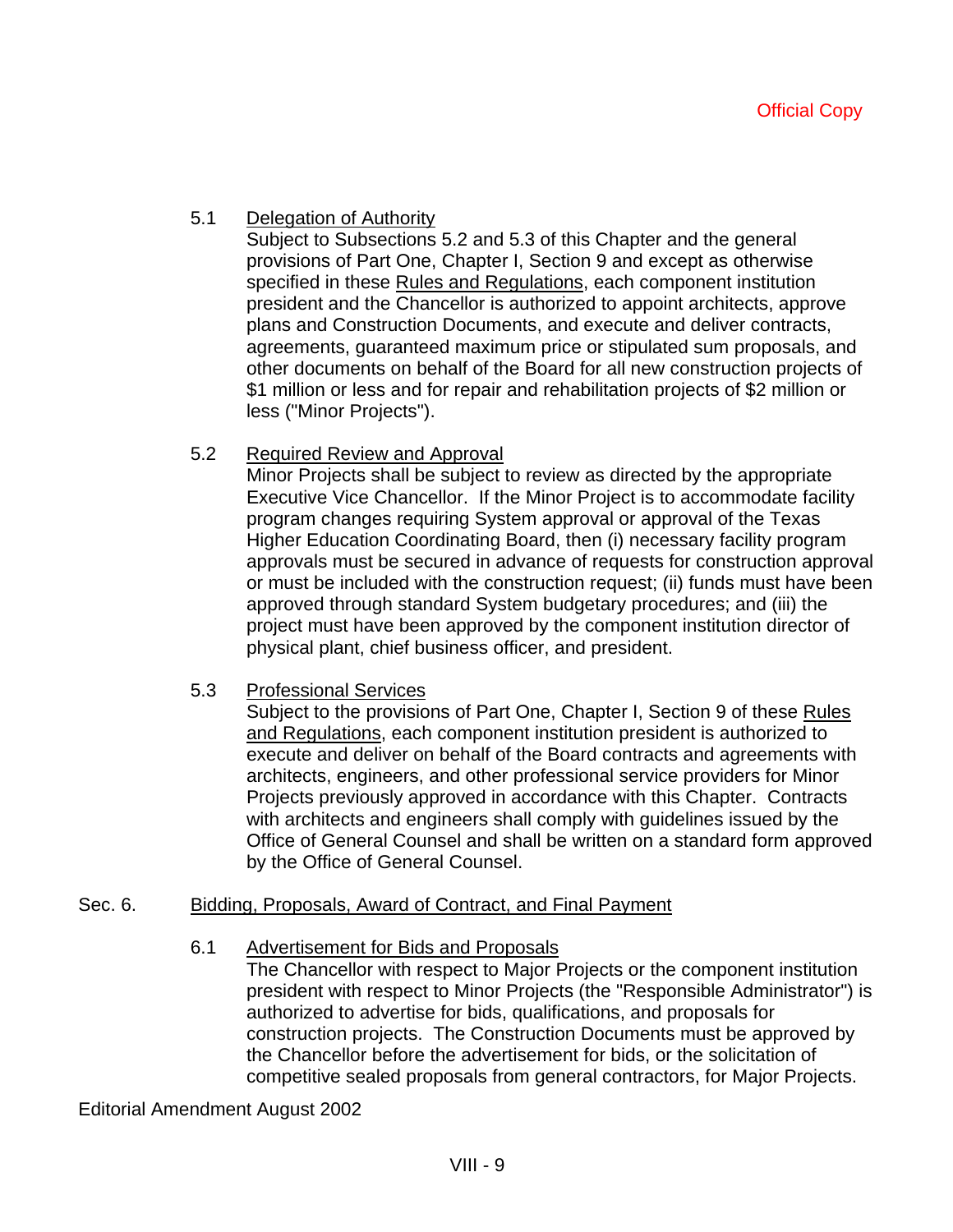# 6.2 Modification of Bids

No bid may be changed, amended, or modified after the time for bid filing set out in the advertisement for bids. The substance of this requirement shall be stated in the advertisement for bids provided, however, that this requirement shall not be construed to prohibit the submission or filing of more than one separate and independent bid by any bidder or the modification and negotiation of proposals as permitted by law.

# 6.3 Proposed Decision for Award

The Responsible Administrator or delegate shall receive and open bids and, with the project architect or engineer, if any, and others, shall tabulate and study such bids. After tabulation and study of the bids, the Responsible Administrator shall make a proposed decision for award. The proposed decision for award based on competitive sealed proposals in response to a request for proposals shall be made by the Selection Committee.

## 6.4 Notice of Proposed Decision for Award by Bid

In the event the lowest bidder is found to be not responsible or other facts and circumstances necessitate award of contract to other than the lowest bidder, the bidder(s) submitting proposal(s) lower than the bidder to whom award is proposed shall be notified of the proposed decision for award. If the lowest bidder fails to timely file notice of protest, the proposed decision for award will be final.

## 6.5 Notice of Protest

If the lowest bidder timely files notice of protest, the Responsible Administrator will hear the protest or will appoint a Hearing Officer who shall promptly convene and conduct a hearing and subsequently prepare and submit a report of his or her findings to the Responsible Administrator. The Responsible Administrator shall make a final decision based upon the records of the hearing before the Hearing Officer.

## 6.6 Award of Contract

All contracts associated with construction projects shall be awarded by the Responsible Administrator. The contract must be signed by the contractor(s) and the Responsible Administrator.

## 6.7 Final Payment

The Responsible Administrator or delegate shall inspect the completed building and is authorized to approve final payment.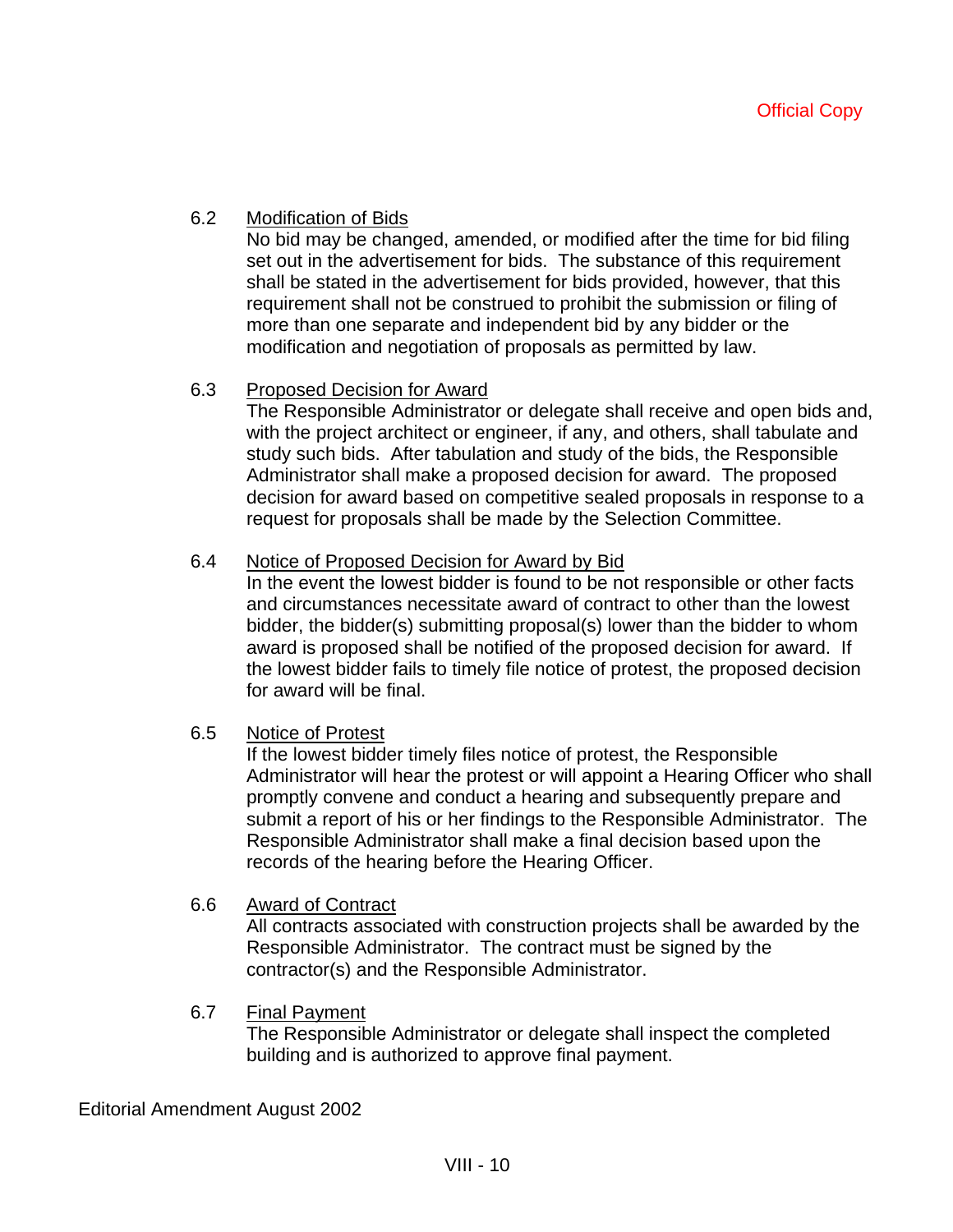# Sec. 7. Constitutional and Legislative Restrictions

7.1 Improvements Financed by Bonds

Sections 17 and 18 of Article VII of the Texas Constitution (regarding the Permanent University Fund and the Higher Education Assistance Fund, as referenced at Texas Education Code Section 62.026 as the Higher Education Fund) require approval by the Legislature, or an agency designated by the Legislature, prior to the construction of physical improvements financed by bonds authorized under those Sections at component institutions other than The University of Texas at Austin.

# 7.2 Approval by Texas Higher Education Coordinating Board

Unless otherwise authorized by law, new construction projects in excess of \$1 million and major repair and rehabilitation projects in excess of \$2 million must be approved by the Texas Higher Education Coordinating Board. Format for submission will be as prescribed by the Coordinating Board. Submission will be prepared by the component institution, in consultation with and assisted by the Office of Facilities Planning and Construction, if necessary, and forwarded to System Administration for review, approval, and handling of submission. It is anticipated that necessary documents will be submitted to the Coordinating Board when the project scope and estimated cost are sufficiently defined to meet the Coordinating Board's requirements for approval. Normally, submission will be made after the Chancellor and the Board have approved the Design Development Plans and the related cost estimate.

The Texas Higher Education Coordinating Board has delegated to its Commissioner approval authority for certain projects qualifying under Coordinating Board Rule 17.46. This delegation requires a certification that the project meets specified criteria. The authority to execute this certification for the Board of Regents is delegated to the Executive Vice Chancellor for Business Affairs or the Assistant Vice Chancellor for Facilities Planning and Construction.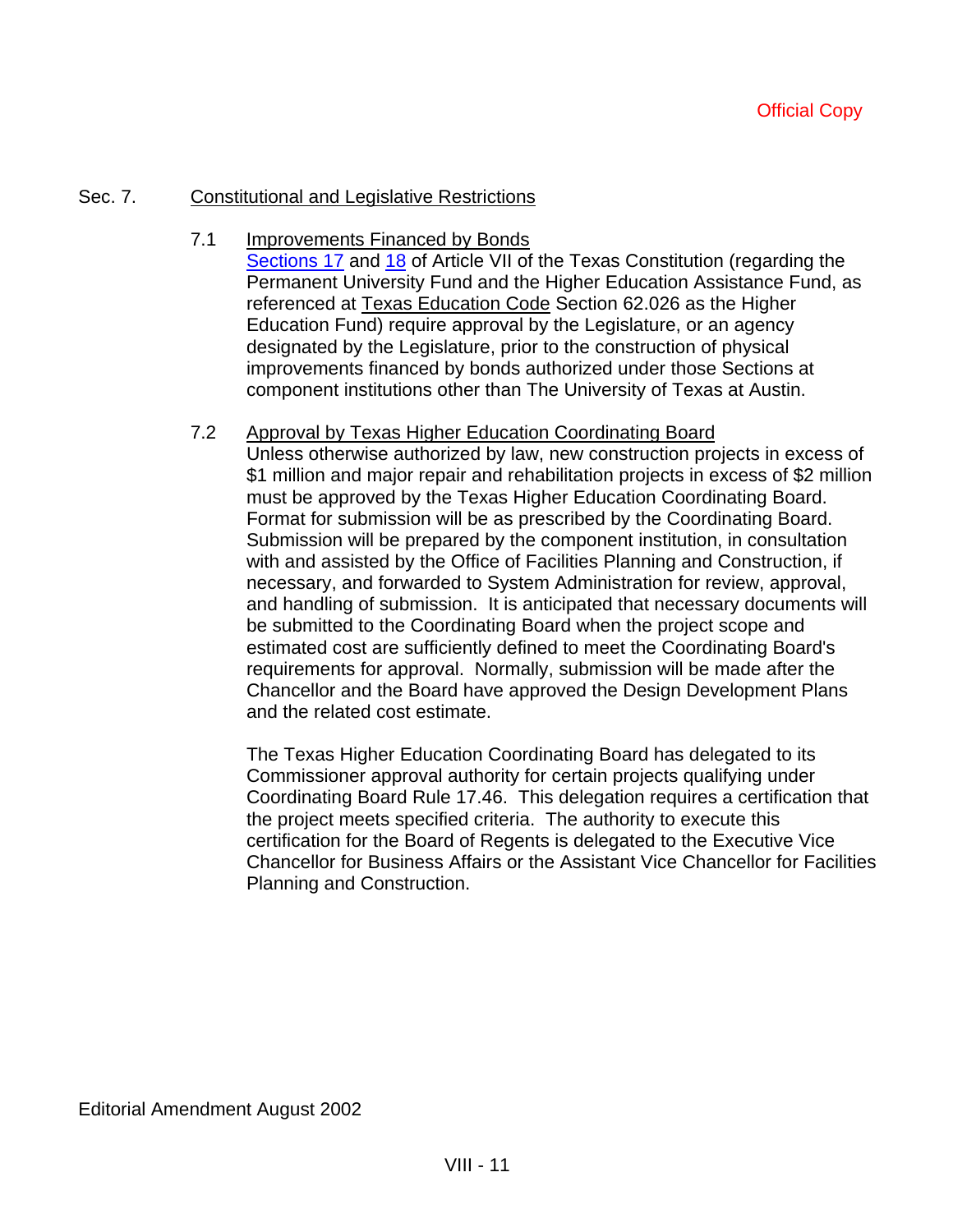# **PART TWO, CHAPTER IX**

# **MATTERS RELATING TO INVESTMENTS, TRUSTS, AND LANDS**

### Sec. 1. Authority Regarding Assets

Except as otherwise specified in these Rules and Regulations, the authority to manage and invest assets owned or controlled by the Board shall be as set forth in this Chapter.

1.1 Real Property

The management and disposition of interests in real property owned or controlled by the Board, other than real property acquired and managed by UTIMCO for investment purposes, are governed by Section 6 of this Chapter and the remainder of this Chapter does not apply.

1.2 Funds for Endowment or Annuities

All assets received by the Board to establish, or that modify, an endowment (other than the Permanent University Fund), a fund functioning as an endowment, or a life income or annuity fund shall be accepted and processed by the Office of Development and External Relations and, after acceptance and processing, shall be delivered to the appropriate office for management.

## 1.3 Funds from a Bequest, Trust, or Planned Gift

All assets received by the Board through a bequest, a distribution from an account held in trust by others, or for the establishment or modification of any planned gift shall be accepted and processed by the Office of Development and External Relations and, after acceptance and processing, shall be delivered to the appropriate office for management. This Subsection and Subsection 1.2 of this Chapter shall not apply to additions to an existing endowment, a fund functioning as an endowment, or a life income or annuity fund if the addition does not change or modify the endowment or fund. Such additional gifts shall be accepted and processed by the Chancellor or president of a component institution, or designee specified in writing.

1.4 Bequest of Intellectual Property Rights Rights in intellectual property received by the Board through a gift or bequest shall be accepted and processed by the Office of Development and External Relations and, after acceptance and processing, shall be delivered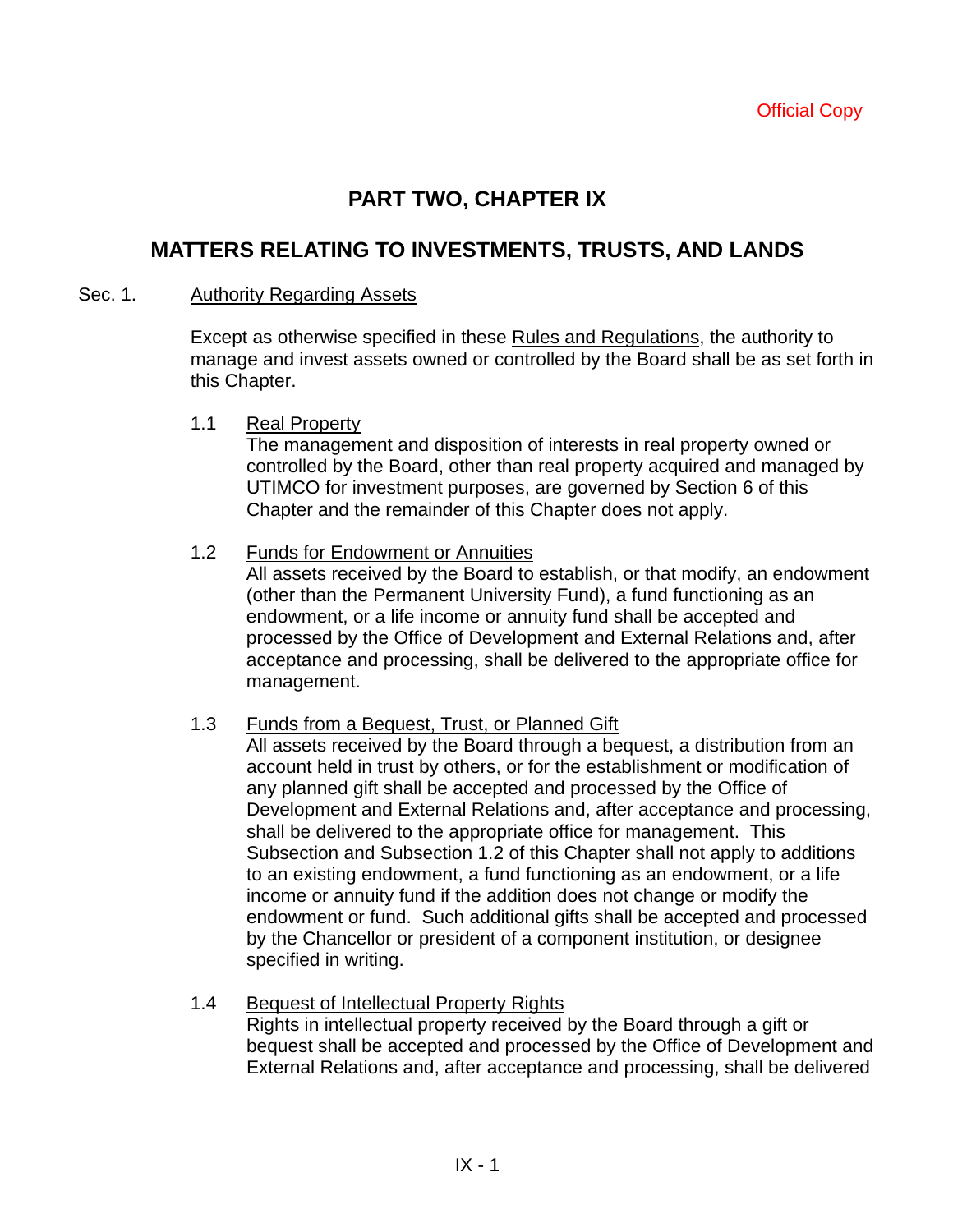to the appropriate office for management in accordance with Part Two, Chapter XII of these Rules and Regulations. This Chapter shall not apply to rights in intellectual property owned or controlled by the Board except as provided in this Subsection.

- 1.5 Permanent University Fund Assets All assets of the Permanent University Fund, other than Permanent University Fund lands, shall be managed by UTIMCO or as otherwise directed by the Board.
- 1.6 Management of Endowment, Trusts, and Pooled Funds All assets received for or held in an endowment fund (other than the Permanent University Fund), a fund functioning as an endowment, or a Charitable Remainder Trust or a Pooled Income Fund shall be managed by UTIMCO or as otherwise directed by the Board until such funds terminate.

# 1.7 Consolidated System Funds

All assets of Retirement of Indebtedness Funds, Bond Proceeds, Unemployment Compensation Funds, Workers' Compensation Funds, the Medical/Dental Self-Insurance Fund, the Vision Services Fund, and the Medical Liability Self-Insurance Fund ("consolidated System funds") shall be managed with respect to investment of such funds as set forth below:

- 1.71 The Office of Business Affairs shall invest the Retirement of Indebtedness Funds, Bond Proceeds, Unemployment Compensation Funds, Workers' Compensation Funds, the Medical/Dental Self-Insurance Fund, and the Vision Services Fund in the same manner that chief business officers may invest the operating funds of each component institution.
- 1.72 UTIMCO shall invest the Medical Liability Self-Insurance Fund in the Long Term Fund, Short Intermediate Term Fund, and Short Term Fund as directed by the Vice Chancellor and General Counsel.
- 1.8 Other Assets

Assets that are not a part of the Permanent University Fund, an endowment fund, a fund functioning as an endowment, a life income or annuity fund, or consolidated System funds shall be managed as set forth in this Subsection:

- 1.81 Tangible personal property shall be managed by the component institution president.
- 1.82 Intangible personal property consisting of securities, interests in businesses, and equity interests in technology transfer firms as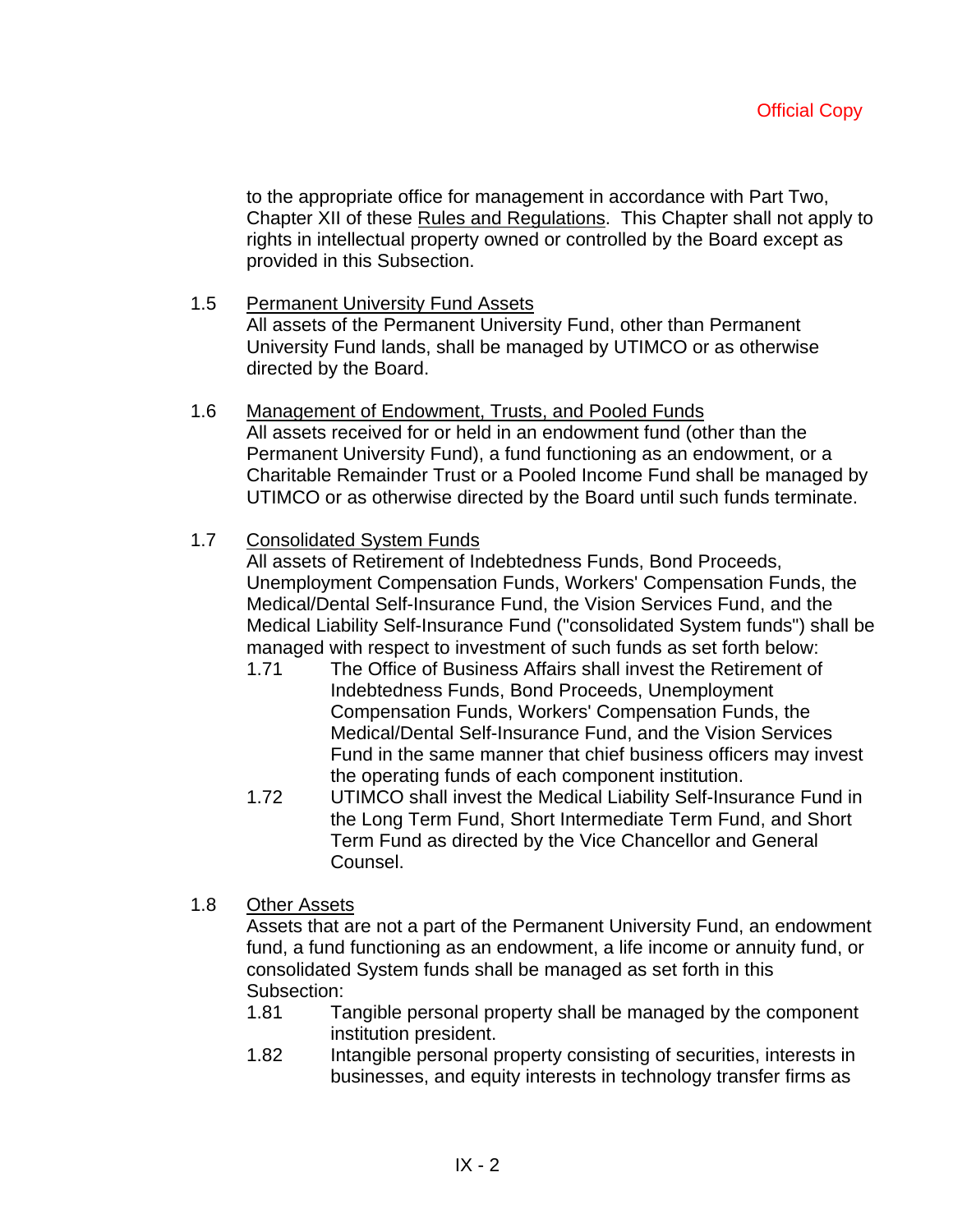set out in the Regents' Intellectual Property Policy shall be managed by UTIMCO. Other intangible personal property shall be managed by the component institution president.

## Sec. 2. Authorizations Regarding Sales, Assignments, Conveyances, Receipt of Property, and Proxies

- 2.1 Authority to Purchase, Exchange, and Sell Securities for and on Behalf of the Permanent University Fund (PUF) and the Board Pursuant to an Investment Management Services Agreement, UTIMCO shall be authorized to purchase, exchange, and sell, for and on behalf of the Permanent University Fund (hereinafter sometimes referred to as "PUF") or the Board, any and all securities of any description whatever and from any source, including gifts and bequests, registered in the name of the PUF or the Board, or in any other form of registration of such securities held for the account of the PUF or the Board in whatever manner, including all fiduciary capacities and including those registered in the names of trusts or foundations managed and controlled by said Board. In addition, external investment managers appointed by UTIMCO may purchase, sell, or exchange securities, pursuant to written agreement with UTIMCO.
- 2.2 Authority to Transact Through Investment Dealers Sales, purchases, and exchanges by UTIMCO shall be effected through investment dealers or brokers in accordance with the applicable Investment Policy Statement.
- 2.3 Additional Authority to Sell Securities for and on Behalf of the Board The Executive Director, Estates and Trusts shall be authorized to sell, for and on behalf of the Board, any and all securities of any description whatever from any source, received as gifts and/or bequests, registered in the name of the Board, or in any other form of registration of such securities held for the account of the Board in whatever manner, including all fiduciary capacities and including those registered in the names of trusts managed and controlled by said Board.
- 2.4 Authority to Assign and Transfer Securities Owned by the PUF and the Board

UTIMCO may assign and transfer any and all securities of any description whatever and from any source, including gifts and bequests, and execute any and all documents necessary to the consummation of any sale, assignment, or transfer of any securities registered in the name of the PUF or the Board, or in any other form of registration of such securities held for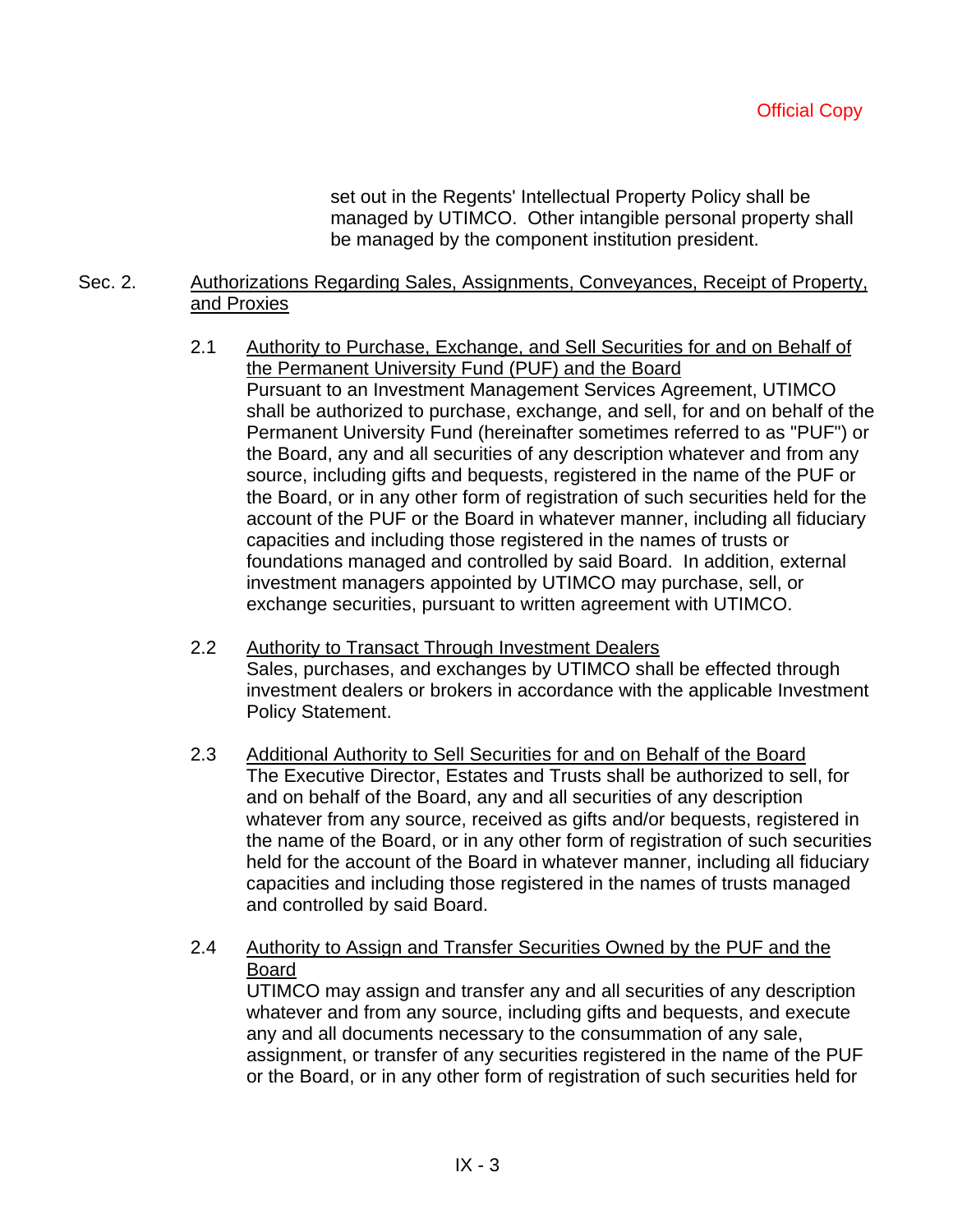the account of the PUF or the Board in whatever manner, including all fiduciary capacities and including those registered in the names of trusts or foundations managed and controlled by said Board. In addition, custodian banks appointed by UTIMCO may assign and transfer securities and execute any and all documents necessary to the consummation of any sale, assignment, or transfer of any security owned by the Board.

### 2.5 Authority to Receive and Collect Money or Property

- 2.51 UTIMCO is authorized and empowered to seek, demand, collect, recover, and receive any and all sums of money, debts, dues, rights, property, effects, or demands due, payable, or belonging, or that may become due, payable, or belonging to the PUF or the Board from any person or persons as a result of any investment transaction and to execute any and all necessary or proper receipts, releases, and discharges therefor and any other instruments as may be necessary or appropriate from time to time relating to the handling, management, control, and disposition of any investment. The authority granted in this Subdivision does not include the authority to institute litigation on behalf of the Board.
- 2.52 The Vice Chancellor for Development and External Relations or the Executive Director, Estates and Trusts is authorized to seek, demand, collect, recover, and receive any and all sums of money, debts, dues, rights, property, effects, or demands due, payable, or belonging, or that may become due or payable to the Board from any person or persons as a result of, or relating to, a gift or bequest and to execute any and all necessary or proper receipts, releases, and discharges therefor and any other instruments as may be necessary or appropriate from time to time relating to the receipt, handling, management, control, and disposition of any asset acquired by gift or bequest unless and until such time as the Office of Estates and Trusts has delivered the asset to another office for management purposes as provided in these Rules and Regulations.
- 2.6 Authority to Execute Proxies and Consent to Modifications in Bond Indentures UTIMCO is authorized to consent to modifications in bond indentures and to execute proxies within the approved investment policies.
- 2.7 Authority to Deliver and Maintain Securities in Book-Entry Form Securities owned by the PUF or the Board may be delivered and maintained by a custodian bank or a member bank of the Federal Reserve System in book-entry form subject to applicable law.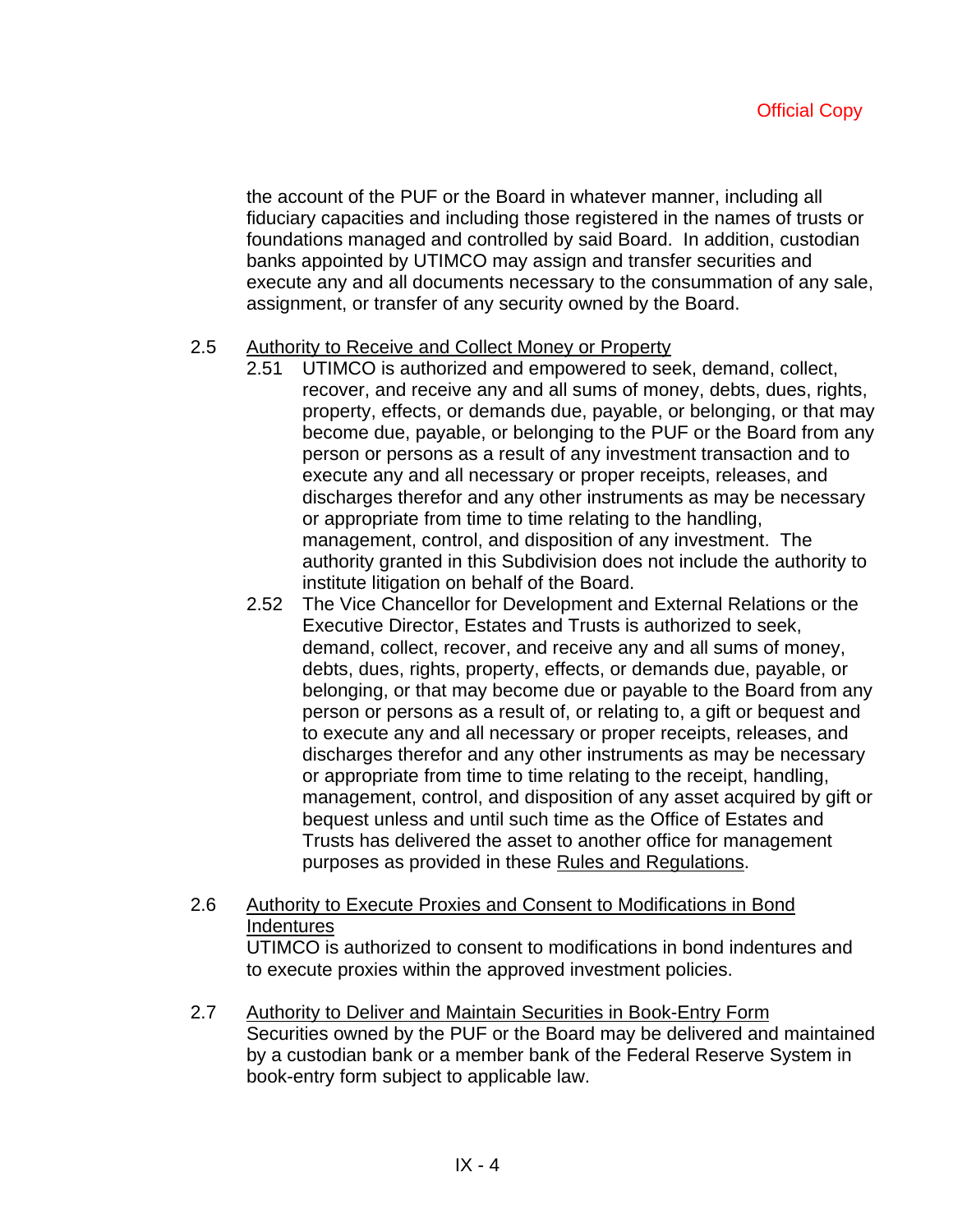# Sec. 3. Policy for Investment and Management of the PUF

3.1 Investment Policy Statement

The policies for the investment of funds for the Permanent University Fund shall be those outlined in The Permanent University Fund Investment Policy Statement.

- 3.2 Reports Regarding Asset Management
	- 3.21 The investment performance of the PUF, as measured by an unaffiliated organization, shall be reported to the Board at least annually.
	- 3.22 The nature and extent of any investments in or business transacted with any firm with which a director, officer or employee of UTIMCO is affiliated will be reported to the Board annually.
- 3.3 Authorization to Protect PUF Interests UTIMCO is authorized to take any and all steps as may be considered necessary or advisable to protect the interest of the PUF in event of default or any other significant changes occurring with respect to any investment.
- 3.4 Policies with Respect to Stock Rights, Fractional Shares, and Proxies
	- 3.41 Exercise of or sale of stock rights and warrants is to be made at the discretion of UTIMCO.
	- 3.42 Fractional shares that arise in connection with funds under control of UTIMCO shall be handled at its discretion.
	- 3.43 As a general rule, voting stocks held are to be voted by UTIMCO pursuant to its proxy voting policy.

# Sec. 4. Policy for Investment and Management of U. T. Investment Pools

- 4.1 Investment Policy Statement The policies for the investment of funds for U. T. investment pools shall be those outlined in the applicable Investment Policy Statement.
- 4.2 Application of Other Regulations The provisions of Subsections 3.2, 3.3, and 3.4 of this Chapter with respect to the investment and management of the PUF, shall likewise apply to other U. T. investment pools.
- 4.3 System Professional Medical Liability Benefit Plan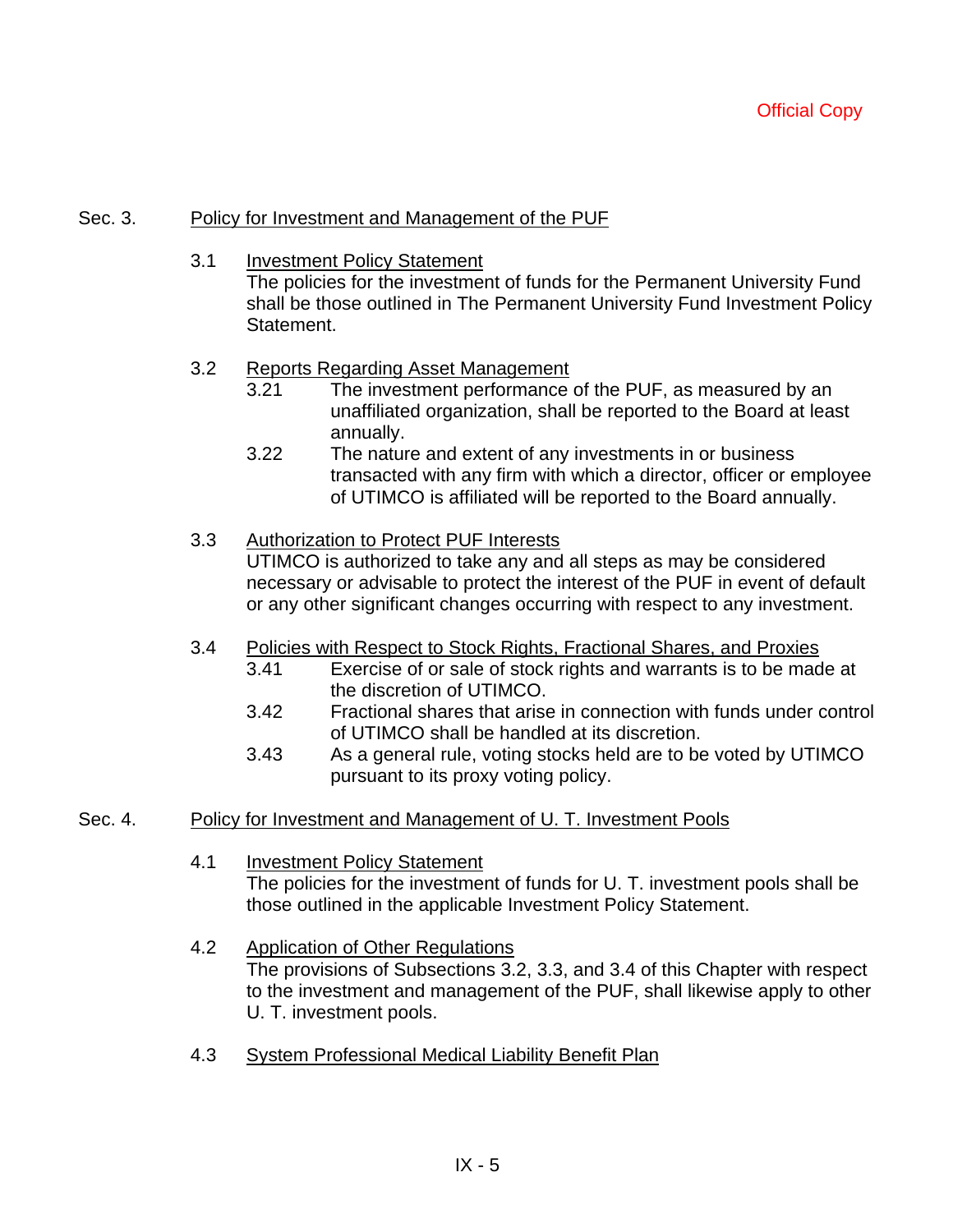The Professional Medical Liability Fund shall be administered in a manner consistent with all provisions of the System Professional Medical Liability Benefit Plan.

4.4 Conformance with Trust Indenture and State Law Each pooled income fund established by U. T. shall be administered according to The University of Texas System Separately Invested Endowment, Trust, and Other Accounts Investment Policy Statement, the fund's trust indenture, and applicable law.

### Sec. 5. Policy for Investment and Management of Endowment, Trust, and Other Accounts Invested Through or Separate from U. T. Investment Pools

# 5.1 Management of Endowments

Endowment funds and funds functioning as endowments will be managed in a manner consistent with the U. T. System Gift Acceptance Procedures, prudent person investment standards, and the Uniform Management of Institutional Funds Act (Texas Property Code Chapter 163 et seq.). These funds will be managed separately and not commingled with the Long Term Fund if the terms of the instrument by which the fund was created preclude investment through the Long Term Fund. In addition, nonmarketable securities held by an endowment fund may be recorded as separately invested. All other endowment funds and funds functioning as endowments will be invested through the Long Term Fund.

## 5.2 Trust Fund and Life Income Accounts

Trust funds and other life income accounts will be invested and administered consistent with The University of Texas System Separately Invested Endowment, Trust, and Other Accounts Investment Policy Statement, U. T. System Gift Acceptance Procedures, prudent person investment standards, and the Texas Trust Code (Texas Property Code Section 111.001 et seq.).

## 5.3 Application of Other Regulations

The provisions of Subsections 3.2, 3.3, and 3.4 of this Chapter with respect to the investment and management of the PUF, shall likewise apply to endowment and trust funds except that Subdivision 3.21 of this Chapter shall be applied only when such funds are invested through a U. T. investment pool.

5.4 Other Accounts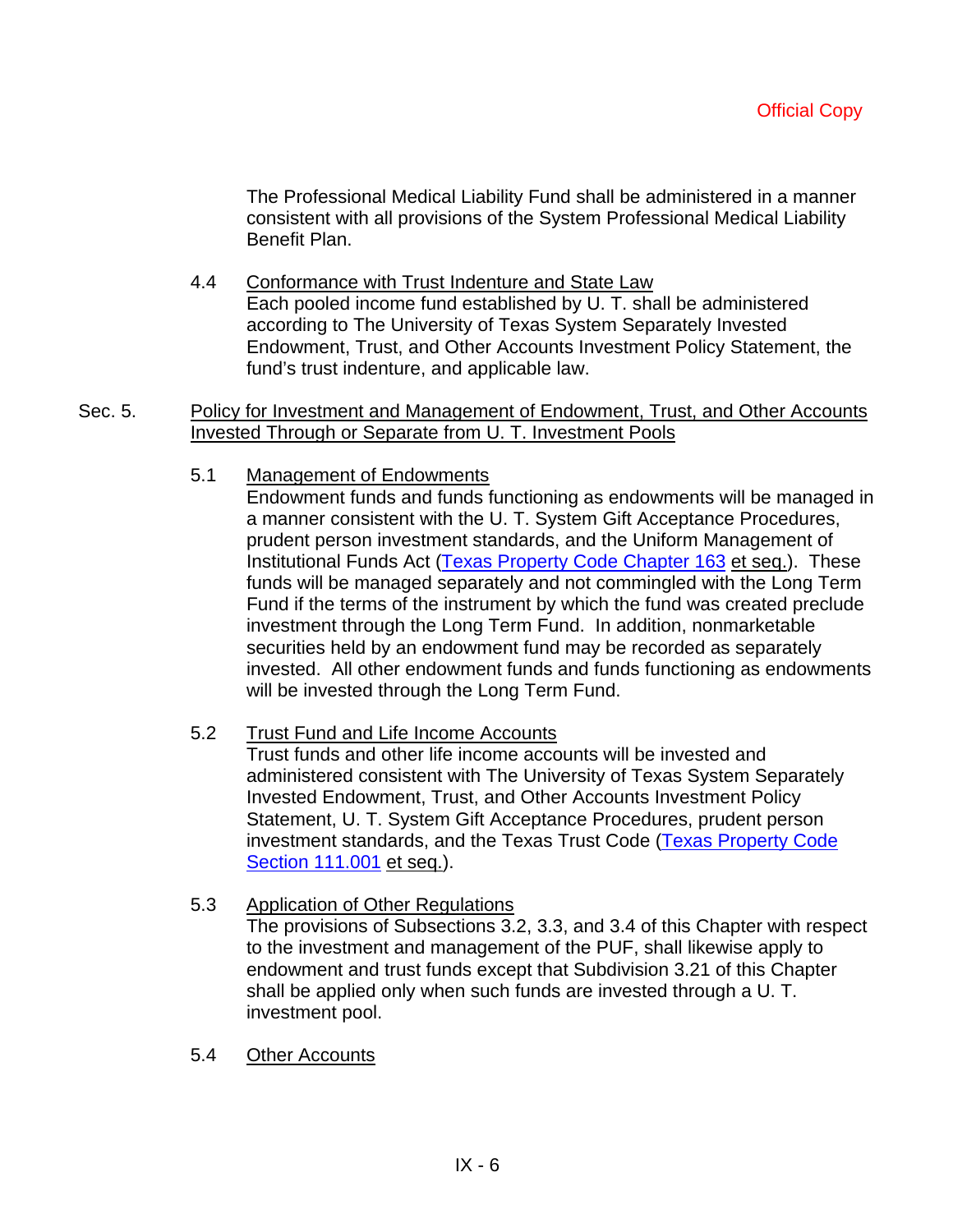Other Accounts as defined in The University of Texas System Separately Invested Endowment, Trust, and Other Accounts Investment Policy Statement shall be invested and administered consistent with that policy.

### Sec. 6. Matters Relating to Real Property

### 6.1 Management of Interests in Real Property Generally

All interests in real property owned or controlled by the Board shall be administered and managed by the System Real Estate Office, except Permanent University Fund lands, real properties used for institutional purposes, and real property investments managed by UTIMCO. "Institutional purposes" shall not include use solely to generate funds for the institution.

- 6.2 Management of Real Properties Used for Institutional Purposes All interests in real property owned or controlled by the Board and used for institutional purposes shall be administered and managed by the component institution, with the assistance and supervision of the System Real Estate Office.
- 6.3 Management of Permanent University Fund Lands Permanent University Fund lands shall be administered and managed by the West Texas Operations Office.
- 6.4 Delegation of Authority

Subject to Subdivisions 6.41, 6.42, and 6.43 of this Chapter and the general provisions of Part One, Chapter I, Section 9 and except as otherwise specified in these Rules and Regulations, the Board delegates to the Executive Vice Chancellor for Business Affairs or a designee specified in writing the authority to execute and deliver on behalf of the Board contracts, agreements, and other documents or instruments regarding or conveying interests in, real property owned or controlled by the Board, including Permanent University Fund lands; real property acquired by purchase, gift, or bequest; and real property used for institutional purposes. The authority granted in this Subsection shall include all instruments necessary and convenient relating to the management, control, sale, acquisition, lease, and disposition of any real property, including mineral interests, owned or controlled by the Board, and licenses, permits for activities on such lands, and instruments relating to mortgages.

6.41 The delegate shall comply with all guidelines issued by the Office of General Counsel.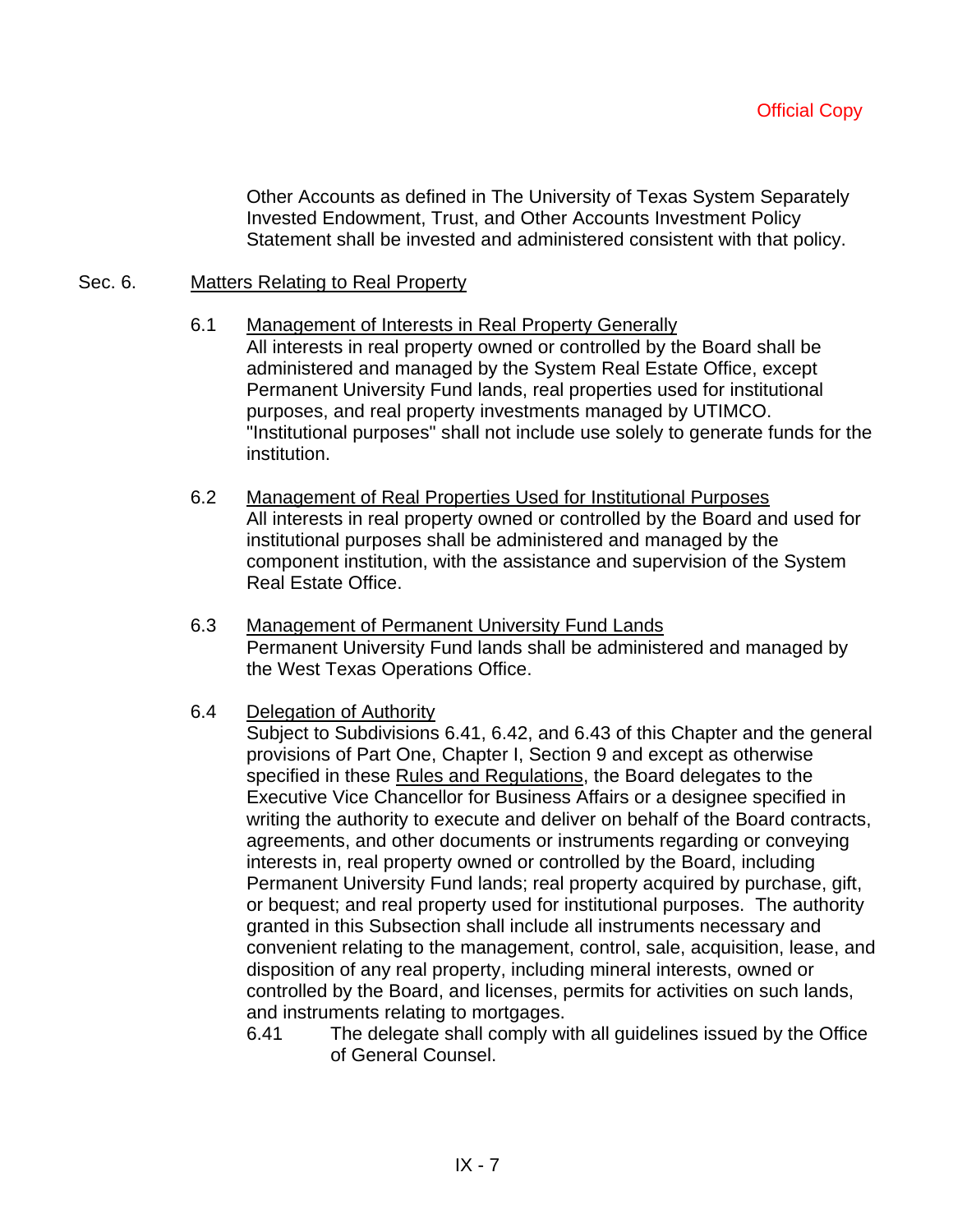- 6.42 The delegate shall consult with the institutional chief business officer prior to approving and executing any agreement or instrument relating to lands used or to be used for institutional purposes.
- 6.43 The authority granted by this Subsection to execute and deliver binding contracts, agreements, and other documents or instruments relating to the acquisition of real property applies only if the real property is within a Campus Master Plan approved by the Board or if the matter is an easement or other similar agreement necessary to implement projects approved by the Board in the Capital Improvement Program and the Capital Budget.
- 6.5 Delegation of Authority Regarding Space Leases Subject to Subdivision 6.41 of this Chapter and the general provisions of Part One, Chapter I, Section 9, the Board delegates to the Chancellor or each component president the authority to execute and deliver on behalf of the Board lease agreements and related documents for the purpose of leasing space for use by the institution for institutional purposes.
- 6.6 Responsibilities of the Board Under Oil and Gas Leases and Other Documents Issued by the Board for Lease The Board delegates to the Executive Vice Chancellor for Business Affairs authority to take any action on behalf of the Board as may be necessary or desirable with regard to the management and administration of oil and gas leases and other instruments issued by the Board for Lease of University Lands, including without limitation, promulgating forms and requiring submission of documents, records, or reports to verify gross production, and disposition and market value of the production.
- 6.7 All Real Property Interests Held in Name of the Board Title to all interests in real property, including leasehold interests, held for the use or benefit of the System, a component institution, or otherwise shall be held in the name of the Board.
- 6.8 Planned Gifts and Bequests The Office of Estates and Trusts shall, in accordance with applicable Board policies, process and administer the receipt of real property received by the Board through a bequest, an interest in an account held in trust, a gift to establish or modify an endowment (other than the Permanent University Fund), a fund functioning as an endowment, or a life income or annuity fund. The Office of Estates and Trusts shall promptly notify the Real Estate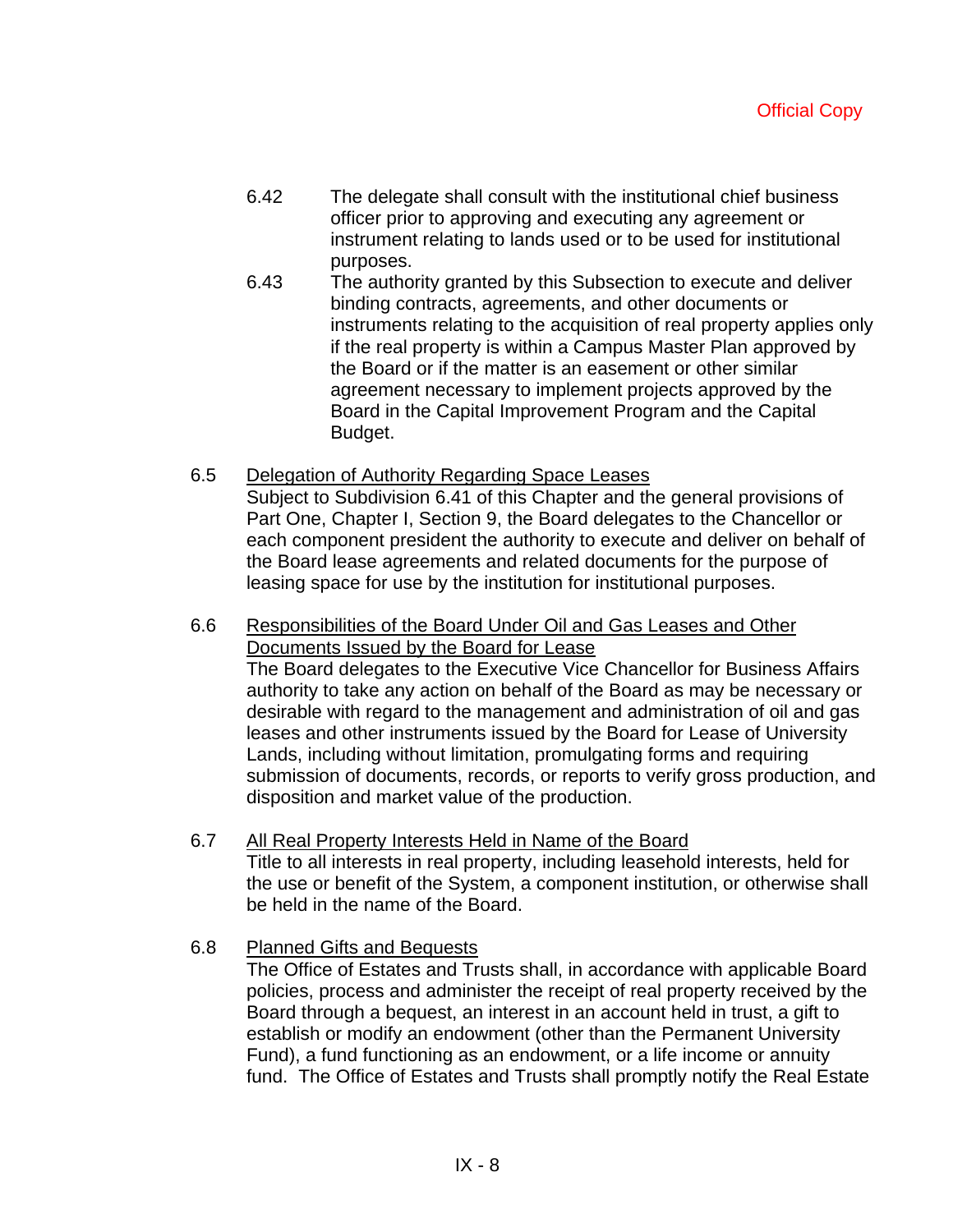Office and University Lands - West Texas Operations of gifts of surface and mineral estates in real property received, processed, and administered pursuant to this Subsection to be managed by the Real Estate Office and University Lands - West Texas Operations, respectively. This Subsection shall not apply to current purpose gifts of surface and mineral estates in real property (other than gifts received through a bequest or a trust) or additions to an existing endowment, a fund functioning as an endowment, or a life income or annuity fund if the addition does not change or modify the purpose of the endowment or fund.

6.9 Current Purpose Gifts

The Real Estate Office and University Lands - West Texas Operations shall, in accordance with Board policies, process and administer the receipt of all gifts of surface and mineral estates in real property that are not processed and administered in accordance with Subsection 6.8 of this Chapter, unless the property is used as campus property by the component institution. The component institution shall manage real property used for campus purposes.

## 6.(10) Rents, Mortgages, and Other Charges

The Board delegates to the System Real Estate Office authority to collect, and account for, all rents, mortgages, and other charges relating to real property managed by that Office.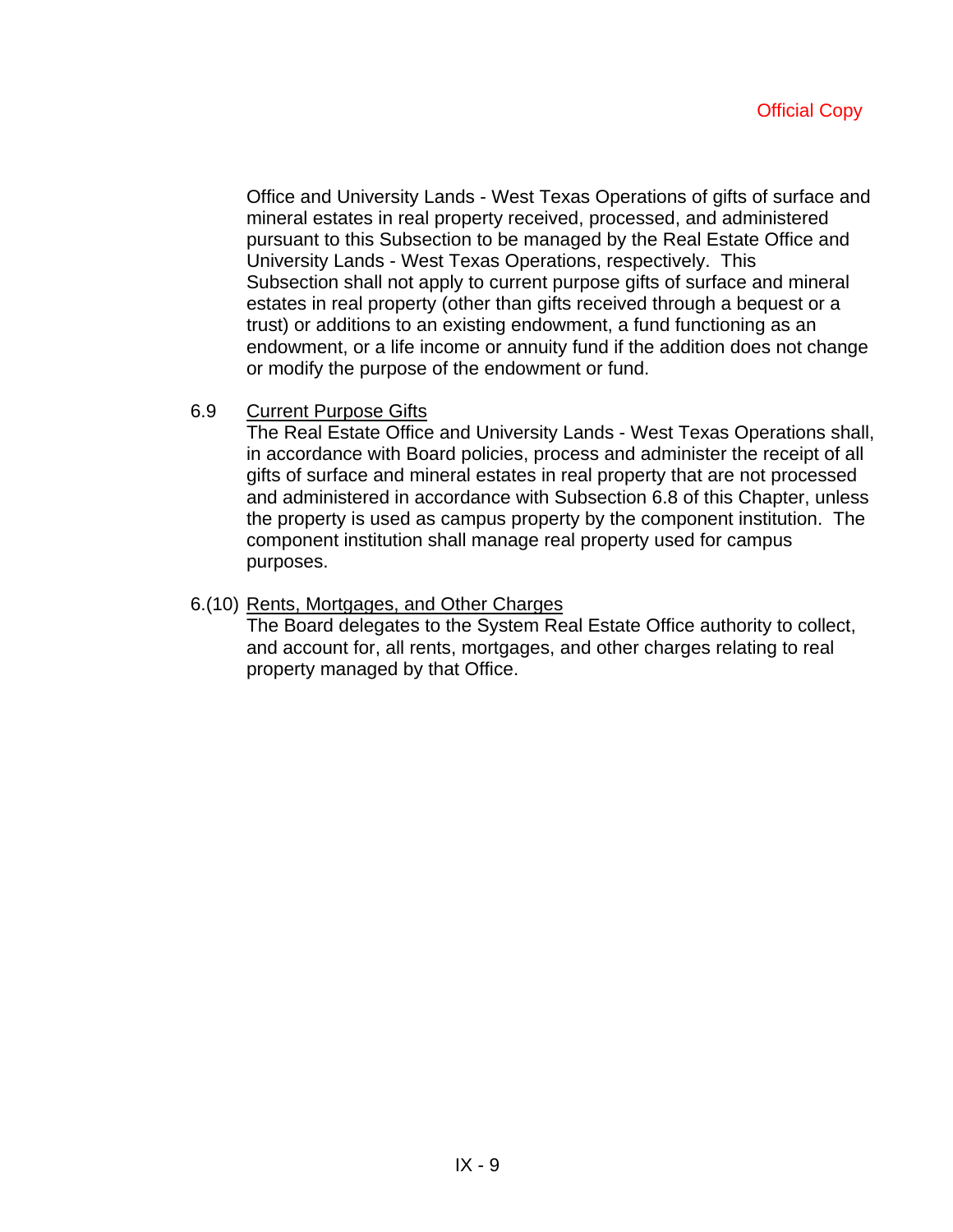# **PART TWO, CHAPTER X**

# **AUXILIARY ENTERPRISES AND STUDENT SERVICES**

#### Sec. 1. Definitions and Examples

Auxiliary Enterprises are those operated primarily for service to students, faculty, and staff. Such enterprises are expected to be self-supporting. Examples of such enterprises are residence halls, dining halls, student hospitals, student unions, bookstores, which are supported through sales and/or usage fees, and activities supported from fees collected as voluntary or compulsory Student Services Fees.

## Sec. 2. Annual Budget and Deposit of Funds

Annual budgets for these activities shall be prepared and submitted through regular administrative channels, and expenditures shall be within budgets approved by administrative officials and the Board. Income of Auxiliary Enterprises is not deposited with the State Treasury, and any balances or deficits at the end of a fiscal year may be reappropriated for the succeeding year.

#### Sec. 3. Applicable Regulations

With the exception of intercollegiate athletic departments, to which the general and special provisions of the Appropriations Act do not apply, the same regulations and applicable laws shall govern as apply to the budgeting and expenditure of general funds unless otherwise specifically authorized.

#### Sec. 4. Approval of Housing Rates

Rentals and related policies and rates for dormitories and housing facilities shall be approved in advance by the component institution president, the appropriate Executive Vice Chancellor, and the Board.

#### Sec. 5. Administration of Housing Facilities and Eating Facilities

Rules and regulations for the administration of dormitories, other housing facilities, dining halls, and other eating facilities, shall be promulgated by administrative officials and the president at the institution concerned.

Sec. 6. Statutory Provisions Currently in Effect (*editorially renumbered 12/02)*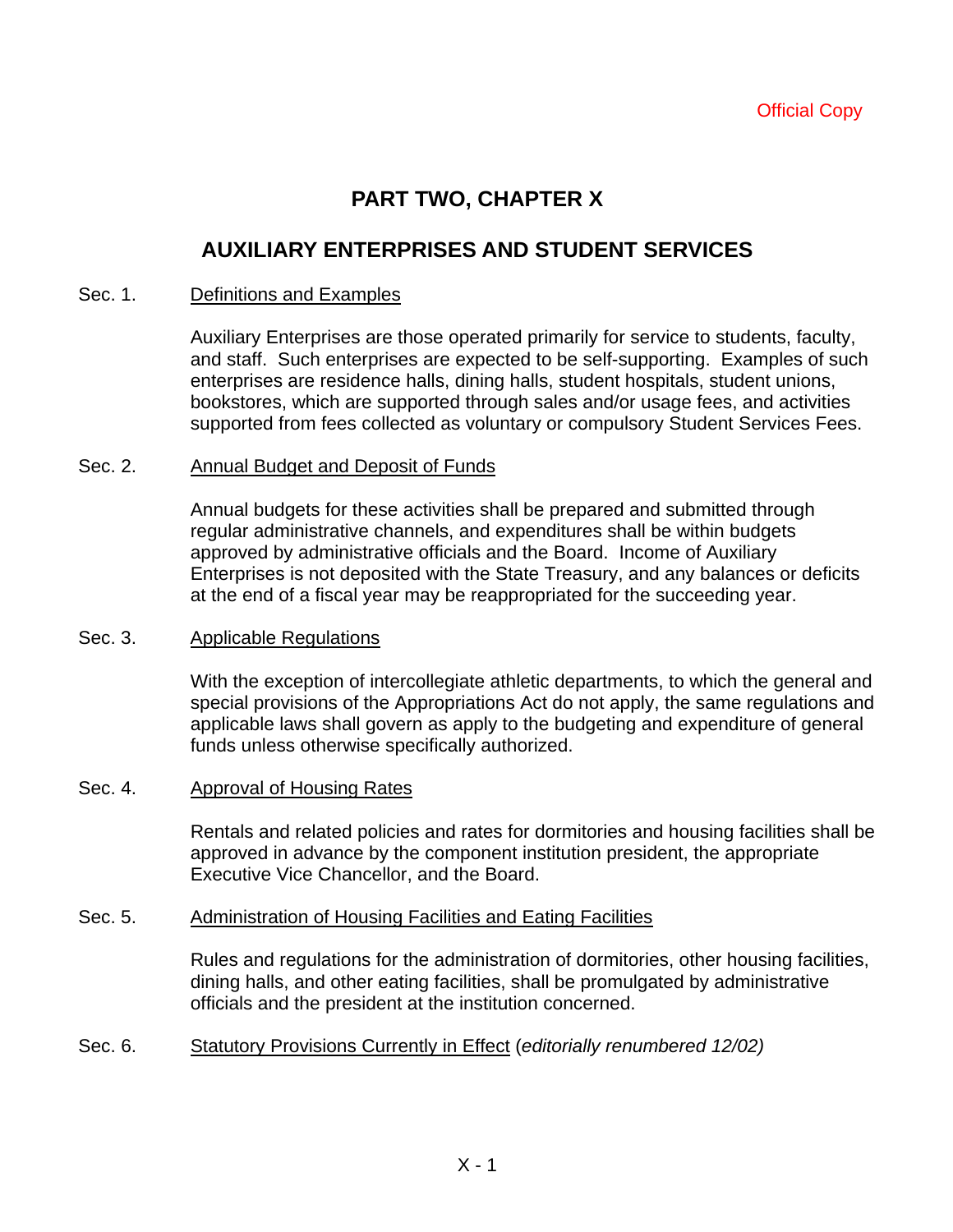Auxiliary Budgets shall comply with statutory provisions and rider provisions of the current General Appropriations Act.

## Sec. 7. Student Publications (*editorially renumbered 12/02)*

Rules and regulations for the establishment, administration, and operation of student publications shall be promulgated by administrative officials and the president at the institution concerned, provided that such rules and regulations shall not be effective until approved by the appropriate Executive Vice Chancellor for inclusion in the institutional Handbook of Operating Procedures.

#### Sec. 8. Student Center and Student Union Facilities (*editorially renumbered 12/02)*

Rules and regulations for the establishment, administration, and operation of student center or union facilities shall be promulgated by administrative officials and the president at the institution concerned, provided that such rules and regulations shall not be effective until approved by the appropriate Executive Vice Chancellor for inclusion in the institutional Handbook of Operating Procedures. Rules and regulations for the use of student center or union facilities shall be consistent with the provisions of the Regents' Rules and Regulations, Part One, Chapter VI, Section 6.

#### Sec. 9. Intercollegiate Athletics Programs (*editorially renumbered 12/02)*

Rules and regulations governing the establishment, administration, and operation of intercollegiate athletics programs shall be promulgated by administrative officials and the president at the institution concerned, provided that such rules and regulations shall not be effective until approved by the Executive Vice Chancellor for Academic Affairs for inclusion in the institutional Handbook of Operating Procedures.

# Sec. 10. Employment of a Students' Attorney (*editorially renumbered 12/02)*

10.1 Limitations on Representation

If an attorney is retained in any manner by a component institution or by a Students' Association or other agency of student government at any component institution of the System to serve as a students' attorney, said attorney shall not act as counsel of record nor represent any student, faculty member, or staff member; any group or combination of students, faculty members, or staff members; or System Administration or any component institution of the System: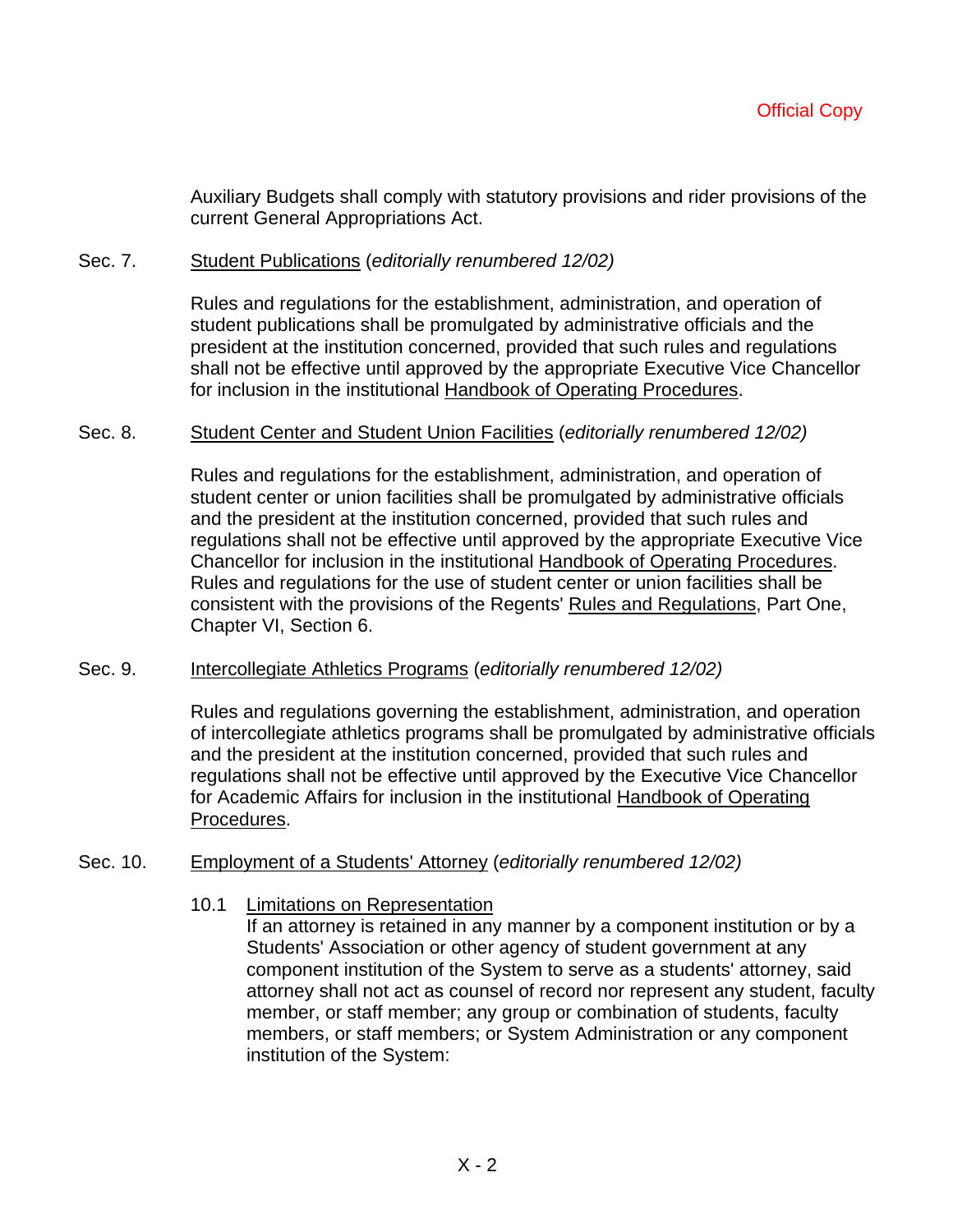- 10.11 In any matter that requires an administrative decision to be made by any officer, committee, board, or agency of a component institution of the System, the System, or the Board.
- 10.12 At any stage of any criminal proceeding in any federal, State, county, or local court.
- 10.13 At any stage of any civil proceeding in any federal, State, county, or local court where such proceeding is directly or indirectly against or antagonistic to the interests of the System or any component institution thereof, or against or antagonistic to the interests of any person who is sued in his or her official capacity as an officer of the System or any component institution thereof.

# 10.2 Contracts Subject to Applicable Regulations

Any contract or agreement for legal services entered into by a Students' Association or other agency of student government or other agency of a component institution with an attorney whose remuneration will be paid from funds under the control and management of the Board, including funds from student fees whether compulsory or voluntary, is expressly subject to the applicable provisions of the Regents' Rules and Regulations.

## Sec. 11. Student Debit Cards (*editorially renumbered 12/02)*

The Board delegates to each component president the authority to establish a program to provide students enrolled at the institution with a debit card. The debit card program must comply with applicable State and federal law. Before implementing a debit card program at the institution, the component president must obtain the prior approval of the Executive Vice Chancellor for Business Affairs. In addition, the component president shall comply with applicable guidelines issued by the Office of General Counsel.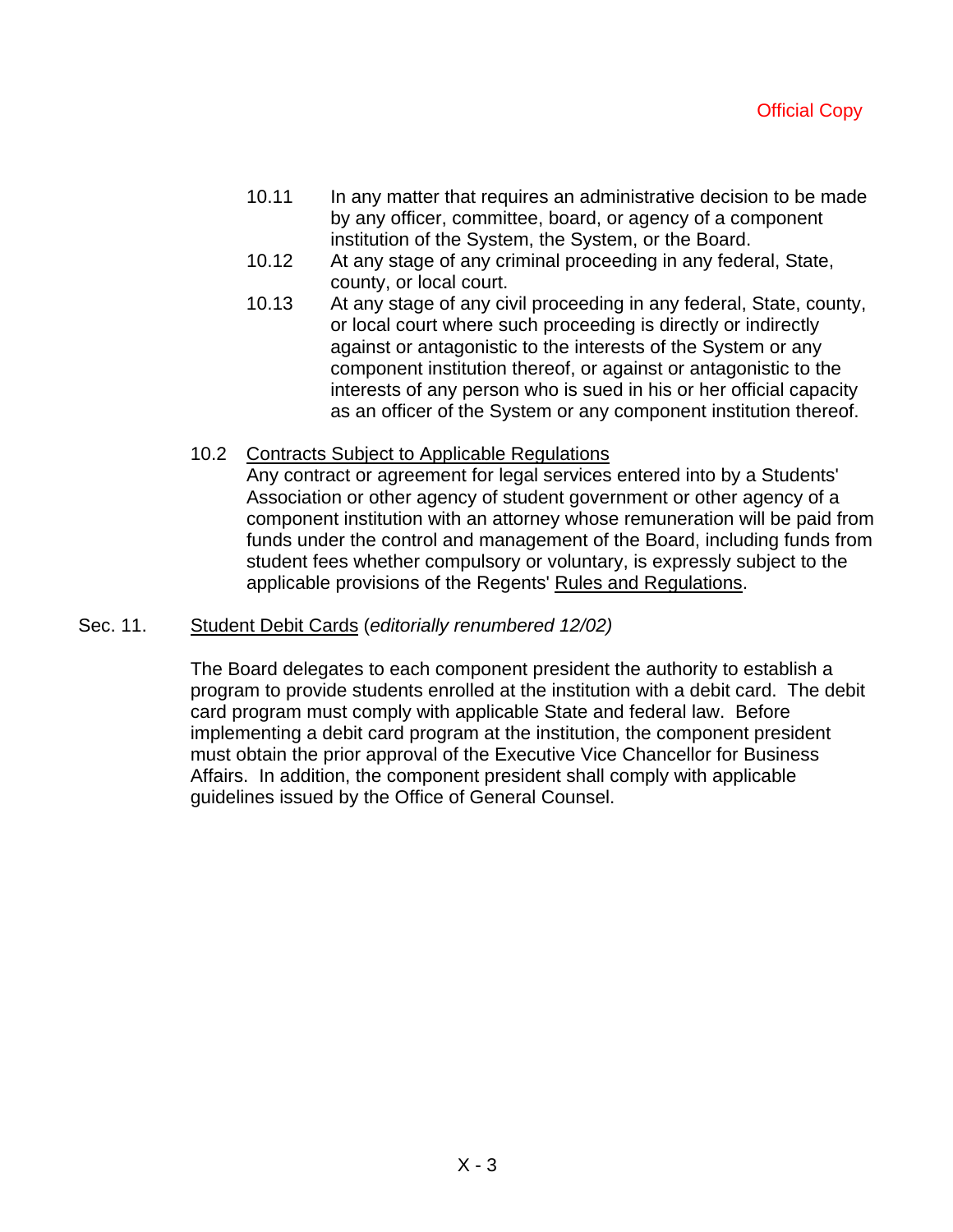# **PART TWO, CHAPTER XI**

# **CONTRACT ADMINISTRATION**

#### Sec. 1. Delegation of Authority

Subject to Subsection 1.1 of this Chapter and to the general provisions of Part One, Chapter I, Section 9 and except as otherwise provided in these Rules and Regulations, the Board delegates to the Chancellor or the president of a component institution authority to execute and deliver on behalf of the Board contracts and agreements of any kind or nature, including without limitation licenses issued to the Board or a component institution.

## 1.1 Business Aspects

The chief business officer of the component institution or the Executive Vice Chancellor for Business Affairs, as appropriate, shall approve the business aspects of contracts or agreements prior to execution.

## 1.2 Applicability

This Chapter applies to all contracts and agreements except contracts or agreements relating to personnel, faculty, athletics or athletic events, real properties (except the lease of space for use by a component institution), physical plant improvements, acceptance or administration of gifts or bequests, contracts and grants for sponsored research, contracts for legal services, and agreements to settle claims, disputes, or litigation.

#### Sec. 2. Special Approval Processes

# 2.1 Small Purchase Programs

The Board delegates to each component president authority to implement, manage, and oversee a small purchase program to allow purchases of routine supplies, services, and equipment to be made by specified employees. A small purchase program shall not permit any purchase for more than \$5,000. The small purchase program shall provide appropriate oversight and include all procedures necessary to assure compliance with these Rules and Regulations and applicable laws.

# 2.2 System Administration and System-Wide Contracts

Subject to Section 1 of this Chapter, the Board delegates to the Executive Vice Chancellor for Business Affairs authority to execute and deliver on behalf of the Board contracts or agreements with third parties affecting only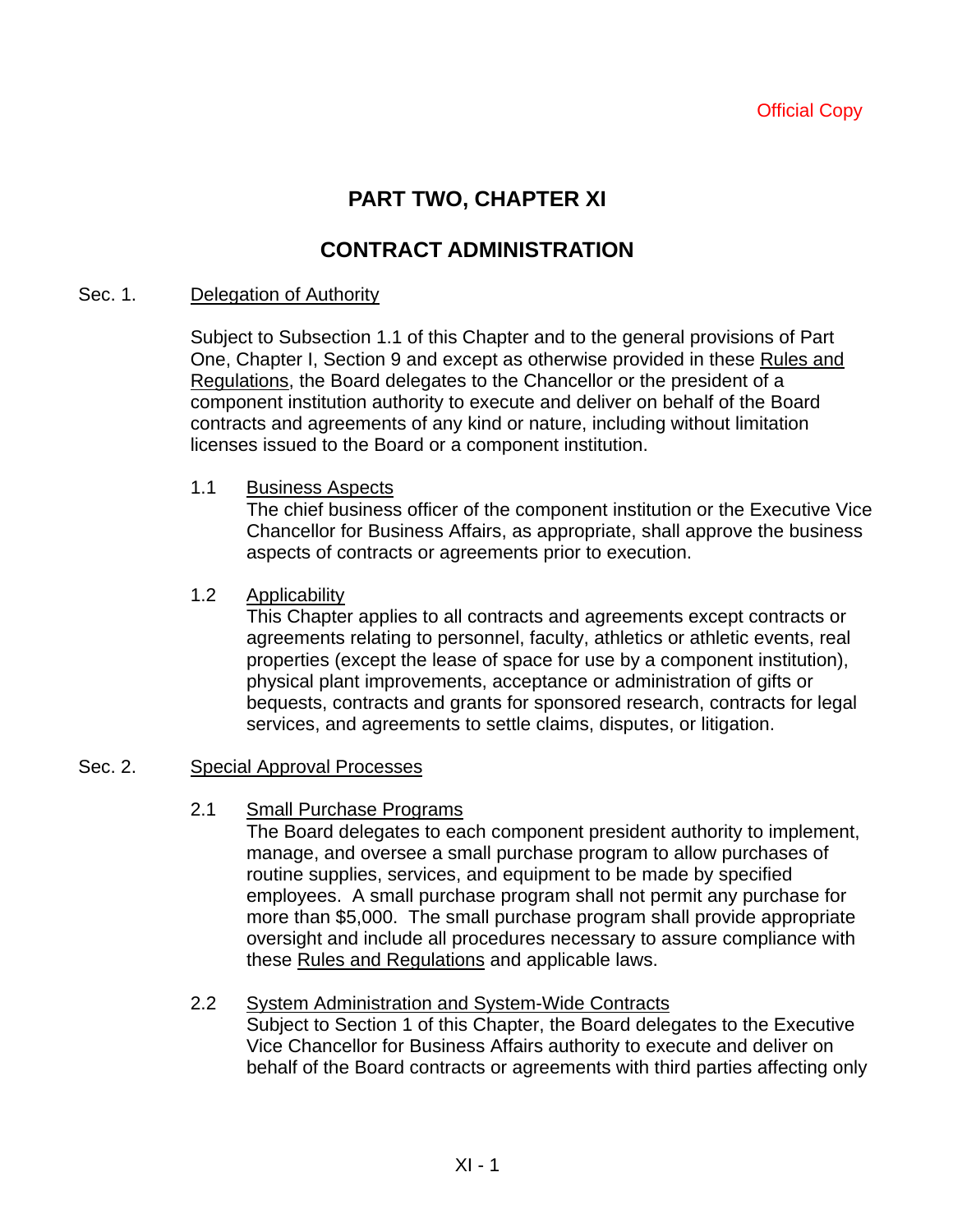System Administration or, with the concurrence of the component institutions affected, contracts for the benefit of all or a majority of the component institutions.

# 2.3 Contracts Between or Among System Administration and Component **Institutions**

The Board delegates to the Executive Vice Chancellor for Business Affairs authority to execute on behalf of the Board contracts or agreements between or among System Administration and component institutions for resources or services. Any such contract or agreement shall provide for the recovery of the cost of services and resources furnished.

# 2.4 Contracts with System Administration or Between or Among Component **Institutions**

The Board delegates to the component institution president authority to execute on behalf of the Board contracts or agreements with System Administration or between or among component institutions for resources or services. Any such contract or agreement shall provide for the recovery of the cost of services and resources furnished.

# 2.5 Contracts Associated with Property and Casualty Losses

- 2.51 In the case of a property or casualty loss in which the total loss is expected to exceed \$1 million, the Board delegates to the Chancellor authority to approve, execute, and deliver on behalf of the Board all contracts or agreements, including purchase orders and vouchers, associated with or related to the loss and having a cost or monetary value to the System Administration or the component institution in excess of \$1 million but not exceeding \$10 million, subject to Subdivision 2.52 of this Chapter and the general provisions of Part One, Chapter I, Section 9 of these Rules and Regulations.
- 2.52 The Chancellor shall consult with the institutional president, if applicable, and obtain the approval of the chief business officer of the component institution or the approval of the Executive Vice Chancellor for Business Affairs, as appropriate, with respect to the business aspects of each contract or agreement prior to executing the contract or agreement.

# Sec. 3. Legal Matters

3.1 Contracts for Legal Services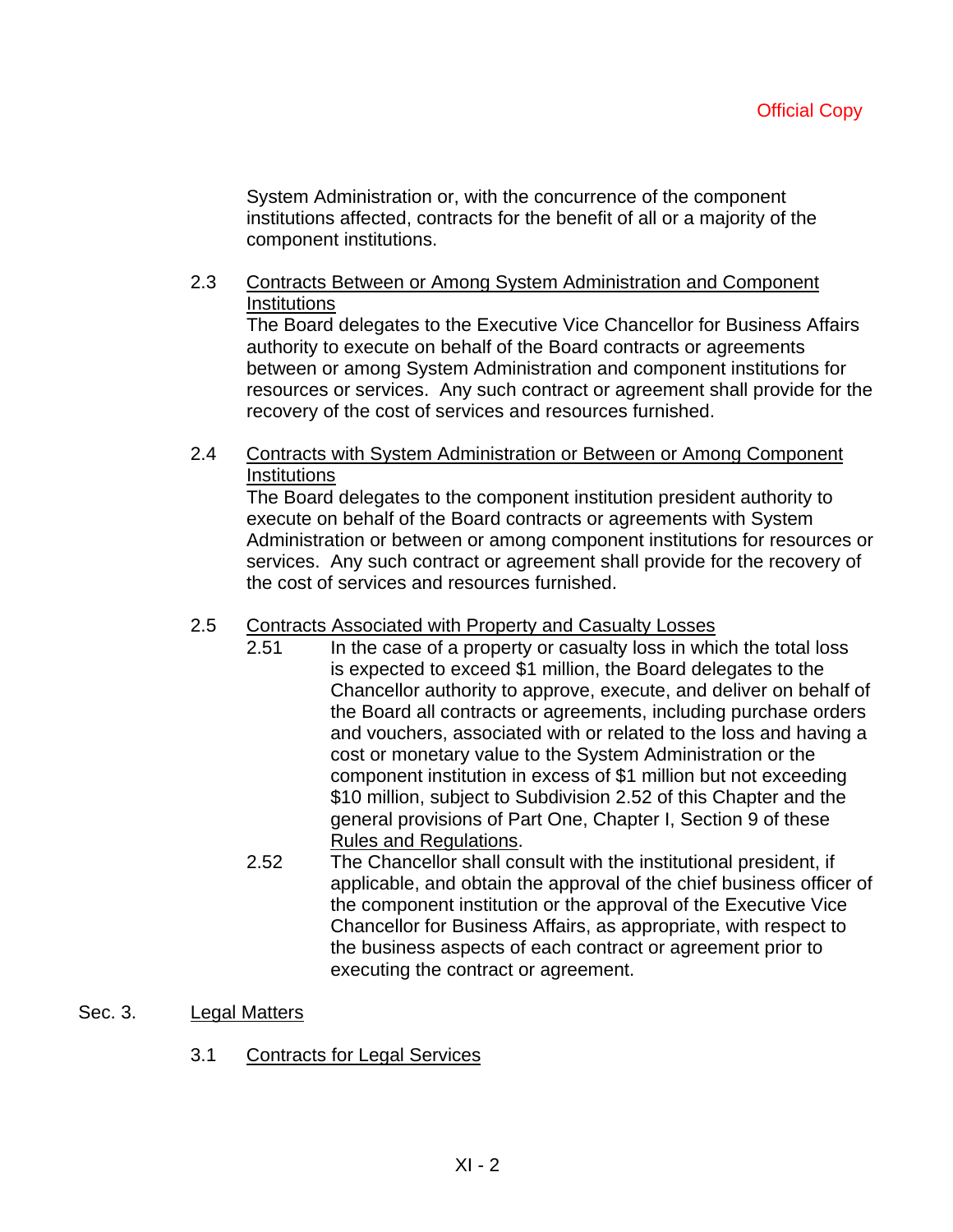The Board delegates to the Vice Chancellor and General Counsel authority to execute and deliver on behalf of the Board contracts for legal services and such other services as may be necessary or desirable in connection with the settlement or litigation of a dispute or claim after obtaining approvals as may be required by law.

## 3.2 Settlement of Disputes

Except as provided in Subsection 3.3 of this Chapter, the Board delegates to the Vice Chancellor and General Counsel authority to execute and deliver on behalf of the Board agreements settling any claim, dispute, or litigation subject to approval of System officials as set out below and compliance with all other legal requirements. The Vice Chancellor and General Counsel shall consult with the component institution president and the appropriate Executive Vice Chancellor with regard to all significant settlements that will be paid out of institutional funds. The Vice Chancellor and General Counsel shall consult with the Office of Development and External Relations with respect to settlement of will contests and other matters relating to gifts and bequests administered by that Office.

Additional

| Amount                 | <b>Auditional</b><br>Requirements                                                                                              |
|------------------------|--------------------------------------------------------------------------------------------------------------------------------|
| \$150,000 or less      | None                                                                                                                           |
| \$150,001 to \$500,000 | Concurrence of the Chancellor or<br>the appropriate Executive<br><b>Vice Chancellor</b>                                        |
| More than \$500,000    | Concurrence of the Board<br>of Regents, the Executive<br>Committee, or the appro-<br>priate standing committee<br>of the Board |

The amount of the settlement shall mean the amount that might be reasonably expected to be recoverable by U. T. System but not received pursuant to the settlement or, in the case of a claim against U. T. System, the total settlement amount to be paid by U. T. System.

3.3 Settlement of Claims and Disputes Relating to Construction Projects The Board delegates authority to execute all documents necessary or desirable to settle claims and disputes relating to construction projects to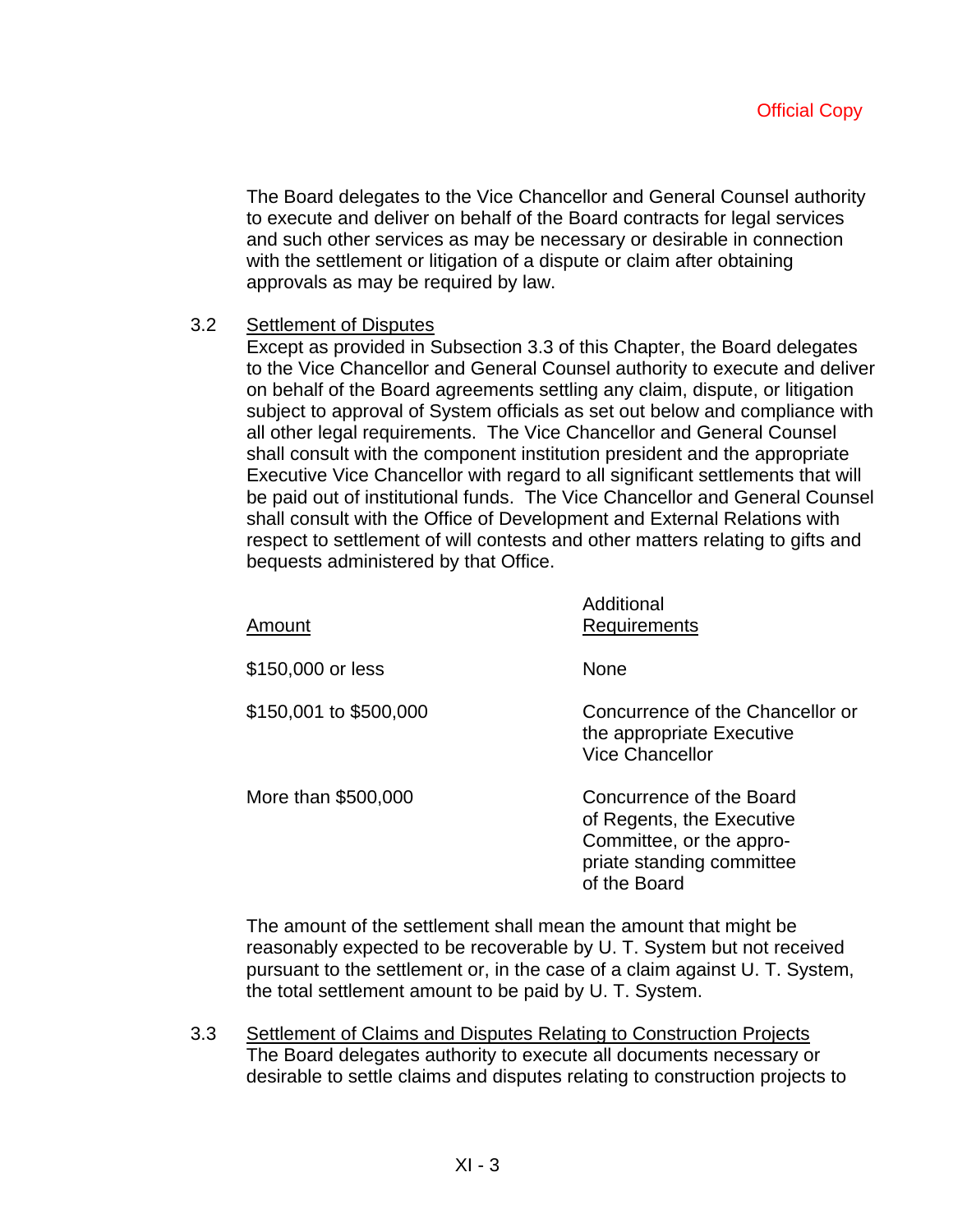the System or component institution official designated in the construction contract to the extent funding for the project has been authorized in accordance with the provisions of Part Two, Chapter VIII of these Rules and Regulations.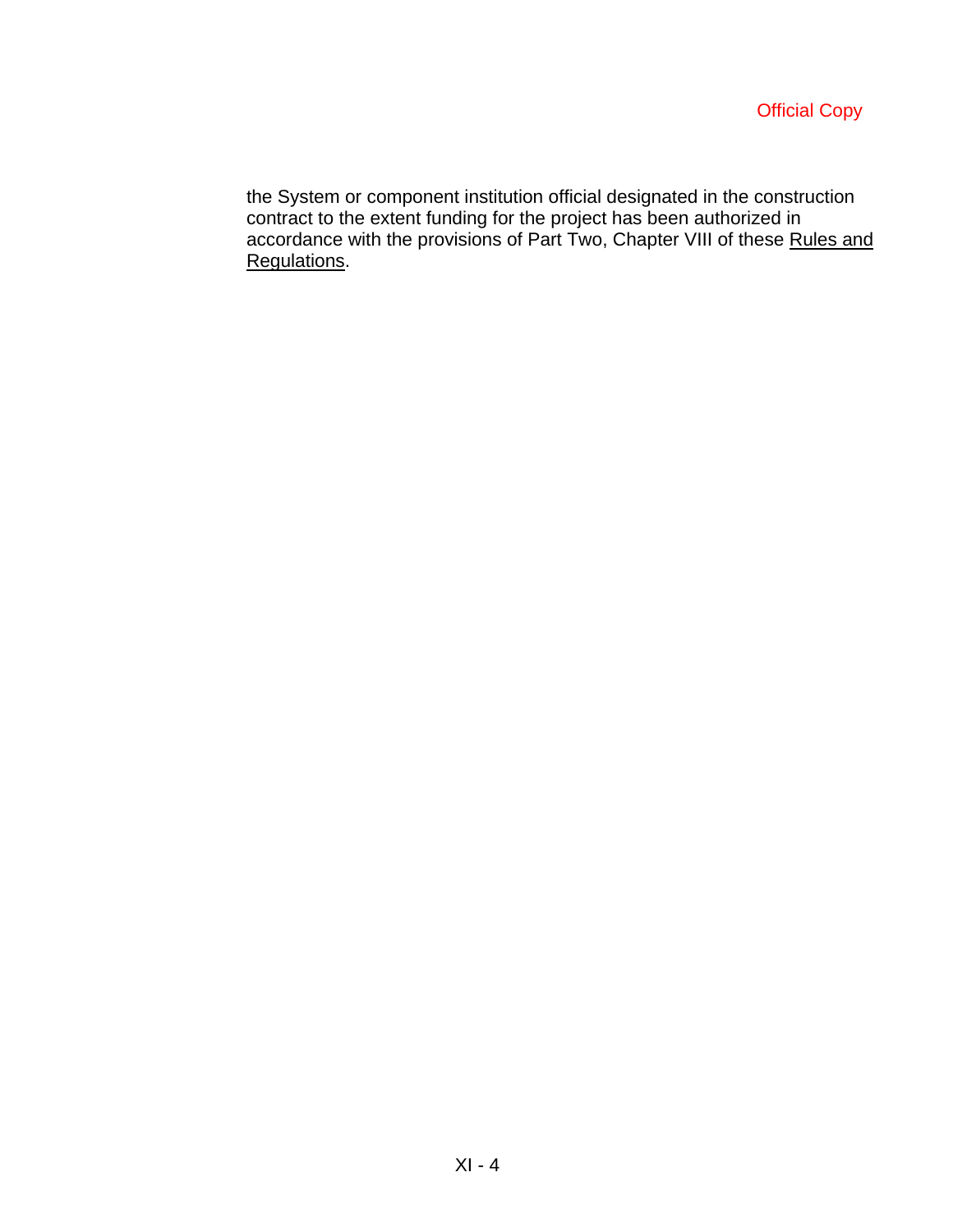# **PART TWO, CHAPTER XII**

# **INTELLECTUAL PROPERTY**

## Sec. 1. Philosophy and Objectives

It is the objective of the Board to provide an intellectual property policy that will encourage the development of inventions and other intellectual creations for the best interest of the public, the creator, and the research sponsor, if any, and that will permit the timely protection and disclosure of such intellectual property whether by development and commercialization after securing available protection for the creation, by publication, or both. The policy is further intended to protect the respective interests of all concerned by ensuring that the benefits of such property accrue to the public, to the inventor, to the System, and to sponsors of specific research in varying degrees of protection, monetary return and recognition, as circumstances justify or require. Each component institution may develop in its Handbook of Operating Procedures additional policies and rules covering the subject matter of this Section not inconsistent with this Section or other policies or procedures adopted by the Board.

# Sec. 2. General Policy

2.1 Individuals Subject to Policy

The intellectual property policy shall apply to all persons employed by the U. T. System and the component institutions of the System (including, but not limited to, full and part-time faculty and staff and visiting faculty members and researchers), to anyone using System facilities, to undergraduates, to candidates for master's and doctoral degrees, and to postdoctoral and predoctoral fellows.

2.2 Types of Intellectual Property Included

Except as set forth in Subsections 2.3, 2.4, and 4.1 of this Chapter, this policy shall apply to and the Board may assert ownership in intellectual property of all types (including, but not limited to, any invention, discovery, trade secret, technology, scientific or technological development, research data and computer software) regardless of whether subject to protection under patent, trademark, copyright, or other laws.

2.3 Interest of the Board The Board shall assert its interest in scholarly or educational materials, artworks, musical compositions, and dramatic and nondramatic literary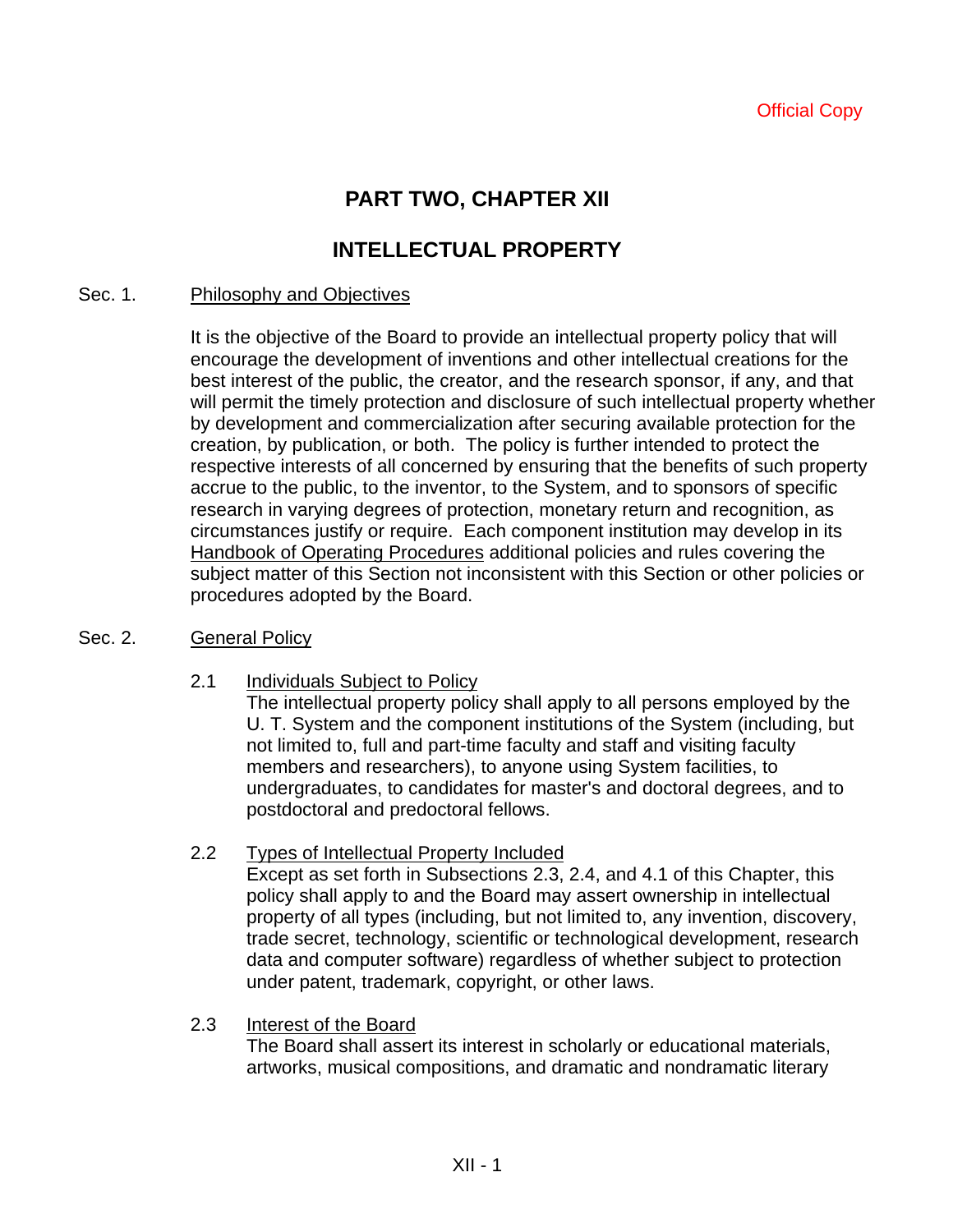works related to the author's academic or professional field, regardless of the medium of expression, as follows:

- 2.31 Students, Professionals, Faculty and Researcher Authors The Board shall not assert ownership of works covered by this Subsection and authored by students, professionals, faculty, and nonfaculty researchers. The Board encourages these authors to manage their copyrights carefully. The Board retains certain rights in these works as set forth in the Policy and Guidelines for Management and Marketing of Copyrighted Works.
- 2.32 Software

The Board normally shall assert ownership in software as an invention; however, original software that is content covered by Subdivision 2.31 of this Chapter, or that is integral to the presentation of such content, shall be owned in accordance with Subdivision 2.31.

2.4 Works for Hire

Notwithstanding the provisions of Subsection 2.3 of this Chapter, the Board shall have sole ownership of all intellectual property created by an employee who was hired specifically or required to produce it or commissioned by the System or a component institution of the System. Except as may be provided otherwise in a written agreement approved by the president of the component institution, the provisions of Subdivision 4.25 of this Chapter relating to division of royalties shall not apply to intellectual property owned solely by the Board pursuant to this Subsection 2.4.

# 2.5 Role of Inventor or Author

Any person who as a result of his or her activities creates intellectual property that is subject to this policy, other than on government or other sponsored research projects where the grant agreements provide otherwise, should have a major role in the ultimate determination of how it is to be published; however, the component president will decide in his or her sole discretion whether to develop and commercialize an invention after securing available protection for the creation, if necessary.

#### 2.6 Support for Patentable Inventions and Intellectual Property

The System, with the cooperation of the component institution, will provide review and management services for patentable inventions as well as other intellectual property either by its own staff, through a related foundation, or by other means.

2.7 Service of Public Interest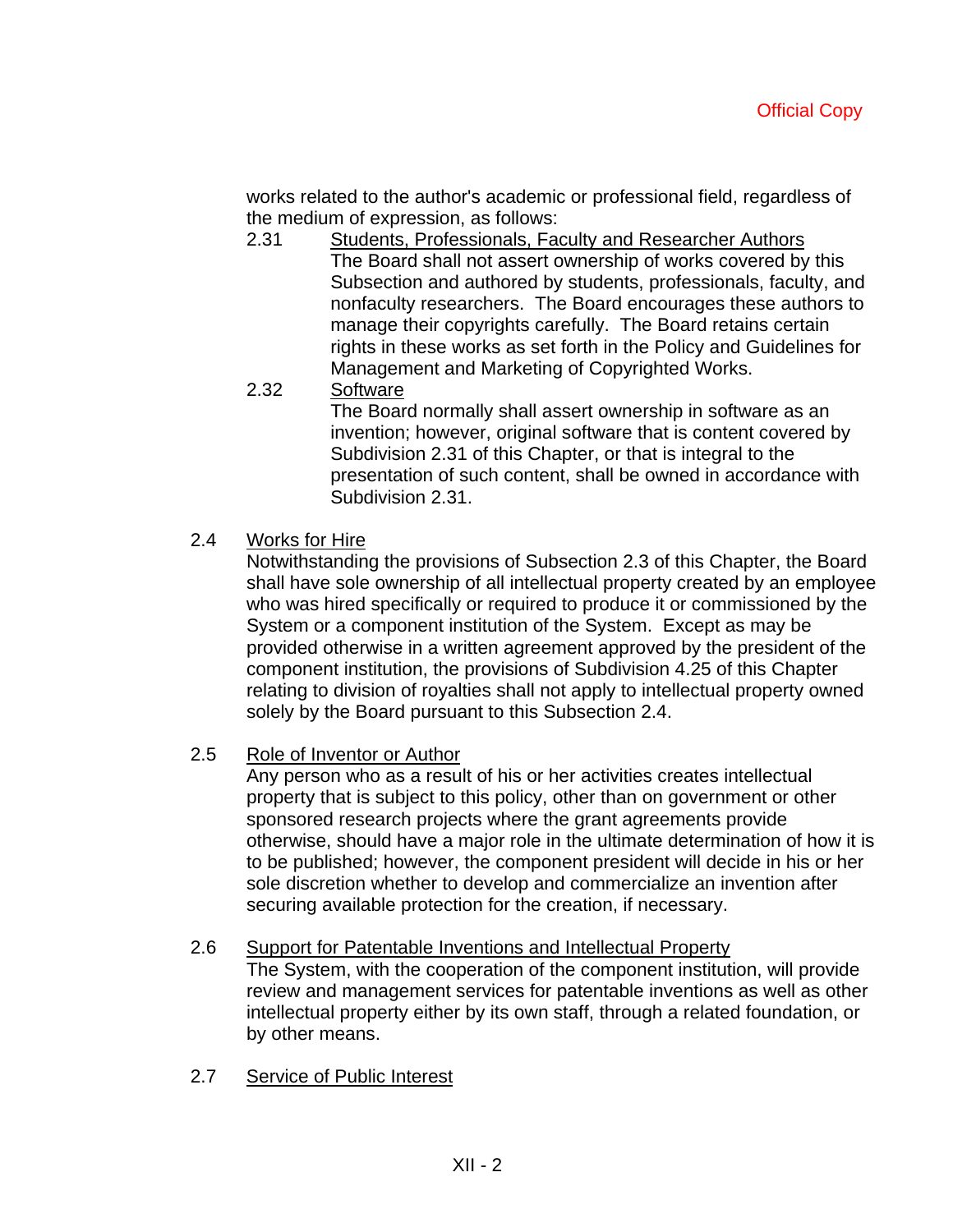It is a basic policy of the System that intellectual property be developed primarily to serve the public interest. This objective usually will require development and commercialization by exclusive licensing, but the public interest may best be promoted by the granting of nonexclusive licenses. These determinations will be recommended and made in accordance with the administrative procedures hereinafter set out.

## 2.8 Use of Facilities and Resources

Neither the facilities nor the resources of the System or its component institutions may be used (i) to create, develop, or commercialize intellectual properties unrelated to an individual's employment responsibilities (See Subsection 4.1 of this Chapter); or (ii) to further develop or commercialize intellectual properties that have been released to an inventor (See Subdivision 4.22 of this Chapter) except as the component institution's president may approve where the System retains an interest under the terms of the release.

# 2.9 Creation of Data

An employee whose research activities result in the creation of data that is owned by the Board pursuant hereto shall have a nonexclusive license to use such data for nonprofit educational, research, and scholarly purposes within the scope of the employee's employment, subject to adherence to other provisions of this policy.

# Sec. 3. Intellectual Property Advisory Committees and Office of General Counsel

#### 3.1 Intellectual Property Advisory Committees

To help administer the intellectual property policy at each component institution and to make recommendations to presidents for further referral to the System Administration and the Board (in those cases when action by the System Administration and/or the Board is required), departmental or institutional intellectual property advisory committees may be established by the component institutions.

#### 3.2 Office of General Counsel

The Office of General Counsel will assist component institutions with all legal matters relating to intellectual property. Among other responsibilities, the Office of General Counsel will help component institutions secure protection for intellectual property when appropriate and will police infringements; maintain central databases and files of patent applications, issued patents, copyrights, licenses, and agreements; coordinate with component institutions in negotiating and preparing license and other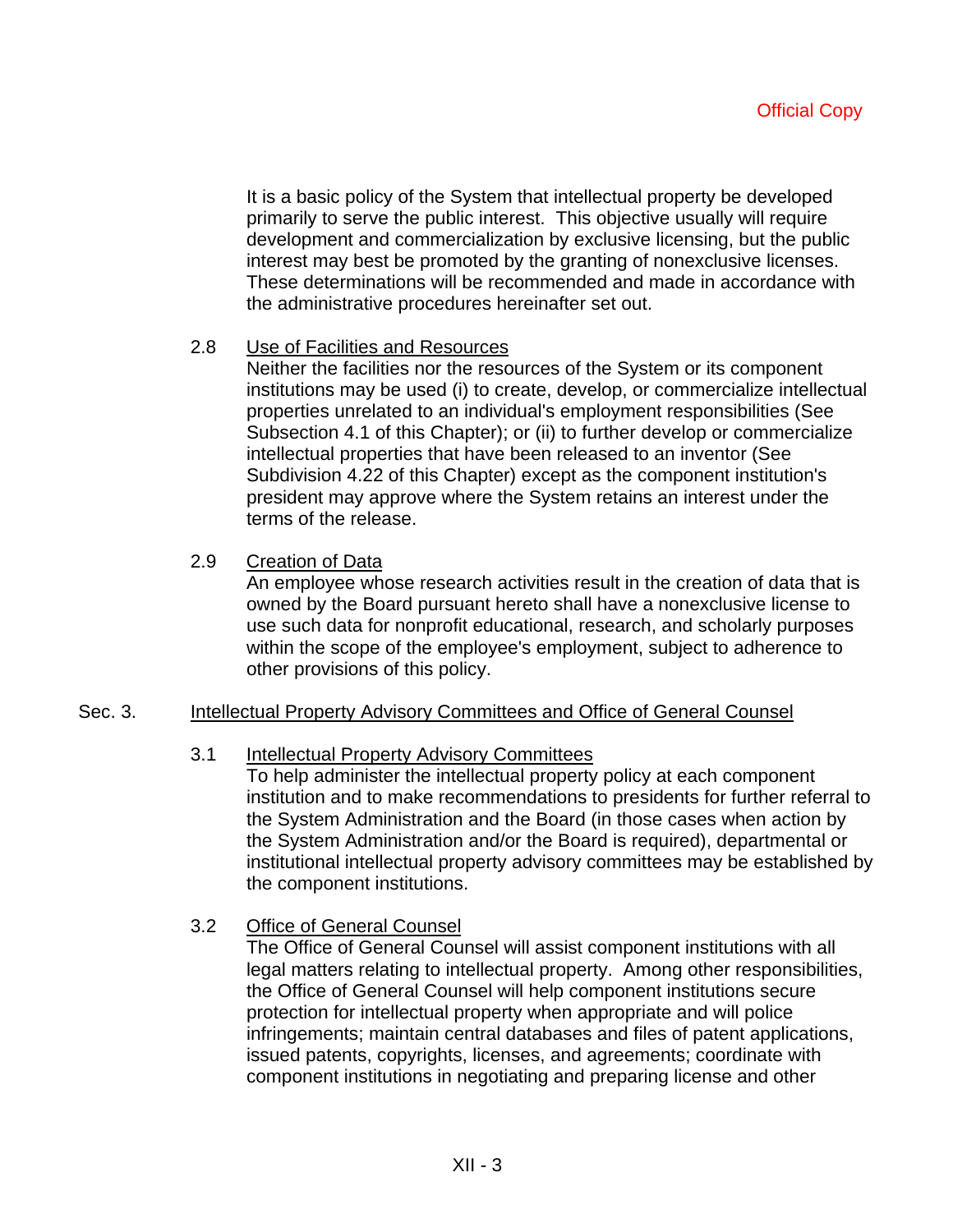agreements; and review and approve as to form all agreements relating to intellectual property.

#### Sec. 4. Property Rights and Obligations

## 4.1 Exclusive Property of the Creator and the System

Intellectual property unrelated to the individual's employment responsibility that is developed on an individual's own time and without System support or use of System facilities is the exclusive property of the creator and the System has no interest in any such property and no claim to any profits resulting therefrom. Should the creator choose to offer the creation to the System, the component president may support and finance a patent application or other available protective measures and manage the development and commercialization of the property under terms and conditions as may be agreeable to the parties. If the creator makes the offer after obtaining a patent or other protection, the component president may reimburse the creator for expenses in obtaining such protection.

# 4.2 Property Related to Employment or Resulting from State Support Subject to Ownership by the Board

Intellectual property either related to the individual's employment responsibility, or resulting from activities performed on System time, or with support by State funds, or from using System facilities is subject to ownership by the Board.

4.21 Before intellectual property subject to ownership by the Board is disclosed to any party outside the System, to the public generally, or for commercial purposes, and before publishing same, the creator shall submit a reasonably complete and detailed disclosure of such intellectual property to the president of the creator's institution for determination of the System's interest. A component institution may establish guidelines in its Handbook of Operating Procedures for submitting different categories of intellectual property to its departmental or institutional intellectual property advisory committee and procedures to be followed by the committee in reviewing and evaluating such submissions. Such guidelines and procedures shall be consistent with this policy and shall be subject to approval as a part of the institutional Handbook. In those instances, however, where delay would jeopardize obtaining the appropriate protection for the property, the creator may request the approval of the component president to file a patent application or take other steps to obtain available protection prior to the administrative review provided in the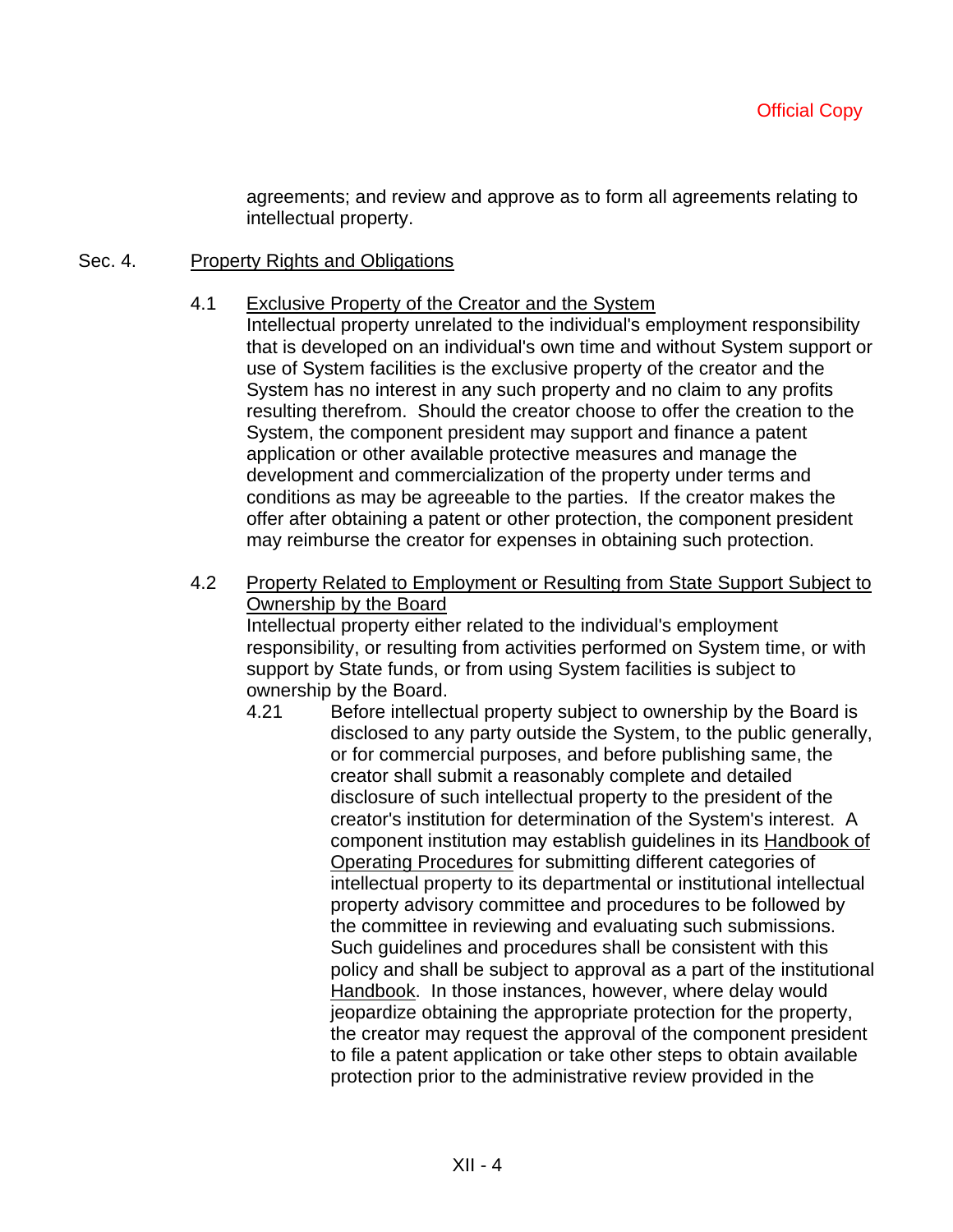following two Subdivisions. If the request is granted, the creator may proceed with the filing of a patent application or other available protective measures pending the determination of the System's interest; provided, however, that the creator shall be reimbursed for reasonable expenses in filing the patent application or taking other steps to obtain protection as the parties may negotiate if the decision of the System is to assert and exploit its interests. Either the Chairman of the departmental or institutional intellectual property advisory committee or the component president shall notify the Office of General Counsel of any such application.

- 4.22 If the component president elects not to assert and exploit System's interest, the Office of General Counsel and the creator shall be notified within 180 days of the date of a complete submission that the invention will be released to the creator after which he or she will be free to obtain and exploit a patent or other intellectual property protection in his or her own right and the System shall not have any further rights, obligations, or duties with respect thereto except that, in appropriate circumstances the component president may elect to impose certain limitations or obligations or retain income rights.
- 4.23 The component president may elect to release an invention to its creator at any time after asserting System's interest, with notice to the Office of General Counsel; however, such a release shall include provisions for the recovery of patent and licensing expenses, if any, the retention of income rights and other appropriate limits or obligations, as set forth above for creations in which the System's rights are never asserted.
- 4.24 With respect to intellectual property in which the System asserts an interest, the component president shall decide how, when, and where the intellectual property is to be protected and may proceed either through its own efforts or those of an appropriate private firm or attorney to obtain protection and manage the intellectual property. Outside counsel services may be contracted with the consent of the Vice Chancellor and General Counsel and, if required by law, the approval of the Attorney General. It shall be mandatory for all employees, academic and nonacademic, to assign the rights to intellectual property and patents to the Board when such creations fall within Subsection 4.2 of this Chapter.
- 4.25 In those instances where the System licenses rights in intellectual property to third parties, the costs of licensing, including the costs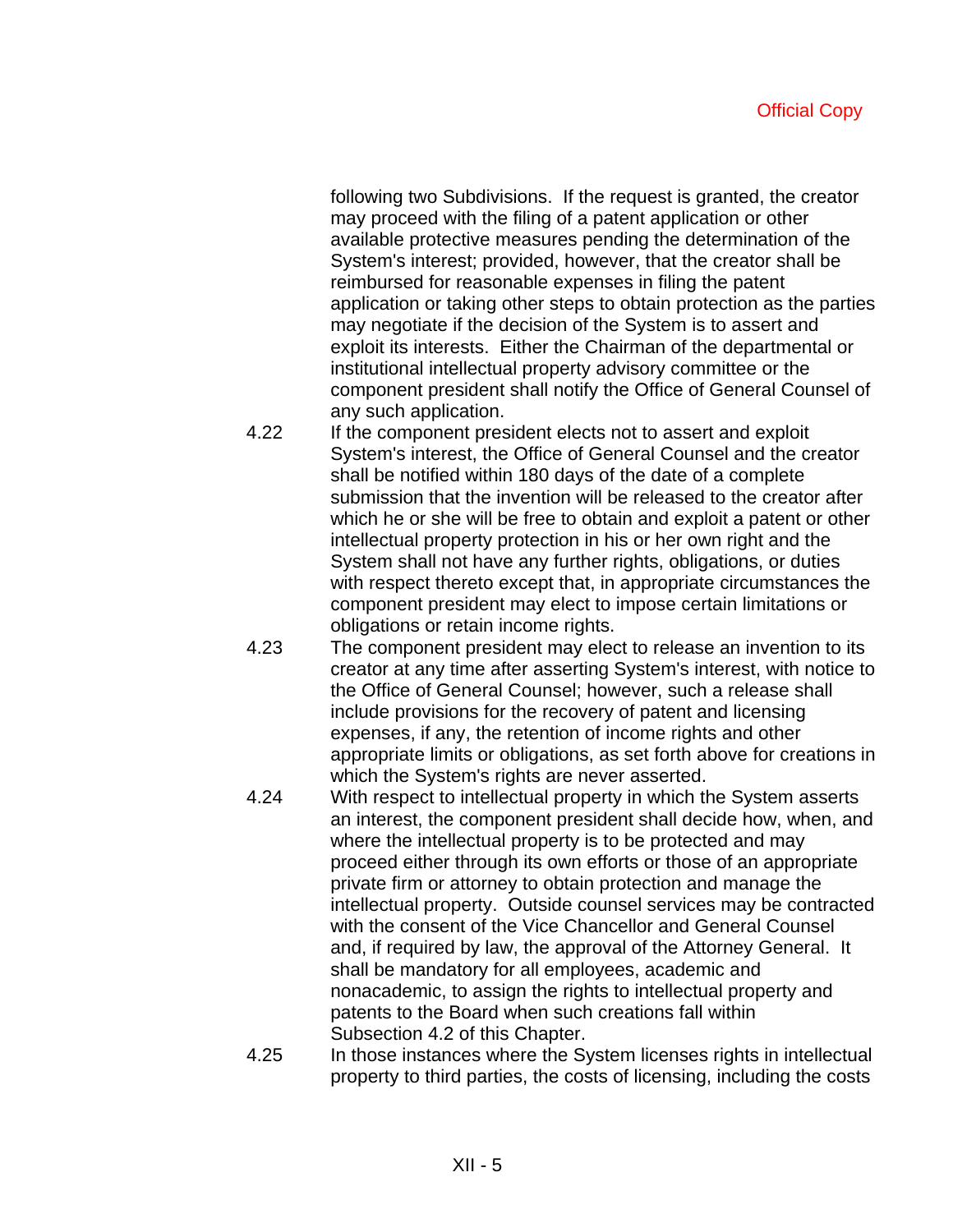to operate and support a technology transfer office and departmental or institutional intellectual property advisory committees, and the costs of obtaining a patent or other protection for the property on behalf of the Board shall first be recaptured from any royalties or other license payments received by the System, and the remainder of such income (including but not limited to license fees, prepaid royalties, minimum royalties, running royalties, milestone payments, and sublicense payments) shall be divided as follows:

> 50% to creator 50% to System.

 With the prior approval of the Board as an agenda item, a component institution may include provisions in its Handbook of Operating Procedures to adjust the allocation of royalties set forth herein, but in no event shall the creator receive more than 50% or less than 25% of such proceeds. The division of royalties from patents or other intellectual property managed by an intellectual property management concern will be controlled by the terms of the System's agreement with such concern, as approved by the Board. Any other deviation from this rule requires the prior approval of the Board.

4.3 Property Resulting from Sponsored Research Subject to Ownership by the Board

Intellectual property resulting from research supported by a grant or contract with the federal government, or an agency thereof, with a nonprofit or for profit nongovernmental entity, or by a private gift or grant to the System shall be subject to ownership by the Board.

- 4.31 Administrative approval of application requests to, and acceptance of grants or contracts with, the federal government or any agency thereof, with a nonprofit or for profit nongovernmental entity, or a private donor that contain provisions that are inconsistent with this policy, or other policies and guidelines adopted by the Board from time to time imply a decision that the value to the System of receiving the grant or performing the contract outweighs the impact of any nonconforming provisions of the grant or contract on the intellectual property policies and guidelines of the System.
- 4.32 The intellectual property policies and guidelines of the System are subject to, and thus amended and superseded by, the specific terms pertaining to intellectual property rights included in federal grants and contracts, or grants and contracts with nonprofit and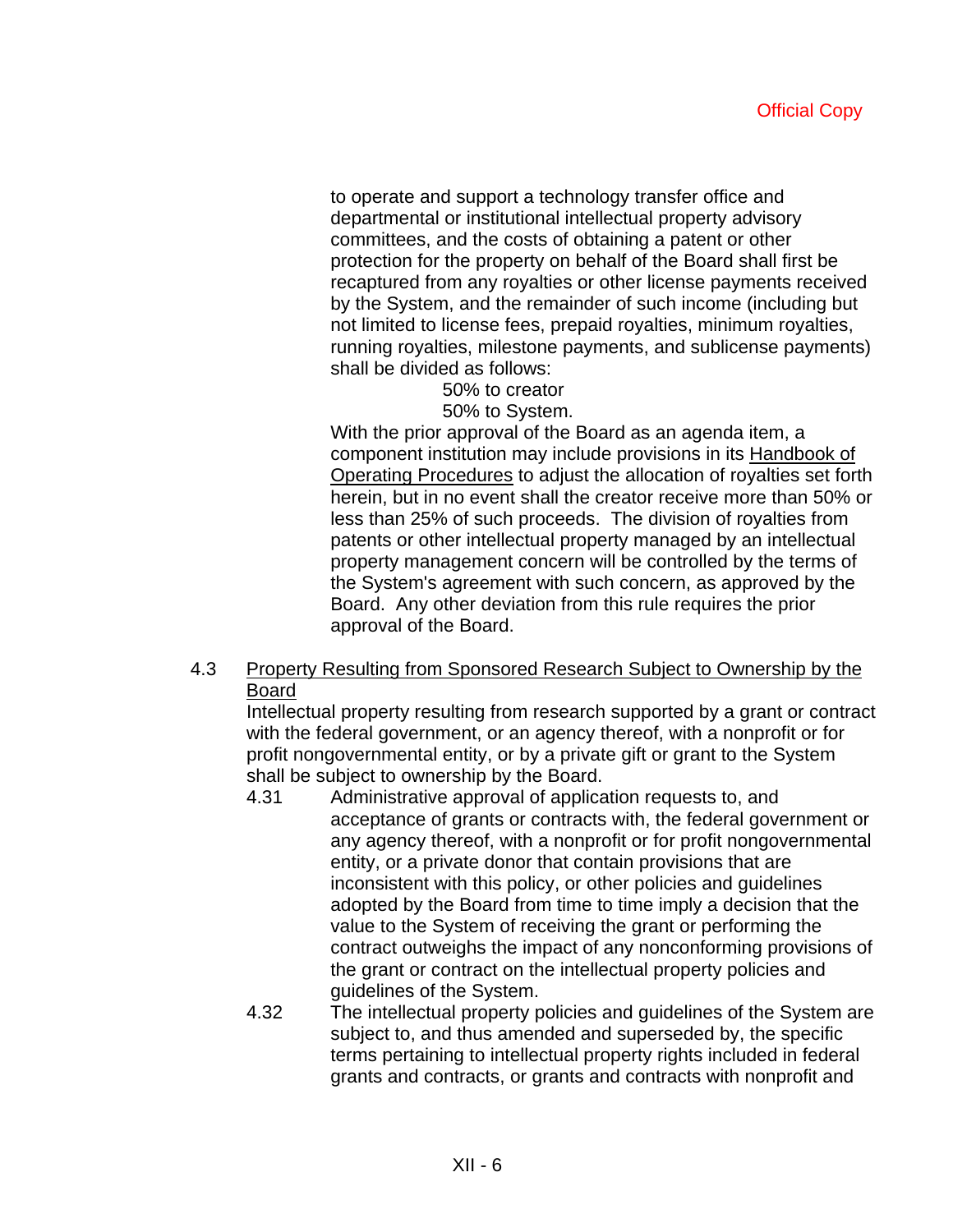for profit nongovernmental entities or private donors, to the extent of any conflict.

- 4.33 In those instances where it is possible to negotiate System-wide intellectual property agreements with the federal agencies or nonprofit and for profit nongovernmental entities or private donors and thereby obtain more favorable treatment for the creator and the System, every effort will be made to do so with the cooperation and concurrence of the Office of General Counsel after consultation with the institutional president.
- 4.34 Employees of the System whose intellectual property creations result from a grant or contract with the federal government, or any agency thereof, with a nonprofit or for profit nongovernmental entity, or by private gift to the System shall make such assignment of such creations as is necessary in each case in order that the System may discharge its obligation, expressed or implied, under the particular agreement.
- 4.35 In the event that two or more persons are entitled to share royalty income pursuant to Subdivision 4.25 of this Chapter (or equity pursuant to Section 5 of this Chapter) and such persons cannot agree on an appropriate sharing arrangement as evidenced by a clear and unequivocal written agreement transmitted to the departmental or institutional intellectual property advisory committee, or if inventors are located at two or more component institutions, to the Office of General Counsel, that portion of the royalty income to which the creators are entitled under this policy will be distributed to such persons in such portions as the component president or, in the event that the creators are located at two or more component institutions within the System, the Chancellor may deem appropriate under the circumstances and such decision shall be binding on the creators.
- 4.36 A decision by the System to seek patent or other available protection for intellectual property covered by Subsection 4.2 of this Chapter shall not obligate System to pursue such protection in all national jurisdictions. The System's decision relating to the geographical scope and duration of such protection shall be final.

# Sec. 5. Equity Interests

# 5.1 Agreement with Business Entities

In agreements with business entities relating to rights in intellectual property owned by the Board, the System may receive equity interests as partial or total compensation for the rights conveyed. In any such instance, the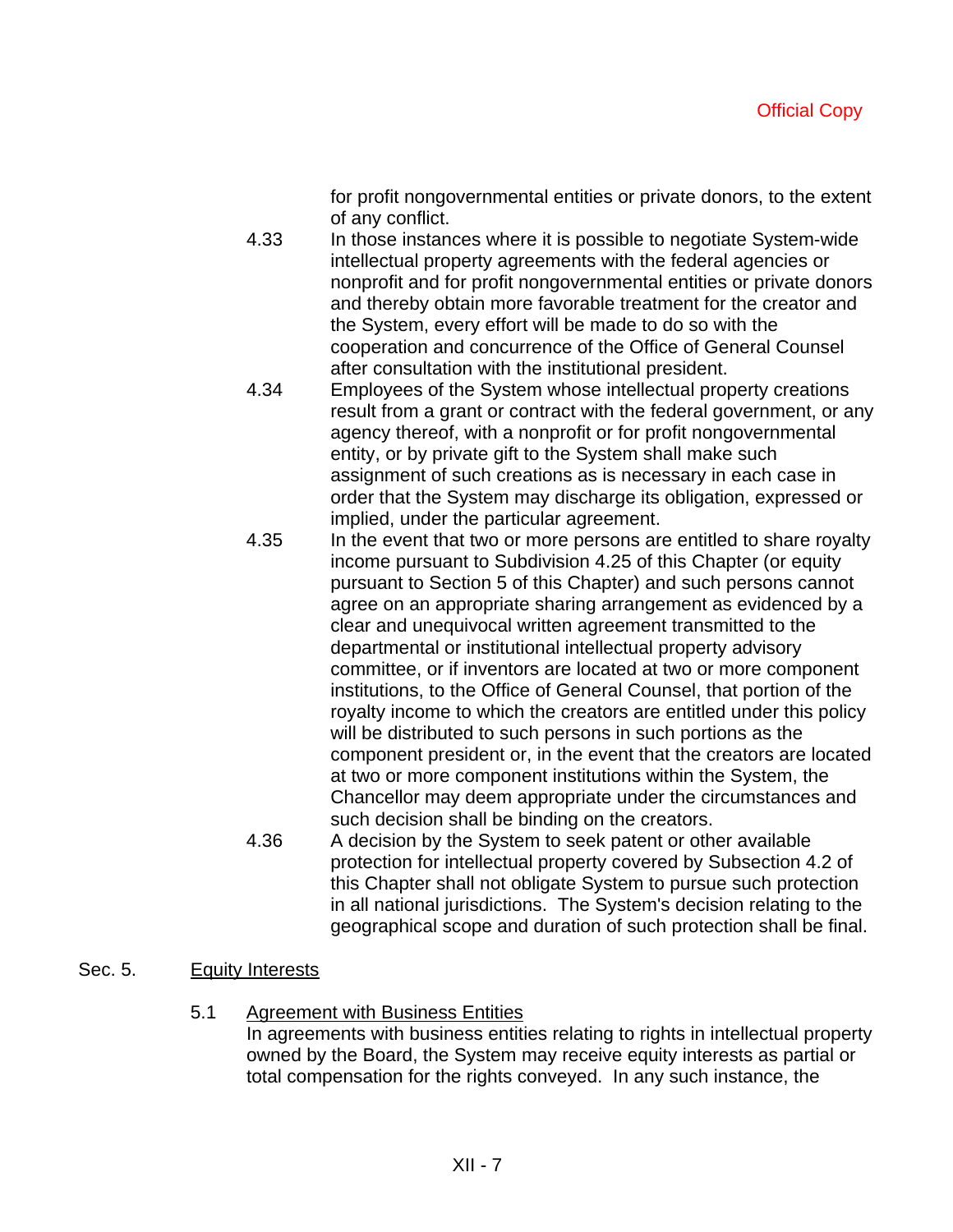component institution where the intellectual property was created may elect, at its option, to share an equity interest, dividend income, or the proceeds of the sale of an equity interest with the creator(s) in the same manner as royalties are shared pursuant to Subdivision 4.25 of this Chapter. The System may also receive equity interests in a business entity as consideration for the component institution's role as a founder or cofounder of the business entity, and shall not be obligated to share such equity interests with the creator(s).

# 5.2 Approval of Individual Holding Equity

Employees of the System who conceive, create, discover, invent, or develop intellectual property may hold an equity interest in a business entity that has an agreement with the System relating to the research, development, licensing, or exploitation of that intellectual property only so long as the component institution where the intellectual property was developed is in full compliance with the requirements to have, implement, and enforce for that employee an effective conflict of interest management plan approved by the component institution's president as set forth in the "Procedure for Obtaining Approval of Plan to Manage Conflicts of Interest." In any case where actual conflict of interest is found, the employee may be required to divest the equity interest of terminate affected research.

# 5.3 Negotiations Related to Equity

The System may negotiate, but shall not be obligated to negotiate, an equity interest on behalf of any employee as a part of an agreement between the System and a business entity relating to intellectual property conceived, created, discovered, invented, or developed by the employee and owned by the Board.

# 5.4 Right to Income from Interests Held by the Board

Except as provided in Subsection 5.1 of this Chapter, dividend income and income from the sale or disposition of equity interests held by the Board pursuant to agreements relating to intellectual property shall belong to the System and shall be distributed in accordance with the provisions of Section 9 of this Chapter.

# 5.5 Right to Income from Interests Held by the Employee

Dividend income and income from the sale or disposition of an equity interest held by a System employee pursuant to an agreement between the System and a business entity relating to rights in intellectual property conceived, created, discovered, invented, or developed by such employee shall belong to the employee.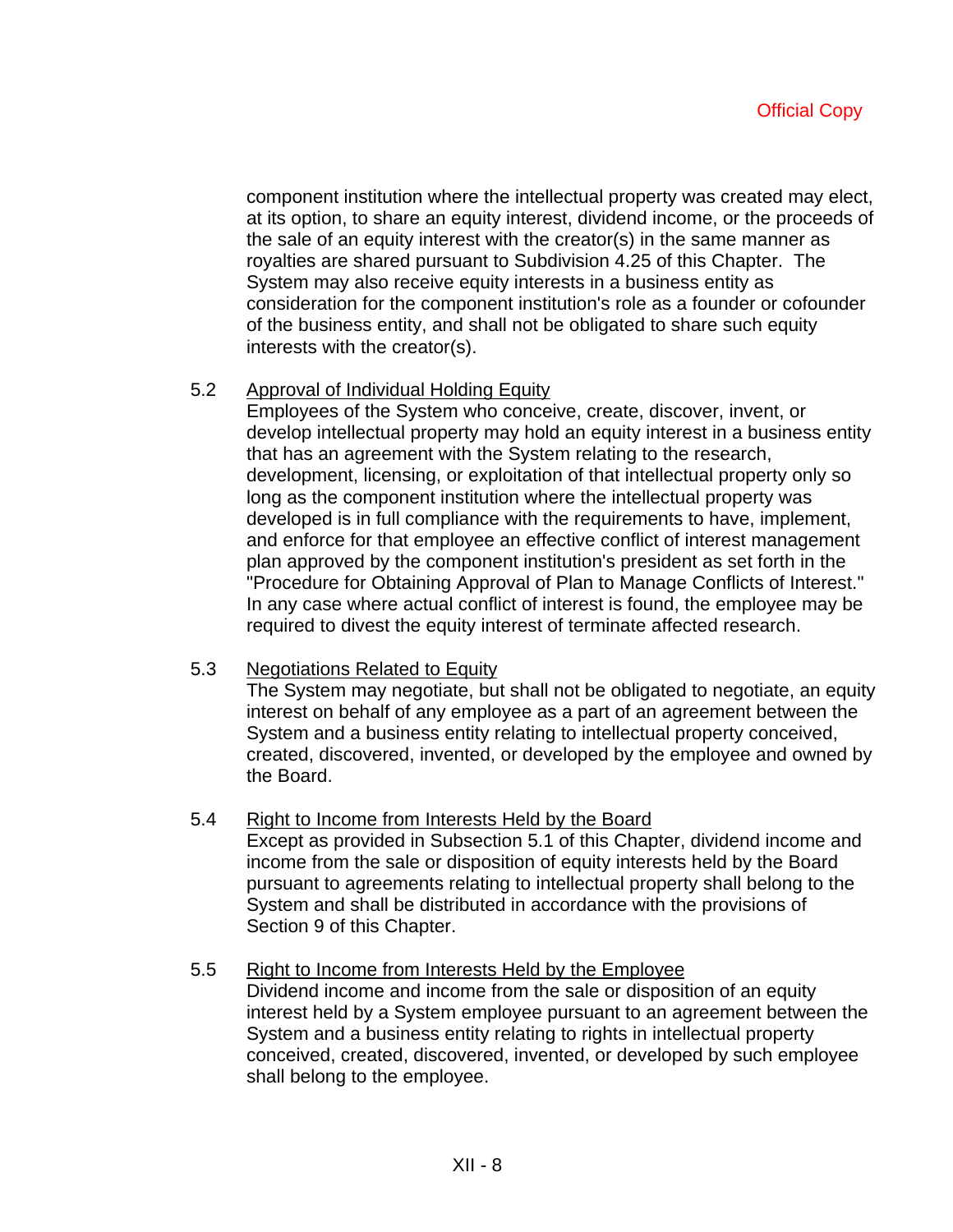# Sec. 6. Business Participation

# 6.1 Approval to Serve as Officer or Director

Any System employee who conceives, creates, discovers, invents or develops intellectual property may serve as a member of the board of directors or other governing board or as an officer or an employee (other than as a consultant) of a business entity that has an agreement with the System relating to the research, development, licensing, or exploitation of that intellectual property only so long as the component institution where the intellectual property was developed is in full compliance with the requirements to have, implement, and enforce for that employee an effective conflict of interest management plan approved by the component institution's president as set forth in the "Procedure for Obtaining Approval of Plan to Manage Conflicts of Interest." In any case where actual conflict of interest is found, the employee may be required to terminate the business relationship or the relevant research.

# 6.2 Request for Individual to Serve as Officer or Director

When requested and authorized by the Board, an employee may serve on behalf of the Board as a member of the board of directors or other governing board of a business entity that has an agreement with the System relating to the research, development, licensing, or exploitation of intellectual property, but may not accept any consideration offered for service on such board.

# Sec. 7. Annual Report of Equity Interest and Service as Officer or Director

Any employee covered by Subsections 5.2, 6.1, or 6.2 of this Chapter shall report in writing to the president of the component institution, or to such other person as may be designated by the president, the name of any business entity in which the person has an interest or for which the person serves as a director, officer, or employee and shall be responsible for submitting a revised written report upon any change in the interest or position held by such person in such business entity. These reports shall be forwarded to the Vice Chancellor and General Counsel by October 1 of each year for filing with the Board as required by Texas Education Code Section 51.912 and inclusion in the annual financial report sent to the State officials listed in Texas Education Code Section 51.005.

## Sec. 8. Approval of and Execution of Legal Documents Relating to Rights in Intellectual **Property**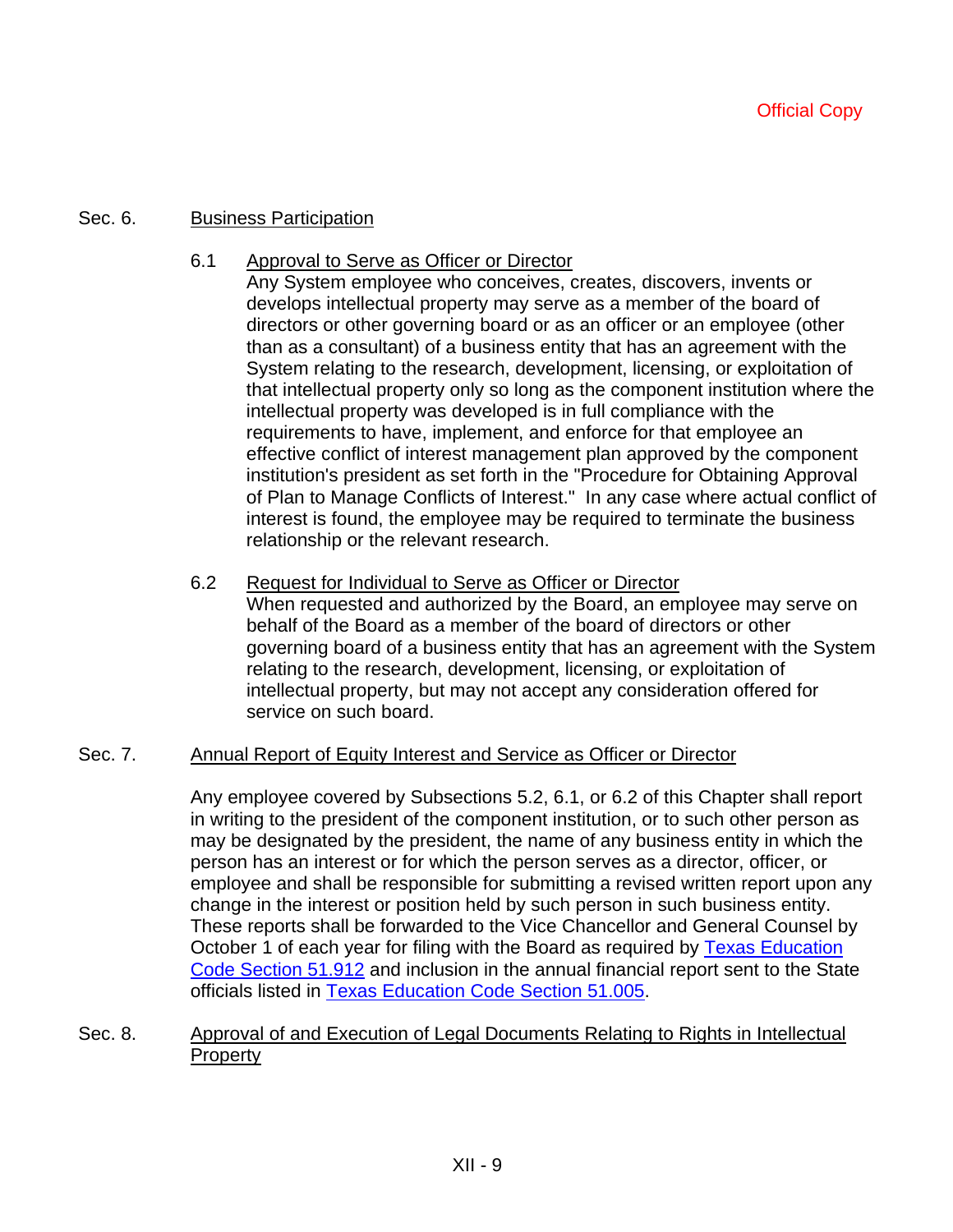# 8.1 Legal Review

Agreements that grant an interest in Board intellectual property may be executed and delivered in accordance with the provisions of the Regents' Rules and Regulations, Part Two, Chapter XI, following any required review by the Office of General Counsel.

# 8.2 Agreement at Variance with Policy

Any document altering substantially the basic intellectual property policy of the System as set out in the preceding Sections and other policies and guidelines that may be adopted by the Board may be executed and delivered as set forth in Subsection 8.1 of this Chapter if, in the judgment of the component president, the benefits from the level of funding for proposed research and/or other consideration from a sponsor, licensee, or other party outweigh any potential disadvantage that may result from the policy deviation.

# 8.3 Authority to Execute Documents

The Chancellor, the appropriate Executive Vice Chancellor, or the Vice Chancellor and General Counsel may execute, on behalf of the Board, legal documents relating to the Board's rights in intellectual property, including, but not limited to, declarations, affidavits, powers of attorney, disclaimers, and other such documents relating to patent applications and patents; applications, declarations, affidavits, affidavits of use, powers of attorney, and other such documents relating to trademarks; corporate documents related to the formation of new companies; and other documents approved pursuant to Subsections 8.1 or 8.2 of this Chapter. The component president or designee may execute, on behalf of the Board, institutional applications for registration or recordation of transfers of ownership and other such documents relating to copyrights.

# Sec. 9. Income from Intellectual Property

# 9.1 Use of Income

The portion of the net income the System retains from royalties and any other intellectual property-related income shall be used by the component institutions where the income-producing creation originated for research and other purposes approved by the Board in accordance with standard budgetary policies. At the option of a component institution, such income may be accumulated in an endowment fund with the income to be distributed to the component institution for such purposes as may be approved by the Board.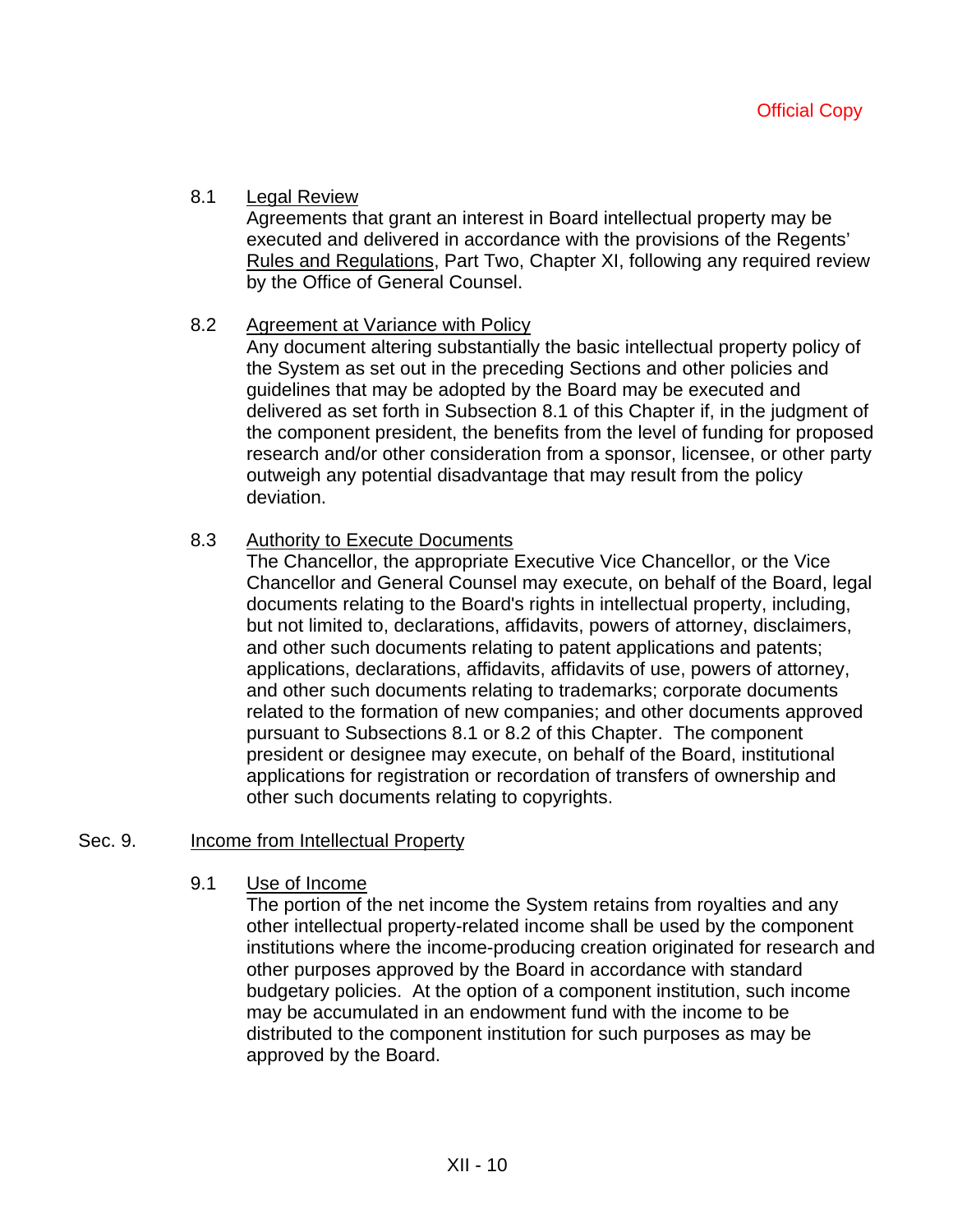# 9.2 Royalties Payable to Employee

With the prior written approval of the president of the component institution, payments payable to a faculty member pursuant to Subdivision 4.25 of this Chapter may be assigned to the component institution by the faculty member and designated for use in research to be conducted by such faculty member.

#### Sec. 10. Implementation of Intellectual Property Policy

The Office of General Counsel shall prepare and distribute to the component institutions such model agreements and recommended procedures as may be considered appropriate for the implementation of the provisions of intellectual property policies and guidelines adopted by the Board.

#### Sec. 11. Construction of Documents

Unless otherwise required by law or the Regents' Rules and Regulations, each intellectual property agreement approved hereunder shall be construed in accordance with the intellectual property policies and guidelines in existence as of its approval date.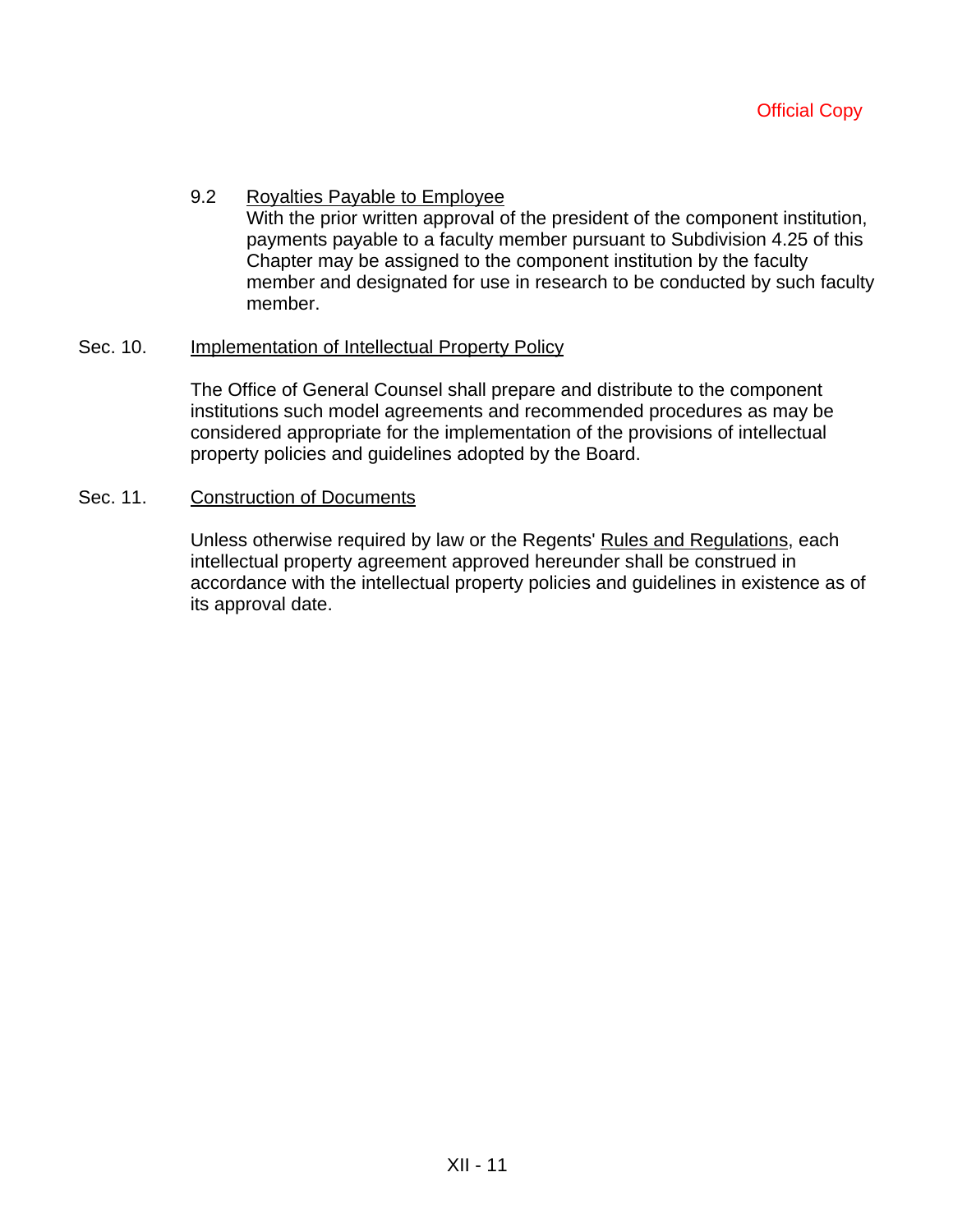# **PART TWO, CHAPTER XIII**

# **CONTRACTS AND GRANTS FOR SPONSORED RESEARCH**

#### Sec. 1. Delegation of Authority

Subject to the general provisions of Part One, Chapter I, Section 9, the Board delegates to the Chancellor or each institutional president authority to execute and deliver on behalf of the Board contracts or grant proposals for sponsored research, other than agreements that grant to a third party an interest in intellectual property owned or controlled by the Board, which agreements must be processed as required by Part Two, Chapter XII, Subsection 9.1 of these Rules and Regulations. Funds shall not be encumbered or expended prior to execution of the contract or grant by the Chancellor or each institutional president. The Chancellor or each institutional president may require that the chief business officer or delegate approve the business aspects of contracts or grant proposals for sponsored research prior to execution.

## Sec. 2. Budgets, Overhead Rates, and Specialized Rates

2.1 Budget

Expenditures under any contract or grant must conform to the detailed budget, if any, included in the proposal for such contract or grant, as such budget may be amended by authorized procedures.

#### 2.2 Overhead Rates

Proposals regarding overhead rates and specialized rates for fringe benefits, computers, services, and other facilities and equipment chargeable to cost-reimbursement contracts and grants shall be negotiated with the appropriate cognizant agency by the institution's chief business officer. The chief business officer shall send a copy of the final negotiated agreement to the Controller.

# 2.3 Renewals and Replacements

To the extent that indirect cost recoveries from the application of overhead rates are derived from use charges for buildings, other improvements, or equipment, the funds so derived shall be designated for renewals or replacements of such buildings, improvements, or equipment or for other purposes specified and approved in the budget processes as related to the indirect cost recoveries.